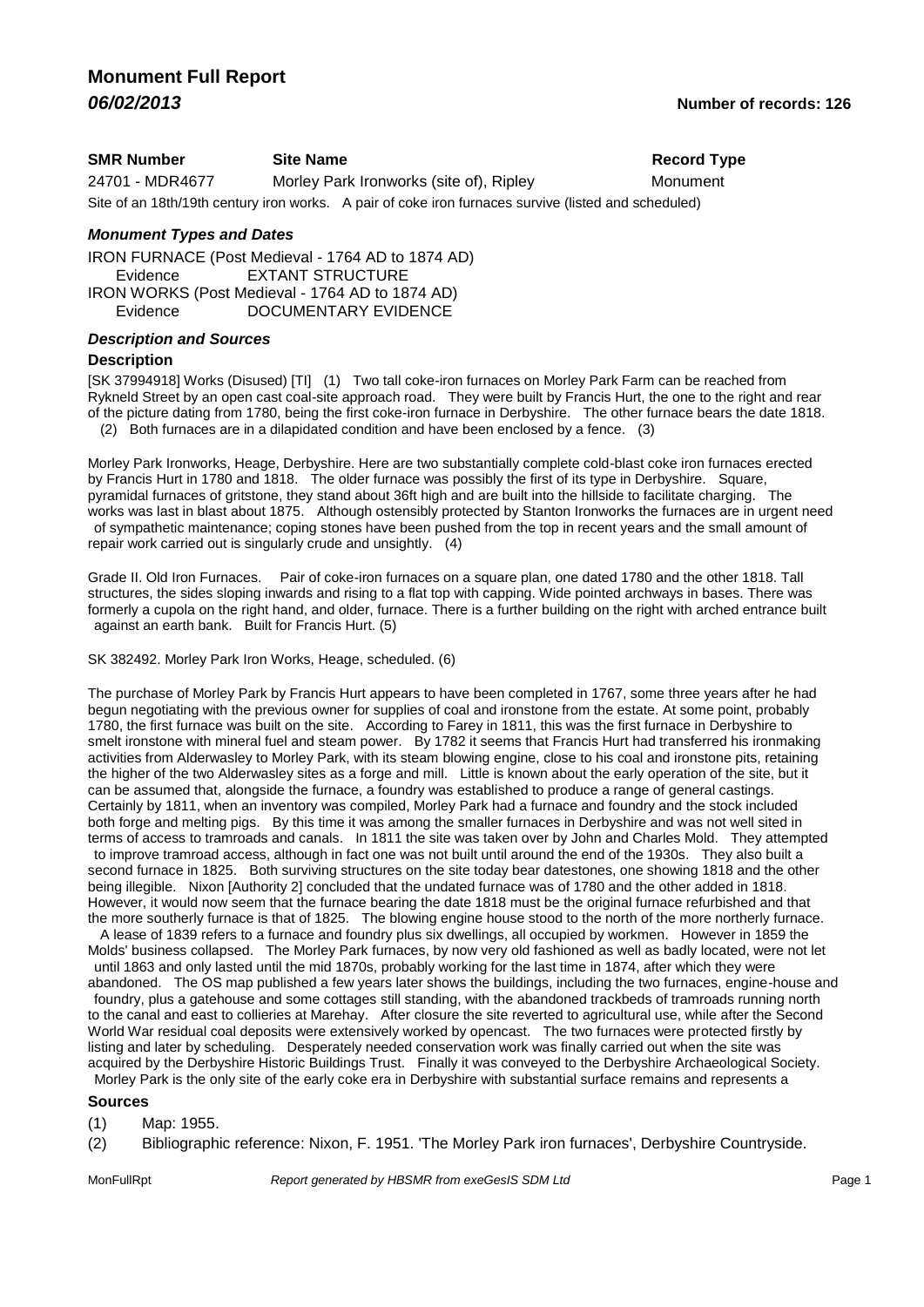works which operated commercially for nearly a century. (9)(3) Personal Observation: F1 BHS 22-SEP-66.

- (4) Bibliographic reference: Cossons, N & Hudson, K. 1971-3. Industrial Archaeologists Guide. p 73
- (5) Bibliographic reference: DOE(HHR) Ripley UD Derby Sept 1961 2.
- (6) Bibliographic reference: DOE(IAM) Anc Mons Eng 3 1978 27.
- (7) Index: Trent and Peak Archaeol T 2594.
- (8) Index: CBA Industrial Archaeology Report Card. Blast Furnaces, Morley Park
- (9) Article in serial: Riden, P. 1988. 'The Ironworks at Alderwasley and Morley Park', Derbyshire Archaeological Journal. Volume 108, pp 77-107.

#### **Associated resources - None recorded**

| Location                                                                                                                                                                                    |                                                           |      |                                      |               |
|---------------------------------------------------------------------------------------------------------------------------------------------------------------------------------------------|-----------------------------------------------------------|------|--------------------------------------|---------------|
| <b>National Grid Reference</b><br>Centred SK 3804 4917 (648m by 385m)<br><b>Administrative Areas</b>                                                                                        | SK34NE                                                    | Area |                                      |               |
| Civil Parish                                                                                                                                                                                | RIPLEY, AMBER VALLEY, DERBYSHIRE                          |      |                                      |               |
| Address/Historic Names - None recorded                                                                                                                                                      |                                                           |      |                                      |               |
| <b>Designations, Statuses and Scorings</b><br><b>Associated Designations</b>                                                                                                                |                                                           |      |                                      |               |
| Listed Building (II*) - 1108984                                                                                                                                                             | FURNACES AT MORLEY PARK IRON<br><b>WORKS, MORLEY PARK</b> |      | Active                               | DDR2155       |
| Scheduled Monument (Derbyshire) - 187                                                                                                                                                       | <b>MORLEY PARK WORKS</b>                                  |      | Active                               | <b>DDR162</b> |
| <b>Other Statuses and Cross-References</b><br>SHINE Candidate (No)<br>National Monuments Record - SK 34 NE 6<br>NAR PRN Number - 423420006<br>Sites & Monuments Record (Derbyshire) - 24701 |                                                           |      | Active<br>Active<br>Active<br>Active |               |

#### **Ratings and Scorings - None recorded**

#### *Land Use*

#### **Associated Historic Landscape Character Records**

HDR3591 Fields and Enclosed Land - Small Regular Fields (Type Code: FIE-FIE08) Fields at Morley Park, Ripley

#### **Other Land Classes - None recorded**

### *Related Monuments - None Recorded*

#### *Finds - None recorded*

#### *Associated Events/Activities*

EDR398 (Event - Intervention) EDR1321 Ordnance Survey Field Report, 22-SEP-66 (Event - Interpretation)

#### *Associated Individuals/Organisations*

| BHS, - Unassigned      | Field Walker             |
|------------------------|--------------------------|
| DJC, - Unassigned      | <b>Archival Recorder</b> |
| DJG. - Unassigned      | Archival Recorder        |
| JSH, - Unassigned      | <b>Archival Recorder</b> |
| K. Smith, - Unassigned | Archival Recorder        |

MonFullRpt *Report generated by HBSMR from exeGesIS SDM Ltd Rage 2*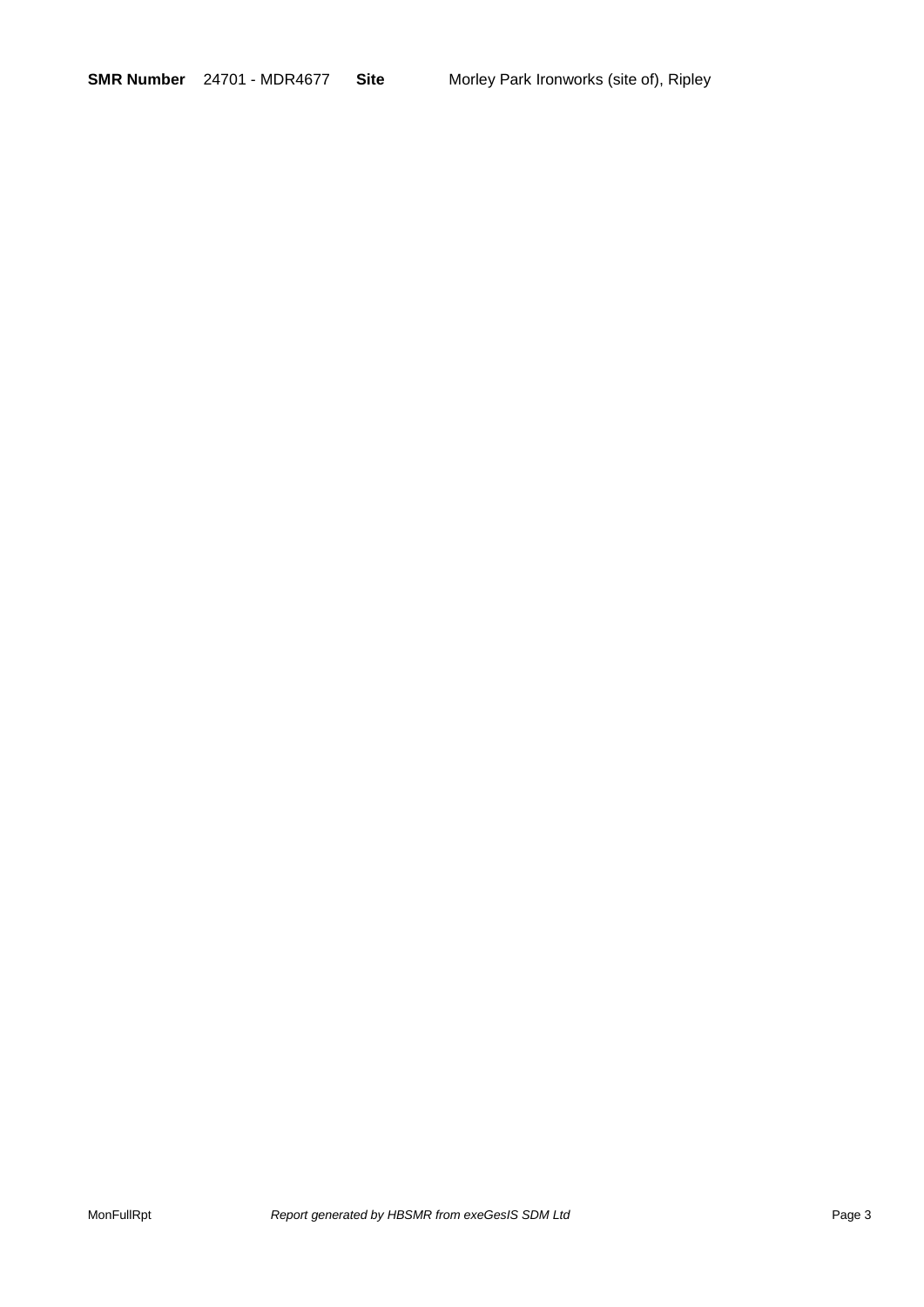**SMR Number** 24729 - MDR4686 **Site** Coal mine-mentioned 1322,1372 etc

| <b>SMR Number</b> | <b>Site Name</b>                  | <b>Record Type</b> |
|-------------------|-----------------------------------|--------------------|
| 24729 - MDR4686   | Coal mine-mentioned 1322,1372 etc | Monument           |

### *Monument Types and Dates*

MINE (Medieval - 1066 AD to 1539 AD)

#### *Description and Sources*

#### **Description**

[Marginal] "In the year 1363 (a) ... nothing had been received from the issues of the coal mine in Morley Park during the past year, ..." The coalmines at Morley Park are mentioned in 1372, and several times in the reign of Henry VI. An early allusion to the mine was made in 1322. (1) There are many old workings in Morley Park but it is impossible to identify the 14th cent. ones. (2)

#### **Sources**

- (1) Bibliographic reference: 1907. V.C.H.Derby, Vol. 2. 350-351.
- (1a) Unpublished document: Duchy of Lanc. Mins. Accts. (35-6 Edw. III), bdle. 402, No. 6446..
- (2) Personal Observation: F1 BHS 22-SEP-66.

#### **Associated resources - None recorded**

### *Location*

**National Grid Reference** Centred SK 379 489 (100m by 100m) SK34NE

### **Administrative Areas**

Civil Parish RIPLEY, AMBER VALLEY, DERBYSHIRE

## **Address/Historic Names - None recorded** *Designations, Statuses and Scorings*

## **Associated Designations - None recorded**

### **Other Statuses and Cross-References**

| SHINE Candidate (No)                          | Active |
|-----------------------------------------------|--------|
| National Monuments Record - SK 34 NE 15       | Active |
| NAR PRN Number - 423420015                    | Active |
| Sites & Monuments Record (Derbyshire) - 24729 | Active |

#### **Ratings and Scorings - None recorded**

#### *Land Use*

#### **Associated Historic Landscape Character Records**

HDR3591 Fields and Enclosed Land - Small Regular Fields (Type Code: FIE-FIE08) Fields at Morley Park, Ripley

#### **Other Land Classes - None recorded**

#### *Related Monuments - None Recorded*

#### *Finds - None recorded*

#### *Associated Events/Activities*

EDR1319 Ordnance Survey Field Report, 22-SEP-66 (Event - Interpretation)

#### *Associated Individuals/Organisations*

MonFullRpt *Report generated by HBSMR from exeGesIS SDM Ltd Rage 4* **Page 4**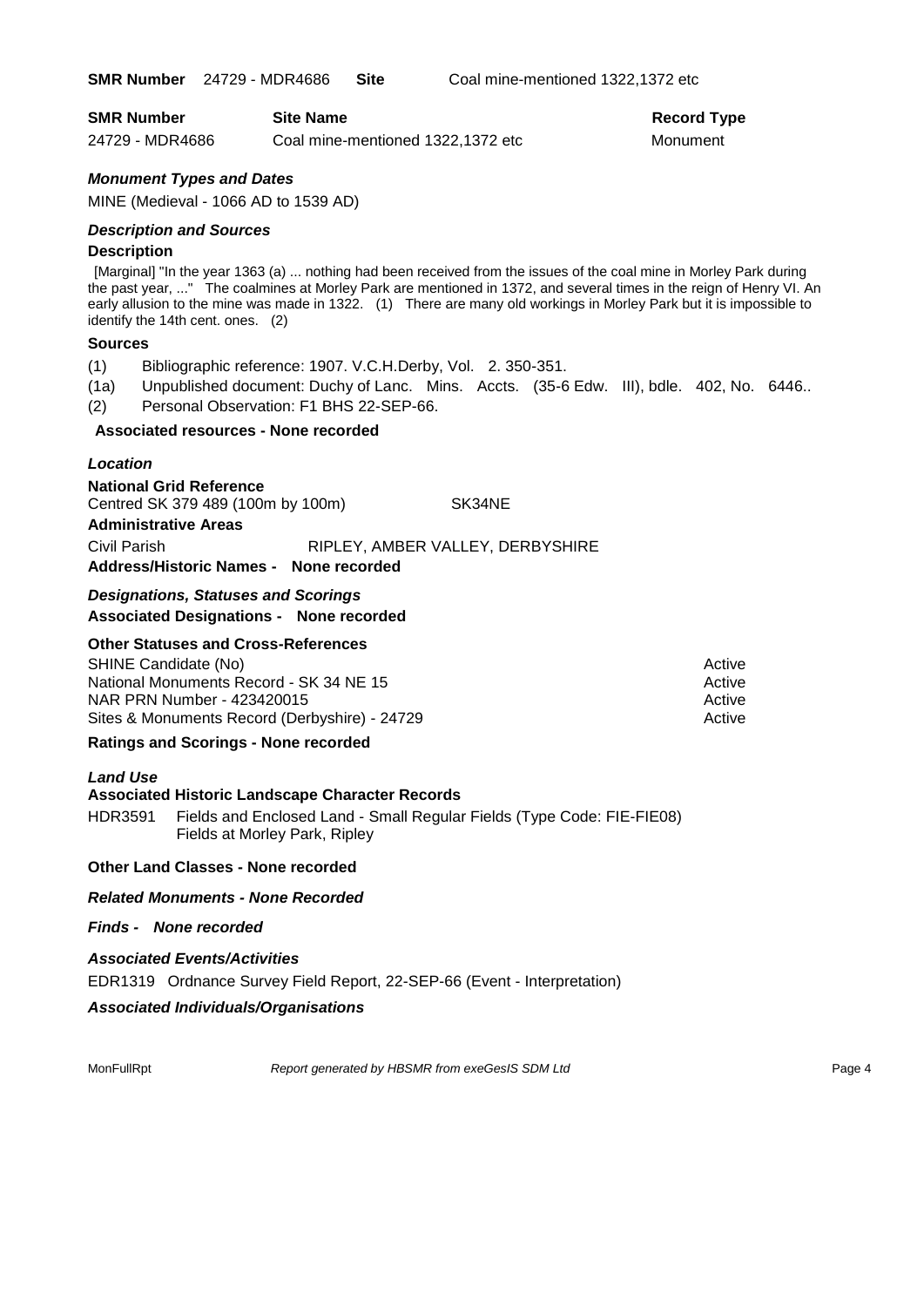BHS, - Unassigned Eine and Society and Society and Society and Society and Society and Society and Society and Society and Society and Society and Society and Society and Society and Society and Society and Society and Soc MP, - Unassigned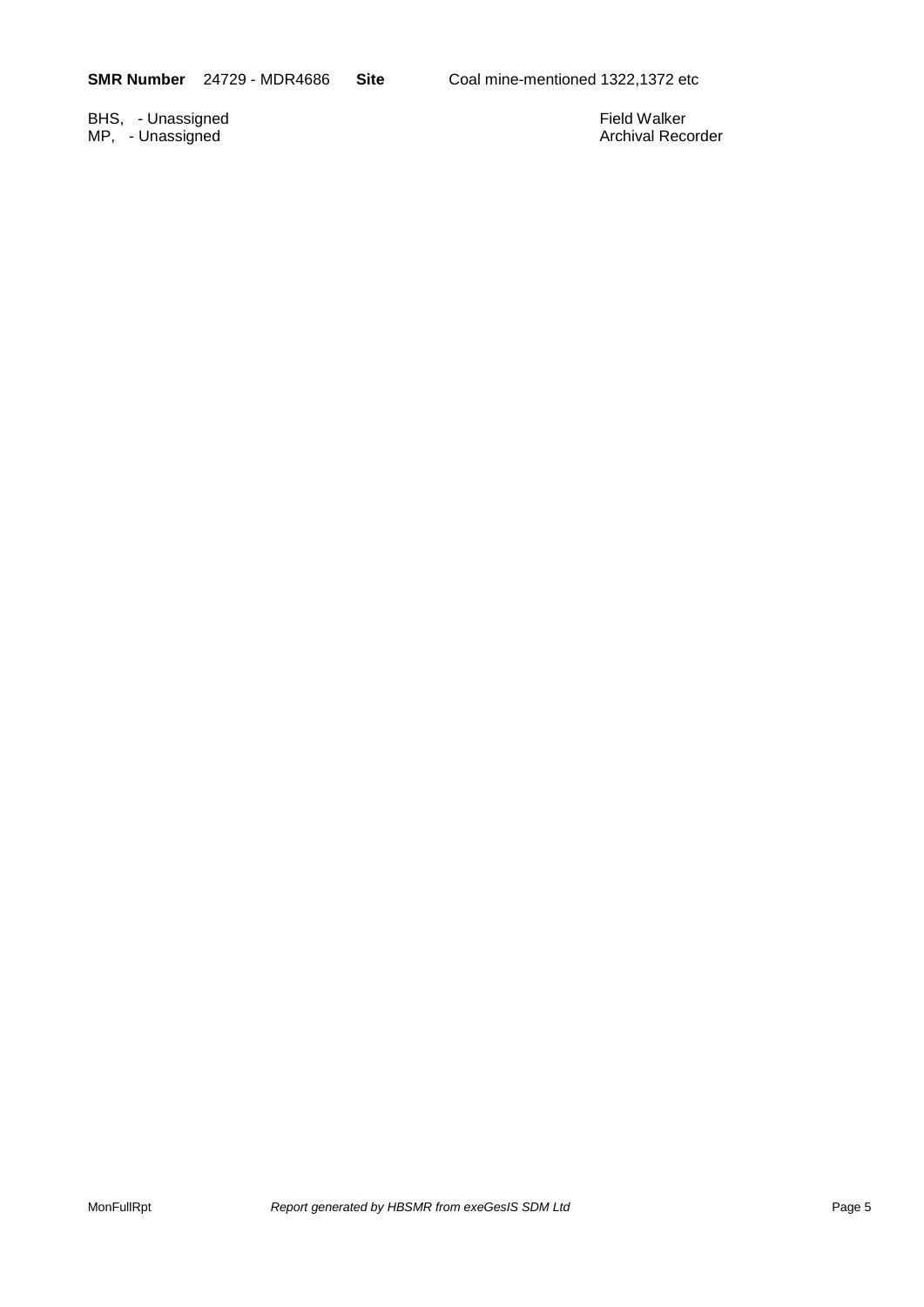**SMR Number** 24730 - MDR4687 **Site** Morley Deer Park, Ripley

| <b>SMR Number</b> | <b>Site Name</b> |
|-------------------|------------------|
|                   |                  |

24730 - MDR4687 Morley Deer Park, Ripley Monument

### **Record Type**

Medieval deer park, one of several in Duffield Frith, probably created in the early 14th century and still containing deer at the end of the 16th century. Exact extent uncertain.

### *Monument Types and Dates*

DEER PARK (Medieval to Post Medieval - 1300 AD to 1600 AD) Evidence DOCUMENTARY EVIDENCE

### *Description and Sources*

#### **Description**

[Name centred: SK 3790 4895] Morley Park [T.I.] (1) Morley Park was one of seven parks in the forest of Duffield, claimed by Henry, Earl of Lancaster, in answer to a quo warranto, in 1330. It has long been disparked. (2)

"Morley Park, in this chapelry, [Heage] which in 1677 was found to contain about 560 acres, was granted by Queen Elizabeth, in or about the year 1573, to John Stanhope, Esq. ……" (3)

Field and parish boundaries and the names Parkside (SK 372494) and Parkside Farm (SK 374494) indicate the probable western boundary. The area of the original park suggests that the southern boundary followed the parish boundary between Heage and Denby, and that the eastern side was bounded by Ryknild Street and a stretch of parish boundary.

The northern boundary is less obvious but possibly followed either a small stream or Ripley Road, Heage. (4) The probable boundary is marked by fences and hedges, and on the east by Ryknild Street. No remains of an early pale were identified. (5)

Morley Park appears to have been created from the waste of Heage and Belper manors, probably in the early 14th century. The first reference to Morley Park comes in accounts dated to 1313-14, when over 450 perches of paling were repaired, renewed or re-erected. Agistment (letting the land out for grazing in return for money) was important in the park throughout the medieval period. The sale of timber was also important, as was the industrial use of the land for open cast coal and ironstone workings. At the same time, the hunting of deer continued to be important at least until the end of the 16th century. Recent fieldwork to determine the extent of the park, three miles in circuit, was hampered by the creation of the A38 trunk road which effectively bisected the area. Although there are no remains of the park

#### **Sources**

- (1) Map: O.S.. 1913-38. 6".
- (2) Bibliographic reference: Shirley, E P. 1867. English Deer Parks. p169-70
- (3) Bibliographic reference: Lysons, D and Lysons, S. 1817. Magna Britannia, Volume 5: Derbyshire. p
- (4) Personal Observation: F1 DJC 05-NOV-63.
- (5) Personal Observation: F2 BHS 22-SEP-66.
- (6) Bibliographic reference: Wiltshire, M, Woore, S, Crisp, B & Rich, B. 2005. Duffield Frith. History & Evolution of the Landscape of a Medieval Derbyshire Forest.. pp 89-92

### **Associated resources - None recorded**

#### *Location*

**National Grid Reference** Centred SK 3776 4920 (1380m by 2612m) SK34NE Area **Administrative Areas** Civil Parish RIPLEY, AMBER VALLEY, DERBYSHIRE **Address/Historic Names - None recorded**

*Designations, Statuses and Scorings* **Associated Designations - None recorded**

### **Other Statuses and Cross-References**

MonFullRpt *Report generated by HBSMR from exeGesIS SDM Ltd Rage 6* **Page 6**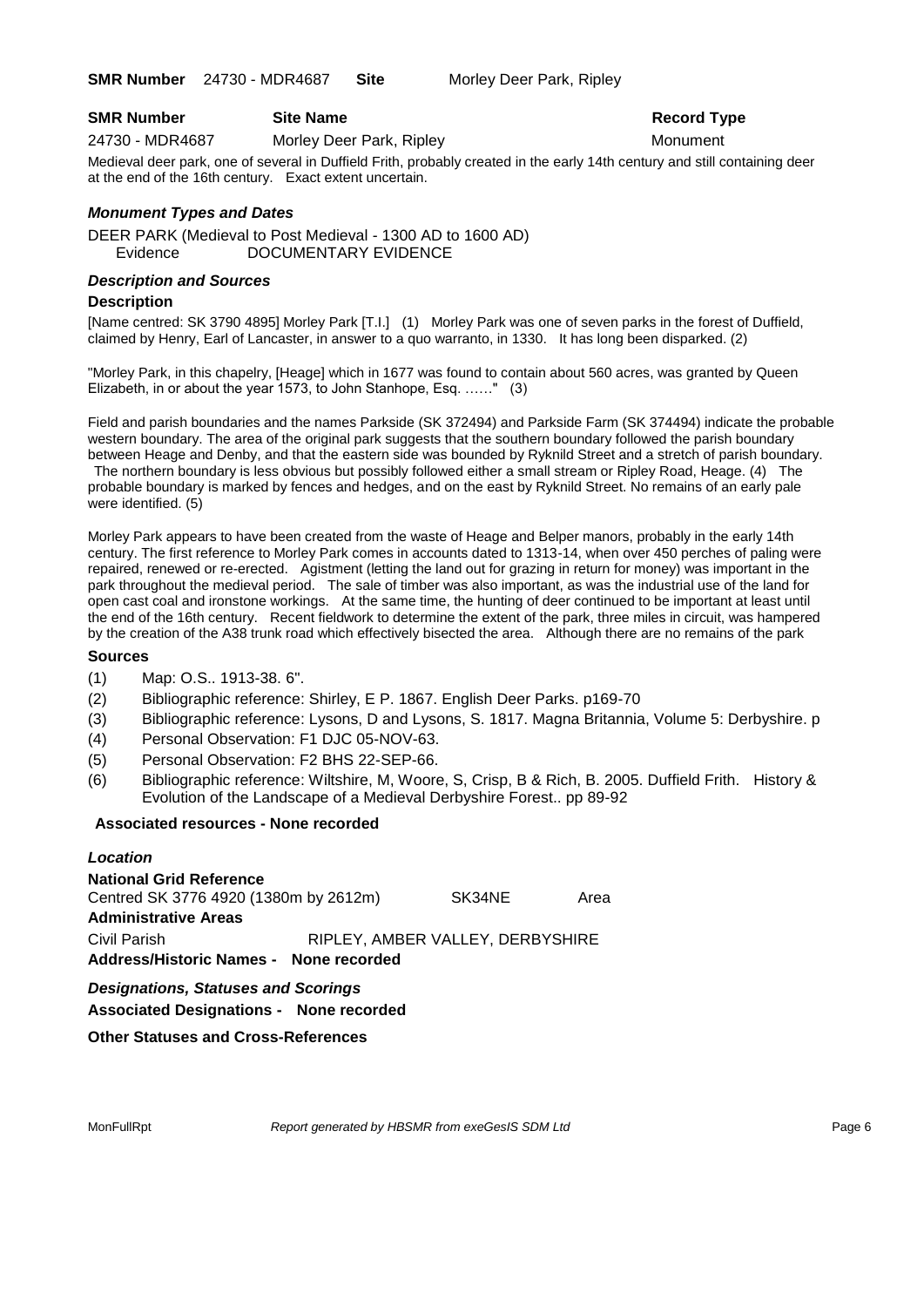pale whatsoever, long hedge boundaries can be traced in some places, while the names of fields, farms and roads SHINE Candidate (No) **Active** Candidate (No) provide clues as to the park's former extent. (6) National Monuments Record - SK 34 NE 16 Active Active Active NAR PRN Number - 423420016 Sites & Monuments Record (Derbyshire) - 24730 Active

#### **Ratings and Scorings - None recorded**

### *Land Use*

### **Associated Historic Landscape Character Records** HDR3564 Settlement - Post-1880s Settlement (Type Code: SET-SET02) Post-1880s settlement at Belper and Holbrook HDR3589 Fields and Enclosed Land - Small Regular Fields (Type Code: FIE-FIE08) Fields east of Over Lane, Belper/Denby HDR3590 Fields and Enclosed Land - Small Regular Fields (Type Code: FIE-FIE08) Fields east of Over Lane, Belper/Ripley HDR3591 Fields and Enclosed Land - Small Regular Fields (Type Code: FIE-FIE08) Fields at Morley Park, Ripley HDR3592 Woodland - Broadleaved Ancient Woodland (Type Code: WDL-WDL01) Morrell's Wood, Ripley HDR3593 Fields and Enclosed Land - Large Regular Fields (Type Code: FIE-FIE09) Fields near Morrell's Wood, Ripley

#### **Other Land Classes - None recorded**

#### *Related Monuments - None Recorded*

#### *Finds - None recorded*

#### *Associated Events/Activities*

EDR824 Ordnance Survey Field Report, 05-NOV-63 (Event - Interpretation) EDR1319 Ordnance Survey Field Report, 22-SEP-66 (Event - Interpretation)

#### *Associated Individuals/Organisations*

BHS, - Unassigned Executive Controller and the Second Price of the Field Walker (Second Price of the Field Walker of the Field Walker of the Second Price of the Second Price of the Second Price of the Second Price of the S DJC, - Unassigned<br>MP. - Unassigned Field Walker<br>MP. - Unassigned  $MP$ , - Unassigned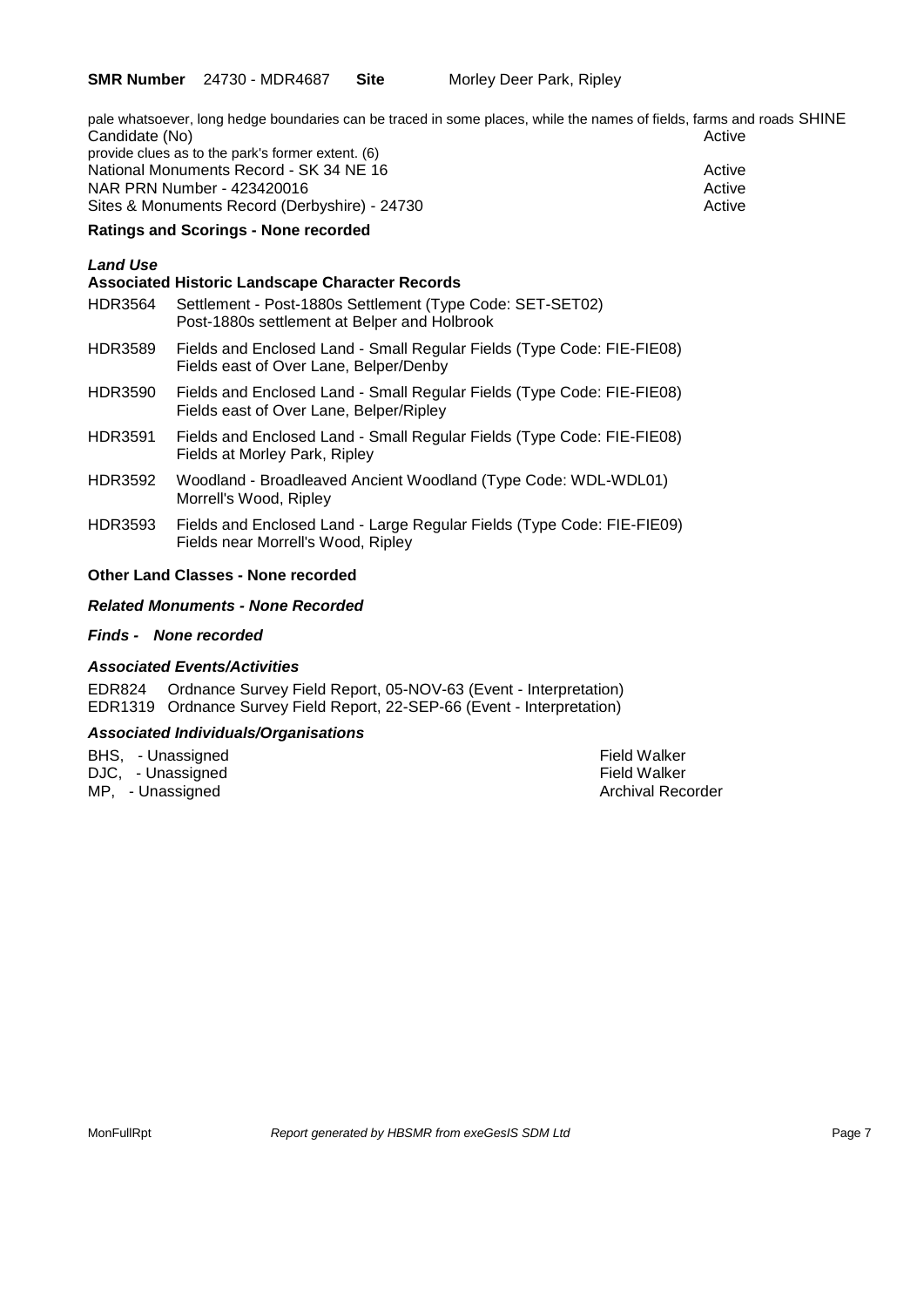**SMR Number** 18808 - MDR4697 **Site** Salterwood Colliery (site of), and earlier coal and ironstone workings, Denby

| <b>SMR Number</b> | <b>Site Name</b>             |
|-------------------|------------------------------|
| 18808 - MDR4697   | Salterwood Colliery (site of |
|                   | ironstone workings, Denby    |

**Record Type** 

of), and earlier coal and Monument

Coal and iron ore was extracted from Salter Wood during the 19th century and probably in earlier centuries also

#### *Monument Types and Dates*

BELL PIT (Post Medieval - 1540 AD to 1900 AD) COLLIERY (Post Medieval - 1540 AD to 1900 AD) Evidence DOCUMENTARY EVIDENCE IRONSTONE MINE (Post Medieval - 1540 AD to 1900 AD)

#### *Description and Sources*

#### **Description**

Sanderson's map of 1835 shows 'Denby Colliery' at the northern end of Salter Wood, connected with 'Pits' at the southern end of the Wood. (1) Similarly, the 1st ed. 1" Ordnance Survey map has 'Colliery', linked by a branching tramway or railway with other sites to the north and south. (2)

The 1st ed. 25"Ordnance Survey map of c. 1880 shows several tramways, old coal pits, old ironstone pits and shafts, as well as a small colliery, 'Salterwood Colliery' towards the southern end of the Wood. (3) Salterwood Colliery expanded at the end of the 19th century. (4)

During opencast coal operations, a group of bell-pits were identified in the Tupton (or Low Main) Seam at Salterwood opencast site near Denby. Interspersed among the old (possibly 16th century or earlier) bell pits, which are usually between twlve and twenty feet in diameter, there are also some shafts sunk chiefly for iron ore at a much later date (late 18th or early 19th century) which are considerably smaller. The largest bell pit is oval in shape, measuring 16ft by

10ft at the top of the seam and 19ft by 12ft at the base. The shaft was approximately 20 ft deep. In the Silkstone Seam (about 145ft below the Tupton), pillar and stall workings were identified. A section of a wooden curb was found in this seam which, because it bears impressions of bricks, was clearly a support fitted in a shaft with a permanent brick

#### **Sources**

- (1) Map: Sanderson, G. 1835. Twenty Miles round Mansfield.
- (2) Map: Ordnance Survey. 1836. OS One Inch to One Mile Map. 1".
- (3) Map: Ordnance Survey. OS County Series, 1st edition, scale 1:2500 (c. 25" to one mile).
- (4) Map: Ordnance Survey. OS County Series, 2nd edition (1st revision), scale 1:2500 (c. 25" to one
- (5) Article in serial: Griffin, A R. 1969. 'Bell-pits and soughs: some East Midlands examples', Industrial Archaeology. Volume 6, pp 392-397.

#### **Associated resources - None recorded**

| Location                            |                                        |                                 |      |
|-------------------------------------|----------------------------------------|---------------------------------|------|
| National Grid Reference             |                                        |                                 |      |
| Centred SK 3893 4813 (641m by 756m) |                                        | SK34NE                          | Area |
| Administrative Areas                |                                        |                                 |      |
| Civil Parish                        |                                        | DENBY, AMBER VALLEY, DERBYSHIRE |      |
|                                     | Address/Historic Names - None recorded |                                 |      |
| Designations Statuses and Scorings  |                                        |                                 |      |

#### *Designations, Statuses and Scorings* **Associated Designations - None recorded**

#### **Other Statuses and Cross-References**

| <b>SHINE Candidate (No)</b>                   | Active |
|-----------------------------------------------|--------|
| National Monuments Record - SK 34 NE 28       | Active |
| NAR PRN Number - 423420028                    | Active |
| Sites & Monuments Record (Derbyshire) - 18808 | Active |

#### **Ratings and Scorings**

MonFullRpt *Report generated by HBSMR from exeGesIS SDM Ltd Rage 8*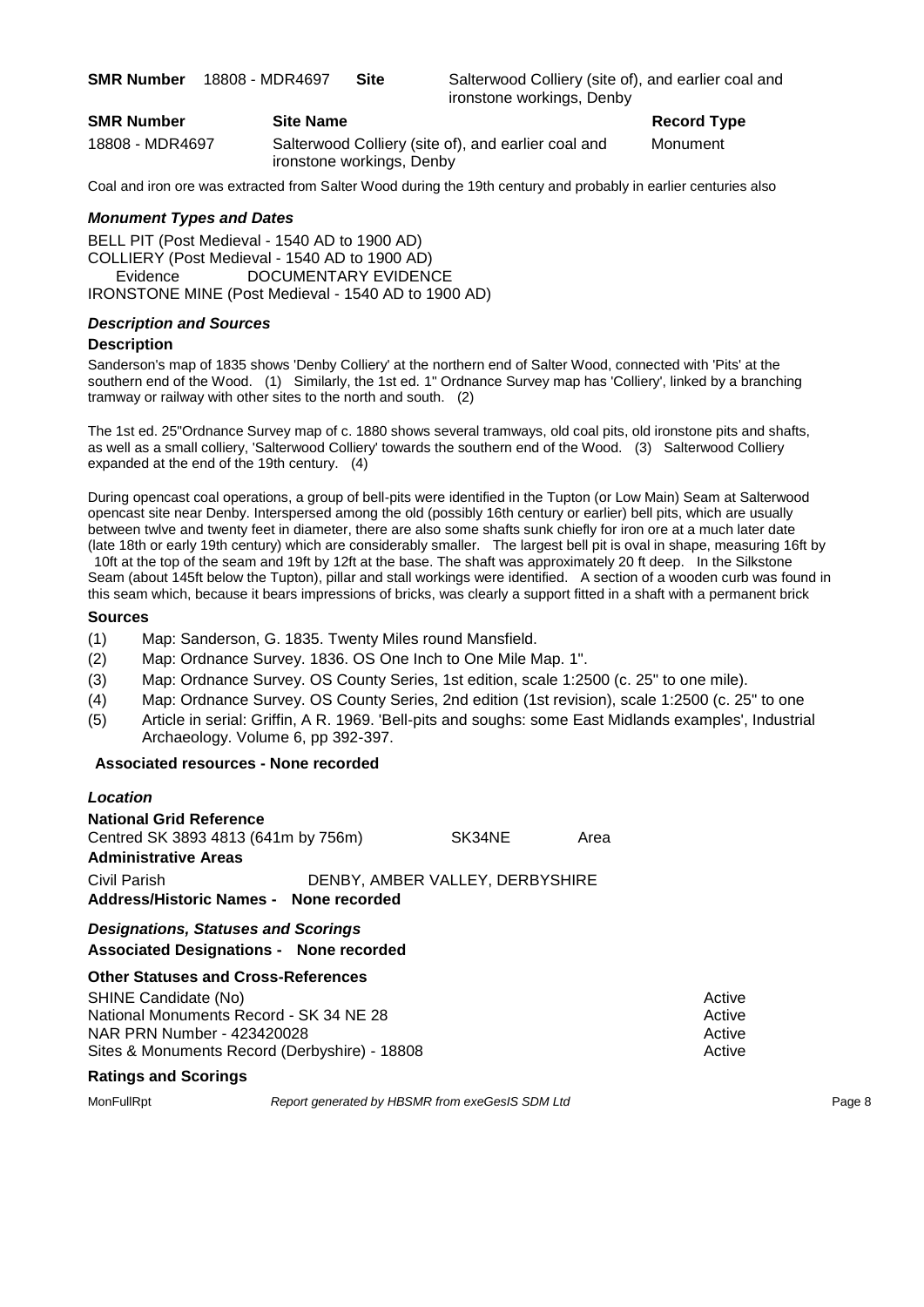**SMR Number** 18808 - MDR4697 **Site** Salterwood Colliery (site of), and earlier coal and ironstone workings, Denby

lining. (5)*Land Use*  **Associated Historic Landscape Character Records - None recorded Other Land Classes - None recorded** *Related Monuments - None Recorded Finds - None recorded Associated Events/Activities - None recorded Associated Individuals/Organisations* K. Davies, - Unassigned Archival Recorder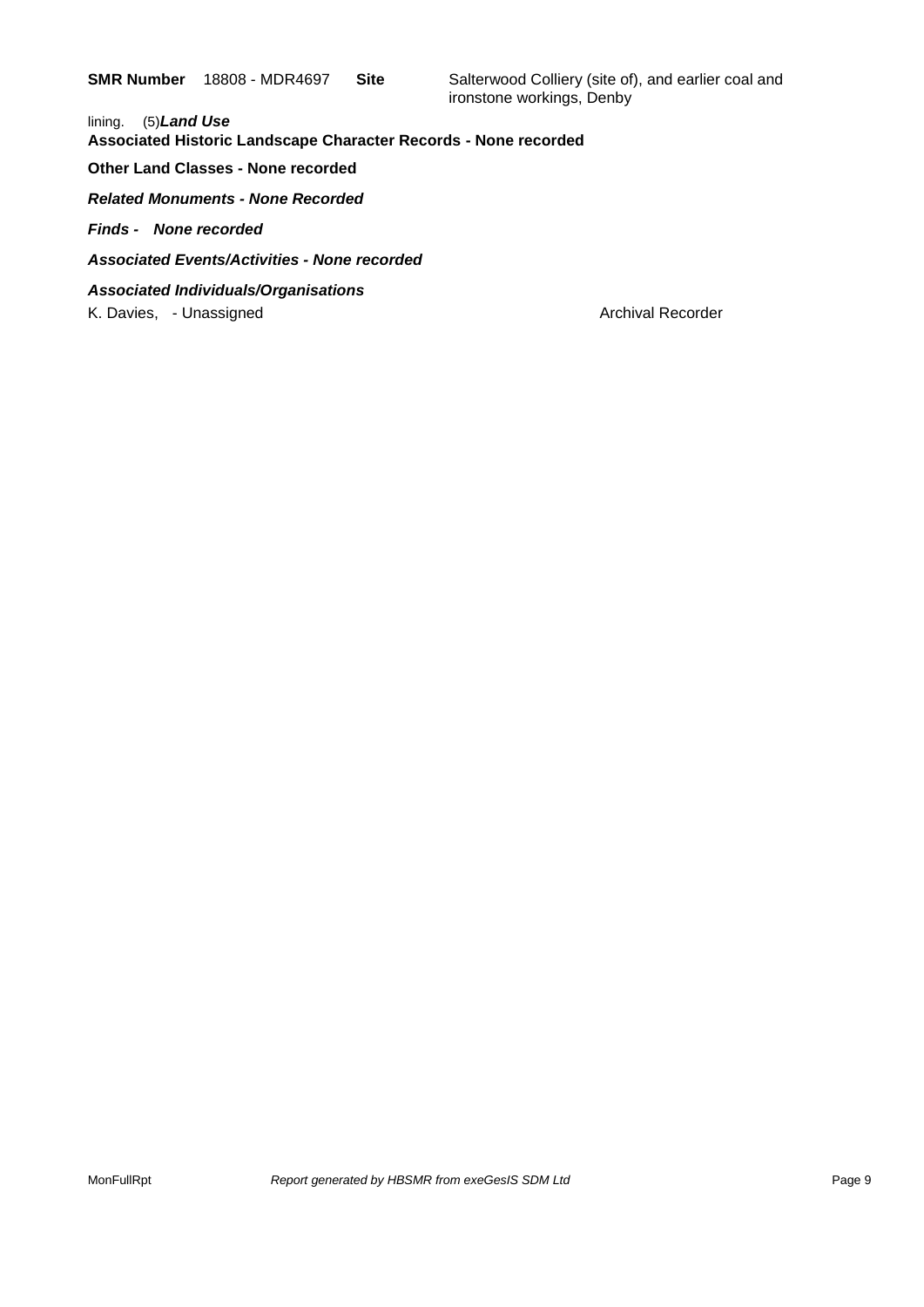| <b>SMR Number</b>                                                                                                                                                                             | 18802 - MDR4698  | Site |                                            |      | Ryknield Street Roman Road in Denby parish                                                             |
|-----------------------------------------------------------------------------------------------------------------------------------------------------------------------------------------------|------------------|------|--------------------------------------------|------|--------------------------------------------------------------------------------------------------------|
| <b>SMR Number</b><br>18802 - MDR4698                                                                                                                                                          | <b>Site Name</b> |      | Ryknield Street Roman Road in Denby parish |      | <b>Record Type</b><br>Monument                                                                         |
| <b>Monument Types and Dates</b><br>ROAD (Roman - 43 AD to 409 AD)                                                                                                                             |                  |      |                                            |      |                                                                                                        |
| <b>Description and Sources</b><br><b>Description</b><br>Ticknall Hill Farm is Scheduled SMR18809)<br>Sources<br>(1)<br>Index: TPAT. 2220. 220.<br><b>Associated resources - None recorded</b> |                  |      |                                            |      | SK 385483 Ryknield Street, Roman Road. Roman Road through Denby Park. (1) (NOTE: Stretch of road SE of |
| Location<br><b>National Grid Reference</b><br>Centred SK 38669 46914 (195m by 2217m)<br><b>Administrative Areas</b><br><b>Civil Parish</b><br>Address/Historic Names - None recorded          |                  |      | SK34NE<br>DENBY, AMBER VALLEY, DERBYSHIRE  | Line |                                                                                                        |
| <b>Designations, Statuses and Scorings</b><br><b>Associated Designations - None recorded</b>                                                                                                  |                  |      |                                            |      |                                                                                                        |
| <b>Other Statuses and Cross-References</b><br>SHINE Candidate (No)<br>National Monuments Record - SK 34 NE 29<br>NAR PRN Number - 423420029<br>Sites & Monuments Record (Derbyshire) - 18802  |                  |      |                                            |      | Active<br>Active<br>Active<br>Active                                                                   |
| <b>Ratings and Scorings - None recorded</b><br><b>Land Use</b>                                                                                                                                |                  |      |                                            |      |                                                                                                        |
| Associated Historic Landscape Character Records - None recorded                                                                                                                               |                  |      |                                            |      |                                                                                                        |
| <b>Other Land Classes - None recorded</b>                                                                                                                                                     |                  |      |                                            |      |                                                                                                        |
| <b>Related Monuments - None Recorded</b>                                                                                                                                                      |                  |      |                                            |      |                                                                                                        |
| <b>Finds - None recorded</b>                                                                                                                                                                  |                  |      |                                            |      |                                                                                                        |
| <b>Associated Events/Activities - None recorded</b>                                                                                                                                           |                  |      |                                            |      |                                                                                                        |
| <b>Associated Individuals/Organisations</b><br>D. Threader, - Unassigned                                                                                                                      |                  |      |                                            |      | <b>Archival Recorder</b>                                                                               |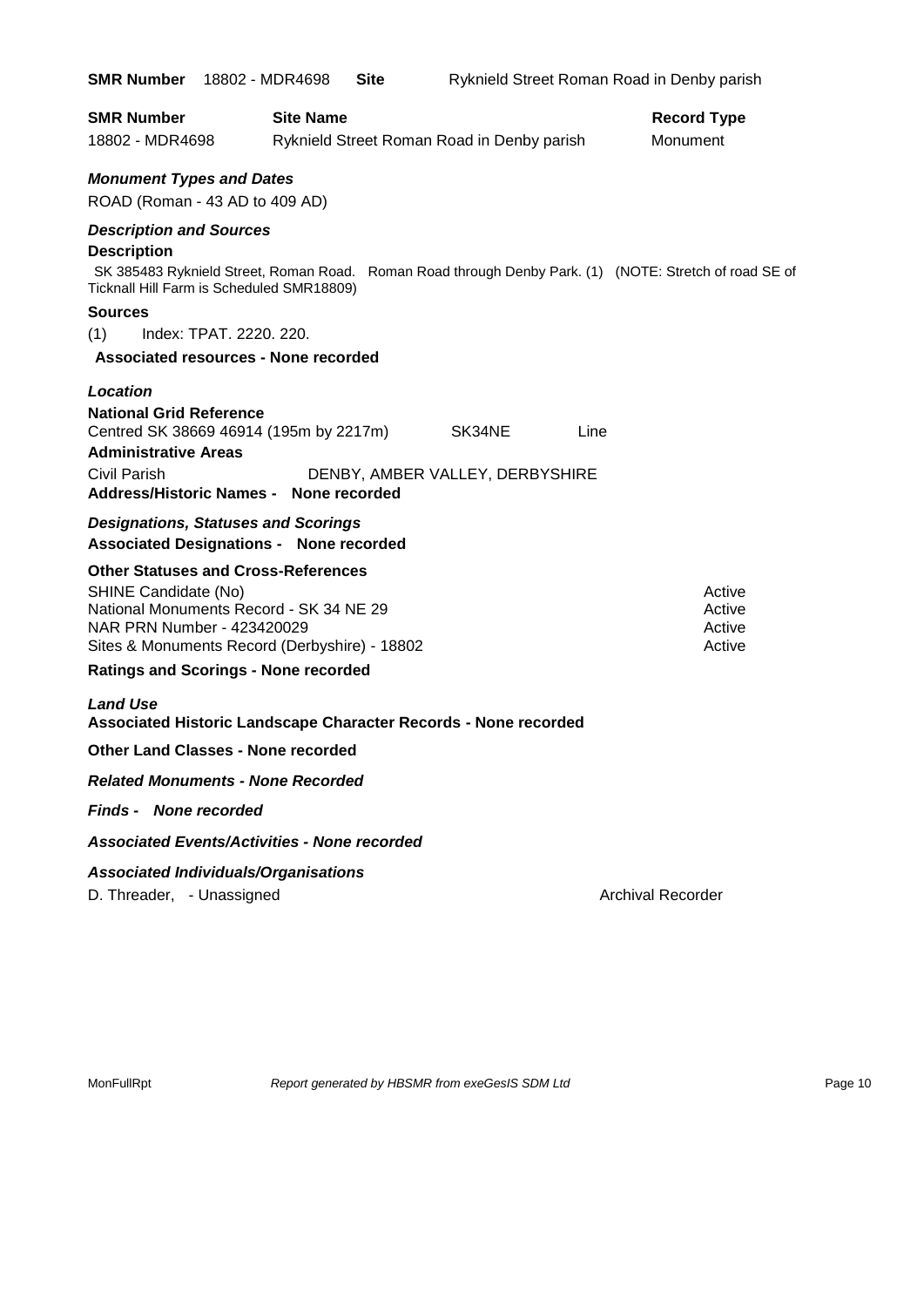**SMR Number** 18418 - MDR4927 **Site** Railway Viaduct over River Amber, Midland Railway, **Ambergate** 

**Record Type** 

| <b>SMR Number</b> | <b>Site Name</b>                                                | Record $T1$ |
|-------------------|-----------------------------------------------------------------|-------------|
| 18418 - MDR4927   | Railway Viaduct over River Amber, Midland<br>Railway, Ambergate | Monument    |

Railway viaduct over the River Amber on the Manchester Branch of the Midland Railway, which opened in 1849.

#### *Monument Types and Dates*

RAILWAY VIADUCT (Post Medieval - 1849 AD to 1900 AD) Evidence EXTANT STRUCTURE

#### *Description and Sources*

#### **Description**

SK 348 575. The Ambergate section of the Manchester Buxton Matlock & Midlands Railway of 1849 has a series of fine masonry and cast iron bridges immediately prior to its junction with the main line at Ambergate itself. (1)

The railway viaduct over the River Amber is a Grade II structure built in 1849 by engineer James Allport. It is part of the Manchester, Buxton, Matlock and Midland line, which opened in 1849. It is constructed from rock faced ashlar with tooled ashlar dressings and has five tall segmental arches. (2)

#### **Sources**

- (1) Bibliographic reference: Council of British Archaeology. 1975. Panel on Industustrial Monuments.
- (2) Listed Building File: DOE / DCMS. Listed Building Notification. 6/3451/093

### **Associated resources - None recorded**

| Location                                                                                                                                                |                                                                                      |      |                                                |         |
|---------------------------------------------------------------------------------------------------------------------------------------------------------|--------------------------------------------------------------------------------------|------|------------------------------------------------|---------|
| <b>National Grid Reference</b><br>Centred SK 3485 5175 (18m by 21m)<br><b>Administrative Areas</b>                                                      | SK35SW                                                                               | Area |                                                |         |
| Civil Parish<br>Address/Historic Names - None recorded                                                                                                  | RIPLEY, AMBER VALLEY, DERBYSHIRE                                                     |      |                                                |         |
| <b>Designations, Statuses and Scorings</b><br><b>Associated Designations</b>                                                                            |                                                                                      |      |                                                |         |
| Listed Building (II) - 1109022                                                                                                                          | RAILWAY VIADUCT OVER RIVER AMBER Active<br>TO NORTH OF HURT ARMS HOTEL SK<br>348 517 |      |                                                | DDR2185 |
| <b>Other Statuses and Cross-References</b>                                                                                                              |                                                                                      |      |                                                |         |
| SHINE Candidate (No)<br>World Heritage Site Buffer Zone<br>World Heritage Site<br>National Monuments Record - SK 35 SW 18<br>NAR PRN Number - 423530018 |                                                                                      |      | Active<br>Active<br>Active<br>Active<br>Active |         |
| Sites & Monuments Record (Derbyshire) - 18418                                                                                                           |                                                                                      |      | Active                                         |         |

#### **Ratings and Scorings - None recorded**

| <b>Associated Historic Landscape Character Records</b> |                                                                                                           |  |  |
|--------------------------------------------------------|-----------------------------------------------------------------------------------------------------------|--|--|
| <b>HDR3777</b>                                         | Settlement - Post-1880s Settlement (Type Code: SET-SET02)<br>Settlement at Ambergate, Ripley              |  |  |
| <b>HDR3789</b>                                         | Industrial - Post-1880s Industrial Complex (Type Code: IND-IND01)<br>Industrial area at Ambergate, Ripley |  |  |

MonFullRpt *Report generated by HBSMR from exeGesIS SDM Ltd Report 11*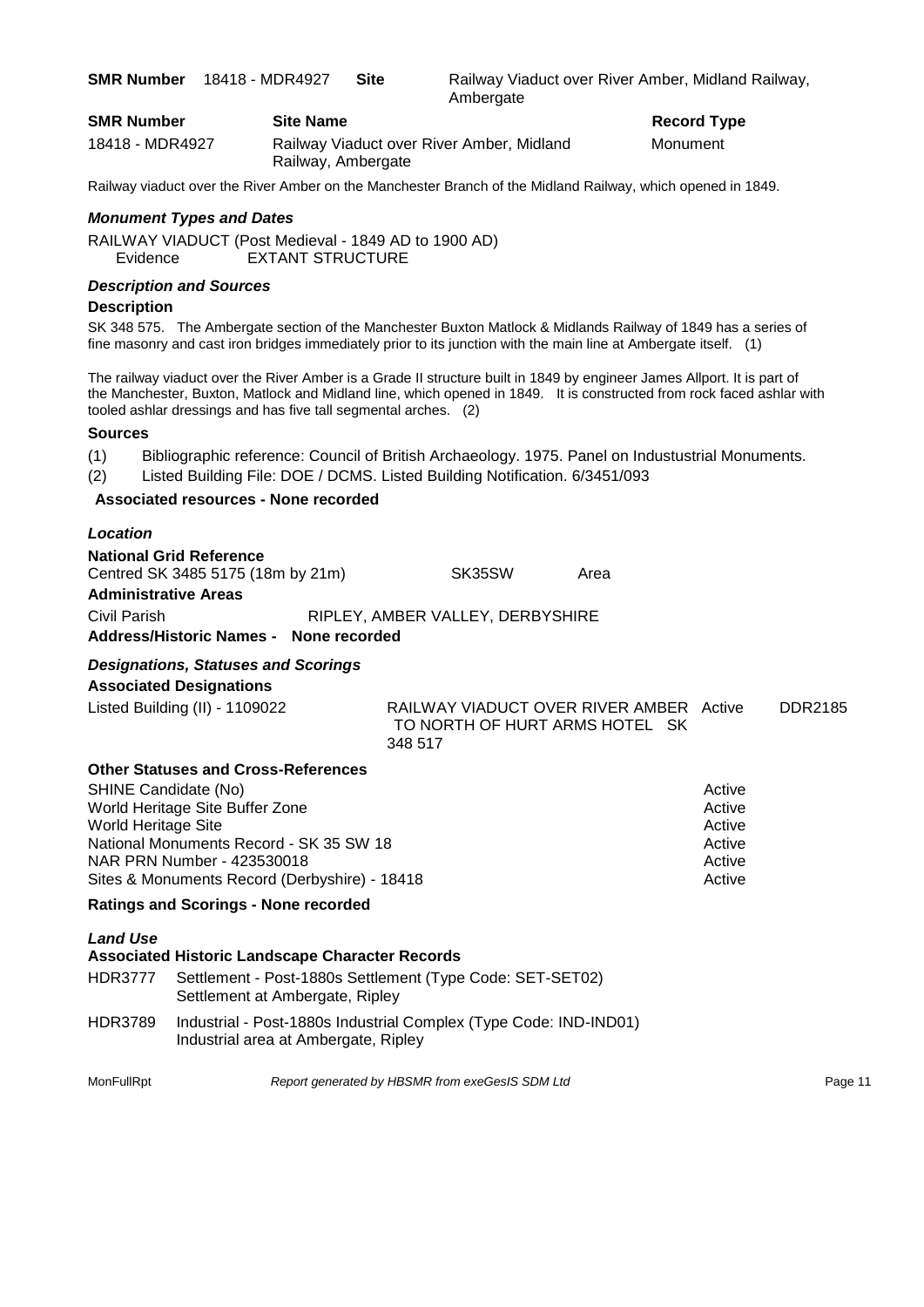**SMR Number** 18418 - MDR4927 Site Railway Viaduct over River Amber, Midland Railway, Ambergate

**Other Land Classes - None recorded** *Related Monuments - None Recorded Finds - None recorded Associated Events/Activities - None recorded Associated Individuals/Organisations* TRJG, - Unassigned Archival Recorder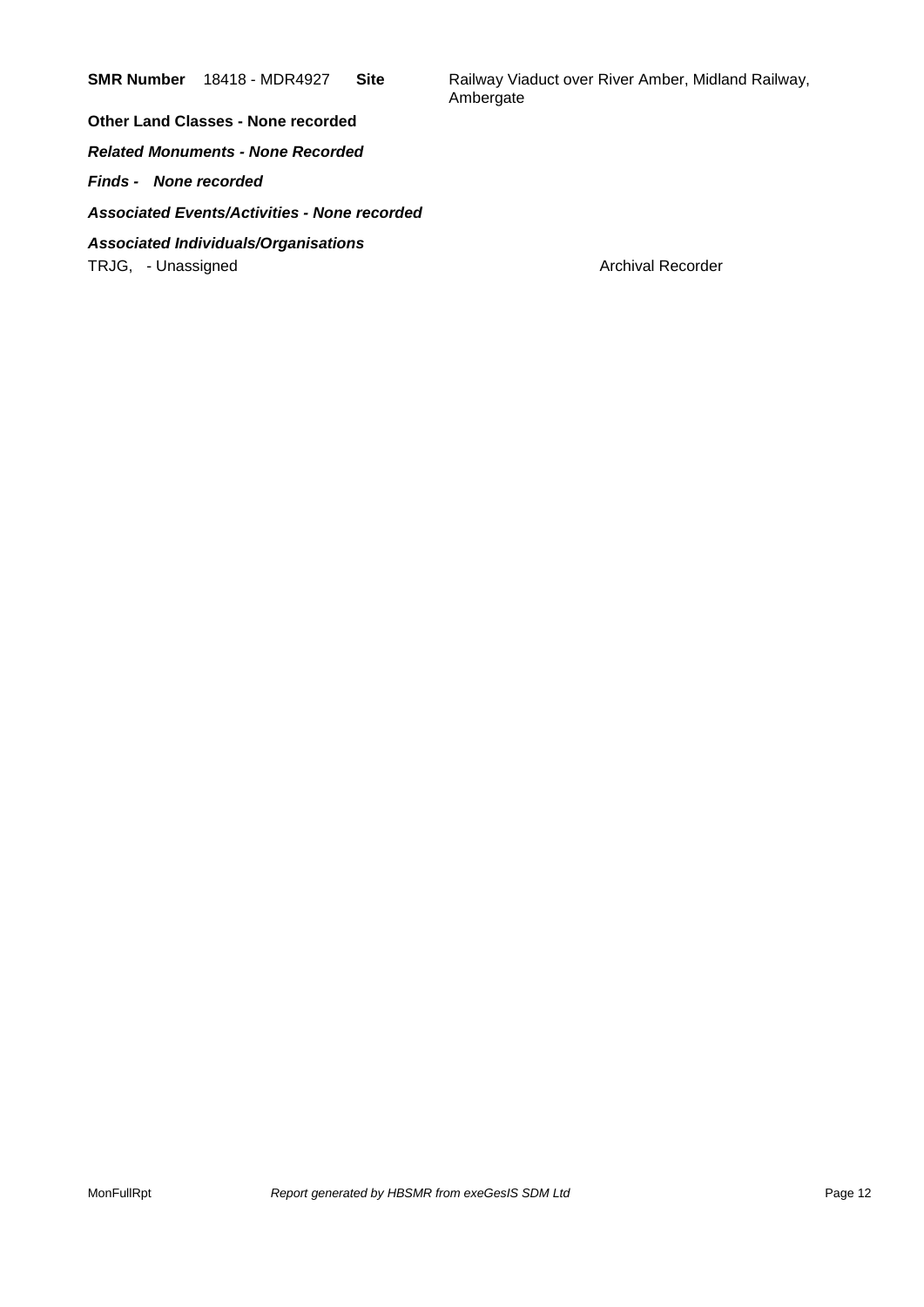**SMR Number** 24703 - MDR4937 **Site** Ambergate Station, Ambergate

#### **SMR Number Site Name Record Type Record Type**

24703 - MDR4937 Ambergate Station, Ambergate Monument

Disused triangular railway junction linking the North Midland Railway with the Midland Railway Manchester Branch, which opened in 1849.

### *Monument Types and Dates*

RAILWAY (Post Medieval - 1849 AD to 1900 AD) Evidence DEMOLISHED STRUCTURE RAILWAY BRIDGE (Post Medieval - 1849 AD to 1900 AD) Evidence EXTANT STRUCTURE RAILWAY PLATFORM (Post Medieval - 1849 AD to 1900 AD) Evidence EXTANT STRUCTURE RAILWAY STATION (Post Medieval - 1849 AD to 1900 AD) Evidence DEMOLISHED STRUCTURE RAILWAY TRACKBED (Post Medieval - 1849 AD to 1900 AD) Evidence EARTHWORK

#### *Description and Sources*

#### **Description**

Late 19th and early 20th century OS maps clearly show the triangular shaped Ambergate Junction of the Manchester Branch of the Midland Railway situated to the north-west of the mainline of the North Midland Railway. (1, 2, 3)

SK 349 517. Disused part of triangle at Ambergate Station. Partly demolished by British Rail in 1986-7. All that remains of the celebrated 'trijunct' station is the gritstone bridge carrying the modern single platform Ambergate Station on the truncated Derby - Manchester line above the Ambergate - Ripley road. (4)

#### **Sources**

- (1) Map: Ordnance Survey. OS County Series, 1st edition, scale 1:2500 (c. 25" to one mile). XL-5
- (2) Map: Ordnance Survey. OS County Series, 2nd edition (1st revision), scale 1:2500 (c. 25" to one mile). XL-5, 1898
- (3) Map: Ordnance Survey. 1912-1921. OS County Series, 3rd edition (Second Revision), scale 1:2500 (25" to one mile). XL-5
- (4) Bibliographic reference: Fowkes, D (ed.). 1993. Derbyshire Industrial Archaeology: A Gazeteer of Sites Part III: Borough of Amber Valley. p 23

#### **Associated resources - None recorded**

| Location                                                                                     |                                  |      |  |
|----------------------------------------------------------------------------------------------|----------------------------------|------|--|
| <b>National Grid Reference</b><br>Centred SK 3494 5165 (170m by 171m)                        | SK35SW                           | Area |  |
| <b>Administrative Areas</b>                                                                  |                                  |      |  |
| Civil Parish<br>Address/Historic Names - None recorded                                       | RIPLEY, AMBER VALLEY, DERBYSHIRE |      |  |
| <b>Designations, Statuses and Scorings</b><br><b>Associated Designations - None recorded</b> |                                  |      |  |

### **Other Statuses and Cross-References**

| SHINE Candidate (No)                          | Active |
|-----------------------------------------------|--------|
| National Monuments Record - SK 35 SW 32       | Active |
| NAR PRN Number - 423530032                    | Active |
| Sites & Monuments Record (Derbyshire) - 24703 | Active |
| World Heritage Site Buffer Zone               | Active |

MonFullRpt *Report generated by HBSMR from exeGesIS SDM Ltd Report 13*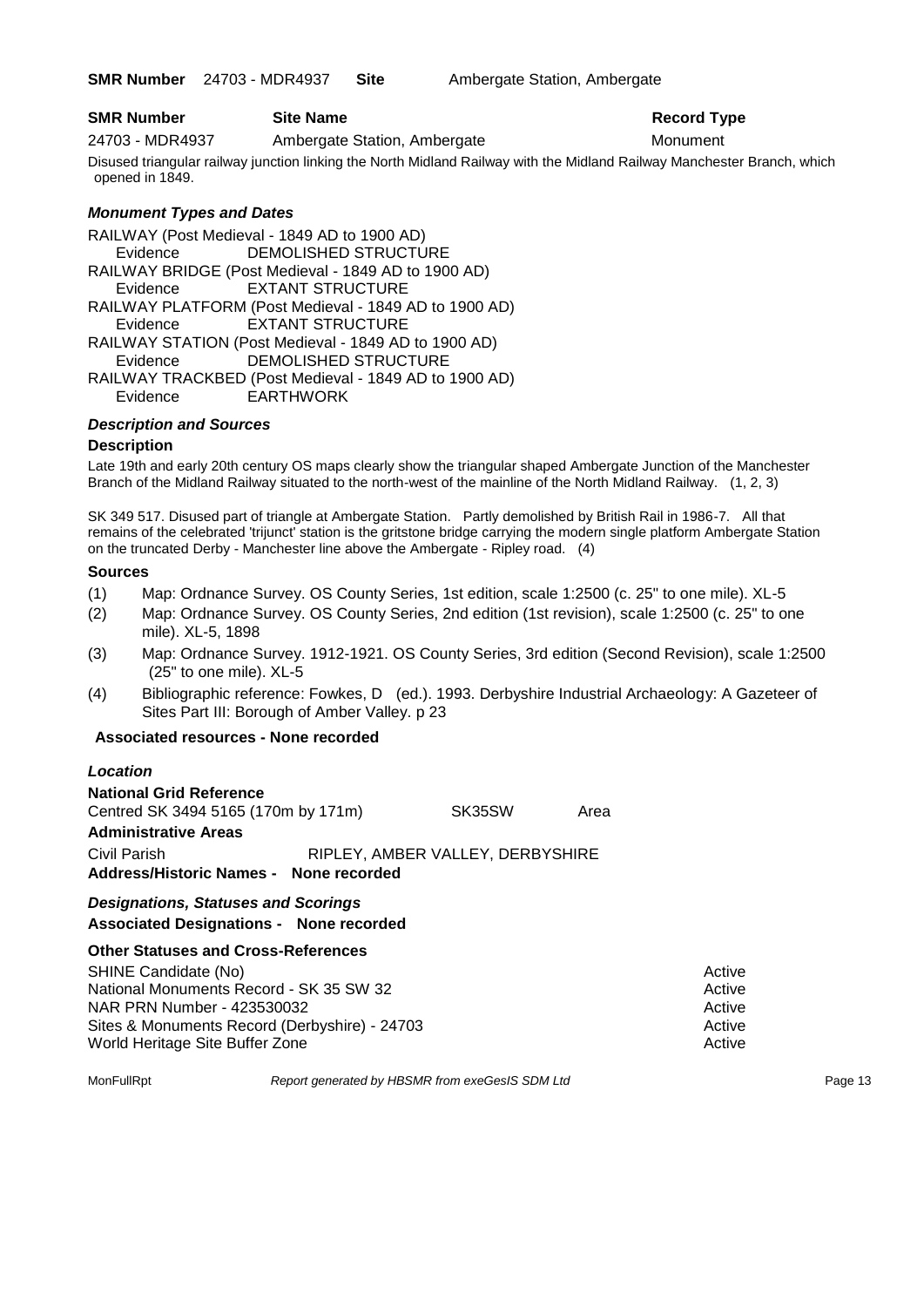**SMR Number** 24703 - MDR4937 Site Ambergate Station, Ambergate

### **Ratings and Scorings - None recorded**

#### *Land Use*

#### **Associated Historic Landscape Character Records**

HDR3789 Industrial - Post-1880s Industrial Complex (Type Code: IND-IND01) Industrial area at Ambergate, Ripley

### **Other Land Classes - None recorded**

*Related Monuments - None Recorded*

*Finds - None recorded*

### *Associated Events/Activities - None recorded*

### *Associated Individuals/Organisations*

K. Smith, - Unassigned Archival Recorder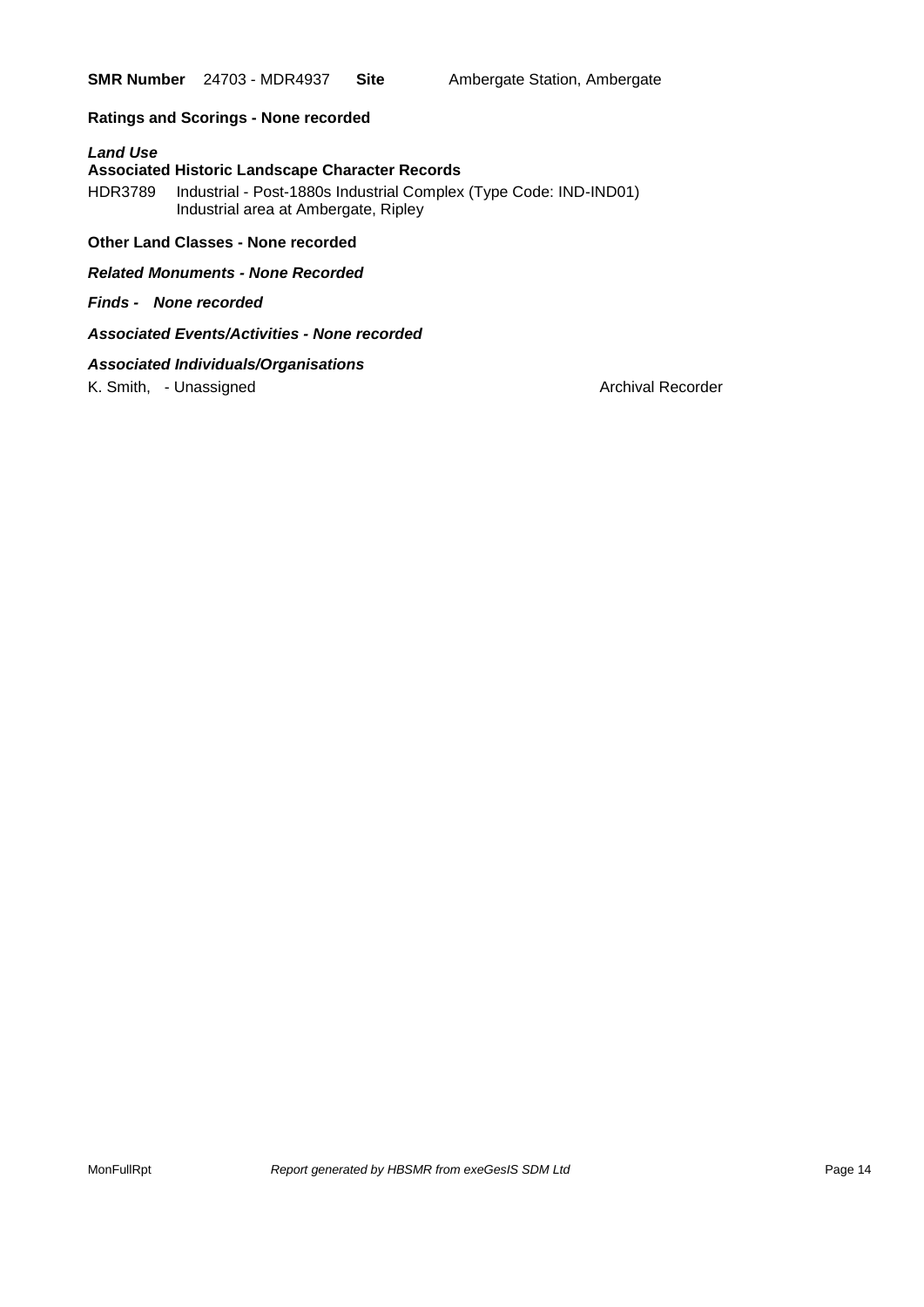| <b>SMR Number</b> | <b>Site Name</b>                                          | <b>Record Type</b> |
|-------------------|-----------------------------------------------------------|--------------------|
| 18410 - MDR4939   | Roman coin hoard south of Fritchley, Clay<br>Cross/Ripley | Find Spot          |
|                   |                                                           |                    |

A number of Roman coins were found in 1772 in a field south of Fritchley and not far from the Bull Bridge. Findspot unknown - map plot is indicative only

#### *Monument Types and Dates*

FINDSPOT (Roman - 43 AD to 409 AD) Evidence FIND

#### *Description and Sources*

#### **Description**

"Anno D. 1772. Joseph Dowmer of Fritchley, in the parish of Crich, ridding or clearing away a large baulk or heap of stones, grown over with some wood amongst them, in a close in his occupation, lying to the south of Fritchley, between it and the river Amber, and not far from the Bull Bridge, found several pieces of Roman coin, chiefly small ones of copper, lying partly together, among some large stones, eight of which pieces I got, and have now by me (J.R.) this 11 Mar. 1778. But they are greatly eaten away with rust, so that few of them are legible." (1)

"Between Fritchley and the Bull Bridge over the Amber, found 1772, some 'Third Brass'… and possibly others. Reynolds's Notebook (1) mentions 'Roman coin, chiefly small ones of copper', of which in 1778 he had 1 Gallienus, 1 Tetricus, and 6 others illegible. Bateman (2) says Reynolds had in 1778, 9 silver and 8 copper, but this seems a misprint for '9, 1 silver and 8 copper'. Reynolds's MS (British Museum Add 6705, fo. 105) mentions 1 silver of Pius cos iiii as well as 1 Tetricus and 1 Victorinus. The inclusion of second century silver in a hoard of 'Third Brass' of about AD 250-270 is very uncommon, and there is probably some error'. (3)

No further information was gained in field investigation. (4)

#### **Sources**

- (1) Article in serial: Hurt, G S (from a MS of John Reynolds). 1886. 'Roman coins in Derbyshire', Derbyshire Archaeological Journal. Volume 8, pp 216-224. pp 227-228
- (2) Bibliographic reference: Bateman, T. 1848. Vestiges of the Antiquities of Derbyshire. p 158
- (3) Bibliographic reference: Haverfield, F. 1905. 'Romano-British Derbyshire', in Victoria County History, Derbyshire, Vol 1. p 256
- (4) Personal Observation: F1 WCW 28-JUL-59.

#### **Associated resources - None recorded**

### *Location* **National Grid Reference** SK 35 52 (point) SK35SE Point **Administrative Areas** Civil Parish CRICH, AMBER VALLEY, DERBYSHIRE Civil Parish RIPLEY, AMBER VALLEY, DERBYSHIRE **Address/Historic Names - None recorded** *Designations, Statuses and Scorings*

**Associated Designations - None recorded**

#### **Other Statuses and Cross-References**

SHINE Candidate (No) **Active** Active 30 Active 30 Active 30 Active 30 Active 30 Active National Monuments Record - SK 35 SE 1 Active 36 Active 36 Active NAR PRN Number - 423540001 Active Active Active Active Active Sites & Monuments Record (Derbyshire) - 18410 Active

#### **Ratings and Scorings - None recorded**

*Land Use* 

MonFullRpt *Report generated by HBSMR from exeGesIS SDM Ltd* Page 15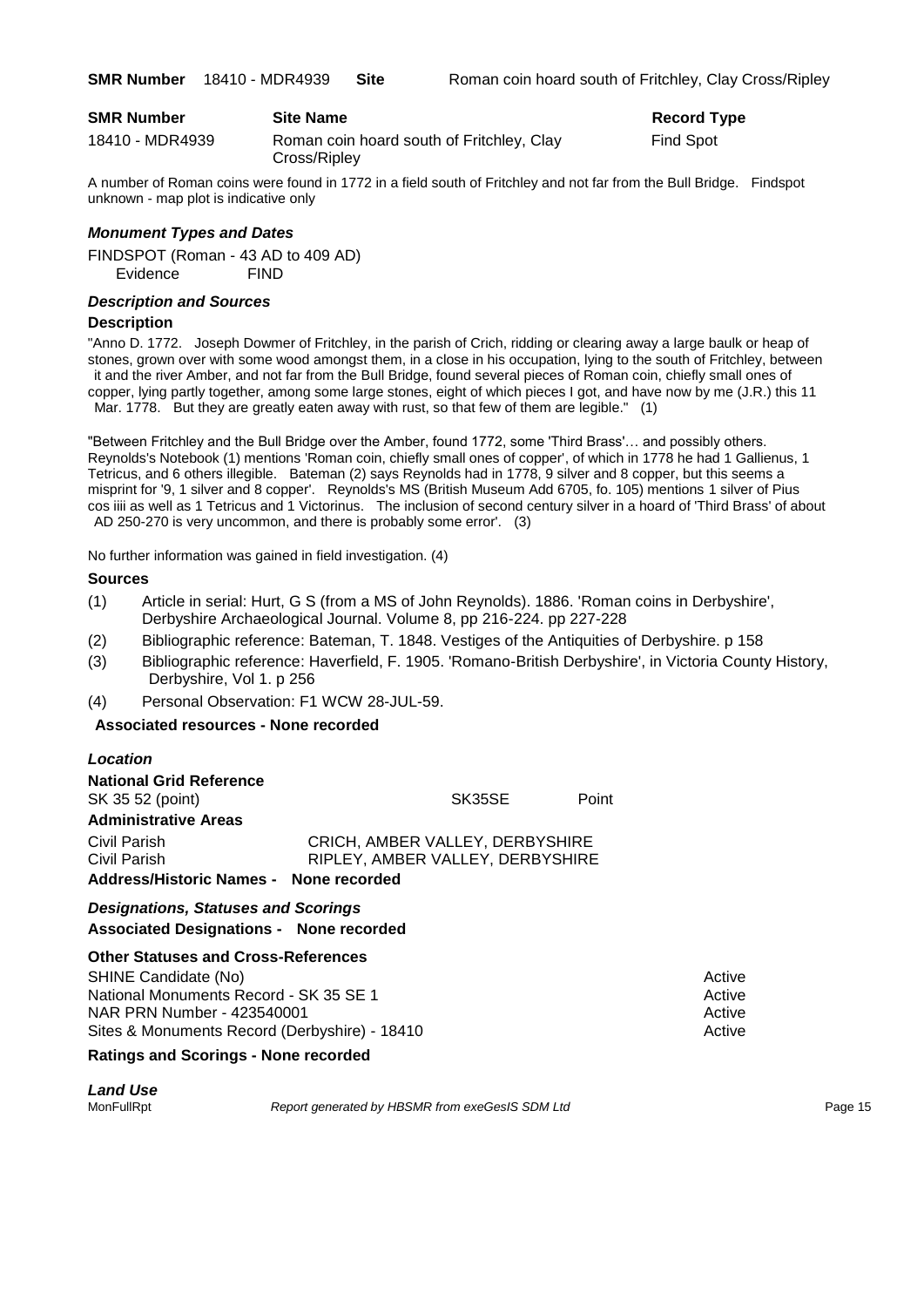### **Associated Historic Landscape Character Records - None recorded**

### **Other Land Classes - None recorded**

*Related Monuments - None Recorded*

### *Associated Finds*

FDR8458 COIN HOARD (Roman - 43 AD to 409 AD)

### *Associated Events/Activities*

EDR1453 Ordnance Survey Field Report, 28-JUL-59 (Event - Interpretation)

### *Associated Individuals/Organisations*

MSG, - Unassigned Archival Recorder WCW, - Unassigned **Archival Recorder** Archival Recorder WCW, - Unassigned **Field Walker**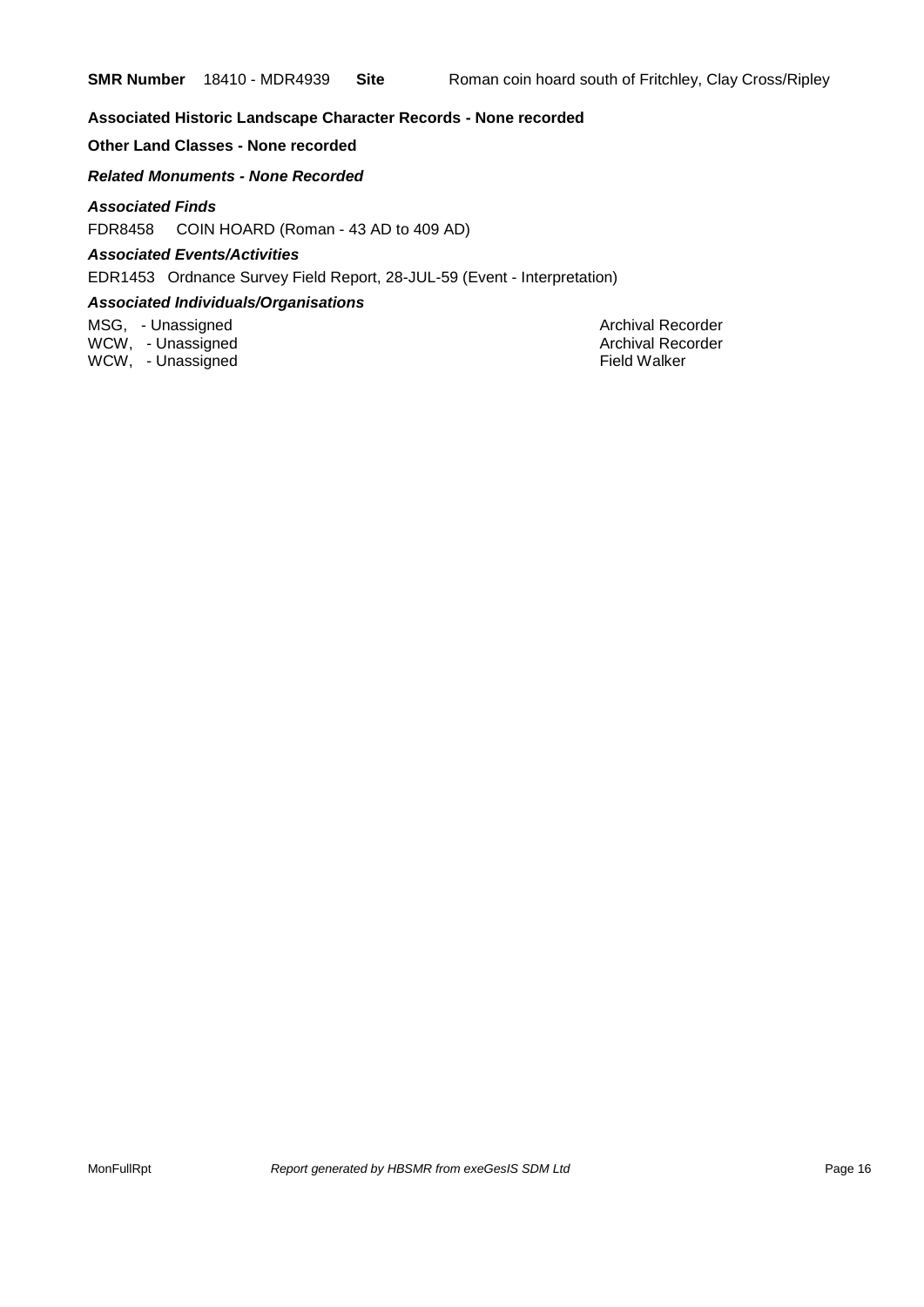**SMR Number** 24723 - MDR4946 **Site** Padley Hall, Hammersmith, Ripley

| <b>SMR Number</b>                                         | <b>Site Name</b>                 | Record          |
|-----------------------------------------------------------|----------------------------------|-----------------|
| 24723 - MDR4946                                           | Padley Hall, Hammersmith, Ripley | <b>Building</b> |
| Grade II* listed house and associated former outbuildings |                                  |                 |

### *Monument Types and Dates*

FARMHOUSE (Post Medieval to Unknown - 1614 AD)

### *Description and Sources*

#### **Description**

Padley Hall, near Hammersmith, Ripley, is a many gabled farmhouse dating from about the year 1600. (1)

The farm is now known as Padley Hall Farm. It is believed to have been built c.1614. The farmhouse is a two-storied building with an attic, with three front gables and a gable at the east end. It is built in coursed, squared stone on a plinth with mullioned and transomed windows on the south and east and a blocked mullion in the west. The gables are stone coped and have small pinnacles. A moulded drip- course demarcates each storey. Set off-centre on the south front is a two-stone porch with pinnacled top. The roofs are tiled. On the north are modern brick additions. See GPS AO/59/172/1 and 2 - Panoramic view of Padley Hall Farm from the south. (2) No change. (3)

Padley Hall is a Grade II\* listed building, probably of the mid-17th century. It comprises two storeys and an attic, of ashlar, with bands between the storeys. There are three gables to the front. The left hand part projects very slightly. The windows are stone mullioned with leaded lights throughout arranged from left to right as follows: 5-light transomed, 4-light transomed, 4-light transomed. Ground floor, 4-light transomed, two-light, 3-light, and 4-light, all transomed. The parapet has ornamental finials. Each of the three gables has a three-light mullioned window, coping, and ornamental finials. In front of the space between the central and right hand gables is a two storey projecting porch with a segmental headed archway to the ground floor. The open porch has a massive studded door to the house. The interior has been modernised, fireplaces built up and the staircase renewed. There are beamed ceilings to most rooms. The history of the house is apparently unwritten. It appears, however, that in 1679 it was the home of Robert Fearne, a Quaker, who was imprisoned for non-payment of tithes. On his release he emigrated to Pennsylvania and was one of the earliest settlers there. The building is an important example of a Derbyshire Hall of the period. (4)

#### **Sources**

- (1) Bibliographic reference: Bulmer, T and Co.. 1895. History, Topography and Directory of Derbyshire.
- (2) Personal Observation: F1 WCW 28-JUL-59.
- (3) Personal Observation: F2 BHS 09-JUN-66.
- (4) Bibliographic reference: (HHR)Ripley UD,Derby, Sept 1961,3..

#### **Associated resources - None recorded**

| Location                                                                                                                                                                                    |                                  |      |                                      |         |
|---------------------------------------------------------------------------------------------------------------------------------------------------------------------------------------------|----------------------------------|------|--------------------------------------|---------|
| <b>National Grid Reference</b><br>Centred SK 3947 5143 (71m by 58m)<br><b>Administrative Areas</b>                                                                                          | SK35SE                           | Area |                                      |         |
| Civil Parish<br>Address/Historic Names - None recorded                                                                                                                                      | RIPLEY, AMBER VALLEY, DERBYSHIRE |      |                                      |         |
| <b>Designations, Statuses and Scorings</b><br><b>Associated Designations</b><br>Listed Building (II*) - 79131                                                                               | PADLEY HALL                      |      | Active                               | DDR2501 |
| <b>Other Statuses and Cross-References</b><br>SHINE Candidate (No)<br>National Monuments Record - SK 35 SE 8<br>NAR PRN Number - 423540008<br>Sites & Monuments Record (Derbyshire) - 24723 |                                  |      | Active<br>Active<br>Active<br>Active |         |
| Battone and Basilians - Napel presented                                                                                                                                                     |                                  |      |                                      |         |

#### **Ratings and Scorings - None recorded**

MonFullRpt *Report generated by HBSMR from exeGesIS SDM Ltd Report 17* 

**Record Type**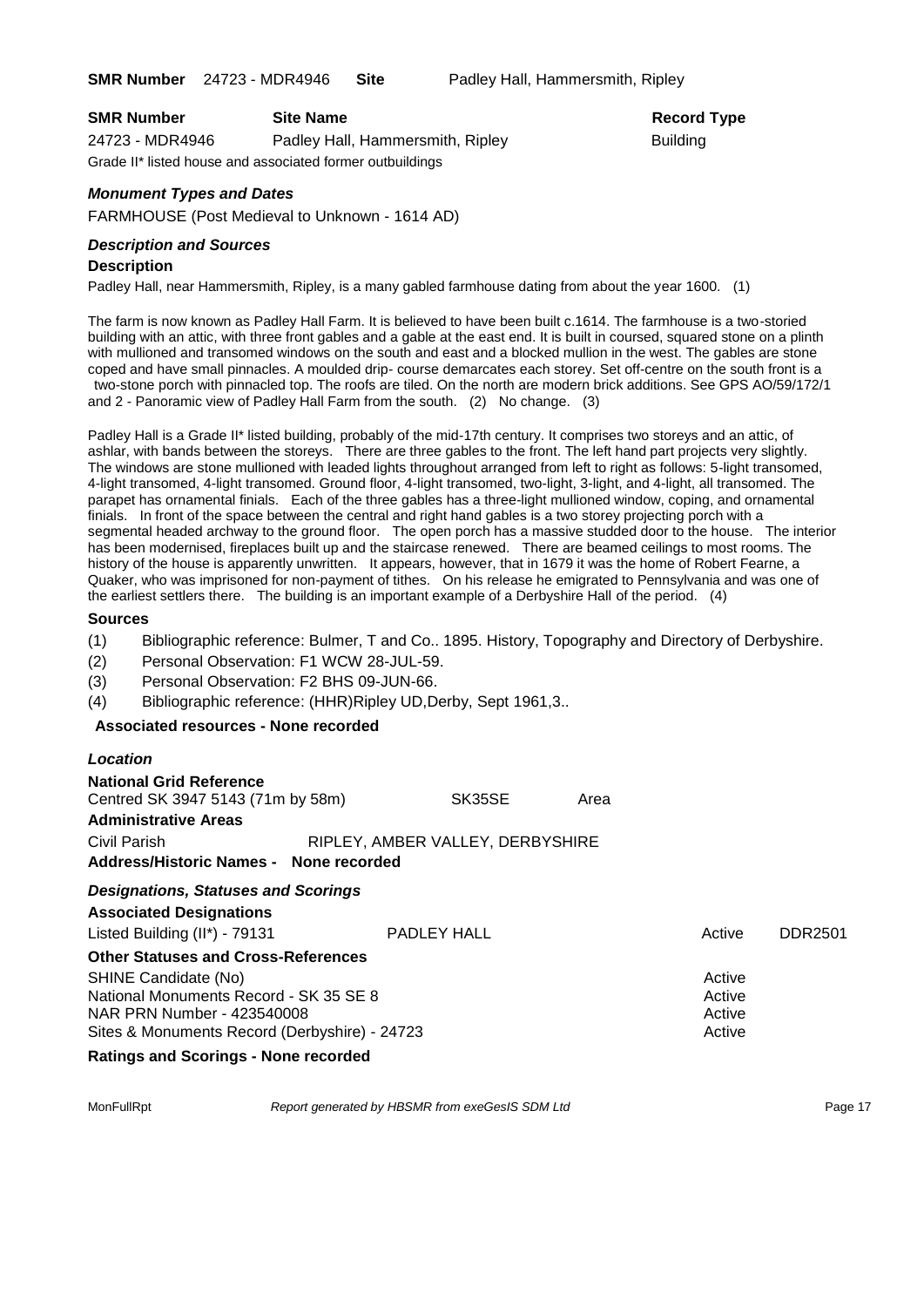### *Land Use*  **Associated Historic Landscape Character Records - None recorded**

#### **Other Land Classes - None recorded**

#### *Related Monuments - None Recorded*

### *Finds - None recorded*

#### *Associated Events/Activities*

EDR923 Ordnance Survey Field Report, 09-JUN-66 (Event - Interpretation) EDR1456 Ordnance Survey Field Report, 28-JUL-59 (Event - Interpretation)

#### *Associated Individuals/Organisations*

BHS, - Unassigned Field Walker CAP, - Unassigned Archival Recorder Archival Recorder Archival Recorder MSG, - Unassigned Archival Recorder Archival Recorder Archival Recorder Archival Recorder

WCW, - Unassigned **Field Walker**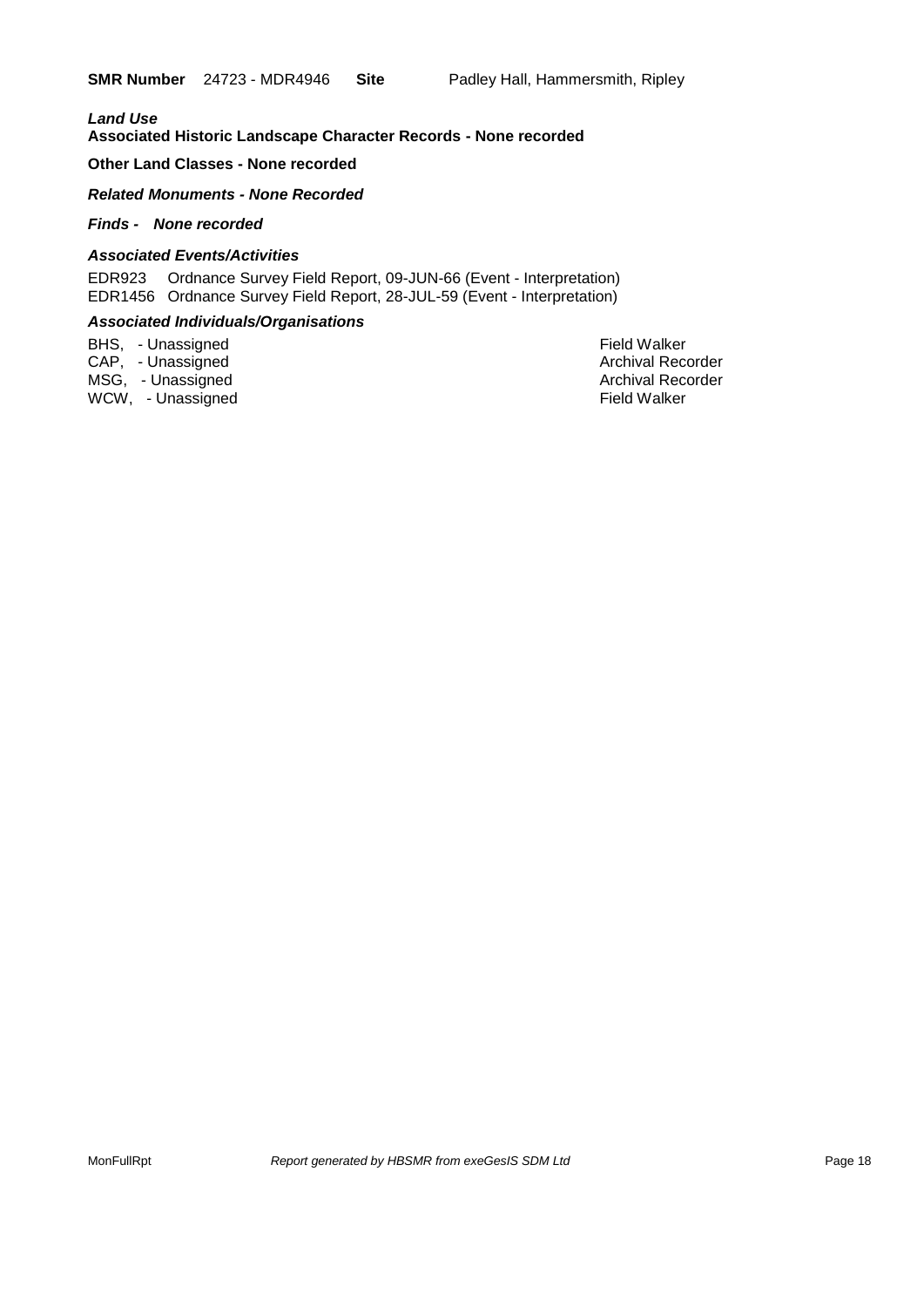| <b>SMR Number</b> | <b>Site Name</b>                        | <b>Record Type</b> |
|-------------------|-----------------------------------------|--------------------|
| 24724 - MDR4947   | Middle/Late Bronze Age bronze spearhead | Find Spot          |

#### *Monument Types and Dates*

FINDSPOT (Middle Bronze Age to Late Bronze Age - 1600 BC to 701 BC) Evidence FIND

#### *Description and Sources*

#### **Description**

[Area centred SK 38385025] A bronze spearhead was ploughed up in a field at Heage. "It is of an unusual form, having a loop hole on each side of the open socket. The head, too, is more obtusely pointed than is generally the case. The sides are slightly concave, with a raised rib running obliquely from the point on either side of the socket, and about midway between it and the edge. The spot where it was found was in the immediate neighbourhood of the Roman road (the Rykneld Street), where it crosses the fields between Heage and Hartshay." (1) Refers too a description by L Jewitt (a) of a bronze spearhead found at Hartshay. (2) No further information was gained. (3)

#### **Sources**

(1) Article in serial: JBAA Vol. 2,1847.

(2) Bibliographic reference: Watkin, W T. 1886. 'The Roman minor settlements, camps, discoveries of coins etc, and roads in Derbys', Derbys. Archaol. J.. Volume 8, pp 190-215. p 205

(2a) Bibliographic reference:

(3) Personal Observation: F1 WCW 15-JUL-59.

#### **Associated resources - None recorded**

#### *Location*

**National Grid Reference** Centred SK 3838 5025 (10m by 10m) SK35SE **Administrative Areas** Civil Parish RIPLEY, AMBER VALLEY, DERBYSHIRE **Address/Historic Names - None recorded**

### *Designations, Statuses and Scorings*

**Associated Designations - None recorded**

#### **Other Statuses and Cross-References**

SHINE Candidate (No) **Active** Active 30 Active 30 Active 30 Active 30 Active 30 Active National Monuments Record - SK 35 SE 9 Active Active NAR PRN Number - 423540009 Active Active Active Active Active Sites & Monuments Record (Derbyshire) - 24724 Active

#### **Ratings and Scorings - None recorded**

#### *Land Use*  **Associated Historic Landscape Character Records - None recorded**

**Other Land Classes - None recorded**

#### *Related Monuments - None Recorded*

#### *Associated Finds*

FDR8470 SPEAR (Middle Bronze Age to Late Bronze Age - 1600 BC to BRONZE 701 BC)

#### *Associated Events/Activities*

MonFullRpt *Report generated by HBSMR from exeGesIS SDM Ltd Report generated by HBSMR from exeGesIS SDM Ltd*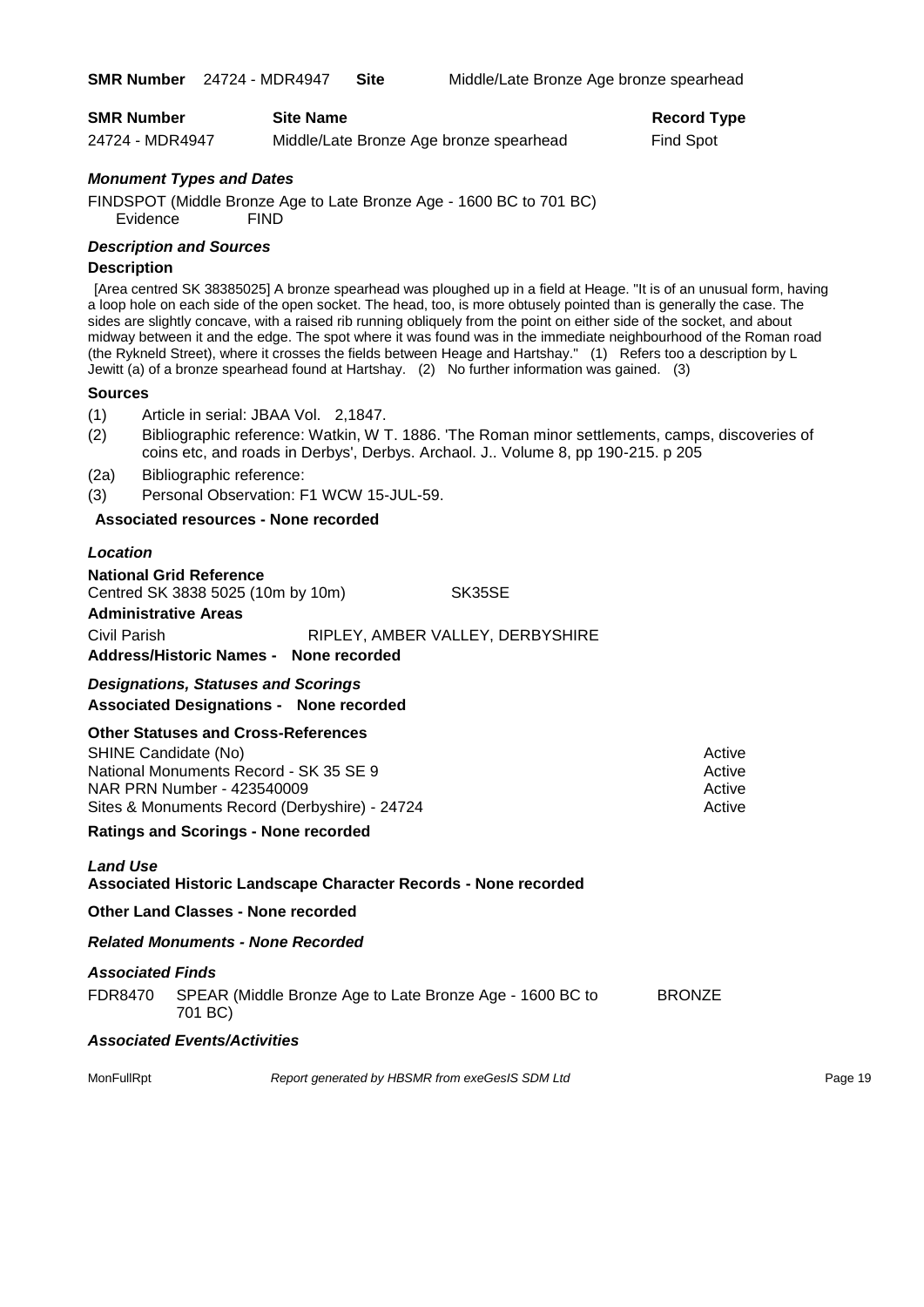EDR1107 Ordnance Survey Field Report, 15-JUL-59 (Event - Interpretation)

### *Associated Individuals/Organisations*

MSG, - Unassigned Archival Recorder Archival Recorder Archival Recorder Archival Recorder WCW, - Unassigned Archival Recorder Archival Recorder Archival Recorder WCW, - Unassigned **Field Walker**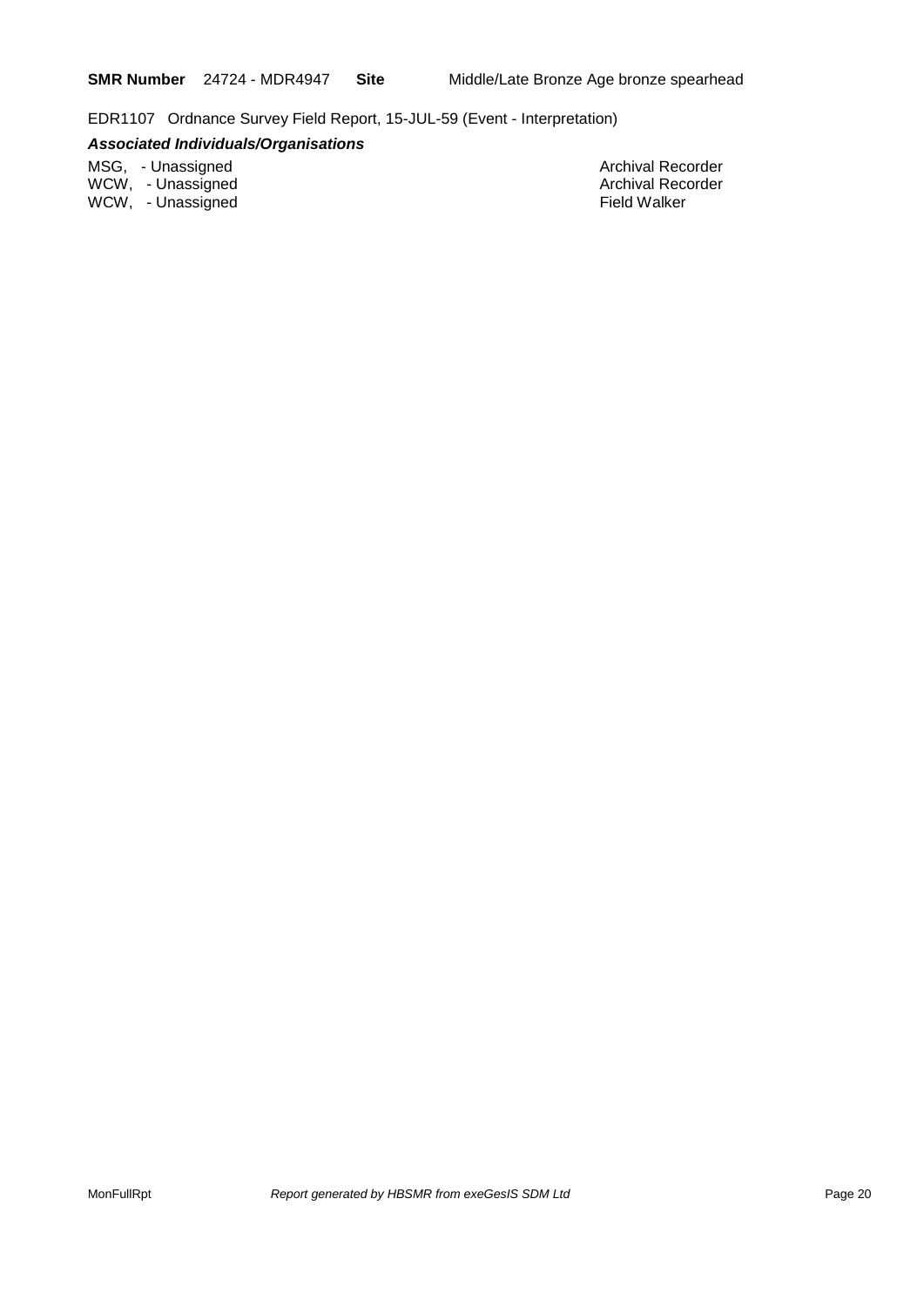**SMR Number** 24725 - MDR4949 **Site** St Luke's Church, Church Street, Ripley

| <b>SMR Number</b> | <b>Site Name</b>                                                                                                             | <b>Record Type</b> |
|-------------------|------------------------------------------------------------------------------------------------------------------------------|--------------------|
| 24725 - MDR4949   | St Luke's Church, Church Street, Ripley                                                                                      | <b>Building</b>    |
|                   | A grade II* listed church that has medieval origins, with the majority of the building dating to the 17th and 19th centuies. |                    |

### *Monument Types and Dates*

CHURCH (Medieval to Post Medieval - 1066 AD to 1900 AD) Evidence EXTANT BUILDING

#### *Description and Sources*

#### **Description**

The church at Heage was built, in 1836, onto the west end of St. Luke's Chapel, the latter becoming the chancel of the new church. The west wall of the chapel, on which there was a bell turret, was pulled down. In 1820 the chapel was measured by Mr. Rawlins at 46ft 10ins by 17ft 5ins. A sketch by Rawlins shows features probably debased in the 17th century. A letter quoted by Lysons (2) tells of the destruction of the chapel by a tempest on 20th June 1545, and is the first definite record of the chapel. The chapel was probably in a state of more or less dilapidation until repaired, probably by George Pole. A stone with his initials and the date 1661 is in the south wall near the porch, having been previously in the west end of the chapel. ".. ..It may be conjectured with certainty that there was a chapel at Heage at a date earlier than any details of the present structure would warrant us in assuming. In the year 1343 mention is made of one Nicholas 'le clerk de Heghedge". (1-2)

The church is in use for public worship [1959]. (3)

St Luke's Church has a T-plan owing to an addition of 1826 to an earlier building. The plan turned out (by chance probably) to be one of those specially recommended for Protestant worship from the early days. The only part of the medieval church to survive the furious storm of 1545 was the east window of three stepped lancet lights cusped. The rest of the old part (now the chancel [1979]) was rebuilt in 1646-61 and has small straight-headed side windows. The new part is taller and has the typical early 19th century lancets of two lancet lights with pierced spandrels. Over the entrance is a polygonal bell-turret (1896?). The date 1752 on the door lintel does not refer to either main building period. (5)

A church that was built in 1646-61 re-using some earlier materials, with an addition of 1826, plus a 1933 addition and minor alterations. The 17th century part of the church is of coursed rubble stone with ashlar dressing and quoins, and has a graduated stone slate roof with stone coped gables on plain kneelers. The 1826 addition is of coursed squared stone with ashlar dressings, and has a plain tile roof with stone coped gables and an octagonal stone bellcote to the north gable end. The building has a T-plan, with the low, three-bay 17th century part with south porch running east-west, and the 1826 addition at right angles to the west end. The south gable wall of the 1826 part has steps up to pointed flush doorcase with a metal clock-face above. The interior of the earlier part has raised and fielded panelling to dado height, and a 19th century scissor truss roof. The 1826 part has a painted flat ceiling with moulded plaster cornice, a 19th century organ to the north end, and a 12th century circular font bowl on a 19th century octagonal stone stem. There are plain 19th century pews throughout. There are two brass plaques on the north wall of the earlier part; one a charity plaque of circa 1705 and one memorial to Joseph Statham, circa 1809. See list description for more details. (6)

The first mention of the church at Heage is a letter telling of its destruction in a storm in 1545. The medieval church, **Sources**

#### (1) Bibliographic reference: Lysons, D and Lysons, S. 1817. Magna Britannia, Volume 5: Derbyshire. p

- (2) Bibliographic reference: Cox, J C. 1877. Notes on the Churches of Derbyshire, Vol. III. pp 147-9
- (3) Personal Observation: F1 WCW 14-JUL-59.
- (4) Personal Observation: F2 BHS 09-JUN-66.
- (5) Bibliographic reference: Pevsner, N. 1979. The Buildings of England: Derbyshire. 2nd ed., revised. pp 242-3
- (6) Listed Building File: DOE / DCMS. Listed Building Notification. Original Uid: 79114
- (7) Bibliographic reference: I A H Combes. 2004. Anglican Churches of Derbyshire. p 99

### **Associated resources - None recorded**

### *Location*

| National Grid Reference           |        |      |
|-----------------------------------|--------|------|
| Centred SK 3696 5062 (27m by 22m) | SK35SE | Area |

MonFullRpt *Report generated by HBSMR from exeGesIS SDM Ltd Report 9enerated by HBSMR from exeGesIS SDM Ltd*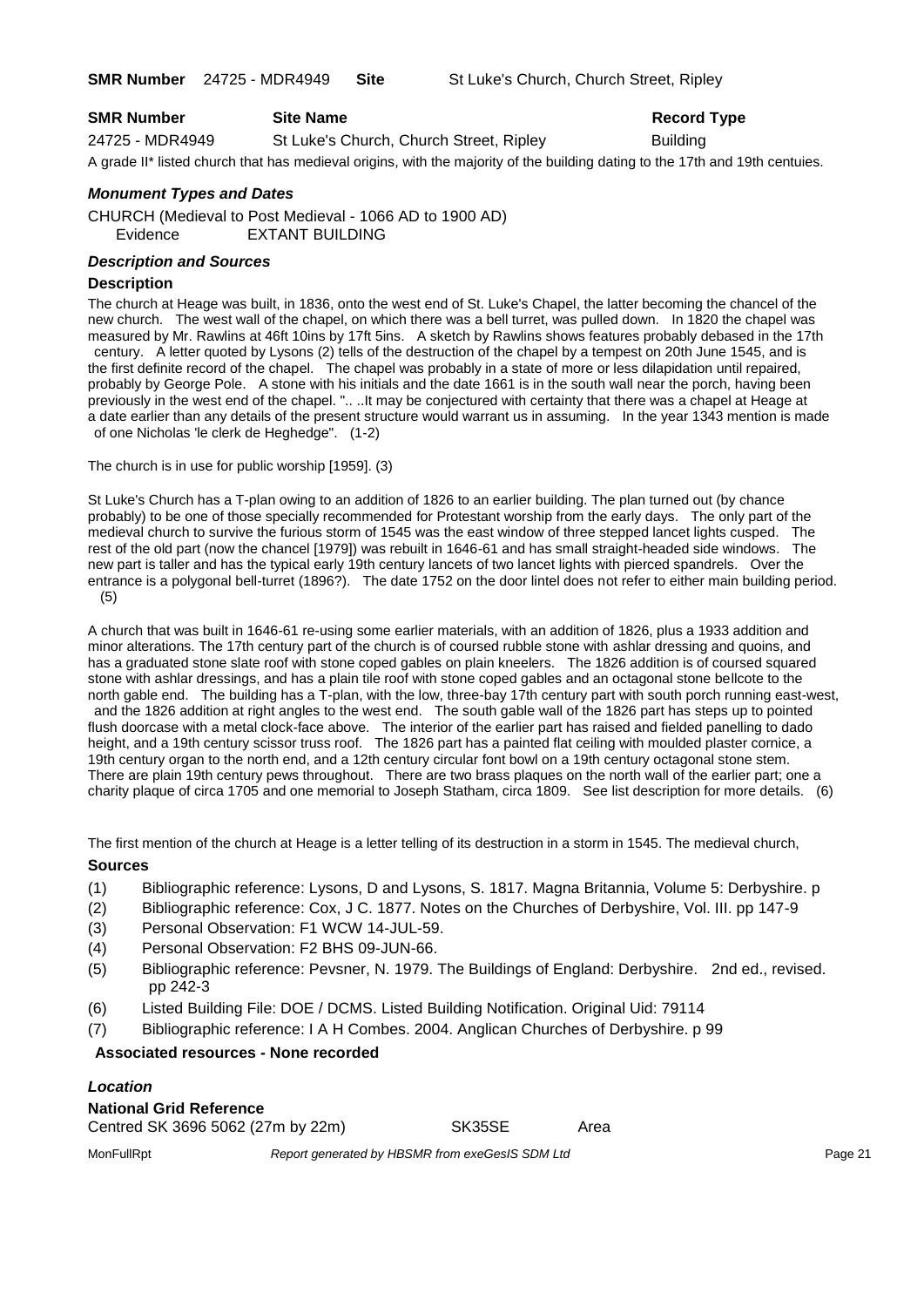which was a chapelry of Duffield, did not survive this storm and all that is left of it is the east window. The chancel **Administrative Areas**

was rebuilt in 1646-61, and a newer part was added in 1826, giving the church its T-shaped layout. The Parliamentary Commissioners recommended in 1650 that Bellper and Heage be united in to one parish. The church was reordered Civil Parish RIPLEY, AMBER VALLEY, DERBYSHIRE

circa 1897 by P H Currey. (7)**Address/Historic Names - None recorded**

#### *Designations, Statuses and Scorings*

#### **Associated Designations**

| Listed Building $(II^*)$ - 1158964            | CHURCH OF ST LUKE | Active | DDR2493 |
|-----------------------------------------------|-------------------|--------|---------|
| <b>Other Statuses and Cross-References</b>    |                   |        |         |
| SHINE Candidate (No)                          |                   | Active |         |
| National Monuments Record - SK 35 SE 11       |                   | Active |         |
| NAR PRN Number - 423540011                    |                   | Active |         |
| Sites & Monuments Record (Derbyshire) - 24725 |                   | Active |         |

#### **Ratings and Scorings - None recorded**

#### *Land Use*  **Associated Historic Landscape Character Records - None recorded**

**Other Land Classes - None recorded**

*Related Monuments - None Recorded*

*Finds - None recorded*

### *Associated Events/Activities*

EDR923 Ordnance Survey Field Report, 09-JUN-66 (Event - Interpretation) EDR1083 Ordnance Survey Field Report, 14-JUL-59 (Event - Interpretation)

#### *Associated Individuals/Organisations*

| BHS, - Unassigned | Field Walker |
|-------------------|--------------|
| MSG, - Unassigned | Archival Rec |
| WCW, - Unassigned | Archival Rec |
| WCW, - Unassigned | Field Walker |

Field Walker Archival Recorder Archival Recorder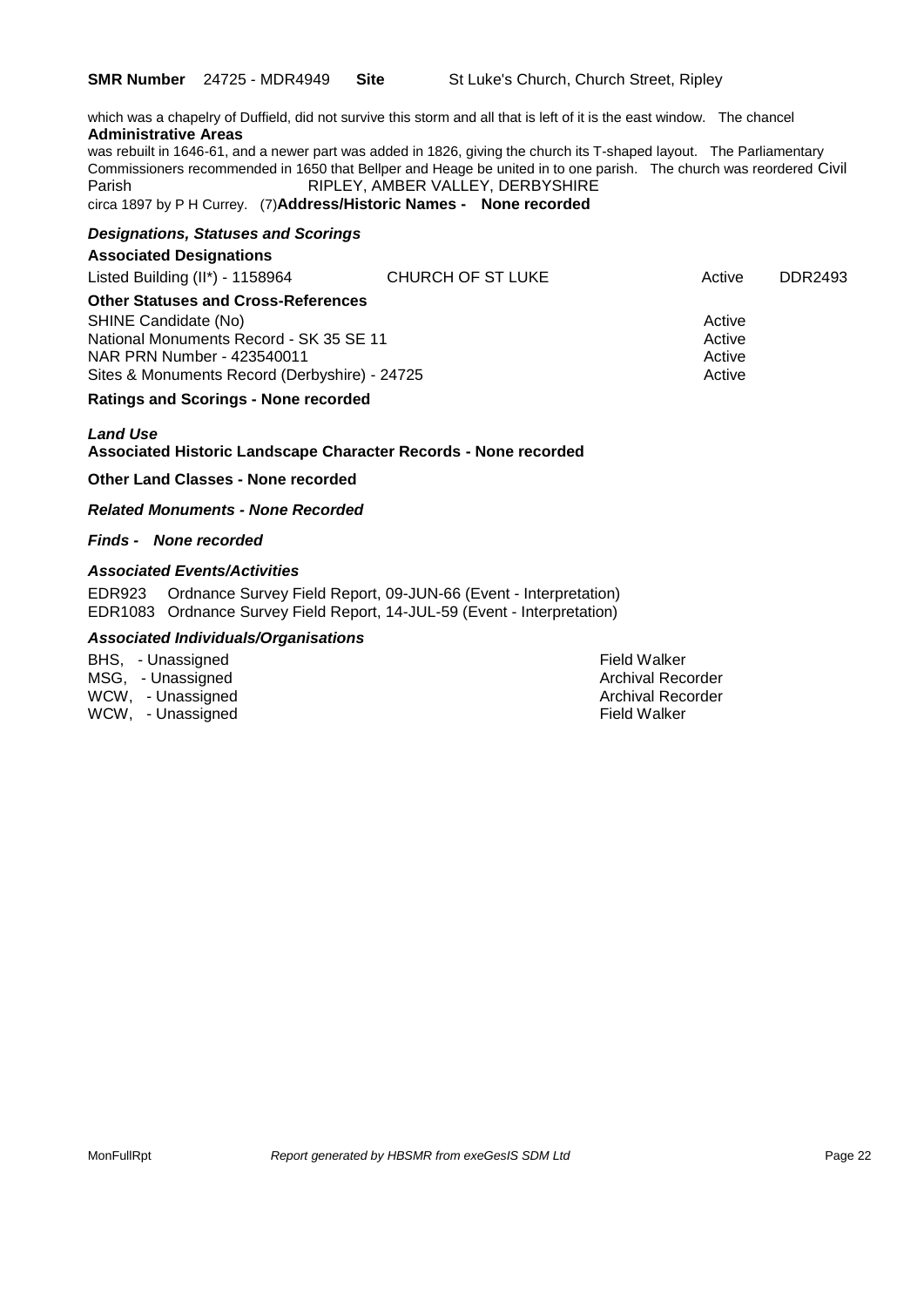| <b>SMR Number</b> | <b>Site Name</b>                            | <b>Record Type</b> |
|-------------------|---------------------------------------------|--------------------|
| 24726 - MDR4952   | Heage Hall, Hall Lane, Nether Heage, Ripley | <b>Building</b>    |
|                   |                                             |                    |

An early 17th century house, possibly with earlier origins, and with early 19th century additions.

#### *Monument Types and Dates*

HOUSE (Post Medieval - 1540 AD to 1900 AD)

### *Description and Sources*

#### **Description**

'Heage Hall, the property of Messrs. E. & J. Smith Shore, and residence of the latter, is an ancient building with a modern addition. The older portion has stone mullioned windows, many of which have been built up. Some of the bedrooms retain their old oak wainscotting.' The house was formerly the house of a branch of the Poles who first settled here about the beginning of the 15th century. The house was later owned by the Argyles, then the Shores. (1)

The house is known as Heage Hall. According to the owner in 1959, the majority of the windows had their blocking removed by his father, who also removed the old latticed glazing and the panelling. The south wing of the Hall is referred to as 'the new end' having been built after a fire in the last century. Heage Hall is a T shaped building mainly two-storied built in irregularly-coursed stone with some rubble walling. The modern end of the south wing is three-storied.

The ancient part contains many mullioned windows some with drip-courses over. Only one small window is now blocked in the north wall. The roof is gabled, steeply pitched and covered with an assortment of stone, slates and tiles. A chimney stack at the east end of the northern wing contains an external fireplace to an eastward extension of the block. No certain dating can be made of the original building but the present fabric is probably 16th/17th century. See GPs: AO/59/170/2: Heage Hall from the North-east. AO/59/170/3: Heage Hall from the south-east. (2) No change. (3)

The rather irregular vestiges of a once larger house that is today Heage Hall seems to share something in common with the fragment of Hazlebadge Hall: a single old cross-wing with later additions. In the case of Heage, the cross-wing is probably later 15th century in date, the few three-light mullioned windows having straight heads and hood moulds, and the house is all coursed rubble construction, of coal measure sandstone, with similar dressings. At a right angle lies the entrance with a plain stone hood, set in a lower range which could conceivably contain even earlier work than the cross-

wing, but which has undergone some drastic modifications since. This is attached to an 18th or early 19th century wing, 'aggressively plain and vernacular'. All the roofs are stone slated. According to folk-memory, the house once suffered a fire in the very distant past; it is also said to once have had a chapel, attested in 1343. The house once

#### **Sources**

- (1) Bibliographic reference: Bulmer, T and Co.. 1895. History, Topography and Directory of Derbyshire. p662-3
- (2) Personal Observation: F1 WCW 15-JUL-59.
- (3) Personal Observation: F2 BHS 09-JUN-66.
- (4) Bibliographic reference: Craven M and Stanley M. 1991. The Derbyshire Country House. p 107

#### **Associated resources - None recorded**

| Location                                   |                                  |      |        |         |
|--------------------------------------------|----------------------------------|------|--------|---------|
| <b>National Grid Reference</b>             |                                  |      |        |         |
| Centred SK 3644 5105 (15m by 22m)          | SK35SE                           | Area |        |         |
| <b>Administrative Areas</b>                |                                  |      |        |         |
| Civil Parish                               | RIPLEY, AMBER VALLEY, DERBYSHIRE |      |        |         |
| Address/Historic Names - None recorded     |                                  |      |        |         |
| <b>Designations, Statuses and Scorings</b> |                                  |      |        |         |
| <b>Associated Designations</b>             |                                  |      |        |         |
| Listed Building (II) - 1159055             | <b>HEAGE HALL</b>                |      | Active | DDR2500 |
| <b>Other Statuses and Cross-References</b> |                                  |      |        |         |

MonFullRpt *Report generated by HBSMR from exeGesIS SDM Ltd Report 9enerated by HBSMR from exeGesIS SDM Ltd*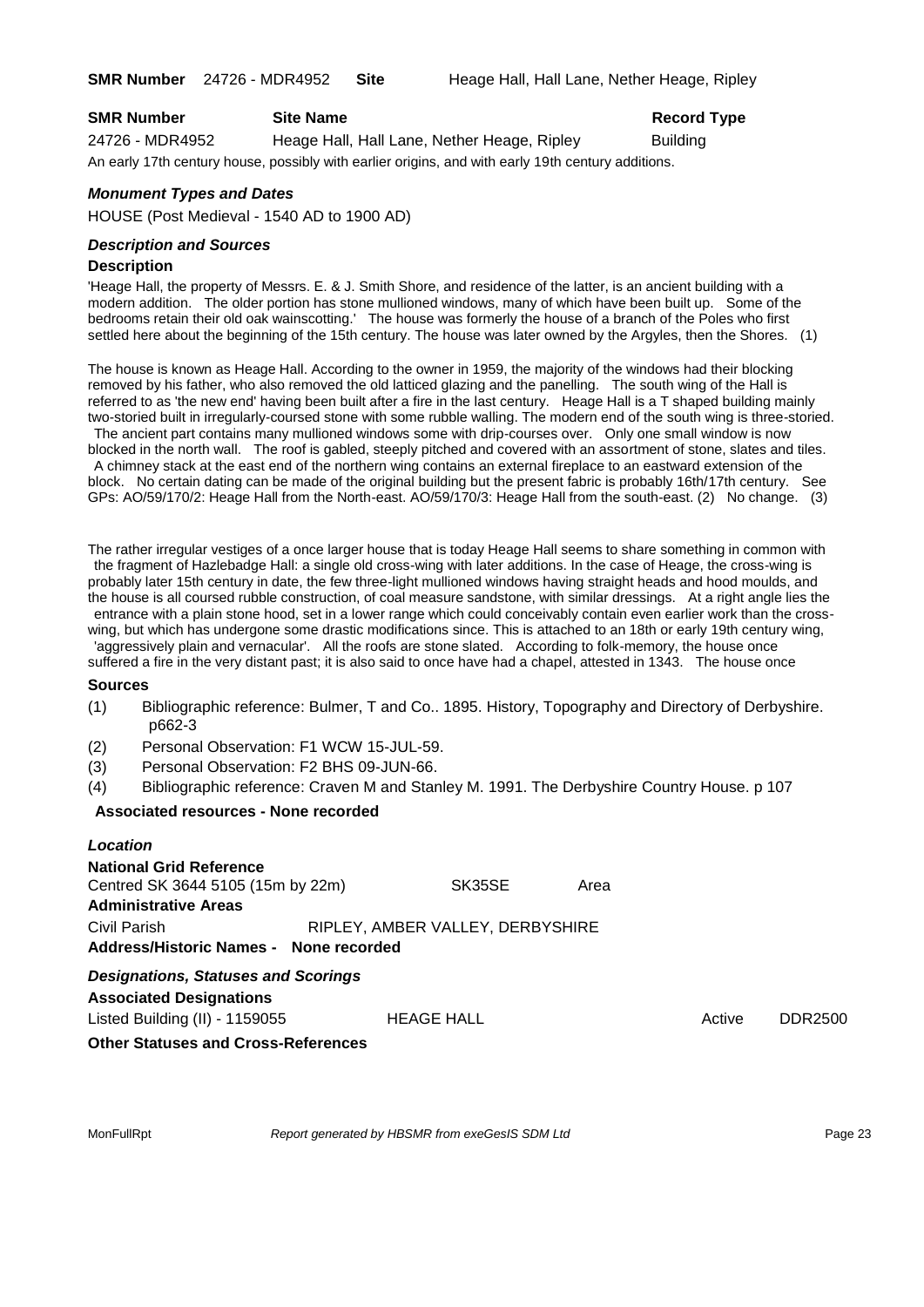had extensive grounds, ornamented by fishponds, but these are mostly now built over. The house and immediate SHINE Candidate (No) **Active** Candidate (No) environs are said to be haunted. (4) National Monuments Record - SK 35 SE 14 Active Active

NAR PRN Number - 423540014 Active Active Active Active Active Sites & Monuments Record (Derbyshire) - 24726 Active

### **Ratings and Scorings - None recorded**

### *Land Use*

**Associated Historic Landscape Character Records - None recorded**

#### **Other Land Classes - None recorded**

*Related Monuments - None Recorded*

#### *Finds - None recorded*

#### *Associated Events/Activities*

EDR923 Ordnance Survey Field Report, 09-JUN-66 (Event - Interpretation) EDR1109 Ordnance Survey Field Report, 15-JUL-59 (Event - Interpretation)

### *Associated Individuals/Organisations*

BHS, - Unassigned Field Walker MSG, - Unassigned Archival Recorder Archival Recorder Archival Recorder WCW, - Unassigned Field Walker (1999) and the United States of the Field Walker (1999) and the United States of the U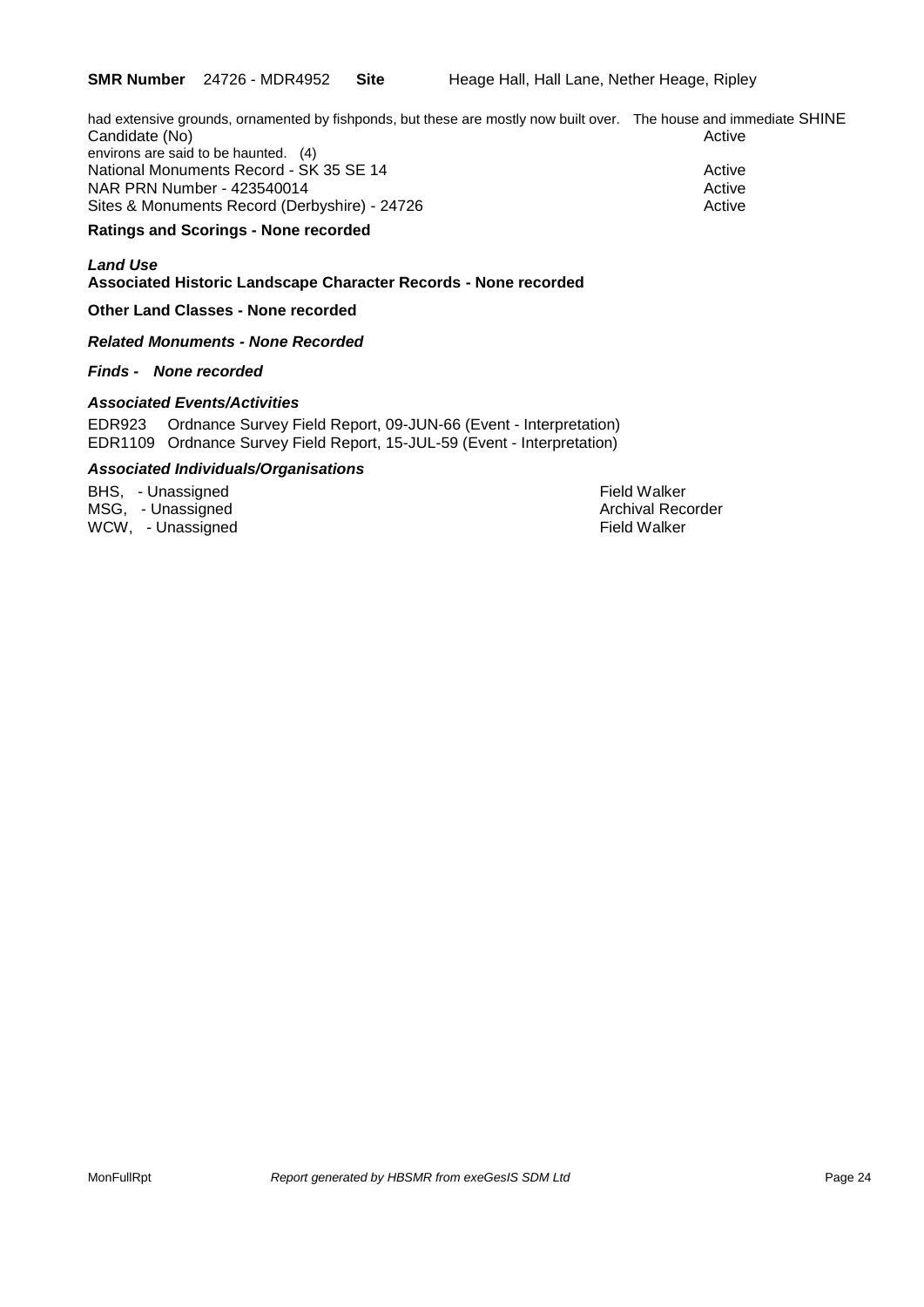| <b>SMR Number</b><br>24711 - MDR4954 | <b>Site Name</b><br>Swing bridge (site of), Cromford Canal, | <b>Record Type</b><br>Monument |
|--------------------------------------|-------------------------------------------------------------|--------------------------------|
| <b>Monument Types and Dates</b>      |                                                             |                                |
|                                      | SWING BRIDGE (Post Medieval - 1540 AD to 1900 AD)           |                                |
| Evidence                             | <b>Other Structure</b>                                      |                                |
|                                      |                                                             |                                |

#### *Description and Sources*

#### **Description**

SK 359522 The Swing Bridge over the canal is a small, manually operated footbridge on the northern approaches of the breached Bull-bridge aqueduct. It retains both its swing beam and base plate. (1)

Bridge removed during late 1980s by DCC: present location at Cromford Wharf (A. Myers, pers. observation).

Scheduling (DR249) removed (2)

#### **Sources**

- (1) Bibliographic reference: CBA Panel on Indust Mons 1975 4.
- (2) Scheduling record: English Heritage. 2000. Descheduling Notification: Swing Bridge over Canal, Bullbridge, Heage. 90395.

#### **Associated resources - None recorded**

| Location                                                                                     |                                  |        |       |        |
|----------------------------------------------------------------------------------------------|----------------------------------|--------|-------|--------|
| <b>National Grid Reference</b>                                                               |                                  |        |       |        |
| SK 359 523 (point)                                                                           |                                  | SK35SE | Point |        |
| <b>Administrative Areas</b>                                                                  |                                  |        |       |        |
| Civil Parish                                                                                 | RIPLEY, AMBER VALLEY, DERBYSHIRE |        |       |        |
| Address/Historic Names - None recorded                                                       |                                  |        |       |        |
| <b>Designations, Statuses and Scorings</b><br><b>Associated Designations - None recorded</b> |                                  |        |       |        |
| <b>Other Statuses and Cross-References</b>                                                   |                                  |        |       |        |
| SHINE Candidate (No)                                                                         |                                  |        |       | Active |

National Monuments Record - SK 35 SE 16 Active Active Active NAR PRN Number - 423540016 Active Active Active Active Active Sites & Monuments Record (Derbyshire) - 24711 Active

#### **Ratings and Scorings - None recorded**

*Land Use*  **Associated Historic Landscape Character Records - None recorded**

**Other Land Classes - None recorded**

*Related Monuments - None Recorded*

*Finds - None recorded*

*Associated Events/Activities - None recorded*

#### *Associated Individuals/Organisations*

TRJG, - Unassigned Archival Recorder Archival Recorder

MonFullRpt *Report generated by HBSMR from exeGesIS SDM Ltd* Page 25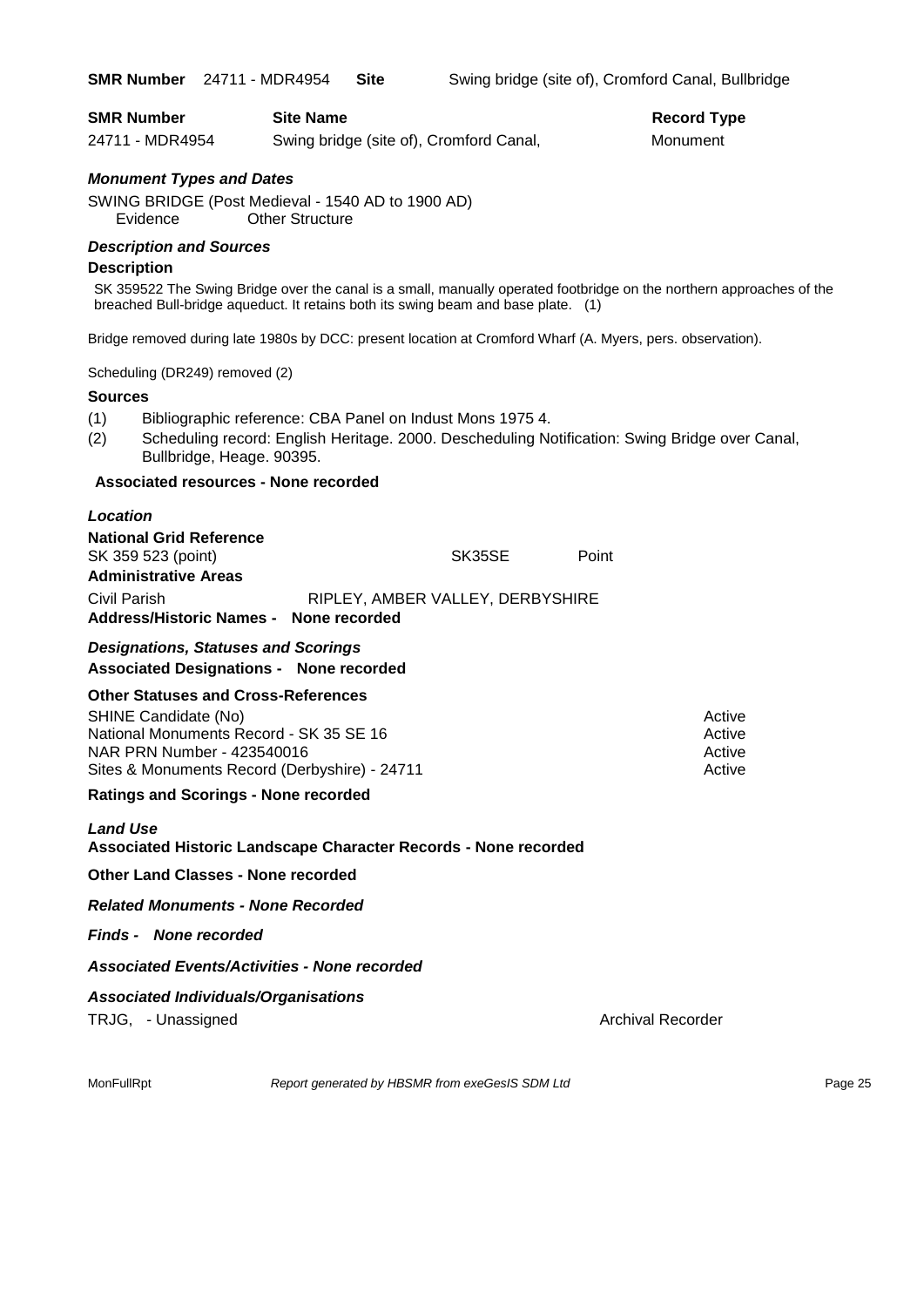**SMR Number** 24727 - MDR4955 **Site** Heage Windmill, Heage

| <b>SMR Number</b> | Record<br><b>Site Name</b> |                 |
|-------------------|----------------------------|-----------------|
| 24727 - MDR4955   | Heage Windmill, Heage      | <b>Building</b> |

**Record Type** 

Late 18th century windmill, rebuilt in the 1870s. Now restored, and the only working windmill in Derbyshire.

### *Monument Types and Dates*

CORN MILL (Post Medieval to Modern - 1791 AD to 2050 AD) Evidence EXTANT BUILDING TOWER MILL (Post Medieval to Modern - 1791 AD to 2050 AD) Evidence EXTANT BUILDING

### *Description and Sources*

#### **Description**

(SK 36695078) Heage Windmill (Disused) (NAT) (1) II\* Heage Windmill C18. Three storeys, circular coursed rubble tower mill. Stone framed windows. Onion dome with six common sails and remains of tail fan staging. Multiple sailed mills are distinctly uncommon. (2) Heage Mill, probably built c1850. In use until 1919. Restored 1969-72. (3)

Large stone tower mill, restored and owned by DCC. Six sails, 4 floors including a basement. Internal diameter at ground level is 19ft, the walls are 2' 9" thick, of cut sandstone blocks. It was last used in c. 1920. The cap was reroofed, and it was given two new floors and ladders in 1967. (4)

Heage Windmill. A large sandstone tower mill owned by Derbyshire County Council, restored in the 1970s with a new metal cap and renovated sails. It is the only intact stone tower mill in the county. It has four floors including a basement, with an inside diameter at ground level of 19 feet. The cut coal measures sandstone block walls are 2ft 9ins thick. The present structure dates from the 1870s and was last used on a commercial basis in about 1920. (5)

The earliest known reference to the mill is an advertisement of June 16 1791: 'Heage windmill to be erected, any mason inclined to undertake the stone building to attend at the mill, all materials laid down in place'. In September 1798 it was advertised for let: 'To be let, complete smock mill with fantail, two pairs of stones, good dressing machine - made to plans approved by Mr Wass - standing in good situation at Heage'. Tower mills were commonly called smock mills in Derbyshire. Although the mill has a stone plaque by the entrance door marked 'WSM 1850', the two early advertisements show that the 1850 datestone does not represent the date the mill was built. A small stone building alongside the mill was used for the kiln, although the roof had fallen in during the 1960s. In 1850 the brothers Isaac and

Joseph Shore purchased the mill. A photograph of c. 1870 shows the windmill fitted with four sails. The mill was later rebuilt with six patent sails, presumably to obtain more power. Three brick columns in the cellar were added in about 1910 to provide additional support to the floor beams and machinery in the mill above. These have since been removed. The mill continued in regular use until 1919, when the fantail was severely damaged in a gale. The mill was closed down and became increasingly derelict. However, it was restored in the late 1960s and new sails were hoisted in

1972. A further major programme of work was undertaken from the mid 1990s. The completed mill was formally opened in May 2002, with the remains of the old kiln having been rebuilt and fitted out as a visitor centre. It is the only

#### **Sources**

- (1) Map: 1968. OS 1:2500.
- (2) Bibliographic reference: DOE(HHR)Ripley UD, Derby Sept 1961, 2..
- (3) Bibliographic reference: Brown, R J. 1976. Windmills of England. pp 66-67
- (4) Index: CBA Industrial Archaeology Report Card. 15/7/70
- (5) Bibliographic reference: Fowkes, D (ed.). 1993. Derbyshire Industrial Archaeology: A Gazeteer of Sites Part III: Borough of Amber Valley. p 28
- (6) Bibliographic reference: Gifford, A. 2003. Derbyshire Windmills Past and Present. pp 18-23, illust.

#### **Associated resources - None recorded**

## *Location* **National Grid Reference**

Centred SK 3669 5078 (7m by 8m) SK35SE Area **Administrative Areas** Civil Parish RIPLEY, AMBER VALLEY, DERBYSHIRE **Address/Historic Names - None recorded**

MonFullRpt *Report generated by HBSMR from exeGesIS SDM Ltd* Page 26 Page 26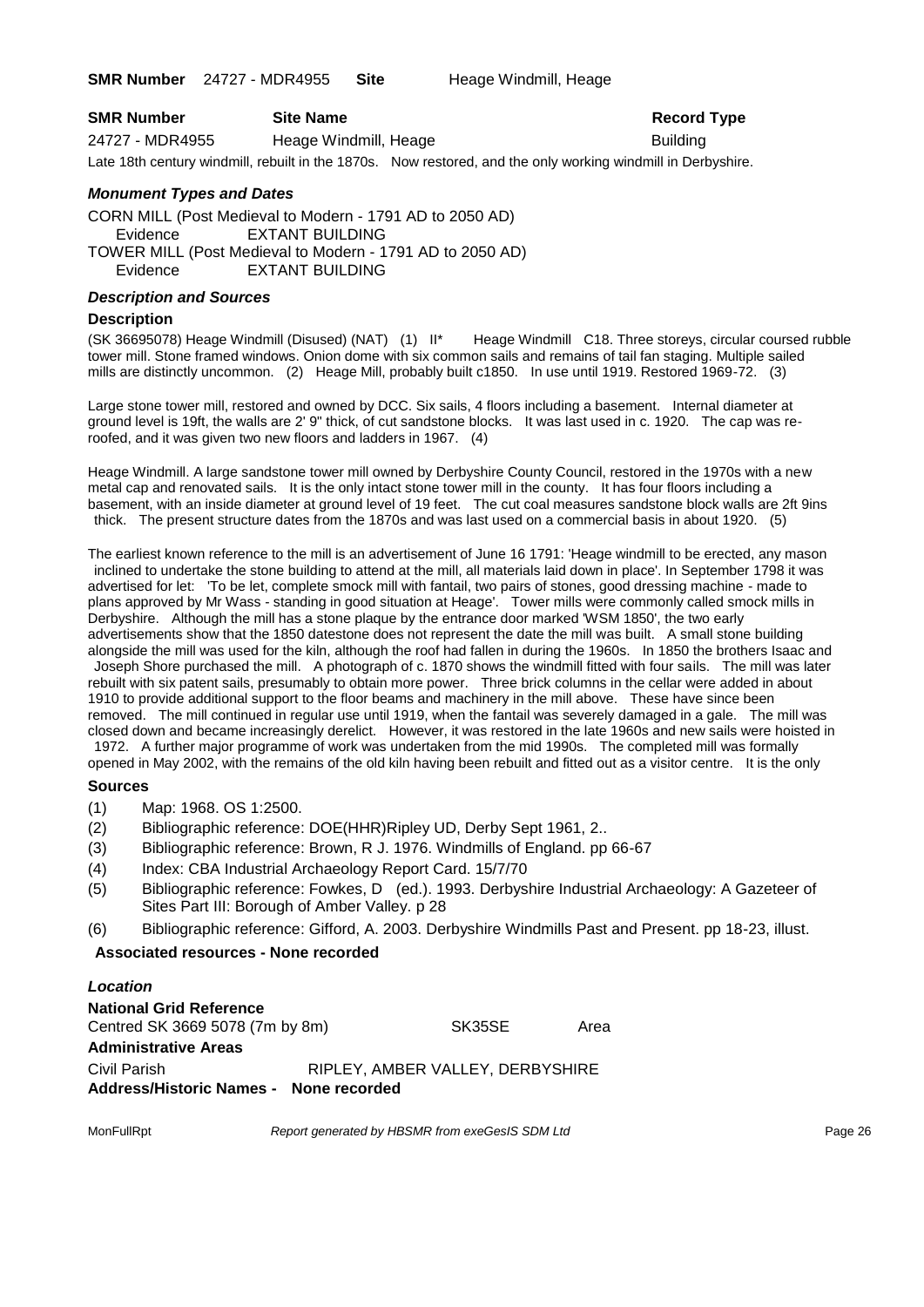**SMR Number** 24727 - MDR4955 Site Heage Windmill, Heage

| working windmill in the county. (6) Designations, Statuses and Scorings |        |         |
|-------------------------------------------------------------------------|--------|---------|
|                                                                         |        |         |
| <b>HEAGE WINDMILL</b>                                                   | Active | DDR2179 |
| <b>Other Statuses and Cross-References</b>                              |        |         |
|                                                                         | Active |         |
| National Monuments Record - SK 35 SE 17                                 | Active |         |
|                                                                         | Active |         |
| Sites & Monuments Record (Derbyshire) - 24727                           |        |         |
| <b>Ratings and Scorings - None recorded</b>                             |        |         |
| Associated Historic Landscape Character Records - None recorded         |        |         |
|                                                                         |        | Active  |

#### **Other Land Classes - None recorded**

*Related Monuments - None Recorded*

#### *Finds - None recorded*

*Associated Events/Activities - None recorded*

### *Associated Individuals/Organisations*

CAP, - Unassigned <br>
K. Davies, - Unassigned 
K. Davies, - Unassigned 
Archival Recorder K. Davies, - Unassigned

MonFullRpt *Report generated by HBSMR from exeGesIS SDM Ltd Report generated by HBSMR from exeGesIS SDM Ltd*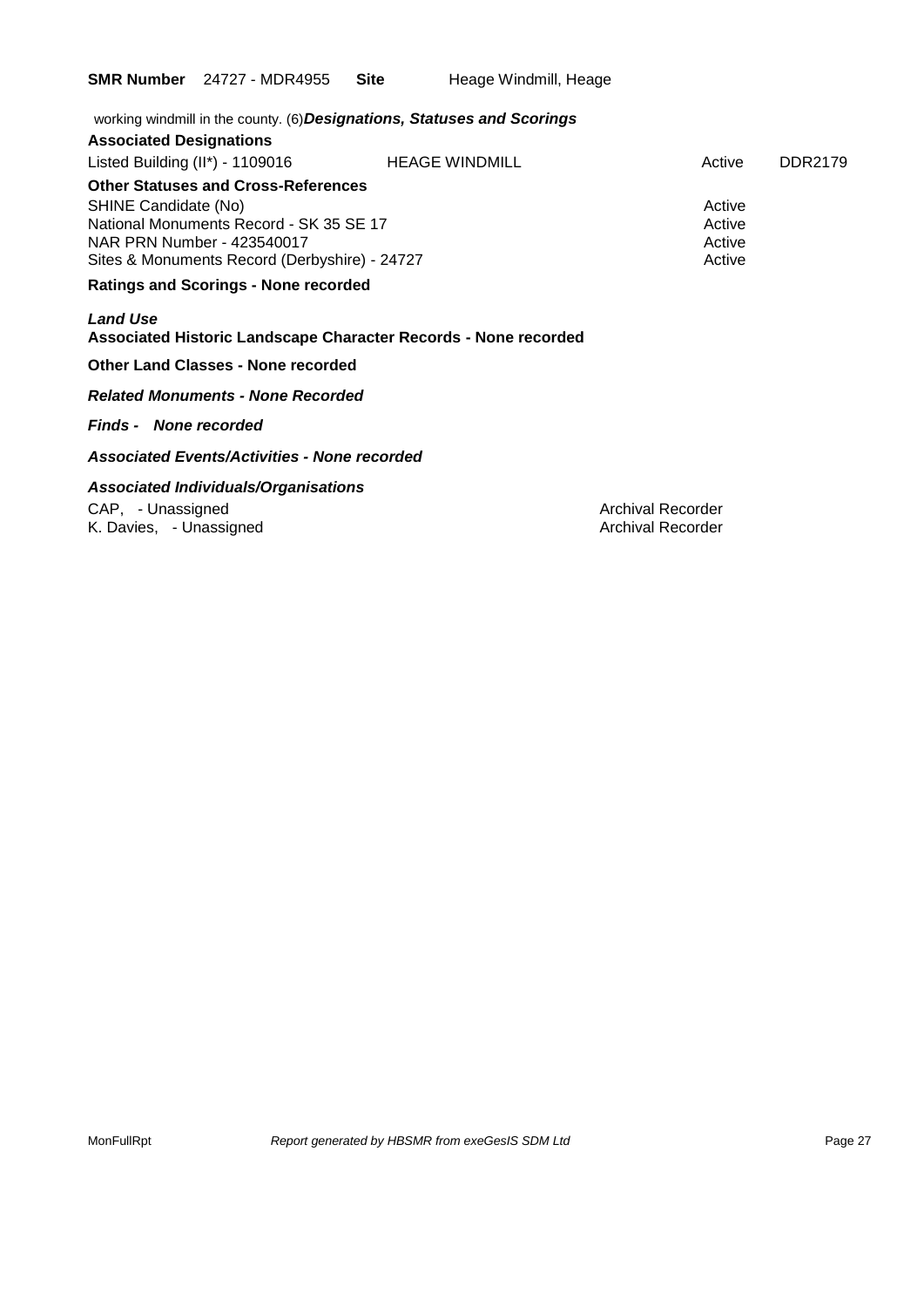|                                             | <b>SMR Number</b> 24728 - MDR4956                                                                                                                     | <b>Site</b> | Arrowhead, Newbridge Road, Ambergate |                          |                    |  |
|---------------------------------------------|-------------------------------------------------------------------------------------------------------------------------------------------------------|-------------|--------------------------------------|--------------------------|--------------------|--|
| <b>SMR Number</b>                           | <b>Site Name</b>                                                                                                                                      |             |                                      |                          | <b>Record Type</b> |  |
| 24728 - MDR4956                             |                                                                                                                                                       |             | Arrowhead, Newbridge Road, Ambergate |                          | <b>Find Spot</b>   |  |
|                                             | Barbed and tanged arrowhead found in or before 1967 in a garden.                                                                                      |             |                                      |                          |                    |  |
|                                             | <b>Monument Types and Dates</b>                                                                                                                       |             |                                      |                          |                    |  |
| Evidence                                    | FINDSPOT (Bronze Age - 2350 BC to 701 BC)<br><b>FIND</b>                                                                                              |             |                                      |                          |                    |  |
| <b>Description and Sources</b>              |                                                                                                                                                       |             |                                      |                          |                    |  |
| <b>Description</b>                          |                                                                                                                                                       |             |                                      |                          |                    |  |
|                                             | SK 350 512. A barbed and tanged arrowhead was found in the garden of 16 Newbridge Road by Mr Atkins. It is now in<br>Derby Museum, ref. 837.1967. (1) |             |                                      |                          |                    |  |
| Sources                                     |                                                                                                                                                       |             |                                      |                          |                    |  |
| (1)                                         | Bibliographic reference: 1974. East Midland Archaeological Bulletin, No. 10. p 2                                                                      |             |                                      |                          |                    |  |
|                                             | <b>Associated resources - None recorded</b>                                                                                                           |             |                                      |                          |                    |  |
| <b>Location</b>                             |                                                                                                                                                       |             |                                      |                          |                    |  |
| <b>National Grid Reference</b>              |                                                                                                                                                       |             |                                      |                          |                    |  |
| SK 3501 5113 (point)                        |                                                                                                                                                       |             | SK35SE                               | Point                    |                    |  |
| <b>Administrative Areas</b><br>Civil Parish |                                                                                                                                                       |             | RIPLEY, AMBER VALLEY, DERBYSHIRE     |                          |                    |  |
|                                             | Address/Historic Names - None recorded                                                                                                                |             |                                      |                          |                    |  |
|                                             | <b>Designations, Statuses and Scorings</b>                                                                                                            |             |                                      |                          |                    |  |
|                                             | <b>Associated Designations - None recorded</b>                                                                                                        |             |                                      |                          |                    |  |
|                                             | <b>Other Statuses and Cross-References</b>                                                                                                            |             |                                      |                          |                    |  |
| SHINE Candidate (No)                        |                                                                                                                                                       |             |                                      |                          | Active             |  |
|                                             | National Monuments Record - SK 35 SE 20<br>NAR PRN Number - 423540020                                                                                 |             |                                      |                          | Active<br>Active   |  |
|                                             | Sites & Monuments Record (Derbyshire) - 24728                                                                                                         |             |                                      |                          | Active             |  |
|                                             | World Heritage Site Buffer Zone                                                                                                                       |             |                                      |                          | Active             |  |
|                                             | <b>Ratings and Scorings - None recorded</b>                                                                                                           |             |                                      |                          |                    |  |
| <b>Land Use</b>                             |                                                                                                                                                       |             |                                      |                          |                    |  |
|                                             | Associated Historic Landscape Character Records                                                                                                       |             |                                      |                          |                    |  |
| HDR3777                                     | Settlement - Post-1880s Settlement (Type Code: SET-SET02)<br>Settlement at Ambergate, Ripley                                                          |             |                                      |                          |                    |  |
|                                             | <b>Other Land Classes - None recorded</b>                                                                                                             |             |                                      |                          |                    |  |
|                                             | <b>Related Monuments - None Recorded</b>                                                                                                              |             |                                      |                          |                    |  |
| <b>Associated Finds</b>                     |                                                                                                                                                       |             |                                      |                          |                    |  |
| FDR8489                                     | BARBED AND TANGED ARROWHEAD (Bronze Age - 2350 BC to<br>701 BC)                                                                                       |             |                                      |                          | <b>FLINT</b>       |  |
|                                             | <b>Associated Events/Activities - None recorded</b>                                                                                                   |             |                                      |                          |                    |  |
|                                             | <b>Associated Individuals/Organisations</b>                                                                                                           |             |                                      |                          |                    |  |
| K. Davies, - Unassigned                     |                                                                                                                                                       |             |                                      | <b>Archival Recorder</b> |                    |  |
|                                             |                                                                                                                                                       |             |                                      |                          |                    |  |

MonFullRpt *Report generated by HBSMR from exeGesIS SDM Ltd Rage 28* Page 28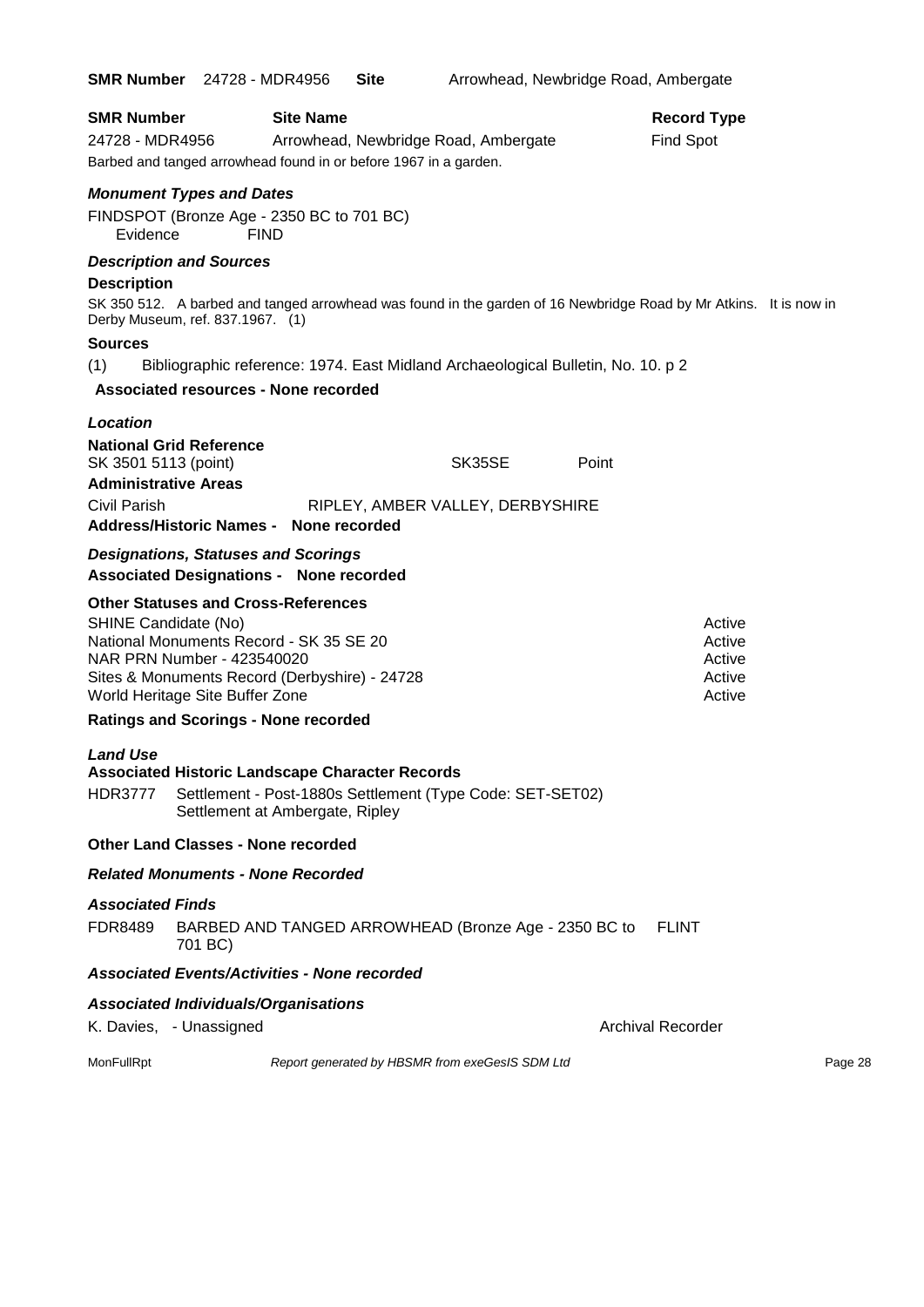**SMR Number** 24728 - MDR4956 **Site** Arrowhead, Newbridge Road, Ambergate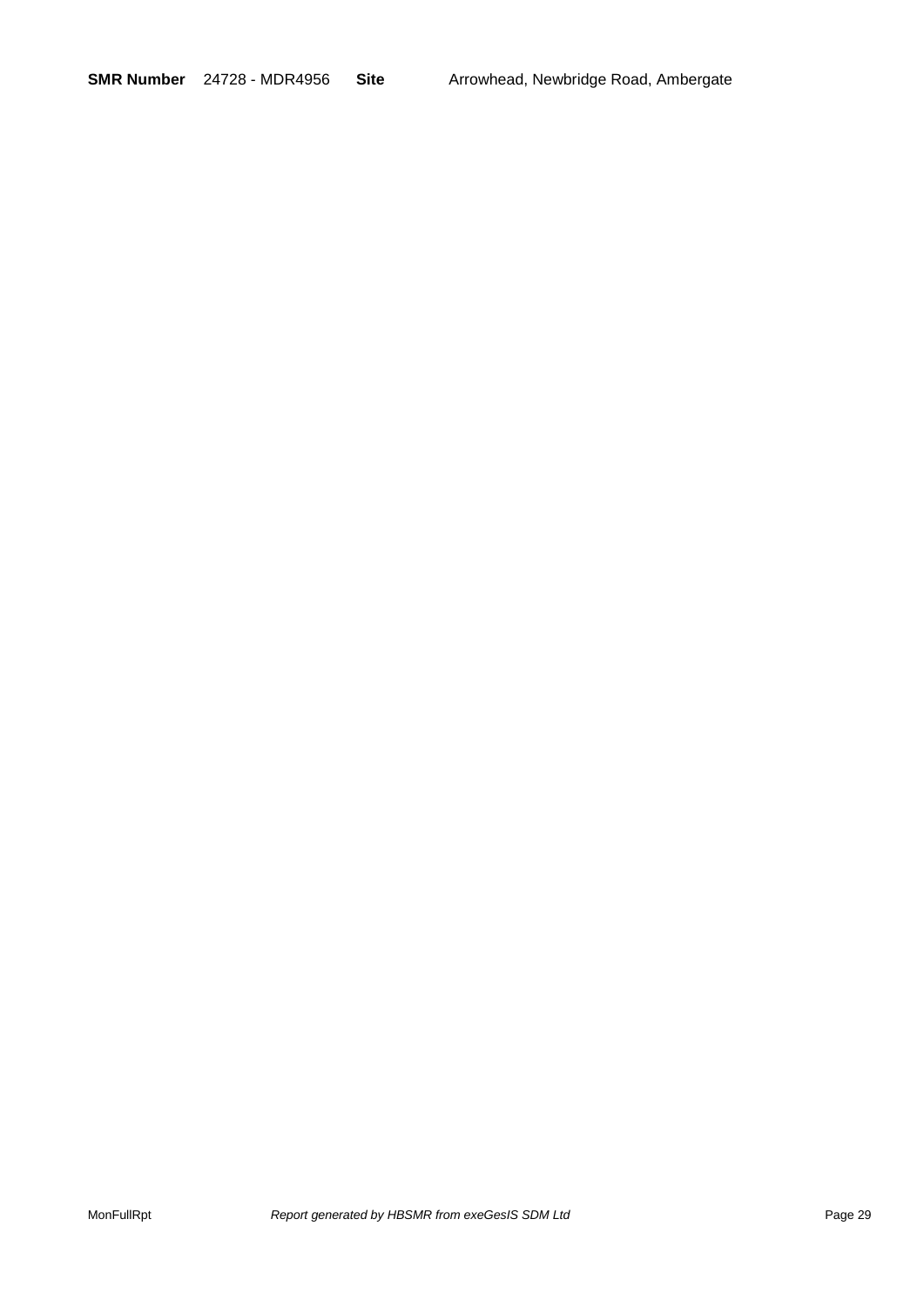| <b>SMR Number</b> | Site Name                                                     | <b>Record Type</b> |
|-------------------|---------------------------------------------------------------|--------------------|
| 24716 - MDR4959   | Harthsay Mill and mill pond (site of), Bridle Lane,<br>Ripley | Monument           |

Possible site of a 16th century forge, and approximate site of an 18th century water mill of unknown function; it was a paint mill in the 1830s

#### *Monument Types and Dates*

FORGE (Post Medieval - 1580 AD? to 1620 AD?) Evidence DOCUMENTARY EVIDENCE MILL POND (Post Medieval - 1580 AD? to 1850 AD?) Evidence DOCUMENTARY EVIDENCE WATERMILL (Post Medieval - 1580 AD? to 1850 AD?) Evidence DOCUMENTARY EVIDENCE COLOUR MILL (Post Medieval - 1700 AD? to 1850 AD?) Evidence DOCUMENTARY EVIDENCE

#### *Description and Sources*

#### **Description**

SK 3851 Hartshay, Forge Site. A forge with finery, chaferies and hammer was built at Hartshay presumably soon after the establishment of the Codnor blast furnace in 1582 by Sir John Zouch of Codnor Castle, and worked in conjunction with the furnace until the whole Zouch iron-making operation was leased to Sir Francis Willoughby in 1594. The ironworks are last heard of in Willoughby hands in 1611 and probably closed not long afterwards. The forge at Hartshay is marked as a mill on Burdett's map of Derbyshire on an unnamed tributary of the Amber between Pentrich and Hartshay. No buildings are shown on the site on the modern Ordnance Survey map. (1, 2)

'Hartshay Mill' is named on Sanderson's map of 1835. A triangular mill pond is shown to the east of what is now Bridle Lane. It is difficult to distinguish the site of the mill, but it may be on the west side of the lane, approximately on the site of Meadow Farm. (3)

The 1st ed. 1"Ordnance Survey map of c. 1836 names the site as 'Paint Mill', with buildings to the west of the road and a pond to the east, as suggested by Sanderson's map. (4)

#### **Sources**

- (1) Unpublished document: Riden, P. 1982. The Charcoal Iron Industry in the East Midlands A Gazetteer of Sites.
- (2) Map: Burdett, R P. Survey of Derbyshire, Began in the Year 1762 and finished in the Year 1767.
- (3) Map: Sanderson, G. 1835. Twenty Miles round Mansfield.

#### **Associated resources - None recorded**

| Location                               |                                  |      |
|----------------------------------------|----------------------------------|------|
| <b>National Grid Reference</b>         |                                  |      |
| Centred SK 38 51 (168m by 121m)        | SK35SE                           | Area |
| <b>Administrative Areas</b>            |                                  |      |
| Civil Parish                           | RIPLEY, AMBER VALLEY, DERBYSHIRE |      |
| Address/Historic Names - None recorded |                                  |      |

*Designations, Statuses and Scorings* **Associated Designations - None recorded**

| <b>Other Statuses and Cross-References</b>    |        |
|-----------------------------------------------|--------|
| SHINE Candidate (No)                          | Active |
| National Monuments Record - SK 35 SE 24       | Active |
| NAR PRN Number - 423540024                    | Active |
| Sites & Monuments Record (Derbyshire) - 24716 | Active |

MonFullRpt *Report generated by HBSMR from exeGesIS SDM Ltd* Page 30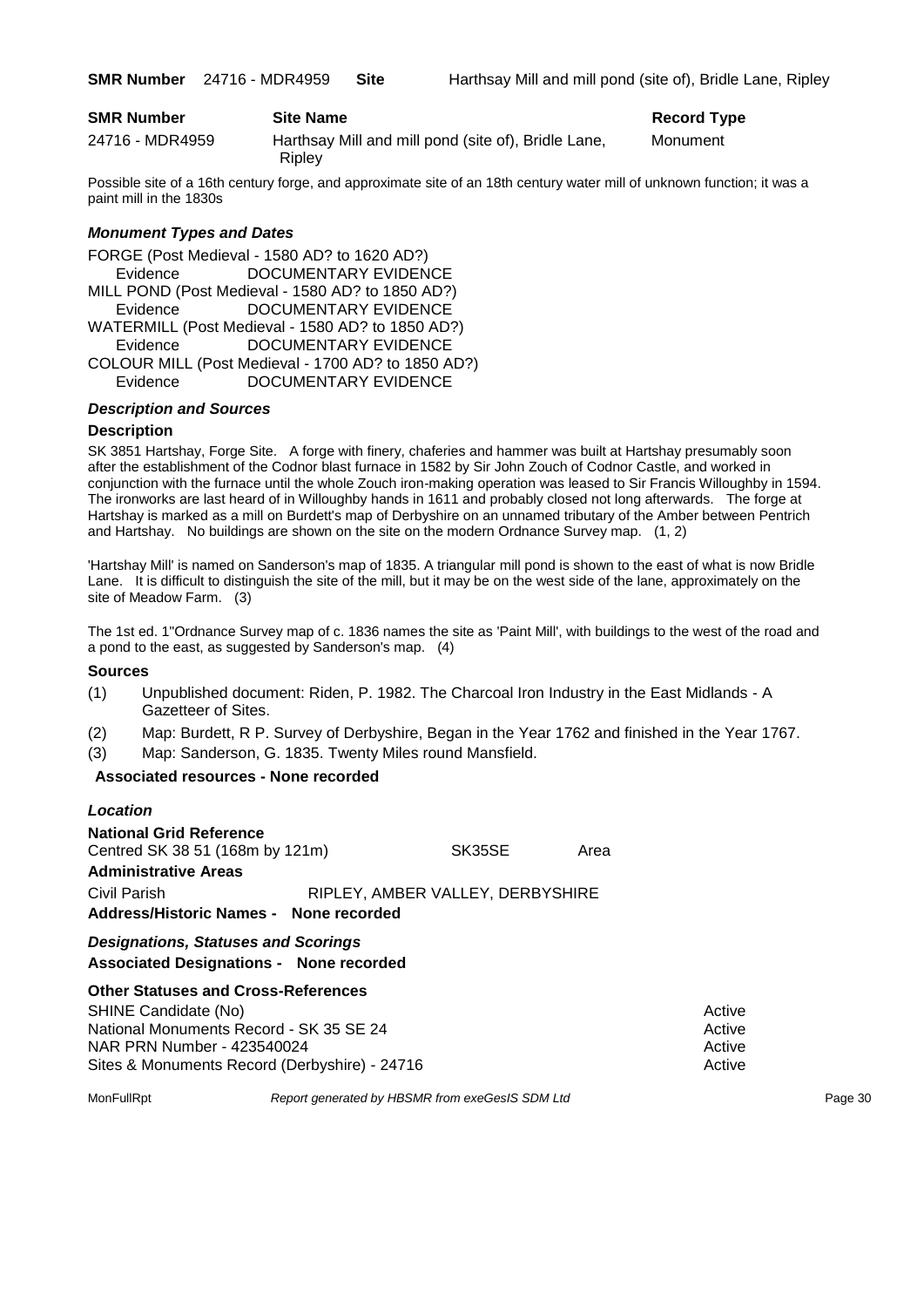**Ratings and Scorings - None recorded**

*Land Use*  **Associated Historic Landscape Character Records - None recorded**

**Other Land Classes - None recorded**

*Related Monuments - None Recorded*

*Finds - None recorded*

*Associated Events/Activities - None recorded*

*Associated Individuals/Organisations* D. Cranstone, - Unassigned Archival Recorder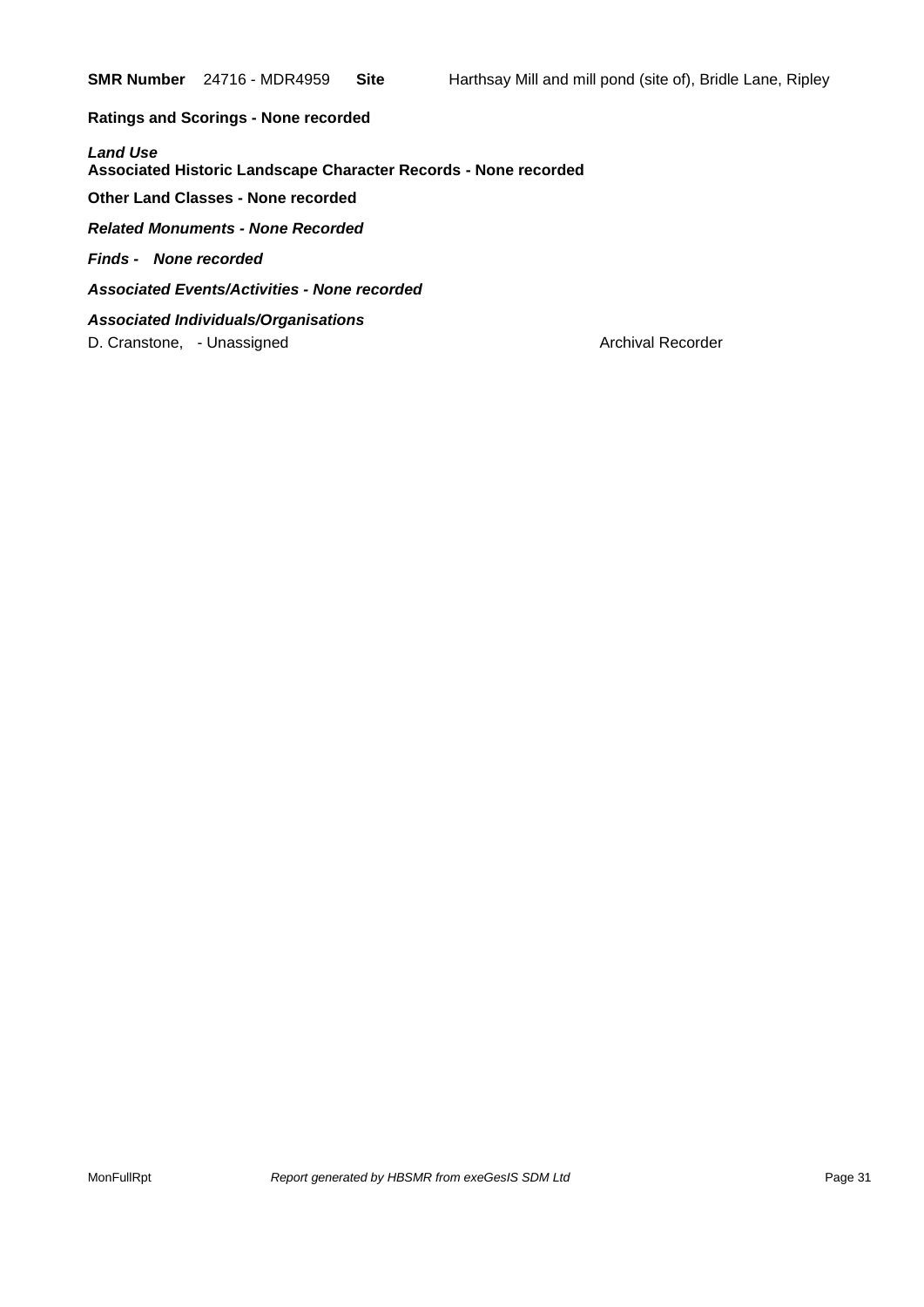| <b>SMR Number</b> | <b>Site Name</b> |
|-------------------|------------------|
|-------------------|------------------|

**Record Type** 

24704 - MDR4960 Midland Railway, Ambergate & Pye Bridge branch Monument Branch railway opened in 1875, primarily as a goods line. Now dismantled.

#### *Monument Types and Dates*

RAILWAY (Post Medieval - 1540 AD to 1900 AD) Evidence EARTHWORK

#### *Description and Sources*

#### **Description**

SK 357521 to SK 376517 Ripley, Railway. Dismantled railway, Ripley. Partly built on by improved Ripley-Ambergate Road, with branch line. (1)

The Midland Railway's Ambergate& Pye Bridge line was opened on May 1 1875. This was primarily a goods line, to divert the increasingly heavy traffic in meat, grain, fruit and timber from the Americas, imported via Liverpool and other Lancashire ports, away from the congested Ambergate-Derby-Trent line. (2)

#### **Sources**

(1) Unpublished document: Smith, K. Pers. Comm.. 5.3.1987

(2) Bibliographic reference: Leleux, R. 1976. Regional History of the Railways of Great Britain. Vol 9: The East Midlands. p 147

### **Associated resources - None recorded**

#### *Location*

**National Grid Reference** Centred SK 358 520 (8440m by 946m) SK35SE Area **Administrative Areas** Civil Parish RIPLEY, AMBER VALLEY, DERBYSHIRE **Address/Historic Names - None recorded**

### *Designations, Statuses and Scorings* **Associated Designations - None recorded**

### **Other Statuses and Cross-References**

| SHINE Candidate (No)                          | Active |
|-----------------------------------------------|--------|
| National Monuments Record - SK 35 SE 25       | Active |
| NAR PRN Number - 423540025                    | Active |
| Sites & Monuments Record (Derbyshire) - 24704 | Active |

#### **Ratings and Scorings - None recorded**

### *Land Use*

### **Associated Historic Landscape Character Records - None recorded**

#### **Other Land Classes - None recorded**

*Related Monuments - None Recorded*

#### *Finds - None recorded*

### *Associated Events/Activities - None recorded*

### *Associated Individuals/Organisations*

K. Smith, - Unassigned Archival Recorder Archival Recorder

MonFullRpt *Report generated by HBSMR from exeGesIS SDM Ltd Report 9enerated by HBSMR from exeGesIS SDM Ltd*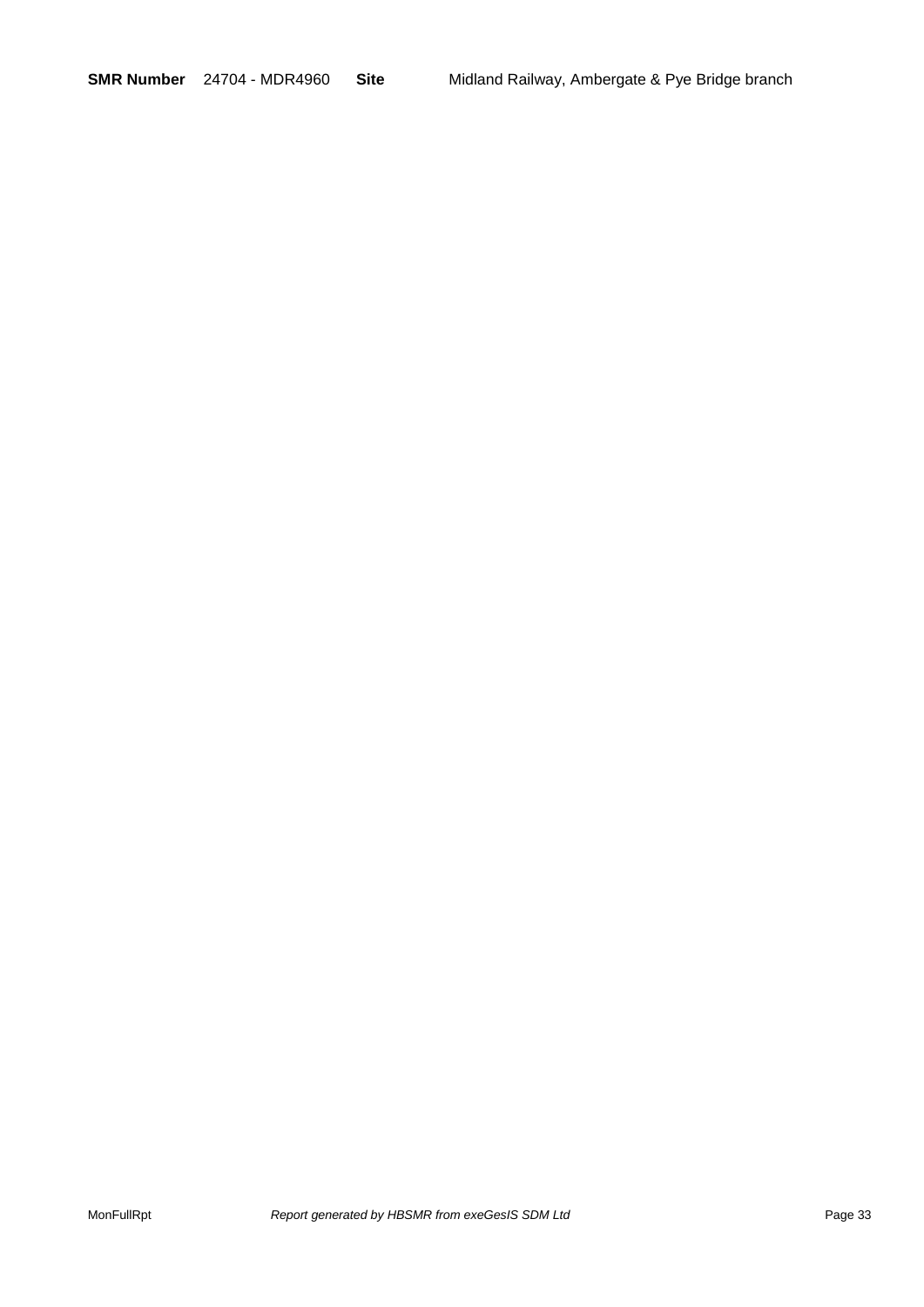| <b>SMR Number</b> 24706 - MDR4962                                                                                                                                                            | <b>Site</b>                                                                                                      | Ripley, Ryknield Street, Roman Road                |                                |                                      |
|----------------------------------------------------------------------------------------------------------------------------------------------------------------------------------------------|------------------------------------------------------------------------------------------------------------------|----------------------------------------------------|--------------------------------|--------------------------------------|
| <b>SMR Number</b><br>24706 - MDR4962                                                                                                                                                         | <b>Site Name</b><br>Ripley, Ryknield Street, Roman Road                                                          |                                                    | <b>Record Type</b><br>Monument |                                      |
| <b>Monument Types and Dates</b><br>ROAD (Roman - 43 AD to 409 AD)                                                                                                                            |                                                                                                                  |                                                    |                                |                                      |
| <b>Description and Sources</b><br><b>Description</b><br><b>Sources</b><br>Index: TPAT. 2220. 220.<br>(1)<br><b>Associated resources - None recorded</b>                                      | SK 385483 Ripley, Ryknield Street. Roman road from Derby to Chesterfield, Ryknield Street, in Ripley Parish. (1) |                                                    |                                |                                      |
| Location<br><b>National Grid Reference</b><br>Centred SK 38454 49405 (155m by 3082m)<br><b>Administrative Areas</b><br>Civil Parish<br>Address/Historic Names - None recorded                |                                                                                                                  | SK34NE<br>Line<br>RIPLEY, AMBER VALLEY, DERBYSHIRE |                                |                                      |
| <b>Designations, Statuses and Scorings</b><br><b>Associated Designations - None recorded</b>                                                                                                 |                                                                                                                  |                                                    |                                |                                      |
| <b>Other Statuses and Cross-References</b><br>SHINE Candidate (No)<br>National Monuments Record - SK 35 SE 27<br>NAR PRN Number - 423540027<br>Sites & Monuments Record (Derbyshire) - 24706 |                                                                                                                  |                                                    |                                | Active<br>Active<br>Active<br>Active |
| <b>Ratings and Scorings - None recorded</b>                                                                                                                                                  |                                                                                                                  |                                                    |                                |                                      |
| <b>Land Use</b><br>Associated Historic Landscape Character Records - None recorded                                                                                                           |                                                                                                                  |                                                    |                                |                                      |
| <b>Other Land Classes - None recorded</b>                                                                                                                                                    |                                                                                                                  |                                                    |                                |                                      |
| <b>Related Monuments - None Recorded</b>                                                                                                                                                     |                                                                                                                  |                                                    |                                |                                      |
| <b>Finds - None recorded</b>                                                                                                                                                                 |                                                                                                                  |                                                    |                                |                                      |
| <b>Associated Events/Activities - None recorded</b>                                                                                                                                          |                                                                                                                  |                                                    |                                |                                      |
| <b>Associated Individuals/Organisations</b><br>K. Smith, - Unassigned                                                                                                                        |                                                                                                                  |                                                    | <b>Archival Recorder</b>       |                                      |

MonFullRpt *Report generated by HBSMR from exeGesIS SDM Ltd Rage 34* Page 34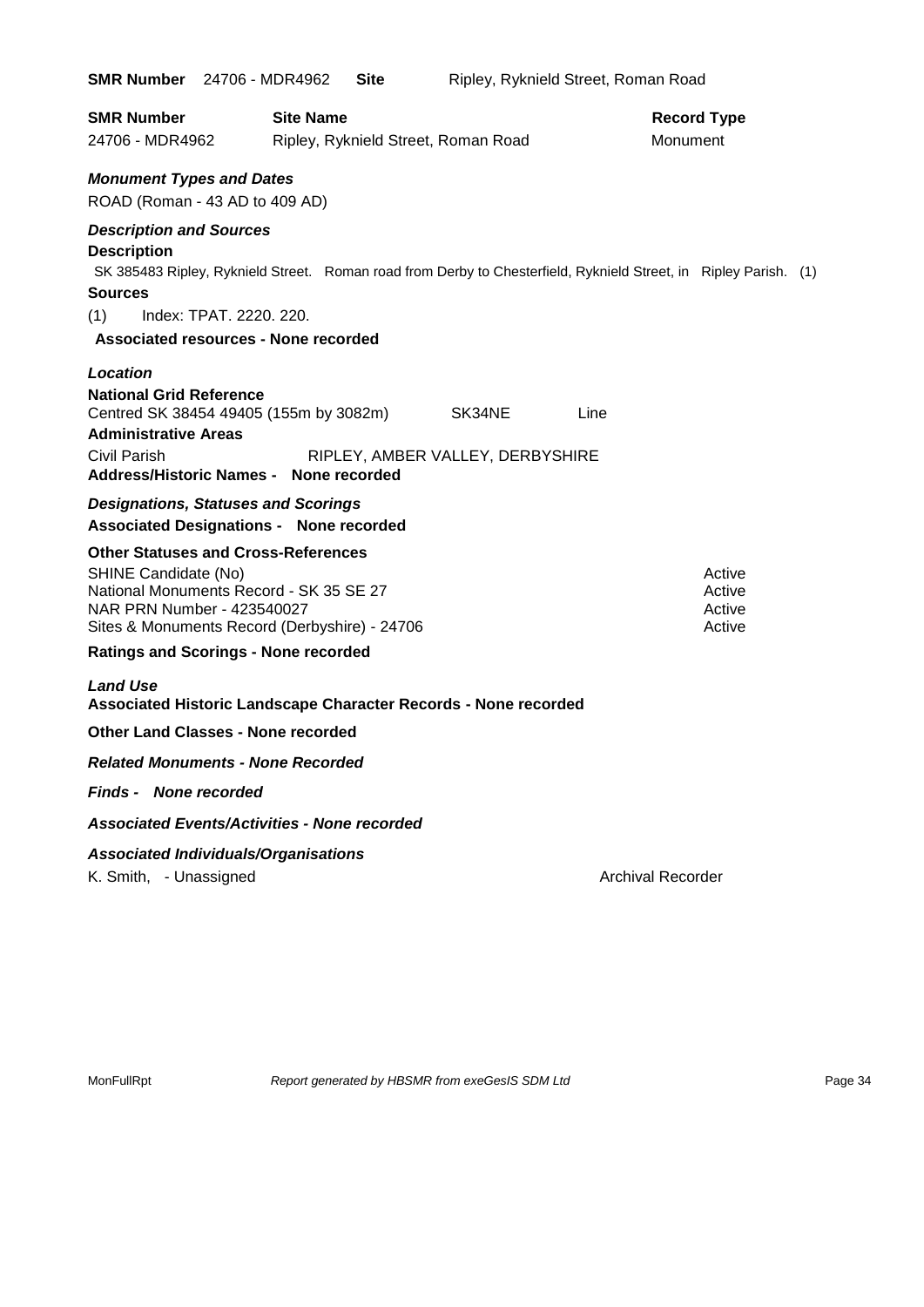| <b>SMR Number</b><br>24707 - MDR4963<br>Branch railway line opened in 1890                                                                                                                                                                                                                                                                                                                                                                                                                                      | <b>Site Name</b><br>Midland Railway, Ripley & Heanor Branch                                         |        |      | <b>Record Type</b><br>Monument       |
|-----------------------------------------------------------------------------------------------------------------------------------------------------------------------------------------------------------------------------------------------------------------------------------------------------------------------------------------------------------------------------------------------------------------------------------------------------------------------------------------------------------------|-----------------------------------------------------------------------------------------------------|--------|------|--------------------------------------|
| <b>Monument Types and Dates</b><br>RAILWAY (Post Medieval to Modern - 1890 AD to 2050 AD)<br>Evidence                                                                                                                                                                                                                                                                                                                                                                                                           | <b>EARTHWORK</b>                                                                                    |        |      |                                      |
| <b>Description and Sources</b><br><b>Description</b><br>The twin mining towns of Heanor and Ripley attracted the attention of the railway companies in the later 19th century.<br>The Midland Railway was the first, with the Ripley-Heanor line being opened on June 2 1890. The section on to the<br>main Erewash Valley line and spur into a platform at Langley Mill were opened on October 1 1895. (1)<br><b>Sources</b><br>(1)<br>The East Midlands. p 147<br><b>Associated resources - None recorded</b> | Bibliographic reference: Leleux, R. 1976. Regional History of the Railways of Great Britain. Vol 9: |        |      |                                      |
| Location<br><b>National Grid Reference</b><br>Centred SK 393 514 (5726m by 5449m)<br><b>Administrative Areas</b><br>Civil Parish<br>Address/Historic Names - None recorded                                                                                                                                                                                                                                                                                                                                      | RIPLEY, AMBER VALLEY, DERBYSHIRE                                                                    | SK35SE | Area |                                      |
| <b>Designations, Statuses and Scorings</b><br><b>Associated Designations - None recorded</b>                                                                                                                                                                                                                                                                                                                                                                                                                    |                                                                                                     |        |      |                                      |
| <b>Other Statuses and Cross-References</b><br>SHINE Candidate (No)<br>National Monuments Record - SK 35 SE 28<br>NAR PRN Number - 423540028<br>Sites & Monuments Record (Derbyshire) - 24707<br><b>Ratings and Scorings - None recorded</b>                                                                                                                                                                                                                                                                     |                                                                                                     |        |      | Active<br>Active<br>Active<br>Active |
| <b>Land Use</b><br>Associated Historic Landscape Character Records - None recorded                                                                                                                                                                                                                                                                                                                                                                                                                              |                                                                                                     |        |      |                                      |
| <b>Other Land Classes - None recorded</b>                                                                                                                                                                                                                                                                                                                                                                                                                                                                       |                                                                                                     |        |      |                                      |
| <b>Related Monuments - None Recorded</b>                                                                                                                                                                                                                                                                                                                                                                                                                                                                        |                                                                                                     |        |      |                                      |
| <b>Finds - None recorded</b>                                                                                                                                                                                                                                                                                                                                                                                                                                                                                    |                                                                                                     |        |      |                                      |
| <b>Associated Events/Activities - None recorded</b>                                                                                                                                                                                                                                                                                                                                                                                                                                                             |                                                                                                     |        |      |                                      |
| <b>Associated Individuals/Organisations</b><br>K. Smith, - Unassigned                                                                                                                                                                                                                                                                                                                                                                                                                                           |                                                                                                     |        |      | <b>Archival Recorder</b>             |

MonFullRpt *Report generated by HBSMR from exeGesIS SDM Ltd Rage 35* Page 35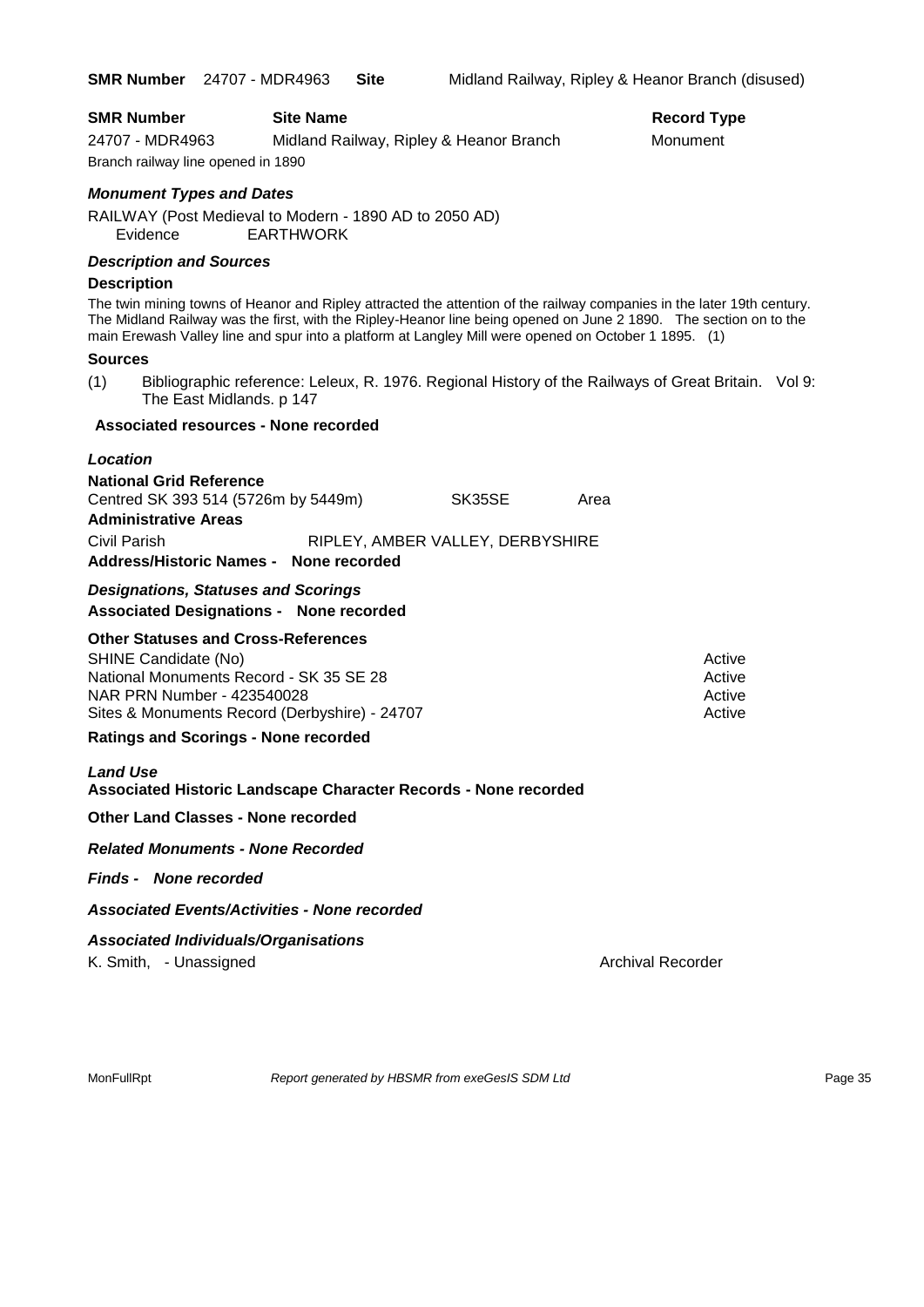| <b>SMR Number</b>                             | <b>Site Name</b>                         | Record Ty |
|-----------------------------------------------|------------------------------------------|-----------|
| 24709 - MDR4964                               | Butterley Tunnel, Cromford Canal, Ripley | Monument  |
| Canal tunnel built in 1790 and closed in 1900 |                                          |           |

# **Record Type**

### *Monument Types and Dates*

CANAL TUNNEL (Post Medieval - 1790 AD to 1900 AD) Evidence Other Structure

#### *Description and Sources*

#### **Description**

SK 393517 Cromford Canal, Tunnel. Disused and closed Cromford Canal tunnel below Ripley. The present western end of the Butterley Tunnel on the Cromford Canal (opened 1793) dates from circa 1890 when the tunnel was lengthened to allow a branch of the Midland Railway from Ripley to Pentrich Junction to pass over it. The tunnel was closed as the result of damage by mining subsidence in 1900 (after several earlier collapses) and the canal was officially abandoned in 1944. The tunnel portal is completely plain and built in ashlar millstone grit, with an entrance designed to accommodate narrow boats with a nominal beam of 7 feet. (1, 2)

Construction of the Butterley tunnel commenced in 1787. It was driven simultaneously from both ends through the various coal measures lying beneath the estates above. The tunnel was lined throughout with brick and, until subsidence caused problems in the late 19th century, it remained unsupported by any other means. Along its length a total of 33 shafts were sunk to assist in the drivage; however following the tunnel's completion only four airshafts were kept open. As well as the airshafts, two loading shafts were sunk directly from the Butterley Works to a wharf inside the tunnel, thereby creating a direct access to the canal. As the tunnel was narrow, with no towpath for horses, the only method of navigating was by 'legging' whereby two men lay sideways on the boat and walked the walls of the tunnel. A collapse closed the tunnel between 1889 and 1893. Its reopening was short-lived, however, with a serious fall taking place in June 1900. Repairs continued where possible into the 1920s in order to maintain water levels, with the canal continuing to be used by local traffic until its final abandonment. (3)

The Cromford Canal ran beneath the Butterley Estate and Ironworks through a tunnel 2966 yards long. A 200ft vertical shaft directly linked the canal tunnel with the Ironworks above. A crane at the Ironworks lowered and raised materials through this shaft, allowing them to be transferred from the canal directly to the Ironworks' internal railway system. Later construction of the Midland Counties Railway required the extension of the tunnel to 3063 yards in length. Cromford Canal tunnel was closed in 1900. In March 1907 Sir Francis Fox and the Butterley Company's chief engineer explored the tunnel and found that sections of the roof and a number of shafts had collapsed. (4)

A watching brief was carried out in 2007 during the capping of two former loading shafts. Their width and the evidence of putlogs confirmed that they were indeed loading shafts and not merely for ventilation. These vertical shafts had linked the Butterley Works with the canal tunnel below, in an area of the tunnel known as the 'Wide Hole' or Butterley Wharf. Goods in containers were transported vertically between canal boats and tram wagons that were transported to the Butterley Works on top of the hill. The lifting system initially used a water bucket counterbalance system and later used steam engines. An extensive survey of the Butterley tunnel was conducted in 1979 which demonstrated that

#### **Sources**

- (1) Index: CBA Industrial Archaeology Report Card. Canal tunnel, Ripley
- (2) Article in serial: Fowkes, D V & Riden, P J. 1972. 'The Ripley-Swanwick-Alfreton Bypass (A61)', Derbyshire Miscellany. Vol. 6 (4), pp 125-129.
- (3) Bibliographic reference: Greenwood, D. 2003. Portal to Portal. A Short History of the Butterley
- (4) Unpublished document: Bell, S (ARCUS). 2003. Archaeological Desk-Based Assessment of the Butterley Works, Ripley, Derbyshire. SMR Doc. No. 1002
- (5) Unpublished document: Greg Farnworth-Jones (ULAS). 2007. An Archaeological Watching Brief at Butterley Works, Butterley Hill, Ripley. SMR Doc. No.1005

#### **Associated resources - None recorded**

| Location                           |                                  |      |
|------------------------------------|----------------------------------|------|
| <b>National Grid Reference</b>     |                                  |      |
| Centred SK 394 516 (2760m by 410m) | SK35SE                           | Area |
| <b>Administrative Areas</b>        |                                  |      |
| Civil Parish                       | RIPLEY, AMBER VALLEY, DERBYSHIRE |      |

MonFullRpt *Report generated by HBSMR from exeGesIS SDM Ltd Report 9enerated by HBSMR from exeGesIS SDM Ltd*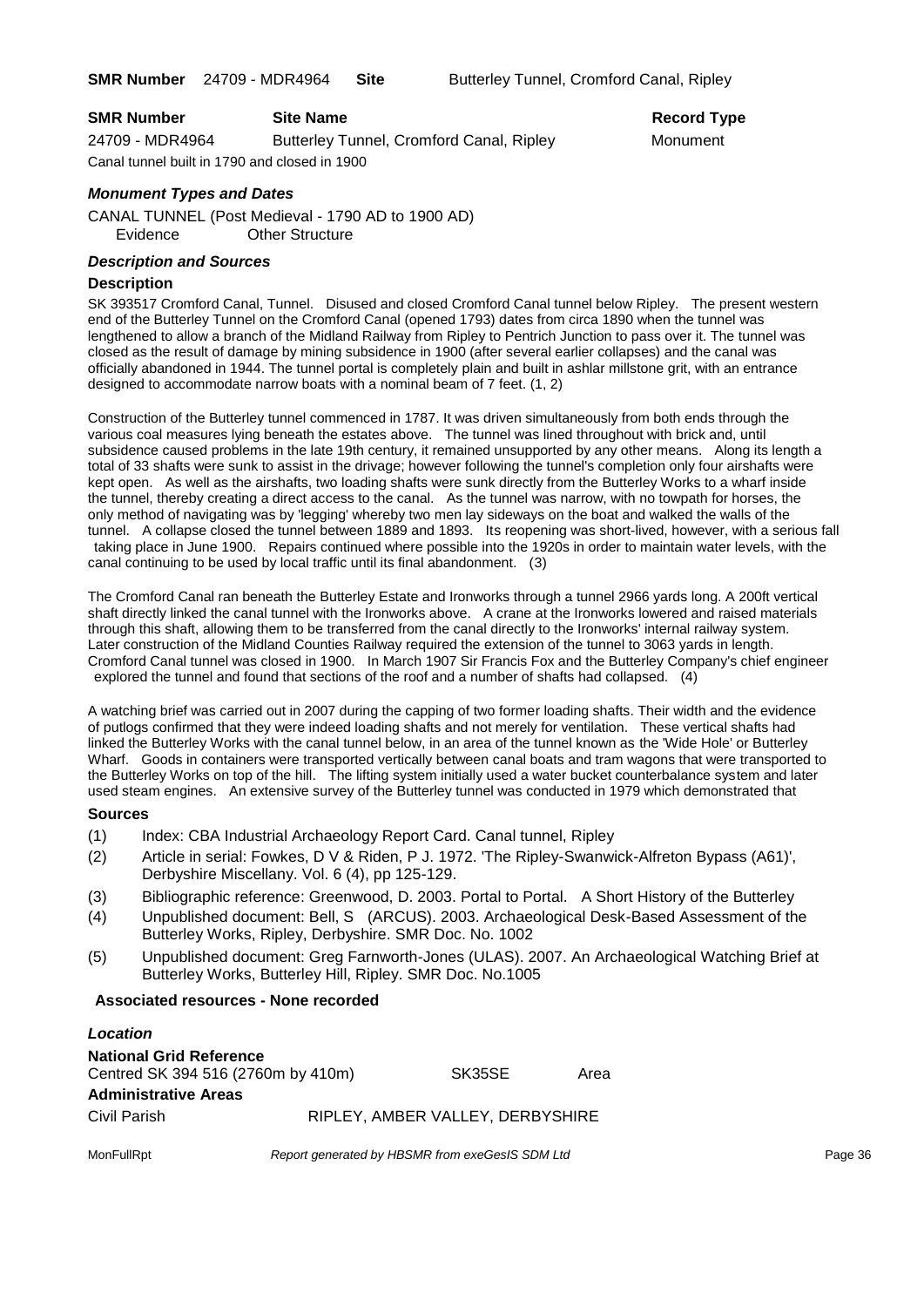most of the tunnel was still safe and intact. (5)**Address/Historic Names - None recorded**

#### *Designations, Statuses and Scorings* **Associated Designations - None recorded**

#### **Other Statuses and Cross-References**

SHINE Candidate (No) **Active** Active 30 Active 30 Active 30 Active 30 Active 30 Active National Monuments Record - SK 35 SE 29 Active 30 Active NAR PRN Number - 423540029 Active Active Active Active Active Sites & Monuments Record (Derbyshire) - 24709 Active

#### **Ratings and Scorings - None recorded**

#### *Land Use*  **Associated Historic Landscape Character Records - None recorded**

#### **Other Land Classes - None recorded**

#### *Related Monuments - None Recorded*

#### *Finds - None recorded*

#### *Associated Events/Activities*

EDR2369 Watching brief at Butterley Works, Ripley, by ULAS in 2007 (Event - Intervention)

#### *Associated Individuals/Organisations*

K. Smith, - Unassigned Archival Recorder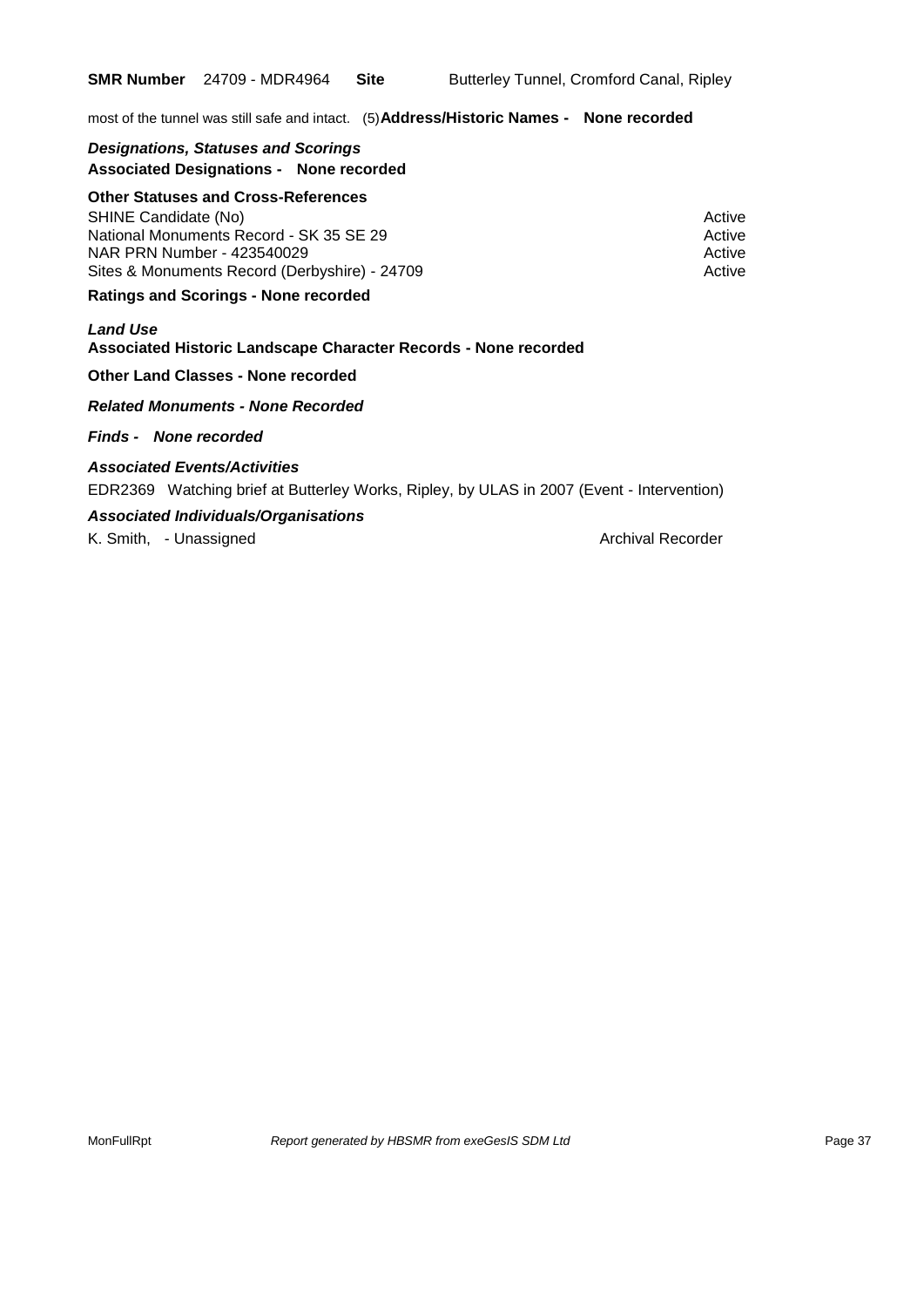#### **SMR Number Site Name Record Type Record Type**

24732 - MDR4975 Lime works (site/remains of), Bullbridge, Ripley Monument

Historically important site of limeworks, present by 1805, with related canal wharf and railway link. Fragmentary but substantial remains of a bank of kilns survives.

#### *Monument Types and Dates*

LIME KILN (Post Medieval - 1540 AD to 1900 AD) Evidence Other Structure CANAL WHARF (Post Medieval - 1794 AD? to 1900 AD) Evidence DOCUMENTARY EVIDENCE RAILWAY SIDING (Post Medieval - 1850 AD to 1900 AD) Evidence DOCUMENTARY EVIDENCE

#### *Description and Sources*

#### **Description**

Lime works. Ruins of five kilns erected about 1780, probably by Ed Banks & Co. Taken over by the Butterley Company and operated until about 1930, burning lime from Hilts Quarry, Crich. (1)

These kilns, adjacent to the Cromford Canal, were built about 1800 by Edward Banks who had kilns close to the canals in all parts of the county. The kilns at Bull Bridge were later acquired by the Butterley Co., who were known to be working them in 1829. They were in use until about 1929. The site is now in ruins. Parts of the original stonework upon which the kilns were built still stands, but none of the brick-built kilns is whole. They would probably have been the usual inverted cone shape. Farey says they were bound round the top with iron hoops, but no trace has been found of these. Underneath the kilns are pairs of brick-lined chambers with the draw-hole stretching between. (2)

Remains of the extensive Butterley Company Bullbridge limekilns where were linked with the Company's Hilts Quarry at Crich by a tramway [see SMR 18423]. Kilns on the site date back to at least 1805 when Edward Banks and others leased the site. Eventually the kilns were linked with the North Midland Railway which ran close by. The present kilns are not the original early 19th century kilns but are arched kilns built into the bank. They are lined with firebrick, have brick arches and gritstone facings. An extensive survey of the kilns was carried out in the 1960s under the auspices of Matlock Tawney House Adult Education Centre. A catalogue for an exhibition held at the time summarises the results of the project. (3)

A canal basin and wharf were present on the site in 1880. The works were connected by a short length of track to the main railway line. (4) By 1900 there appear to have been six lime kilns, although the canal basin and boat house had gone (5). In 1938 only three kilns are mapped and the lime works are recorded as disused. (6)

A bank of kilns survives in a fragmentary state, with an access road for housing apparently cut through the centre. The west kiln stands to full height - stone built with an intact draw arch incorporating two eyes and riddling holes above. The brick core of two more lies to the east. Beyond these is a stone tunnel with a fragment of brick kiln-pot lining above. Two openings within the tunnel are possibly draw holes. This is a historically important site, with fragmentary, but nevertheless substantial remains which have the potential to contribute to our understanding of lime kiln technology, the

#### **Sources**

- (1) Bibliographic reference: Nixon, F. 1969. The Industrial Archaeology of Derbyshire. p 232
- (2) Article in serial: Foden, D B & Stead, L J. 1965. 'The Archaeology of Industry in Derbyshire Bull Bridge', Derbyshire Miscellany. Vol 3, Part 5. p 1
- (3) Bibliographic reference: Fowkes, D (ed.). 1993. Derbyshire Industrial Archaeology: A Gazeteer of Sites Part III: Borough of Amber Valley. p 25
- (4) Map: Ordnance Survey. OS County Series, 1st edition, scale 1:2500 (c. 25" to one mile). Sheet XL.1, 1880
- (5) Map: Ordnance Survey. OS County Series, 2nd edition (1st revision), scale 1:2500 (c. 25" to one mile). Sheet XL.1, 1900
- (6) Map: Ordnance Survey. 1937-38. OS County Series, Third Revision, scale 1:2500 (c. 25" to one mile). Sheet XL.1, 1937
- (7) Unpublished document: Desc Text: MPP Step 3 Report: Trueman 1997. No. 23

#### **Associated resources - None recorded**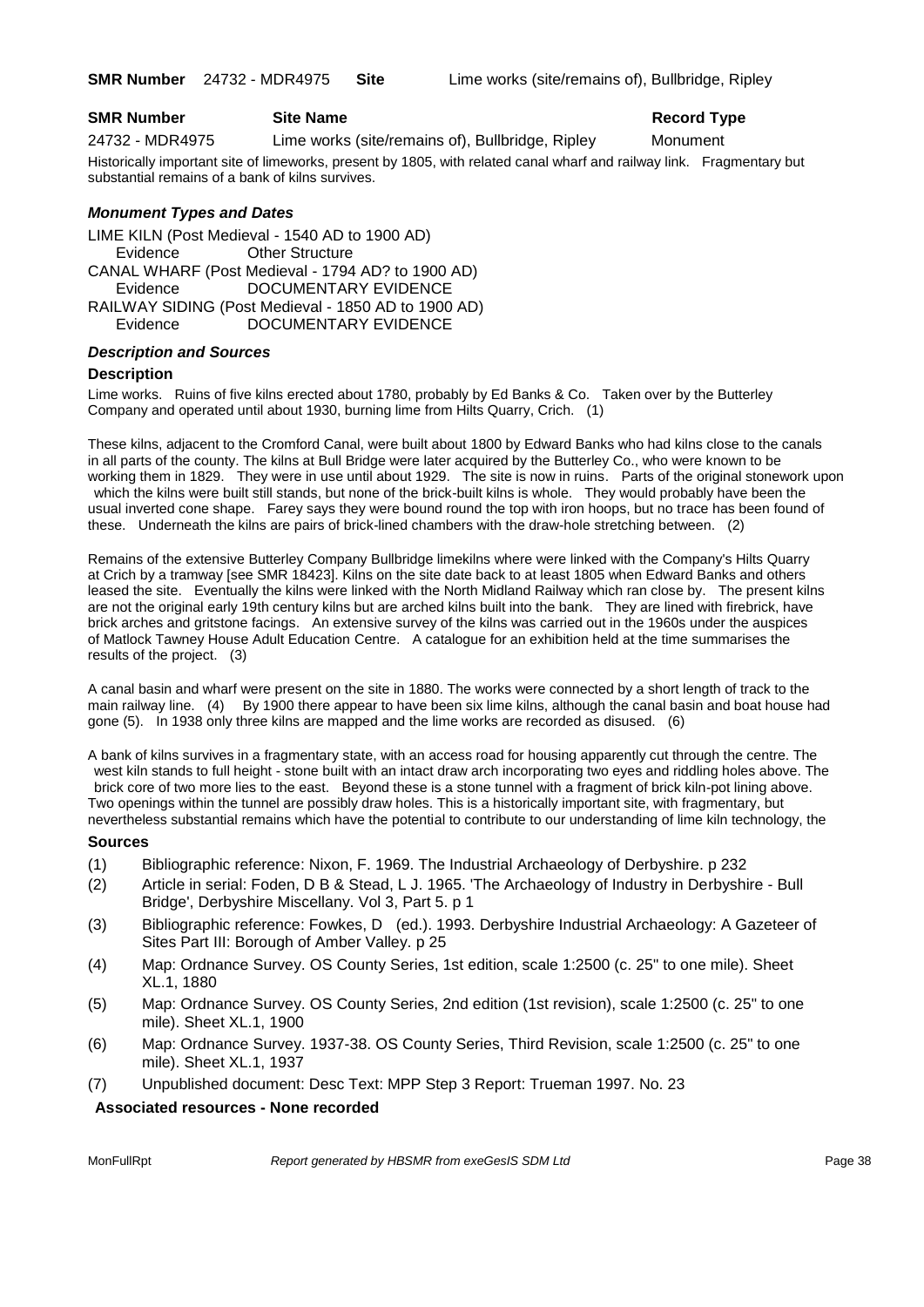|                                                    | <b>SMR Number</b> 24732 - MDR4975                                                                                                                                                     | Site | Lime works (site/remains of), Bullbridge, Ripley |                          |                                      |
|----------------------------------------------------|---------------------------------------------------------------------------------------------------------------------------------------------------------------------------------------|------|--------------------------------------------------|--------------------------|--------------------------------------|
| <b>National Grid Reference</b>                     | <b>Location</b> history of the lime industry and the history of the Cromford Canal.                                                                                                   |      |                                                  | (7)                      |                                      |
| <b>Administrative Areas</b>                        | Centred SK 35935 52390 (214m by 150m)                                                                                                                                                 |      | SK35SE                                           | Area                     |                                      |
| Civil Parish                                       | Address/Historic Names - None recorded                                                                                                                                                |      | RIPLEY, AMBER VALLEY, DERBYSHIRE                 |                          |                                      |
|                                                    | <b>Designations, Statuses and Scorings</b><br><b>Associated Designations - None recorded</b>                                                                                          |      |                                                  |                          |                                      |
| SHINE Candidate (No)<br>NAR PRN Number - 423540040 | <b>Other Statuses and Cross-References</b><br>National Monuments Record - SK 35 SE 40<br>Sites & Monuments Record (Derbyshire) - 24732<br><b>Ratings and Scorings - None recorded</b> |      |                                                  |                          | Active<br>Active<br>Active<br>Active |
| <b>Land Use</b>                                    | Associated Historic Landscape Character Records - None recorded                                                                                                                       |      |                                                  |                          |                                      |
|                                                    | <b>Other Land Classes - None recorded</b>                                                                                                                                             |      |                                                  |                          |                                      |
|                                                    | <b>Related Monuments - None Recorded</b>                                                                                                                                              |      |                                                  |                          |                                      |
| <b>Finds - None recorded</b>                       |                                                                                                                                                                                       |      |                                                  |                          |                                      |
|                                                    | <b>Associated Events/Activities - None recorded</b>                                                                                                                                   |      |                                                  |                          |                                      |
|                                                    | <b>Associated Individuals/Organisations</b><br>Myers, A - Derbyshire County Council                                                                                                   |      |                                                  | <b>Archival Recorder</b> |                                      |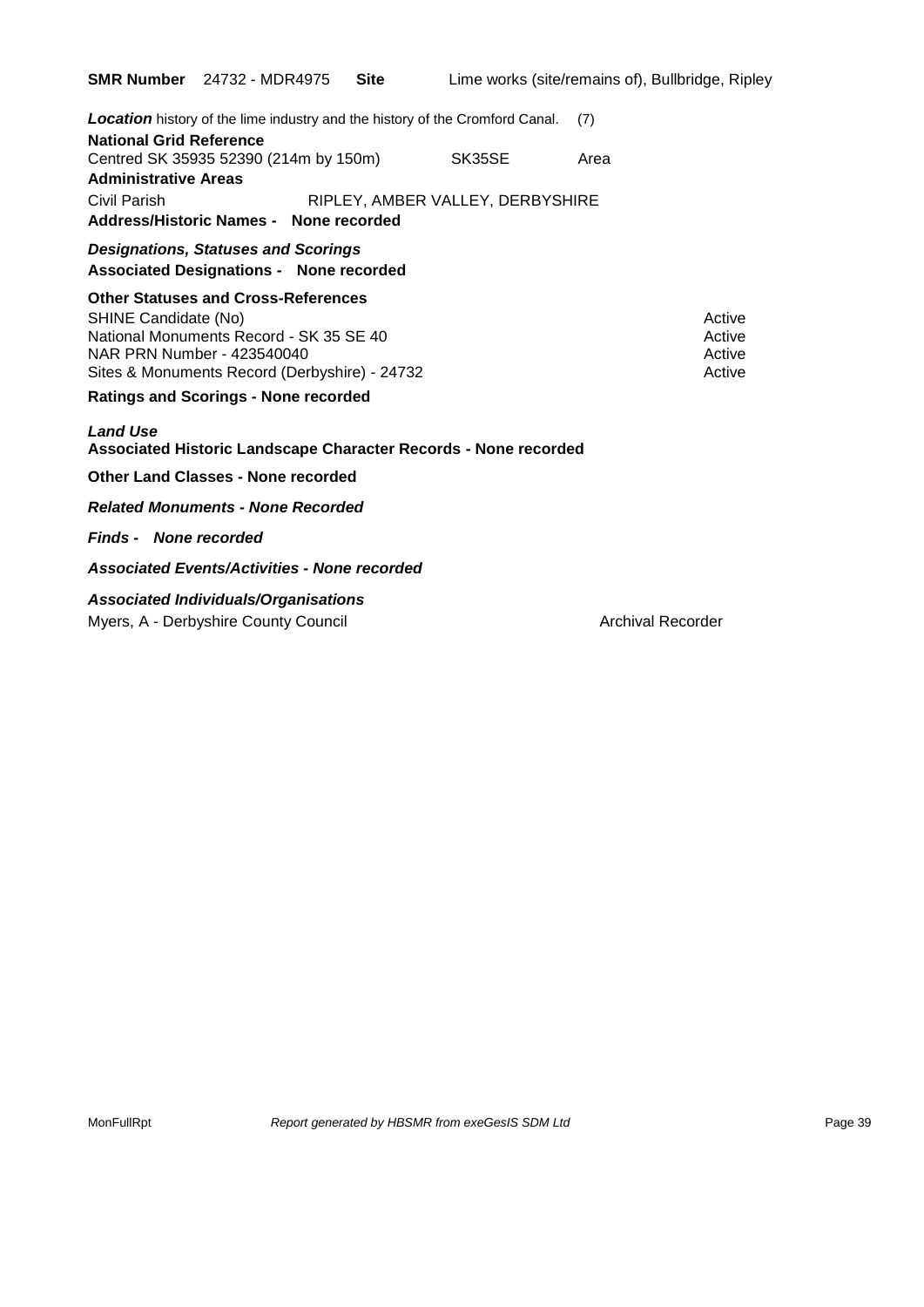**SMR Number** 24718 - MDR5740 **Site** Waingroves Hall, Ripley

| <b>SMR Number</b> | <b>Site Name</b>        | Record          |
|-------------------|-------------------------|-----------------|
| 24718 - MDR5740   | Waingroves Hall, Ripley | <b>Building</b> |

Small country house, possibly with late 17th century origins but remodelled in 1800

#### *Monument Types and Dates*

COUNTRY HOUSE (Post Medieval - 1671 AD? to 1800 AD) Evidence EXTANT BUILDING

#### *Description and Sources*

#### **Description**

Waingrif [now Waingroves] "was given by Ralph Fitz Stephen to the Knights Hospitallers of St. John of Jerusalem, for a house of that order to be built". The deed of gift is dated AD 1147 but "an agreement between the abbot and canons of Derley, and the hospitalers, ….is dated A.D. 1121". (1) Founded 1147(?) "There is some doubt about the date of foundation, … It seems probable that this had only a brief existence and was possibly supplanted by Yeaveley in 1189-99 (2)

**Record Type** 

Waingroves or Waingriff is a hamlet in Ripley parish anciently belonging to the Knight Hospitallers, to whom it was given by Ralph Fitz-Stephen, that they might found a house of the Order at this place. No preceptory was erected; the land was let to a tenant, and at the Reformation passed into lay hands. Waingroves Hall, the residence of Mr Charles Haslam, bears the date 1671. (3)

The building is now divided into two residences: Waingroves Hall and Waingroves Hall Farm. It is generally accepted as occupying the site of the medieval Manor-house owned by the Knights Hospitallers. The Hall was built c. 1690 but extensively rebuilt in 1800. There are no known remains of a medieval building and it is not known from where the date 1671 [Authy.3] is derived. (4)

No change. The external character of the buildings are entirely c.1800 and the adjacent fishponds are also of this date. (5) Waingroves Hall is a grade II listed, early 18th century house, refronted in 1800 with minor later alterations. (6)

Waingroves Hall is a pleasing small seat of two piles of three storeys and three bays, first built 1671/80 and remodelled in 1790/1800 (datestones). There are thin sill bands, quoins, top parapet and gabled roof. The entrance front upper floor windows have rusticated keyblocks carved with sun, moon, owls and the arms of Strelley; all these flourishes being the legacy of the Regency rebuilding. The house was initially put up for Richard, son of Richard Clayton of Codnor Breach, who died in 1697, and his wife Alice. The house later came to William Strelley of Oakerthorpe. He was a keen horse racer, and buried one of his mounts under a fine slender stone obelisk in front of

#### **Sources**

- (1) Bibliographic reference: Tanner. 1744. Notitia Monastica. 81.
- (2) Bibliographic reference: Knowles, D and Hadcock, R N. 1953. Medieval Religious Houses of England and Wales. p 247
- (3) Bibliographic reference: Bulmer, T and Co.. 1895. History, Topography and Directory of Derbyshire. p 579
- (4) Personal Observation: F1 WW 13-OCT-59.
- (5) Personal Observation: F2 FRH 10-OCT-66.
- (6) Bibliographic reference: DOE (HHR) Dist of Amber Valley Derby 25 May 1988 37.
- (7) Bibliographic reference: Craven, M & Stanley, M. 2001. The Derbyshire Country House: 2. p 317

#### **Associated resources - None recorded**

### *Location* **National Grid Reference** Centred SK 4117 4860 (22m by 18m) SK44NW Area **Administrative Areas** Civil Parish RIPLEY, AMBER VALLEY, DERBYSHIRE **Address/Historic Names - None recorded**

#### *Designations, Statuses and Scorings*

**Associated Designations**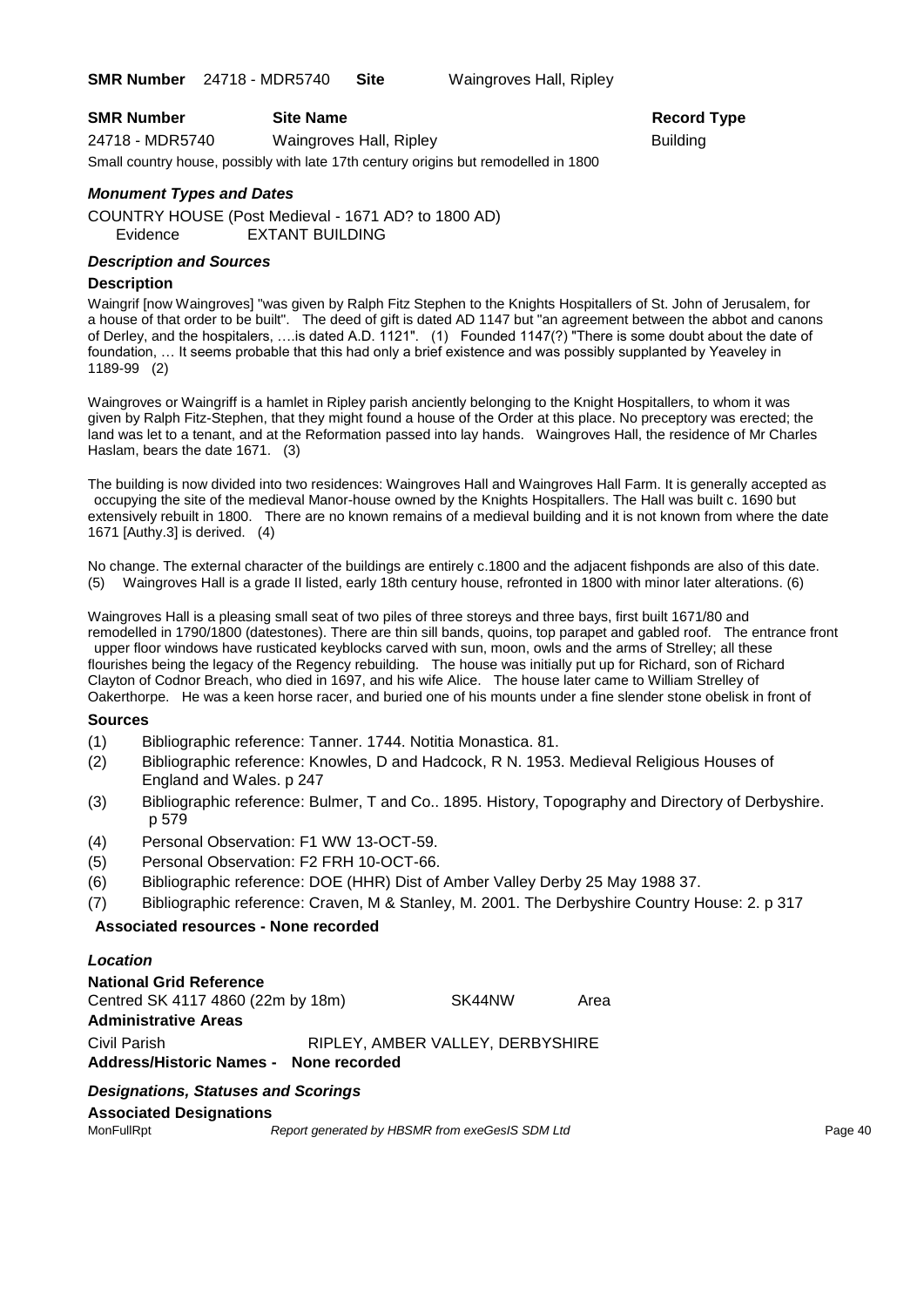|         | the house in the 1770s; the plinth is still there. His son, Robert, undertook the final rebuilding. (7) Listed Building (II) - |        |         |
|---------|--------------------------------------------------------------------------------------------------------------------------------|--------|---------|
| 1158990 | <b>WAINGROVES HALL</b>                                                                                                         | Active | DDR2494 |

### **Other Statuses and Cross-References**

SHINE Candidate (No) **Active** 3 Active 3 Active 3 Active 3 Active 3 Active 3 Active National Monuments Record - SK 44 NW 8 Active NAR PRN Number - 424410008 Active Number - 424410008 Sites & Monuments Record (Derbyshire) - 24718 Active

#### **Ratings and Scorings - None recorded**

#### *Land Use*  **Associated Historic Landscape Character Records - None recorded**

#### **Other Land Classes - None recorded**

#### *Related Monuments - None Recorded*

#### *Finds - None recorded*

#### *Associated Events/Activities*

EDR972 Ordnance Survey Field Report, 10-OCT-66 (Event - Interpretation) EDR1066 Ordnance Survey Field Report, 13-OCT-59 (Event - Interpretation)

#### *Associated Individuals/Organisations*

FRH, - Unassigned and the settlement of the settlement of the Field Walker (Field Walker and Field Walker and Field Walker and Field Walker and Field Walker and Field Walker and Field Walker and Field Walker and Field Walk K. Davies, - Unassigned MP, - Unassigned Archival Recorder Archival Recorder Archival Recorder WW, - Unassigned Archival Recorder WW, -Unassigned Field Walker The Local Management of the Local Management of the Field Walker The Local Ma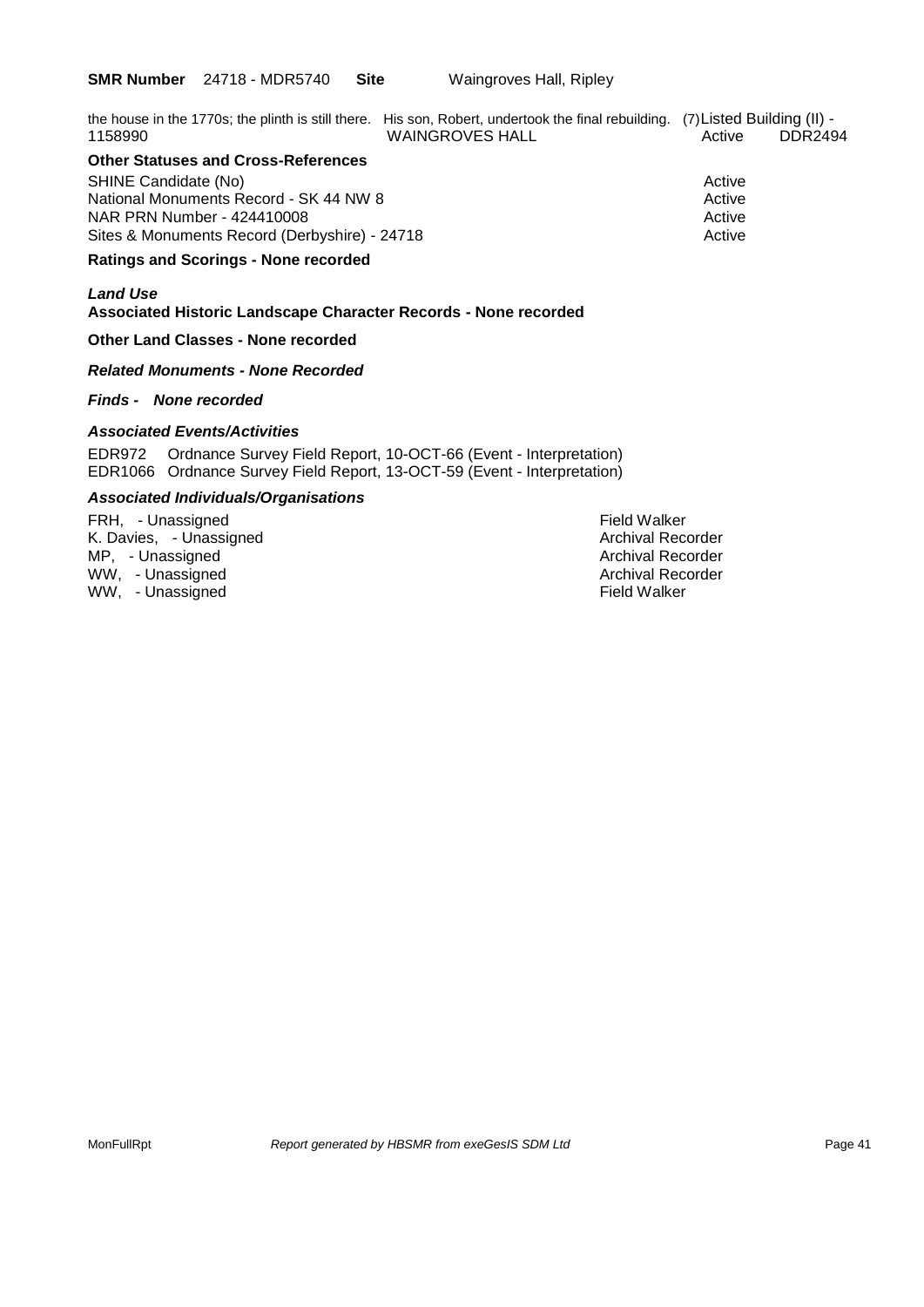**SMR Number** 24715 - MDR5900 **Site** Butterley Hall, Ripley

#### **SMR Number Site Name Record Type Record Type**

24715 - MDR5900 Butterley Hall, Ripley Building

Country house built in the late 18th century, possibly on the site of an earlier house. Since 1969 it has been the Derbyshire Constabulary HQ.

#### *Monument Types and Dates*

COUNTRY HOUSE (Post Medieval - 1790 AD to 1900 AD) Evidence EXTANT BUILDING

#### *Description and Sources*

#### **Description**

Butterley Hall was the capital mansion of the Horne family for some generations. William Horne died in 1747 at the supposed age of 102. The hall passed out of the family about 1790. (1)

Butterley Hall was a manor and the property of Darley Abbey. There was undoubtedly a medieval house on the site, but the present structure was built in the mid-18th century by a member of the Horne family. The name Butterley Hall is retained. The building is now used as the head office of the Butterley Company. It is almost entirely modern. (2)

Butterley Hall is a stone-built Georgian building with modern additions to the north and east. No trace of a medieval house was seen. (3) No change. (4)

Butterley Hall, now police headquarters. It is late 18th century with mid 19th century additions and is a grade II listed building. (5)

Butterley Hall is a most interesting and not unattractive house built or possibly rebuilt 1793-1800 on the site of a much earlier residence. It is of stone and brick and has a slate roof. The previous house and estate were leased to and later acquired by Edmund Horne (d. 1673), son of William of West Hallam who is said to have built the previous house, but in 1769 it was described as "a modern-built house" which suggests that the coal enriched Hornes must have replaced any earlier dwelling in the 20 or so years prior to that date. In 1790 the house was sold to Benjamin Outram, founder of

#### **Sources**

- (1) Bibliographic reference: Glover, S. 1833. History, Gazeteer and Directory of the County of Derby.
- (2) Personal Observation: F1 WW 27-JUL-59.
- (3) Personal Observation: F2 WW 28-JUL-59.
- (4) Personal Observation: F3 FRH 27-JUL-66.
- (5) Bibliographic reference: DOE Listed Bldgs Dist of Amber Valley Derby 25 May 1988 37.
- (6) Bibliographic reference: Craven, M & Stanley, M. 2001. The Derbyshire Country House: 2. p 260

#### **Associated resources - None recorded**

| Location                                                                                           |                                  |      |        |         |
|----------------------------------------------------------------------------------------------------|----------------------------------|------|--------|---------|
| <b>National Grid Reference</b><br>Centred SK 4057 5125 (23m by 49m)<br><b>Administrative Areas</b> | SK45SW                           | Area |        |         |
| Civil Parish<br>Address/Historic Names - None recorded                                             | RIPLEY, AMBER VALLEY, DERBYSHIRE |      |        |         |
| <b>Designations, Statuses and Scorings</b><br><b>Associated Designations</b>                       |                                  |      |        |         |
| Listed Building (II) - 1109013                                                                     | <b>BUTTERLEY HALL</b>            |      | Active | DDR2176 |
| <b>Other Statuses and Cross-References</b>                                                         |                                  |      |        |         |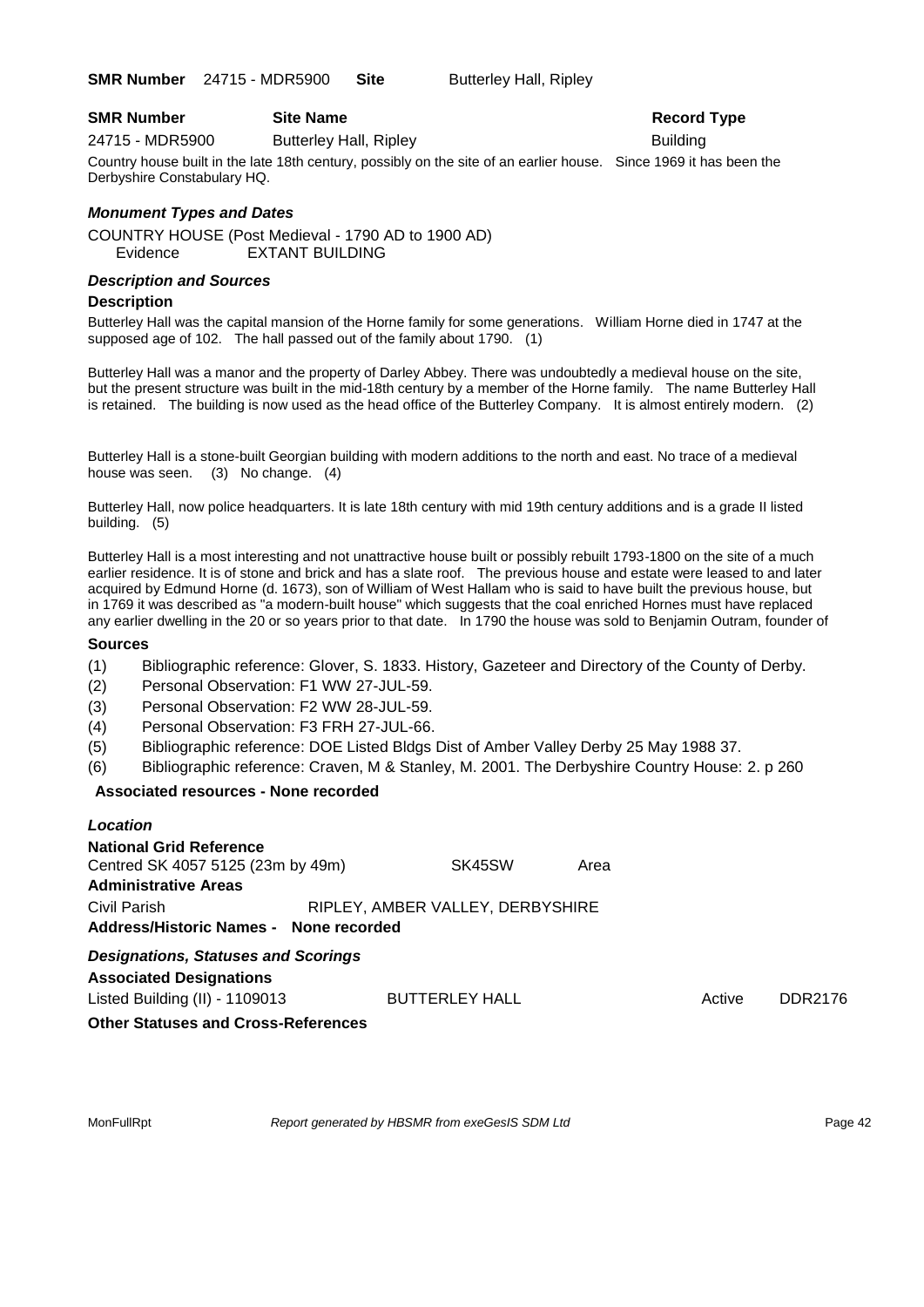the Butterley Company. In 1969 it was purchased by the County Police Authority. (6)SHINE Candidate (No) Active National Monuments Record - SK 45 SW 3 Active Active Active NAR PRN Number - 424530003 Active Active Active Active Active Active Active Active Sites & Monuments Record (Derbyshire) - 24715 Active

#### **Ratings and Scorings - None recorded**

#### *Land Use*  **Associated Historic Landscape Character Records - None recorded**

**Other Land Classes - None recorded**

*Related Monuments - None Recorded*

#### *Finds - None recorded*

#### *Associated Events/Activities*

EDR1429 Ordnance Survey Field Report, 27-JUL-59 (Event - Interpretation) EDR1431 Ordnance Survey Field Report, 27-JUL-66 (Event - Interpretation) EDR1453 Ordnance Survey Field Report, 28-JUL-59 (Event - Interpretation)

#### *Associated Individuals/Organisations*

FRH, - Unassigned Field Walker K. Davies, - Unassigned Archival Recorder (Archival Recorder Archival Recorder Archival Recorder Archival Recorder (Archival Recorder Archival Recorder Archival Recorder (Archival Recorder Archival Recorder (Archival Recor MSG, - Unassigned Archival Recorder and Archival Recorder and Archival Recorder and Archival Recorder and Archival Recorder and Archival Recorder and Archival Recorder and Archival Recorder and Archival Recorder and Archiv WW, - Unassigned WW, - Unassigned **Field Walker**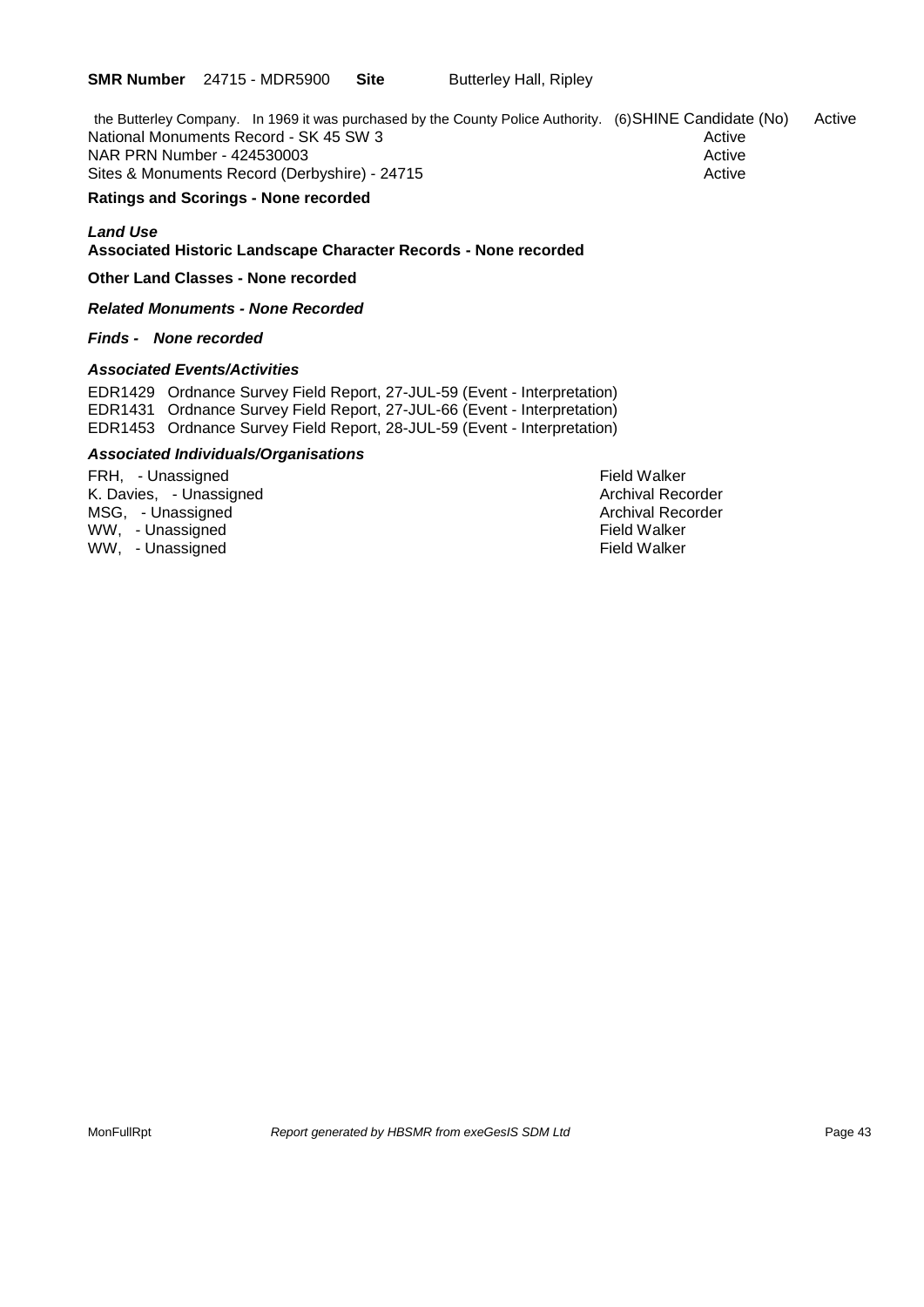| <b>SMR Number</b> 24713 - MDR5907                                                                                                                                                                                                           | <b>Site</b><br>Bronze palstave, Ripley Cemetery, Ripley                                                                                                                                                     |
|---------------------------------------------------------------------------------------------------------------------------------------------------------------------------------------------------------------------------------------------|-------------------------------------------------------------------------------------------------------------------------------------------------------------------------------------------------------------|
| <b>SMR Number</b><br><b>Site Name</b><br>24713 - MDR5907<br>A Middle Bronze Age palstave is believed to have been found in Ripley Cemetery in 1914                                                                                          | <b>Record Type</b><br><b>Find Spot</b><br>Bronze palstave, Ripley Cemetery, Ripley                                                                                                                          |
| <b>Monument Types and Dates</b><br>FINDSPOT (Middle Bronze Age - 1600 BC to 1001 BC)<br><b>FIND</b><br>Evidence                                                                                                                             |                                                                                                                                                                                                             |
| <b>Description and Sources</b><br><b>Description</b>                                                                                                                                                                                        | Derby County Schools Museum Service holds a bronze palstave, believed to have been found in 1914 in Ripley<br>Cemetery (SK 40155003). The finder/donator is recorded as a Mr. Butt, who was not traced. (1) |
| <b>Sources</b><br>Personal Observation: F1 BHS 01-NOV-66.<br>(1)<br>Associated resources - None recorded                                                                                                                                    |                                                                                                                                                                                                             |
| Location<br><b>National Grid Reference</b><br>Centred SK 4015 5003 (10m by 10m)<br><b>Administrative Areas</b><br><b>Civil Parish</b><br>Address/Historic Names - None recorded                                                             | SK45SW<br>RIPLEY, AMBER VALLEY, DERBYSHIRE                                                                                                                                                                  |
| <b>Designations, Statuses and Scorings</b><br><b>Associated Designations - None recorded</b>                                                                                                                                                |                                                                                                                                                                                                             |
| <b>Other Statuses and Cross-References</b><br>SHINE Candidate (No)<br>National Monuments Record - SK 45 SW 10<br>NAR PRN Number - 424530010<br>Sites & Monuments Record (Derbyshire) - 24713<br><b>Ratings and Scorings - None recorded</b> | Active<br>Active<br>Active<br>Active                                                                                                                                                                        |
| <b>Land Use</b>                                                                                                                                                                                                                             |                                                                                                                                                                                                             |
| Associated Historic Landscape Character Records - None recorded<br><b>Other Land Classes - None recorded</b>                                                                                                                                |                                                                                                                                                                                                             |
| <b>Related Monuments - None Recorded</b>                                                                                                                                                                                                    |                                                                                                                                                                                                             |
| <b>Associated Finds</b><br>PALSTAVE (Middle Bronze Age - 1600 BC to 1001 BC)<br>FDR9945<br><b>Associated Events/Activities</b><br><b>EDR722</b>                                                                                             | <b>BRONZE</b><br>Ordnance Survey Field Report 01-NOV-66 (Event - Interpretation)                                                                                                                            |
| <b>Associated Individuals/Organisations</b><br>BHS, - Unassigned                                                                                                                                                                            | <b>Field Walker</b>                                                                                                                                                                                         |

MonFullRpt *Report generated by HBSMR from exeGesIS SDM Ltd Rage 44* Page 44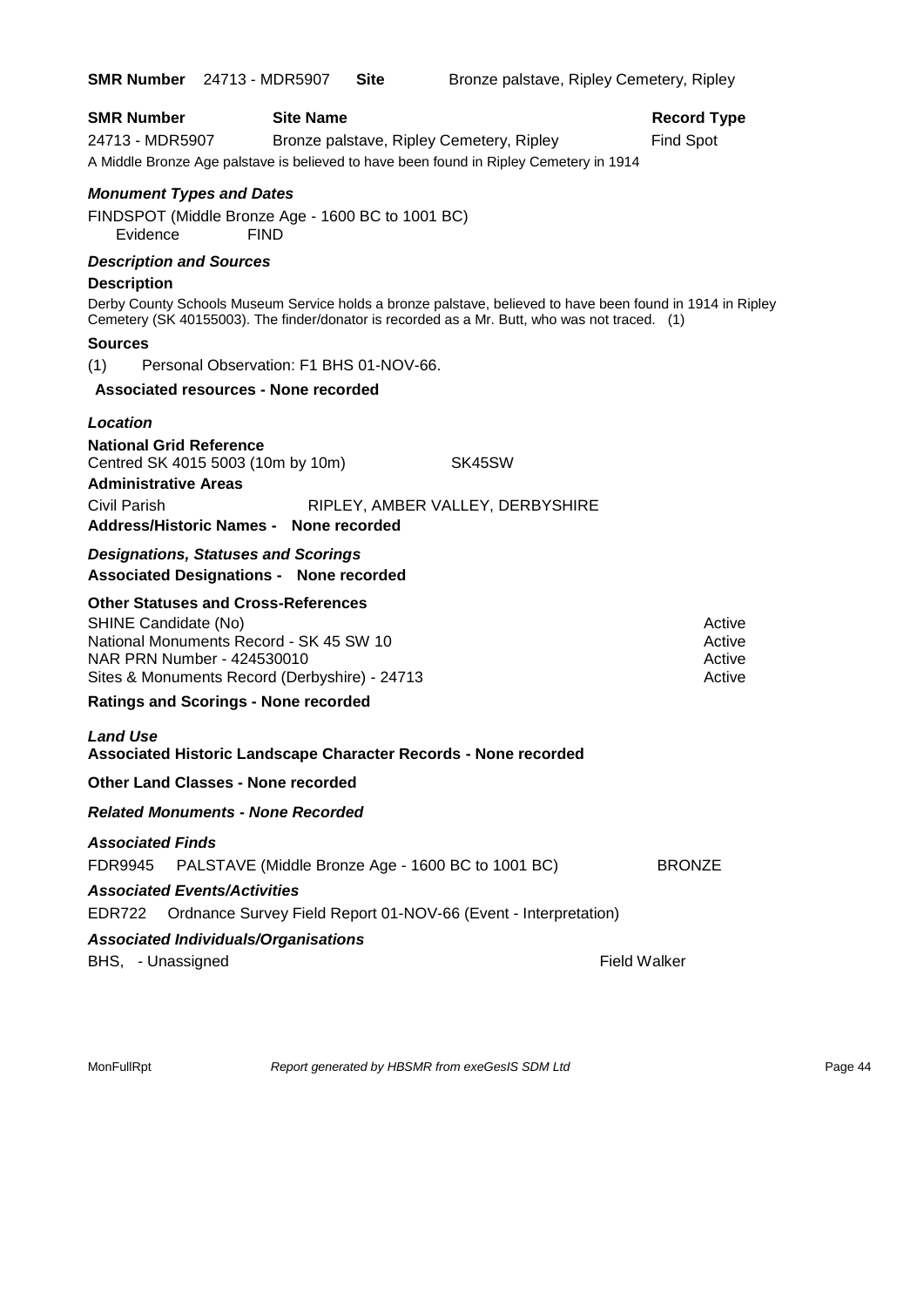**SMR Number** 24719 - MDR5910 **Site** Fortyhorse Pit (site of), Ripley

**Record Type** 

| <b>SMR Number</b> | <b>Site Name</b>                                                         | Record $T1$ |
|-------------------|--------------------------------------------------------------------------|-------------|
| 24719 - MDR5910   | Fortyhorse Pit (site of), Ripley                                         | Monument    |
|                   | Site of a coal and ironstone mine opened in the 1840s and closed in 1892 |             |

#### *Monument Types and Dates*

(Former Type) COLLIERY (Post Medieval - 1540 AD to 1900 AD) (Former Type) IRONSTONE MINE (Post Medieval - 1540 AD to 1900 AD)

#### *Description and Sources*

#### **Description**

Fortyhorse Pit was sunk by the Butterley Company in the 1840s to work the Deep Soft and Deep Hard Coals and the Brown and Black Rake Ironstones. It was closed in 1892. (1)

It is depicted with tramways, engine house and saw pit on the 1st ed. OS map of the 1880s, but as 'disused' on the OS map of 1900. (2, 3)

#### **Sources**

- (1) Bibliographic reference: Heanor & District Local History Society. 1993. A History of Mining in the Heanor Area. p 28, p 32
- (2) Map: Ordnance Survey. OS County Series, 1st edition, scale 1:2500 (c. 25" to one mile). Sheet
- (3) Map: Ordnance Survey. OS County Series, 2nd edition (1st revision), scale 1:2500 (c. 25" to one mile). Sheet XL.11, 1900

#### **Associated resources - None recorded**

#### *Location*

**National Grid Reference** Centred SK 4153 5072 (235m by 353m) SK45SW Area **Administrative Areas** Civil Parish RIPLEY, AMBER VALLEY, DERBYSHIRE **Address/Historic Names - None recorded**

#### *Designations, Statuses and Scorings* **Associated Designations - None recorded**

#### **Other Statuses and Cross-References**

SHINE Candidate (No) **Active** 3 Active 3 Active 3 Active 3 Active 3 Active 3 Active National Monuments Record - SK 45 SW 13<br>
NAR PRN Number - 424530013 NAR PRN Number - 424530013 Sites & Monuments Record (Derbyshire) - 24719 Active

**Ratings and Scorings - None recorded**

#### *Land Use*  **Associated Historic Landscape Character Records - None recorded**

**Other Land Classes - None recorded**

#### *Related Monuments - None Recorded*

*Finds - None recorded*

#### *Associated Events/Activities - None recorded*

#### *Associated Individuals/Organisations*

TRJG, - Unassigned Archival Recorder Archival Recorder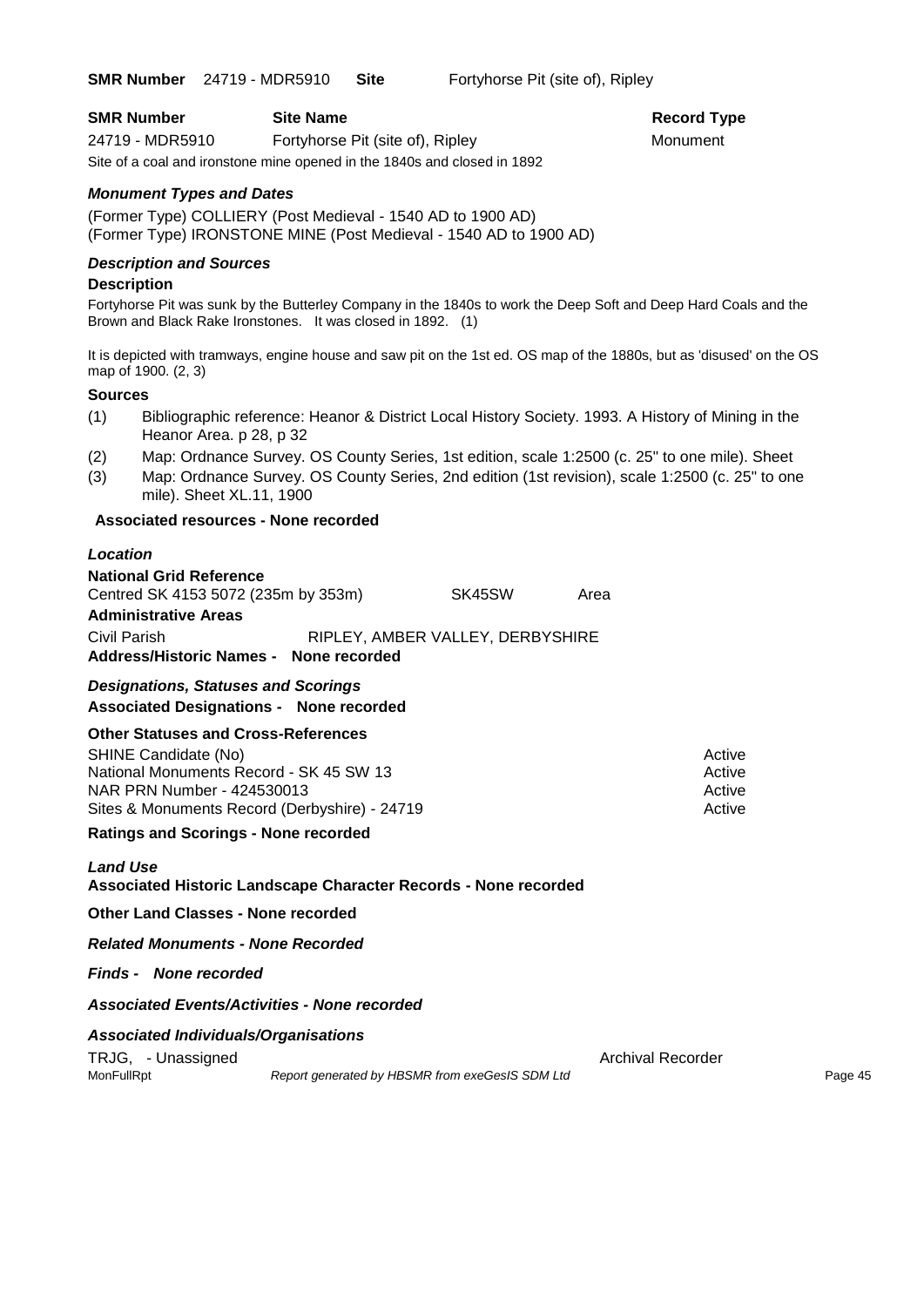**SMR Number** 24719 - MDR5910 **Site** Fortyhorse Pit (site of), Ripley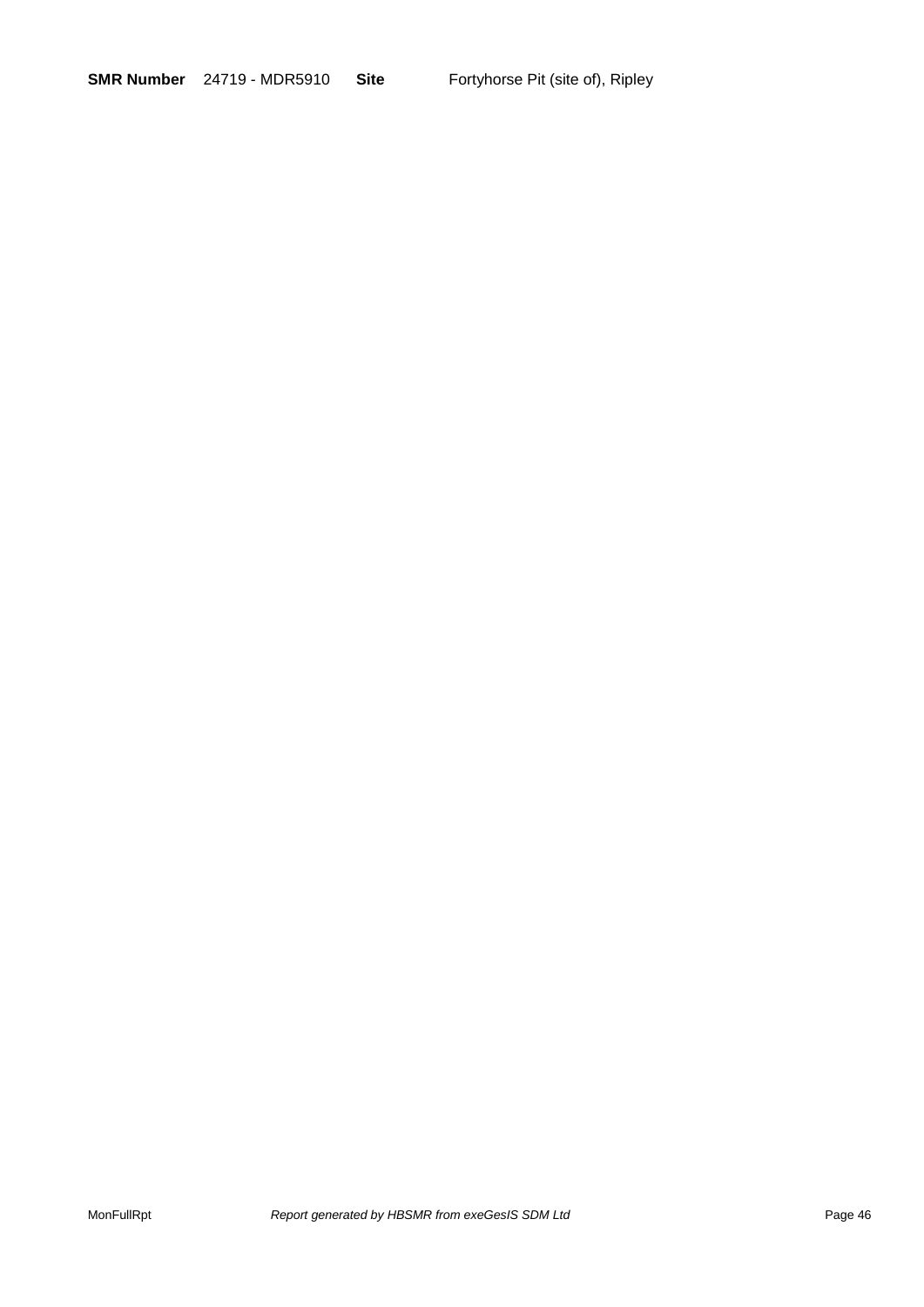|                                                                                      | <b>SMR Number</b> 24708 - MDR5916                                                                                                                                    | <b>Site</b> | Tramway/mineral railway (route of), Ripley |      |                                                                                                                                                          |
|--------------------------------------------------------------------------------------|----------------------------------------------------------------------------------------------------------------------------------------------------------------------|-------------|--------------------------------------------|------|----------------------------------------------------------------------------------------------------------------------------------------------------------|
| <b>SMR Number</b><br>24708 - MDR5916                                                 | <b>Site Name</b>                                                                                                                                                     |             | Tramway/mineral railway (route of), Ripley |      | <b>Record Type</b><br>Monument<br>Route of a mineral railway that ran between the Midland Railway's Ripley branch and a number of collieries; present by |
| <b>Monument Types and Dates</b><br>Evidence                                          | RAILWAY (Post Medieval - 1540 AD to 1900 AD)<br><b>Other Structure</b>                                                                                               |             |                                            |      |                                                                                                                                                          |
| <b>Description and Sources</b>                                                       |                                                                                                                                                                      |             |                                            |      |                                                                                                                                                          |
| <b>Description</b>                                                                   | Dismantled colliery branch line serving several collieries (now closed) in the area east of Ripley. (1)                                                              |             |                                            |      |                                                                                                                                                          |
|                                                                                      | Annotated as 'Tramway' on the 1st ed. 25"Ordnance Survey map of c. 1880, it joined the Midland Railway's Ripley<br>branch (SMR 99055) at the Ripley Terminus. (2)    |             |                                            |      |                                                                                                                                                          |
| <b>Sources</b>                                                                       |                                                                                                                                                                      |             |                                            |      |                                                                                                                                                          |
| (1)<br>(2)                                                                           | Unpublished document: Smith, K. Pers. Comm 23.3.1987<br>Map: Ordnance Survey. OS County Series, 1st edition, scale 1:2500 (c. 25" to one mile).                      |             |                                            |      |                                                                                                                                                          |
|                                                                                      | Associated resources - None recorded                                                                                                                                 |             |                                            |      |                                                                                                                                                          |
| Location                                                                             |                                                                                                                                                                      |             |                                            |      |                                                                                                                                                          |
| <b>National Grid Reference</b><br><b>Administrative Areas</b><br><b>Civil Parish</b> | Centred SK 412 506 (872m by 2134m)                                                                                                                                   |             | SK45SW<br>RIPLEY, AMBER VALLEY, DERBYSHIRE | Area |                                                                                                                                                          |
|                                                                                      | Address/Historic Names - None recorded                                                                                                                               |             |                                            |      |                                                                                                                                                          |
|                                                                                      | <b>Designations, Statuses and Scorings</b><br><b>Associated Designations - None recorded</b>                                                                         |             |                                            |      |                                                                                                                                                          |
| SHINE Candidate (No)                                                                 | <b>Other Statuses and Cross-References</b><br>National Monuments Record - SK 45 SW 20<br>NAR PRN Number - 424530020<br>Sites & Monuments Record (Derbyshire) - 24708 |             |                                            |      | Active<br>Active<br>Active<br>Active                                                                                                                     |
|                                                                                      | <b>Ratings and Scorings - None recorded</b>                                                                                                                          |             |                                            |      |                                                                                                                                                          |
| <b>Land Use</b>                                                                      | Associated Historic Landscape Character Records - None recorded                                                                                                      |             |                                            |      |                                                                                                                                                          |
|                                                                                      | <b>Other Land Classes - None recorded</b>                                                                                                                            |             |                                            |      |                                                                                                                                                          |
|                                                                                      | <b>Related Monuments - None Recorded</b>                                                                                                                             |             |                                            |      |                                                                                                                                                          |
| <b>Finds - None recorded</b>                                                         |                                                                                                                                                                      |             |                                            |      |                                                                                                                                                          |
|                                                                                      | <b>Associated Events/Activities - None recorded</b>                                                                                                                  |             |                                            |      |                                                                                                                                                          |
|                                                                                      | <b>Associated Individuals/Organisations</b>                                                                                                                          |             |                                            |      |                                                                                                                                                          |
| K. Smith, - Unassigned                                                               |                                                                                                                                                                      |             |                                            |      | <b>Archival Recorder</b>                                                                                                                                 |
|                                                                                      |                                                                                                                                                                      |             |                                            |      |                                                                                                                                                          |

MonFullRpt *Report generated by HBSMR from exeGesIS SDM Ltd Rage 47* Page 47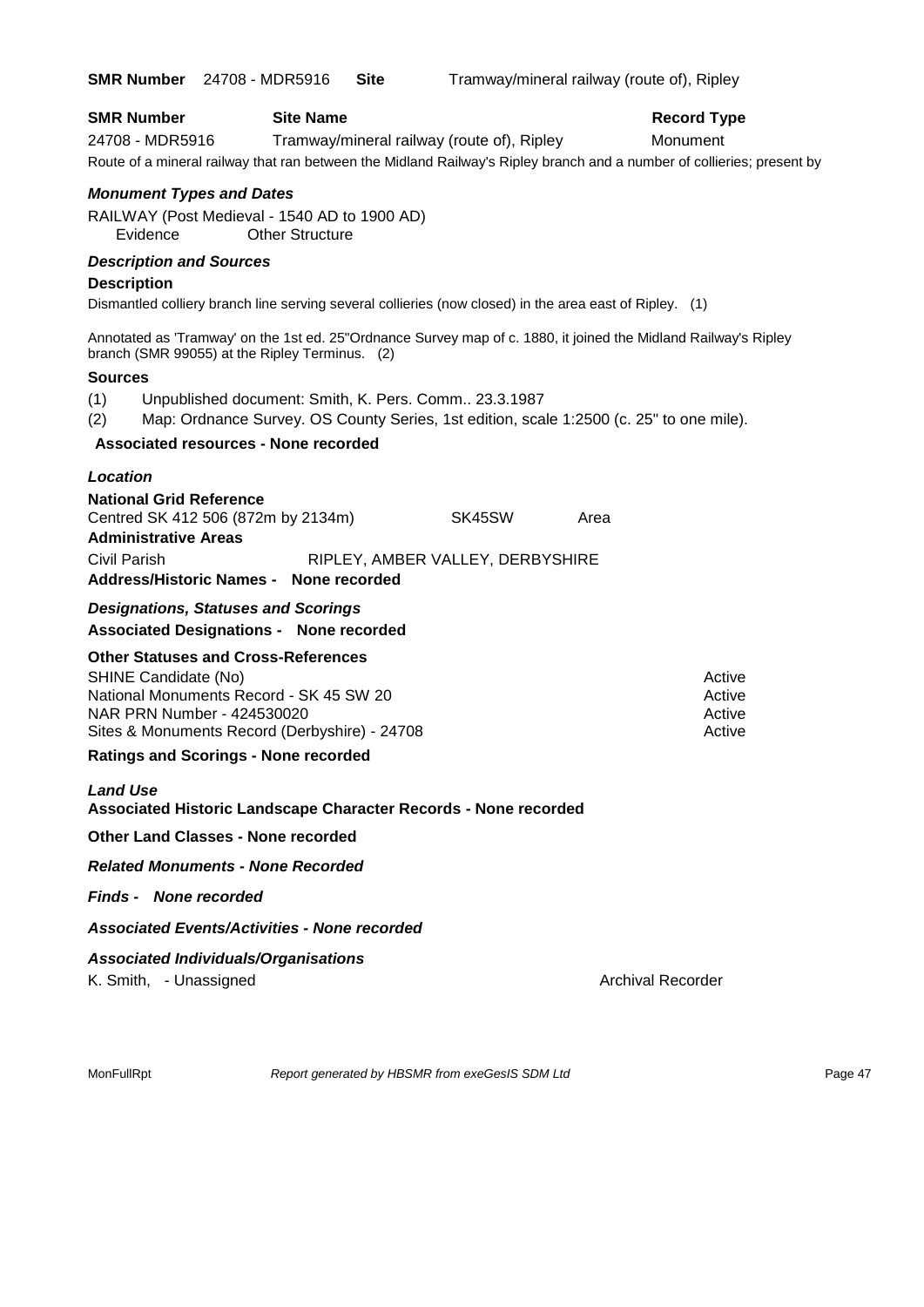| <b>SMR Number</b> 24710 - MDR5917 | Site | Ripley, Colliery Head Gear |
|-----------------------------------|------|----------------------------|
|-----------------------------------|------|----------------------------|

| <b>SMR Number</b> | <b>Site Name</b>           | <b>Record Ty</b> |
|-------------------|----------------------------|------------------|
| 24710 - MDR5917   | Ripley, Colliery Head Gear | Monument         |

# **Record Type**

#### *Monument Types and Dates*

COAL WORKINGS (Post Medieval - 1540 AD to 1900 AD) Evidence Other Structure ENGINE HOUSE (Post Medieval - 1540 AD to 1900 AD) Evidence Other Structure

#### *Description and Sources*

#### **Description**

SK 415518 Ripley, Colliery head gear. Consists of unusual head stocks partially encased in a round brick tower with a gutted engine house. (1)

#### **Sources**

(1) Bibliographic reference: 1975. Council of British Archaeology Panel on Industrial Monuments. p11.

#### **Associated resources - None recorded**

#### *Location*

**National Grid Reference** Centred SK 415 518 (100m by 100m) SK45SW **Administrative Areas**

Civil Parish RIPLEY, AMBER VALLEY, DERBYSHIRE

#### **Address/Historic Names - None recorded**

### *Designations, Statuses and Scorings*

#### **Associated Designations**

| <b>HEADSTOCKS TO BRITTAIN COLLIERY</b><br>AND ATTACHED MACHINERY | Active                                                                                   | DDR2174        |
|------------------------------------------------------------------|------------------------------------------------------------------------------------------|----------------|
| <b>BRITTAINS COLLIERY ENGINE HOUSE</b>                           | Active                                                                                   | <b>DDR2492</b> |
|                                                                  |                                                                                          |                |
|                                                                  | Active                                                                                   |                |
|                                                                  | Active                                                                                   |                |
|                                                                  | Active                                                                                   |                |
|                                                                  | Active                                                                                   |                |
|                                                                  |                                                                                          |                |
|                                                                  | National Monuments Record - SK 45 SW 21<br>Sites & Monuments Record (Derbyshire) - 24710 |                |

#### *Land Use*  **Associated Historic Landscape Character Records - None recorded**

#### **Other Land Classes - None recorded**

#### *Related Monuments - None Recorded*

#### *Finds - None recorded*

#### *Associated Events/Activities - None recorded*

#### *Associated Individuals/Organisations*

D. Threader, - Unassigned Archival Recorder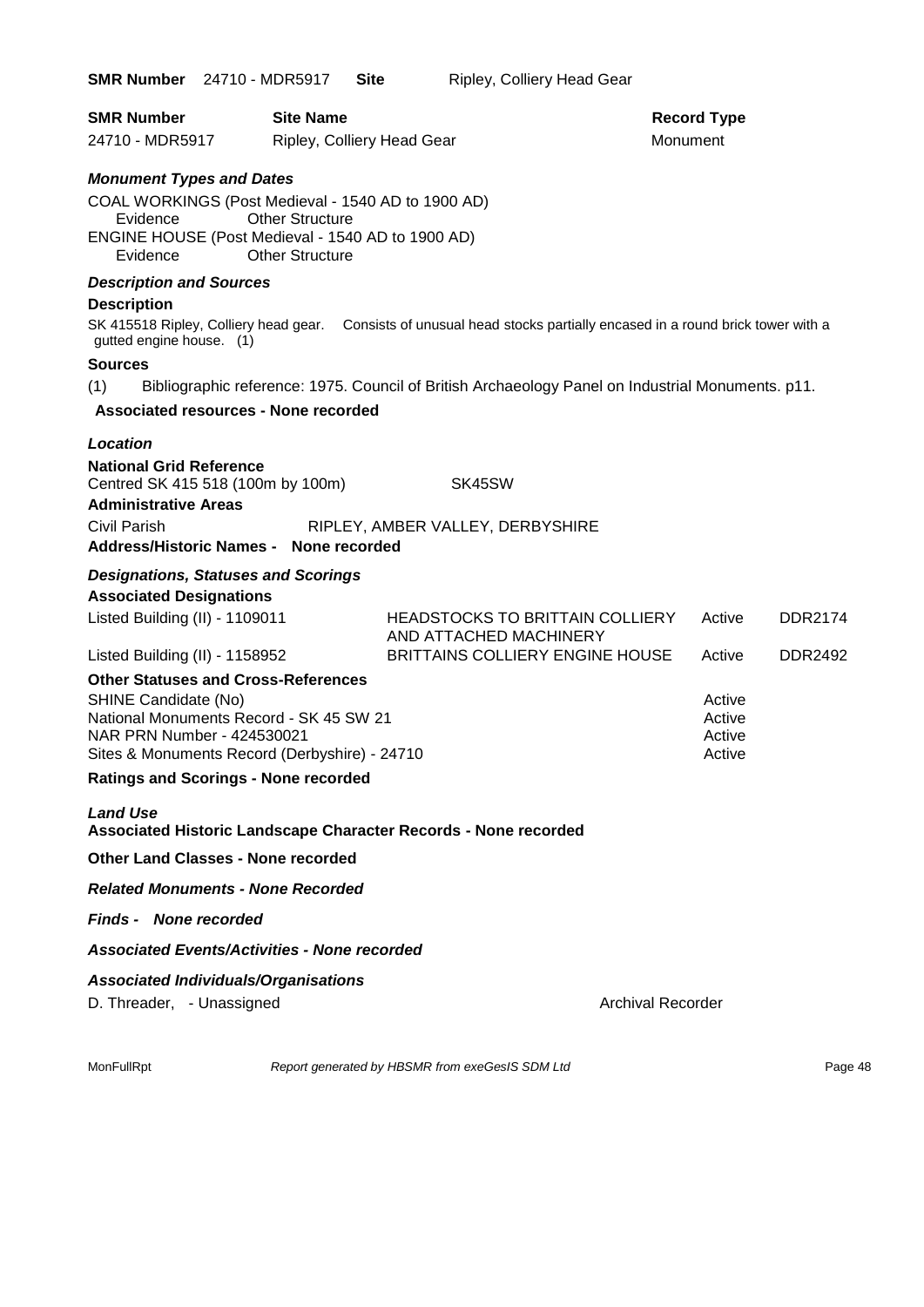**SMR Number** 24714 - MDR5920 **Site** Chapel (site of), Butterley Hall, Ripley

| <b>SMR Number</b><br><b>Site Name</b> |  |
|---------------------------------------|--|
|---------------------------------------|--|

24714 - MDR5920 Chapel (site of), Butterley Hall, Ripley Monument

Alleged site of a medieval chapel, although nothing is known about the chapel and the reason for its siting is unclear

#### *Monument Types and Dates*

ARCHITECTURAL FRAGMENT (Medieval - 1066 AD to 1539 AD) Evidence FIND CHAPEL? (Medieval - 1066 AD to 1539 AD) Evidence UNCERTAIN EVIDENCE

#### *Description and Sources*

#### **Description**

'Site of Chapel' is marked immediately to the north-east of Butterley Hall on late 19th century OS maps [and on current maps also].  $(1, 2)$ 

There is no known literary reference to a chapel here and no references to one in the Cartulary of the Abbey. (3)

The chapel site at Butterley Hall falls in a walled shrubbery. Nothing was seen at the site but, at SK 4058 5122, two fragments of probably associable masonry are built into the walling of the vegetable gardens. They comprise the head (in two pieces) of a ?15th century crenelle and a fragment of cusped bar-tracery. Below them is a rectangular stone which has been inscribed or decorated but is now too worn to be identified. Nothing was known of these fragments locally but they may possibly have come from the chapel. See GPs AO/59/172/3 - Architectural fragments in walling and AO/59/172/4 - Close-up of same. (4) No change. (5)

#### **Sources**

- (1) Map: Ordnance Survey. OS County Series, 1st edition, scale 1:2500 (c. 25" to one mile). Sheet
- (2) Map: Ordnance Survey. OS County Series, 2nd edition (1st revision), scale 1:2500 (c. 25" to one mile). Sheet XL.7, 1900
- (3) Personal Observation: F1 WW 27-JUL-59.
- (4) Personal Observation: F2 WW 28-JUL-59.
- (5) Personal Observation: F3 FRH 27-JUL-66.

#### **Associated resources - None recorded**

| <b>Location</b>                                                                                                  |                                  |      |                  |
|------------------------------------------------------------------------------------------------------------------|----------------------------------|------|------------------|
| <b>National Grid Reference</b><br>Centred SK 4058 5128 (13m by 16m)<br><b>Administrative Areas</b>               | SK45SW                           | Area |                  |
| Civil Parish<br>Address/Historic Names - None recorded                                                           | RIPLEY, AMBER VALLEY, DERBYSHIRE |      |                  |
| <b>Designations, Statuses and Scorings</b><br><b>Associated Designations - None recorded</b>                     |                                  |      |                  |
| Other Statuses and Cross-References<br>SHINE Candidate (No)<br>National Monuments Record (SK45SW3) - SK 45 SW 24 |                                  |      | Active<br>Active |

#### **Ratings and Scorings - None recorded**

#### *Land Use*  **Associated Historic Landscape Character Records - None recorded**

MonFullRpt *Report generated by HBSMR from exeGesIS SDM Ltd Report generated by HBSMR from exeGesIS SDM Ltd* 

NAR PRN Number - 424530024 Active Active Active Active Active Sites & Monuments Record (Derbyshire) - 24714 Active

# **Record Type**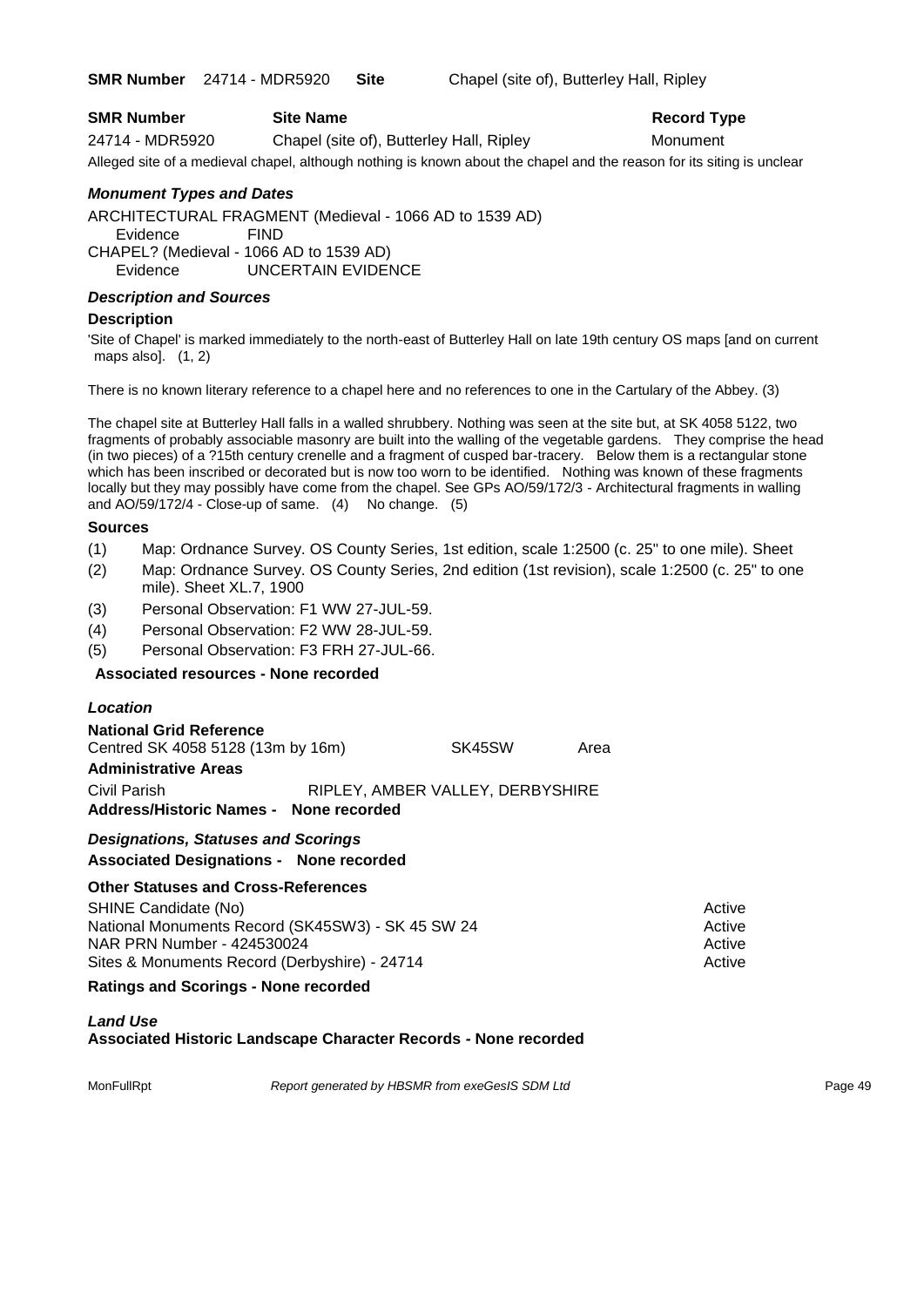**SMR Number** 24714 - MDR5920 **Site** Chapel (site of), Butterley Hall, Ripley

**Other Land Classes - None recorded**

*Related Monuments - None Recorded*

*Finds - None recorded*

*Associated Events/Activities - None recorded*

#### *Associated Individuals/Organisations* Barrett, David - Derbyshire County Council **Archival Recorder** Archival Recorder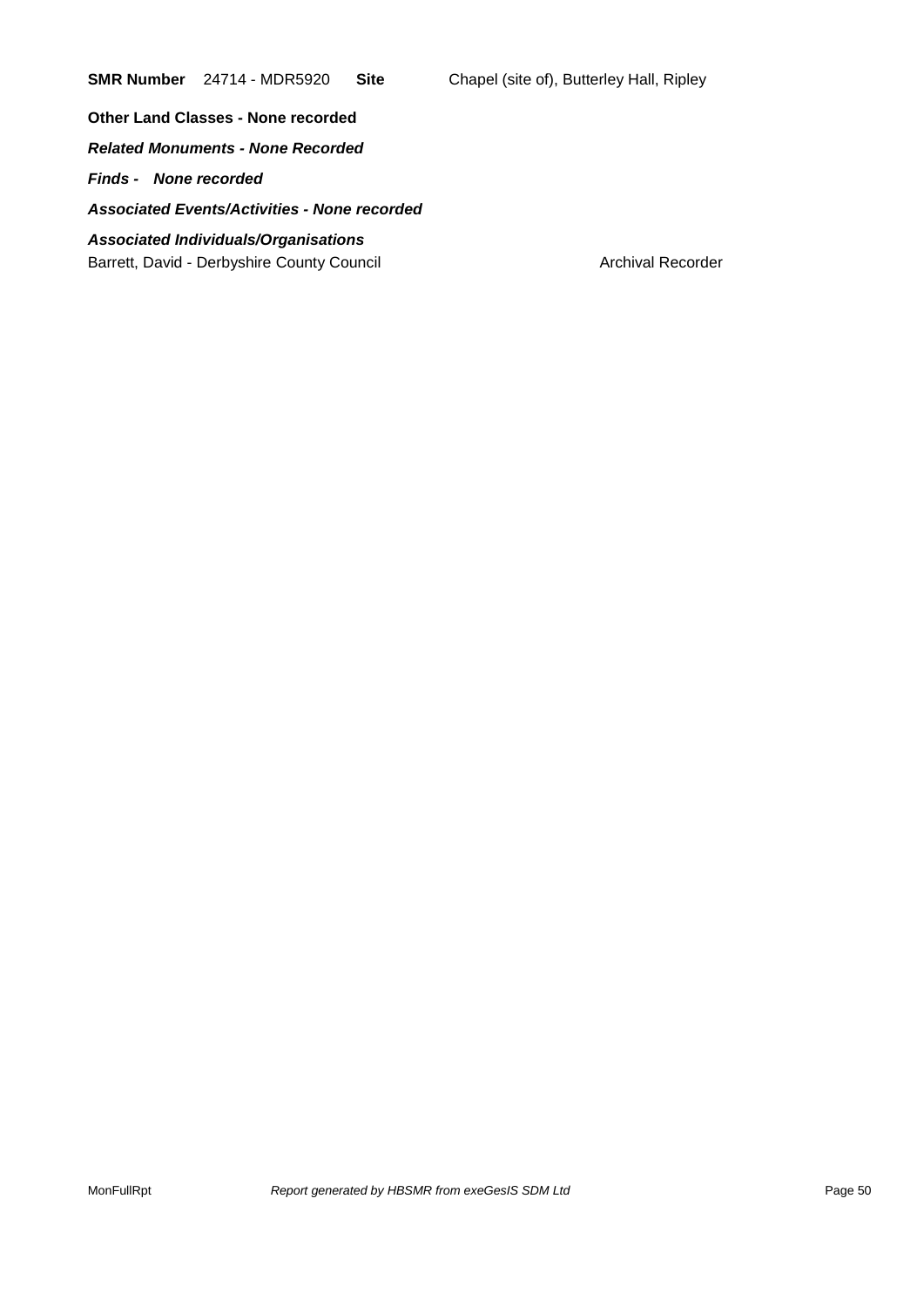**SMR Number** 18420 - MDR7576 **Site** Crich Mineral Railway, Crich and Ripley

| <b>SMR Number</b> |  | <b>Site Name</b> |
|-------------------|--|------------------|
|                   |  |                  |

18420 - MDR7576 Crich Mineral Railway, Crich and Ripley Monument

**Record Type** 

Mineral railway built by George Stephenson in 1841 to take limestone from quarries in Crich to lime works at Ambergate. Closed in 1957.

#### *Monument Types and Dates*

QUARRY (Post Medieval - 1540 AD to 1900 AD) INCLINED PLANE (Post Medieval to Modern - 1841 AD to 1957 AD) MINERAL RAILWAY ((between) Post Medieval to Modern - 1841 AD to 1957 AD) TUNNEL (Post Medieval to Modern - 1841 AD to 1957 AD)

#### *Description and Sources*

#### **Description**

Built by George Stephenson in 1837 (1) or 1841 (2). It ran from Cliff Quarry (SK346548) to limekilns at SK355520 at Ambergate. The line was not closed until 1957. There was originally a branch to Crich Quarry (SK346548) which closed about 1846. Some original buildings remain within the present tramway museum complex and the bridge under the road outside of the museum is visible. The small bridge at Gost Hill (SK348543) is also clearly visible. A small loco-shed at Chadwick Nick (SK 348533) survives while the remains of the inclined plane are still visible. (2)

Following the formation of a Company and the sinking of shafts near Clay Cross which produced large quantities of small coals which were not readily saleable at that time, George Stephenson met with a number of men in 1838 in order to gain financial support for a project. This involved the opening of a quarry at Crich, the building of a lime works and kilns at Ambergate and the construction of a railway to convey limestone from the quarry to the lime works. The small coals would then be transported on the North Midland Railway to kilns, so turning the unwanted commodity into usefulness and profit. The whole project came into being in 1841. George Stephenson himself superintended the construction of the railway line which included two tunnels and two self-acting inclines. In 1841 the beginning of the line was at what is now Jeffries Lane, near Crich Vicarage, because the first supplies of limestone were excavated at Church Quarry. Access to the quarry was through a tunnel under Cromford Road. The entrance to this tunnel is now [in 1967] covered and blocked by unwanted material and tipped rubbish. From Jeffries Lane to Chadwick Nick is level for most of its length, having been built on an embankment and crossing Bulling Lane on a high archway, then on through a short tunnel under the B5035 to the top of the first self-acting incline. There was a slight gradient, then for 400 yards a steeper fall, then on to the second tunnel. Just through this was the head of the so-called Steep where George Stephenson erected his famous drum, on a vertical axis, which remained in use for 116 years until the line was

#### **Sources**

- (1) Bibliographic reference: Derbyshire County Council. 1994. Discovering Derbyshire. p.132
- (2) Bibliographic reference: Fowkes, D (ed.). 1993. Derbyshire Industrial Archaeology: A Gazeteer of Sites Part III: Borough of Amber Valley. Site 029
- (3) Article in serial: Garlic, S L. 1967. 'George Stephenson's mineral line', Derbyshire Miscellany. Volume IV, pp 17-20.

#### **Associated resources - None recorded**

#### *Location* **National Grid Reference**

| <b>Designations, Statuses and Scorings</b><br><b>Associated Designations - None recorded</b> |  |                                                                     |      |
|----------------------------------------------------------------------------------------------|--|---------------------------------------------------------------------|------|
| Civil Parish<br>Civil Parish<br>Address/Historic Names - None recorded                       |  | CRICH, AMBER VALLEY, DERBYSHIRE<br>RIPLEY, AMBER VALLEY, DERBYSHIRE |      |
| <b>Administrative Areas</b>                                                                  |  |                                                                     |      |
| National Grid Reference<br>Centred SK 35110 52672 (983m by 3170m)                            |  | SK35SE                                                              | Area |

#### **Other Statuses and Cross-References**

SHINE Candidate (No) **Active** Active 30 Active 30 Active 30 Active 30 Active 30 Active Sites & Monuments Record - 18420 Active Active Active Active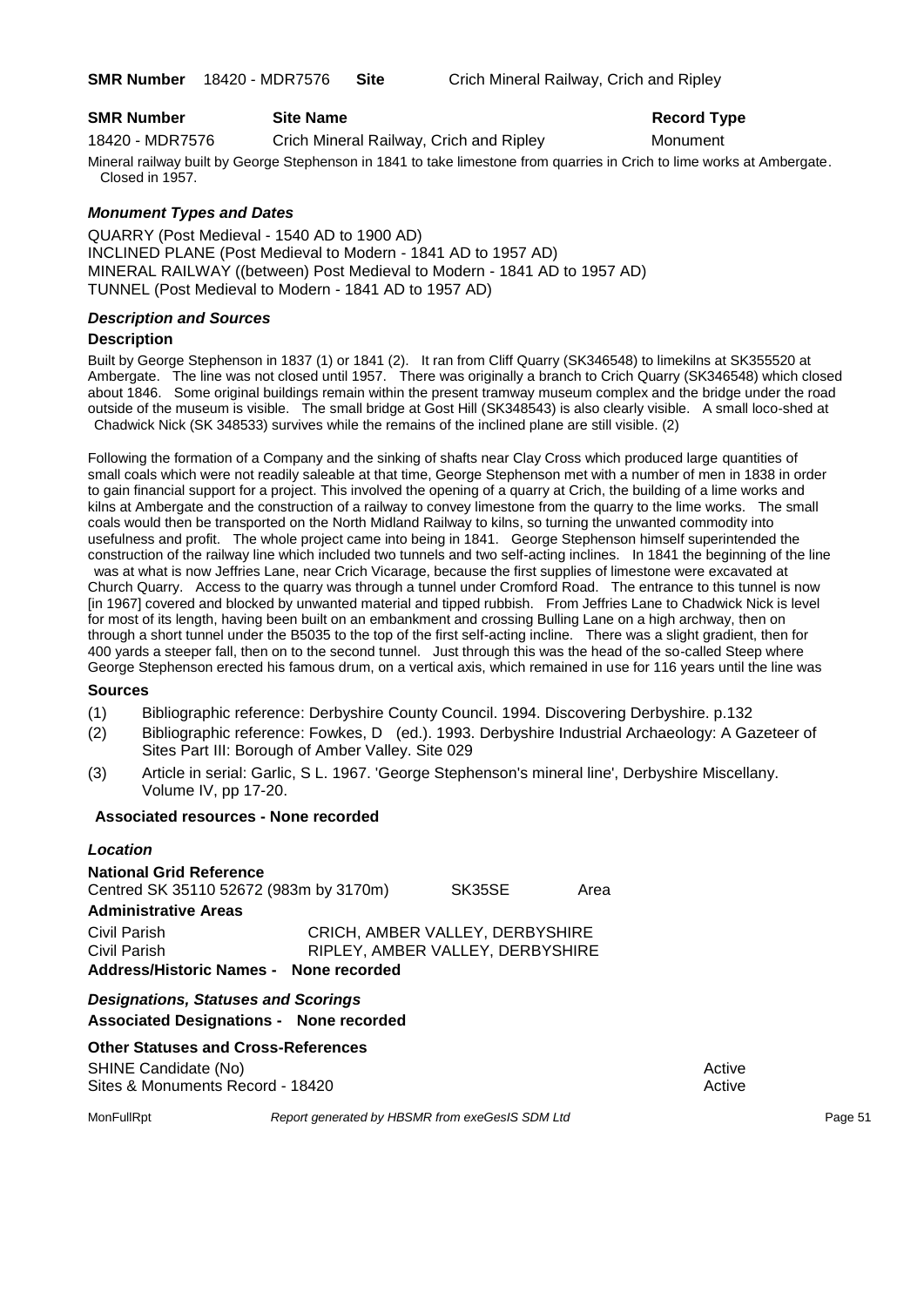**SMR Number** 18420 - MDR7576 **Site** Crich Mineral Railway, Crich and Ripley

closed in 1957. The first use of steam locomotion was in 1880. (3)**Ratings and Scorings - None recorded**

| <b>Land Use</b> |                                                                                                                                                          |
|-----------------|----------------------------------------------------------------------------------------------------------------------------------------------------------|
|                 | <b>Associated Historic Landscape Character Records</b>                                                                                                   |
| <b>HDR3783</b>  | Woodland - Broadleaved Plantation (Type Code: WDL-WDL08)<br>Bilberry Wood and Bowmer Rough, Crich                                                        |
| <b>HDR3789</b>  | Industrial - Post-1880s Industrial Complex (Type Code: IND-IND01)<br>Industrial area at Ambergate, Ripley                                                |
| <b>HDR3799</b>  | Woodland - Broadleaved Ancient Woodland (Type Code: WDL-WDL01)<br>Smith's Rough, Ambergate, Ripley                                                       |
| HDR3800         | Unenclosed / Unimproved Land - Rough Grassland/Scrub (Type Code: UNE-UNE03)<br>Land around Smith's Rough, Ambergate, Ripley                              |
| <b>HDR3801</b>  | Fields and Enclosed Land - Small Irregular Fields (Type Code: FIE-FIE10)<br>Fields south of Fritchley, Crich/Ripley                                      |
| <b>HDR3837</b>  | Settlement - Post-1880s Settlement (Type Code: SET-SET02)<br>Bowmer Rough Farm, Chadwick Nick Lane, Fritchley, Crich                                     |
| <b>HDR3838</b>  | Fields and Enclosed Land - Small Irregular Fields (Type Code: FIE-FIE10)<br>Fields south of Chadwick NicK Lane, Crich                                    |
| HDR3839         | Woodland - Broadleaved Woodland with Sinuous Boundaries (Type Code: WDL-WDL04)<br>The Tors, Crich                                                        |
| <b>HDR3841</b>  | Settlement - Post-1880s Settlement (Type Code: SET-SET02)<br>Crich                                                                                       |
| <b>HDR3853</b>  | Fields and Enclosed Land - Fossilized Strip Fields (Type Code: FIE-FIE01)<br>Fields west of Crich                                                        |
| <b>HDR3865</b>  | Ornamental, Parkland and Recreational - Other Recreational Activities (Type Code: OPR-<br>Crich Tramway Village and car park, Plaistow Green Road, Crich |
| <b>HDR3866</b>  | Woodland - Broadleaved Plantation (Type Code: WDL-WDL08)<br>Woodland at Cliff Quarry, Crich                                                              |
|                 | <b>Other Land Classes - None recorded</b>                                                                                                                |
|                 | <b>Related Monuments - None Recorded</b>                                                                                                                 |
|                 | <b>Finds - None recorded</b>                                                                                                                             |
|                 | <b>Associated Events/Activities - None recorded</b>                                                                                                      |

MonFullRpt *Report generated by HBSMR from exeGesIS SDM Ltd Rage 52* Page 52

*Associated Individuals/Organisations - None recorded*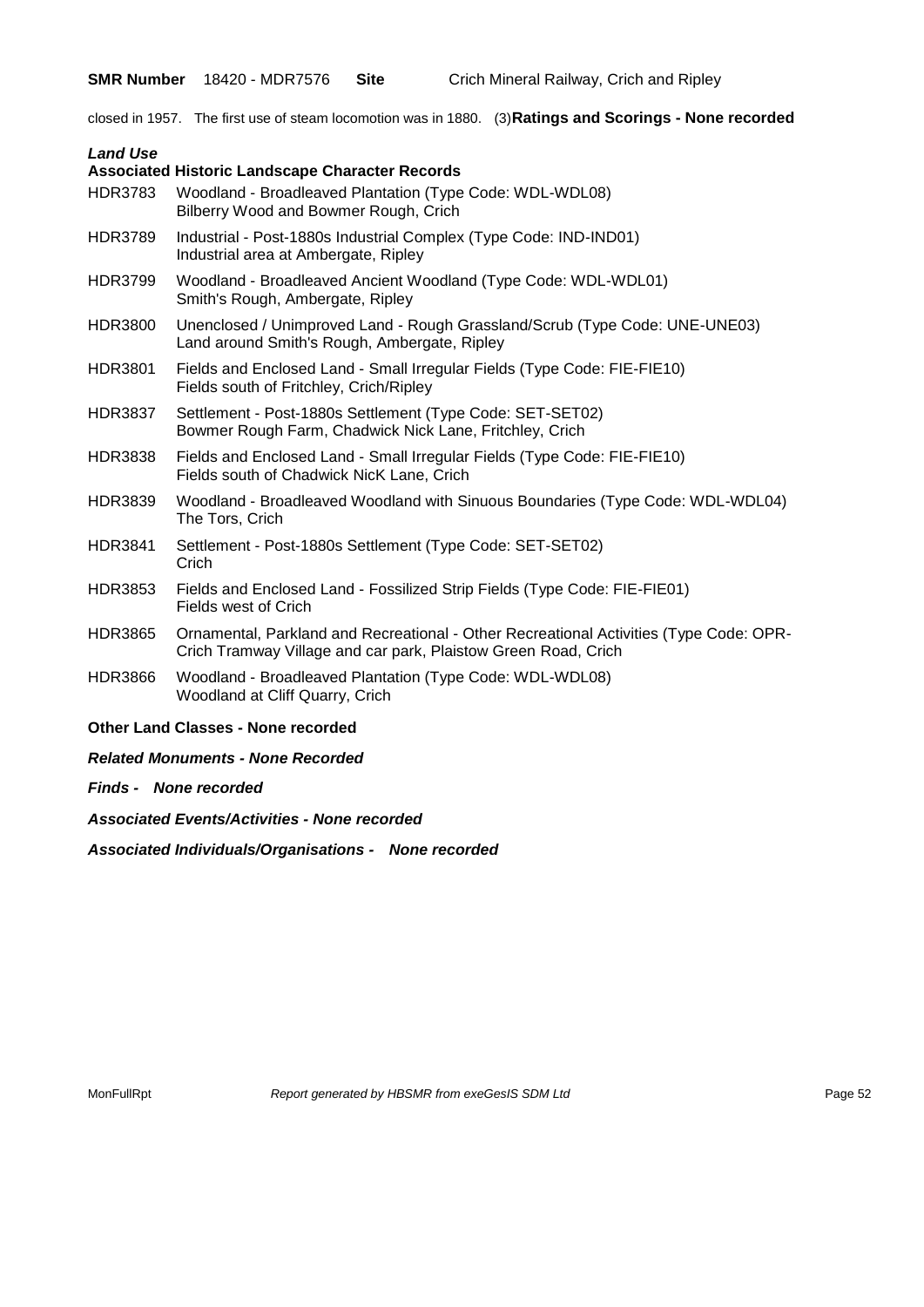**Record Type** 

| <b>SMR Number</b>                                       | <b>Site Name</b>                             | Record Ty |
|---------------------------------------------------------|----------------------------------------------|-----------|
| 18423 - MDR7579                                         | Butterley Gang Road (route of), Crich/Ripley | Monument  |
| A mineral tramway built in 1793 and closed in the 1930s |                                              |           |

#### *Monument Types and Dates*

TRAMWAY ((between) Post Medieval to Modern - 1793 AD to 1933 AD) Evidence DOCUMENTARY EVIDENCE Evidence EARTHWORK

#### *Description and Sources*

#### **Description**

The Butterley Gang Road was originally a horse-drawn tramway built as a 3ft 10inch gauge plate way in about 1800. It was later steam-worked and closed in 1933. It ran from Hilt's quarry [SMR 18421] and Warner quarry [SMR 18422] to limekilns and sidings at Bull Bridge [SMR 24732] . (1)

The railway leading from Warner Quarry is interesting as the first of any length with which Outram was concerned. It was about a mile and a quarter long and ran steeply downhill south from the quarry. It was carefully graded, with a substantial embankment midway at Fritchley to maintain an even gradient, and a short tunnel in the same village, both faced with ashlar millstone grit. The line ended at a wharf immediately north of Bullbridge Aqueduct over the River Amber. (2)

Original documentary sources make it clear that the tramway was built in 1793 and measured 3ft 6ins between the flanges. The line originally followed a winding course between the Hat Factory (SK 35705369) and Amber Wharf, passing through the tunnel at Fritchley. This early route is clearly shown on the Mineral Railway deposited plans for a Crich branch dated 1845 (Derbyshire Record Office Q/RP2/34). The line was re-aligned to its present course between 1845 and 1856, when steam traction was introduced and the rebuild to a conventional 3ft 9inch gauge mineral railway

#### **Sources**

- (1) Bibliographic reference: Fowkes, D (ed.). 1993. Derbyshire Industrial Archaeology: A Gazeteer of Sites Part III: Borough of Amber Valley. p 5
- (2) Bibliographic reference: Riden, P. 1990. The Butterley Company 1790-1830. 2nd edition.. p 55
- (3) Unpublished document: Griffin, T. 2012. Information provided to the HER, via email.

#### **Associated resources - None recorded**

| Location                                                         |                                                                                      |                                          |      |                  |                |
|------------------------------------------------------------------|--------------------------------------------------------------------------------------|------------------------------------------|------|------------------|----------------|
| <b>National Grid Reference</b>                                   |                                                                                      |                                          |      |                  |                |
| Centred SK 35810 53259 (646m by 1744m)                           |                                                                                      | SK35SE                                   | Area |                  |                |
| <b>Administrative Areas</b>                                      |                                                                                      |                                          |      |                  |                |
| Civil Parish<br>Civil Parish<br><b>Address/Historic Names -</b>  | CRICH, AMBER VALLEY, DERBYSHIRE<br>RIPLEY, AMBER VALLEY, DERBYSHIRE<br>None recorded |                                          |      |                  |                |
| <b>Designations, Statuses and Scorings</b>                       |                                                                                      |                                          |      |                  |                |
| <b>Associated Designations</b>                                   |                                                                                      |                                          |      |                  |                |
| <b>SHINE</b>                                                     |                                                                                      | 19th century tramway Crich to Bullbridge |      | Active           | <b>DDR7941</b> |
| <b>SHINE</b>                                                     |                                                                                      | 19th century tramway Crich to Bullbridge |      | Active           | <b>DDR7945</b> |
| <b>SHINE</b>                                                     |                                                                                      | 19th century tramway Crich to Bullbridge |      | Active           | <b>DDR7944</b> |
| <b>SHINE</b>                                                     |                                                                                      | 19th century tramway Crich to Bullbridge |      | Active           | <b>DDR7943</b> |
| <b>Other Statuses and Cross-References</b>                       |                                                                                      |                                          |      |                  |                |
| <b>SHINE Candidate (Yes)</b><br>Sites & Monuments Record - 18423 |                                                                                      |                                          |      | Active<br>Active |                |
| <b>Ratings and Scorings - None recorded</b>                      |                                                                                      |                                          |      |                  |                |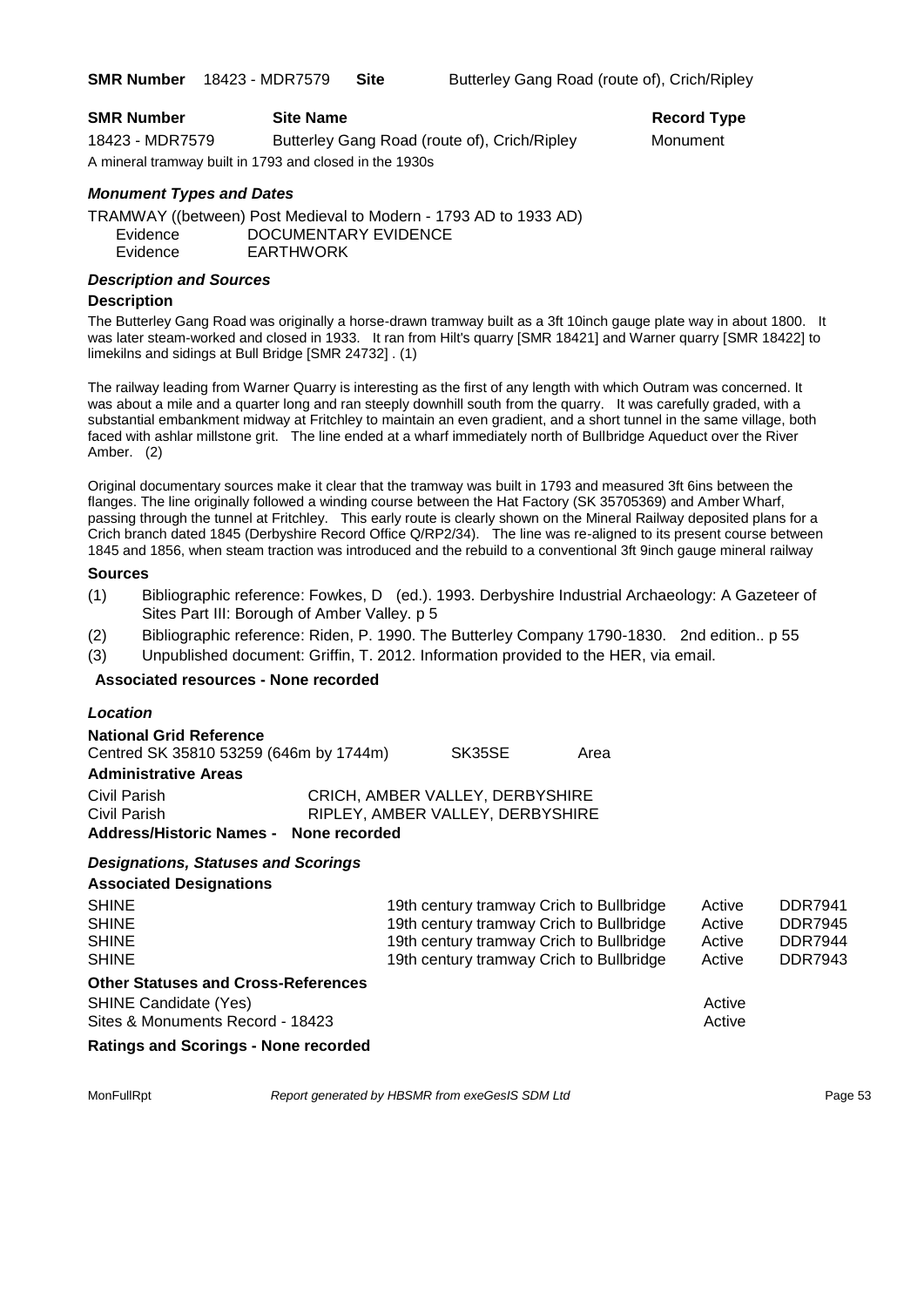*Land Use*  **Associated Historic Landscape Character Records - None recorded Other Land Classes - None recorded** *Related Monuments - None Recorded Finds - None recorded Associated Events/Activities - None recorded Associated Individuals/Organisations - None recorded*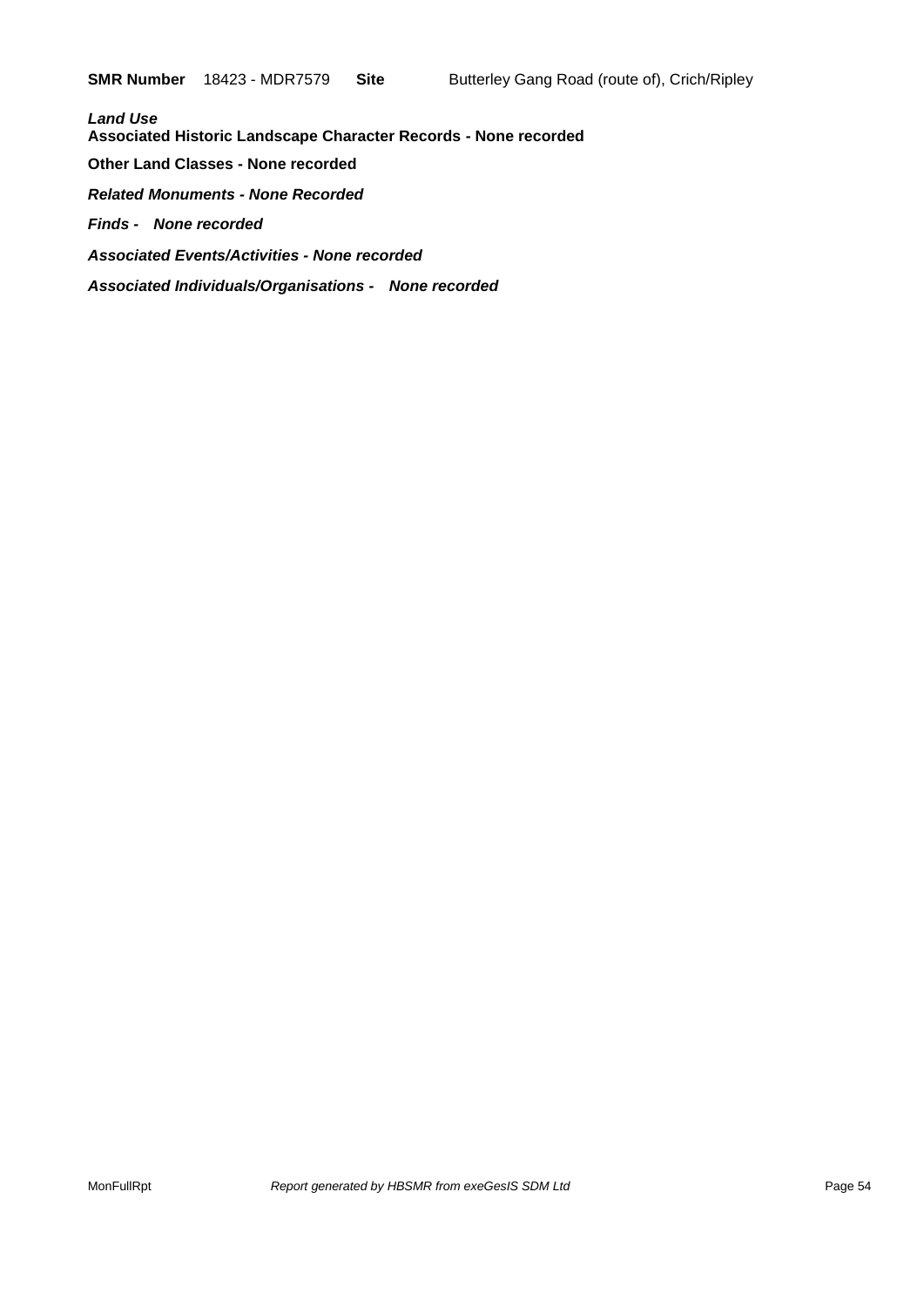**SMR Number** 24733 - MDR7798 **Site** Butterley Ironworks (site of), Ripley

| <b>SMR Number</b> | <b>Site Name</b>                      | <b>Record Type</b> |
|-------------------|---------------------------------------|--------------------|
| 24733 - MDR7798   | Butterley Ironworks (site of), Ripley | Monument           |

Former ironworks, founded at the end of the 18th century; the site has now been redeveloped

#### *Monument Types and Dates*

ENGINE SHED (Post Medieval to Modern - 1540 AD to 2050 AD) ERECTING SHOP (Post Medieval to Modern - 1540 AD to 2050 AD) RAILWAY (Post Medieval to Modern - 1540 AD to 2050 AD) EMBANKMENT (Post Medieval to Unknown - 1790 AD) ENGINEERING WORKSHOP (Post Medieval to Unknown - 1790 AD) GATEHOUSE (Post Medieval to Unknown - 1790 AD) IRON WORKS (Post Medieval to Unknown - 1790 AD) IRON FURNACE (Post Medieval to Unknown - 1791 AD) IRON FURNACE (Post Medieval to Unknown - 1838 AD)

#### *Description and Sources*

#### **Description**

Butterley Ironworks (SK401517): Most of the structures remaining from the early days of the pioneer Butterley Ironworks - founded in 1790 as Benjamin Outram and Co. - are in the north-west section of the site bounded by the Alfreton - Ripley road and the former private road to Golden Valley. The most visible remains from the outside are the octagonal sandstone gatehouse (SK401517) and the shop, now used as the offices of Butterley Precision Engineering Ltd (SK 402517). Both date from the early years of the company as witnessed by the rough coal measures sandstone in the lower courses of the building. Inside the works the most impressive structure is the massive sandstone embankment in front of which the various generations of blast furnaces were built (SK402516). Datestones of 1791 and

1838 incorporated into the embankment record the dates of the first two sets of blast furnaces. Most of the other buildings on this extensive site are later structures, notably the large erecting shops of Butterley Engineering Ltd, largely used in recent years for the fabrication of sections of major civil engineering structures such as road bridges and parts of nuclear power stations. A small part of the once extensive internal private railway system remains in use for transporting road-delivered steel bars from the top plane to the fabricating shop. The system remains linked to the main railway system by a now little-used spur to the Midland railway trust's working line and by that Company's link to the Erewash Valley main line. Detached from the main site is the wooden 'Engine House' (SK405517) to the east of the former private road. (1)

An area of the Butterley Estate was purchased by Francis Beresford and Benjamin Outram in 1790, who founded Benjamin Outram& Co. The company was renamed the Butterley Company in 1805 following Outram's death. Initially the focus was on coal mining, but an iron working forge with a single cold-blast furnace was soon established, supplemented shortly afterwards by two further furnaces. This may not have been the first example of iron working on the estate, as Farey noted old slag deposits in the early 19th century, probably from a bloomery. The forge at Butterley was supplemented in the early 1800s by a further foundry and a boring and turning mill for engine manufacture. An inventory of 1813 lists stores, cupolas, model shops, smiths' shops, fitting shops and lathes, many of which were steam-powered. By this time brick-kilns had also been constructed. After a slump at the end of the Napoleonic Wars, further expansion commenced in the 1820s, aided by the creation of the Ironworks own railway system and later by the Company's involvement in the Midland Counties Railway. By 1862 the Butterley Company produced one-fifth of all the iron produced in Derbyshire. Contemporary illustrations and cartographic sources allow the expansion of the Ironworks to be charted, together with the recent decline and loss of buildings. A rapid inspection of surviving buildings indicated that the core of the historic foundry is located in the north-western part of the site, with a range of building styles, in brick and sandstone, that date from the 19th century. (2)

Excavation within and adjacent to the site of the Victoria Foundry in 2005 uncovered archaeological remains likely to have been associated with the Foundry. Little documentary evidence seems to be available on the Victoria Foundry but it is thought to have dated to the earliest phase of construction at Butterley. However, due to the severely truncated state of the archaeological remains, it was not possible either to date them or to understand the industrial processes that they represented. (3)

A survey of buildings was carried out at the former Butterley Ironworks site in 2005, prior to their demolition and the redevelopment of the site for mixed use. Buildings recorded included a garage block that was probably built during the 1920s, a Transformer Station of the 1950s, office buildings of probable WWI date, and the surviving remains - mainly

#### **Sources**

(1) Bibliographic reference: Fowkes, D (ed.). 1993. Derbyshire Industrial Archaeology: A Gazeteer of Sites Part III: Borough of Amber Valley.

MonFullRpt *Report generated by HBSMR from exeGesIS SDM Ltd Report 55*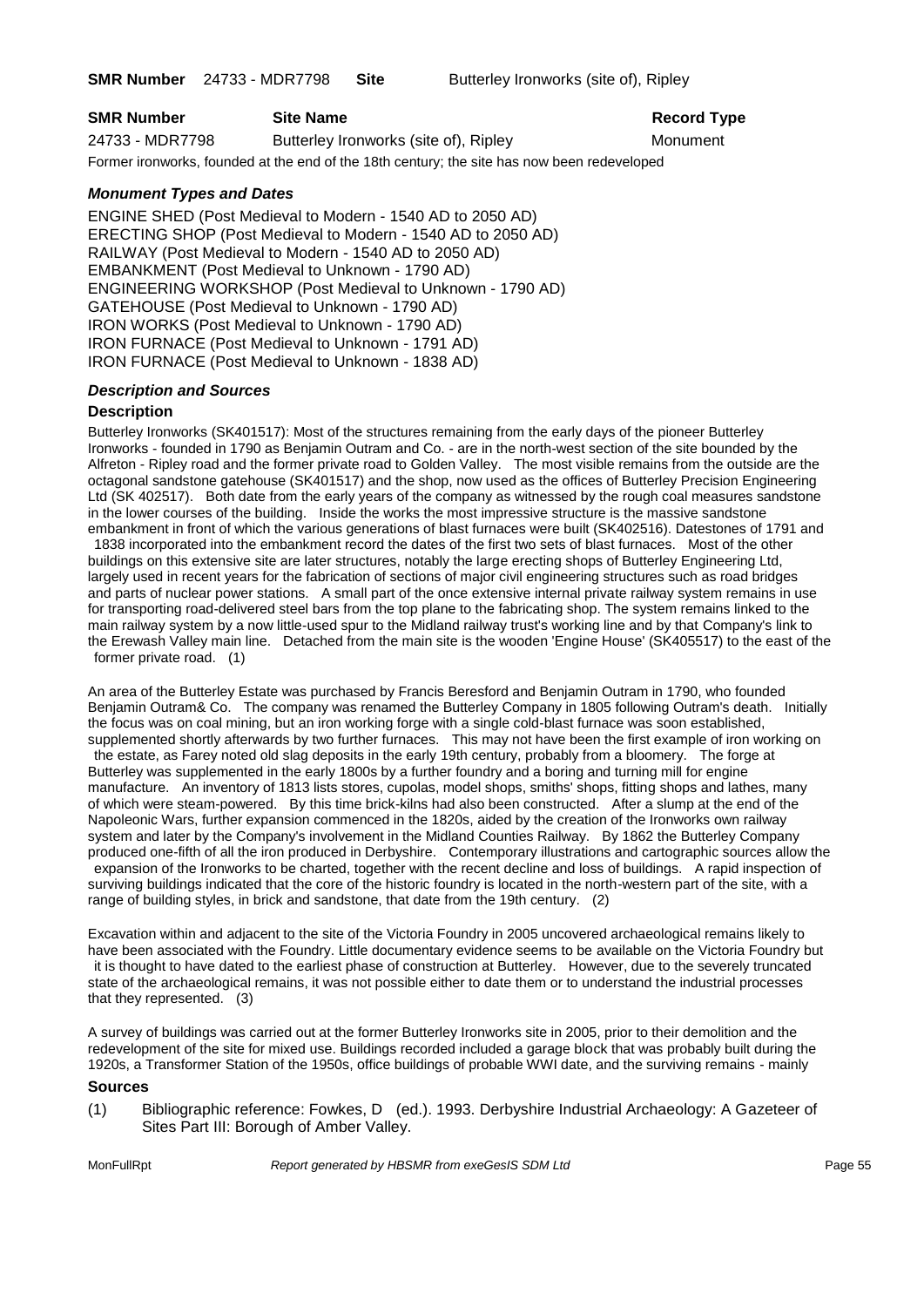in the form of walls - of the 19th century Victoria Works. (4) Further work in January 2007 recorded a number of (2) Unpublished document: Bell, S (ARCUS). 2003. Archaeological Desk-Based Assessment of the former loading shafts connected with the Cromford Canal tunnel that ran beneath the Butterley Works. (5) Butterley Works, Ripley, Derbyshire. SMR Doc. No. 1002

- (3) Unpublished document: Edmund Taylor (Northamptonshire Archaeology). 2005. Archaeological Investigations at The Butterley Works, Ripley, Derbyshire.
- (4) Unpublished document: John Samuels Archaeological Consultants. 2005. A Report on Building Recording at the Butterley Works, Ripley, Derbyshire.
- (5) Unpublished document: Greg Farnworth-Jones (ULAS). 2007. An Archaeological Watching Brief at Butterley Works, Butterley Hill, Ripley. SMR Doc. No.1005

#### **Associated resources - None recorded**

#### *Location*

**National Grid Reference** Centred SK 40277 51554 (446m by 459m) SK45SW Area **Administrative Areas** Civil Parish RIPLEY, AMBER VALLEY, DERBYSHIRE **Address/Historic Names - None recorded**

*Designations, Statuses and Scorings* **Associated Designations - None recorded**

#### **Other Statuses and Cross-References**

SHINE Candidate (No) **Active** Active 30 Active 30 Active 30 Active 30 Active 30 Active Sites & Monuments Record - 24733 Active Active Active Active

#### **Ratings and Scorings - None recorded**

#### *Land Use*

**Associated Historic Landscape Character Records** HDR6762 Industrial - Derelict Industrial Land (Type Code: IND-IND03)

Land east of Butterley Hill, Ripley

#### **Other Land Classes - None recorded**

#### *Related Monuments - None Recorded*

#### *Finds - None recorded*

#### *Associated Events/Activities*

- EDR2368 Building Recording Survey at the Butterley Works, Ripley by JSAC in 2005 (Event Survey) EDR2367 Evaluation and Excavation at the Butterley Works, Ripley by Northants Archaeology in 2005 (Event - Intervention)
- EDR2369 Watching brief at Butterley Works, Ripley, by ULAS in 2007 (Event Intervention)
- EDR2841 Desk based assessment, Butterley Engineering Works, by MAP Arch. Consultancy Ltd in 2007 (Event - Interpretation)
- EDR2911 Desk based assessment of Butterley Engineering site, Ripley, by English Heritage in 2010 (Event - Interpretation)

#### *Associated Individuals/Organisations - None recorded*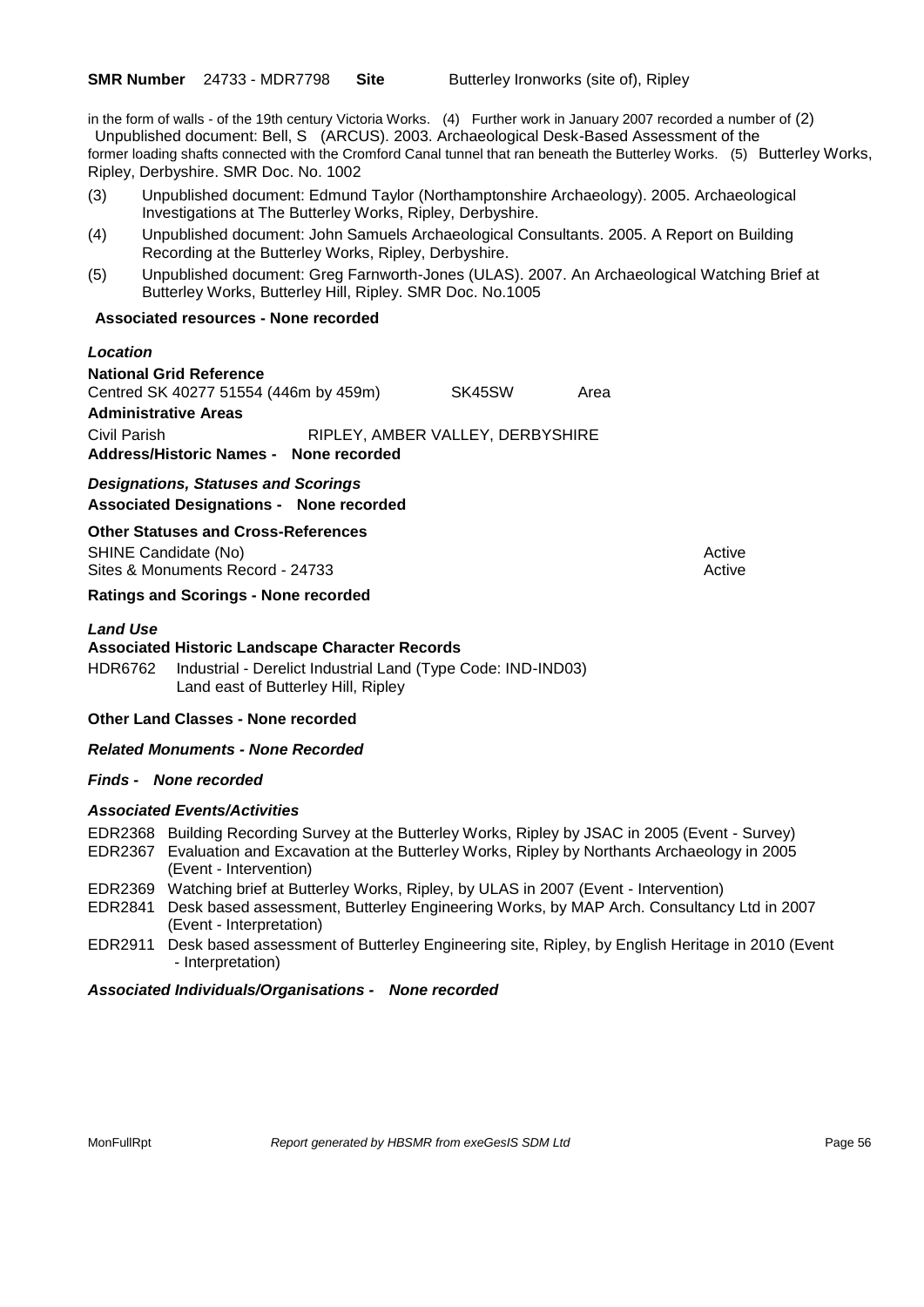**SMR Number** 24734 - MDR7882 **Site** Bullbridge Corn Mill, Bullbridge, Ripley

| <b>SMR Number</b> | <b>Site Name</b>                                                                                              | <b>Record Type</b> |
|-------------------|---------------------------------------------------------------------------------------------------------------|--------------------|
| 24734 - MDR7882   | Bullbridge Corn Mill, Bullbridge, Ripley                                                                      | Monument           |
|                   | Water-powered mill said to have borne the date 1755; demolished in 1959 although traces may still be visible. |                    |

#### *Monument Types and Dates*

CORN MILL (Post Medieval - 1755 AD? to 1900 AD) Evidence DOCUMENTARY EVIDENCE LEAT (Post Medieval - 1755 AD? to 1900 AD) WATERMILL (Post Medieval - 1755 AD? to 1900 AD) Evidence DOCUMENTARY EVIDENCE

#### *Description and Sources*

#### **Description**

The water corn mill was probably the oldest building connected with the bridge at Bullbridge, standing near the old road crossing. The 'present' weir appears to be not older than the Canal and the mill itself may have been a replacement of an older one suitably situated at the old crossing of the Amber by the Belper/Crich road. (1)

Bullbridge Corn Mill stood on a site between the railway and the river. After its demolition, the site was used by Stevensons Dye Works as a car park. The dam, situated a little way up river, and some of the underground works were still in existence in 1965, but were expected to be modified during the construction of a new trunk road from Ambergate to Ripley. The mill race in 1965 ran back into the river through an arch in the road bridge. (2)

Bullbridge Corn Mill is said to have borne the date 1755. It was demolished to make way for extensions to Stevensons Dye Works in 1959. Traces of it were reported to be still visible in the firm's lower car park a year or two ago and may still be there. (3)

Late 19th century maps show the corn mill standing on a leat on the southern side of the river (4)

#### **Sources**

- (1) Bibliographic reference: Anon. 1921. 'Bull Bridge etc.', Notes & Queries column, Derbyshire Advertiser Newspaper. Column no. 88, January.
- (2) Article in serial: Foden, D B & Stead, L J. 1965. 'The Archaeology of Industry in Derbyshire Bull Bridge', Derbyshire Miscellany. Vol 3, Part 5.
- (3) Article in serial: Christian, R. 1996. 'Bullbridge', Derbyshire Life and Countryside. Vol. 61,part 11. pp 32-36
- (4) Map: 1887. OS 1st ed. 25". Sheet 40.5

#### **Associated resources - None recorded**

#### *Location*

**National Grid Reference** Centred SK 35910 52224 (187m by 72m) SK35SE Area **Administrative Areas** Civil Parish RIPLEY, AMBER VALLEY, DERBYSHIRE **Address/Historic Names - None recorded**

*Designations, Statuses and Scorings* **Associated Designations - None recorded**

**Other Statuses and Cross-References** SHINE Candidate (No) **Active** Active 30 Active 30 Active 30 Active 30 Active 30 Active Sites & Monuments Record - 24734 Active Active Active Active

#### **Ratings and Scorings - None recorded**

#### *Land Use*

MonFullRpt *Report generated by HBSMR from exeGesIS SDM Ltd Report 57*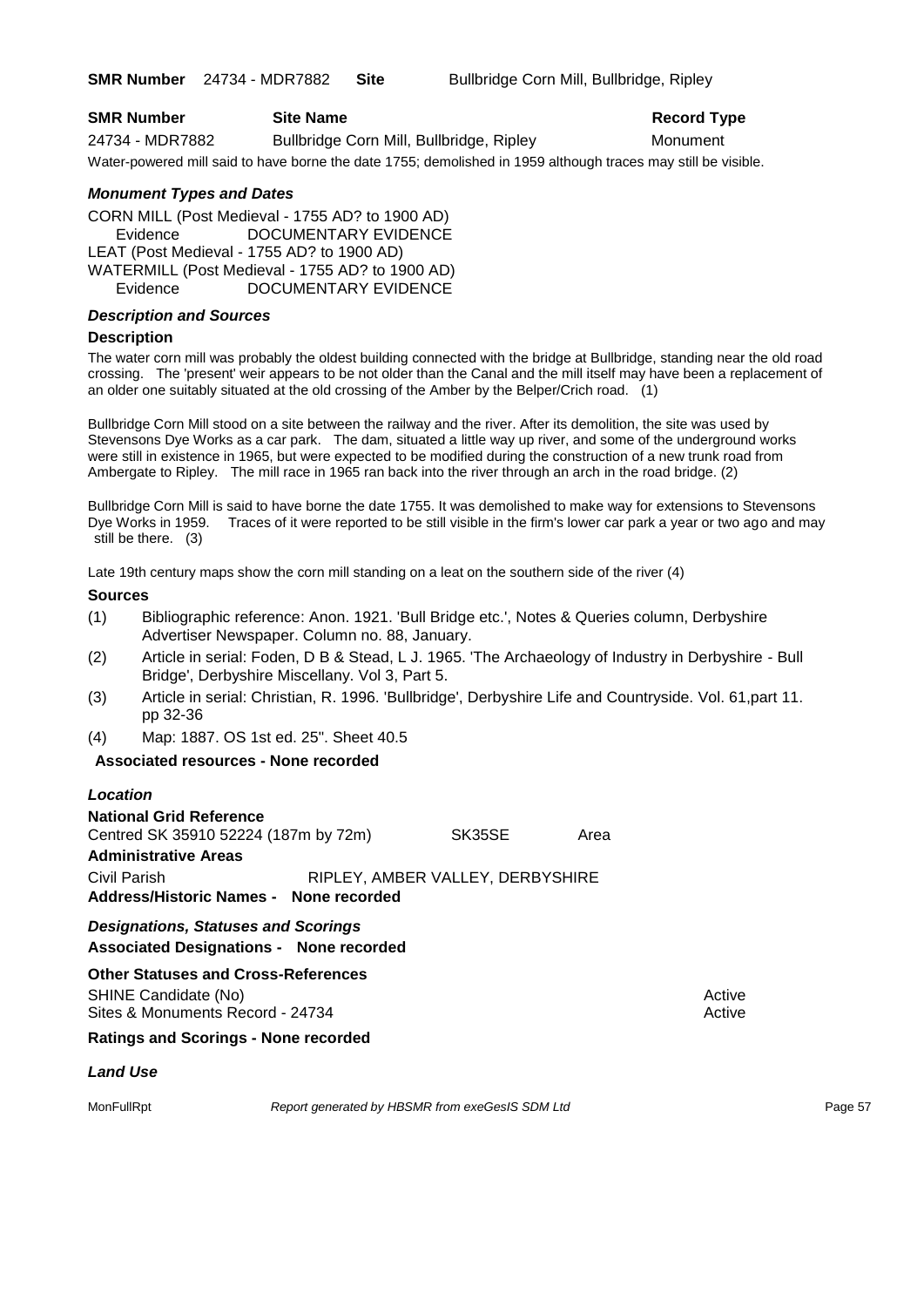**Associated Historic Landscape Character Records - None recorded Other Land Classes - None recorded** *Related Monuments - None Recorded Finds - None recorded Associated Events/Activities - None recorded Associated Individuals/Organisations - None recorded*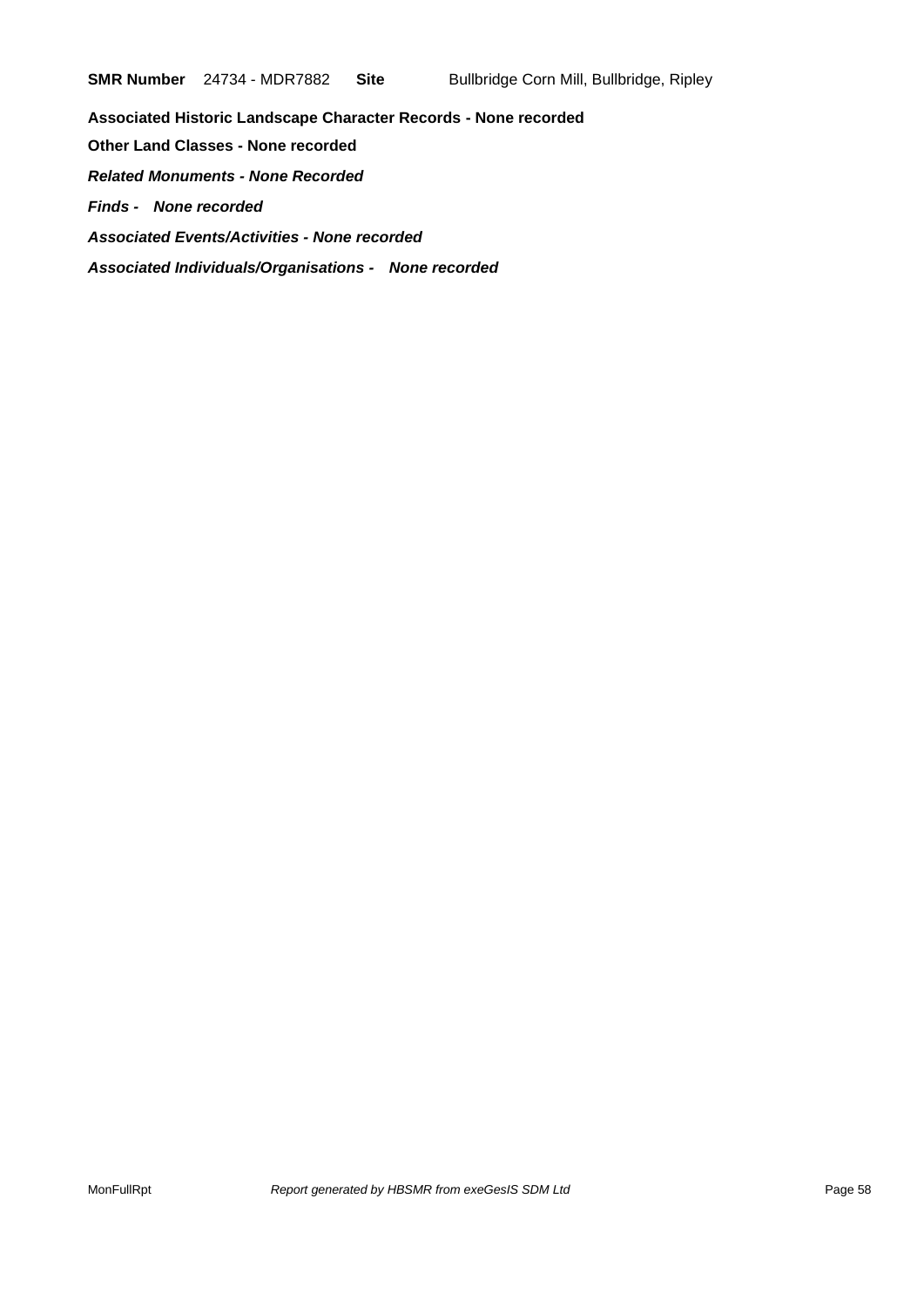**SMR Number** 24735 - MDR7883 Site Gunpowder Magazine/Summerhouse, Lime Grange, **Bullbridge** 

| <b>SMR Number</b> | <b>Site Name</b>                                           | Record          |
|-------------------|------------------------------------------------------------|-----------------|
| 24735 - MDR7883   | Gunpowder Magazine/Summerhouse, Lime<br>Grange, Bullbridge | <b>Building</b> |

**Record Type** 

Round stone building possibly built in 1827; said to have been a gunpowder magazine. It was a summer house by the late 1870s.

#### *Monument Types and Dates*

POWDER MAGAZINE? (Post Medieval - 1827 AD? to 1900 AD) Evidence EXTANT BUILDING SUMMERHOUSE (Post Medieval - 1827 AD? to 1900 AD) Evidence EXTANT BUILDING

#### *Description and Sources*

#### **Description**

In the garden of Lime Grange is a small round building, built of stone with a stone roof. This was the Gunpowder Magazine of Curtis and Harvey, and was listed as such in Kelly's 1881 directory. It has been used more recently as a summer house, the two windows in it probably having been added later for this purpose. (1)

In the garden of Lime Grange, a small round stone house, possibly of 1827 date. It was a dovecot in the 1960s. (2)

The circular building is shown as 'Summer House' on the 1880 OS map, which calls into question the Kelly's 1881 directory reference given by Authority 1 above. 'Magazines' are depicted c. 90m to the east [see SMR 24760]. (3). Later maps show the circular building but do not record a function. (4, 5)

#### **Sources**

- (1) Article in serial: Foden, D B & Stead, L J. 1965. 'The Archaeology of Industry in Derbyshire Bull Bridge', Derbyshire Miscellany. Vol 3, Part 5. p 2
- (2) Bibliographic reference: Nixon, F. 1969. The Industrial Archaeology of Derbyshire. p 232
- (3) Map: Ordnance Survey. OS County Series, 1st edition, scale 1:2500 (c. 25" to one mile). Sheet XL.1, 1880
- (4) Map: Ordnance Survey. OS County Series, 2nd edition (1st revision), scale 1:2500 (c. 25" to one mile). Sheet XL.1, 1900
- (5) Map: Ordnance Survey. 1937-38. OS County Series, Third Revision, scale 1:2500 (c. 25" to one mile). Sheet XL.1, 1937

#### **Associated resources - None recorded**

#### *Location*

| <b>National Grid Reference</b>             |  |                                  |      |
|--------------------------------------------|--|----------------------------------|------|
| Centred SK 35883 52440 (3m by 4m)          |  | SK35SE                           | Area |
| <b>Administrative Areas</b>                |  |                                  |      |
| Civil Parish                               |  | RIPLEY, AMBER VALLEY, DERBYSHIRE |      |
| Address/Historic Names - None recorded     |  |                                  |      |
| <b>Designations, Statuses and Scorings</b> |  |                                  |      |

**Associated Designations - None recorded**

**Other Statuses and Cross-References** SHINE Candidate (No) **Active** 3 Active 3 Active 3 Active 3 Active 3 Active 3 Active

Sites & Monuments Record - 24735 Active Active Active Active

**Ratings and Scorings - None recorded**

#### *Land Use*

**Associated Historic Landscape Character Records - None recorded**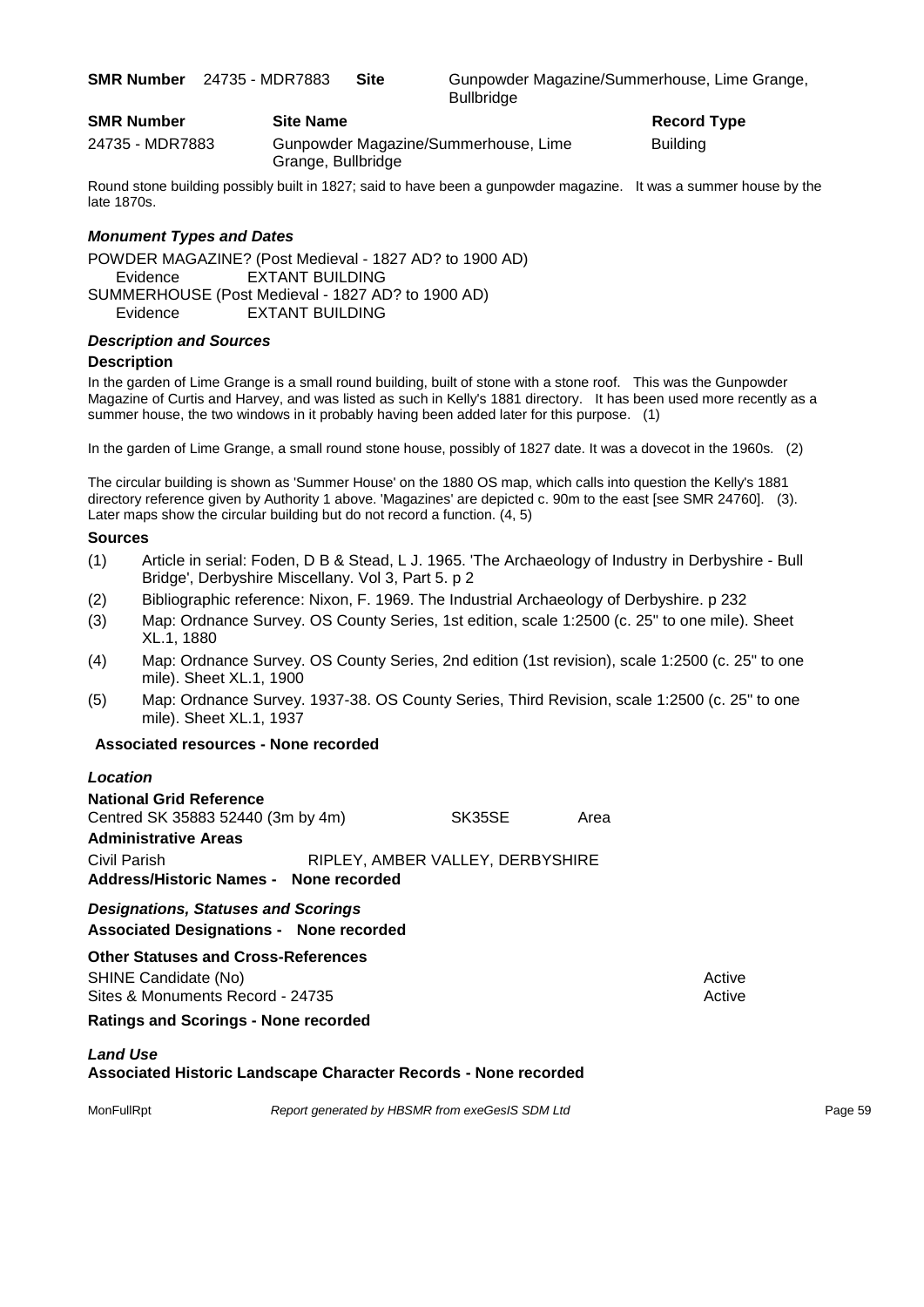**SMR Number** 24735 - MDR7883 **Site** Gunpowder Magazine/Summerhouse, Lime Grange, **Bullbridge** 

**Other Land Classes - None recorded** *Related Monuments - None Recorded Finds - None recorded Associated Events/Activities - None recorded Associated Individuals/Organisations - None recorded*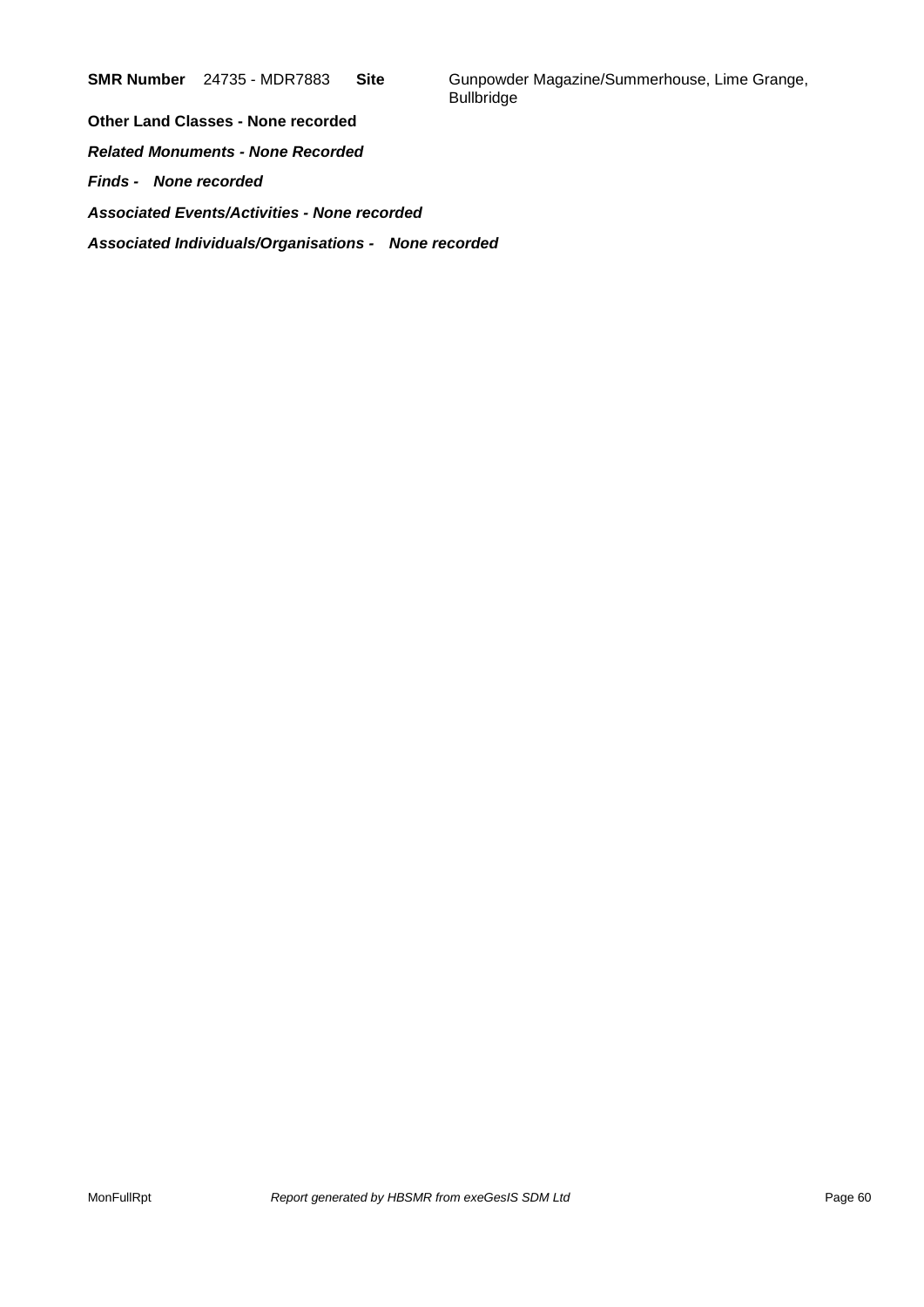**SMR Number** 24736 - MDR8012 **Site** Icehouse (site of), Butterley Park, Ripley

| <b>SMR Number</b> | <b>Site Name</b>                                               | Record Ty |
|-------------------|----------------------------------------------------------------|-----------|
| 24736 - MDR8012   | Icehouse (site of), Butterley Park, Ripley                     | Monument  |
|                   | Site of a 19th century icehouse associated with Butterley Hall |           |

#### *Monument Types and Dates*

ICEHOUSE (Post Medieval - 1540 AD to 1900 AD) Evidence DEMOLISHED BUILDING

#### *Description and Sources*

#### **Description**

The site of the ice house in Butterley Park is indicated by a circular depression with the remains of the entrance passage (brick). (1)

All above ground remains have been demolished. (2)

The condition of this ice-house is very poor; in fact, little remains. It is south of the hall next to a pond and is shown on the OS 6" maps of 1900 and 1921 (3)

Modern map evidence shows that the area has been redeveloped and it is unclear whether even below-ground remains survive. (4)

#### **Sources**

(1) Unpublished document: County Treasure Recording Form. 10(g).7 (with photo)

- (2) Unpublished document: Perkins, R. mid 1980s. Derbyshire Icehouses.
- (3) Bibliographic reference: Beamon, S P & Roaf, S. 1990. The Ice Houses of Britain. p 235
- (4) Map: Ordnance Survey. Current Mastermap and 1:10000 series.

#### **Associated resources - None recorded**

#### *Location*

| <b>National Grid Reference</b>                                                               |                                  |      |        |
|----------------------------------------------------------------------------------------------|----------------------------------|------|--------|
| Centred SK 40463 51009 (20m by 42m)                                                          | SK45SW                           | Area |        |
| <b>Administrative Areas</b>                                                                  |                                  |      |        |
| Civil Parish                                                                                 | RIPLEY, AMBER VALLEY, DERBYSHIRE |      |        |
| Address/Historic Names - None recorded                                                       |                                  |      |        |
| <b>Designations, Statuses and Scorings</b><br><b>Associated Designations - None recorded</b> |                                  |      |        |
| <b>Other Statuses and Cross-References</b>                                                   |                                  |      |        |
| SHINE Candidate (No)                                                                         |                                  |      | Active |
| Sites & Monuments Record - 24736                                                             |                                  |      | Active |
| <b>Ratings and Scorings - None recorded</b>                                                  |                                  |      |        |
| <b>Land Use</b><br>Associated Historic Landscape Character Records - None recorded           |                                  |      |        |
| <b>Other Land Classes - None recorded</b>                                                    |                                  |      |        |
| <b>Related Monuments - None Recorded</b>                                                     |                                  |      |        |
| <b>Finds - None recorded</b>                                                                 |                                  |      |        |
| <b>Associated Events/Activities - None recorded</b>                                          |                                  |      |        |
| Associated Individuals/Organisations - None recorded                                         |                                  |      |        |

MonFullRpt *Report generated by HBSMR from exeGesIS SDM Ltd Report generated by HBSMR from exeGesIS SDM Ltd* 

## **Record Type**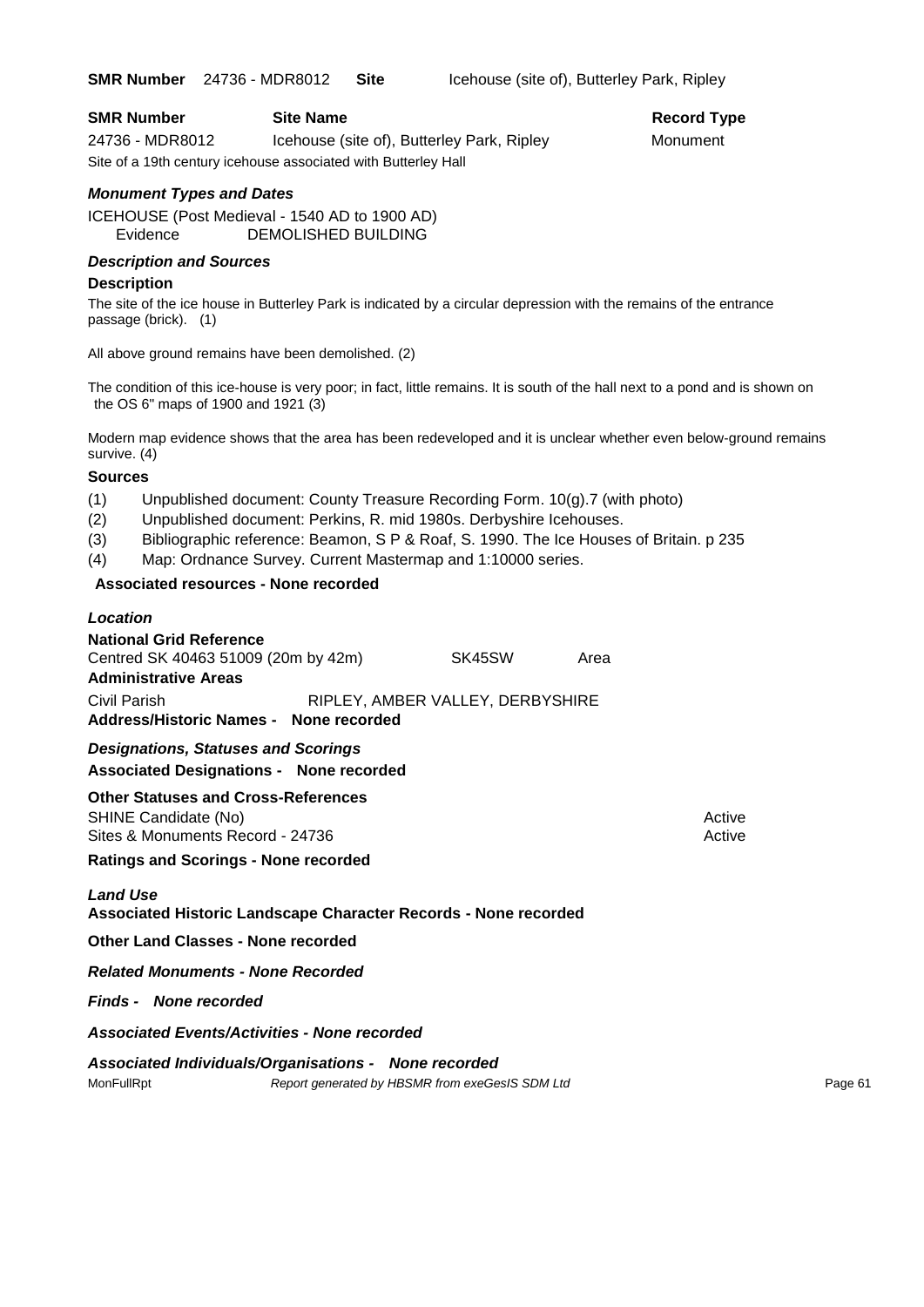**SMR Number** 24736 - MDR8012 **Site** Icehouse (site of), Butterley Park, Ripley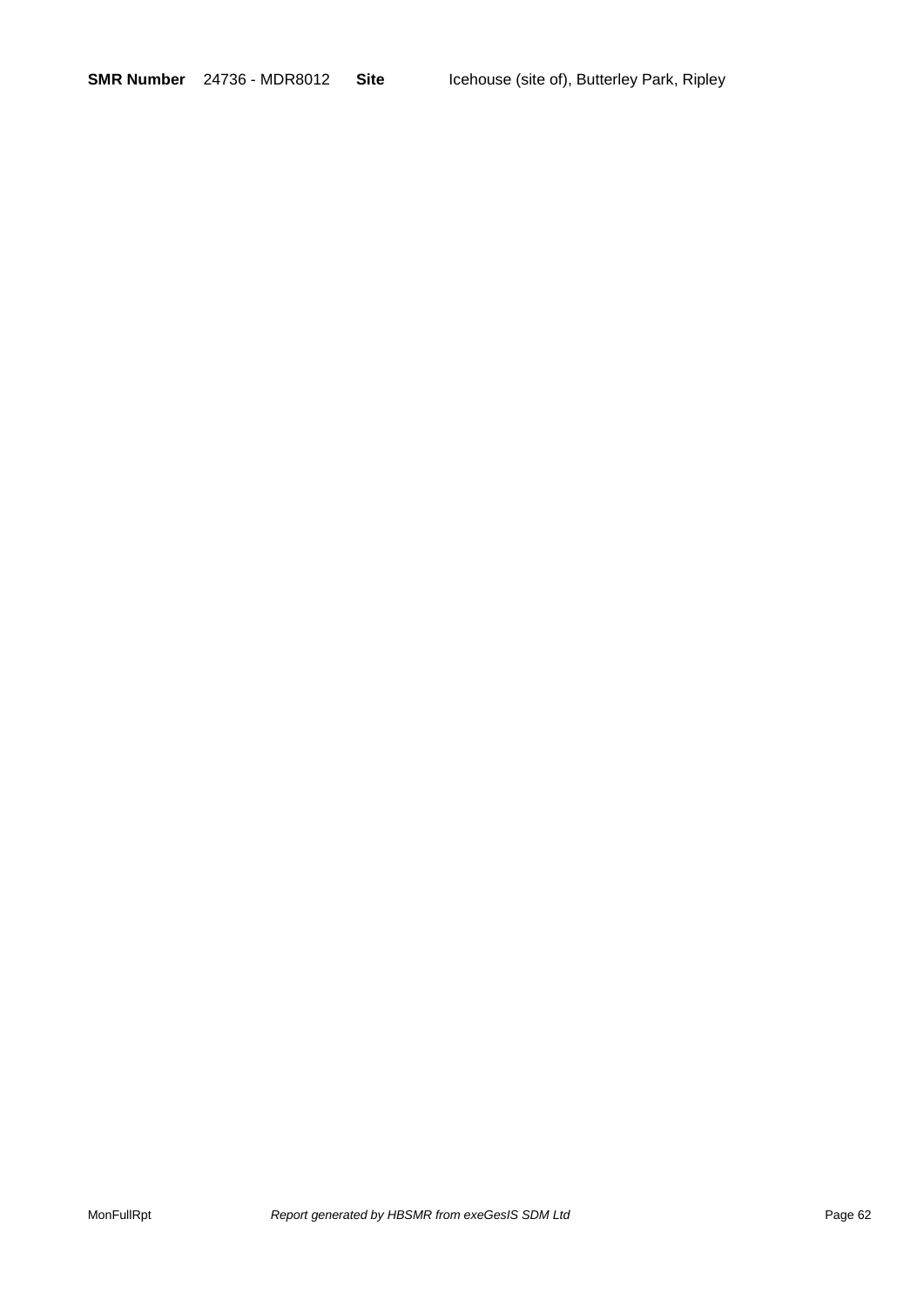#### **SMR Number Site Name Record Type Record Type**

99007 - MDR8781 The Cromford Canal Monument

Canal from Cromford to Langley Mill, opened in 1794 and closed in 1944. About a third of the canal, mainly that within the World Heritage Site, has been restored.

#### *Monument Types and Dates*

CANAL (Post Medieval - 1789 AD to 1794 AD) Evidence EARTHWORK

#### *Description and Sources*

#### **Description**

The construction of the Cromford Canal was authorised by Parliament in 1789. Its route was to be from Langley Mill to Codnor Park, and then through a tunnel to Butterley (passing directly beneath the Butterley Ironworks), then on to Ambergate and north up the Derwent valley via Whatstandwell to Cromford. William Jessop was appointed principal engineer, with Benjamin Outram as his assistant. The construction of the canal was not straightforward and the cost of land purchases, materials and labour greatly exceeded the original estimate. The canal, 14½ miles in length, finally opened to traffic in 1794. Its success was immediate, with coal and mineral proprietors building tramways connecting their collieries, ironstone mines and limestone quarries to wharves along the canal. It did experience some operating difficulties, however, one of the more serious of which was a shortage of water. Nevertheless, the canal was a financial success until the opening of the Manchester, Buxton, Matlock & Midland Junction railway. The canal company sold out to the railway in 1852 and the canal went into a slow decline until its final closure in 1944. It was taken over by the British Waterways Board; ownership was then transferred to Derbyshire County Council in 1974. Part of it has recently been restored. (1)

The Cromford Canal ran 23.3 kilometres from Cromford to the Erewash Canal at Langley Mill. The 10.5 kilometres of canal between Cromford and Ambergate which lie within the World Heritage Site was constructed in the early 1790s under the direction of William Jessop assisted by Benjamin Outram. The canal was intended as part of a through route to Manchester but it was not until the Cromford and High Peak Railway was constructed between 1824 and 1830 that this vision became a reality. The Cromford Canal promoters sought to unlock Derbyshire's immense mineral wealth, especially its limestone. Apart from the obvious advantages to Sir Richard Arkwright for his mills, he too saw the opportunity presented by exporting lime and sought a monopoly in this trade on the canal in return for which he was prepared to lend his name to the promoters of the canal project. Only when he was finally persuaded that such a monopoly would be against the law did he agree to give the canal scheme his energetic attention. He also agreed to sell most of his garden to the Canal Company to construct the Cromford Wharf. With his assistance the Canal Bill was steered through Parliament in the face of considerable opposition. The canal had a profound influence on the economic growth of central Derbyshire achieving a substantial outreach by means of its many wharfs and linking

#### **Sources**

- (1) Bibliographic reference: Turbutt, G. 1999. A History of Derbyshire.. pp 1549-1550
- (2) Unpublished document: DVM Nomination Steering Panel. 2000. Derwent Valley Mills World Heritage List Nomination Document. p 54

#### **Associated resources - None recorded**

#### *Location*

#### **National Grid Reference** Centred SK 4442 5105 (15507m by 9897m) SK45SW Area **Administrative Areas** Civil Parish ALDERCAR AND LANGLEY MILL, AMBER VALLEY, DERBYSHIRE Civil Parish CRICH, AMBER VALLEY, DERBYSHIRE Civil Parish CROMFORD, DERBYSHIRE DALES, DERBYSHIRE Civil Parish DETHICK, AMBER VALLEY, DERBYSHIRE Civil Parish IRONVILLE, AMBER VALLEY, DERBYSHIRE Civil Parish **RIPLEY, AMBER VALLEY, DERBYSHIRE**<br>Civil Parish **RIPLEY, AMBER VALLEY, DERBY** SOMERCOTES, AMBER VALLEY, DERBYSHIRE **Address/Historic Names - None recorded**

#### *Designations, Statuses and Scorings*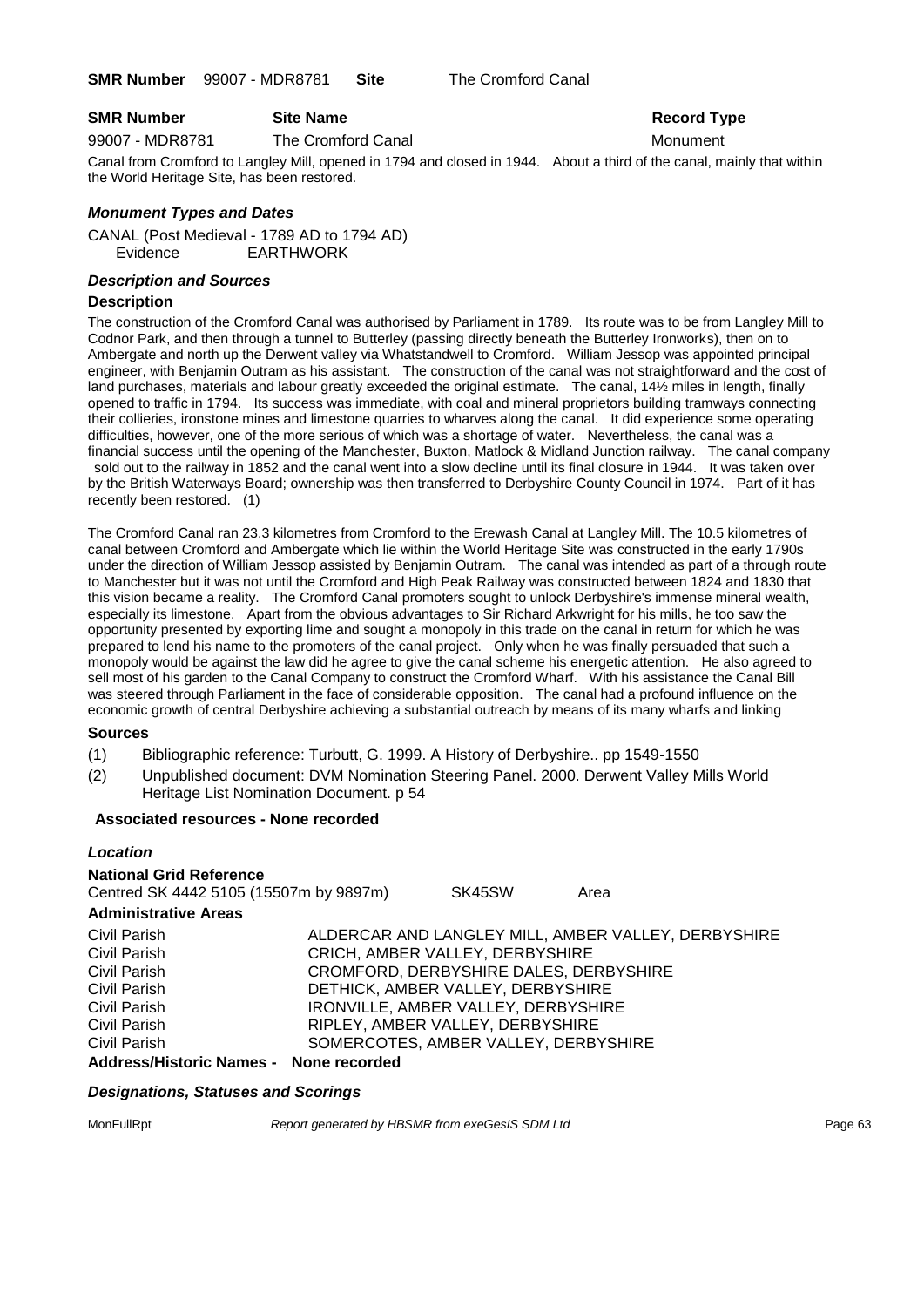tramroads. Thus Belper, apparently bypassed by the canal, derived huge economic benefits from it. (2)**Associated Designations - None recorded**

|                                             | <b>Other Statuses and Cross-References</b>                                                                                                        |                  |
|---------------------------------------------|---------------------------------------------------------------------------------------------------------------------------------------------------|------------------|
| SHINE Candidate (No)<br>World Heritage Site |                                                                                                                                                   | Active<br>Active |
| Sites & Monuments Record - 99007            |                                                                                                                                                   | Active           |
|                                             | <b>Ratings and Scorings - None recorded</b>                                                                                                       |                  |
| <b>Land Use</b><br>HDR80                    | <b>Associated Historic Landscape Character Records</b><br>Settlement - Post-1880s Settlement (Type Code: SET-SET02)                               |                  |
|                                             | Post-1880s settlement at Repton                                                                                                                   |                  |
| <b>HDR3777</b>                              | Settlement - Post-1880s Settlement (Type Code: SET-SET02)<br>Settlement at Ambergate, Ripley                                                      |                  |
| <b>HDR3778</b>                              | Settlement - Pre-1880s Settlement (Type Code: SET-SET01)<br>Settlement at Ambergate, Ripley                                                       |                  |
| HDR3780                                     | Woodland - Broadleaved Ancient Woodland (Type Code: WDL-WDL01)<br>Crich Chase and Thurlowbooth Wood, Crich                                        |                  |
| <b>HDR3789</b>                              | Industrial - Post-1880s Industrial Complex (Type Code: IND-IND01)<br>Industrial area at Ambergate, Ripley                                         |                  |
| <b>HDR3797</b>                              | Fields and Enclosed Land - Small Irregular Fields (Type Code: FIE-FIE10)<br>Fields north of Chase Road, Ambergate, Ripley                         |                  |
| <b>HDR3798</b>                              | Fields and Enclosed Land - Small Regular Fields (Type Code: FIE-FIE08)<br>Fields near Crich Chase Farm, Chase Road, Ambergate, Ripley             |                  |
| <b>HDR3816</b>                              | Industrial - Post-1880s Industrial Complex (Type Code: IND-IND01)<br>Mills, Alderwasley                                                           |                  |
| <b>HDR3828</b>                              | Fields and Enclosed Land - Planned Woodland Clearance (Type Code: FIE-FIE07)<br>Fields at Thurlowbooth Farm, Matlock Road, Crich                  |                  |
| HDR3829                                     | Woodland - Other Woodland with Sinuous Boundaries (Type Code: WDL-WDL07)<br>Woodland, scrub and a small area of housing, Thurlowbooth Wood, Crich |                  |
| <b>HDR3830</b>                              | Fields and Enclosed Land - Planned Woodland Clearance (Type Code: FIE-FIE07)<br>Fields at The Ranch, Matlock Road, Crich                          |                  |
| <b>HDR3831</b>                              | Fields and Enclosed Land - Small Regular Fields (Type Code: FIE-FIE08)<br>Fields west of Crich Chase, Crich                                       |                  |
| <b>HDR3832</b>                              | Fields and Enclosed Land - Small Irregular Fields (Type Code: FIE-FIE10)<br>Fields east of Shining Cliff Woods, Alderwasley/Crich                 |                  |
| <b>HDR3834</b>                              | Woodland - Broadleaved Plantation (Type Code: WDL-WDL08)<br>Woodland northwest of Thurlowbooth Wood, Crich                                        |                  |
| <b>HDR3835</b>                              | Fields and Enclosed Land - Small Regular Fields (Type Code: FIE-FIE08)<br>Fields south of Main Road, Whatstandwell, Crich                         |                  |
| <b>HDR3854</b>                              | Woodland - Broadleaved Ancient Woodland (Type Code: WDL-WDL01)<br>Oxhay Wood, Crich                                                               |                  |
| <b>HDR3858</b>                              | Settlement - Pre-1880s Settlement (Type Code: SET-SET01)<br>Crich Carr, Crich                                                                     |                  |
| MonFullRpt                                  | Report generated by HBSMR from exeGesIS SDM Ltd                                                                                                   | Page 64          |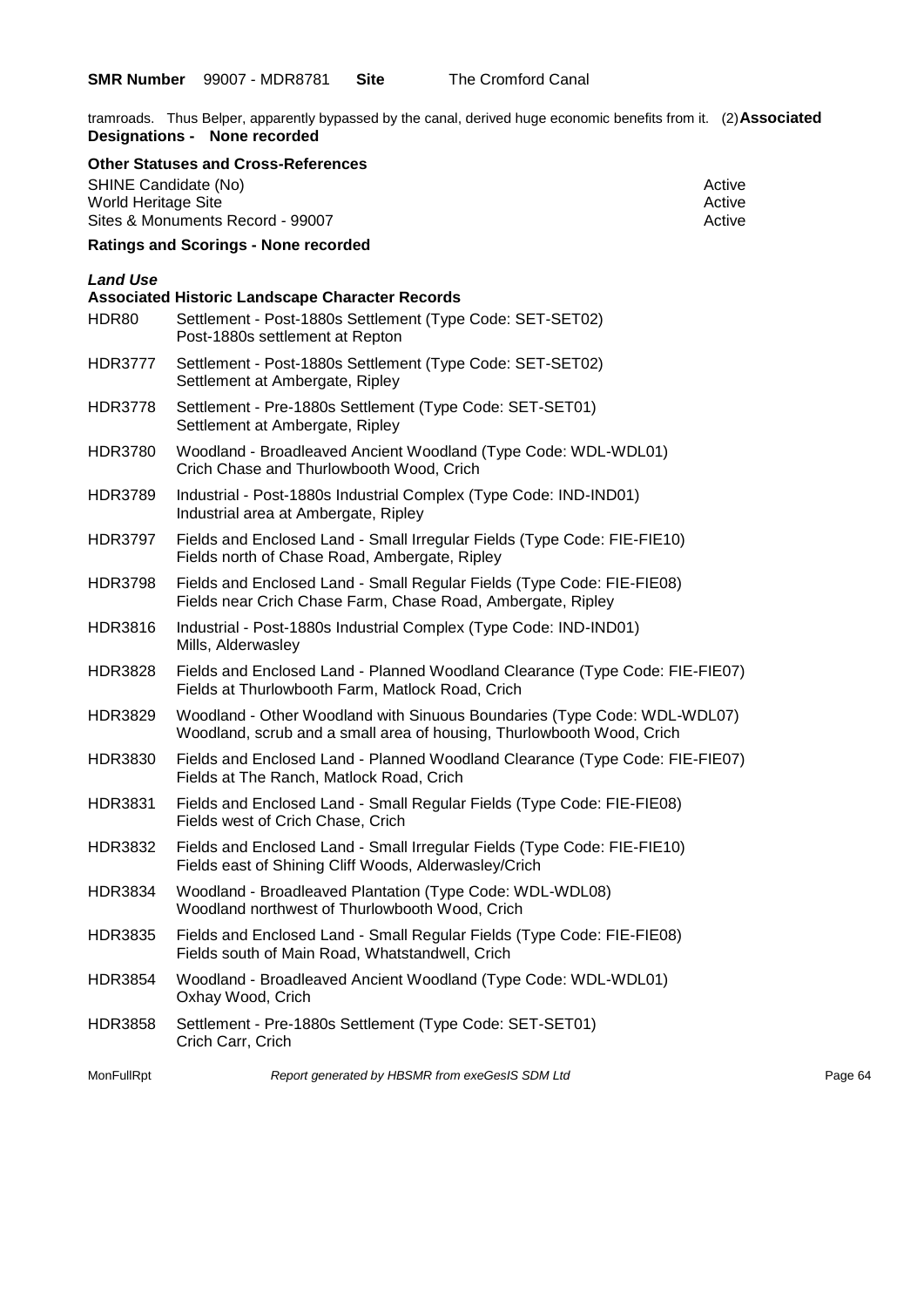|                | <b>SMR Number</b> 99007 - MDR8781<br><b>Site</b>                                      | The Cromford Canal                                                                                                                                                       |
|----------------|---------------------------------------------------------------------------------------|--------------------------------------------------------------------------------------------------------------------------------------------------------------------------|
| <b>HDR3917</b> | Lea Wood, Holloway                                                                    | Woodland - Broadleaved Ancient Woodland (Type Code: WDL-WDL01)                                                                                                           |
| <b>HDR3919</b> |                                                                                       | Ornamental, Parkland and Recreational - Parks and Gardens (Type Code: OPR-OPR01)<br>Land around Lea Hurst Residential House, Leawood and Nightingale Park Farm, Holloway |
| <b>HDR3949</b> | Industrial - Other Works (Type Code: IND-IND07)<br>Sewage Works, Derby Road, Cromford |                                                                                                                                                                          |
| <b>HDR3954</b> |                                                                                       | Woodland - Broadleaved Woodland with Sinuous Boundaries (Type Code: WDL-WDL04)<br>Woodland south of Lea Wood, Holloway/Wirksworth/Cromford                               |
| <b>HDR3959</b> |                                                                                       | Fields and Enclosed Land - Small Assarts (Type Code: FIE-FIE05)<br>Fields north of Leashaw Farm, Leashaw Road, Hollwoay/Crich                                            |
| <b>HDR3960</b> | Fields near Leashaw Farm, Leashaw Road, Holloway/Crich                                | Fields and Enclosed Land - Small Irregular Fields (Type Code: FIE-FIE10)                                                                                                 |
| <b>HDR3961</b> | Works, west of Robin Hood Road, Crich                                                 | Industrial - Pre-1880s Industrial Complex (Type Code: IND-IND02)                                                                                                         |
| <b>HDR4091</b> | Settlement along Derby Road, Cromford                                                 | Settlement - Post-1880s Settlement (Type Code: SET-SET02)                                                                                                                |
| <b>HDR4096</b> | Garden centre and nursery, Derby Road, Cromford                                       | Civic and Commercial - Commercial and Retail (Type Code: CAM-CAM04)                                                                                                      |
| <b>HDR4097</b> | Settlement along Derby Road, Cromford                                                 | Settlement - Post-1880s Settlement (Type Code: SET-SET02)                                                                                                                |
| <b>HDR4098</b> | Fields along Derby Road, Cromford                                                     | Fields and Enclosed Land - Small Regular Fields (Type Code: FIE-FIE08)                                                                                                   |
| HDR4102        | Meadow fields at Cromford Bridge, Cromford                                            | Water and Valley Floor - Miscellaneous Floodplain Fields (Type Code: WVF-WVF06)                                                                                          |
| HDR4103        | Land north of Derby Road, Cromford                                                    | Ornamental, Parkland and Recreational - Parks and Gardens (Type Code: OPR-OPR01)                                                                                         |
|                | <b>Other Land Classes - None recorded</b>                                             |                                                                                                                                                                          |

#### *Related Monuments - None Recorded*

*Finds - None recorded*

#### *Associated Events/Activities - None recorded*

#### *Associated Individuals/Organisations*

Jessop, William - Historic Engineer<br>
Outram, Benjamin - Historic Engineer<br>
Engineer Outram, Benjamin - Historic

MonFullRpt *Report generated by HBSMR from exeGesIS SDM Ltd Rage 65* Page 65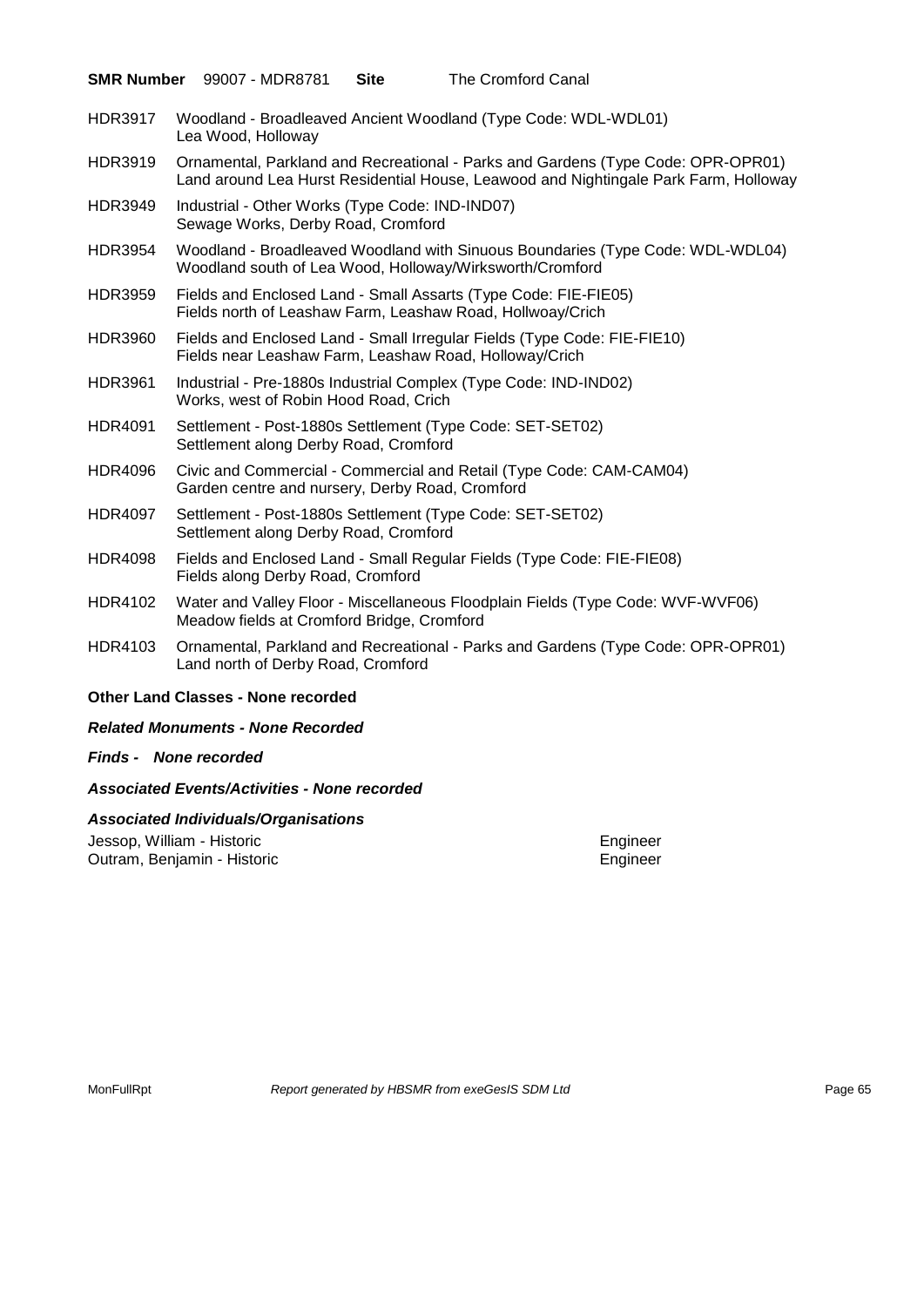**SMR Number** 24737 - MDR8817 **Site** Shore's Mill, Heage (site of)

| <b>SMR Number</b> | <b>Site Name</b>              | <b>Record Ty</b> |
|-------------------|-------------------------------|------------------|
| 24737 - MDR8817   | Shore's Mill, Heage (site of) | Monument         |

**Record Type** 

#### *Monument Types and Dates*

CORN MILL (Post Medieval - 1540 AD to 1900 AD) Evidence DEMOLISHED BUILDING WATERMILL (Post Medieval - 1540 AD to 1900 AD) Evidence DEMOLISHED BUILDING

#### *Description and Sources*

#### **Description**

This watermill stood below Heage windmill (SMR 24727) and at one time both were owned by the same family, the Shores. Little is known of the mill, but by the 1870s it had steam power in addition to water power, making the Shore's milling operation one of the few in the country which could use wind, water or steam. Isaac Shore is recorded as the miller in 1857 with ownership passing to Joseph and Enoch in 1887 and finally closing under Thomas in the 1920s. The mill was offered for sale in the village at an auction in 1936 but has now been demolished and no visible features remain except the small brook and some stonework. An undated painting by Thomas Shore shows his grandfather tending a bearing on a backshot wheel that appears to be about 12ft diameter and 5ft wide. (1)

#### **Sources**

(1) Bibliographic reference: Gifford, A. 1999. Derbyshire Watermills: Corn Mills.. C19, p 121

#### **Associated resources - None recorded**

| Location                                                                                  |                                        |      |        |                |
|-------------------------------------------------------------------------------------------|----------------------------------------|------|--------|----------------|
| <b>National Grid Reference</b><br>SK 36474 50599 (point)                                  | SK35SE                                 | Area |        |                |
| <b>Administrative Areas</b>                                                               |                                        |      |        |                |
| Civil Parish                                                                              | RIPLEY, AMBER VALLEY, DERBYSHIRE       |      |        |                |
| Address/Historic Names - None recorded                                                    |                                        |      |        |                |
| <b>Designations, Statuses and Scorings</b>                                                |                                        |      |        |                |
| <b>Associated Designations</b>                                                            |                                        |      |        |                |
| <b>SHINE</b>                                                                              | Post Medieval water/ steam mill, Heage |      | Active | <b>DDR8015</b> |
| <b>Other Statuses and Cross-References</b>                                                |                                        |      |        |                |
| <b>SHINE Candidate (Yes)</b>                                                              |                                        |      | Active |                |
| Sites & Monuments Record - 24737                                                          |                                        |      | Active |                |
| <b>Ratings and Scorings - None recorded</b>                                               |                                        |      |        |                |
|                                                                                           |                                        |      |        |                |
| <b>Land Use</b><br><b>Associated Historic Landscape Character Records - None recorded</b> |                                        |      |        |                |
| Other Land Classes - None recorded                                                        |                                        |      |        |                |
| <b>Related Monuments - None Recorded</b>                                                  |                                        |      |        |                |
| <b>Finds - None recorded</b>                                                              |                                        |      |        |                |
| <b>Associated Events/Activities - None recorded</b>                                       |                                        |      |        |                |
| Associated Individuals/Organisations - None recorded                                      |                                        |      |        |                |
|                                                                                           |                                        |      |        |                |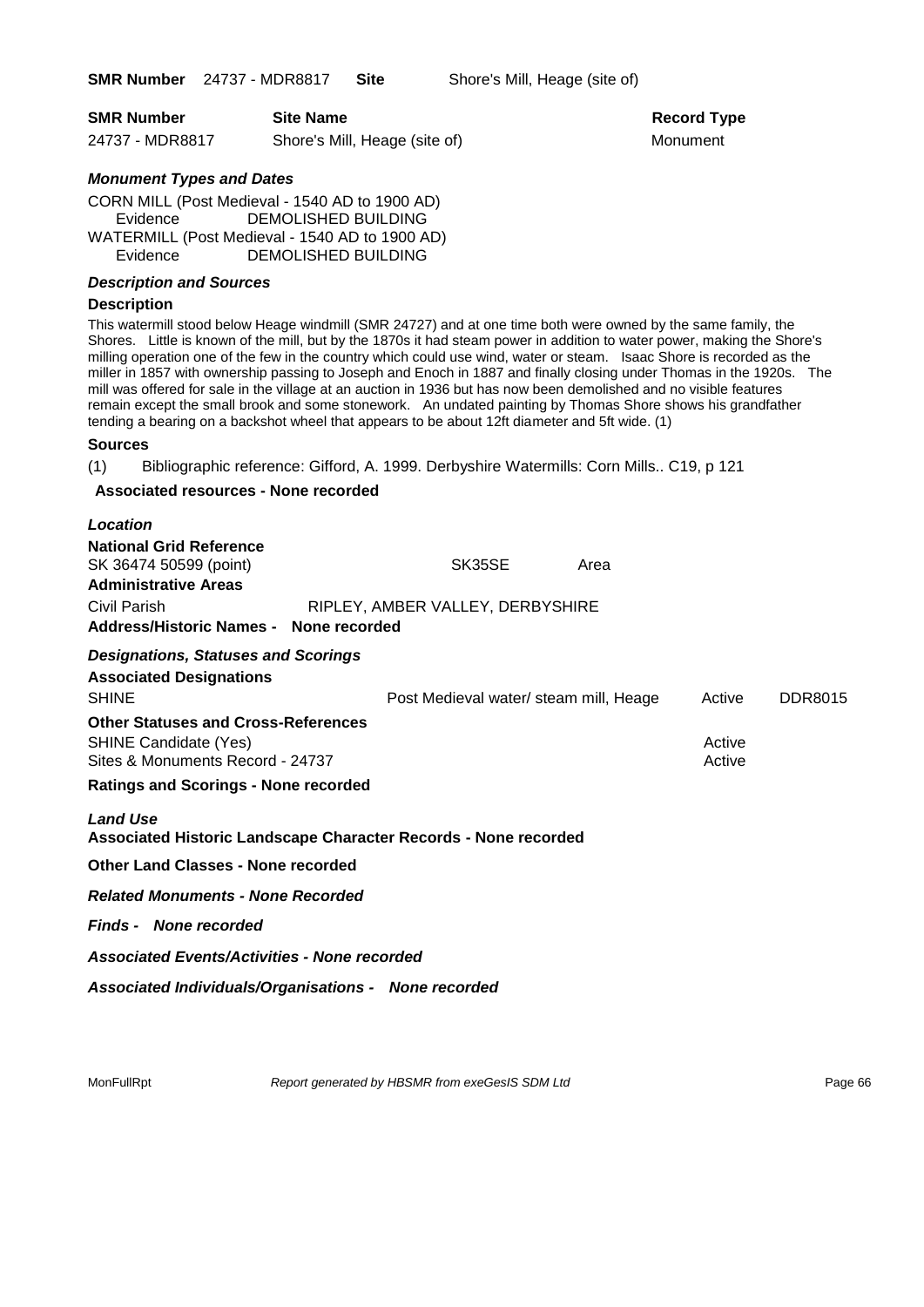| <b>SMR Number</b> | <b>Site Name</b>                                     | <b>Record Ty</b> |
|-------------------|------------------------------------------------------|------------------|
| 24738 - MDR9617   | Two railway bridges, Hammersmith - now<br>demolished | Monument         |

# **Record Type**

#### *Monument Types and Dates*

RAILWAY BRIDGE (Post Medieval to Unknown - 1890 AD) Evidence STRUCTURE

#### *Description and Sources*

#### **Description**

About 200 yards north-west of Hammersmith stand the remains of two ashlar millstone grit railway bridges dating to approximately 1890. The lower bridge carried a branch of the Butterley Company's private line (now dismantled) from the Butterley Works to Hartshay Colliery (abandoned), over a footpath that was once the Cromford Canal towpath. The bridge was set at a skew to the railway above and was approximately 20 yards long with a brick arch resting on stone piers. Above this the Midland Railway branch line from Ripley to Pentrich Junction, opened in c. 1890, was carried, also at a skew, over the Butterley Co. line, on another bridge of similar design to the first (1, 2).

#### **Sources**

- (1) Index: CBA Industrial Archaeology Report Card. Railway Bridge, Hammersmith
- (2) Article in serial: Fowkes, D V & Riden, P J. 1972. 'The Ripley-Swanwick-Alfreton Bypass (A61)', Derbyshire Miscellany. Vol. 6 (4), pp 125-129.

#### **Associated resources - None recorded**

| Location                                                                                               |                                  |      |                  |
|--------------------------------------------------------------------------------------------------------|----------------------------------|------|------------------|
| <b>National Grid Reference</b><br>Centred SK 39380 51621 (70m by 60m)<br><b>Administrative Areas</b>   | SK35SE                           | Area |                  |
| Civil Parish<br>Address/Historic Names - None recorded                                                 | RIPLEY, AMBER VALLEY, DERBYSHIRE |      |                  |
| <b>Designations, Statuses and Scorings</b><br><b>Associated Designations - None recorded</b>           |                                  |      |                  |
| <b>Other Statuses and Cross-References</b><br>SHINE Candidate (No)<br>Sites & Monuments Record - 24738 |                                  |      | Active<br>Active |
| <b>Ratings and Scorings - None recorded</b>                                                            |                                  |      |                  |
| <b>Land Use</b><br>Associated Historic Landscape Character Records - None recorded                     |                                  |      |                  |
| Other Land Classes - None recorded                                                                     |                                  |      |                  |
| <b>Related Monuments - None Recorded</b>                                                               |                                  |      |                  |
| <b>Finds - None recorded</b>                                                                           |                                  |      |                  |

*Associated Events/Activities - None recorded*

*Associated Individuals/Organisations - None recorded*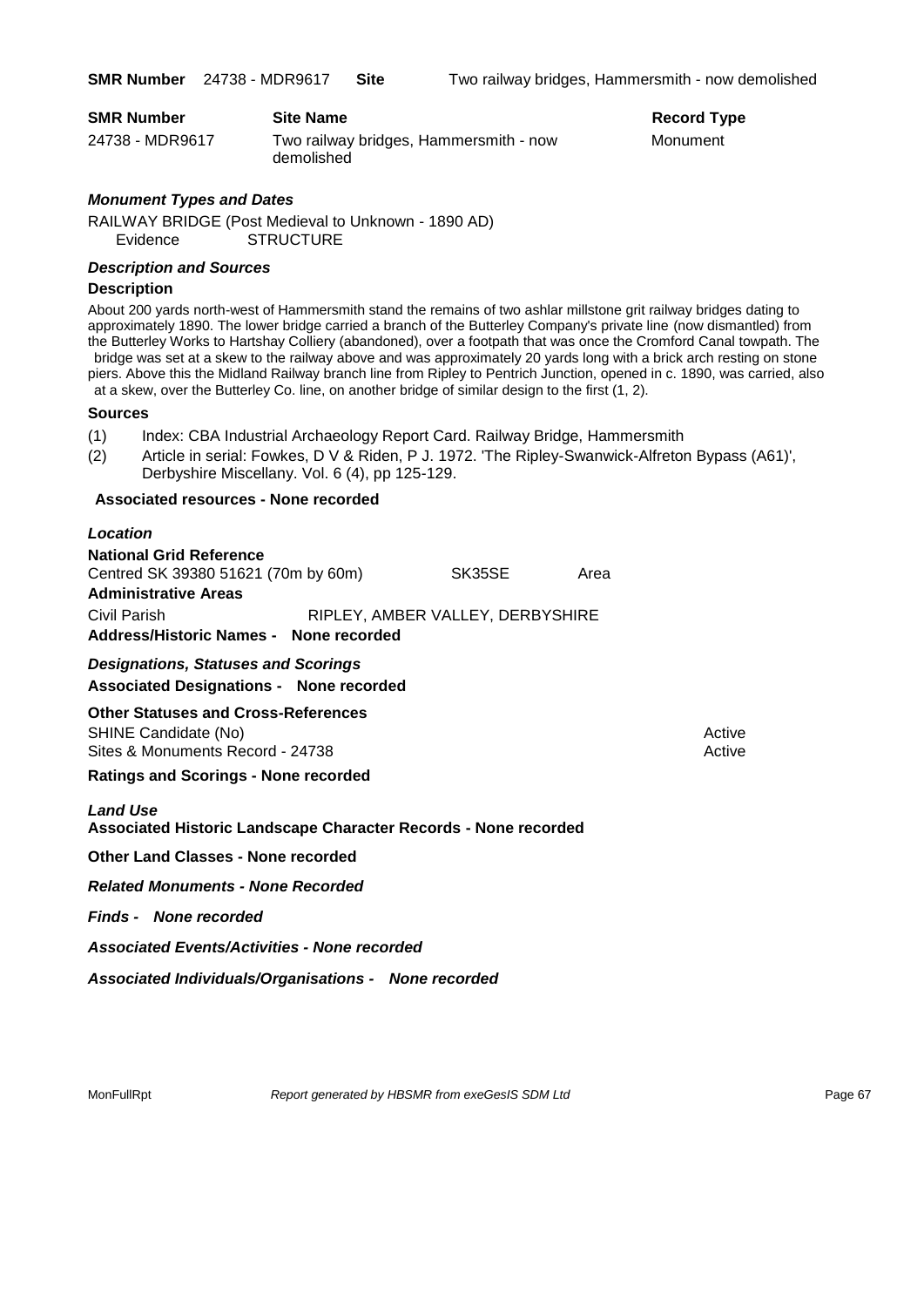| <b>SMR Number</b> | <b>Site Name</b>                       | <b>Record Type</b> |
|-------------------|----------------------------------------|--------------------|
| 24740 - MDR9619   | Butterley workers housing, Hammersmith | <b>Building</b>    |

#### *Monument Types and Dates*

WORKERS COTTAGE (Post Medieval to Unknown - 1821 AD) **STRUCTURE** 

#### *Description and Sources*

#### **Description**

Hammersmith is one of the smaller Butterley settlements. The name is older than the company and the company bought the land on either side of the road from Pentrich to Ripley in 1819. By 1821 the five pairs of cottages on the east side of the road had been built. The row on the west side appear on Sanderson's map (1). In March 1972, all the houses were occupied.

The houses on the west side were typical Butterley brick cottages, identical to all but the earliest housing at Golden Valley and to much of Ironville (William IV Street, Furnace Row, Foundry Row etc.). They are four room cottages in long unbroken terraces. The row has the characteristic cast iron name-plate with 'HAMMERSMITH' in large serif relief letters. All the houses have slate roofs.

The east side pairs of houses are rather different. They have very generous gardens. Originally they had no front doors, only one at the rear. They are also four roomed brick cottages with slate roofs. At some stage small extensions were added to each cottage to elongate it and provide it with a front door. These extensions were of brick and were

#### **Sources**

- (1) Map: Sanderson, G. 1835. Twenty Miles round Mansfield.
- (2) Map: Ordnance Survey. OS County Series, 2nd edition (1st revision), scale 1:2500 (c. 25" to one mile). Derbyshire XL.7
- (3) Map: Ordnance Survey. 1937-38. OS County Series, Third Revision, scale 1:2500 (c. 25" to one mile). Derbyshire XL.7
- (4) Index: CBA Industrial Archaeology Report Card. Hammersmith housing

#### **Associated resources - None recorded**

| <b>Location</b>                                                                                        |                                                 |                                  |                  |                  |         |
|--------------------------------------------------------------------------------------------------------|-------------------------------------------------|----------------------------------|------------------|------------------|---------|
| <b>National Grid Reference</b><br>Centred SK 39590 51513 (102m by 181m)<br><b>Administrative Areas</b> |                                                 | SK35SE                           | <b>Dispersed</b> |                  |         |
| Civil Parish<br>Address/Historic Names - None recorded                                                 |                                                 | RIPLEY, AMBER VALLEY, DERBYSHIRE |                  |                  |         |
| <b>Designations, Statuses and Scorings</b><br><b>Associated Designations - None recorded</b>           |                                                 |                                  |                  |                  |         |
| <b>Other Statuses and Cross-References</b><br>SHINE Candidate (No)<br>Sites & Monuments Record - 24740 |                                                 |                                  |                  | Active<br>Active |         |
| <b>Ratings and Scorings - None recorded</b>                                                            |                                                 |                                  |                  |                  |         |
| <b>Land Use</b><br><b>Associated Historic Landscape Character Records - None recorded</b>              |                                                 |                                  |                  |                  |         |
| <b>Other Land Classes - None recorded</b>                                                              |                                                 |                                  |                  |                  |         |
| <b>Related Monuments - None Recorded</b>                                                               |                                                 |                                  |                  |                  |         |
| <b>Finds - None recorded</b>                                                                           |                                                 |                                  |                  |                  |         |
| <b>Associated Events/Activities - None recorded</b>                                                    |                                                 |                                  |                  |                  |         |
| MonFullRpt                                                                                             | Report generated by HBSMR from exeGesIS SDM Ltd |                                  |                  |                  | Page 68 |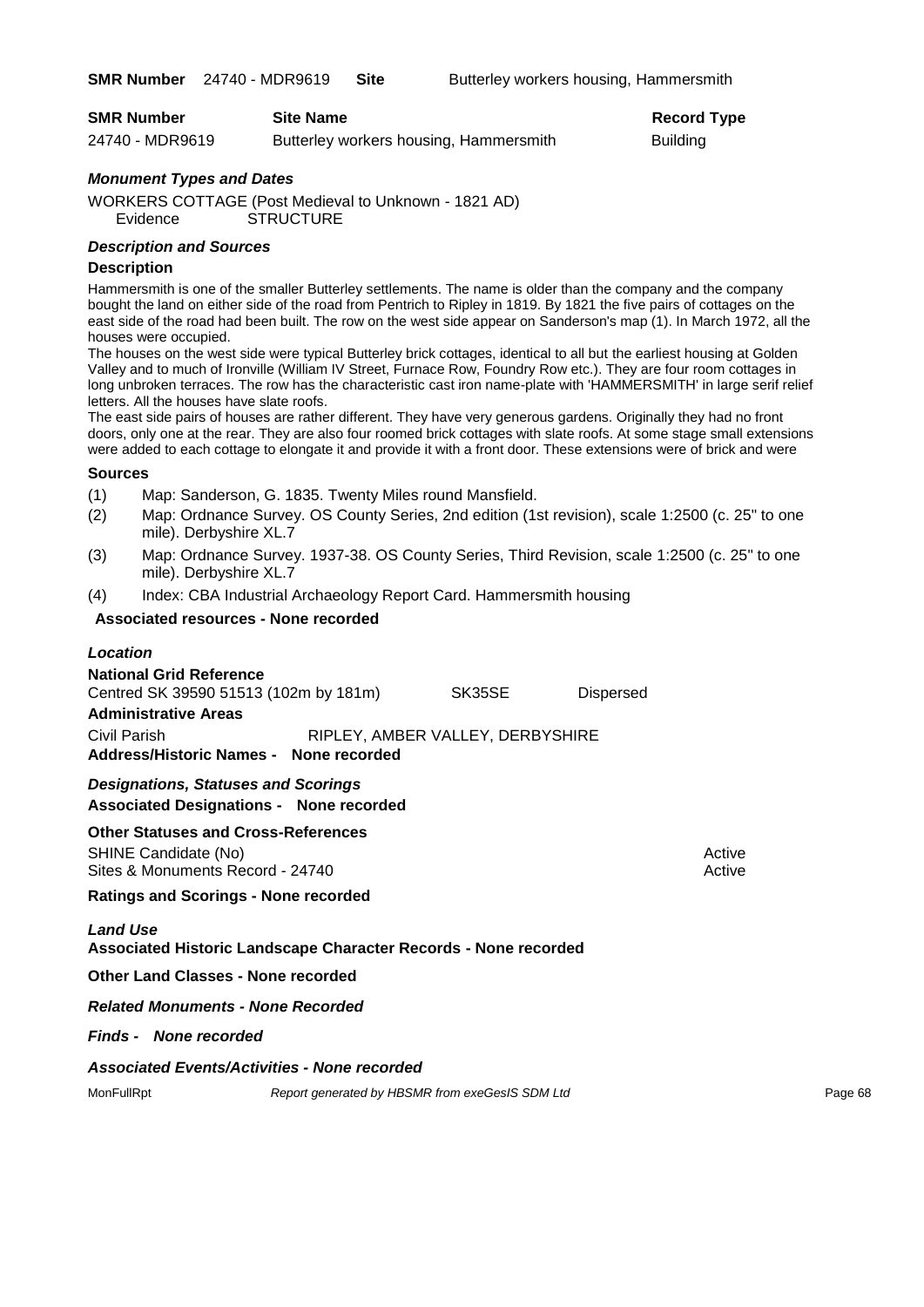**SMR Number** 24740 - MDR9619 **Site** Butterley workers housing, Hammersmith

slightly lower thant the original cottage height. They were only very roughly married to the original cottage walls. (4)*Associated Individuals/Organisations - None recorded*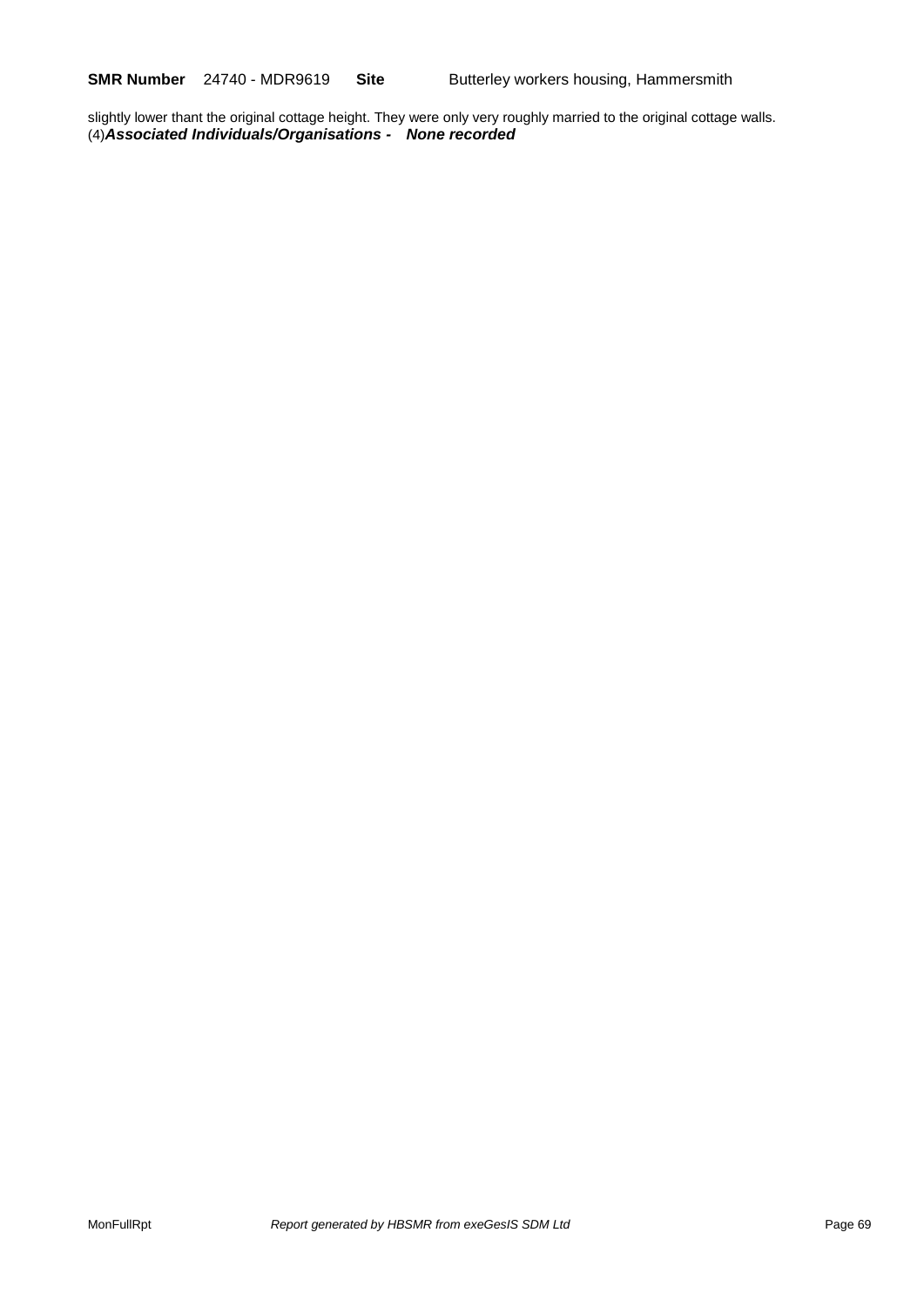| <b>SMR Number</b>                                                                                                                                                                                    | <b>Site Name</b>                                                            |                                  |      | <b>Record Type</b>                                                                              |
|------------------------------------------------------------------------------------------------------------------------------------------------------------------------------------------------------|-----------------------------------------------------------------------------|----------------------------------|------|-------------------------------------------------------------------------------------------------|
| 24741 - MDR9620                                                                                                                                                                                      | Railway viaduct, Hammersmith                                                |                                  |      | Monument                                                                                        |
| <b>Monument Types and Dates</b>                                                                                                                                                                      |                                                                             |                                  |      |                                                                                                 |
| RAILWAY VIADUCT (Post Medieval to Unknown - 1890 AD)                                                                                                                                                 |                                                                             |                                  |      |                                                                                                 |
| Evidence                                                                                                                                                                                             | <b>STRUCTURE</b>                                                            |                                  |      |                                                                                                 |
| <b>Description and Sources</b>                                                                                                                                                                       |                                                                             |                                  |      |                                                                                                 |
| <b>Description</b>                                                                                                                                                                                   |                                                                             |                                  |      |                                                                                                 |
| 300 metres north of Hammersmith, stand the bases of masonry piers of the viaduct built around 1890 to carry the<br>Ripley-Pentrich junction branch over Asher Lane and past Pentrich Colliery. (1-3) |                                                                             |                                  |      |                                                                                                 |
| <b>Sources</b>                                                                                                                                                                                       |                                                                             |                                  |      |                                                                                                 |
| (1)<br>(2)<br>mile). Derbyshire XL.7                                                                                                                                                                 | Index: CBA Industrial Archaeology Report Card. Railway viaduct, Hammersmith |                                  |      | Map: Ordnance Survey. OS County Series, 2nd edition (1st revision), scale 1:2500 (c. 25" to one |
| (3)<br>mile). Derbyshire XL.7                                                                                                                                                                        |                                                                             |                                  |      | Map: Ordnance Survey. 1937-38. OS County Series, Third Revision, scale 1:2500 (c. 25" to one    |
| <b>Associated resources - None recorded</b>                                                                                                                                                          |                                                                             |                                  |      |                                                                                                 |
| Location                                                                                                                                                                                             |                                                                             |                                  |      |                                                                                                 |
| <b>National Grid Reference</b>                                                                                                                                                                       |                                                                             |                                  |      |                                                                                                 |
| Centred SK 39496 51807 (93m by 90m)                                                                                                                                                                  |                                                                             | SK35SE                           | Area |                                                                                                 |
| <b>Administrative Areas</b>                                                                                                                                                                          |                                                                             |                                  |      |                                                                                                 |
| <b>Civil Parish</b>                                                                                                                                                                                  |                                                                             | RIPLEY, AMBER VALLEY, DERBYSHIRE |      |                                                                                                 |
| Address/Historic Names - None recorded                                                                                                                                                               |                                                                             |                                  |      |                                                                                                 |
| <b>Designations, Statuses and Scorings</b>                                                                                                                                                           |                                                                             |                                  |      |                                                                                                 |
| <b>Associated Designations - None recorded</b>                                                                                                                                                       |                                                                             |                                  |      |                                                                                                 |
| <b>Other Statuses and Cross-References</b>                                                                                                                                                           |                                                                             |                                  |      |                                                                                                 |
| SHINE Candidate (No)<br>Sites & Monuments Record - 24741                                                                                                                                             |                                                                             |                                  |      | Active<br>Active                                                                                |
| <b>Ratings and Scorings - None recorded</b>                                                                                                                                                          |                                                                             |                                  |      |                                                                                                 |
|                                                                                                                                                                                                      |                                                                             |                                  |      |                                                                                                 |
| <b>Land Use</b><br>Associated Historic Landscape Character Records - None recorded                                                                                                                   |                                                                             |                                  |      |                                                                                                 |
| <b>Other Land Classes - None recorded</b>                                                                                                                                                            |                                                                             |                                  |      |                                                                                                 |
| <b>Related Monuments - None Recorded</b>                                                                                                                                                             |                                                                             |                                  |      |                                                                                                 |
| <b>Finds - None recorded</b>                                                                                                                                                                         |                                                                             |                                  |      |                                                                                                 |
| <b>Associated Events/Activities - None recorded</b>                                                                                                                                                  |                                                                             |                                  |      |                                                                                                 |
| Associated Individuals/Organisations - None recorded                                                                                                                                                 |                                                                             |                                  |      |                                                                                                 |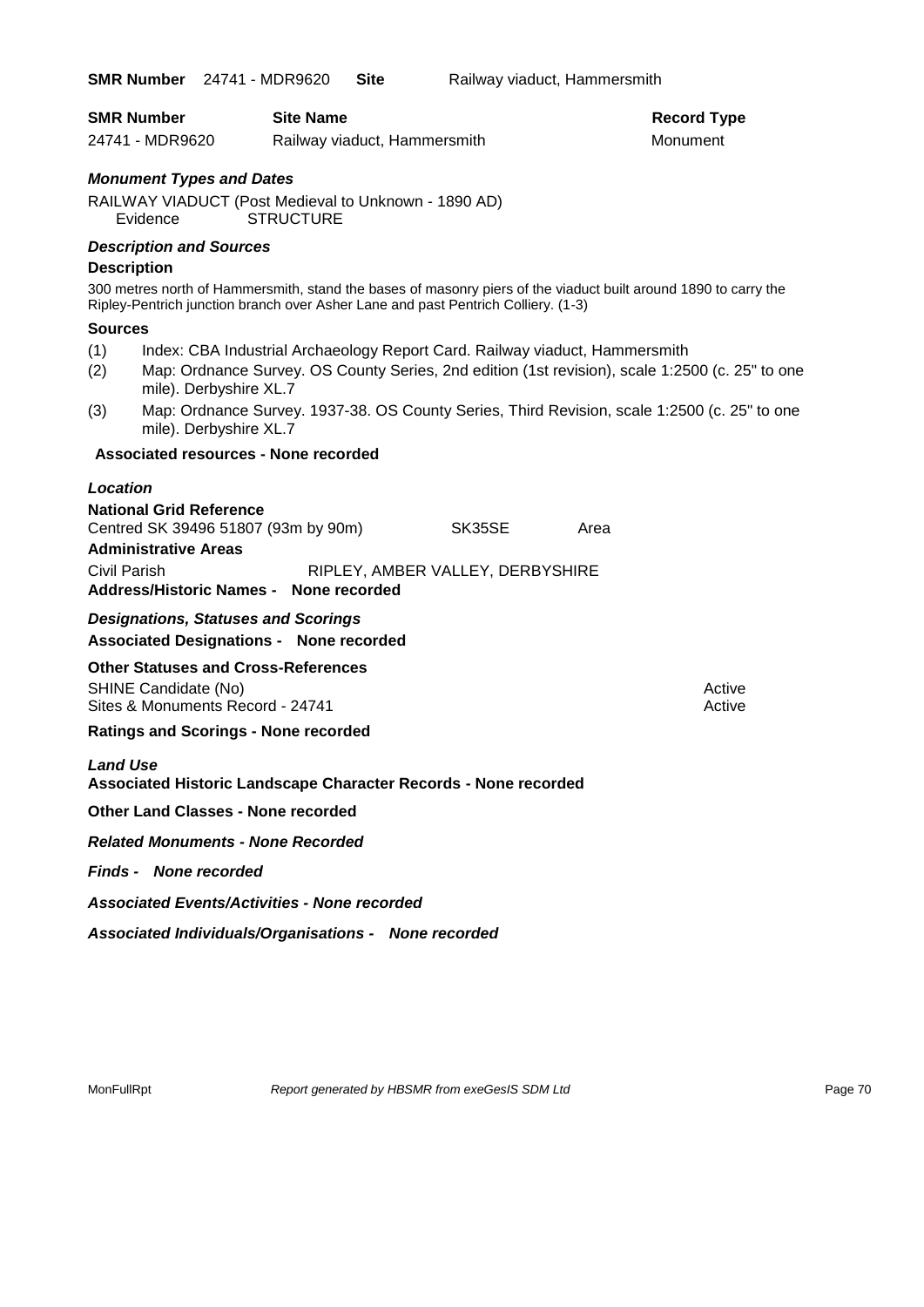| <b>SMR Number</b> 24210 - MDR9621                                                                              |                      | <b>Site</b> |                                                                                                                                                                                                                                                                                                                                                                   | Tramway, Hartshay Wharf to collieries in Pentrich |          |                    |                |
|----------------------------------------------------------------------------------------------------------------|----------------------|-------------|-------------------------------------------------------------------------------------------------------------------------------------------------------------------------------------------------------------------------------------------------------------------------------------------------------------------------------------------------------------------|---------------------------------------------------|----------|--------------------|----------------|
| <b>SMR Number</b>                                                                                              | <b>Site Name</b>     |             |                                                                                                                                                                                                                                                                                                                                                                   |                                                   |          | <b>Record Type</b> |                |
| 24210 - MDR9621                                                                                                |                      |             | Tramway, Hartshay Wharf to collieries in Pentrich                                                                                                                                                                                                                                                                                                                 |                                                   | Monument |                    |                |
| <b>Monument Types and Dates</b>                                                                                |                      |             |                                                                                                                                                                                                                                                                                                                                                                   |                                                   |          |                    |                |
| TRAMWAY (Post Medieval to Unknown - 1805 AD)<br>Evidence                                                       | DOCUMENTARY EVIDENCE |             |                                                                                                                                                                                                                                                                                                                                                                   |                                                   |          |                    |                |
| <b>Description and Sources</b>                                                                                 |                      |             |                                                                                                                                                                                                                                                                                                                                                                   |                                                   |          |                    |                |
| <b>Description</b>                                                                                             |                      |             | At the east side of Broadoak Plantation, on the border of two parishes, stands a substatntial embankment about 100<br>yards long. The embankment runs on the line of an early 19th century tramroad which ran from the Cromford Canal at<br>Hartshay Wharf to two collieries, (Highfield & Oakerthorpe) north of Pentrich. The tramway was built between 1805 and |                                                   |          |                    |                |
| <b>Sources</b>                                                                                                 |                      |             |                                                                                                                                                                                                                                                                                                                                                                   |                                                   |          |                    |                |
| (1)                                                                                                            |                      |             | Index: CBA Industrial Archaeology Report Card. tramway, Pentrich                                                                                                                                                                                                                                                                                                  |                                                   |          |                    |                |
| Associated resources - None recorded                                                                           |                      |             |                                                                                                                                                                                                                                                                                                                                                                   |                                                   |          |                    |                |
| Location                                                                                                       |                      |             |                                                                                                                                                                                                                                                                                                                                                                   |                                                   |          |                    |                |
| <b>National Grid Reference</b><br>Centred SK 39182 52517 (991m by 2146m)<br><b>Administrative Areas</b>        |                      |             | SK35SE                                                                                                                                                                                                                                                                                                                                                            | <b>Dispersed</b>                                  |          |                    |                |
| Civil Parish<br><b>Address/Historic Names -</b>                                                                | None recorded        |             | PENTRICH, AMBER VALLEY, DERBYSHIRE                                                                                                                                                                                                                                                                                                                                |                                                   |          |                    |                |
| <b>Designations, Statuses and Scorings</b>                                                                     |                      |             |                                                                                                                                                                                                                                                                                                                                                                   |                                                   |          |                    |                |
| <b>Associated Designations</b><br><b>SHINE</b>                                                                 |                      |             | Early 19th century colliery tramway west of<br>A38 and Swanwick                                                                                                                                                                                                                                                                                                   |                                                   |          | Active             | <b>DDR8014</b> |
| <b>Other Statuses and Cross-References</b><br><b>SHINE Candidate (Yes)</b><br>Sites & Monuments Record - 24210 |                      |             |                                                                                                                                                                                                                                                                                                                                                                   |                                                   |          | Active<br>Active   |                |
| <b>Ratings and Scorings - None recorded</b>                                                                    |                      |             |                                                                                                                                                                                                                                                                                                                                                                   |                                                   |          |                    |                |
| <b>Land Use</b>                                                                                                |                      |             | <b>Associated Historic Landscape Character Records - None recorded</b>                                                                                                                                                                                                                                                                                            |                                                   |          |                    |                |
| <b>Other Land Classes - None recorded</b>                                                                      |                      |             |                                                                                                                                                                                                                                                                                                                                                                   |                                                   |          |                    |                |
| <b>Related Monuments - None Recorded</b>                                                                       |                      |             |                                                                                                                                                                                                                                                                                                                                                                   |                                                   |          |                    |                |
| <b>Finds - None recorded</b>                                                                                   |                      |             |                                                                                                                                                                                                                                                                                                                                                                   |                                                   |          |                    |                |
| <b>Associated Events/Activities - None recorded</b>                                                            |                      |             |                                                                                                                                                                                                                                                                                                                                                                   |                                                   |          |                    |                |
| Associated Individuals/Organisations - None recorded                                                           |                      |             |                                                                                                                                                                                                                                                                                                                                                                   |                                                   |          |                    |                |

MonFullRpt *Report generated by HBSMR from exeGesIS SDM Ltd Rage 71* Page 71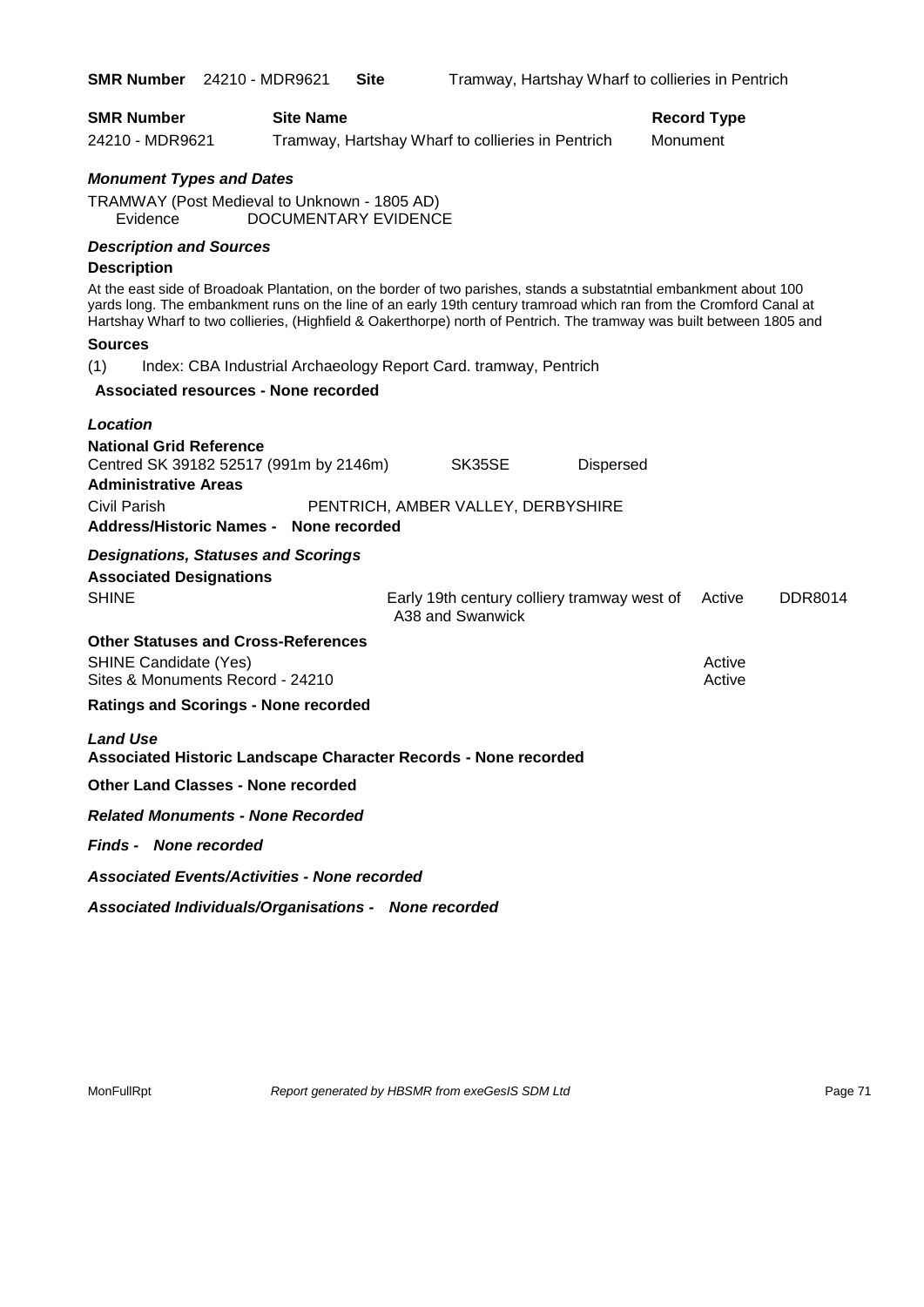| <b>SMR Number</b> | <b>Site Name</b>                                            | <b>Record Type</b> |
|-------------------|-------------------------------------------------------------|--------------------|
| 24742 - MDR9622   | Amber Wharf lime kilns, aka Crich Lime Works,<br>Ambergate. | Monument           |

Approximate extent of Ambergate Lime Works in the late 19th century

#### *Monument Types and Dates*

LIME WORKS (Post Medieval to Modern - 1793 AD to 1950 AD) Evidence DOCUMENTARY EVIDENCE

#### *Description and Sources*

#### **Description**

The site of the Butterley Company's Amber Wharf is now occupied by the EM Gas Plant (1973). The kilns were opened shortly after the completion of the Cromford Canal in 1793. The Butterley Co had been acquiring land in Crich for their quarry from 1791 onwards and, following the opening of the canal, the quarry was linked with the canal at Bull Bridge by a tramway. The kilns remained in production until the 1950's. They were completely demolished to make way for the Gas Plant. (1)

The large stone built kilns were erected by George Stephenson and built with stone sleepers cut for the Midland Railway,  $(4)$ 

#### **Sources**

- (1) Index: CBA Industrial Archaeology Report Card. Lime kilns, Amber Wharf
- (2) Map: Ordnance Survey. OS County Series, 1st edition, scale 1:2500 (c. 25" to one mile). Derbyshire XL.11
- (3) Map: Ordnance Survey. 1937-38. OS County Series, Third Revision, scale 1:2500 (c. 25" to one mile). Derbyshire XL.11
- (4) Index: CBA Industrial Archaeology Report Card. Limekilns, 1962
- (5) Map: Ordnance Survey. OS County Series, 1st edition, scale 1:2500 (c. 25" to one mile). Sheet
- (6) Map: Ordnance Survey. OS County Series, 2nd edition (1st revision), scale 1:2500 (c. 25" to one mile). Sheet XL.V, 1900

#### **Associated resources - None recorded**

| Location |
|----------|
|----------|

| <b>National Grid Reference</b>        |               |                                  |  |
|---------------------------------------|---------------|----------------------------------|--|
| Centred SK 35299 51991 (328m by 161m) | SK35SE        | Area                             |  |
| <b>Administrative Areas</b>           |               |                                  |  |
| Civil Parish                          |               | RIPLEY, AMBER VALLEY, DERBYSHIRE |  |
| <b>Address/Historic Names -</b>       | None recorded |                                  |  |

#### *Designations, Statuses and Scorings* **Associated Designations - None recorded**

#### **Other Statuses and Cross-References**

SHINE Candidate (No) and the state of the state of the state of the state of the state of the state of the state of the state of the state of the state of the state of the state of the state of the state of the state of th Sites & Monuments Record - 24742 Active Active Active Active

**Ratings and Scorings - None recorded**

#### *Land Use*

#### **Associated Historic Landscape Character Records**

HDR3789 Industrial - Post-1880s Industrial Complex (Type Code: IND-IND01) Industrial area at Ambergate, Ripley

MonFullRpt *Report generated by HBSMR from exeGesIS SDM Ltd Report 12 Age 72*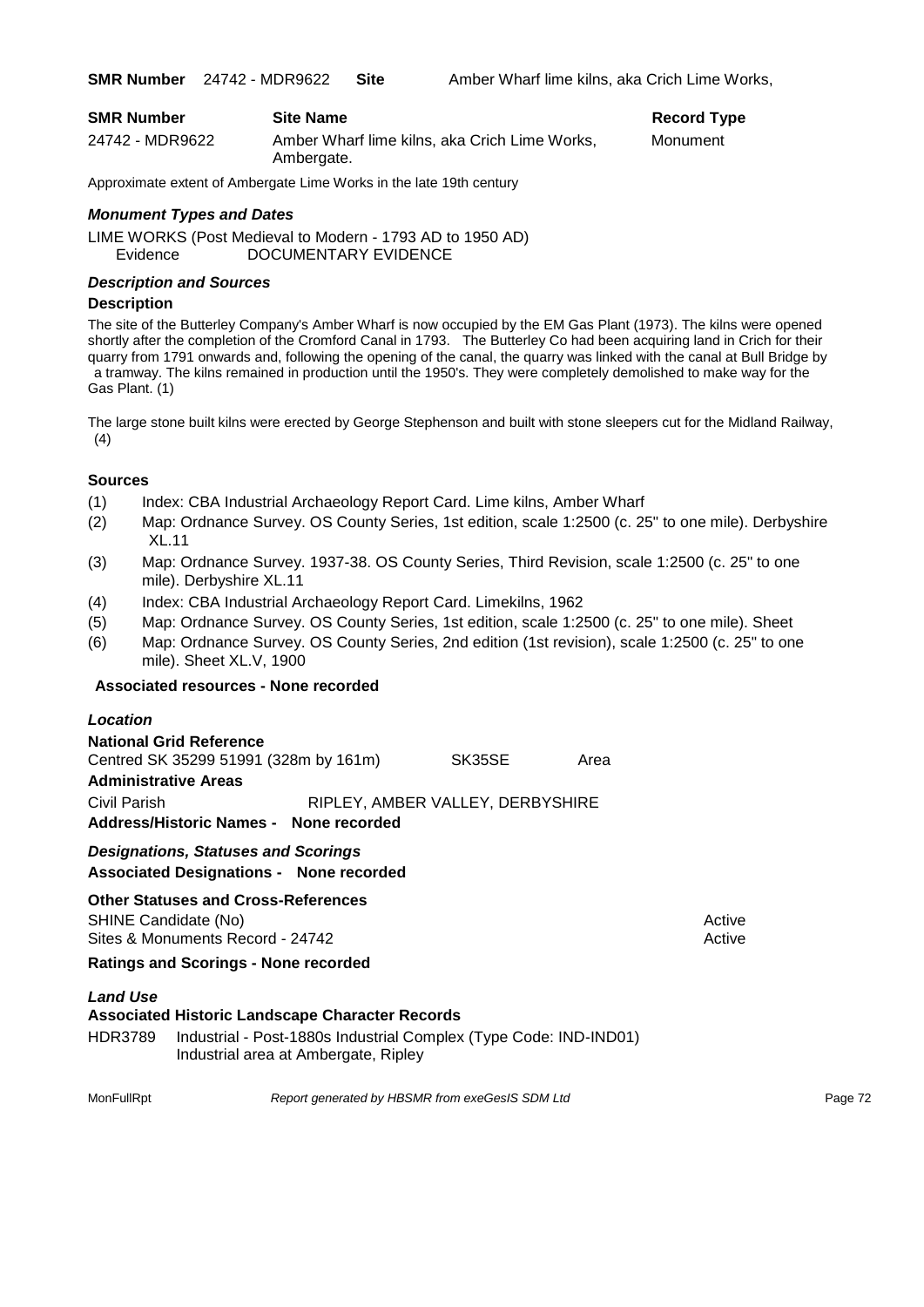Shown on late 19th century OS maps as 'Ambergate Works (Lime)', with at least 20 kilns depicted, as well as a number **Other Land Classes - None recorded** of small buildings, railway or tramway lines and a shaft. (5, 6) *Related Monuments - None Recorded*

#### *Finds - None recorded*

*Associated Events/Activities - None recorded*

*Associated Individuals/Organisations - None recorded*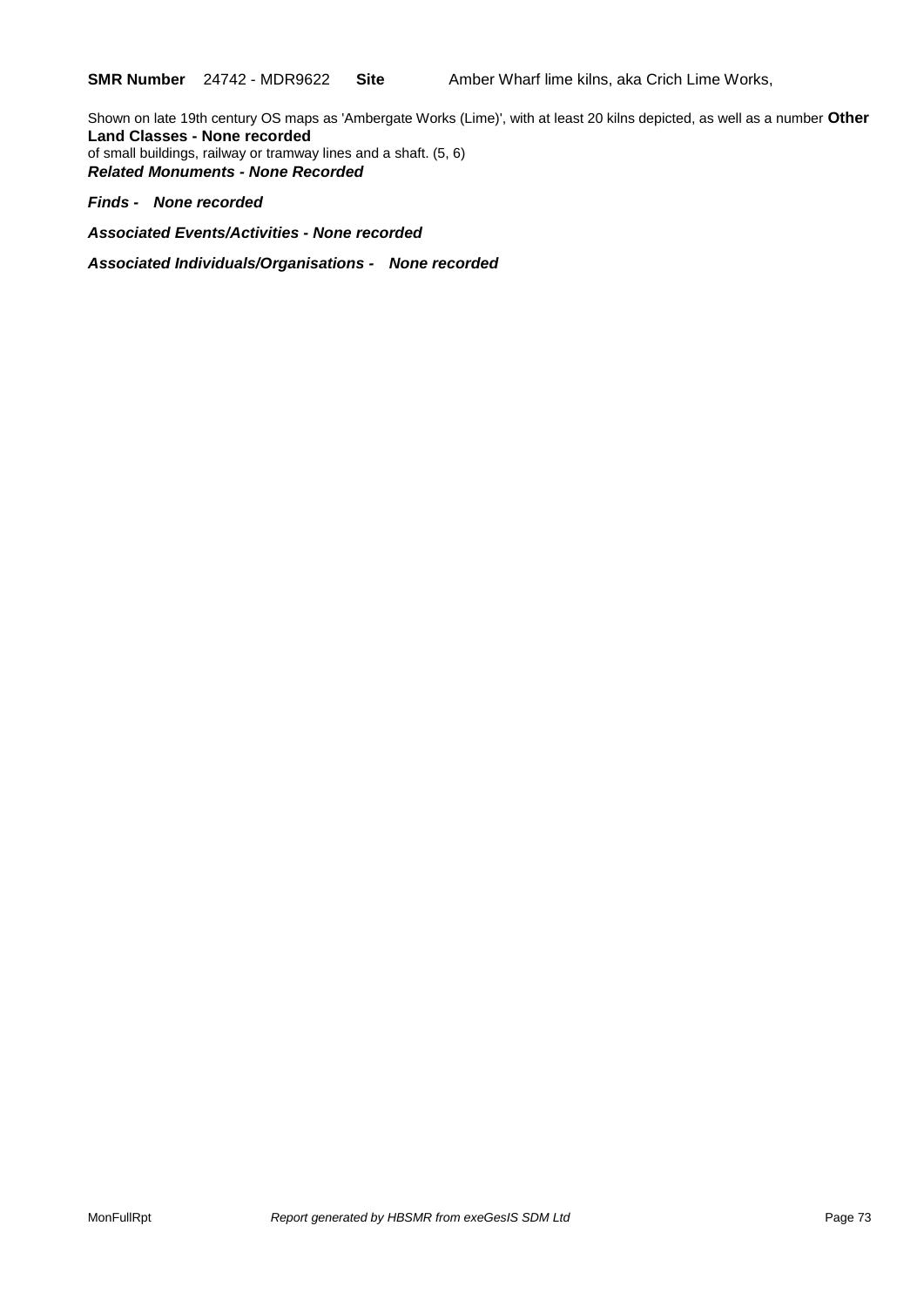**SMR Number** 24743 - MDR9649 **Site** Hartshay Colliery (site of), Ripley

| <b>SMR Number</b> | <b>Site Name</b>                                                        | <b>Record Ty</b> |
|-------------------|-------------------------------------------------------------------------|------------------|
| 24743 - MDR9649   | Hartshay Colliery (site of), Ripley                                     | Monument         |
|                   | Approximate site of colliery established before 1835 and closed in 1931 |                  |

# **Record Type**

#### *Monument Types and Dates*

COLLIERY (Post Medieval to Modern - 1800 AD to 1931 AD) Evidence DOCUMENTARY EVIDENCE

#### *Description and Sources*

#### **Description**

Site of Hartshay Colliery. 250 metres west of Heage Road, Ripley stand two undistinguished brick buildings associated with the Hartshay Colliery (Butterley Co) which closed in 1931. The southern building bears a date stone 'J M 1863'. There is evidence nearby of the sidings which served the colliery and the tramway line [SMR 24756] which linked it with Butterley Ironworks. The main spoil heaps remain in situ [in 1972] . (1)

The colliery was already established by 1835, as it is shown on Sanderson's map of that date. (2) Examination of modern maps and comparison with historic maps suggests that the buildings referred to by Authority 1 no longer

#### **Sources**

(1) Index: CBA Industrial Archaeology Report Card. Hartshay Colliery

- (2) Map: Sanderson, G. 1835. Twenty Miles round Mansfield.
- (3) Personal Observation: Stroud, G. Personal observation, map evidence, field visit etc..

#### **Associated resources - None recorded**

#### *Location*

| <b>National Grid Reference</b>         |                                  |      |
|----------------------------------------|----------------------------------|------|
| Centred SK 38779 50819 (242m by 439m)  | SK35SE                           | Area |
| <b>Administrative Areas</b>            |                                  |      |
| Civil Parish                           | RIPLEY, AMBER VALLEY, DERBYSHIRE |      |
| Address/Historic Names - None recorded |                                  |      |

#### *Designations, Statuses and Scorings*

**Associated Designations - None recorded**

**Other Statuses and Cross-References** SHINE Candidate (No) **Active** Active 30 Active 30 Active 30 Active 30 Active 30 Active

Sites & Monuments Record - 24743 Active Active Active Active

**Ratings and Scorings - None recorded**

#### *Land Use*

#### **Associated Historic Landscape Character Records - None recorded**

**Other Land Classes - None recorded**

*Related Monuments - None Recorded*

*Finds - None recorded*

*Associated Events/Activities - None recorded*

*Associated Individuals/Organisations - None recorded*

MonFullRpt *Report generated by HBSMR from exeGesIS SDM Ltd Report 9enerated by HBSMR from exeGesIS SDM Ltd*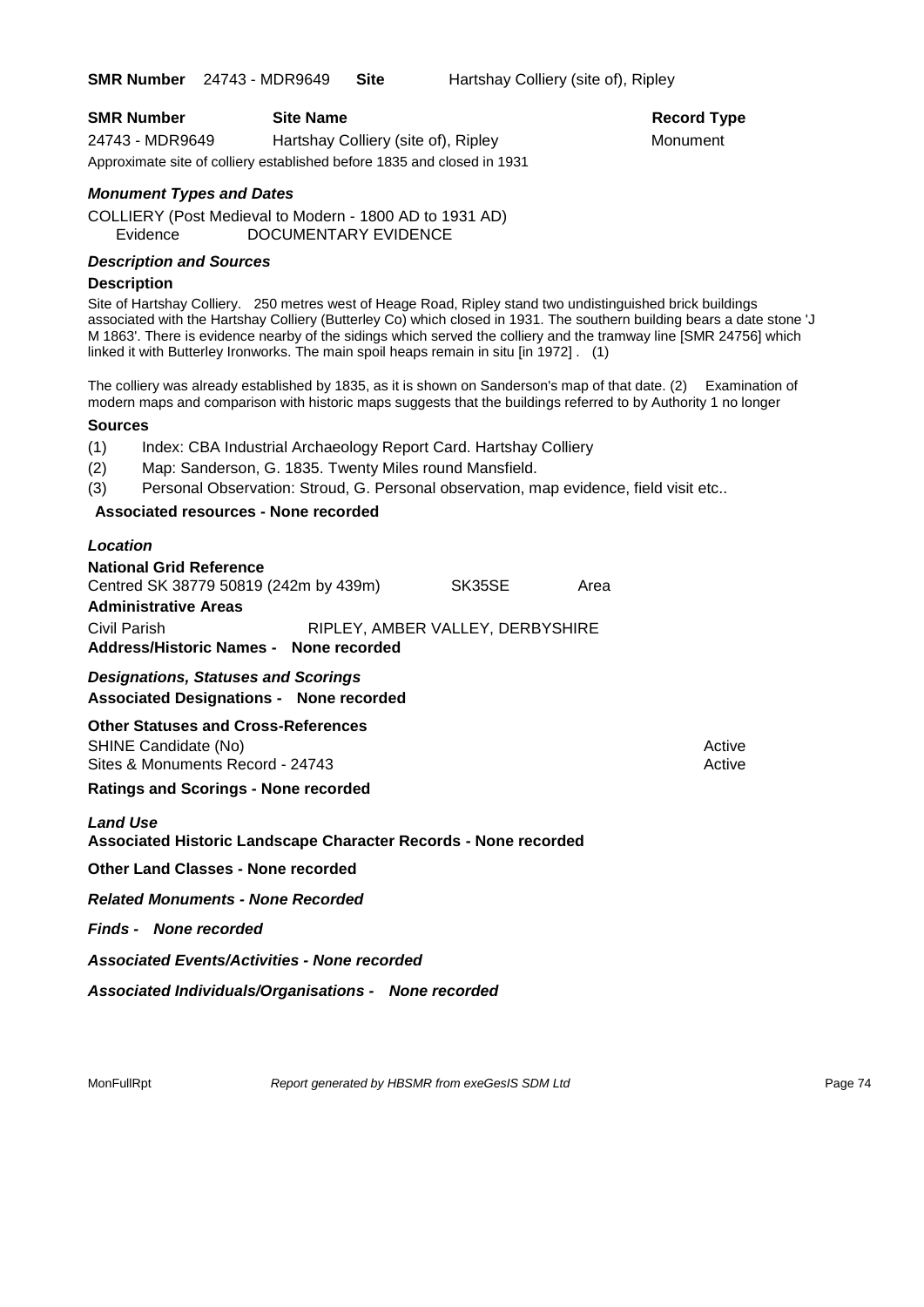#### **SMR Number Site Name Record Type Record Type**

24744 - MDR9658 Goods Shed, North Midland Railway, Ambergate Building Original goods depot of the North Midland Railway, which opened in 1940.

#### *Monument Types and Dates*

GOODS SHED (Post Medieval - 1840 AD to 1900 AD) Evidence EXTANT BUILDING

#### *Description and Sources*

#### **Description**

Goods shed at Ambergate. This is the original goods depot of the North Midland Railway, situated between the north end of Toadmoor Tunnel and the original passenger station. The company's architect was Francis Thompson. The structure is a through-shed with wagons unloaded inside and two bays for road vehicles. The floor plan is squarish, approximately 53 feet long and 36 feet wide. The main walls are of ashlar gritstone on the pillar-and-recess principle. The building has elliptical window and door openings. The medium pitched hipped roof is supported by three main trusses. The crane has been removed, but its pit can be seen inside. The goods agent's office is a later wooden hut attached to the main building. (1)

The railway goods shed at Ambergate is a Grade II building built 1838-40 by Francis Thompson. It is single storey with two bays, constructed from sandstone ashlar and has a hipped slate roof with overhanging eaves. It is a rare survival of early railway building and is part of the North Midland Railway, which opened in 1840 and was designed by engineer

#### **Sources**

(1) Index: CBA Industrial Archaeology Report Card. Goods shed, (1972)

(2) Listed Building File: DOE / DCMS. Listed Building Notification. 6/3551/113

#### **Associated resources - None recorded**

| Location                          |                                                                                                                                                                     |                                                       |      |                            |         |
|-----------------------------------|---------------------------------------------------------------------------------------------------------------------------------------------------------------------|-------------------------------------------------------|------|----------------------------|---------|
| <b>Administrative Areas</b>       | <b>National Grid Reference</b><br>Centred SK 3503 5160 (18m by 18m)                                                                                                 | SK35SE                                                | Area |                            |         |
| Civil Parish                      | Address/Historic Names - None recorded                                                                                                                              | RIPLEY, AMBER VALLEY, DERBYSHIRE                      |      |                            |         |
|                                   | <b>Designations, Statuses and Scorings</b><br><b>Associated Designations</b><br>Listed Building (II) - 1311130                                                      | GOODS SHED AT AMBERGATE<br>STATION TO REAR OF MIDLAND |      | Active                     | DDR2549 |
| SHINE Candidate (No)              | <b>Other Statuses and Cross-References</b><br>Sites & Monuments Record - 24744<br>World Heritage Site Buffer Zone                                                   |                                                       |      | Active<br>Active<br>Active |         |
|                                   | <b>Ratings and Scorings - None recorded</b>                                                                                                                         |                                                       |      |                            |         |
| <b>Land Use</b><br><b>HDR3789</b> | <b>Associated Historic Landscape Character Records</b><br>Industrial - Post-1880s Industrial Complex (Type Code: IND-IND01)<br>Industrial area at Ambergate, Ripley |                                                       |      |                            |         |
|                                   | <b>Other Land Classes - None recorded</b>                                                                                                                           |                                                       |      |                            |         |
|                                   | <b>Related Monuments - None Recorded</b>                                                                                                                            |                                                       |      |                            |         |
| MonFullRpt                        |                                                                                                                                                                     | Report generated by HBSMR from exeGesIS SDM Ltd       |      |                            | Page 75 |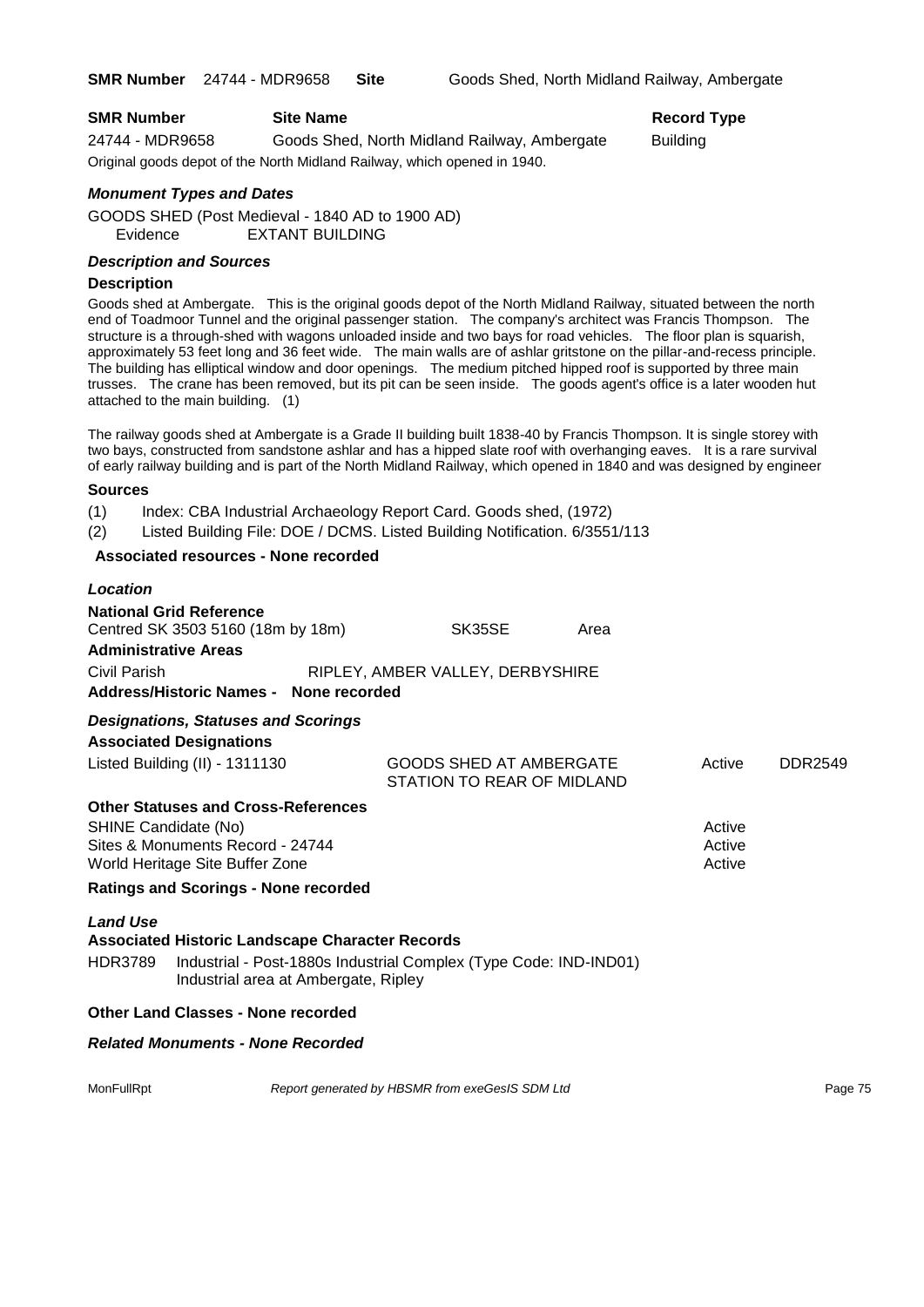George Stephenson and architect Francis Thompson. (2)*Finds - None recorded*

*Associated Events/Activities - None recorded*

*Associated Individuals/Organisations*

Thompson, Francis - Historic **Architect** Architect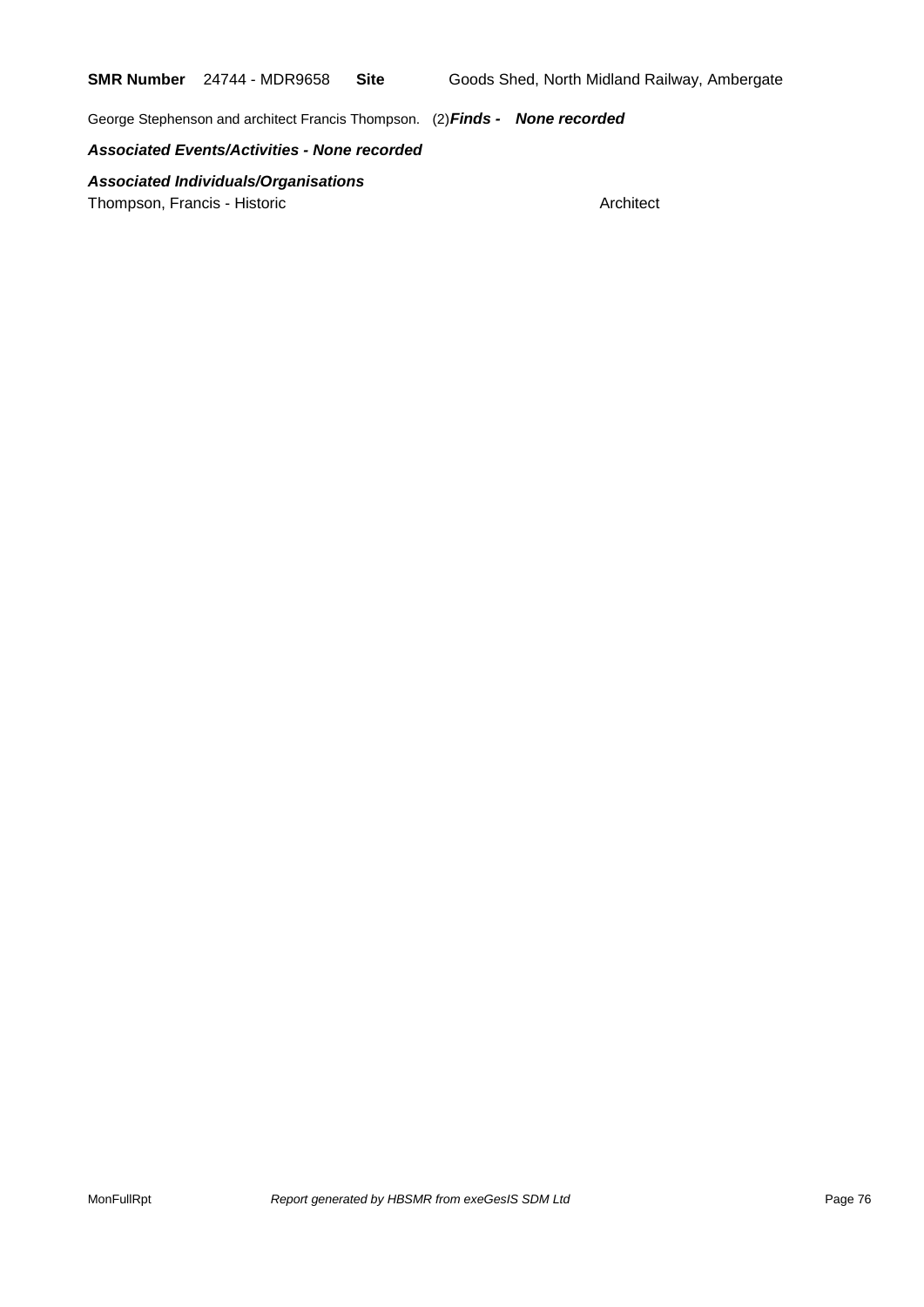#### **SMR Number Site Name Record Type Record Type**

24745 - MDR9679 Brick Works (site of), Pit Lane, Waingroves, Ripley Monument Site of brick works in existence by 1880; the southern area was out of use by the end of the 19th century, the northern

area was out of use by 1914

#### *Monument Types and Dates*

BRICKWORKS (Post Medieval - 1850 AD to 1900 AD) Evidence EARTHWORK

#### *Description and Sources*

#### **Description**

Brickworks established during the mid-late nineteenth century - not shown on the 1836 1" Ordnance Survey 1st edition map, but present on the 1884 6" County Series. Here there appears to be one part of the site on the north side of the south-west end of Pit Lane at SK41054903, and another part to the north-east centred upon SK41144919. By 1901 the 6" map only shows this north-eastern site, suggesting that the former was no longer in use. The 1914 6" map shows the brick works as "disused". (1-4)

#### **Sources**

- (1) Map: Ordnance Survey. 1836. OS One Inch to One Mile Map. 1".
- (2) Cartographic materials: Ordnance Survey. 1884. Six-inch County Series 1884.
- (3) Cartographic materials: Ordnance Survey. 1901. 6" County Series 1901.
- (4) Cartographic materials: Ordnance Survey. 1921. 6" County Series 1921.

### **Associated resources - None recorded**

#### *Location*

| <b>National Grid Reference</b>        |               |                                  |                  |
|---------------------------------------|---------------|----------------------------------|------------------|
| Centred SK 41118 49157 (204m by 300m) |               | SK44NW                           | <b>Dispersed</b> |
| <b>Administrative Areas</b>           |               |                                  |                  |
| Civil Parish                          |               | RIPLEY, AMBER VALLEY, DERBYSHIRE |                  |
| <b>Address/Historic Names -</b>       | None recorded |                                  |                  |

*Designations, Statuses and Scorings* **Associated Designations - None recorded**

# **Other Statuses and Cross-References**

SHINE Candidate (No) **Active** Active Sites & Monuments Record - 24745 Active Active Active Active

#### **Ratings and Scorings - None recorded**

#### *Land Use*

#### **Associated Historic Landscape Character Records - None recorded**

**Other Land Classes - None recorded**

*Related Monuments - None Recorded*

*Finds - None recorded*

*Associated Events/Activities - None recorded*

*Associated Individuals/Organisations - None recorded*

MonFullRpt *Report generated by HBSMR from exeGesIS SDM Ltd Report permits and Report and Report generated by HBSMR from exeGesIS SDM Ltd*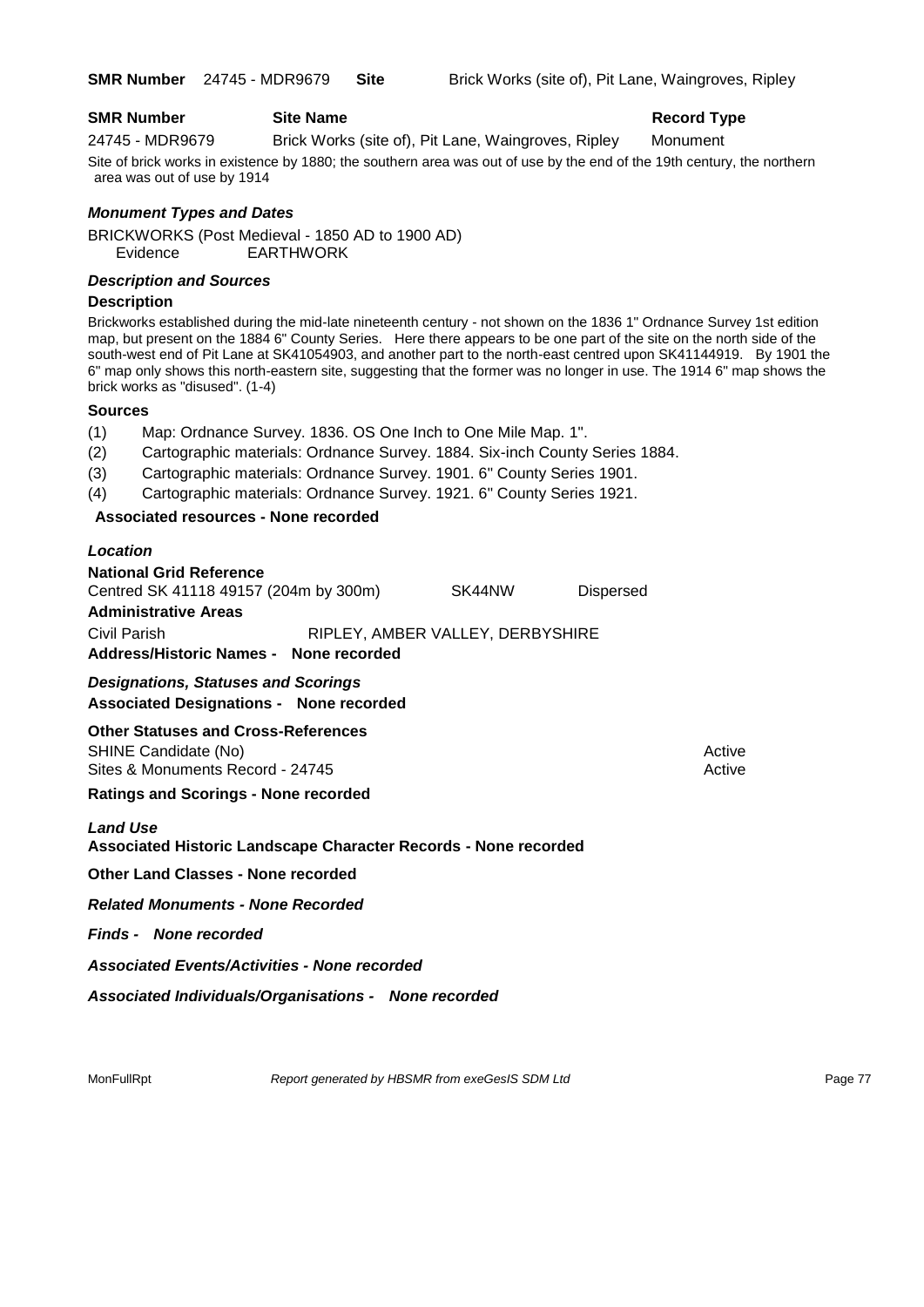**SMR Number** 24748 - MDR9801 **Site** Fomer Wesleyan Methodist Chapel, Newbridge Road, **Ambergate** 

**Record Type** 

| <b>SMR Number</b> | <b>Site Name</b>                                              | Record   |
|-------------------|---------------------------------------------------------------|----------|
| 24748 - MDR9801   | Fomer Wesleyan Methodist Chapel, Newbridge<br>Road, Ambergate | Building |

Former Wesleyan Methodist Chapel built in 1837.

#### *Monument Types and Dates*

WESLEYAN METHODIST CHAPEL (Post Medieval - 1837 AD to 1900 AD) Evidence EXTANT BUILDING

#### *Description and Sources*

#### **Description**

The site is shown on late 19th OS maps as 'Methodist Chapel (Wesleyan)' and as 'Wes. Meth. Chapel' on an early 20th century OS map.  $(1, 2, 3)$ 

The chapel was described in 1895 as being"well lighted with semi-circular headed windows". (4)

Small coursed pink gritstone chapel of 1837. Square plan with a hipped roof. Two round arched windows with raised keystone and impost blocks and a small central doorway. In a fair condition in 2004, although with some loss of architectural detail (windows and door). (5)

#### **Sources**

- (1) Map: Ordnance Survey. OS County Series, 1st edition, scale 1:2500 (c. 25" to one mile). XL-5
- (2) Map: Ordnance Survey. OS County Series, 2nd edition (1st revision), scale 1:2500 (c. 25" to one mile). XL-5, 1898
- (3) Map: Ordnance Survey. 1912-1921. OS County Series, 3rd edition (Second Revision), scale 1:2500 (25" to one mile). XL-5
- (4) Bibliographic reference: Bulmer, T. 1895. History, Topography & Directory of Derby. p. 663
- (5) Unpublished document: Morris, M. 2004. Study to Identify Candidate Buildings for Grant Assistance and a Review of Conservation Area Boundaries. Derwent Valley Mills World Heritage Site..

#### **Associated resources - None recorded**

#### *Location*

| <b>National Grid Reference</b>         |  |                                  |      |
|----------------------------------------|--|----------------------------------|------|
| Centred SK 3484 5141 (11m by 11m)      |  | SK35SW                           | Area |
| <b>Administrative Areas</b>            |  |                                  |      |
| Civil Parish                           |  | RIPLEY, AMBER VALLEY, DERBYSHIRE |      |
| Address/Historic Names - None recorded |  |                                  |      |

### *Designations, Statuses and Scorings*

**Associated Designations - None recorded**

### **Other Statuses and Cross-References**

SHINE Candidate (No) **Active** 3 Active 3 Active 3 Active 3 Active 3 Active 3 Active Sites & Monuments Record - 24748 Active Active Active Active World Heritage Site Buffer Zone Active Active Active Active Active Active Active Active

**Ratings and Scorings - None recorded**

### *Land Use*

|  | <b>Associated Historic Landscape Character Records</b> |                                                                  |
|--|--------------------------------------------------------|------------------------------------------------------------------|
|  |                                                        | HDR3778 Settlement - Pre-1880s Settlement (Type Code: SET-SET01) |

Settlement at Ambergate, Ripley

### **Other Land Classes - None recorded**

MonFullRpt *Report generated by HBSMR from exeGesIS SDM Ltd Report 9enerated by HBSMR from exeGesIS SDM Ltd*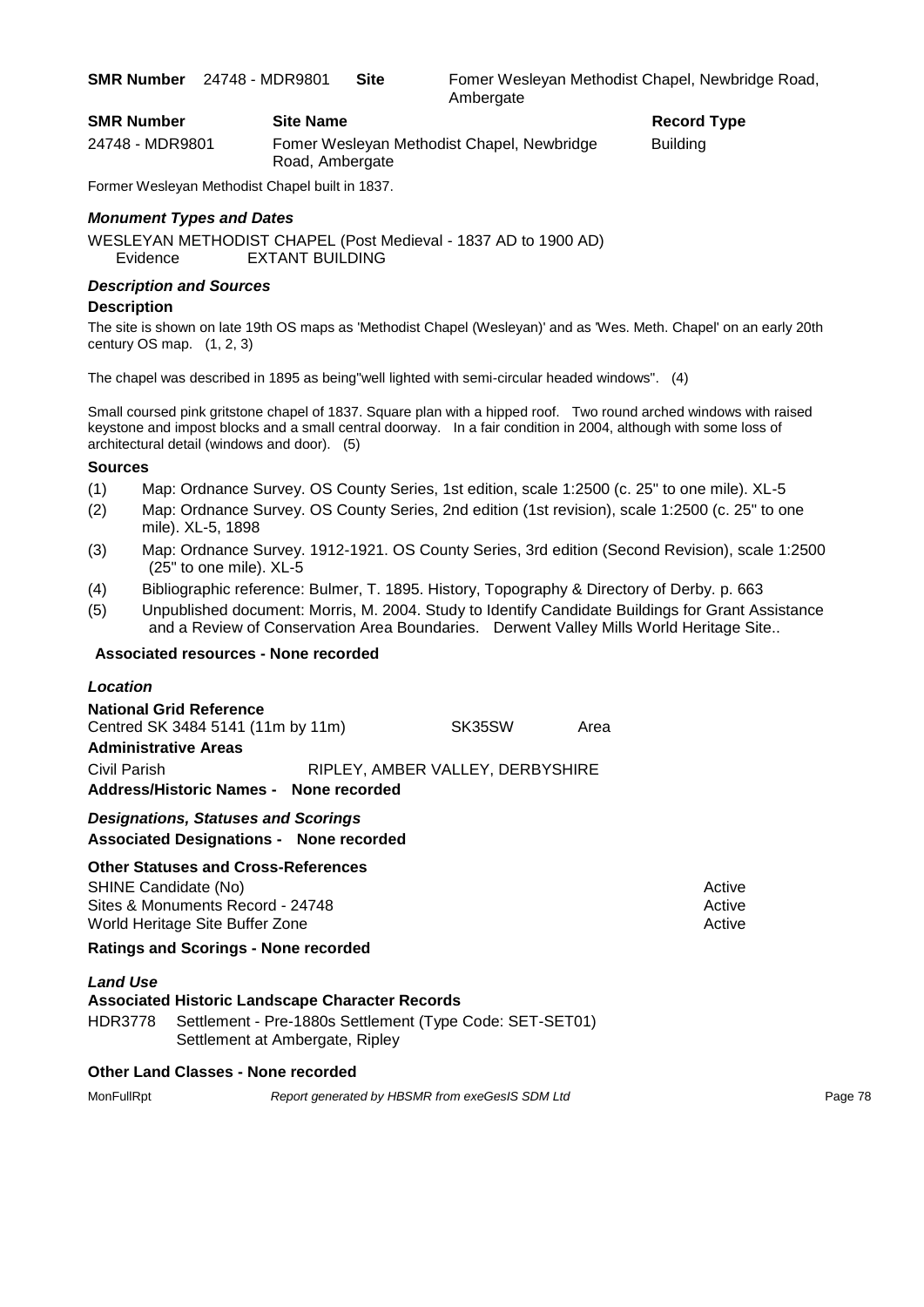**SMR Number** 24748 - MDR9801 **Site** Fomer Wesleyan Methodist Chapel, Newbridge Road, Ambergate

*Related Monuments - None Recorded Finds - None recorded Associated Events/Activities - None recorded Associated Individuals/Organisations - None recorded*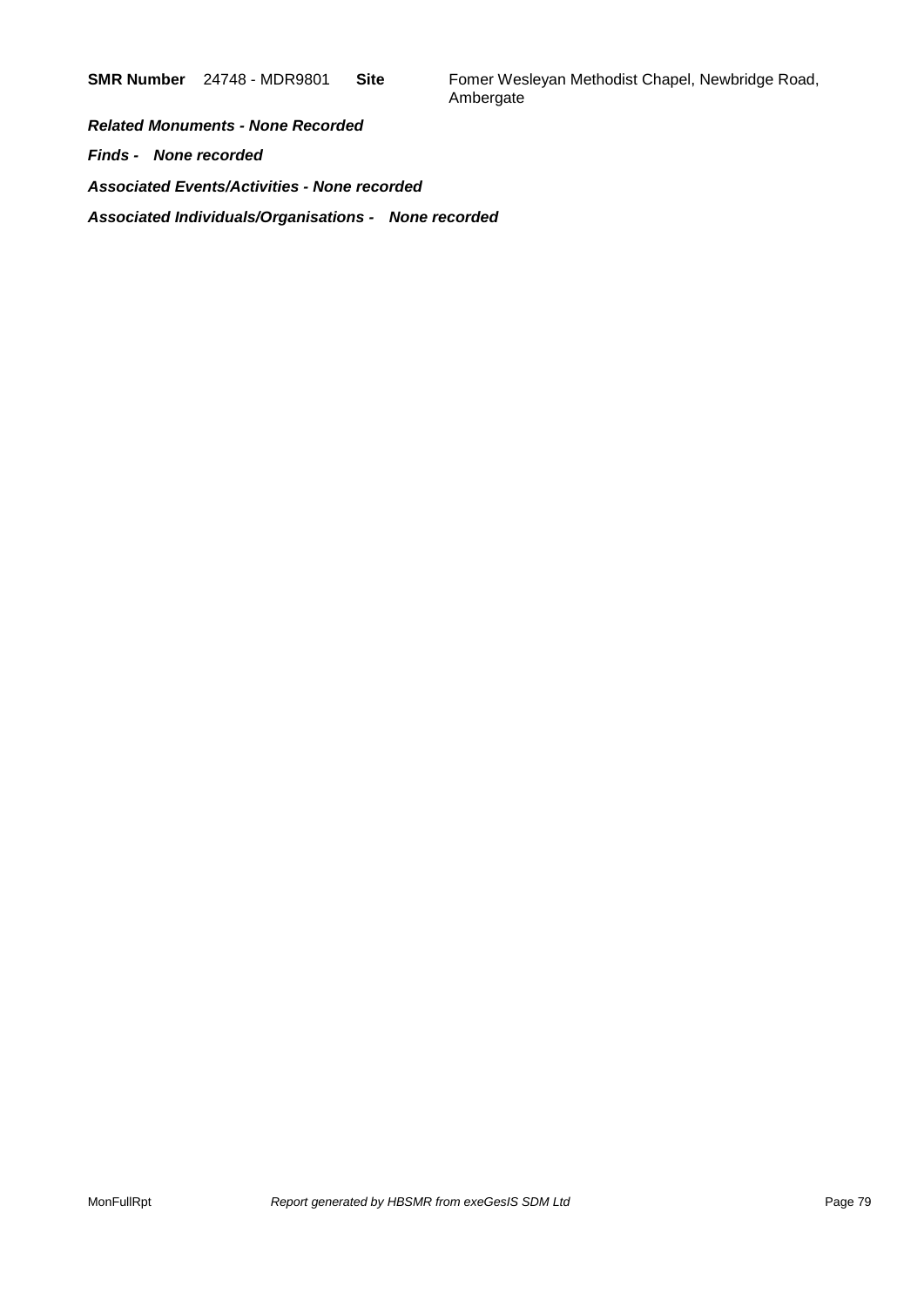| <b>SMR Number</b> | <b>Site Name</b>                                                                                                  | <b>Record Type</b> |
|-------------------|-------------------------------------------------------------------------------------------------------------------|--------------------|
| 24749 - MDR9802   | Former Bethel Chapel, Derby Road, Ambergate                                                                       | <b>Building</b>    |
|                   | A former United Methodist Free Chapel that was built in 1869. It is no longer in use as a place of worship [2011] |                    |

#### *Monument Types and Dates*

UNITED METHODIST FREE CHAPEL (Post Medieval - 1869 AD) Evidence EXTANT BUILDING

#### *Description and Sources*

#### **Description**

There is a United Methodist Free Chapel situated here on the 1st edition OS map. (1)

The United Methodist Free Church (Bethel Chapel) at Ambergate is a neat stone edifice, with pretty porch and attractive frontage. It was built in 1869. On the east wall inside is a handsome marble tablet to the memory of Thomas Summerside, who died in 1880, through whose exertions chiefly this chapel was built. Under the chapel is a well-lighted schoolroom. (2)

#### **Sources**

- (1) Map: Ordnance Survey. OS County Series, 1st edition, scale 1:2500 (c. 25" to one mile).
- (2) Bibliographic reference: Bulmer, T and Co.. 1895. History, Topography and Directory of Derbyshire. p 663
- (3) Map: Ordnance Survey. Current Mastermap and 1:10000 series.
- (4) Internet Web Site: Google Maps. http://maps.google.com/. Website viewed 19/05/2011

#### **Associated resources - None recorded**

#### *Location*

| <b>National Grid Reference</b>         |                                  |      |
|----------------------------------------|----------------------------------|------|
| Centred SK 3486 5087 (12m by 11m)      | SK35SW                           | Area |
| <b>Administrative Areas</b>            |                                  |      |
| Civil Parish                           | RIPLEY, AMBER VALLEY, DERBYSHIRE |      |
| Address/Historic Names - None recorded |                                  |      |

*Designations, Statuses and Scorings* **Associated Designations - None recorded**

#### **Other Statuses and Cross-References**

SHINE Candidate (No) **Active** Active **Active** Active **Active** Active **Active** Active Sites & Monuments Record - 24749 Active Active Active Active World Heritage Site **Active** Active Active Active Active Active Active Active Active Active Active

**Ratings and Scorings - None recorded**

#### *Land Use*

#### **Associated Historic Landscape Character Records**

HDR3778 Settlement - Pre-1880s Settlement (Type Code: SET-SET01) Settlement at Ambergate, Ripley

#### **Other Land Classes - None recorded**

#### *Related Monuments - None Recorded*

#### *Finds - None recorded*

MonFullRpt *Report generated by HBSMR from exeGesIS SDM Ltd Report 9enerated by HBSMR from exeGesIS SDM Ltd*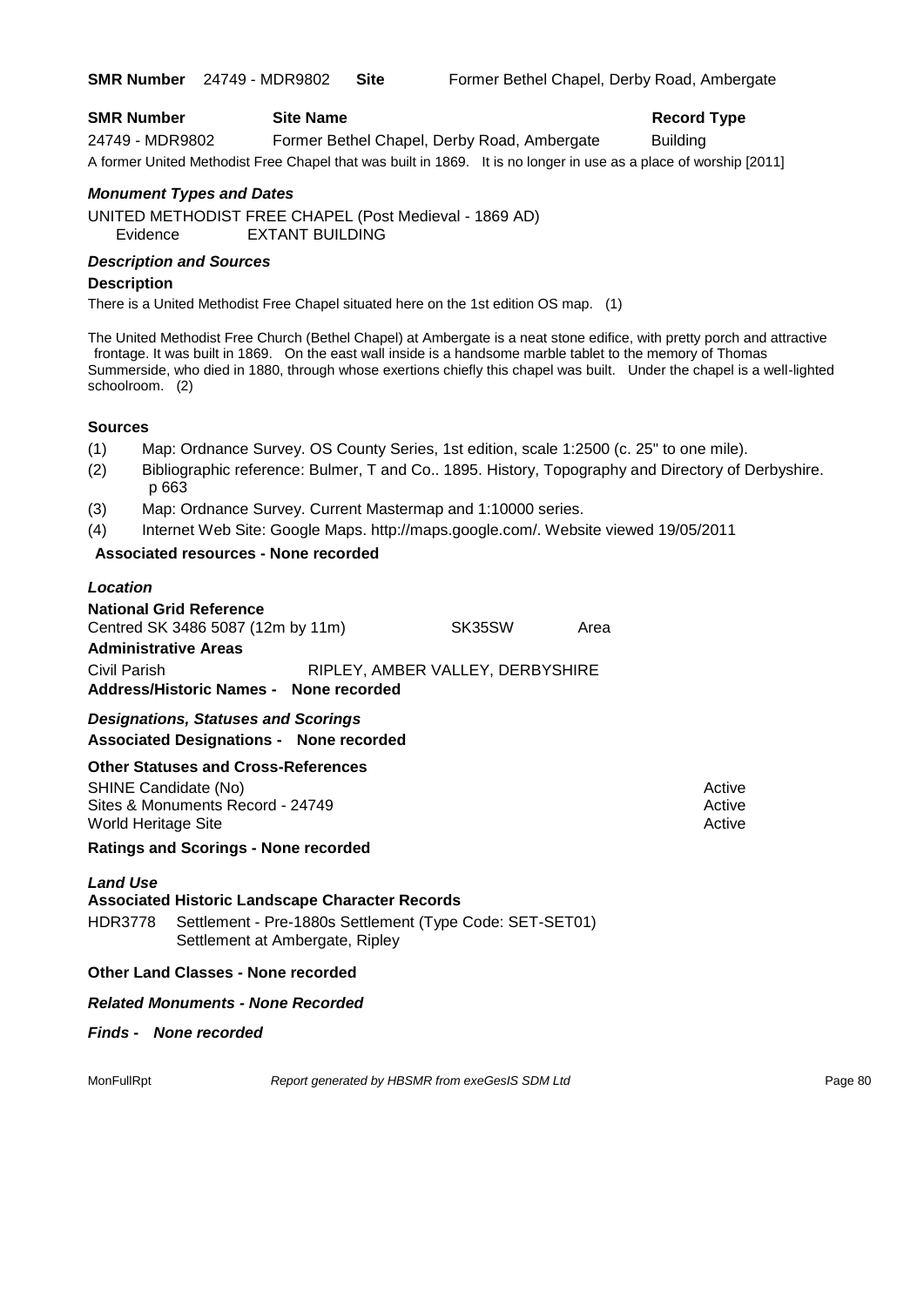**SMR Number** 24749 - MDR9802 **Site** Former Bethel Chapel, Derby Road, Ambergate

It is no longer in use as a place of worship [2011]. (3-4)*Associated Events/Activities - None recorded*

*Associated Individuals/Organisations - None recorded*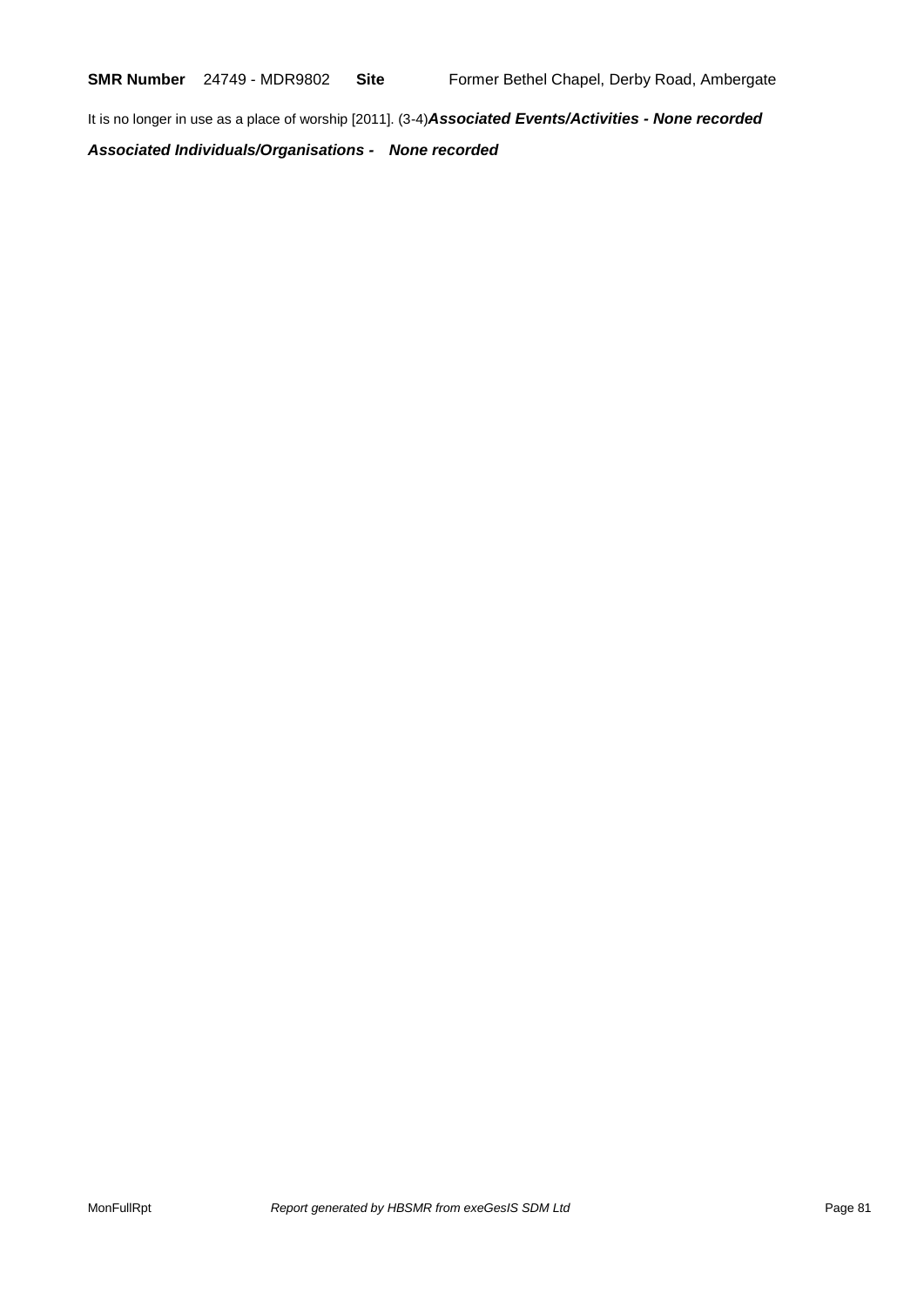**SMR Number** 24746 - MDR9811 **Site** Saw Mill, Ripley Road, Ambergate

*Monument Types and Dates*

MILL RACE (Post Medieval - 1540 AD to 1900 AD) Evidence DOCUMENTARY EVIDENCE SAW MILL (Post Medieval - 1540 AD to 1900 AD) Evidence DOCUMENTARY EVIDENCE TRAVELLING CRANE (Post Medieval - 1540 AD to 1900 AD) Evidence DOCUMENTARY EVIDENCE WEIR (Post Medieval - 1540 AD to 1900 AD) Evidence DOCUMENTARY EVIDENCE

#### *Description and Sources*

#### **Description**

A Saw Mill is shown on late 19th century and early 20th century OS maps. On the 1st ed. 25" of c. 1880, three cranes are shown, and a mill lade is named, running from a weir and sluice on the River Amber to the east. (1) By the end of the 19th century the Saw Mill had expanded, with considerably more buildings being shown on the map. (2) The 3rd ed. OS map shows a travelling crane. (3)

#### **Sources**

- (1) Map: Ordnance Survey. OS County Series, 1st edition, scale 1:2500 (c. 25" to one mile). Sheet
- (2) Map: Ordnance Survey. OS County Series, 2nd edition (1st revision), scale 1:2500 (c. 25" to one mile). Sheet XL.V, 1900
- (3) Map: Ordnance Survey. 1912-1921. OS County Series, 3rd edition (Second Revision), scale 1:2500 (25" to one mile). Sheet XL.V

#### **Associated resources - None recorded**

#### *Location*

| <b>National Grid Reference</b>                         |                                  |      |        |
|--------------------------------------------------------|----------------------------------|------|--------|
| Centred SK 3517 5180 (192m by 86m)                     | SK35SE                           | Area |        |
| <b>Administrative Areas</b>                            |                                  |      |        |
| Civil Parish<br>Address/Historic Names - None recorded | RIPLEY, AMBER VALLEY, DERBYSHIRE |      |        |
| <b>Designations, Statuses and Scorings</b>             |                                  |      |        |
| <b>Associated Designations - None recorded</b>         |                                  |      |        |
| <b>Other Statuses and Cross-References</b>             |                                  |      |        |
| SHINE Candidate (No)                                   |                                  |      | ⊾ctive |

Sites & Monuments Record - 24746 Active Active Active Active World Heritage Site Buffer Zone Active Active Active Active Active Active Active

### **Ratings and Scorings - None recorded**

#### *Land Use*

#### **Associated Historic Landscape Character Records** HDR3789 Industrial - Post-1880s Industrial Complex (Type Code: IND-IND01)

Industrial area at Ambergate, Ripley

#### **Other Land Classes - None recorded**

MonFullRpt *Report generated by HBSMR from exeGesIS SDM Ltd Report 9enerated by HBSMR from exeGesIS SDM Ltd*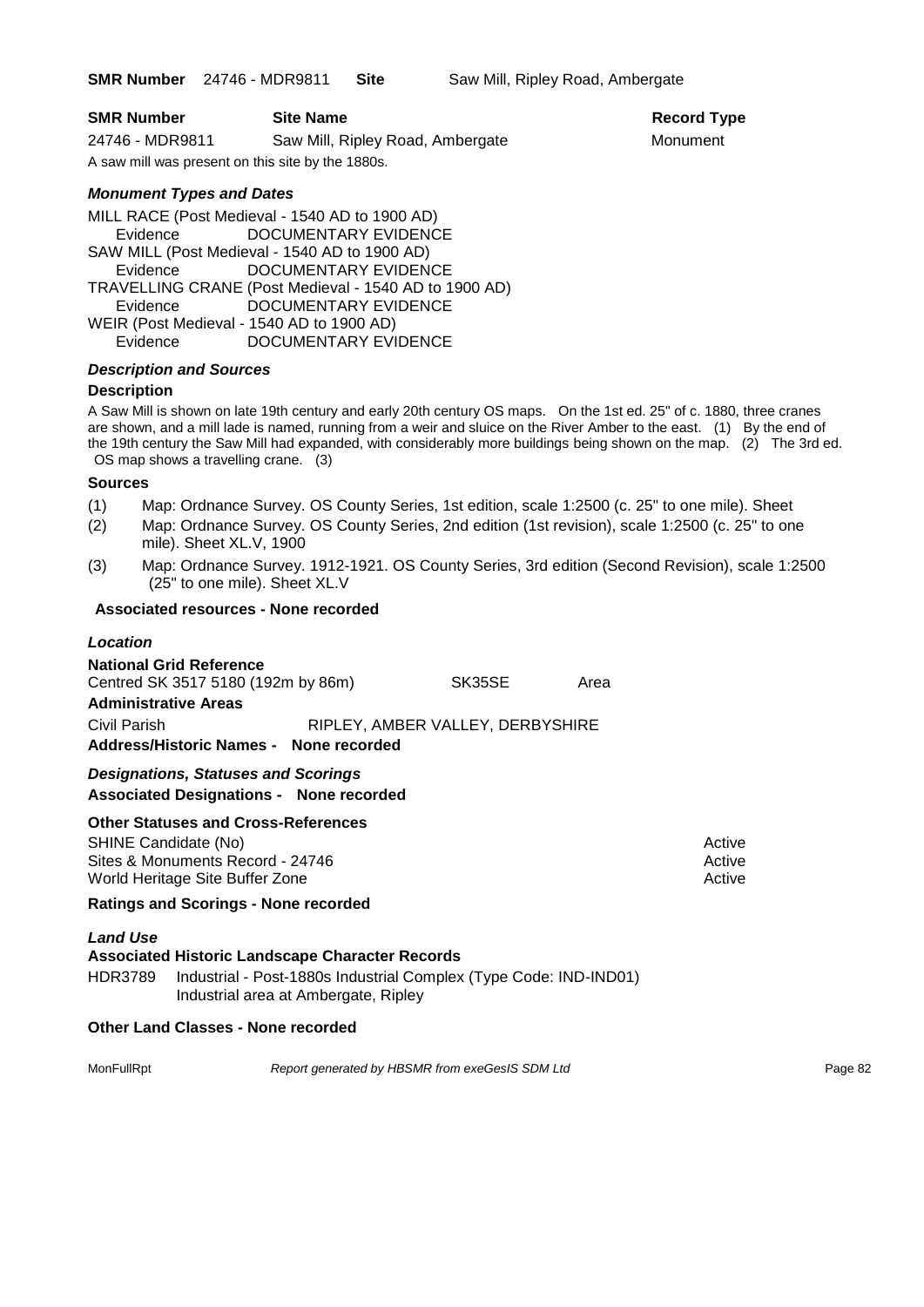**SMR Number** 24746 - MDR9811 **Site** Saw Mill, Ripley Road, Ambergate

*Related Monuments - None Recorded Finds - None recorded Associated Events/Activities - None recorded Associated Individuals/Organisations - None recorded*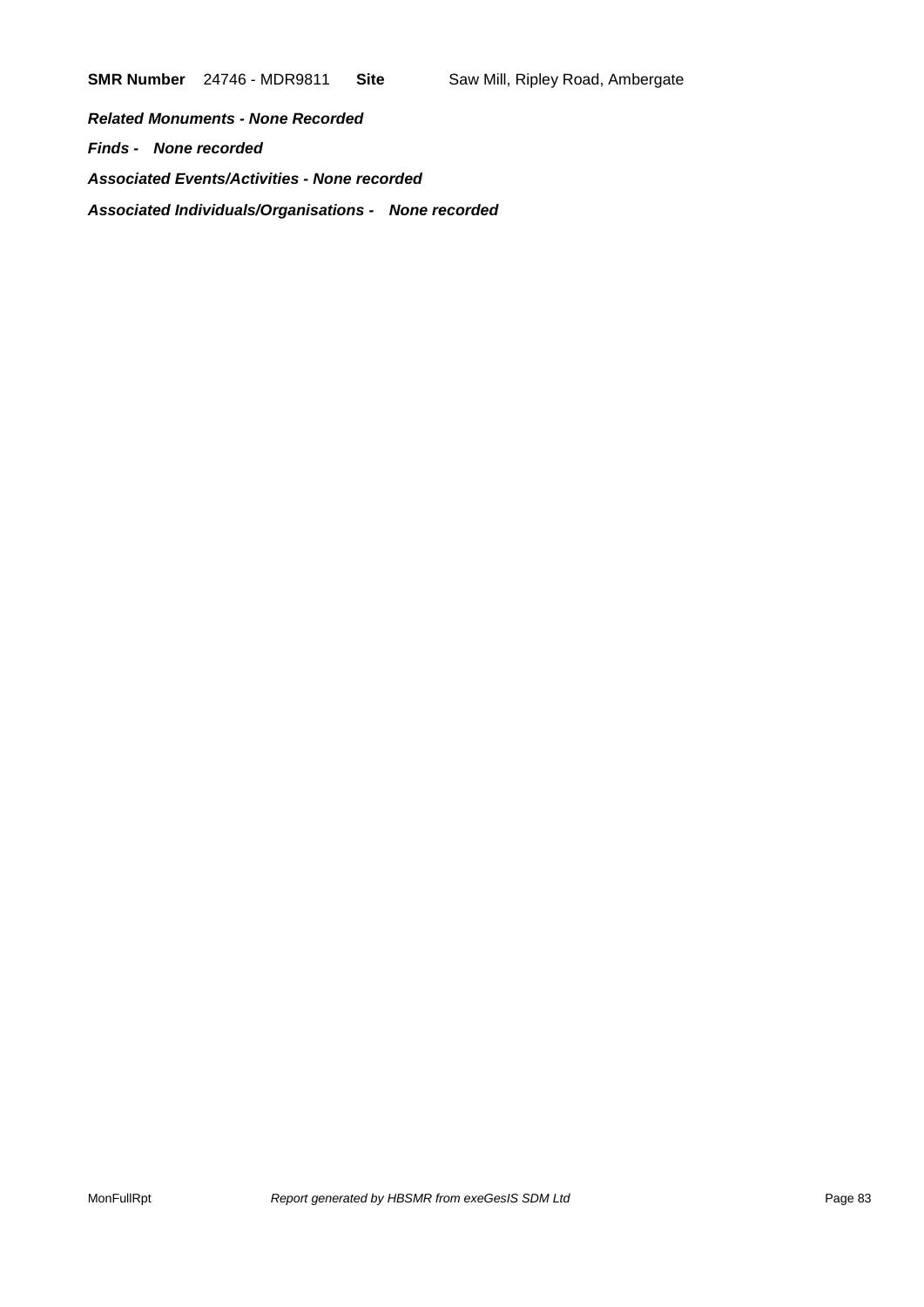**SMR Number** 24747 - MDR9812 **Site** St Anne's Church, Ambergate

#### **SMR Number Site Name Record Type Record Type**

24747 - MDR9812 St Anne's Church, Ambergate Building

Large cruciform plan parish church of 1891-2 in Early English style with original gatepiers and railings to Holly Lane and Derby Road.

#### *Monument Types and Dates*

CHURCH (Post Medieval - 1891 AD to 1892 AD) Evidence EXTANT BUILDING

#### *Description and Sources*

#### **Description**

"St. Anne's church was erected in 1891-2 for £2,000, chiefly payed for by J. Thewlis Johnson of Oak Hurst. It is a structure of dressed stone in the Early English style, comprising apsidal chancel, north and south transepts, nave and north porch. The west gable has a small bell turret. The chancel arch is pointed and high. The five windows of the chancel are single lights, those on the north and south sides of the nave are two-light ones, and the west window is a large one of three lights, given by the Sunday school children. All the stone was from the Ridgeway quarry, and the structure was built by Mr. J. Glossop. Under the church is a well-lit schoolroom". (1)

St Anne's Church is a large cruciform plan parish church of 1891-2 with canted apsidal end to Derby Road. It is in early English style with lancet windows and hood moulds with carved label stops. It is constructed from coursed sandstone with tiled floors. There are original gatepiers and railings to Holly Lane and Derby Road. There is a bell-cote to the west

#### **Sources**

- (1) Bibliographic reference: Bulmer, T. 1895. History, Topography & Directory of Derby. p. 663
- (2) Unpublished document: Morris, M. 2004. Study to Identify Candidate Buildings for Grant Assistance
	- and a Review of Conservation Area Boundaries. Derwent Valley Mills World Heritage Site..

#### **Associated resources - None recorded**

| Location                                    |                                                                                |                                                                                           |                                                           |      |                            |         |
|---------------------------------------------|--------------------------------------------------------------------------------|-------------------------------------------------------------------------------------------|-----------------------------------------------------------|------|----------------------------|---------|
| <b>Administrative Areas</b><br>Civil Parish | <b>National Grid Reference</b><br>Centred SK 3479 5143 (23m by 18m)            |                                                                                           | SK35SW<br>RIPLEY, AMBER VALLEY, DERBYSHIRE                | Area |                            |         |
|                                             |                                                                                | Address/Historic Names - None recorded                                                    |                                                           |      |                            |         |
|                                             | <b>Designations, Statuses and Scorings</b>                                     | <b>Associated Designations - None recorded</b>                                            |                                                           |      |                            |         |
| SHINE Candidate (No)<br>World Heritage Site | <b>Other Statuses and Cross-References</b><br>Sites & Monuments Record - 24747 |                                                                                           |                                                           |      | Active<br>Active<br>Active |         |
|                                             | <b>Ratings and Scorings - None recorded</b>                                    |                                                                                           |                                                           |      |                            |         |
| <b>Land Use</b><br><b>HDR3777</b>           |                                                                                | <b>Associated Historic Landscape Character Records</b><br>Settlement at Ambergate, Ripley | Settlement - Post-1880s Settlement (Type Code: SET-SET02) |      |                            |         |
|                                             | Other Land Classes - None recorded                                             |                                                                                           |                                                           |      |                            |         |
|                                             | <b>Related Monuments - None Recorded</b>                                       |                                                                                           |                                                           |      |                            |         |
|                                             | <b>Finds - None recorded</b>                                                   |                                                                                           |                                                           |      |                            |         |
| MonFullRpt                                  |                                                                                |                                                                                           | Report generated by HBSMR from exeGesIS SDM Ltd           |      |                            | Page 84 |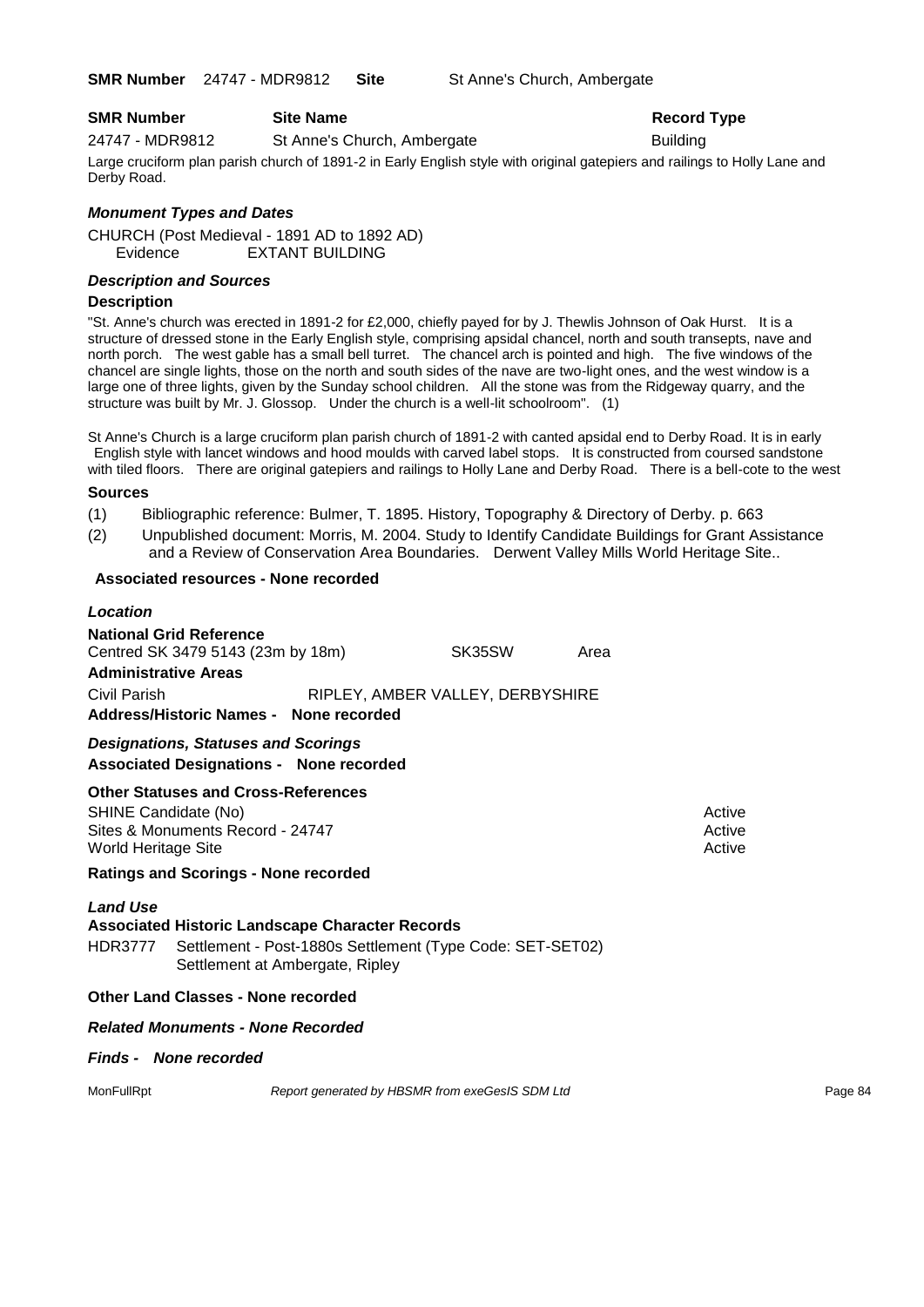**SMR Number** 24747 - MDR9812 **Site** St Anne's Church, Ambergate

gable. (2)*Associated Events/Activities - None recorded*

### *Associated Individuals/Organisations*

Glossop, J - Historic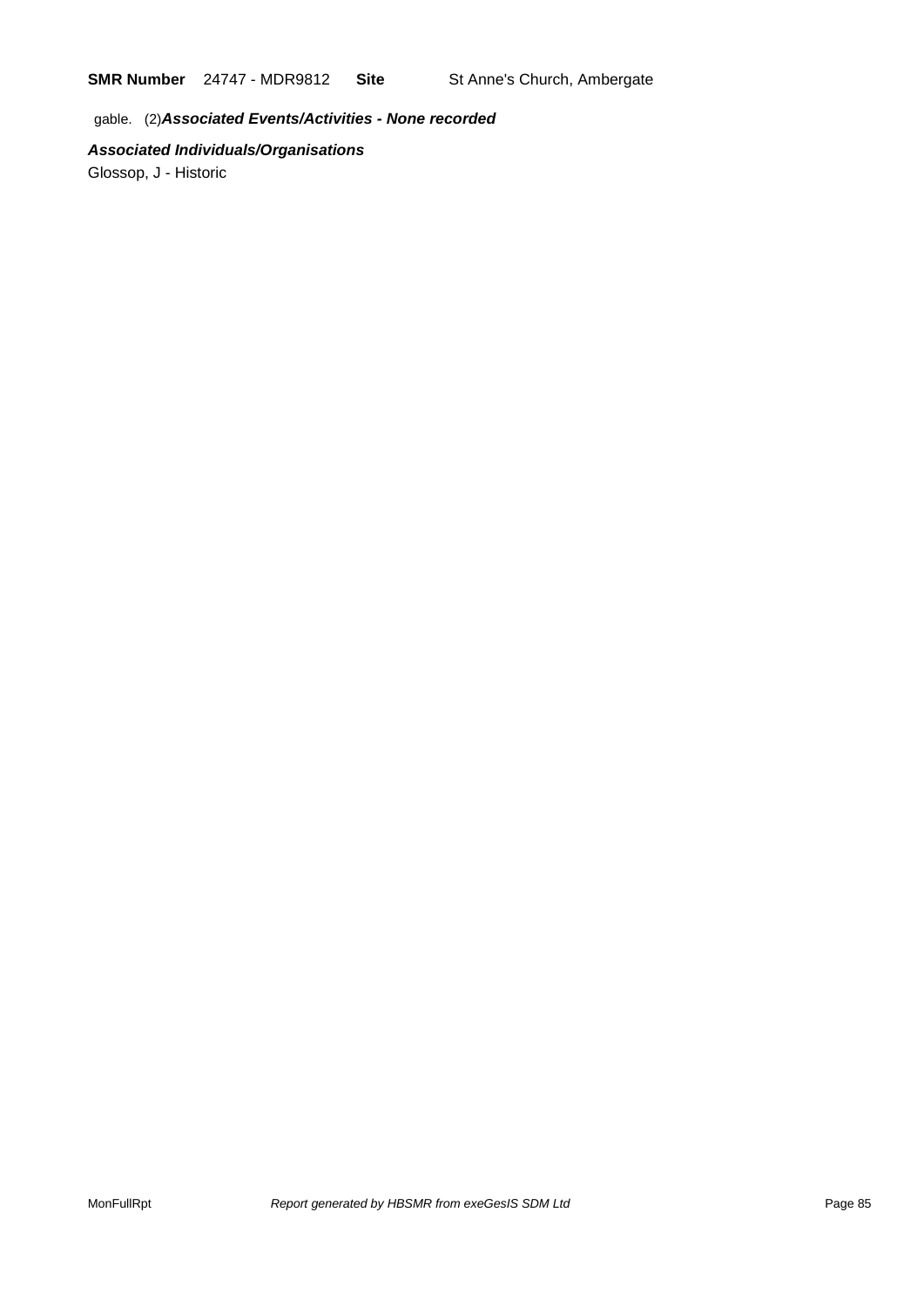| <b>SMR Number</b> | <b>Site Name</b>                                                                                      | <b>Record Type</b> |
|-------------------|-------------------------------------------------------------------------------------------------------|--------------------|
| 24750 - MDR9875   | Poyser's Bridge, Cromford Canal, Crich Chase                                                          | Monument           |
|                   | Single hump-backed gritstone accommodation bridge across Cromford Canal, which was completed by 1794. |                    |

#### *Monument Types and Dates*

ACCOMMODATION BRIDGE (Post Medieval - 1794 AD to 1900 AD) Evidence EXTANT STRUCTURE

#### *Description and Sources*

#### **Description**

Canal bridge built as part of the Cromford Canal in 1792 by William Jessop and Benjamin Outram. Constructed from coursed squared stone. Single stilted semi-circular arch with a plain band over and parapets with chamfered copings. The walls curve outwards to each end and finish in square piers. (1)

Simple bridge of local roughly dressed gritstone. String course follows the line of the deck. Stilted arch. The deck widens at the abutments, parapets curve and splay and finish in square piers. Flush round-topped copings. Built 1792/4 with the canal. A standard Cromford Canal bridge, presumably designed by the engineers of the canal, Jessop and Outram. It is of a style typical of small canal bridges of the period and probably developed from the earlier bridges over the Trent and Mersey, designed by Brindley. Now takes a cul-de-sac access road to a row of houses built above the canal as well as to the original farm (in 1811 in Israel Poyser's ownership) immediately north of the bridge. A towpath passes under the bridge on the south bank and there is a new water level gauge installed under the bridge. The stonework is mostly well pointed. There are grooves in the stone from tow-rope on the towpath side, east and west arches. There is a possible mason's mark under the bridge in a 'W'. There are stop plank grooves in the narrows to the

#### **Sources**

(1) Listed Building File: DOE / DCMS. Listed Building Notification. 6/3451/067

(2) Index: Mansel Architects. 2004. Cromford Canal Survey. Survey ref: 126

#### **Associated resources - None recorded**

| Location                                                                                                                                  |                     |                                  |                                                              |                            |                |
|-------------------------------------------------------------------------------------------------------------------------------------------|---------------------|----------------------------------|--------------------------------------------------------------|----------------------------|----------------|
| <b>National Grid Reference</b><br>Centred SK 3480 5196 (9m by 9m)<br><b>Administrative Areas</b>                                          |                     | SK35SW                           | Area                                                         |                            |                |
| Civil Parish<br>Address/Historic Names - None recorded                                                                                    |                     | RIPLEY, AMBER VALLEY, DERBYSHIRE |                                                              |                            |                |
| <b>Designations, Statuses and Scorings</b><br><b>Associated Designations</b>                                                              |                     |                                  |                                                              |                            |                |
| Listed Building (II) - 1335399                                                                                                            |                     | <b>CHASE FARMHOUSE</b>           | CANAL BRIDGE SOUTH WEST OF CRICH Active                      |                            | <b>DDR2691</b> |
| <b>Other Statuses and Cross-References</b><br>SHINE Candidate (No)<br>Sites & Monuments Record - 24750<br>World Heritage Site Buffer Zone |                     |                                  |                                                              | Active<br>Active<br>Active |                |
| <b>Ratings and Scorings</b>                                                                                                               |                     |                                  |                                                              |                            |                |
| Condition<br>Visibility                                                                                                                   | Good<br>Substantial | 01/03/2004<br>01/03/2004         | <b>Cromford Canal Survey</b><br><b>Cromford Canal Survey</b> |                            |                |
| <b>Land Use</b><br><b>Associated Historic Landscape Character Records</b>                                                                 |                     |                                  |                                                              |                            |                |

MonFullRpt *Report generated by HBSMR from exeGesIS SDM Ltd Report 9enerated by HBSMR from exeGesIS SDM Ltd*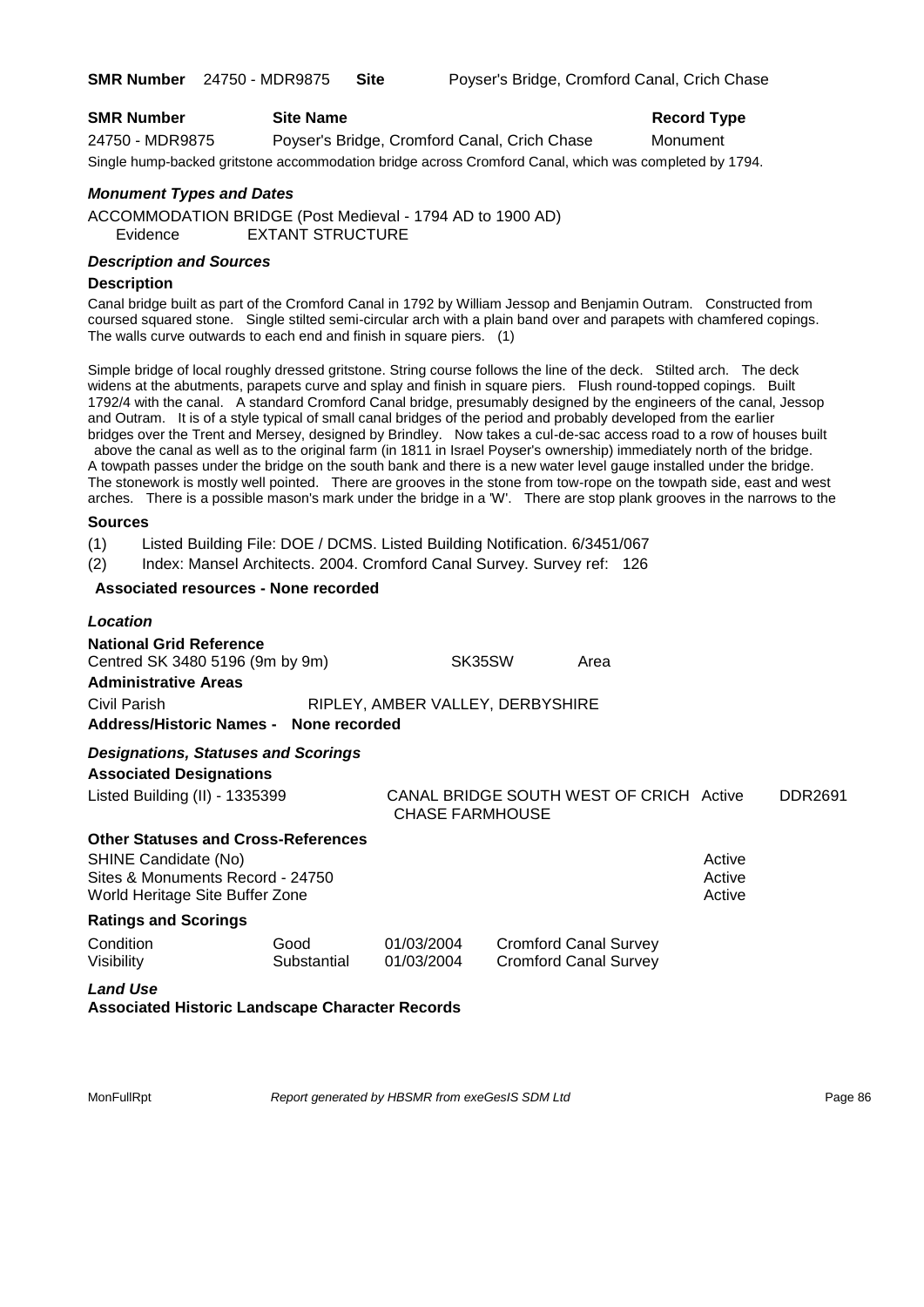west side of the bridge. (2)HDR3777 Settlement - Post-1880s Settlement (Type Code: SET-SET02) Settlement at Ambergate, Ripley

HDR3778 Settlement - Pre-1880s Settlement (Type Code: SET-SET01) Settlement at Ambergate, Ripley

#### **Other Land Classes - None recorded**

#### *Related Monuments - None Recorded*

#### *Finds - None recorded*

#### *Associated Events/Activities*

EDR1807 Cromford Canal Survey (Event - Survey)

#### *Associated Individuals/Organisations*

Jessop, William - Historic **Engineer** Engineer Outram, Benjamin - Historic **Engineer** Engineer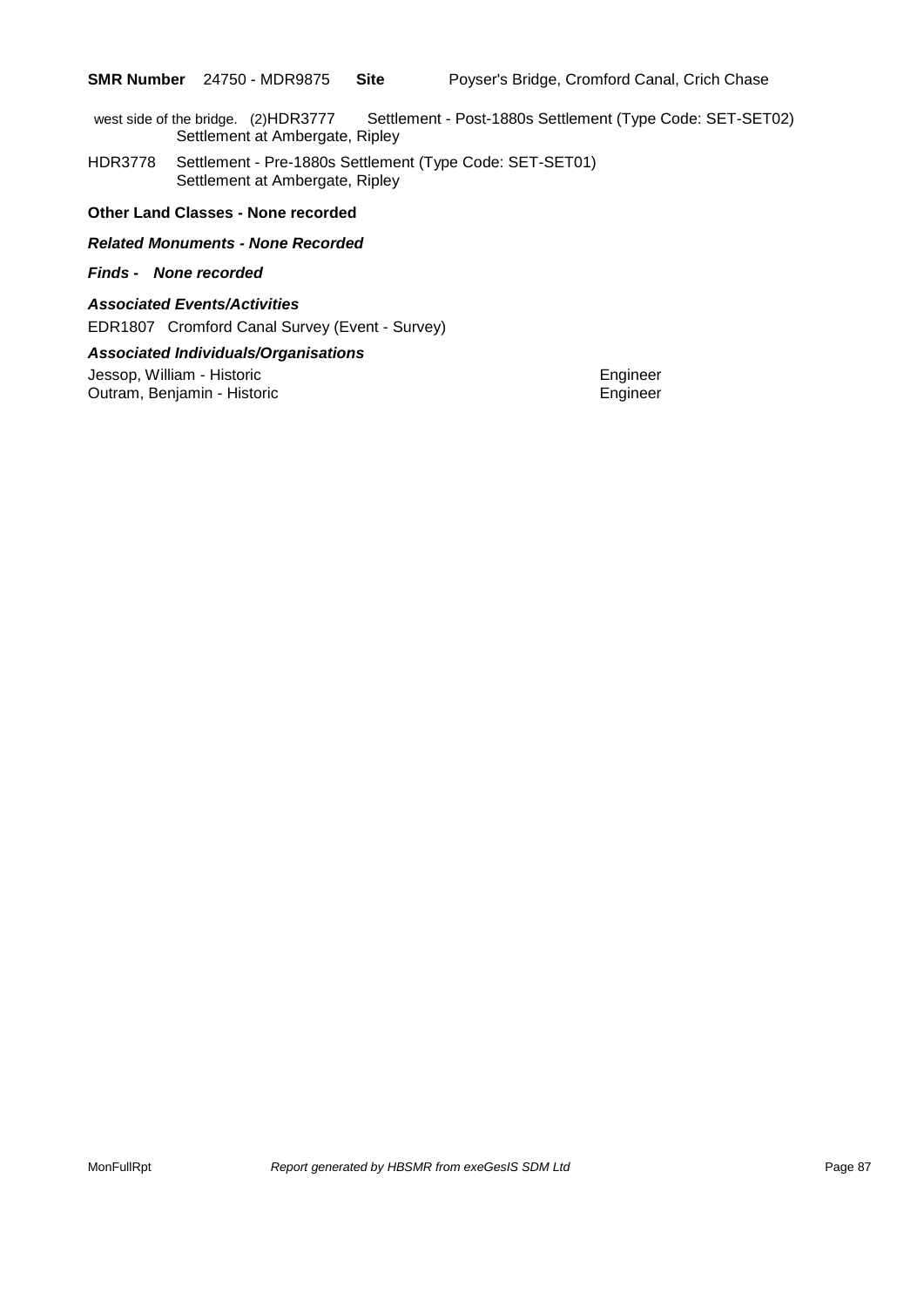| <b>SMR Number</b> | <b>Site Name</b>                                         | <b>Record Type</b> |
|-------------------|----------------------------------------------------------|--------------------|
| 18444 - MDR9910   | Hay's Wharf and Cottages, Cromford Canal, Crich<br>Chase | Monument           |

Wharf on Cromford Canal, which was completed in 1794, with canal cottages probably built during the mid 19th century.

#### *Monument Types and Dates*

CANAL WHARF (Post Medieval - 1794 AD to 1900 AD) Evidence EXTANT STRUCTURE CANAL WORKERS COTTAGE (Post Medieval - 1830 AD to 1900 AD) Evidence EXTANT BUILDING

#### *Description and Sources*

#### **Description**

The canal cottages at Hay's Wharf are Grade II listed. Constructed c. 1800 from coursed squared rubble gritstone with plain eaves, end ridge brick chimneys, and stone and welsh slated roofs. They have a central three storey two bay range, with flanking recessed lower ranges. (1)

The canal cottages at Hay's Wharf were probably built between 1811 and 1836. The listing gives the date as 1800, but the 1811 map shows no building. Robert Hayes is the owner of the land to either side of the canal and a small building marked 'Hayes Wharf' appears on the 1836 Sandersons map. The railway bridge adjacent was built to provide access to this wharf. A building of the present configuration, with both side bays, is shown on the 1898 OS map. The two side ranges are assumed to be later than the central one, and the canal elevation has been much altered, evidenced by blocked-up doorways, etc. It is remembered with a large window and in use as a general stores, which served canal traffic when the canal was still in operation. The south-west boundary is formed by a high railway retaining wall, which drops directly down to the tracks. The listing describes the building as 'coursed squared rubble gritstone with plain eaves and ridge brick chimneys. Three-storey, two-bay range to centre with flanking recessed lower ranges. Canal elevation: ranges flush, with three doorways and a tall window opening'. The listing also describes iron-frame windows which have since been replaced with timber casements. There are stone slates to the central range and clay plain tiles to the lower roofs (replacing the slates recorded on the listing). The detached stone outbuildings shown on the 1898 OS

#### **Sources**

*Location*

(1) Listed Building File: DOE / DCMS. Listed Building Notification. 6/3452/001

(2) Index: Mansel Architects. 2004. Cromford Canal Survey. Survey ref: 119

#### **Associated resources - None recorded**

| Lutauun                                                                                                            |                                                                                             |                                                                     |      |                                      |                |
|--------------------------------------------------------------------------------------------------------------------|---------------------------------------------------------------------------------------------|---------------------------------------------------------------------|------|--------------------------------------|----------------|
| <b>National Grid Reference</b><br>Centred SK 3449 5203 (51m by 47m)<br><b>Administrative Areas</b>                 |                                                                                             | SK35SW                                                              | Area |                                      |                |
| Civil Parish<br>Civil Parish<br><b>Address/Historic Names</b><br>1811 to 1836<br>Hayes Wharf or St John's Cottages |                                                                                             | CRICH, AMBER VALLEY, DERBYSHIRE<br>RIPLEY, AMBER VALLEY, DERBYSHIRE |      |                                      |                |
| <b>Designations, Statuses and Scorings</b><br><b>Associated Designations</b>                                       |                                                                                             |                                                                     |      |                                      |                |
| Listed Building (II) - 1109194<br>SHINE Candidate (No)<br>World Heritage Site                                      | <b>Other Statuses and Cross-References</b><br>Sites & Monuments Record (Derbyshire) - 18444 | CANAL COTTAGES                                                      |      | Active<br>Active<br>Active<br>Active | <b>DDR2358</b> |
|                                                                                                                    | <b>Ratings and Scorings - None recorded</b>                                                 |                                                                     |      |                                      |                |
| MonFullRpt                                                                                                         |                                                                                             | Report generated by HBSMR from exeGesIS SDM Ltd                     |      |                                      | Page 88        |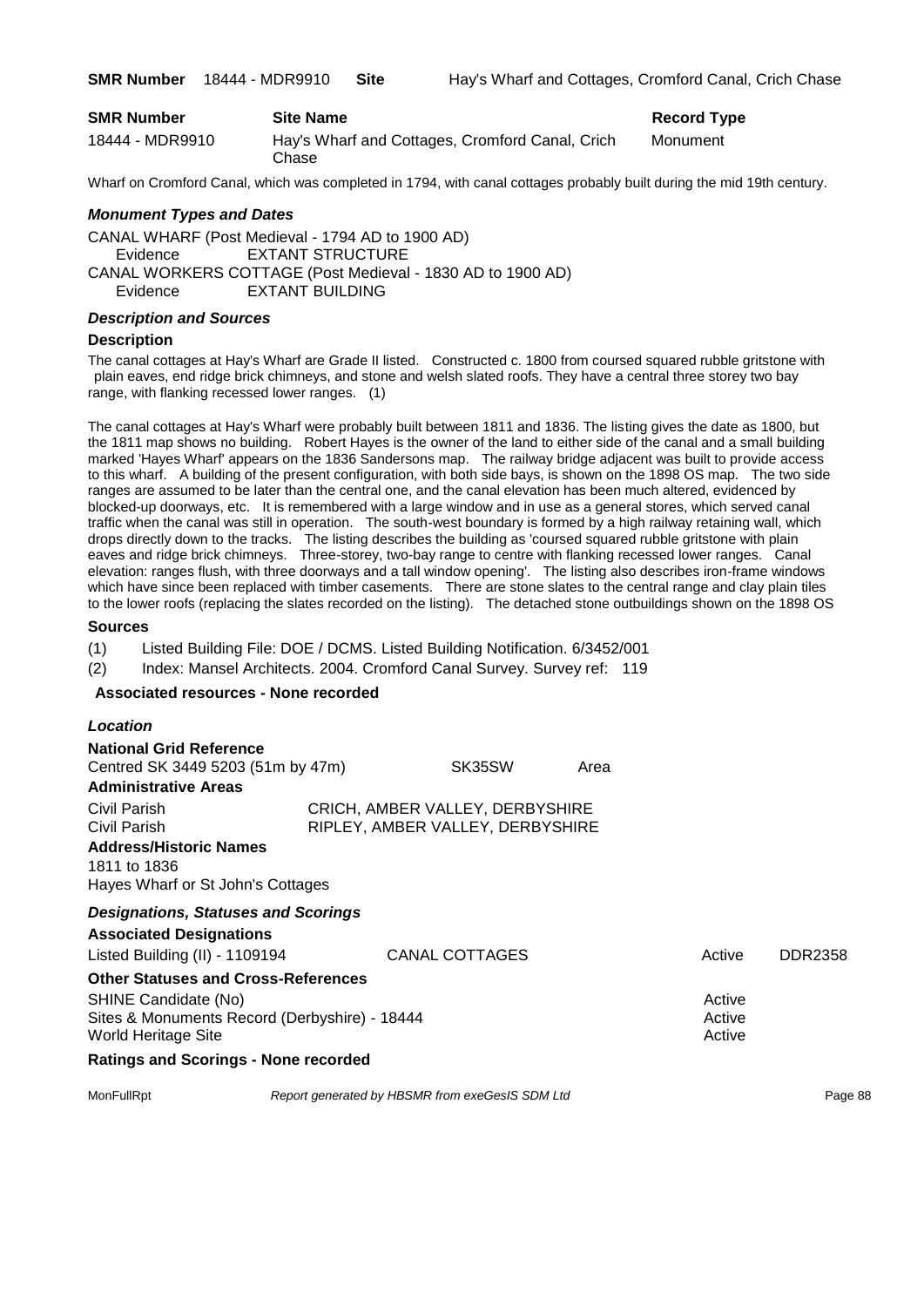map further south along the tow path are still standing. (2)*Land Use*  **Associated Historic Landscape Character Records**

### HDR3777 Settlement - Post-1880s Settlement (Type Code: SET-SET02) Settlement at Ambergate, Ripley

- HDR3778 Settlement Pre-1880s Settlement (Type Code: SET-SET01) Settlement at Ambergate, Ripley
- HDR3816 Industrial Post-1880s Industrial Complex (Type Code: IND-IND01) Mills, Alderwasley

#### **Other Land Classes - None recorded**

*Related Monuments - None Recorded*

#### *Finds - None recorded*

*Associated Events/Activities*

EDR1807 Cromford Canal Survey (Event - Survey)

*Associated Individuals/Organisations - None recorded*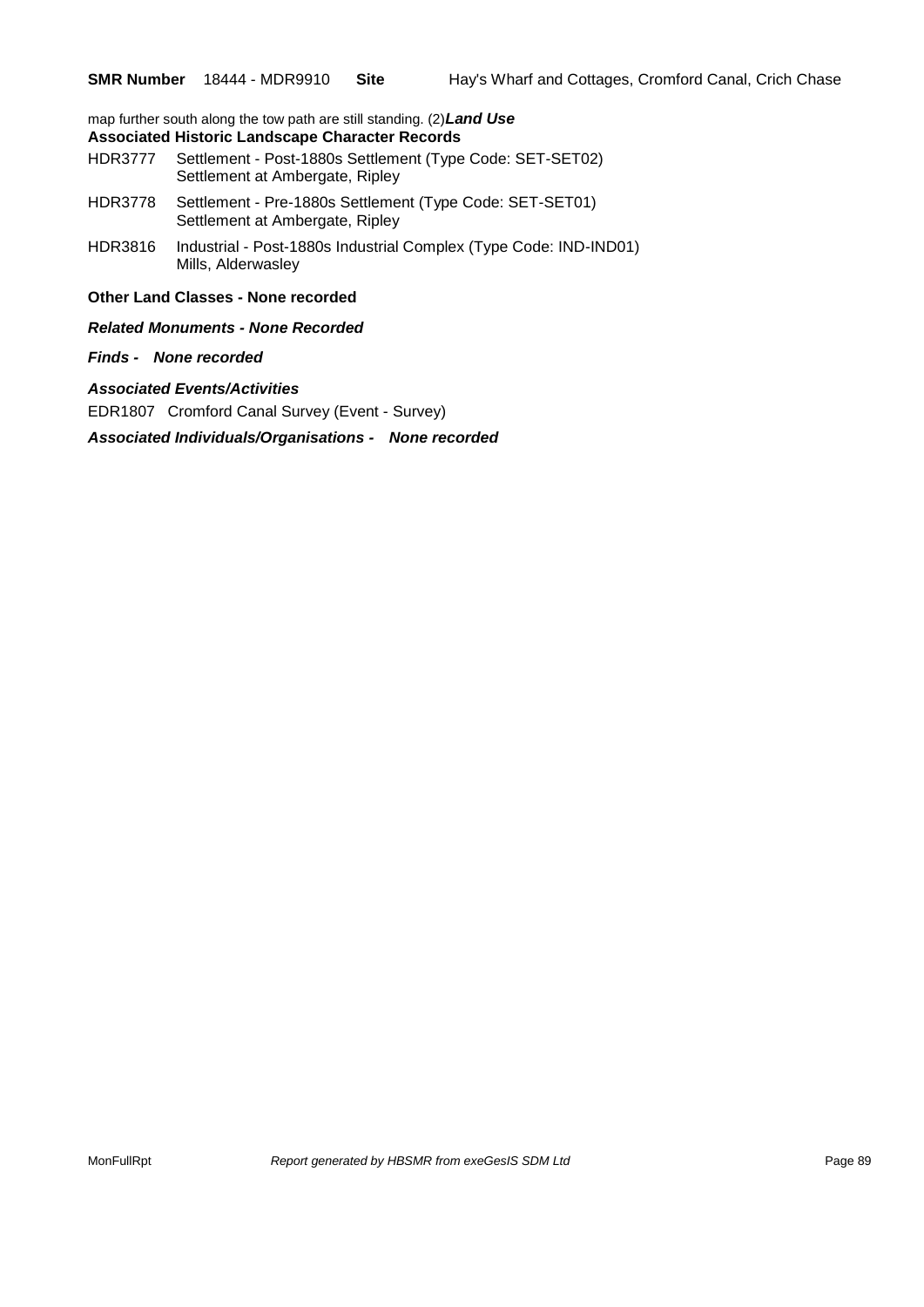| <b>SMR Number</b> | <b>Site Name</b>                              | <b>Record Type</b> |
|-------------------|-----------------------------------------------|--------------------|
| 24751 - MDR9964   | Gratton's Bridge, Cromford Canal, Crich Chase | Monument           |
| .                 |                                               |                    |

Single hump-backed gritstone accommodation bridge across Cromford Canal, which was completed by 1794.

#### *Monument Types and Dates*

ACCOMMODATION BRIDGE (Post Medieval - 1794 AD to 1900 AD) Evidence EXTANT STRUCTURE

#### *Description and Sources*

#### **Description**

Gratton's Bridge is a Grade II canal bridge built in 1792 by William Jessop and Benjamin Outram. It is constructed from coursed squared sandstone with a single stilted semi-circular arch and parapets with rounded copings. The walls curve outwards to either side and finish in square piers. It was built as part of the Cromford Canal. (1)

Gratton's bridge is a simple hump-backed bridge of local rough coursed gritstone. The string course follows the line of the deck. The bridge has a stilted arch, the deck widens at the abutments, the parapets curve and splay and finish in square piers. It has flush, round-topped copings. It is a standard Cromford Canal bridge, each of the same style and materials but adapted to local topography and use. Presumably designed by the engineers of the canal, Jessop and Outram. The origin of the name 'Gratton's' is not known. The bridge was originally built to take the through track from Toadmoor to Crich Carr. The towpath passes under the bridge on the west bank. A driveway widens above the bridge and terminates in a parking area for a modern house on the east side of the canal. (2)

#### **Sources**

(1) Listed Building File: DOE / DCMS. Listed Building Notification. 6/3452/092

(2) Index: Mansel Architects. 2004. Cromford Canal Survey. Feature number: 120

#### **Associated resources - None recorded**

| Location                                                                          |                                                                                                                                                        |                                  |        |                                                              |                            |         |
|-----------------------------------------------------------------------------------|--------------------------------------------------------------------------------------------------------------------------------------------------------|----------------------------------|--------|--------------------------------------------------------------|----------------------------|---------|
| <b>Administrative Areas</b>                                                       | <b>National Grid Reference</b><br>Centred SK 3453 5202 (7m by 11m)                                                                                     |                                  | SK35SW | Area                                                         |                            |         |
| Civil Parish                                                                      | <b>Address/Historic Names - None recorded</b>                                                                                                          | RIPLEY, AMBER VALLEY, DERBYSHIRE |        |                                                              |                            |         |
|                                                                                   | <b>Designations, Statuses and Scorings</b><br><b>Associated Designations</b>                                                                           |                                  |        |                                                              |                            |         |
|                                                                                   | Listed Building (II) - 1311200                                                                                                                         | <b>COTTAGES</b>                  |        | CANAL BRIDGE TO EAST OF CANAL                                | Active                     | DDR2553 |
| SHINE Candidate (No)<br><b>World Heritage Site</b><br><b>Ratings and Scorings</b> | <b>Other Statuses and Cross-References</b><br>Sites & Monuments Record (Derbyshire) - 24751                                                            |                                  |        |                                                              | Active<br>Active<br>Active |         |
| Condition<br>Visibility                                                           | Good<br>Substantial                                                                                                                                    | 01/03/2004<br>01/03/2004         |        | <b>Cromford Canal Survey</b><br><b>Cromford Canal Survey</b> |                            |         |
| <b>Land Use</b><br><b>HDR3777</b>                                                 | <b>Associated Historic Landscape Character Records</b><br>Settlement - Post-1880s Settlement (Type Code: SET-SET02)<br>Settlement at Ambergate, Ripley |                                  |        |                                                              |                            |         |

MonFullRpt *Report generated by HBSMR from exeGesIS SDM Ltd* Page 90 **Page 90**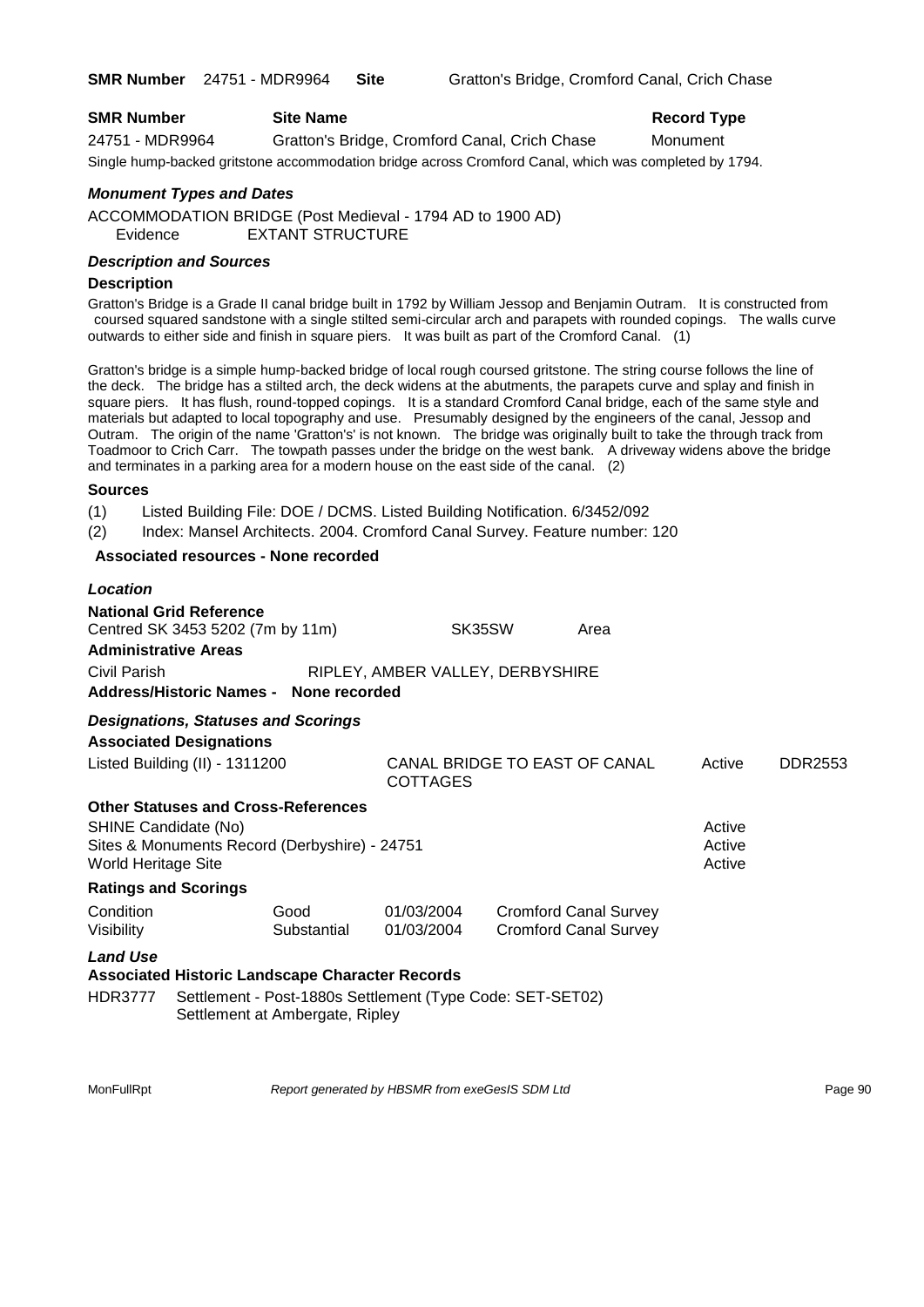HDR3778 Settlement - Pre-1880s Settlement (Type Code: SET-SET01) Settlement at Ambergate, Ripley

#### **Other Land Classes - None recorded**

#### *Related Monuments - None Recorded*

#### *Finds - None recorded*

#### *Associated Events/Activities*

EDR1807 Cromford Canal Survey (Event - Survey)

#### *Associated Individuals/Organisations*

Jessop, William - Historic **Contract Contract Contract Contract Contract Contract Contract Contract Contract Contract Contract Contract Contract Contract Contract Contract Contract Contract Contract Contract Contract Contr** Outram, Benjamin - Historic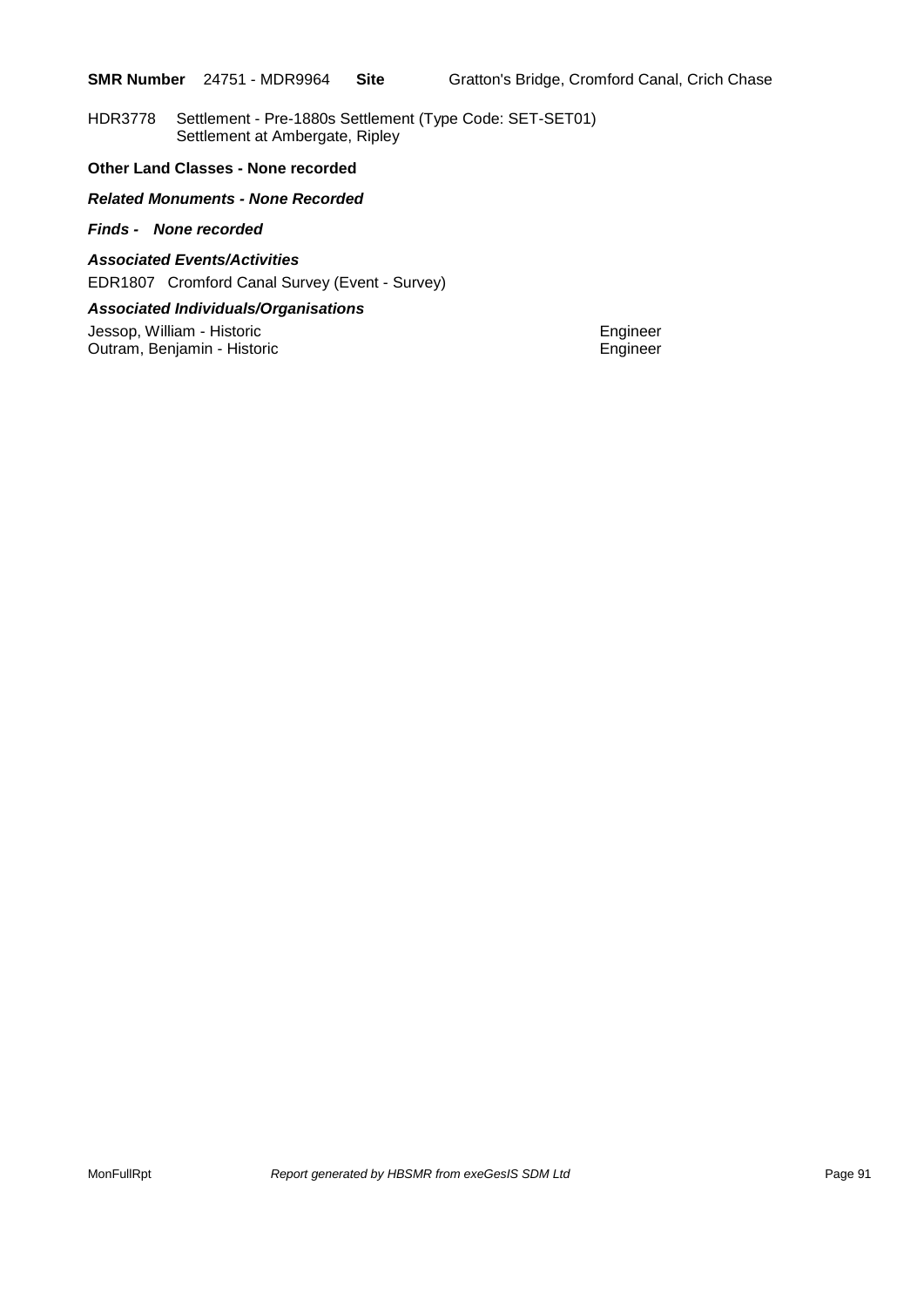| <b>SMR Number</b> | <b>Site Name</b>                                                                    | Record   |
|-------------------|-------------------------------------------------------------------------------------|----------|
| 24752 - MDR9999   | Chase Cottage, Cromford Canal, Crich Chase                                          | Building |
|                   | Early 19th century cottage adjacent to Cromford Canal, which was completed in 1794. |          |

# **Record Type**

*Monument Types and Dates*

HOUSE (Post Medieval - 1800 AD to 1900 AD) Evidence EXTANT BUILDING

#### *Description and Sources*

#### **Description**

Substantial two-storey, double-fronted, early Victorian stone house, separated from the canal by a garden wall. Squared coursed gritstone with modern clay plain tile roof. Large windows with sliding sashes. High garden wall along the towpath with outbuildings. There is a door in the wall onto the towpath opposite Calladine Winding Hole. The house and outbuildings are shown on the 1878 OS map. It is suggested that the engineer George Stephenson stayed here while lime kilns were being built on the turn of the canal at Ambergate in 1840. Deeds only go back to 1903 when the property was held in trust for a member of the Hurt family. The building is an example of a grander residence built next

#### **Sources**

(1) Index: Mansel Architects. 2004. Cromford Canal Survey. Feature number: 122

#### **Associated resources - None recorded**

| Location                               |                                  |      |
|----------------------------------------|----------------------------------|------|
| <b>National Grid Reference</b>         |                                  |      |
| Centred SK 3462 5197 (17m by 9m)       | SK35SW                           | Area |
| <b>Administrative Areas</b>            |                                  |      |
| Civil Parish                           | RIPLEY, AMBER VALLEY, DERBYSHIRE |      |
| Address/Historic Names - None recorded |                                  |      |

#### *Designations, Statuses and Scorings*

**Associated Designations - None recorded**

#### **Other Statuses and Cross-References**

SHINE Candidate (No) **Active** Active 30 Active 30 Active 30 Active 30 Active 30 Active Sites & Monuments Record - 24752 Active Active Active Active World Heritage Site Buffer Zone Active Active Active Active Active Active Active

#### **Ratings and Scorings**

| Condition  | Good        | 07/06/2004 | <b>Cromford Canal Survey</b> |
|------------|-------------|------------|------------------------------|
| Visibility | Substantial | 07/06/2004 | Cromford Canal Survey        |

#### *Land Use*

**Associated Historic Landscape Character Records** HDR3778 Settlement - Pre-1880s Settlement (Type Code: SET-SET01) Settlement at Ambergate, Ripley

#### **Other Land Classes - None recorded**

*Related Monuments - None Recorded*

#### *Finds - None recorded*

#### *Associated Events/Activities*

EDR1807 Cromford Canal Survey (Event - Survey)

#### *Associated Individuals/Organisations - None recorded*

MonFullRpt *Report generated by HBSMR from exeGesIS SDM Ltd Report generated by HBSMR from exeGesIS SDM Ltd*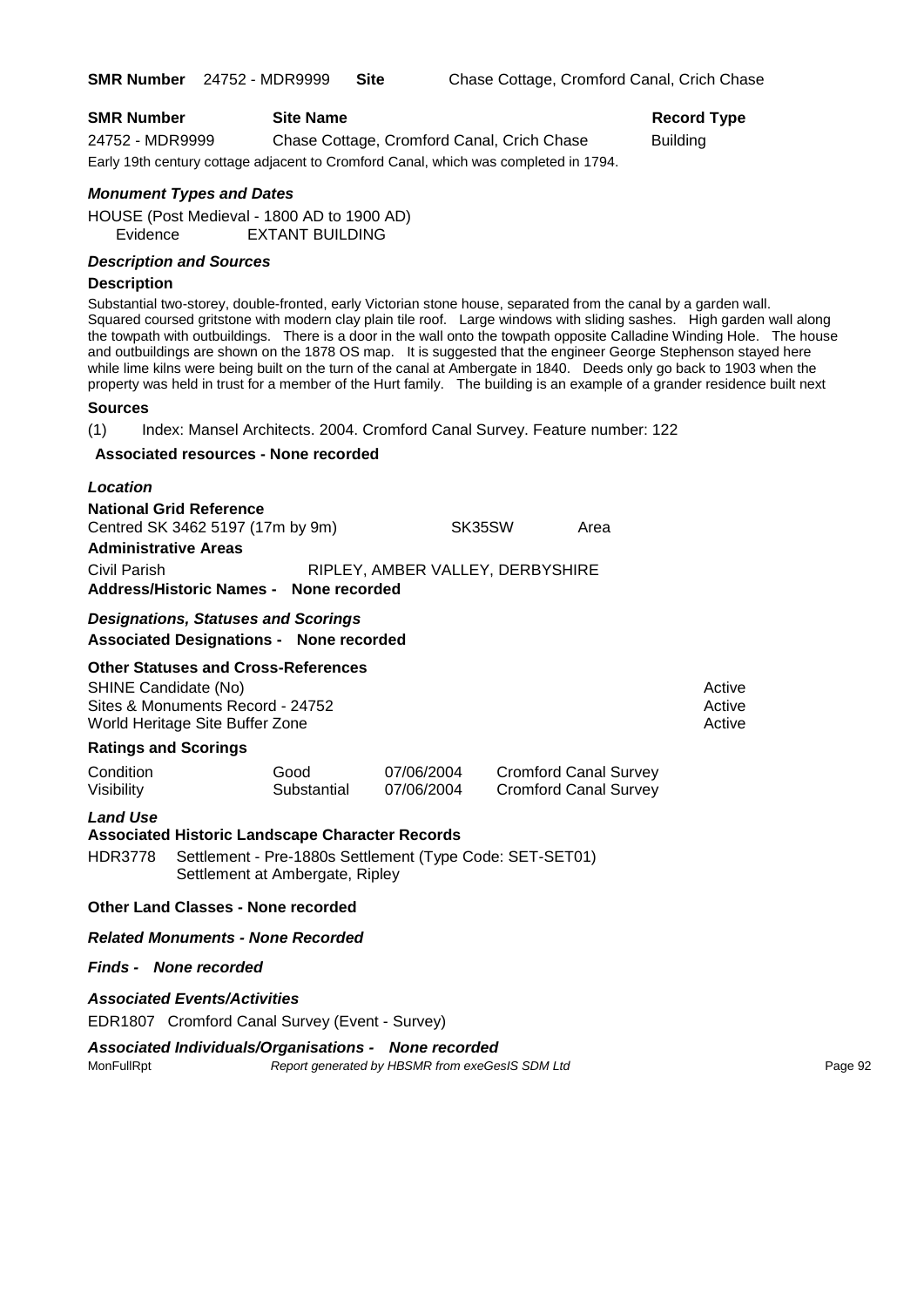to the canal. (1)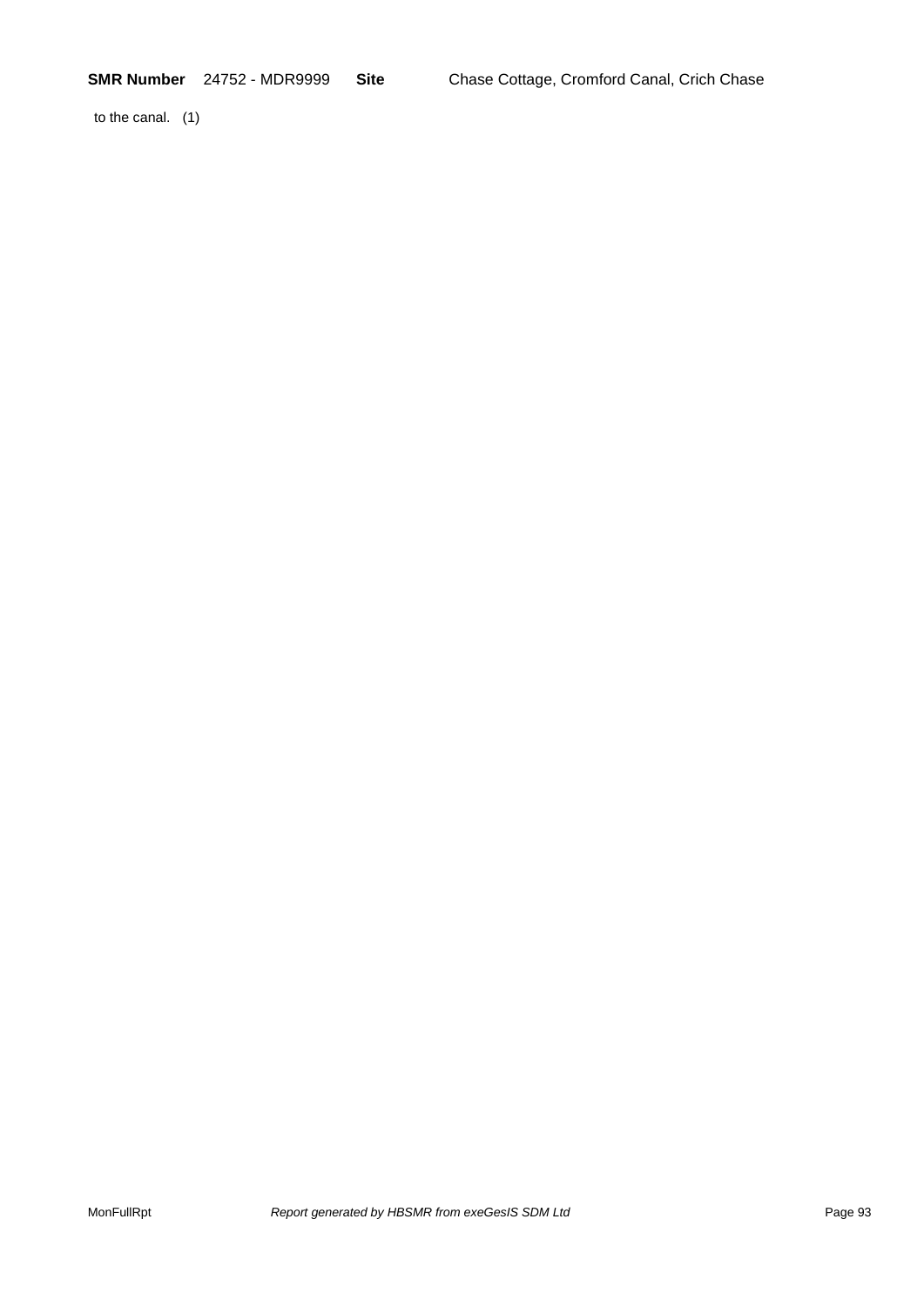| <b>Record Type</b><br>Monument<br>Toll House and Gates (site of), Opposite Hurt                                           |
|---------------------------------------------------------------------------------------------------------------------------|
|                                                                                                                           |
|                                                                                                                           |
| Site of a demolished 19th century toll house standing in the centre of the Y-junction opposite the Hurt Arms PH.          |
|                                                                                                                           |
|                                                                                                                           |
|                                                                                                                           |
| Site of a square toll house standing in the centre of the Y-junction opposite the Hurt Arms PH, with toll gates extending |
|                                                                                                                           |
| Unpublished document: Correspondence and photographs relating to the toll gate, July 2003.                                |
|                                                                                                                           |
|                                                                                                                           |
| SK35SW<br>Area                                                                                                            |
|                                                                                                                           |
| RIPLEY, AMBER VALLEY, DERBYSHIRE                                                                                          |
|                                                                                                                           |
|                                                                                                                           |
| Active                                                                                                                    |
| Active<br>Active                                                                                                          |
|                                                                                                                           |
|                                                                                                                           |
|                                                                                                                           |
| Settlement - Post-1880s Settlement (Type Code: SET-SET02)                                                                 |
| Settlement - Pre-1880s Settlement (Type Code: SET-SET01)                                                                  |
|                                                                                                                           |
|                                                                                                                           |
|                                                                                                                           |
|                                                                                                                           |
| Associated Individuals/Organisations - None recorded                                                                      |
|                                                                                                                           |

MonFullRpt *Report generated by HBSMR from exeGesIS SDM Ltd Rage 94* Page 94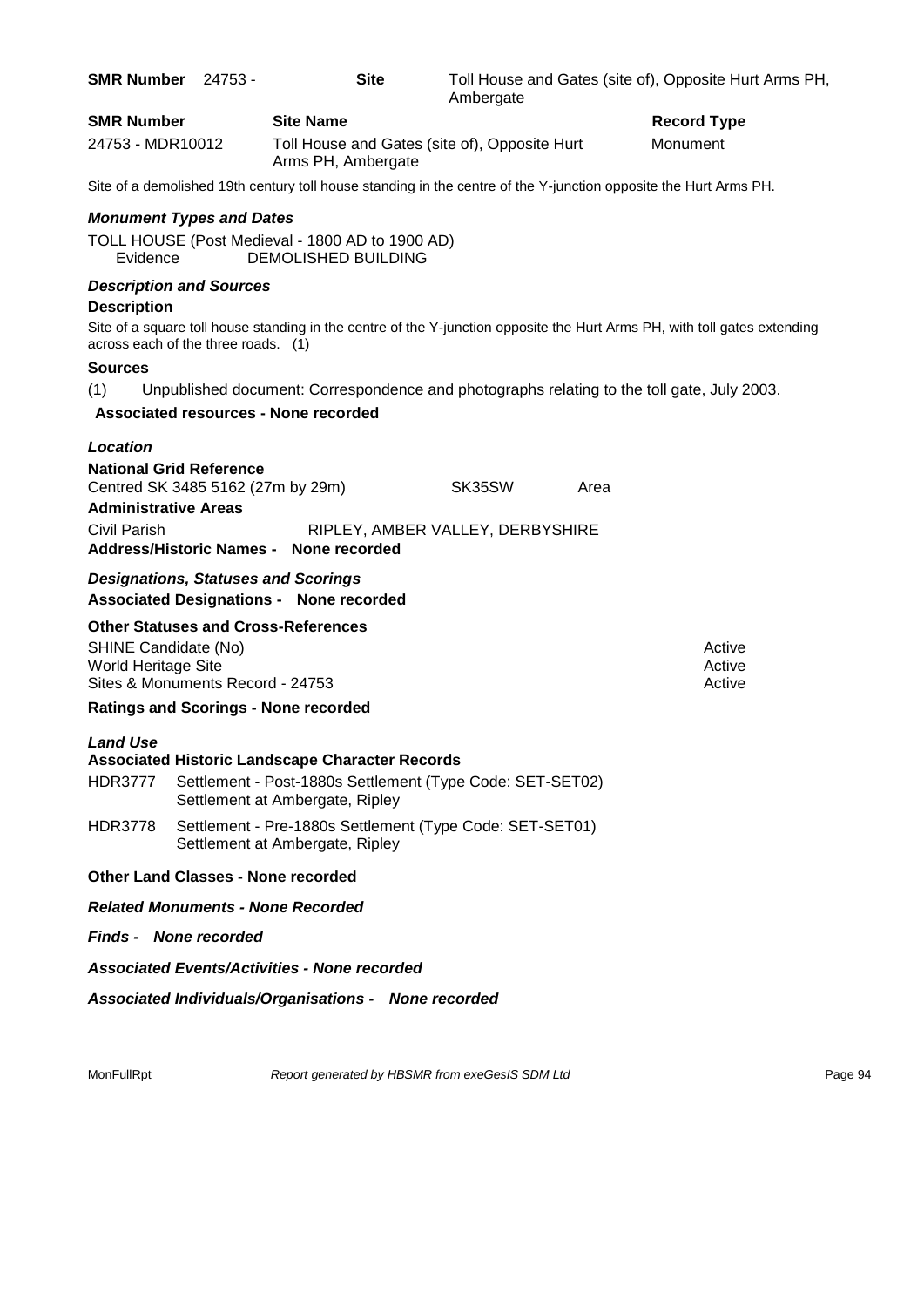| <b>SMR Number</b>                                       | 24754 - | <b>Site</b>                                                                                                                                            |                                  |       | Two Stone Tollgate Pillars, Devonshire Street,                                                                           |
|---------------------------------------------------------|---------|--------------------------------------------------------------------------------------------------------------------------------------------------------|----------------------------------|-------|--------------------------------------------------------------------------------------------------------------------------|
| <b>SMR Number</b>                                       |         | <b>Site Name</b>                                                                                                                                       |                                  |       | <b>Record Type</b>                                                                                                       |
| 24754 - MDR10013                                        |         | Two Stone Tollgate Pillars, Devonshire Street,<br>Ambergate                                                                                            |                                  |       | Monument                                                                                                                 |
|                                                         |         | Post Medieval stone tollgate pillars that have been moved from their original location adjacent to the Hurt Arms.                                      |                                  |       |                                                                                                                          |
| <b>Monument Types and Dates</b>                         |         |                                                                                                                                                        |                                  |       |                                                                                                                          |
| Evidence                                                |         | TOLL GATE (Post Medieval - 1540 AD to 1900 AD)<br><b>MOVED STRUCTURE</b>                                                                               |                                  |       |                                                                                                                          |
| <b>Description and Sources</b>                          |         |                                                                                                                                                        |                                  |       |                                                                                                                          |
| <b>Description</b>                                      |         |                                                                                                                                                        |                                  |       | Two stone pillars that originally stood adjacent to the Hurt Arms, Ambergate, have been re-erected on either side of the |
|                                                         |         | western end of Devonshire Street, Ambergate. (1)                                                                                                       |                                  |       |                                                                                                                          |
| <b>Sources</b>                                          |         |                                                                                                                                                        |                                  |       |                                                                                                                          |
| (1)                                                     |         | Unpublished document: Correspondence and photographs relating to the toll gate, July 2003.                                                             |                                  |       |                                                                                                                          |
|                                                         |         | <b>Associated resources - None recorded</b>                                                                                                            |                                  |       |                                                                                                                          |
| Location                                                |         |                                                                                                                                                        |                                  |       |                                                                                                                          |
| <b>National Grid Reference</b><br>SK 3485 5099 (point)  |         |                                                                                                                                                        | SK35SW                           | Point |                                                                                                                          |
| <b>Administrative Areas</b>                             |         |                                                                                                                                                        |                                  |       |                                                                                                                          |
| Civil Parish                                            |         |                                                                                                                                                        | RIPLEY, AMBER VALLEY, DERBYSHIRE |       |                                                                                                                          |
|                                                         |         | Address/Historic Names - None recorded                                                                                                                 |                                  |       |                                                                                                                          |
| <b>Designations, Statuses and Scorings</b>              |         | <b>Associated Designations - None recorded</b>                                                                                                         |                                  |       |                                                                                                                          |
| <b>Other Statuses and Cross-References</b>              |         |                                                                                                                                                        |                                  |       |                                                                                                                          |
| SHINE Candidate (No)<br>World Heritage Site Buffer Zone |         |                                                                                                                                                        |                                  |       | Active<br>Active                                                                                                         |
| Sites & Monuments Record - 24754                        |         |                                                                                                                                                        |                                  |       | Active                                                                                                                   |
| <b>Ratings and Scorings - None recorded</b>             |         |                                                                                                                                                        |                                  |       |                                                                                                                          |
| <b>Land Use</b>                                         |         |                                                                                                                                                        |                                  |       |                                                                                                                          |
| <b>HDR3777</b>                                          |         | <b>Associated Historic Landscape Character Records</b><br>Settlement - Post-1880s Settlement (Type Code: SET-SET02)<br>Settlement at Ambergate, Ripley |                                  |       |                                                                                                                          |
| <b>Other Land Classes - None recorded</b>               |         |                                                                                                                                                        |                                  |       |                                                                                                                          |
| <b>Related Monuments - None Recorded</b>                |         |                                                                                                                                                        |                                  |       |                                                                                                                          |
| <b>Finds - None recorded</b>                            |         |                                                                                                                                                        |                                  |       |                                                                                                                          |
|                                                         |         | <b>Associated Events/Activities - None recorded</b>                                                                                                    |                                  |       |                                                                                                                          |
|                                                         |         | Associated Individuals/Organisations - None recorded                                                                                                   |                                  |       |                                                                                                                          |

MonFullRpt *Report generated by HBSMR from exeGesIS SDM Ltd Rage 95* Page 95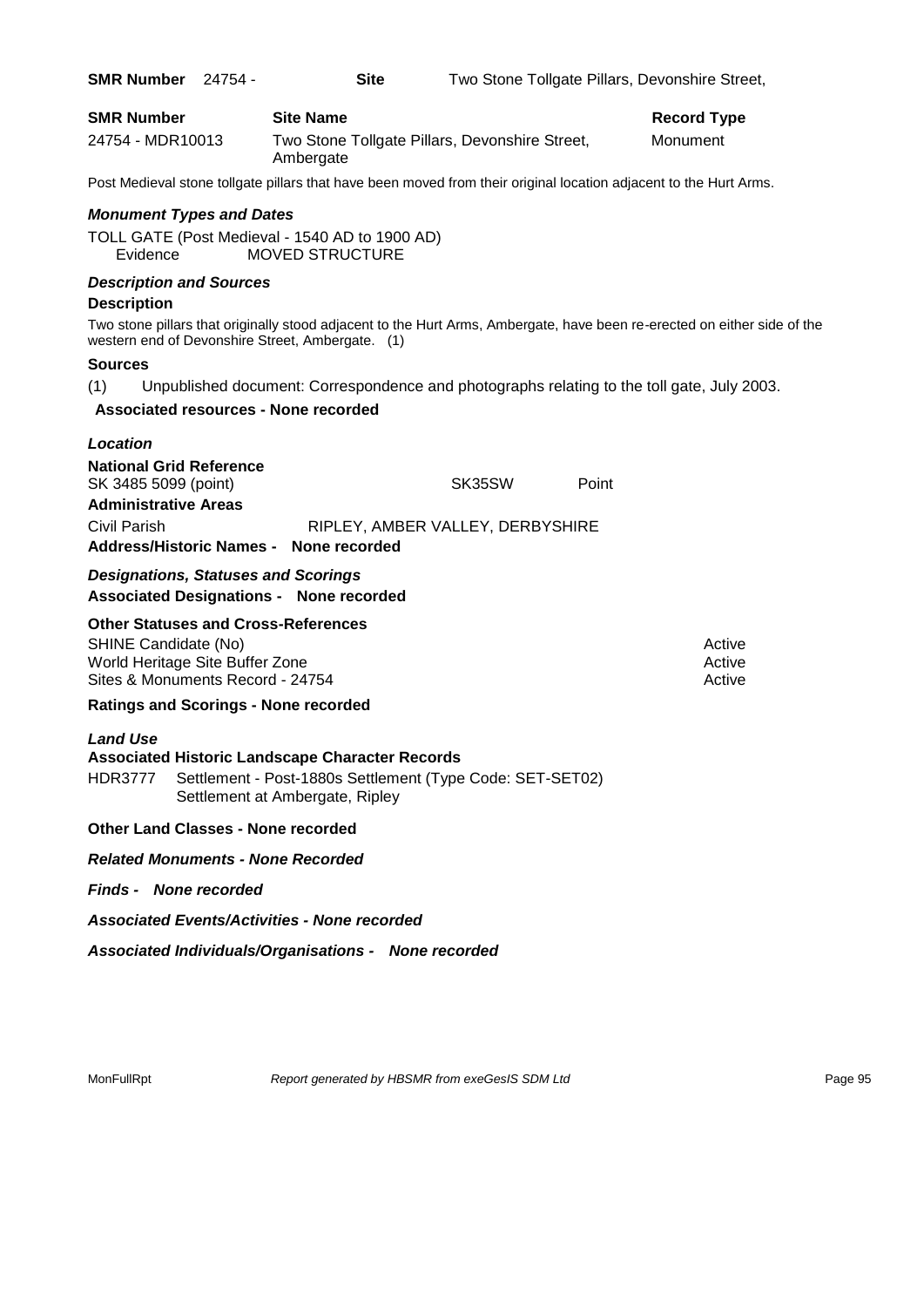| <b>SMR Number</b> | <b>Site Name</b>                                              | Record Ty |
|-------------------|---------------------------------------------------------------|-----------|
| 24755 - MDR10063  | Windmill (site of), Peasehill, Ripley                         | Monument  |
|                   | Site of a tower mill in existence by 1808 but disused by 1914 |           |

#### *Monument Types and Dates*

(Former Type) WINDMILL (Post Medieval - 1540 AD to 1900 AD) Evidence DEMOLISHED BUILDING

#### *Description and Sources*

#### **Description**

Pease Hill Mill at Ripley stood about half a mile to the south-east of the town centre. It is not included on Burdett's map of 1767 but is listed by Farey in 1808. It appears on Greenwood's map in 1825 and on most subsequent maps until it is recorded as 'disused' on the Ordnance Survey map of 1914. It worked in conjunction with an adjacent steam mill under common ownership. The death of Thomas Steeples, the miller, in 1892, brought to an end almost one hundred years of family operation and the mill was then advertised as follows: "To Let, through death, Tower mill with patent sails, small steam mill, dwelling house and warehouse. Business established over a century. Address the Executors of the late T. Steeples, Pease Hill Corn Mills, Ripley". A winter photograph of the mill was taken in about 1910, probably soon after it stopped working. This shows it to be a tall slim tower mill essentially made from stone block, which appears at some stage to have had a floor added to increase the height. This was achieved by the addition of a parallel-sided portion to the tower. The domed cap had a ball finial and the fantail appears to have lost many of its blades. The four patent sails turned in an anti-clockwise direction. The mill was demolished in the 1920s

**Record Type** 

#### **Sources**

(1) Bibliographic reference: Gifford, A. 2003. Derbyshire Windmills Past and Present. pp 76-77, illust.

#### **Associated resources - None recorded**

| Location                                                                                               |                                  |        |      |                  |
|--------------------------------------------------------------------------------------------------------|----------------------------------|--------|------|------------------|
| <b>National Grid Reference</b><br>Centred SK 4099 4985 (12m by 12m)<br><b>Administrative Areas</b>     |                                  | SK44NW | Area |                  |
| Civil Parish<br>Address/Historic Names - None recorded                                                 | RIPLEY, AMBER VALLEY, DERBYSHIRE |        |      |                  |
| <b>Designations, Statuses and Scorings</b><br><b>Associated Designations - None recorded</b>           |                                  |        |      |                  |
| <b>Other Statuses and Cross-References</b><br>SHINE Candidate (No)<br>Sites & Monuments Record - 24755 |                                  |        |      | Active<br>Active |
| <b>Ratings and Scorings - None recorded</b>                                                            |                                  |        |      |                  |
| <b>Land Use</b><br>Associated Historic Landscape Character Records - None recorded                     |                                  |        |      |                  |
| Other Land Classes - None recorded                                                                     |                                  |        |      |                  |
| <b>Related Monuments - None Recorded</b>                                                               |                                  |        |      |                  |
| Finds - None recorded                                                                                  |                                  |        |      |                  |

*Associated Events/Activities - None recorded*

*Associated Individuals/Organisations - None recorded*

MonFullRpt *Report generated by HBSMR from exeGesIS SDM Ltd Report 96* Page 96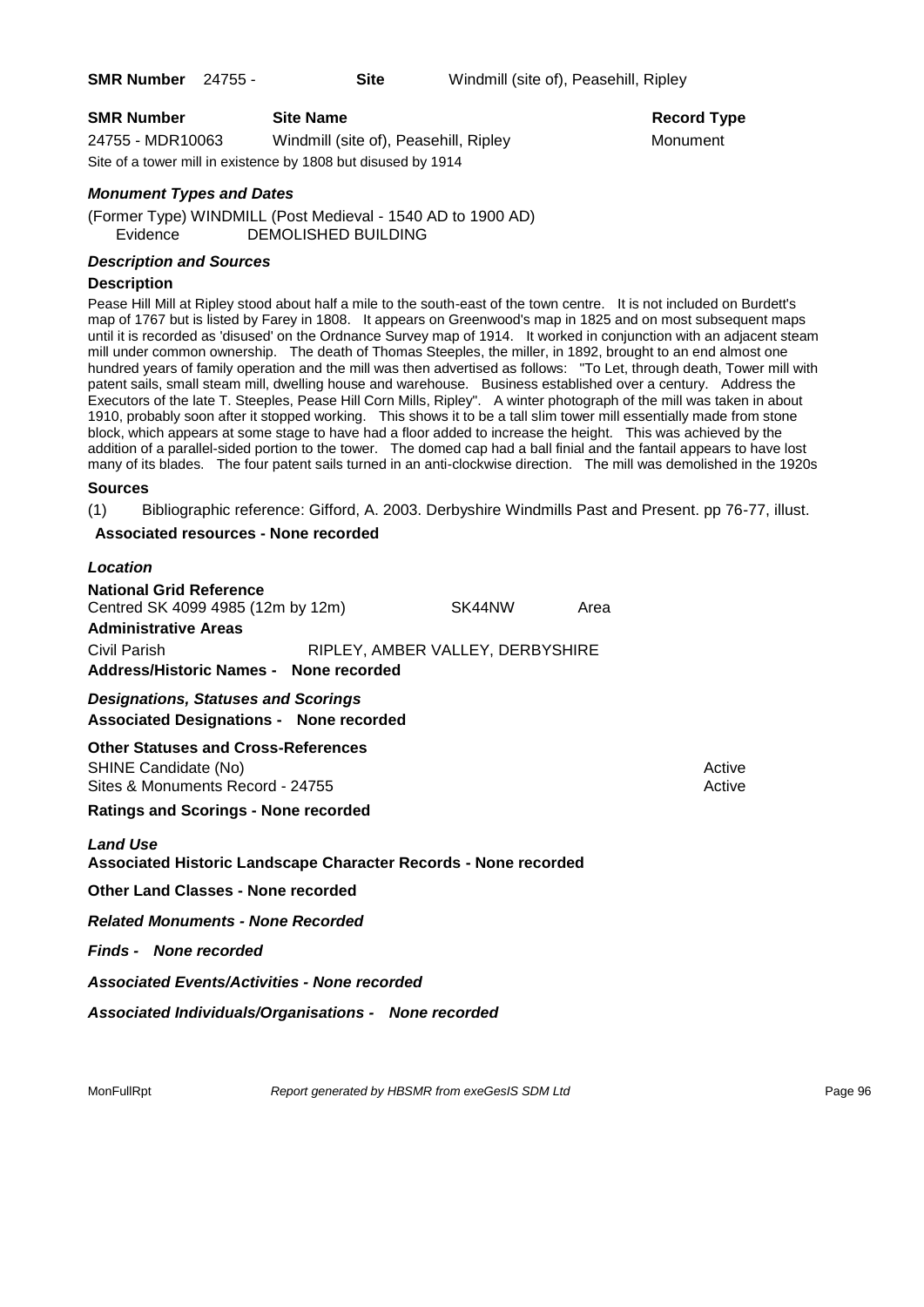| <b>SMR Number</b> | <b>Site Name</b>            | <b>Record Ty</b> |
|-------------------|-----------------------------|------------------|
| 24212 - MDR10108  | Pentrich Colliery (site of) | Monument         |

**Record Type** 

#### *Monument Types and Dates*

COLLIERY (Post Medieval - 1540 AD to 1900 AD)

#### *Description and Sources*

#### **Description**

Pentrich Colliery is shown on the 1st ed OS map of the 1880s, with railway sidings, shafts and a limekiln. It had expanded by the end of the century, by which time it included a saw pit. (1, 2)

A few surviving single storey brick buildings to the west of Amber [sic] Lane just to the north of the A38 Ripley Bypass are all that remain of the former Pentrich Colliery, the site now [in 1993] being occupied by R D Geeson Ltd. (3) [Presumably Amber Lane is a misprint for Asher Lane]

The earliest part of the working colliery was south of the railwayline. It is believed that the pit was employing men from Pentrich by the 1750s, and it is also thought that bell-pits were exposed during the clearance of the site following the closure of the mine. (4)

Site now occupied by Gleesons Scrap Metal. The formerly surviving building central to the site has been demolished in the last two years and there is a brick-built 1950s colliery(?) building on the north edge. (5)

#### **Sources**

- (1) Map: Ordnance Survey. OS County Series, 1st edition, scale 1:2500 (c. 25" to one mile). Sheet
- (2) Map: Ordnance Survey. OS County Series, 2nd edition (1st revision), scale 1:2500 (c. 25" to one mile). Sheet LX.10; 1900
- (3) Bibliographic reference: Fowkes, D (ed.). 1993. Derbyshire Industrial Archaeology: A Gazeteer of Sites Part III: Borough of Amber Valley. p 21
- (4) Internet Web Site: Pentrich Historical Society. 2005. Pentrich Historical Society. http://www.pentrich.org.uk/index.html.
- (5) Personal Observation: Myers, A. Site visit or other evidence. Site visit, Apr 20 2005

#### **Associated resources - None recorded**

| <b>Location</b>                        |                                    |      |
|----------------------------------------|------------------------------------|------|
| <b>National Grid Reference</b>         |                                    |      |
| Centred SK 39369 51804 (349m by 149m)  | SK35SE                             | Area |
| <b>Administrative Areas</b>            |                                    |      |
| Civil Parish                           | PENTRICH, AMBER VALLEY, DERBYSHIRE |      |
| Address/Historic Names - None recorded |                                    |      |
| Designations, Clatuses and Coorings    |                                    |      |

*Designations, Statuses and Scorings*

**Associated Designations - None recorded**

# **Other Statuses and Cross-References**

SHINE Candidate (No) and the state of the state of the state of the state of the state of the state of the state of the state of the state of the state of the state of the state of the state of the state of the state of th Sites & Monuments Record - 24212 Active Active Active Active

#### **Ratings and Scorings - None recorded**

#### *Land Use*  **Associated Historic Landscape Character Records - None recorded**

#### **Other Land Classes - None recorded**

#### *Related Monuments - None Recorded*

MonFullRpt *Report generated by HBSMR from exeGesIS SDM Ltd Report generated by HBSMR from exeGesIS SDM Ltd*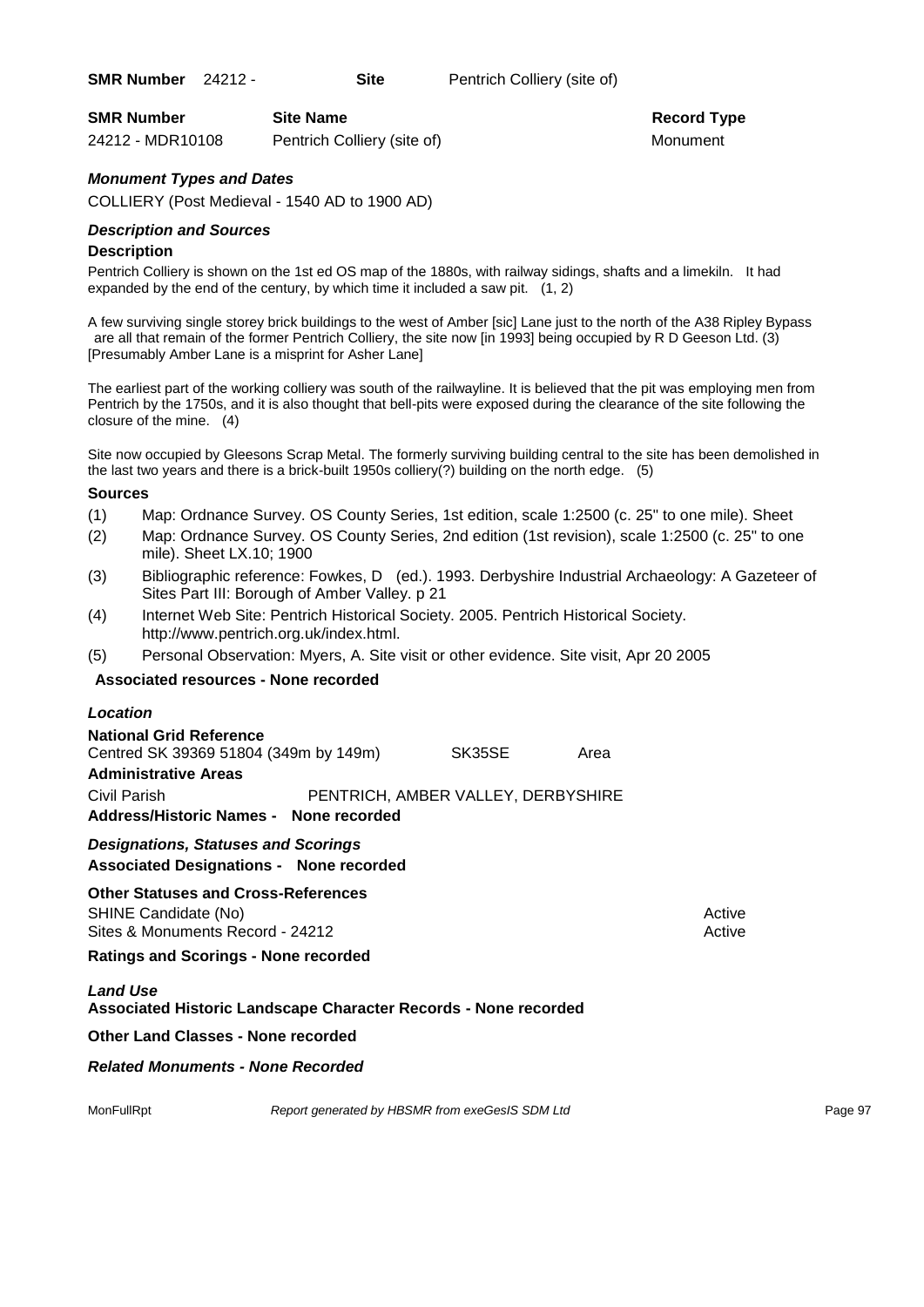*Finds - None recorded Associated Events/Activities - None recorded Associated Individuals/Organisations - None recorded*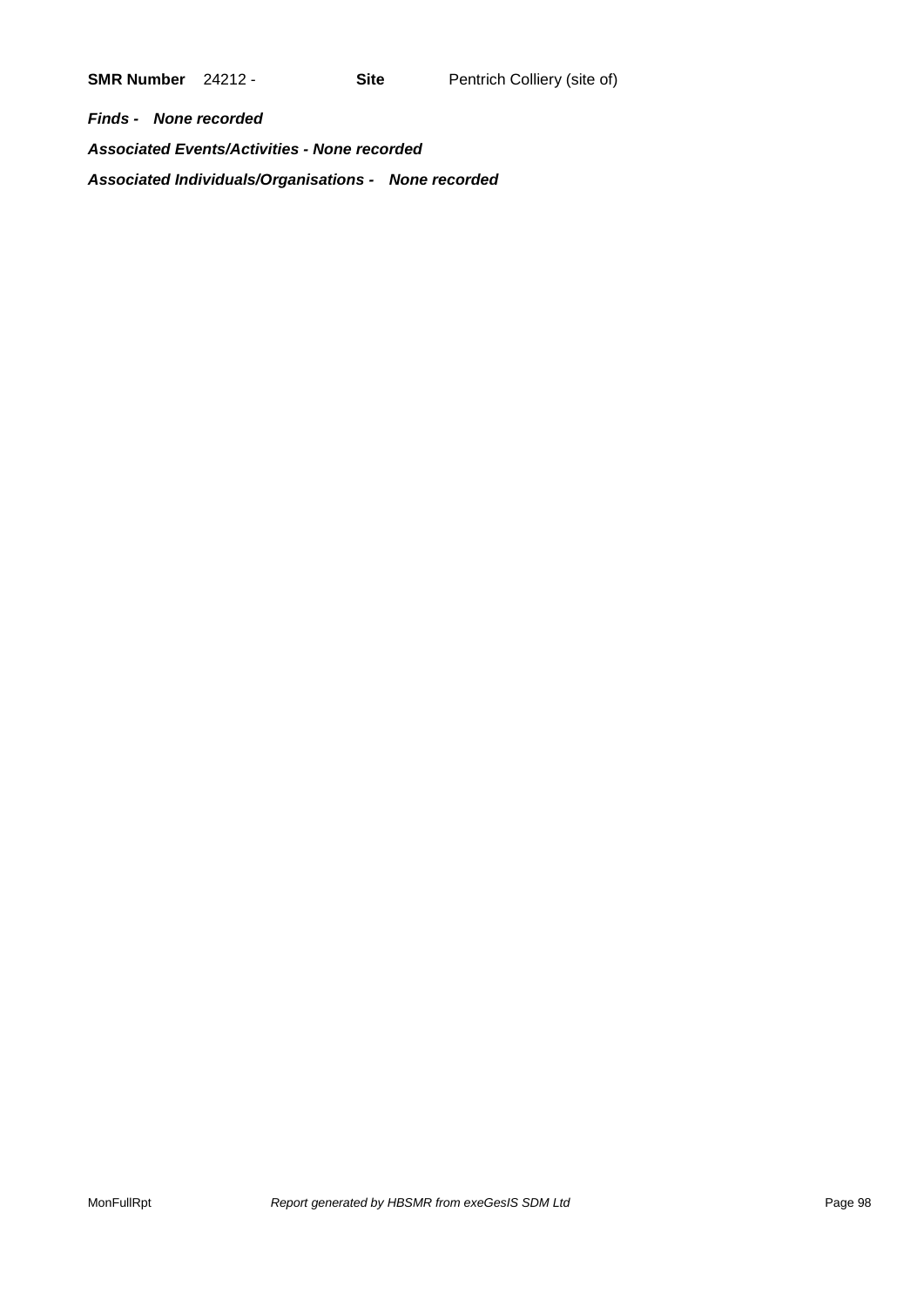| <b>SMR Number</b> | 24756 - | <b>Site</b>      | Mineral railway (demolished) - Butterley Works to<br><b>Hartshay Colliery</b> |                    |
|-------------------|---------|------------------|-------------------------------------------------------------------------------|--------------------|
| <b>SMR Number</b> |         | <b>Site Name</b> |                                                                               | <b>Record Type</b> |

24756 - MDR10109 Mineral railway (demolished) - Butterley Works to Monument Hartshay Colliery

### *Monument Types and Dates*

MINERAL RAILWAY (Post Medieval - 1540 AD to 1900 AD)

#### *Description and Sources*

#### **Description**

Tramway linking the Butterley Works and Hartshay Colliery. Shown on the 2nd ed. OS map of 1900. (1) In 1972 it was noted that all the track belonging to this short rail link had been recovered and the area was covered by scrub woodland. The site was to be affected by the construction of the A38, work on which was to begin in 1974. (2)

#### **Sources**

- (1) Map: Ordnance Survey. OS County Series, 2nd edition (1st revision), scale 1:2500 (c. 25" to one mile). Sheet XL.10, 1900
- (2) Article in serial: Fowkes, D V & Riden, P J. 1972. 'The Ripley-Swanwick-Alfreton Bypass (A61)', Derbyshire Miscellany. Vol. 6 (4), pp 125-129.

#### **Associated resources - None recorded**

| Location                                                                                                                                                          |                                  |        |      |                  |
|-------------------------------------------------------------------------------------------------------------------------------------------------------------------|----------------------------------|--------|------|------------------|
| <b>National Grid Reference</b><br>Centred SK 38945 51142 (807m by 1081m)<br><b>Administrative Areas</b><br>Civil Parish<br>Address/Historic Names - None recorded | RIPLEY, AMBER VALLEY, DERBYSHIRE | SK35SE | Area |                  |
| <b>Designations, Statuses and Scorings</b><br><b>Associated Designations - None recorded</b>                                                                      |                                  |        |      |                  |
| <b>Other Statuses and Cross-References</b><br>SHINE Candidate (No)<br>Sites & Monuments Record - 24756                                                            |                                  |        |      | Active<br>Active |
| <b>Ratings and Scorings - None recorded</b>                                                                                                                       |                                  |        |      |                  |
| <b>Land Use</b><br>Associated Historic Landscape Character Records - None recorded                                                                                |                                  |        |      |                  |
| <b>Other Land Classes - None recorded</b>                                                                                                                         |                                  |        |      |                  |
| <b>Related Monuments - None Recorded</b>                                                                                                                          |                                  |        |      |                  |
| <b>Finds - None recorded</b>                                                                                                                                      |                                  |        |      |                  |

*Associated Events/Activities - None recorded*

*Associated Individuals/Organisations - None recorded*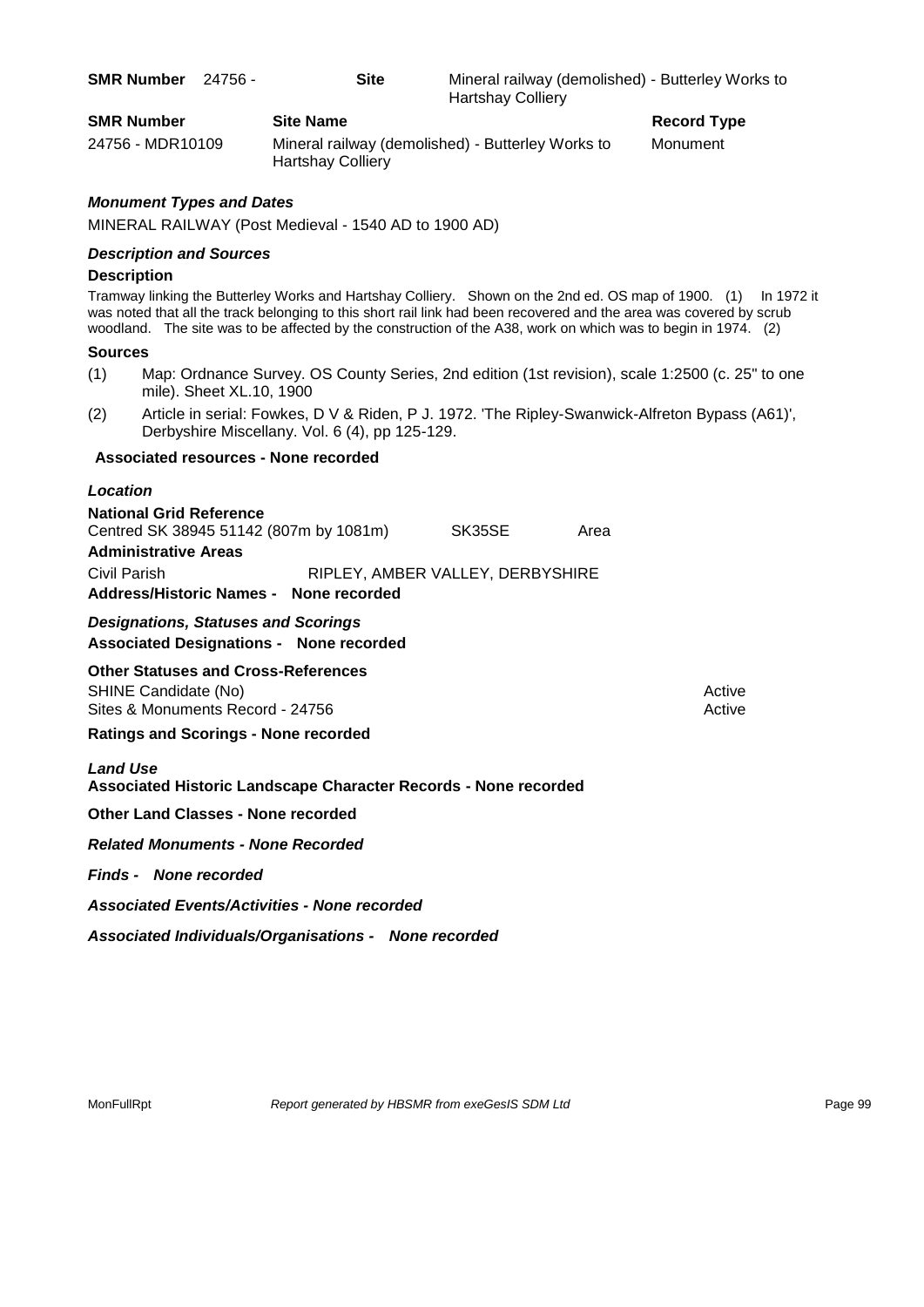**SMR Number** 18453 - **Site** Crich Chase, Crich

| <b>SMR Number</b> | <b>Site Name</b>   | <b>Record Ty</b> |
|-------------------|--------------------|------------------|
| 18453 - MDR10138  | Crich Chase, Crich | Monument         |

# **Record Type**

Medieval hunting area, later enclosed; it includes hollow ways, post-medieval Q-pits and millstone quarries.

### *Monument Types and Dates*

DEER PARK? (Medieval - 1200 AD to 1539 AD) Evidence DOCUMENTARY EVIDENCE HOLLOW WAY (Post Medieval - 1540 AD to 1900 AD) Evidence EARTHWORK QUARRY (Post Medieval - 1540 AD to 1900 AD) Evidence EARTHWORK WOOD DRYING KILN (Post Medieval - 1540 AD to 1900 AD) Evidence EARTHWORK

#### *Description and Sources*

#### **Description**

A medieval park is recorded in Crich by 1309. (1)

On March 31 1200, King John issued a charter of liberties to Hubert fitz Ralph, lord of Crich, and his heirs. By it, his manor of Crich and its wood were to be removed from the interference of the royal foresters, effectively excluding it from the forest between the Erewash and the Derwent. Also, the royal control of hunting which had existed there was in future to be vested in Hubert himself. He was to be allowed his dogs and his hunt and hunter, and no-one else was to hunt or have common there without his permission, as if it was not in the forest. (2)

By 1683 there were numerous closes and some settlement within the Chase. The main areas of woodland at that time were 'the Great Wood' of about 172 acres and 'Maycock Hag' on the Amber which was some 44 acres. Other areas such as 'Billbery piece' appear to have been partially cleared. (3)

Many of the closes shown on the 1683 map had been further divided into small fields by 1849. (4)

Surviving woodland is mainly within the area of the 1683 'Great Wood'. It contains various important features, including Q-pits, hollow ways, a grindstone quarry, veteran coppice trees, a walled holly hagg, and walling with raking copings of possible pre-18th century date. [The site as digitised is based mainly on the map of Crich Chase dated 1683] (5)

A recent gazetteer of medieval parks states that Crich Chase was not, in fact, enclosed as a park but was a hunting area in which Hubert FitzRalph had granted rights to the Canons of Derby in 1175. (6)

#### **Sources**

- (1) Bibliographic reference: Cantor, L. 1983. Medieval Parks of England: A Gazetteer.
- (2) Article in serial: Crook, D. 2001. 'The development of private hunting rights in Derbyshire, 1189- 1258', Derbyshire Archaeological Journal. Volume 121, pp 232-243.
- (3) Map: Halton, I. 1683. Crich Chase in the Parish of Criche.
- (4) Map: 1849. Map of Crich Township in the County of Derby.
- (5) Personal Observation: Stroud, G. Personal observation, map evidence, field visit etc.. C & D group visit, 2004
- (6) Bibliographic reference: Wiltshire, M & Woore, S. 2009. Medieval Parks of Derbyshire. p 60

#### **Associated resources - None recorded**

| Location                               |                                  |      |
|----------------------------------------|----------------------------------|------|
| <b>National Grid Reference</b>         |                                  |      |
| Centred SK 3459 5250 (2104m by 2025m)  | SK35SW                           | Area |
| <b>Administrative Areas</b>            |                                  |      |
| Civil Parish                           | CRICH, AMBER VALLEY, DERBYSHIRE  |      |
| Civil Parish                           | RIPLEY, AMBER VALLEY, DERBYSHIRE |      |
| Address/Historic Names - None recorded |                                  |      |
|                                        |                                  |      |

MonFullRpt *Report generated by HBSMR from exeGesIS SDM Ltd Report 100* Page 100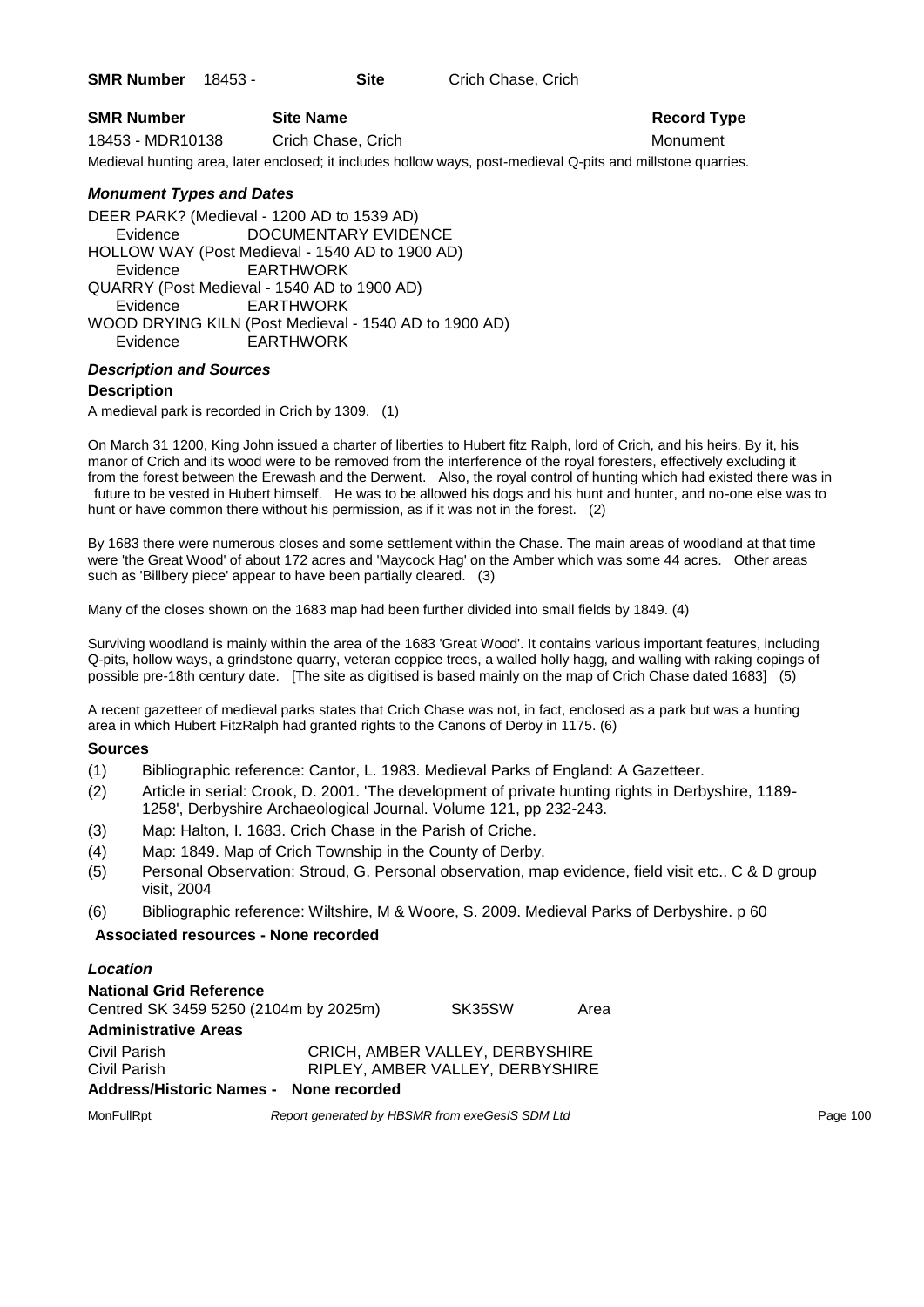## *Designations, Statuses and Scorings* **Associated Designations - None recorded**

#### **Other Statuses and Cross-References**

SHINE Candidate (No) and the state of the state of the state of the state of the state of the state of the state of the state of the state of the state of the state of the state of the state of the state of the state of th World Heritage Site Buffer Zone<br>
World Heritage Site<br>
Active<br>
Active World Heritage Site Sites & Monuments Record - 18453 Active

## **Ratings and Scorings - None recorded**

#### *Land Use*

|                | <b>Associated Historic Landscape Character Records</b>                                                                                             |          |
|----------------|----------------------------------------------------------------------------------------------------------------------------------------------------|----------|
| <b>HDR3777</b> | Settlement - Post-1880s Settlement (Type Code: SET-SET02)<br>Settlement at Ambergate, Ripley                                                       |          |
| HDR3778        | Settlement - Pre-1880s Settlement (Type Code: SET-SET01)<br>Settlement at Ambergate, Ripley                                                        |          |
| HDR3780        | Woodland - Broadleaved Ancient Woodland (Type Code: WDL-WDL01)<br>Crich Chase and Thurlowbooth Wood, Crich                                         |          |
| <b>HDR3781</b> | Woodland - Broadleaved Ancient Woodland (Type Code: WDL-WDL01)<br>Bilberry Wood and Bowmer Rough, Crich                                            |          |
| <b>HDR3782</b> | Woodland - Broadleaved Woodland with Sinuous Boundaries (Type Code: WDL-WDL04)<br>Bowmer Rough, Crich                                              |          |
| <b>HDR3783</b> | Woodland - Broadleaved Plantation (Type Code: WDL-WDL08)<br>Bilberry Wood and Bowmer Rough, Crich                                                  |          |
| HDR3787        | Ornamental, Parkland and Recreational - Other Parkland (Type Code: OPR-OPR04)<br>Playing field and cricket ground, Matlock Road, Ambergate, Ripley |          |
| <b>HDR3788</b> | Woodland - Broadleaved Ancient Woodland (Type Code: WDL-WDL01)<br>Thacker's Wood, Ambergate, Ripley                                                |          |
| <b>HDR3789</b> | Industrial - Post-1880s Industrial Complex (Type Code: IND-IND01)<br>Industrial area at Ambergate, Ripley                                          |          |
| <b>HDR3797</b> | Fields and Enclosed Land - Small Irregular Fields (Type Code: FIE-FIE10)<br>Fields north of Chase Road, Ambergate, Ripley                          |          |
| <b>HDR3798</b> | Fields and Enclosed Land - Small Regular Fields (Type Code: FIE-FIE08)<br>Fields near Crich Chase Farm, Chase Road, Ambergate, Ripley              |          |
| <b>HDR3799</b> | Woodland - Broadleaved Ancient Woodland (Type Code: WDL-WDL01)<br>Smith's Rough, Ambergate, Ripley                                                 |          |
| HDR3800        | Unenclosed / Unimproved Land - Rough Grassland/Scrub (Type Code: UNE-UNE03)<br>Land around Smith's Rough, Ambergate, Ripley                        |          |
| <b>HDR3801</b> | Fields and Enclosed Land - Small Irregular Fields (Type Code: FIE-FIE10)<br>Fields south of Fritchley, Crich/Ripley                                |          |
| <b>HDR3814</b> | Fields and Enclosed Land - Small Regular Fields (Type Code: FIE-FIE08)<br>Fields along Matlock Road, Ambergate, Ripley                             |          |
| <b>HDR3816</b> | Industrial - Post-1880s Industrial Complex (Type Code: IND-IND01)<br>Mills, Alderwasley                                                            |          |
| MonFullRpt     | Report generated by HBSMR from exeGesIS SDM Ltd                                                                                                    | Page 101 |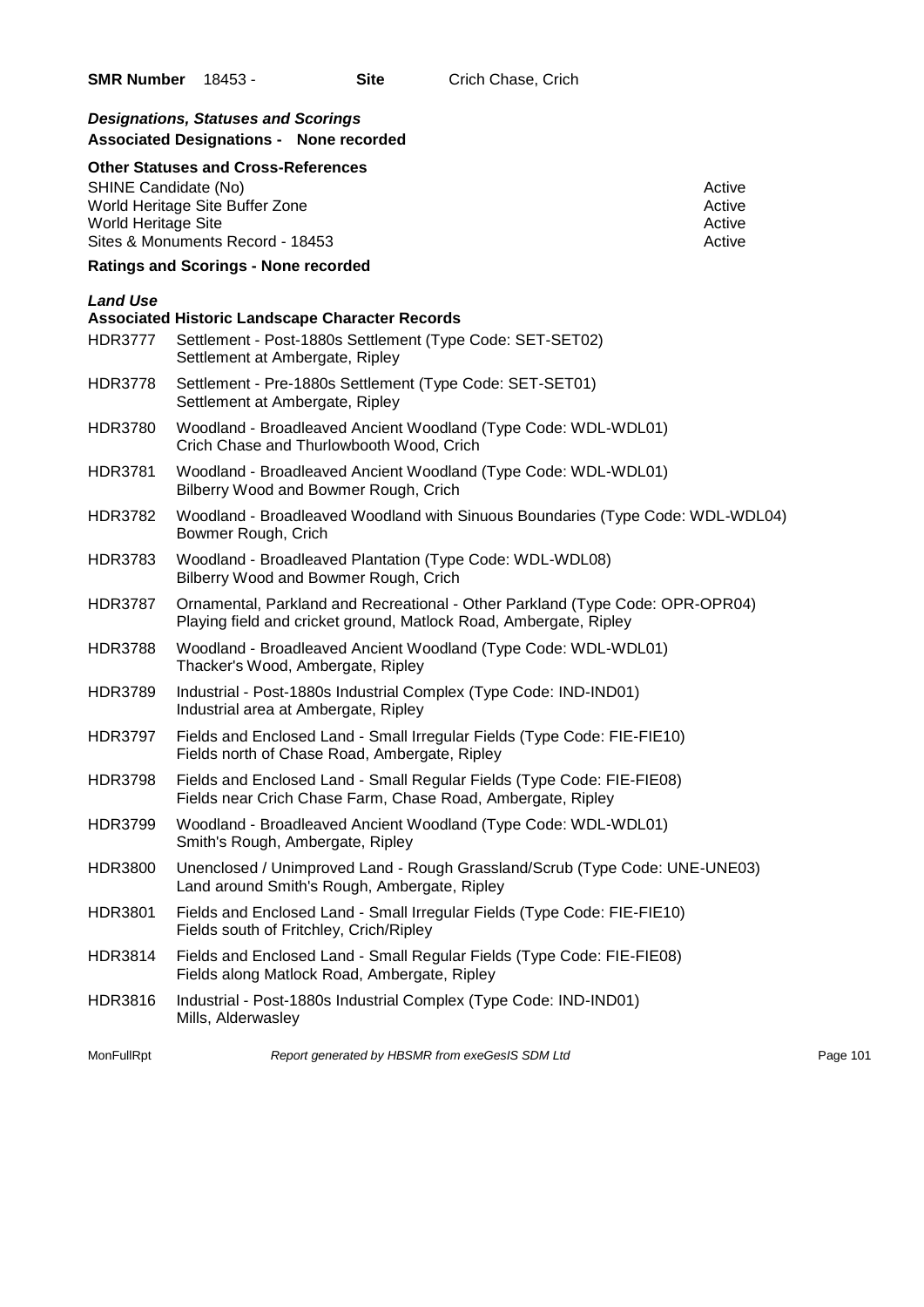| <b>SMR Number</b> | 18453 -                                   | <b>Site</b>                                           | Crich Chase, Crich                                                                                                      |  |
|-------------------|-------------------------------------------|-------------------------------------------------------|-------------------------------------------------------------------------------------------------------------------------|--|
| <b>HDR3828</b>    |                                           | Fields at Thurlowbooth Farm, Matlock Road, Crich      | Fields and Enclosed Land - Planned Woodland Clearance (Type Code: FIE-FIE07)                                            |  |
| <b>HDR3830</b>    |                                           | Fields at The Ranch, Matlock Road, Crich              | Fields and Enclosed Land - Planned Woodland Clearance (Type Code: FIE-FIE07)                                            |  |
| <b>HDR3831</b>    | Fields west of Crich Chase, Crich         |                                                       | Fields and Enclosed Land - Small Regular Fields (Type Code: FIE-FIE08)                                                  |  |
| <b>HDR3832</b>    |                                           | Fields east of Shining Cliff Woods, Alderwasley/Crich | Fields and Enclosed Land - Small Irregular Fields (Type Code: FIE-FIE10)                                                |  |
| <b>HDR3836</b>    |                                           |                                                       | Water and Valley Floor - Reservoir (Type Code: WVF-WVF02)<br>Covered reservoir off Chadwick Nick lane, Fritchley, Crich |  |
| <b>HDR3837</b>    |                                           |                                                       | Settlement - Post-1880s Settlement (Type Code: SET-SET02)<br>Bowmer Rough Farm, Chadwick Nick Lane, Fritchley, Crich    |  |
| <b>HDR3838</b>    |                                           | Fields south of Chadwick NicK Lane, Crich             | Fields and Enclosed Land - Small Irregular Fields (Type Code: FIE-FIE10)                                                |  |
| <b>HDR3843</b>    | Fields south of Sandy Lane, Crich         |                                                       | Fields and Enclosed Land - Small Regular Fields (Type Code: FIE-FIE08)                                                  |  |
| <b>HDR3844</b>    | Chase Cliffe, Sandy Lane, Crich           |                                                       | Ornamental, Parkland and Recreational - Parks and Gardens (Type Code: OPR-OPR01)                                        |  |
|                   | <b>Other Land Classes - None recorded</b> |                                                       |                                                                                                                         |  |
|                   | <b>Related Monuments - None Recorded</b>  |                                                       |                                                                                                                         |  |
|                   |                                           |                                                       |                                                                                                                         |  |

*Finds - None recorded*

*Associated Events/Activities - None recorded*

*Associated Individuals/Organisations - None recorded*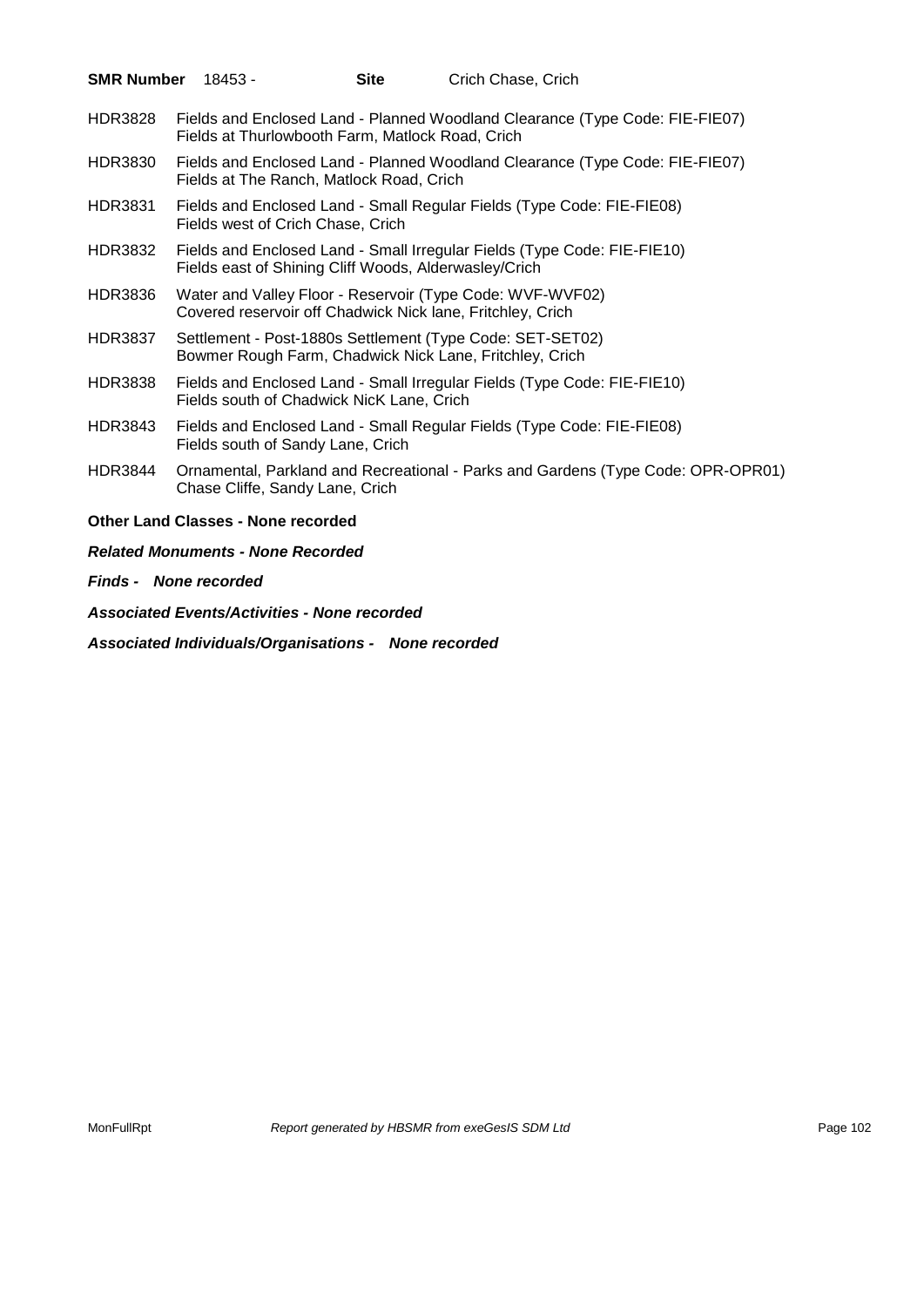#### **SMR Number Site Name Record Type Record Type**

24757 - MDR10139 Possible 17th century forge (site of), Ambergate Monument Site of 'sinder heap' and 'old goyte' shown on map of 1683

#### *Monument Types and Dates*

FORGE? (Post Medieval - 1540 AD to 1900 AD)

#### *Description and Sources*

#### **Description**

A map of Crich Chase dated 1683 marks a 'sinder heap' within the large meander of the River Amber, together with the partial depiction of an 'old goyte' leading from the river to the heap and a short distance beyond. The goit presumably originally led back to the river, but fading of the map meant its line could not be discerned. (1) The field is called 'Great Smithy Holme' on the Tithe Map of 1849. (2)

#### **Sources**

(1) Map: Halton, I. 1683. Crich Chase in the Parish of Criche.

(2) Map: 1849. Map of Crich Township in the County of Derby.

#### **Associated resources - None recorded**

#### *Location*

| <b>National Grid Reference</b>         |                                  |      |
|----------------------------------------|----------------------------------|------|
| Centred SK 35579 51660 (223m by 224m)  | SK35SE                           | Area |
| <b>Administrative Areas</b>            |                                  |      |
| Civil Parish                           | RIPLEY, AMBER VALLEY, DERBYSHIRE |      |
| Address/Historic Names - None recorded |                                  |      |

*Designations, Statuses and Scorings* **Associated Designations - None recorded**

#### **Other Statuses and Cross-References**

SHINE Candidate (No) **Active** Active 30 Active 30 Active 30 Active 30 Active 30 Active Sites & Monuments Record - 24757 Active Active Active Active

#### **Ratings and Scorings - None recorded**

#### *Land Use*

#### **Associated Historic Landscape Character Records**

HDR3788 Woodland - Broadleaved Ancient Woodland (Type Code: WDL-WDL01) Thacker's Wood, Ambergate, Ripley

#### **Other Land Classes - None recorded**

#### *Related Monuments - None Recorded*

#### *Finds - None recorded*

*Associated Events/Activities - None recorded*

*Associated Individuals/Organisations - None recorded*

MonFullRpt *Report generated by HBSMR from exeGesIS SDM Ltd Report 103* Page 103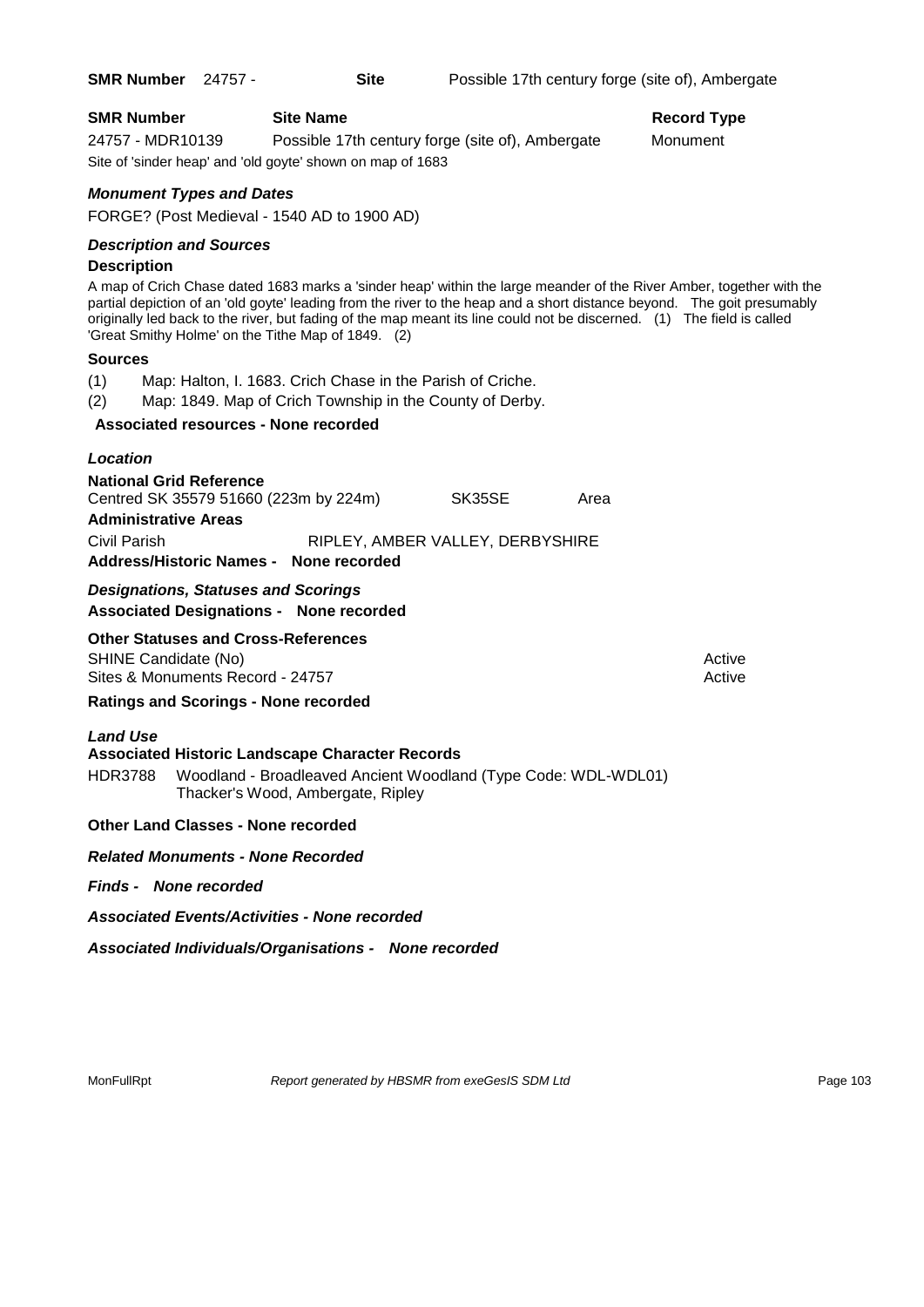| <b>SMR Number</b> | 99016 - |                  | <b>Site</b> | Ryknield Street, course of the Roman road through<br>Derbyshire |
|-------------------|---------|------------------|-------------|-----------------------------------------------------------------|
| <b>SMR Number</b> |         | <b>Site Name</b> |             | <b>Record Type</b>                                              |

99016 - MDR10207 Ryknield Street, course of the Roman road Monument through Derbyshire

An important route running south-north through the Midlands

#### *Monument Types and Dates*

ROAD (Roman - 43 AD to 409 AD)

#### *Description and Sources*

#### **Description**

The Roman road known as Ryknield Street seems to have been an important route running nearly due south-north through the Midlands, to give direct access from the Foss Way north-east of Cirencester to settlements at Alcester, Wall (at the junction with Watling Street), Derby and Templeborough in Yorkshire. Its route is described by Margary (Authority 1), with the relevant Derbyshire sections being his Roman road nos. 18c, 18d and 18e. In summary, the road would have crossed the River Dove into Derbyshire at Stretton, somewhere near its junction with the Trent. Although the present road curves westward, it is likely that the old road made a direct crossing which has long since been destroyed. From here it ran north-east to the Roman site at Little Chester on the northern edge of Derby. It then ran in a more northerly direction towards Chesterfield, its course being visible in some areas and uncertain in others. It probably passed just to the east of the modern core of Chesterfield, and then continued northwards towards the

Roman site at Templeborough (Rotherham), although its exact route is less certain in north-east Derbyshire. (1)

Other SMR entries may deal with specific sections of the road within the county.

#### **Sources**

(1) Bibliographic reference: Margary, I D. 1967. Roman Roads in Britain. Chapter 7: The West and North Midlands. Roman road no. 18

#### **Associated resources - None recorded**

#### *Location*

| <b>National Grid Reference</b><br>Centred SK 331 485 (12535m by 43145m)<br><b>Administrative Areas - None recorded</b><br>Address/Historic Names - None recorded | SK34NW | <b>Dispersed</b> |                  |
|------------------------------------------------------------------------------------------------------------------------------------------------------------------|--------|------------------|------------------|
| <b>Designations, Statuses and Scorings</b><br><b>Associated Designations - None recorded</b>                                                                     |        |                  |                  |
| <b>Other Statuses and Cross-References</b><br>SHINE Candidate (No)<br>Sites & Monuments Record - 99016<br><b>Ratings and Scorings - None recorded</b>            |        |                  | Active<br>Active |
|                                                                                                                                                                  |        |                  |                  |

#### *Land Use*

# **Associated Historic Landscape Character Records** HDR3139 Ornamental, Parkland and Recreational - Sports Fields (Type Code: OPR-OPR03) Sports grounds and playing fields, Haslam's Lane, Derby HDR3140 Industrial - Post-1880s Industrial Complex (Type Code: IND-IND01) Industrial area north of Little Chester, Derby HDR3145 Unenclosed / Unimproved Land - Rough Grassland/Scrub (Type Code: UNE-UNE03) Land east of Sir Frank Whitte Road, Breadsall Hilltop, Derby HDR3146 Fields and Enclosed Land - Very Large Post-War Fields (Type Code: FIE-FIE13) Field north of Hill Top, Breadsall Hilltop, Derby/Breadsall MonFullRpt *Report generated by HBSMR from exeGesIS SDM Ltd Report 104*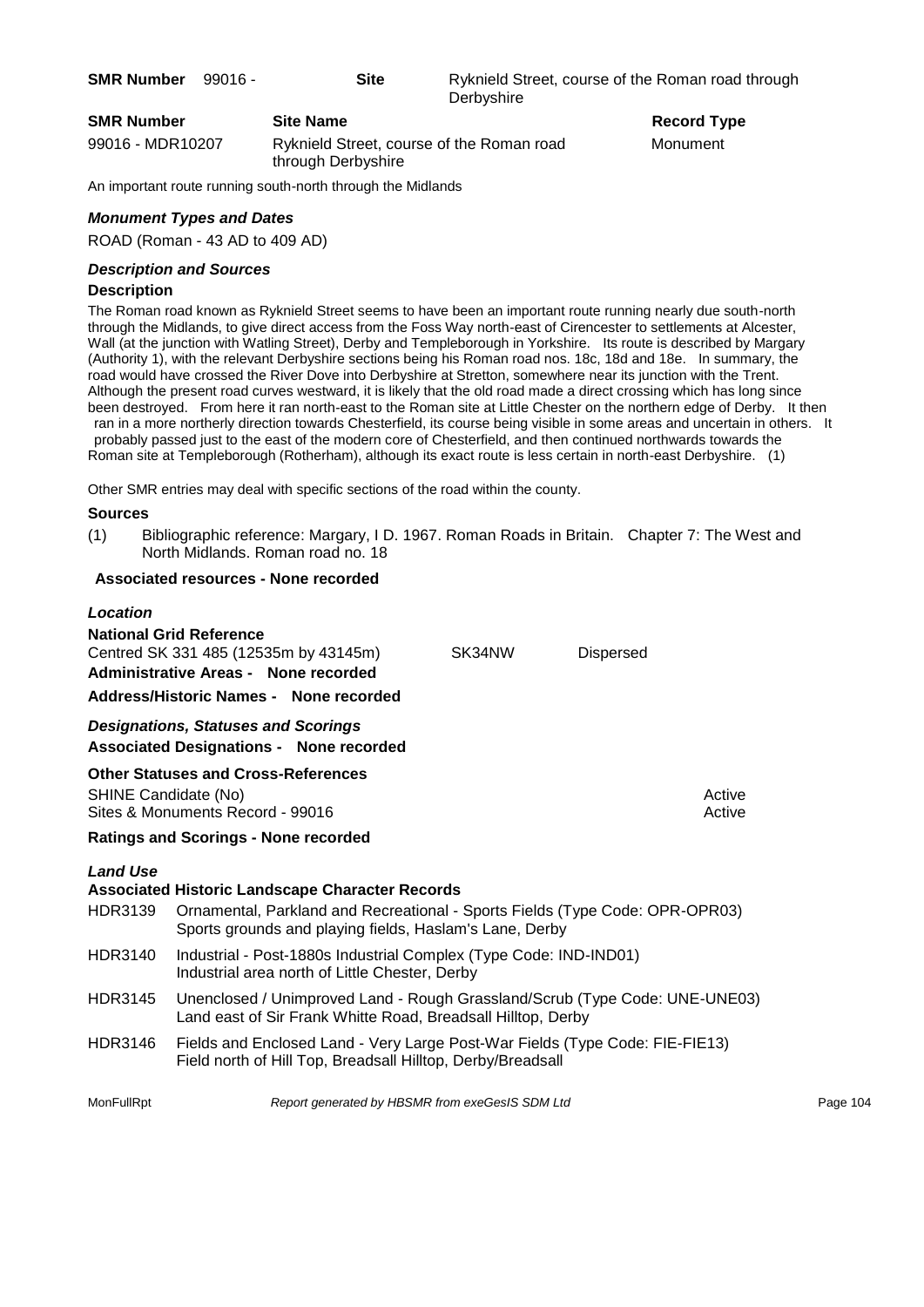| <b>SMR Number</b><br>$99016 -$ |
|--------------------------------|
|--------------------------------|

HDR3155 Woodland - Broadleaved Woodland with Sinuous Boundaries (Type Code: WDL-WDL04) Croft Wood, Croft Lane, Breadsall/Derby

#### **Other Land Classes - None recorded**

#### *Related Monuments - None Recorded*

#### *Finds - None recorded*

#### *Associated Events/Activities*

EDR2131 Desk-based Assessment of HighFields Farm site, Findern, by ULAS in 2006 (Event -

EDR2460 Excavation of a length of Ryknield Street north-east of Little Chester by Sherwin in 1924-26 (Event - Intervention)

#### *Associated Individuals/Organisations - None recorded*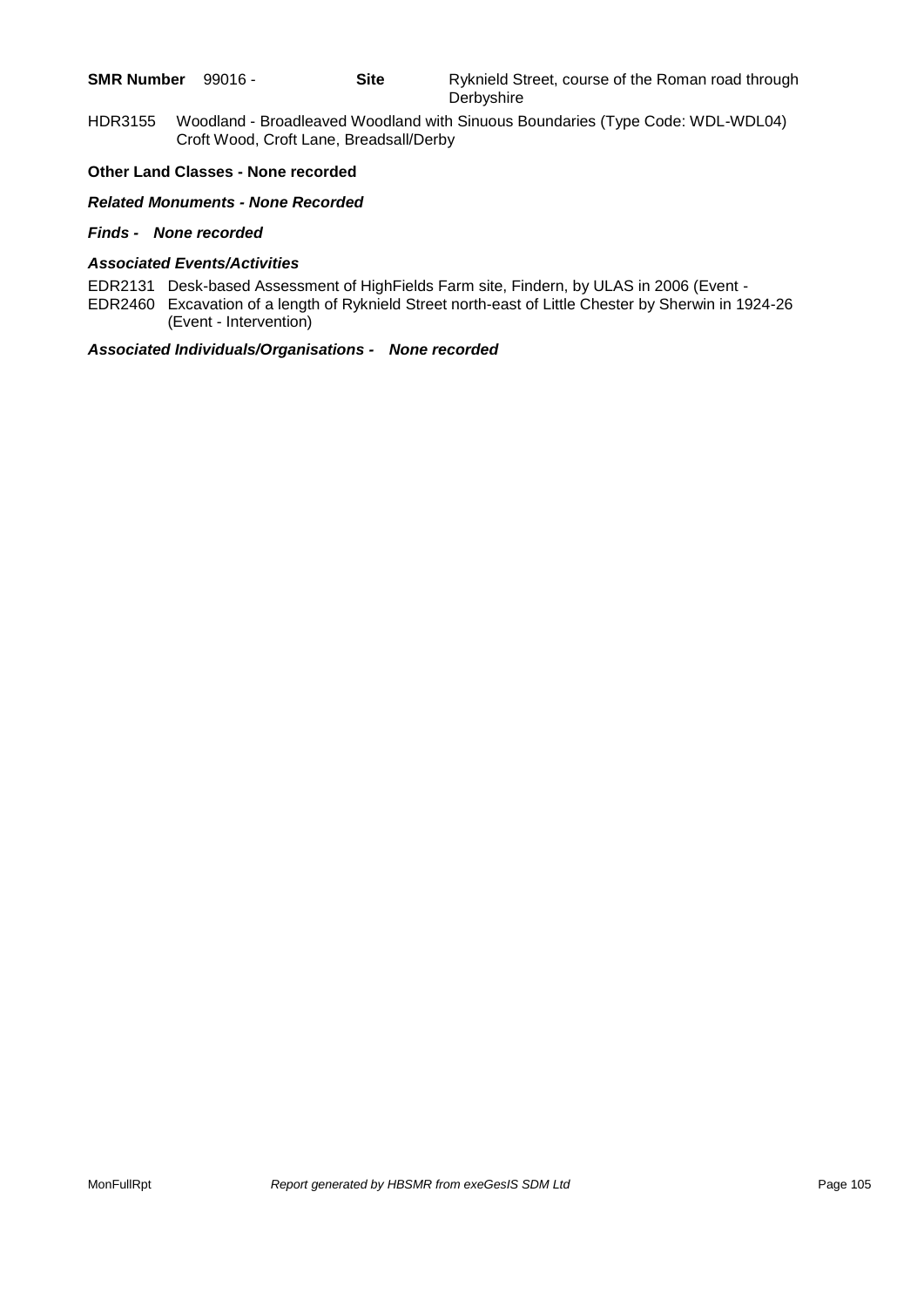| <b>SMR Number 24758 -</b>                                                                                            | <b>Site</b>                                                                                                                                       |                                              | Canal bridge, Bullbridge, Ripley |      |                                |                  |         |
|----------------------------------------------------------------------------------------------------------------------|---------------------------------------------------------------------------------------------------------------------------------------------------|----------------------------------------------|----------------------------------|------|--------------------------------|------------------|---------|
| <b>SMR Number</b><br>24758 - MDR11164<br>Bridge of c. 1792 across the Cromford Canal                                 | <b>Site Name</b><br>Canal bridge, Bullbridge, Ripley                                                                                              |                                              |                                  |      | <b>Record Type</b><br>Monument |                  |         |
| <b>Monument Types and Dates</b>                                                                                      |                                                                                                                                                   |                                              |                                  |      |                                |                  |         |
| Evidence                                                                                                             | CANAL BRIDGE (Post Medieval - 1794 AD)<br><b>STRUCTURE</b>                                                                                        |                                              |                                  |      |                                |                  |         |
| <b>Description and Sources</b><br><b>Description</b>                                                                 | Typical humped-back sandstone canal bridge where the Bullbridge-Crich road crosses the partly filled-in Cromford                                  |                                              |                                  |      |                                |                  |         |
| <b>Sources</b>                                                                                                       |                                                                                                                                                   |                                              |                                  |      |                                |                  |         |
| (1)                                                                                                                  | Bibliographic reference: Fowkes, D (ed.). 1993. Derbyshire Industrial Archaeology: A Gazeteer of<br>Sites Part III: Borough of Amber Valley. p 24 |                                              |                                  |      |                                |                  |         |
|                                                                                                                      | <b>Associated resources - None recorded</b>                                                                                                       |                                              |                                  |      |                                |                  |         |
| <b>Location</b>                                                                                                      |                                                                                                                                                   |                                              |                                  |      |                                |                  |         |
| <b>National Grid Reference</b><br>Centred SK 35749 52352 (17m by 21m)<br><b>Administrative Areas</b><br>Civil Parish |                                                                                                                                                   | SK35SE<br>RIPLEY, AMBER VALLEY, DERBYSHIRE   |                                  | Area |                                |                  |         |
|                                                                                                                      | <b>Address/Historic Names - None recorded</b>                                                                                                     |                                              |                                  |      |                                |                  |         |
| <b>Designations, Statuses and Scorings</b>                                                                           |                                                                                                                                                   |                                              |                                  |      |                                |                  |         |
| <b>Associated Designations</b><br>Listed Building (II) - 1109010                                                     |                                                                                                                                                   | CANAL BRIDGE ADJACENT TO NUMBER Active<br>26 |                                  |      |                                |                  | DDR2173 |
| <b>Other Statuses and Cross-References</b><br>SHINE Candidate (No)<br>Sites & Monuments Record - 24758               |                                                                                                                                                   |                                              |                                  |      |                                | Active<br>Active |         |
| <b>Ratings and Scorings - None recorded</b>                                                                          |                                                                                                                                                   |                                              |                                  |      |                                |                  |         |
| <b>Land Use</b>                                                                                                      | Associated Historic Landscape Character Records - None recorded                                                                                   |                                              |                                  |      |                                |                  |         |
| <b>Other Land Classes - None recorded</b>                                                                            |                                                                                                                                                   |                                              |                                  |      |                                |                  |         |
| <b>Related Monuments - None Recorded</b>                                                                             |                                                                                                                                                   |                                              |                                  |      |                                |                  |         |
| <b>Finds - None recorded</b>                                                                                         |                                                                                                                                                   |                                              |                                  |      |                                |                  |         |
|                                                                                                                      | <b>Associated Events/Activities - None recorded</b>                                                                                               |                                              |                                  |      |                                |                  |         |
|                                                                                                                      | Associated Individuals/Organisations - None recorded                                                                                              |                                              |                                  |      |                                |                  |         |

MonFullRpt *Report generated by HBSMR from exeGesIS SDM Ltd Rage 106* Page 106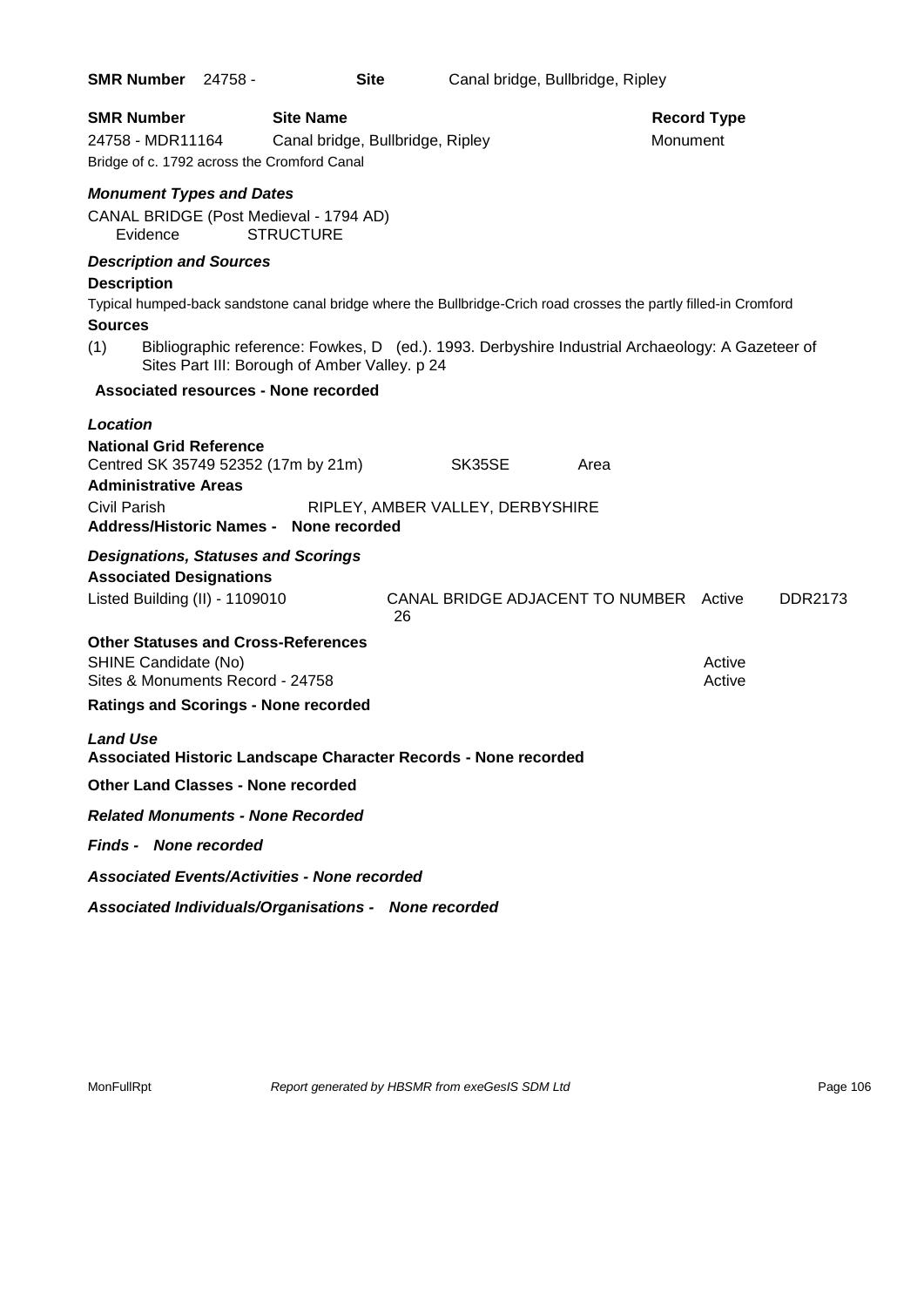### **SMR Number Site Name Record Type Record Type**

25759 - MDR11165 Aqueduct, Cromford Canal, Bullbridge Monument

Aqueduct of 1793 taking the canal across the River Amber, the railway and the Ripley to Ambergate road. Only the embankment at the north-western end survives.

### *Monument Types and Dates*

AQUEDUCT (Post Medieval - 1793 AD) Evidence DOCUMENTARY EVIDENCE CANAL (Post Medieval - 1793 AD) DOCUMENTARY EVIDENCE EMBANKMENT (Post Medieval - 1793 AD) Evidence STRUCTURE

#### *Description and Sources*

#### **Description**

Residual western end of the substantial Bullbridge gritstone canal aqueduct that formerly took the Cromford Canal across the Ripley-Ambergate road. This part of the aqueduct crosses the footpath from the base of the limekilns to the Bullbridge-Crich road. It also carried the canal high above the River Amber. Although the canal has been filled in, the small wooden lift bridge at this point has been left in situ. The main aqueduct was demolished in the late 1960s as part of a road improvement scheme. (1)

#### **Sources**

(1) Bibliographic reference: Fowkes, D (ed.). 1993. Derbyshire Industrial Archaeology: A Gazeteer of Sites Part III: Borough of Amber Valley. p 25

#### **Associated resources - None recorded**

#### *Location*

| <b>National Grid Reference</b><br>Centred SK 35951 52278 (119m by 170m) SK35SE<br><b>Administrative Areas</b>  |                                  |                                                 | Area |                  |                |  |  |  |  |
|----------------------------------------------------------------------------------------------------------------|----------------------------------|-------------------------------------------------|------|------------------|----------------|--|--|--|--|
| Civil Parish<br>Address/Historic Names - None recorded                                                         | RIPLEY, AMBER VALLEY, DERBYSHIRE |                                                 |      |                  |                |  |  |  |  |
| <b>Designations, Statuses and Scorings</b><br><b>Associated Designations</b><br>Listed Building (II) - 1109015 |                                  | CROMFORD CANAL EMBANKMENT                       |      | Active           | <b>DDR2178</b> |  |  |  |  |
| <b>Other Statuses and Cross-References</b><br>SHINE Candidate (No)<br>Sites & Monuments Record - 25759         |                                  |                                                 |      | Active<br>Active |                |  |  |  |  |
| <b>Ratings and Scorings - None recorded</b>                                                                    |                                  |                                                 |      |                  |                |  |  |  |  |
| <b>Land Use</b><br>Associated Historic Landscape Character Records - None recorded                             |                                  |                                                 |      |                  |                |  |  |  |  |
| <b>Other Land Classes - None recorded</b>                                                                      |                                  |                                                 |      |                  |                |  |  |  |  |
| <b>Related Monuments - None Recorded</b>                                                                       |                                  |                                                 |      |                  |                |  |  |  |  |
| <b>Finds - None recorded</b>                                                                                   |                                  |                                                 |      |                  |                |  |  |  |  |
| <b>Associated Events/Activities - None recorded</b>                                                            |                                  |                                                 |      |                  |                |  |  |  |  |
| Associated Individuals/Organisations - None recorded                                                           |                                  |                                                 |      |                  |                |  |  |  |  |
| MonFullRpt                                                                                                     |                                  | Report generated by HBSMR from exeGesIS SDM Ltd |      |                  | Page 107       |  |  |  |  |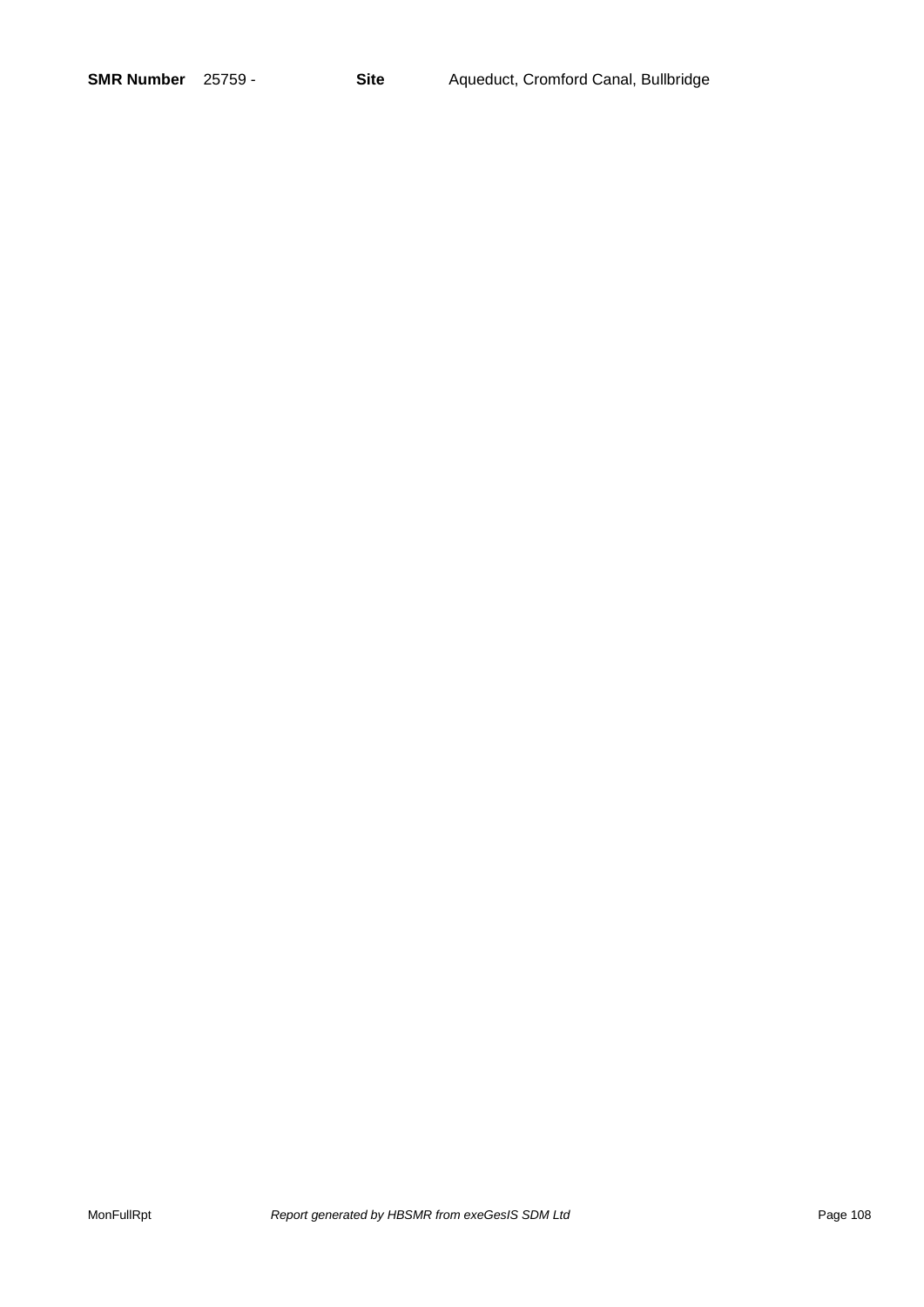| SMR Number 24760 -                                                                        |                                                                                                                               | <b>Site</b>                                |        |      | Gunpowder magazines (site of), Bullbridge, Ripley                                                                                                                                                 |
|-------------------------------------------------------------------------------------------|-------------------------------------------------------------------------------------------------------------------------------|--------------------------------------------|--------|------|---------------------------------------------------------------------------------------------------------------------------------------------------------------------------------------------------|
| <b>SMR Number</b><br>24760 - MDR11188                                                     | <b>Site Name</b><br>Approximate site of magazines shown on a map of 1880                                                      | Gunpowder magazines (site of), Bullbridge, |        |      | <b>Record Type</b><br>Monument                                                                                                                                                                    |
| <b>Monument Types and Dates</b><br>Evidence                                               | POWDER MAGAZINE (Post Medieval - 1800 AD to 1900 AD)                                                                          | DOCUMENTARY EVIDENCE                       |        |      |                                                                                                                                                                                                   |
| <b>Description and Sources</b><br><b>Description</b><br>record a function. $(2, 3)$       |                                                                                                                               |                                            |        |      | Buildings or buildings marked as 'Magazines' on the 1880 OS map. (1) Later OS maps show the buildings but do not                                                                                  |
| <b>Sources</b><br>(1)<br>(2)<br>(3)                                                       | Map: Ordnance Survey. OS County Series, 1st edition, scale 1:2500 (c. 25" to one mile).<br>(25" to one mile).                 |                                            |        |      | Map: Ordnance Survey. OS County Series, 2nd edition (1st revision), scale 1:2500 (c. 25" to one<br>Map: Ordnance Survey. 1912-1921. OS County Series, 3rd edition (Second Revision), scale 1:2500 |
|                                                                                           | Associated resources - None recorded                                                                                          |                                            |        |      |                                                                                                                                                                                                   |
| Location<br><b>National Grid Reference</b><br><b>Administrative Areas</b><br>Civil Parish | Centred SK 35975 52431 (14m by 23m)<br>Address/Historic Names - None recorded                                                 | RIPLEY, AMBER VALLEY, DERBYSHIRE           | SK35SE | Area |                                                                                                                                                                                                   |
|                                                                                           | <b>Designations, Statuses and Scorings</b><br><b>Associated Designations - None recorded</b>                                  |                                            |        |      |                                                                                                                                                                                                   |
| SHINE Candidate (No)                                                                      | <b>Other Statuses and Cross-References</b><br>Sites & Monuments Record - 24760<br><b>Ratings and Scorings - None recorded</b> |                                            |        |      | Active<br>Active                                                                                                                                                                                  |
| <b>Land Use</b>                                                                           | Associated Historic Landscape Character Records - None recorded                                                               |                                            |        |      |                                                                                                                                                                                                   |
|                                                                                           | <b>Other Land Classes - None recorded</b>                                                                                     |                                            |        |      |                                                                                                                                                                                                   |
|                                                                                           | <b>Related Monuments - None Recorded</b>                                                                                      |                                            |        |      |                                                                                                                                                                                                   |
| <b>Finds - None recorded</b>                                                              |                                                                                                                               |                                            |        |      |                                                                                                                                                                                                   |
|                                                                                           | <b>Associated Events/Activities - None recorded</b>                                                                           |                                            |        |      |                                                                                                                                                                                                   |
|                                                                                           | Associated Individuals/Organisations - None recorded                                                                          |                                            |        |      |                                                                                                                                                                                                   |

MonFullRpt *Report generated by HBSMR from exeGesIS SDM Ltd Rage 109* Page 109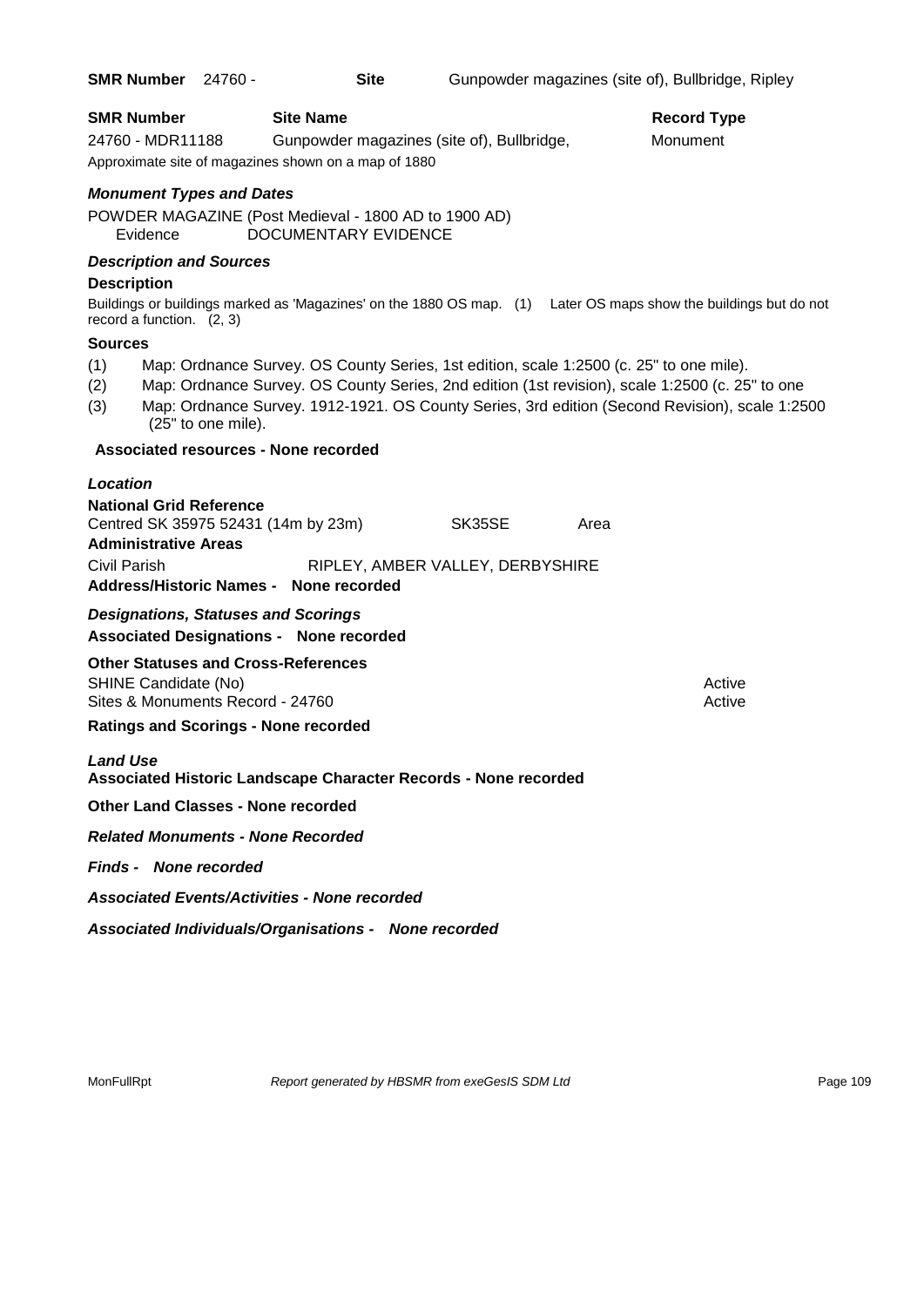**SMR Number** 24761 - **Site** Milepost, Derby Road, Marehay, Ripley

| <b>SMR Number</b>                     | <b>Site Name</b>                      | Record Ty |
|---------------------------------------|---------------------------------------|-----------|
| 24761 - MDR11265                      | Milepost, Derby Road, Marehay, Ripley | Monument  |
| Early 19th century cast iron milepost |                                       |           |

# *Monument Types and Dates*

MILEPOST (Post Medieval - 1800 AD to 1900 AD)

| Evidence      | <b>STRUCTURE</b> |
|---------------|------------------|
| Main Building | <b>CAST IRON</b> |
| Material      |                  |

# *Description and Sources*

#### **Description**

Early 19th century cast iron milepost. Triangular sectioned base with sloped top and a pointed head plate above. Head inscribed 'LONDON 135', west side inscribed 'ALFRE N 4½ CHEST D 15' and east side inscribed 'DERBY 9 BURTON 20'. (1)

Cast iron milepost at Marehay, on Derby Road, nearly opposite Knowlsons Garage. (2)

Cast iron milepost, on the west side of what was the turnpike road from Derby to Chesterfield via Alfreton (original Turnpike Trust: Alfreton and Derby). Probably manufactured by J Heywood of Derby. (3)

# **Sources**

- (1) Listed Building File: DOE / DCMS. Listed Building Notification.
- (2) Unpublished document: County Treasure Recording Form. 14.3, with photo
- (3) Index: Higgins, J (The Milestone Society). County Milestone Survey. DY/RIP/01

# **Associated resources - None recorded**

| Location                                                                                                                         |                                                 |                        |       |                            |                |
|----------------------------------------------------------------------------------------------------------------------------------|-------------------------------------------------|------------------------|-------|----------------------------|----------------|
| <b>National Grid Reference</b><br>SK 39964 48705 (point)<br><b>Administrative Areas</b>                                          |                                                 | SK34NE                 | Point |                            |                |
| Civil Parish<br>Address/Historic Names - None recorded                                                                           | RIPLEY, AMBER VALLEY, DERBYSHIRE                |                        |       |                            |                |
| <b>Designations, Statuses and Scorings</b><br><b>Associated Designations</b>                                                     |                                                 |                        |       |                            |                |
| Listed Building (II) - 1159018                                                                                                   |                                                 | MILEPOST AT SK 399 486 |       | Active                     | <b>DDR2497</b> |
| <b>Other Statuses and Cross-References</b><br>SHINE Candidate (No)<br>County Treasure - 14.3<br>Sites & Monuments Record - 24761 |                                                 |                        |       | Active<br>Active<br>Active |                |
| <b>Ratings and Scorings - None recorded</b>                                                                                      |                                                 |                        |       |                            |                |
| <b>Land Use</b><br>Associated Historic Landscape Character Records - None recorded                                               |                                                 |                        |       |                            |                |
| Other Land Classes - None recorded                                                                                               |                                                 |                        |       |                            |                |
| <b>Related Monuments - None Recorded</b>                                                                                         |                                                 |                        |       |                            |                |
| <b>Finds - None recorded</b>                                                                                                     |                                                 |                        |       |                            |                |
| <b>Associated Events/Activities - None recorded</b>                                                                              |                                                 |                        |       |                            |                |
| MonFullRpt                                                                                                                       | Report generated by HBSMR from exeGesIS SDM Ltd |                        |       |                            | Page 110       |
|                                                                                                                                  |                                                 |                        |       |                            |                |

**Record Type**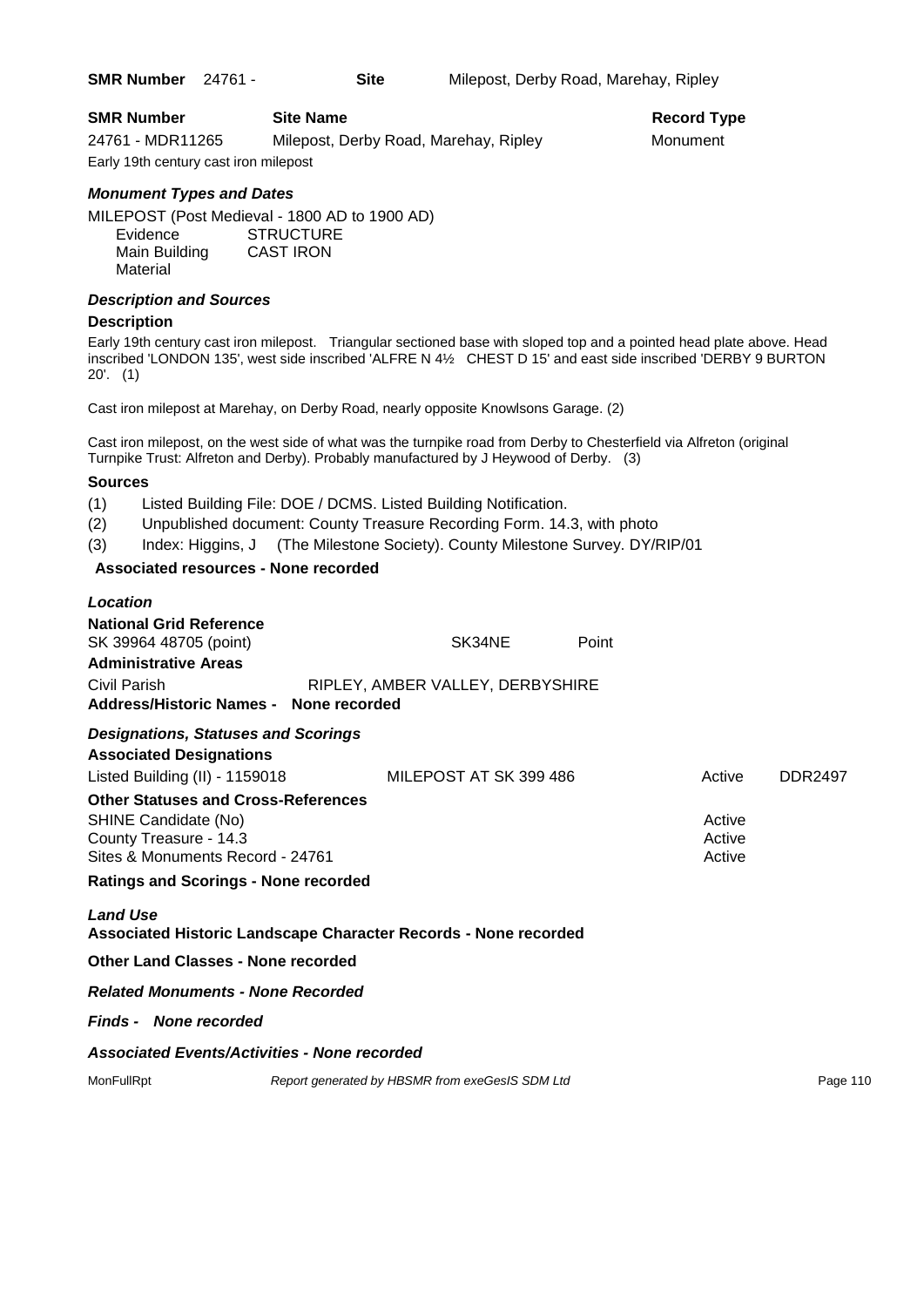*Associated Individuals/Organisations - None recorded*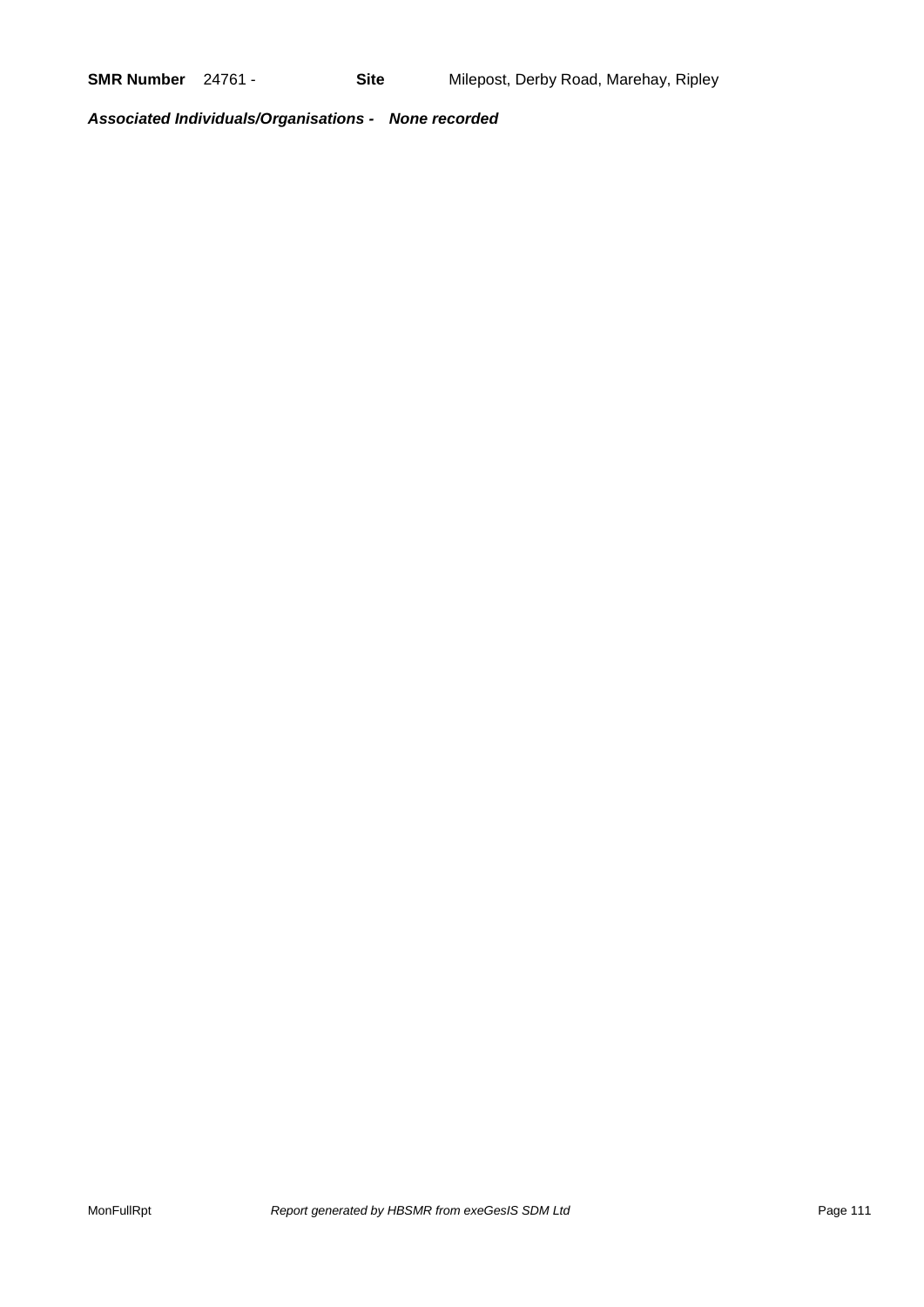**SMR Number** 24762 - **Site** Marehay Colliery (site of), Ripley

| <b>SMR Number</b> | <b>Site Name</b>                                                                                  | Record Ty |
|-------------------|---------------------------------------------------------------------------------------------------|-----------|
| 24762 - MDR11312  | Marehay Colliery (site of), Ripley                                                                | Monument  |
|                   | Approximate site of Marehay Colliery (later Upper Hartshay Colliery), coal and ironstone workings |           |

# *Monument Types and Dates*

COLLIERY (Post Medieval - 1800 AD to 1900 AD) Evidence DOCUMENTARY EVIDENCE IRONSTONE MINE (Post Medieval - 1800 AD to 1900 AD) Evidence DOCUMENTARY EVIDENCE

# *Description and Sources*

#### **Description**

'Marehay Colliery (Coal & Ironstone)' is named on the 1st ed. 25" OS map of c. 1880. An engine house, several old shafts and an old tramway are also depicted. (1) There was little change by the end of the 19th century (2) but the site had expanded by the early 20th century, when it was known as Upper Hartshay Colliery. (3)

**Record Type** 

#### **Sources**

- (1) Map: Ordnance Survey. OS County Series, 1st edition, scale 1:2500 (c. 25" to one mile).
- (2) Map: Ordnance Survey. OS County Series, 2nd edition (1st revision), scale 1:2500 (c. 25" to one
- (3) Map: Ordnance Survey. 1912-1921. OS County Series, 3rd edition (Second Revision), scale 1:2500 (25" to one mile).

#### **Associated resources - None recorded**

| Location                                                                                                                                                         |                                            |      |                  |
|------------------------------------------------------------------------------------------------------------------------------------------------------------------|--------------------------------------------|------|------------------|
| <b>National Grid Reference</b><br>Centred SK 38717 50334 (381m by 382m)<br><b>Administrative Areas</b><br>Civil Parish<br>Address/Historic Names - None recorded | SK35SE<br>RIPLEY, AMBER VALLEY, DERBYSHIRE | Area |                  |
| <b>Designations, Statuses and Scorings</b><br><b>Associated Designations - None recorded</b>                                                                     |                                            |      |                  |
| <b>Other Statuses and Cross-References</b><br>SHINE Candidate (No)<br>Sites & Monuments Record - 24762<br><b>Ratings and Scorings - None recorded</b>            |                                            |      | Active<br>Active |
| <b>Land Use</b><br>Associated Historic Landscape Character Records - None recorded                                                                               |                                            |      |                  |
| <b>Other Land Classes - None recorded</b>                                                                                                                        |                                            |      |                  |
| <b>Related Monuments - None Recorded</b>                                                                                                                         |                                            |      |                  |
| <b>Finds - None recorded</b>                                                                                                                                     |                                            |      |                  |
| <b>Associated Events/Activities - None recorded</b>                                                                                                              |                                            |      |                  |

*Associated Individuals/Organisations - None recorded*

MonFullRpt *Report generated by HBSMR from exeGesIS SDM Ltd Rage 112*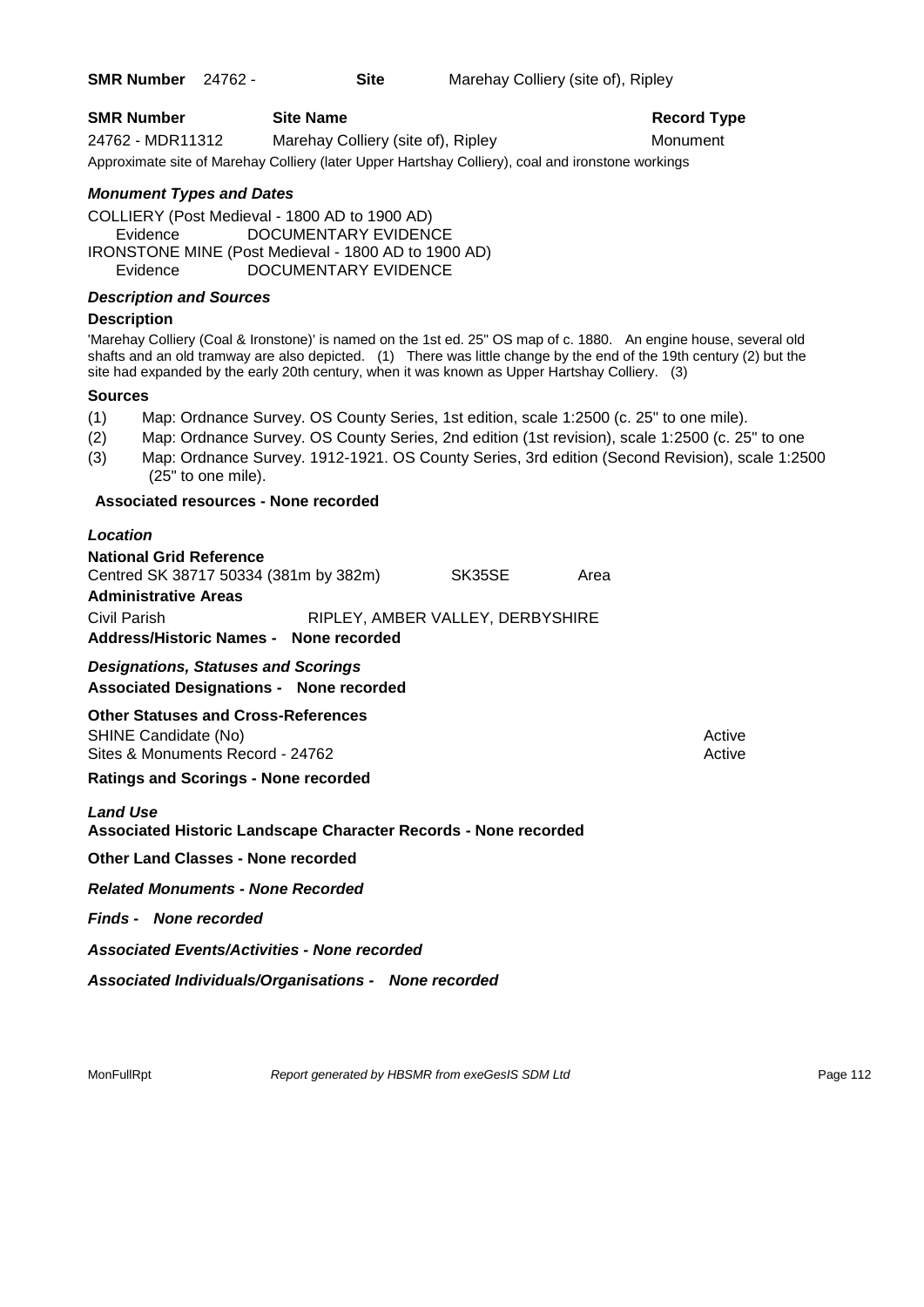| <b>SMR Number</b> | <b>Site Name</b>                                      | <b>Record Type</b> |
|-------------------|-------------------------------------------------------|--------------------|
| 16128 - MDR11336  | Halfpenny Bridge over the River Derwent,<br>Ambergate | Monument           |

Road bridge built in 1792 as a private toll-bridge, crossing both the River Derwent and the tailrace from the Wireworks.

#### *Monument Types and Dates*

ROAD BRIDGE (Post Medieval - 1792 AD to 1900 AD) Evidence EXTANT STRUCTURE

# *Description and Sources*

#### **Description**

Halfpenny Bridge is a late 18th century Grade II road bridge built in 1792 by Francis Hurst, a local industrialist, constructed from ashlar and coursed rubble gritstone. It is a double arched bridge with pointed cutwaters on each side of the upstream and downstream elevations, semi-circular arches, and shallow parapet with ridged coping. There are three lesser openings in the west abutment, with five stilted semi-circular arches and with cutwaters between. At the western end of the west abutment, the tail race from the wire mills to the north west passes through an arched opening before rejoining the River Derwent to the south of the bridge. (1, 2)

Bridge built by Francis Hurt in 1792 as a private toll-bridge, hence its name, Halfpenny Bridge. The original toll-house was demolished in 1964. The bridge has two wide segmental arches with triangular section cutwaters which terminate in piers within the parapets. There is a plain continuous projecting band over the arches. The bridge also continues as a raised embanked road (causeway) with a number of culverts with segmental arches, and incorporates the arch over the tail race from the Alderwasley Wireworks site. (3)

#### **Sources**

- (1) Listed Building File: DOE / DCMS. Listed Building Notification. 6/3451/8
- (2) Listed Building File: DOE / DCMS. Listed Building Notification. 6/3451/089
- (3) Unpublished document: Morris, M. 2004. Study to Identify Candidate Buildings for Grant Assistance and a Review of Conservation Area Boundaries. Derwent Valley Mills World Heritage Site..

# **Associated resources - None recorded**

# *Location* **National Grid Reference** Centred SK 3467 5147 (79m by 19m) SK35SW Area

**Administrative Areas** Civil Parish ALDERWASLEY, AMBER VALLEY, DERBYSHIRE Civil Parish RIPLEY, AMBER VALLEY, DERBYSHIRE

## **Address/Historic Names - None recorded**

# *Designations, Statuses and Scorings*

**Associated Designations** Listed Building (II) - 1109020 HALF PENNY BRIDGE OVER THE RIVER Active DDR2183 DERWENT Listed Building (II) - 1335349 ROAD BRIDGE OVER RIVER DERWENT Active DDR2644 **Other Statuses and Cross-References** SHINE Candidate (No) **Active** Active **Active** Active **Active** Active **Active** Active World Heritage Site **Active** Active Active Active Active Active Active Active Active Active Active Sites & Monuments Record - 16128 Active Active Active Active

#### **Ratings and Scorings - None recorded**

# *Land Use*

**Associated Historic Landscape Character Records**

MonFullRpt *Report generated by HBSMR from exeGesIS SDM Ltd Report 113*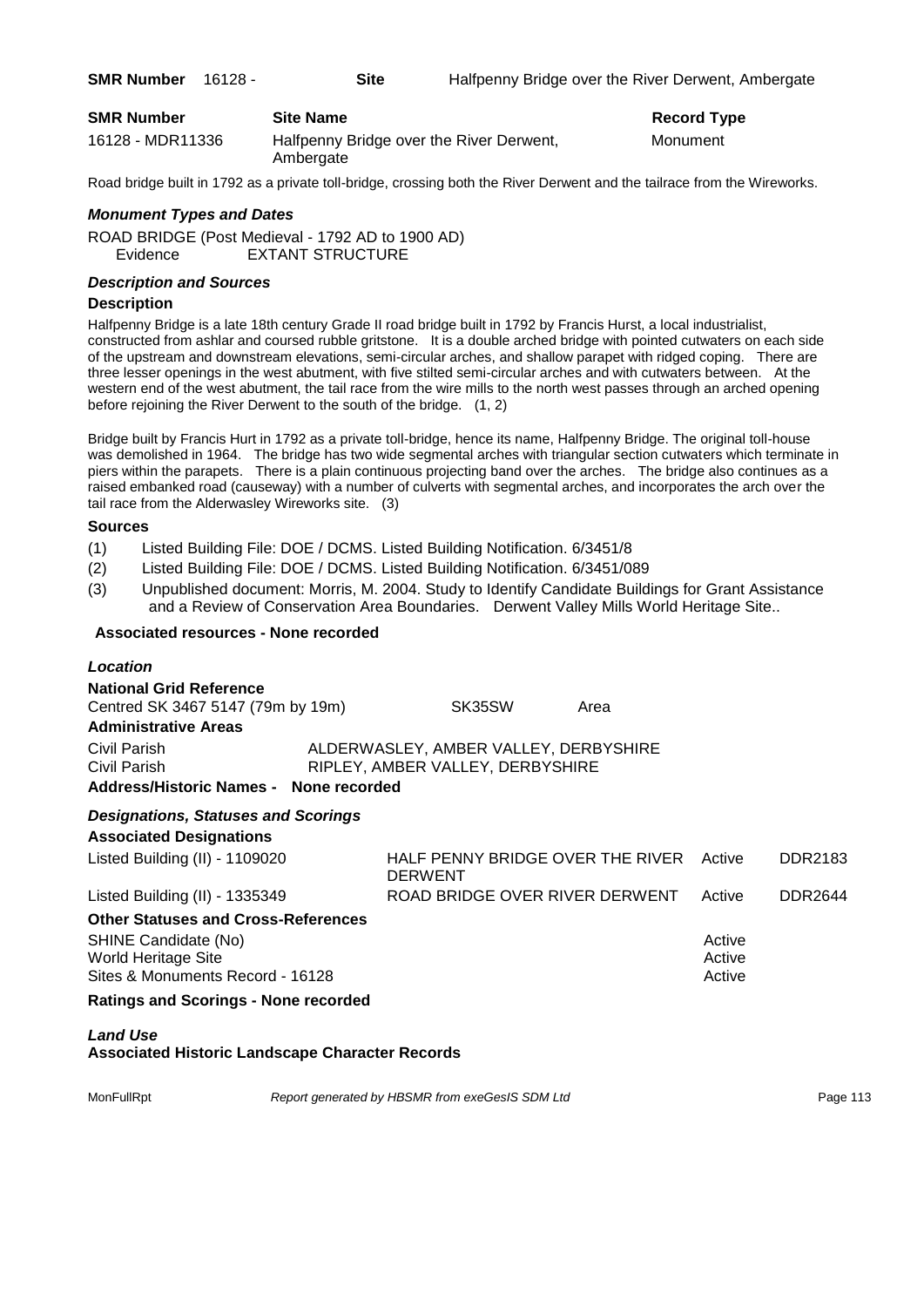| <b>SMR Number</b> 16128 - |  | <b>Site</b> | Halfpenny Bridge over the River Derwent, Ambergate |  |
|---------------------------|--|-------------|----------------------------------------------------|--|
|---------------------------|--|-------------|----------------------------------------------------|--|

- HDR3777 Settlement Post-1880s Settlement (Type Code: SET-SET02) Settlement at Ambergate, Ripley
- HDR3778 Settlement Pre-1880s Settlement (Type Code: SET-SET01) Settlement at Ambergate, Ripley
- HDR3784 Woodland Mixed Woodland with Sinuous Boundaries (Type Code: WDL-WDL05) The Birches, Ambergate, Alderwasley
- HDR3785 Woodland Broadleaved Woodland with Sinuous Boundaries (Type Code: WDL-WDL04) The Birches, Ambergate, Alderwasley
- HDR3787 Ornamental, Parkland and Recreational Other Parkland (Type Code: OPR-OPR04) Playing field and cricket ground, Matlock Road, Ambergate, Ripley

# **Other Land Classes - None recorded**

*Related Monuments - None Recorded*

*Finds - None recorded*

*Associated Events/Activities - None recorded*

*Associated Individuals/Organisations - None recorded*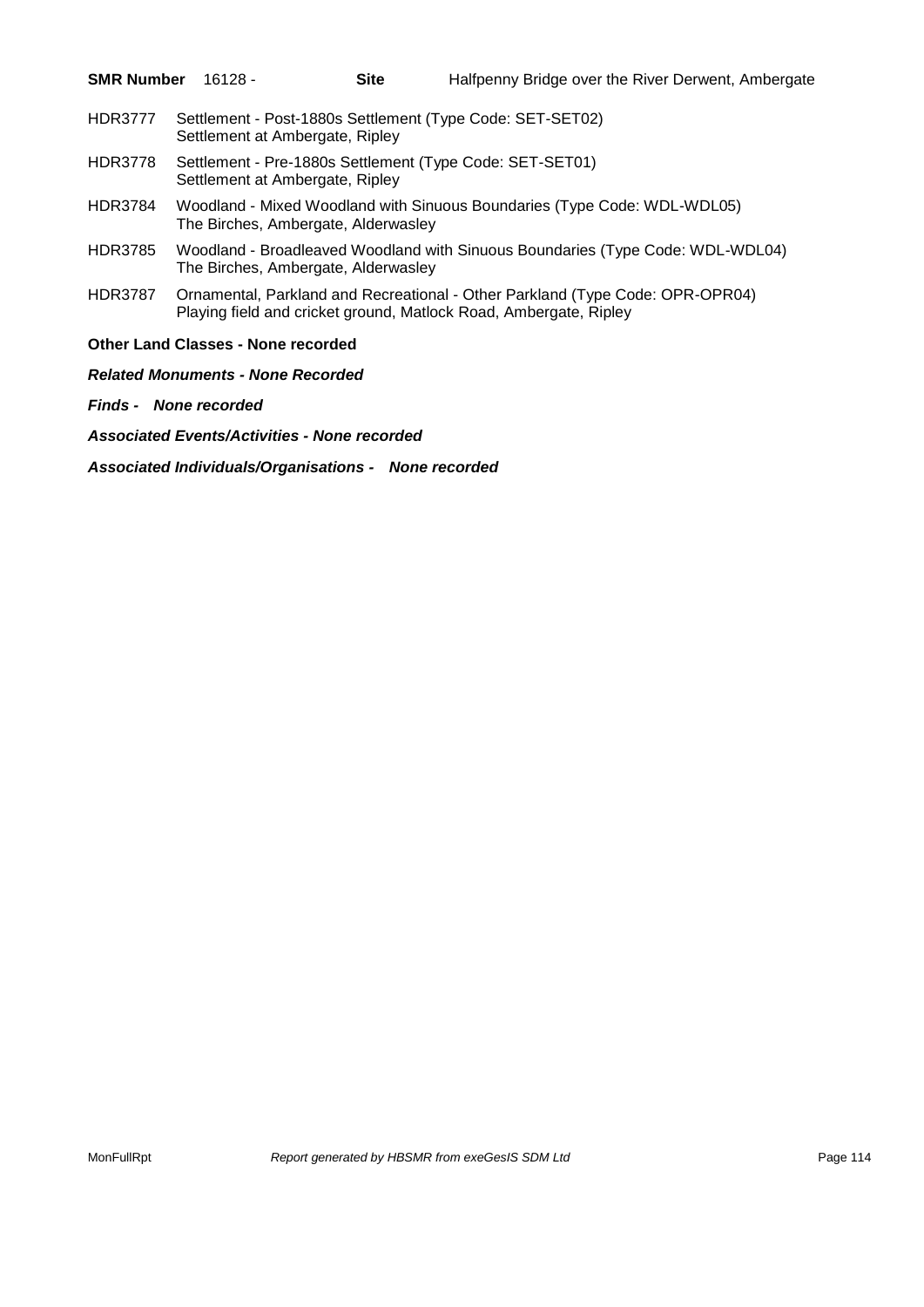**SMR Number** 99032 - **Site** The North Midland Railway

**SMR Number Site Name Record Type Record Type** 

99032 - MDR11347 The North Midland Railway Monument

Railway largely constructed between 1837 and 1838 and opened in July 1840.

# *Monument Types and Dates*

RAILWAY (Post Medieval - 1836 AD to 1840 AD) Evidence STRUCTURE

#### *Description and Sources*

#### **Description**

The North Midland Railway Act of 1836 led to the establishment of the line between Derby and Ambergate, and beyond up the Amber Valley via Chesterfield and Rotherham to Leeds. The line of the North Midland Railway was laid out by George Stephenson and carried through by Robert Stephenson (appointed joint engineers). This was an immense engineering operation: the Milford tunnel is 800 yards long, the cutting through Belper was completely lined in masonry and incorporated 10 road bridges, there were 5 bridges built over the Derwent between Milford and Ambergate and at Bullbridge a 150ft long iron aqueduct was erected to carry the Cromford Canal with no disruption to canal traffic. The design of the bridges and most civil engineering works on the North Midland Railway was coordinated by the resident engineer in the Chesterfield offices, Frederick Swanwick. He was probably the designer of the monumental cuttings, embankments, tunnel mouths and bridges that are so characteristic of the line. In February 1839 the railway architect Francis Thompson was specifically commissioned to design the stations and ancillary railway buildings on the platforms. He in turn commissioned Samuel Russell to record (by engraving) the stations of the North Midland for

# **Sources**

(1) Bibliographic reference: Billson, P. 1996. Derby and the Midland Railway.

# **Associated resources - None recorded**

| Location                          |                                                                                                                                                                               |                      |        |                  |                  |                           |
|-----------------------------------|-------------------------------------------------------------------------------------------------------------------------------------------------------------------------------|----------------------|--------|------------------|------------------|---------------------------|
|                                   | <b>National Grid Reference</b><br>Centred SK 39333 57742 (9814m by 44708m)<br>Administrative Areas - None recorded<br>Address/Historic Names - None recorded                  |                      | SK35NE | <b>Dispersed</b> |                  |                           |
|                                   | <b>Designations, Statuses and Scorings</b>                                                                                                                                    |                      |        |                  |                  |                           |
|                                   | <b>Associated Designations</b>                                                                                                                                                |                      |        |                  |                  |                           |
|                                   | Registered Park or Garden (II) - 1001372 River Gardens, Belper<br>Registered Park or Garden (II*) -                                                                           | <b>Renishaw Hall</b> |        |                  | Active<br>Active | <b>DDR6936</b><br>DDR6923 |
| <b>SHINE Candidate (No)</b>       | <b>Other Statuses and Cross-References</b><br>Sites & Monuments Record - 99032                                                                                                |                      |        |                  | Active<br>Active |                           |
|                                   | <b>Ratings and Scorings - None recorded</b>                                                                                                                                   |                      |        |                  |                  |                           |
| <b>Land Use</b><br><b>HDR3140</b> | <b>Associated Historic Landscape Character Records</b><br>Industrial - Post-1880s Industrial Complex (Type Code: IND-IND01)<br>Industrial area north of Little Chester, Derby |                      |        |                  |                  |                           |
| <b>HDR3151</b>                    | Fields and Enclosed Land - Planned Enclosure containing ridge and furrow (Type Code: FIE-<br><b>FIE04)</b><br>Fields west of Alfreton Road, Breadsall                         |                      |        |                  |                  |                           |
| HDR3153                           | Fields and Enclosed Land - Small Regular Fields (Type Code: FIE-FIE08)<br>Fields west of Alfreton Road, Derby                                                                 |                      |        |                  |                  |                           |

MonFullRpt *Report generated by HBSMR from exeGesIS SDM Ltd Rage 115*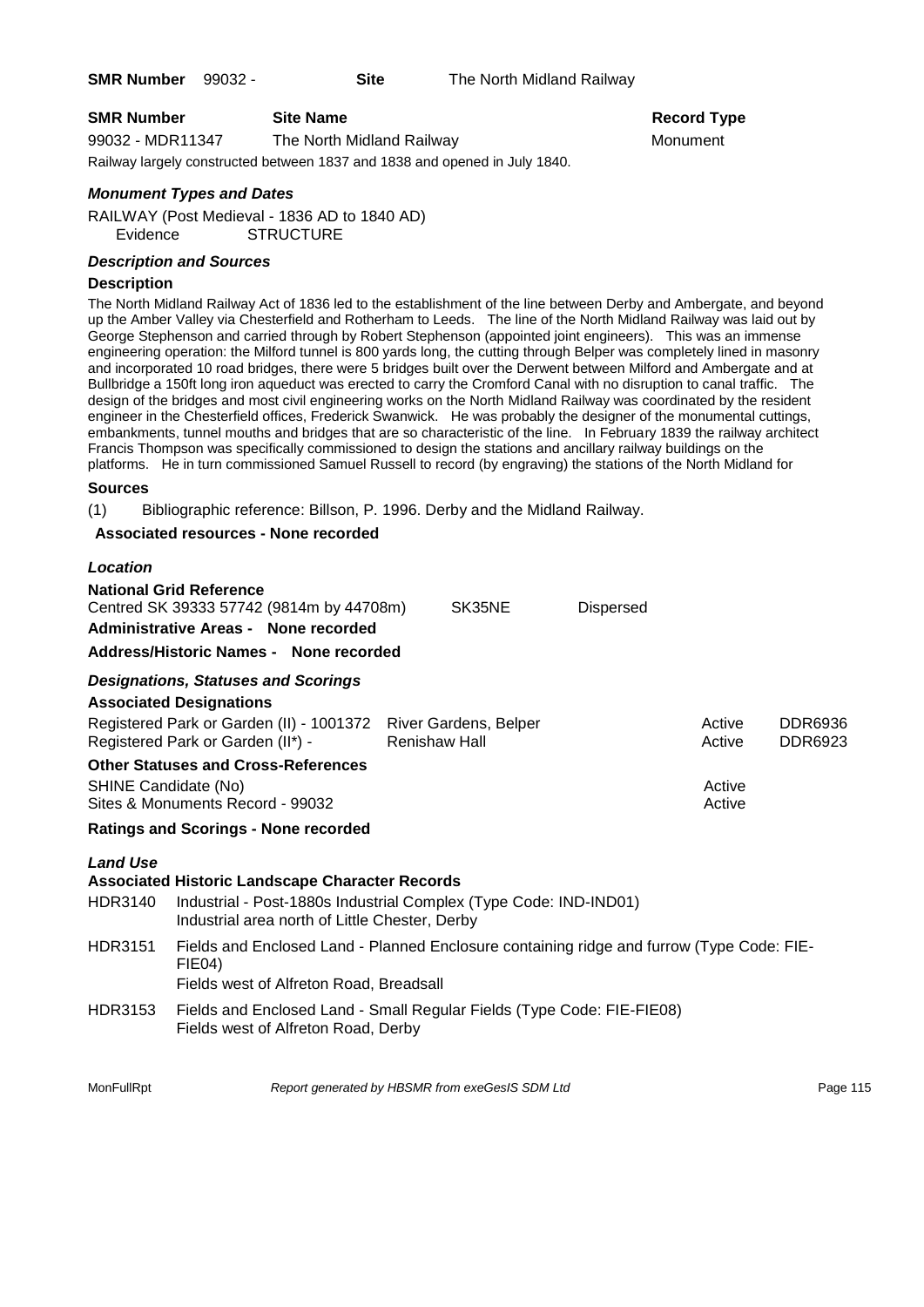publication. He also recorded some of the bridges and tunnel entrances. (1)HDR3154 Fields and Enclosed Land - Small Regular Fields (Type Code: FIE-FIE08)

Fields along Alfreton Road, Breadsall

- HDR3159 Fields and Enclosed Land Small Irregular Fields (Type Code: FIE-FIE10) Fields around Allestree Ford Bridge, Abbey Hill, Breadsall/Little Eaton/Derby
- HDR3468 Fields and Enclosed Land Large Irregular Fields (Type Code: FIE-FIE11) Field north of Allestree Ford Bridge, Ford Lane, Little Eaton
- HDR3473 Unenclosed / Unimproved Land Rough Grassland/Scrub (Type Code: UNE-UNE03) Land south of Little Eaton Junction, Little Eaton
- HDR3474 Industrial Post-1880s Industrial Complex (Type Code: IND-IND01) Works buildings, Duffield Road, Little Eaton
- HDR3482 Fields and Enclosed Land Large Regular Fields (Type Code: FIE-FIE09) Fields west of Little Eaton
- HDR3483 Fields and Enclosed Land Small Regular Fields (Type Code: FIE-FIE08) Fields west of Little Eaton
- HDR3485 Fields and Enclosed Land Small Irregular Fields (Type Code: FIE-FIE10) Fields west of Duffield Road, Little Eaton/Duffield
- HDR3486 Fields and Enclosed Land Large Irregular Fields (Type Code: FIE-FIE11) Field east of Burley Hill, Duffield
- HDR3487 Settlement Post-1880s Settlement (Type Code: SET-SET02) Post-1880s settlement at Duffield and Flaxholme
- HDR3488 Settlement Pre-1880s Settlement (Type Code: SET-SET01) Pre-1880s settlement at Duffield
- HDR3498 Fields and Enclosed Land Small Irregular Fields (Type Code: FIE-FIE10) Fields east of Flaxholme, Duffield
- HDR3499 Fields and Enclosed Land Large Irregular Fields (Type Code: FIE-FIE11) Field east of Town Street, Duffield
- HDR3500 Fields and Enclosed Land Small Regular Fields (Type Code: FIE-FIE08) Fields west of Eaton Bank, Duffield/Little Eaton
- HDR3523 Fields and Enclosed Land Small Irregular Fields (Type Code: FIE-FIE10) Fields near Duffield Bridge, Duffield
- HDR3525 Ornamental, Parkland and Recreational Nature Reserve (Type Code: OPR-OPR13) Millenium Meadow, Donald Hawley Way, Duffield
- HDR3527 Fields and Enclosed Land Very Large Post-War Fields (Type Code: FIE-FIE13) Field along the River Derwent, Duffield
- HDR3528 Fields and Enclosed Land Very Large Post-War Fields (Type Code: FIE-FIE13) Field along the River Derwent, Belper
- HDR3539 Fields and Enclosed Land Very Large Post-War Fields (Type Code: FIE-FIE13) Field south of Moscow Farm, Derby Road, Duffield
- HDR3540 Ornamental, Parkland and Recreational Golf Course (Type Code: OPR-OPR02) Chevin Golf Course, Milford, Belper
- HDR3545 Fields and Enclosed Land Small Regular Fields (Type Code: FIE-FIE08) Fields along Derby Road, south of Milford, Belper

MonFullRpt *Report generated by HBSMR from exeGesIS SDM Ltd Report 116*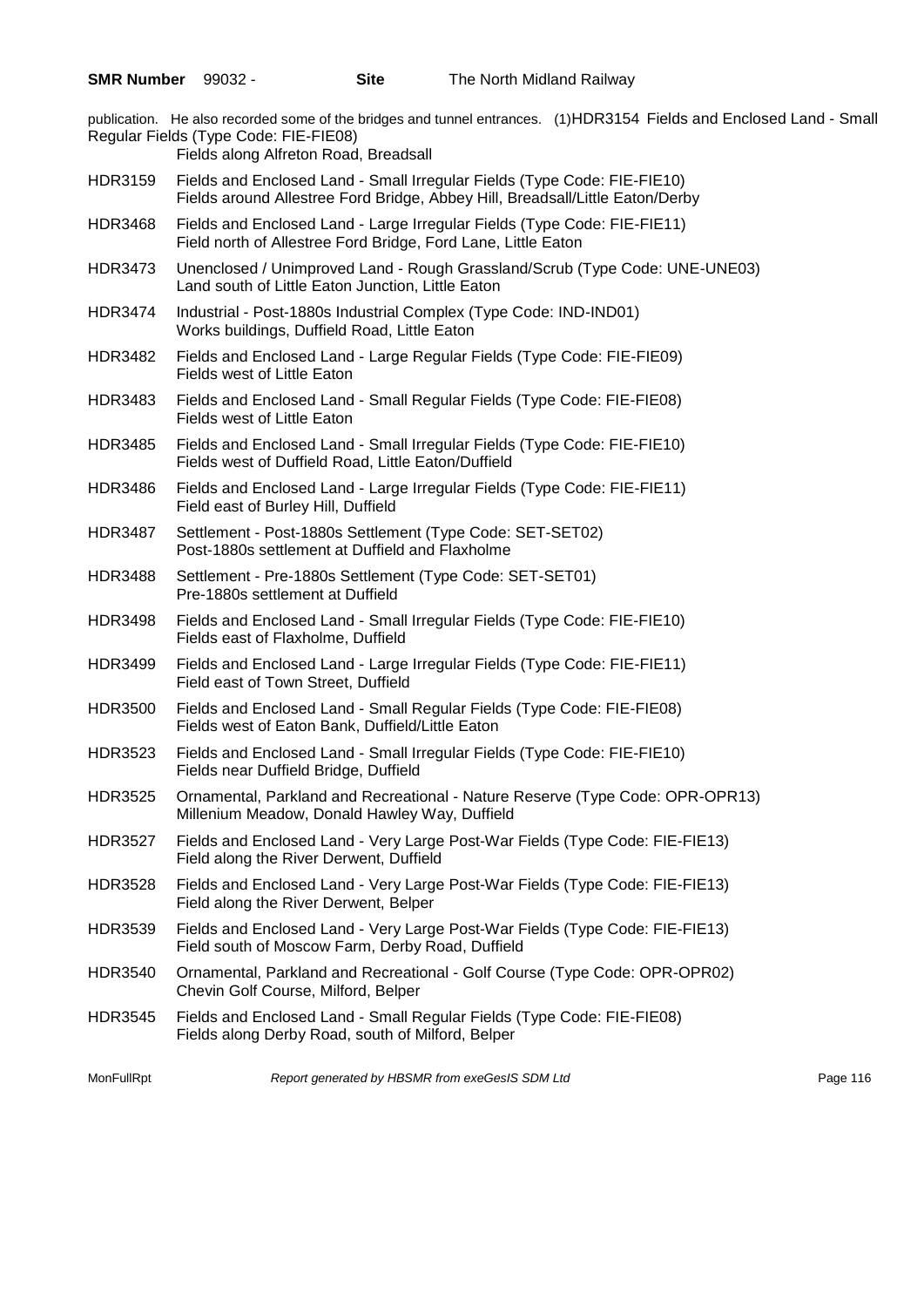| <b>SMR Number</b> | $99032 -$                         | <b>Site</b>                                                                                                    | The North Midland Railway                                                                                                             |          |
|-------------------|-----------------------------------|----------------------------------------------------------------------------------------------------------------|---------------------------------------------------------------------------------------------------------------------------------------|----------|
| <b>HDR3547</b>    |                                   | Snape Wood, Derby Road, Milford, Belper                                                                        | Woodland - Mixed Woodland with Sinuous Boundaries (Type Code: WDL-WDL05)                                                              |          |
| HDR3548           |                                   | Woodland - Mixed Plantation (Type Code: WDL-WDL09)<br>Lawn Plantation and Sowter's Plantation, Milford, Belper |                                                                                                                                       |          |
| <b>HDR3551</b>    | Post-1880s settlement at Milford  |                                                                                                                | Settlement - Post-1880s Settlement (Type Code: SET-SET02)                                                                             |          |
| <b>HDR3552</b>    | Pre-1880s settlement at Milford   |                                                                                                                | Settlement - Pre-1880s Settlement (Type Code: SET-SET01)                                                                              |          |
| HDR3563           |                                   | Works buildings, Derby Road, Belper                                                                            | Industrial - Post-1880s Industrial Complex (Type Code: IND-IND01)                                                                     |          |
| <b>HDR3564</b>    |                                   | Post-1880s settlement at Belper and Holbrook                                                                   | Settlement - Post-1880s Settlement (Type Code: SET-SET02)                                                                             |          |
| <b>HDR3565</b>    | Pre-1880s settlement at Belper    |                                                                                                                | Settlement - Pre-1880s Settlement (Type Code: SET-SET01)                                                                              |          |
| <b>HDR3628</b>    |                                   | Woodland - Other Plantation (Type Code: WDL-WDL11)<br>Plantation along Jacksons Lane, Milford, Belper          |                                                                                                                                       |          |
| <b>HDR3630</b>    |                                   | Fields west of Jacksons Lane, Milford, Belper                                                                  | Fields and Enclosed Land - Small Regular Fields (Type Code: FIE-FIE08)                                                                |          |
| <b>HDR3631</b>    |                                   | Fields around Hoppinghole Wood, Milford, Belper                                                                | Fields and Enclosed Land - Planned Enclosure (Type Code: FIE-FIE03)                                                                   |          |
| HDR3632           | Fields west of Derby Road, Belper |                                                                                                                | Fields and Enclosed Land - Small Irregular Fields (Type Code: FIE-FIE10)                                                              |          |
| HDR3634           |                                   |                                                                                                                | Woodland - Mixed Woodland with Sinuous Boundaries (Type Code: WDL-WDL05)<br>Chevin Wood and Swainsley Plantation, Chevin Road, Belper |          |
| <b>HDR3696</b>    |                                   | Woodland - Other Plantation (Type Code: WDL-WDL11)<br>Young plantation east of Wyver Lane, Belper              |                                                                                                                                       |          |
| <b>HDR3697</b>    |                                   | The River Derwent and fish pond, Belper                                                                        | Water and Valley Floor - Natural Open Water (Type Code: WVF-WVF03)                                                                    |          |
| <b>HDR3698</b>    |                                   | Fields along the River Derwent, near Broadholm, Belper                                                         | Fields and Enclosed Land - Small Regular Fields (Type Code: FIE-FIE08)                                                                |          |
| <b>HDR3700</b>    | Fields along Wyver Lane, Belper   |                                                                                                                | Water and Valley Floor - Miscellaneous Floodplain Fields (Type Code: WVF-WVF06)                                                       |          |
| <b>HDR3701</b>    |                                   | Fields along Derby Road, Belper/Ripley                                                                         | Fields and Enclosed Land - Small Regular Fields (Type Code: FIE-FIE08)                                                                |          |
| HDR3702           |                                   | Fields west of Matlock Road, Belper                                                                            | Fields and Enclosed Land - Small Irregular Fields (Type Code: FIE-FIE10)                                                              |          |
| <b>HDR3751</b>    |                                   | Field south of Ambergate, Alderwasley/Belper                                                                   | Fields and Enclosed Land - Very Large Post-War Fields (Type Code: FIE-FIE13)                                                          |          |
| <b>HDR3764</b>    |                                   | Fields east of Whitewells Road, Alderwasley                                                                    | Fields and Enclosed Land - Large Irregular Fields (Type Code: FIE-FIE11)                                                              |          |
| <b>HDR3766</b>    |                                   | Fields east of Whitewells Road, Alderwasley                                                                    | Fields and Enclosed Land - Large Irregular Fields (Type Code: FIE-FIE11)                                                              |          |
| MonFullRpt        |                                   |                                                                                                                | Report generated by HBSMR from exeGesIS SDM Ltd                                                                                       | Page 117 |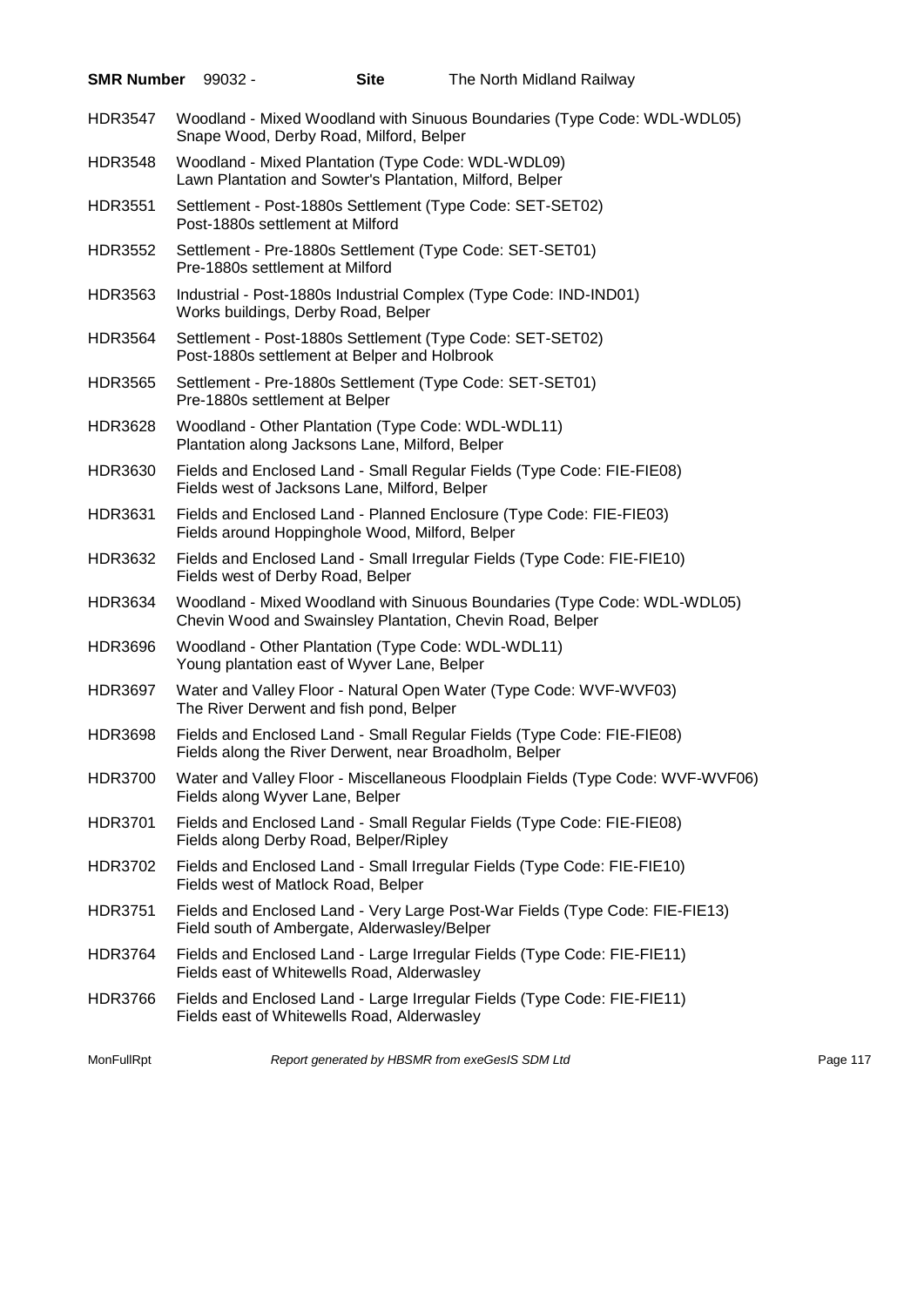| <b>SMR Number</b> | 99032 -                                   | Site                                    | The North Midland Railway                                                                                                         |  |
|-------------------|-------------------------------------------|-----------------------------------------|-----------------------------------------------------------------------------------------------------------------------------------|--|
| <b>HDR3767</b>    |                                           |                                         | Fields and Enclosed Land - Small Regular Fields (Type Code: FIE-FIE08)<br>Fields north of Lawn Farm, Whitewells Road, Alderwasley |  |
| <b>HDR3768</b>    |                                           | Longlands Wood, Ambergate, Alderwasley  | Woodland - Broadleaved Woodland with Sinuous Boundaries (Type Code: WDL-WDL04)                                                    |  |
| <b>HDR3770</b>    |                                           |                                         | Fields and Enclosed Land - Small Irregular Fields (Type Code: FIE-FIE10)<br>Fields east of Longlands Wood, Ambergate, Alderwasley |  |
| HDR3777           | Settlement at Ambergate, Ripley           |                                         | Settlement - Post-1880s Settlement (Type Code: SET-SET02)                                                                         |  |
| <b>HDR3778</b>    | Settlement at Ambergate, Ripley           |                                         | Settlement - Pre-1880s Settlement (Type Code: SET-SET01)                                                                          |  |
| HDR3789           |                                           | Industrial area at Ambergate, Ripley    | Industrial - Post-1880s Industrial Complex (Type Code: IND-IND01)                                                                 |  |
| HDR8354           |                                           | Land southwest of Mill Lane, Clay Cross | Unenclosed / Unimproved Land - Rough Grassland/Scrub (Type Code: UNE-UNE03)                                                       |  |
|                   | <b>Other Land Classes - None recorded</b> |                                         |                                                                                                                                   |  |

# *Related Monuments - None Recorded*

#### *Finds - None recorded*

#### *Associated Events/Activities - None recorded*

# *Associated Individuals/Organisations*

Stephenson, George - Historic Engineer<br>
Stephenson, Robert - Historic Engineer<br>
Engineer Stephenson, Robert - Historic **Engineer**<br>
Thompson, Francis - Historic **Engineer**<br>
Architect Thompson, Francis - Historic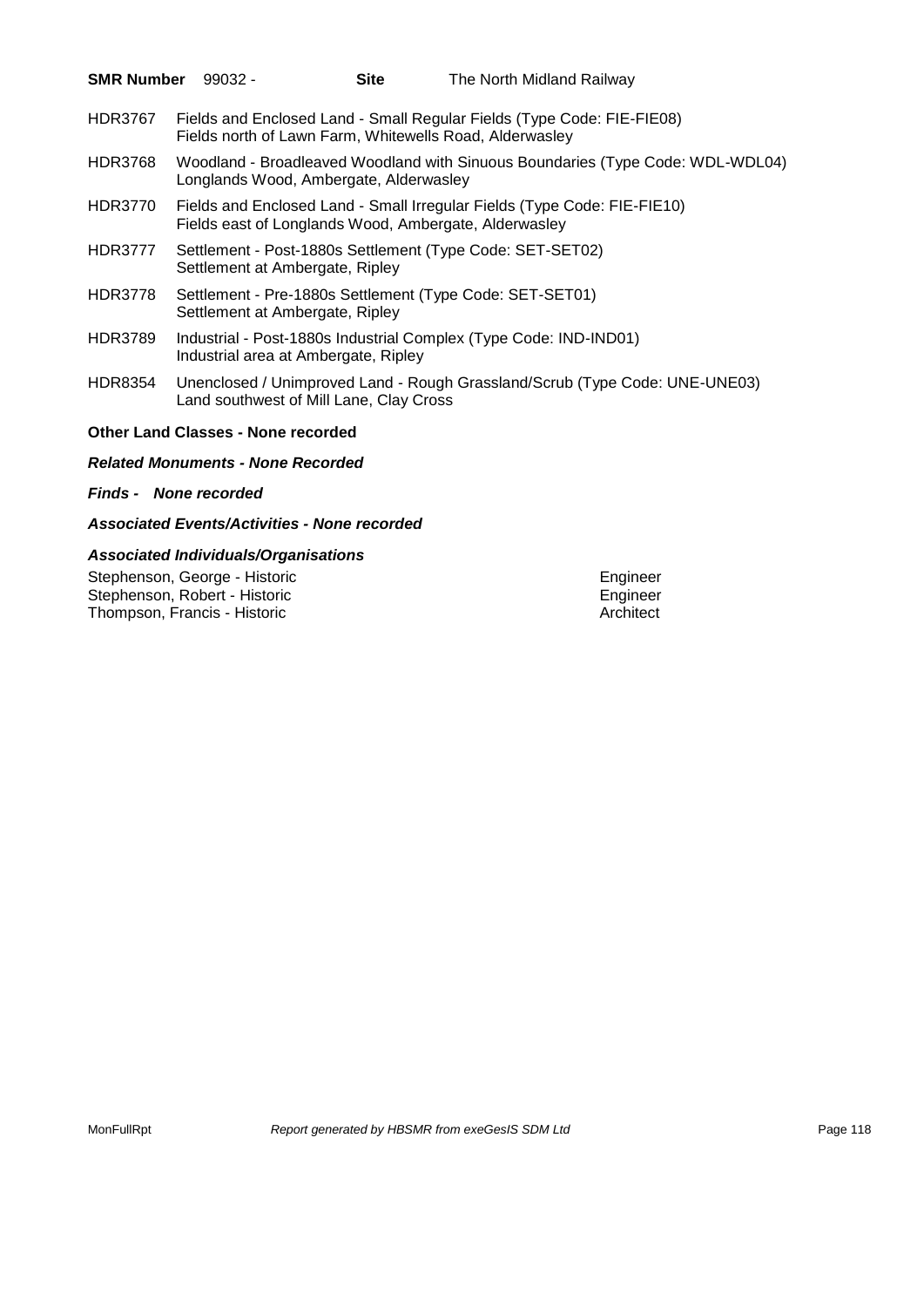| <b>SMR Number</b> | <b>Site Name</b>                                                                 | Record Ty |
|-------------------|----------------------------------------------------------------------------------|-----------|
| 24763 - MDR11471  | Road Bridge, Newbridge Road, Ambergate                                           | Monument  |
|                   | Bridge carrying the road across the North Midland Railway, which opened in 1840. |           |

# **Record Type**

# *Monument Types and Dates*

ROAD BRIDGE (Post Medieval - 1840 AD to 1900 AD) Evidence EXTANT STRUCTURE

# *Description and Sources*

#### **Description**

Grade II railway bridge built 1838-40 by George Stephenson. It is constructed from ashlar, rock faced with tooled dressings. It has a wide segmental arch of radiating voussoirs on rock faced jambs with a raised impost band. There is a large roll moulded band at a steep angle above and a blocking course with later blue brick parapets. It was built as part of the North Midland Railway, which opened in 1840. (1)

Bridge of rock-faced ashlar with a wide segmental arch of radiating voussoirs, raised impost band. Bull-nosed band and ashlar parapets, that to the south part replaced in blue engineering brick. (2)

# **Sources**

- (1) Listed Building File: DOE / DCMS. Listed Building Notification. 6/3451/095
- (2) Unpublished document: Morris, M. 2004. Study to Identify Candidate Buildings for Grant Assistance and a Review of Conservation Area Boundaries. Derwent Valley Mills World Heritage Site..

# **Associated resources - None recorded**

| Location                                    |                                                                                                                                                        |  |                                  |        |  |                                        |                            |                |
|---------------------------------------------|--------------------------------------------------------------------------------------------------------------------------------------------------------|--|----------------------------------|--------|--|----------------------------------------|----------------------------|----------------|
| <b>Administrative Areas</b><br>Civil Parish | <b>National Grid Reference</b><br>Centred SK 3486 5137 (25m by 36m)<br>Address/Historic Names - None recorded                                          |  | RIPLEY, AMBER VALLEY, DERBYSHIRE | SK35SW |  | Area                                   |                            |                |
|                                             | <b>Designations, Statuses and Scorings</b><br><b>Associated Designations</b><br>Listed Building (II) - 1109023                                         |  |                                  |        |  | BRIDGE NUMBER 43 NEAR TOAD MOOR Active |                            | <b>DDR2186</b> |
| <b>TUNNEL</b>                               |                                                                                                                                                        |  |                                  |        |  |                                        |                            |                |
| SHINE Candidate (No)                        | <b>Other Statuses and Cross-References</b><br>World Heritage Site Buffer Zone<br>Sites & Monuments Record - 24763                                      |  |                                  |        |  |                                        | Active<br>Active<br>Active |                |
|                                             | <b>Ratings and Scorings - None recorded</b>                                                                                                            |  |                                  |        |  |                                        |                            |                |
| <b>Land Use</b><br>HDR3777                  | <b>Associated Historic Landscape Character Records</b><br>Settlement - Post-1880s Settlement (Type Code: SET-SET02)<br>Settlement at Ambergate, Ripley |  |                                  |        |  |                                        |                            |                |
| HDR3778                                     | Settlement - Pre-1880s Settlement (Type Code: SET-SET01)<br>Settlement at Ambergate, Ripley                                                            |  |                                  |        |  |                                        |                            |                |
| <b>HDR3789</b>                              | Industrial - Post-1880s Industrial Complex (Type Code: IND-IND01)<br>Industrial area at Ambergate, Ripley                                              |  |                                  |        |  |                                        |                            |                |
|                                             | <b>Other Land Classes - None recorded</b>                                                                                                              |  |                                  |        |  |                                        |                            |                |

MonFullRpt *Report generated by HBSMR from exeGesIS SDM Ltd Report 119* Page 119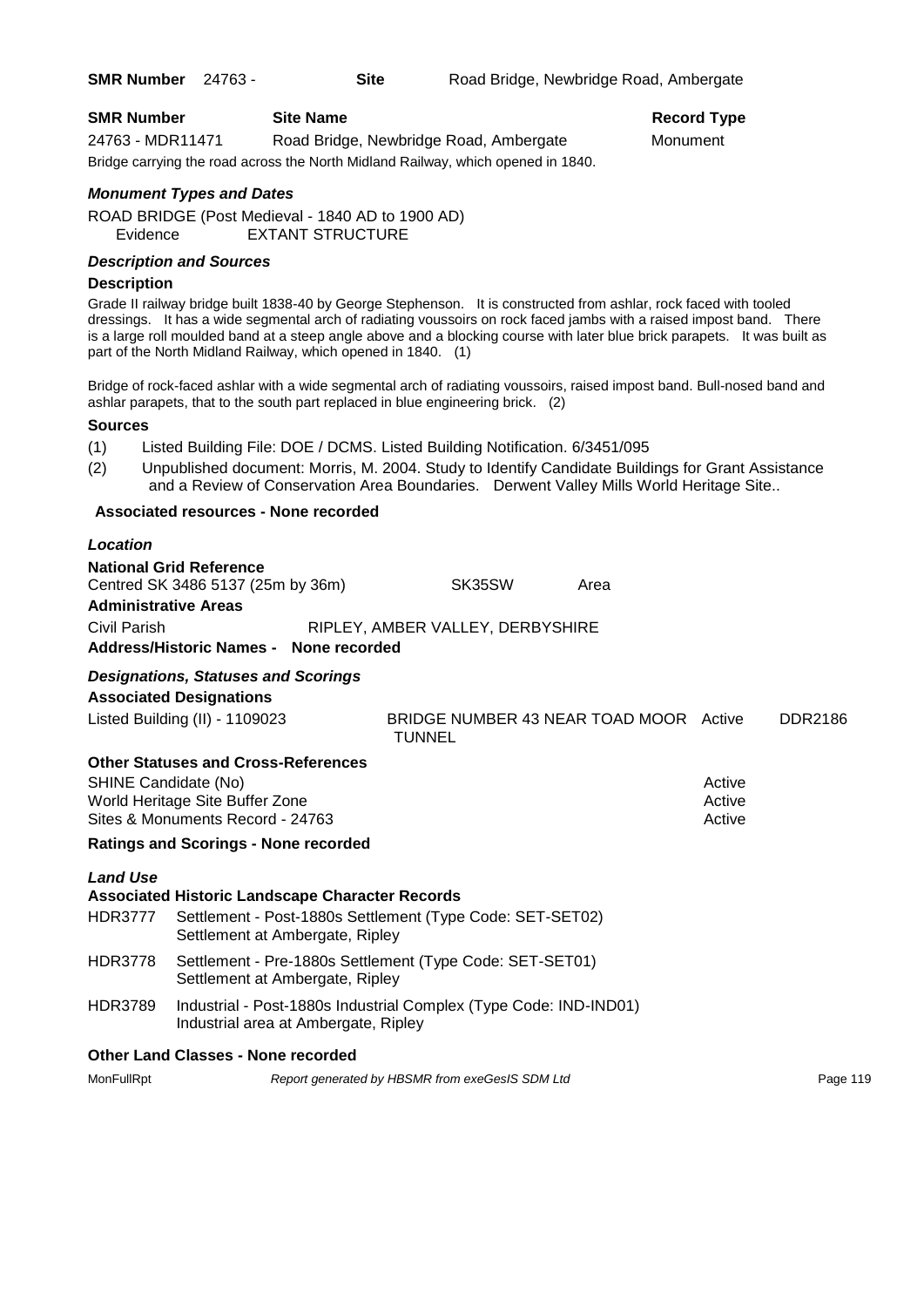*Related Monuments - None Recorded Finds - None recorded Associated Events/Activities - None recorded Associated Individuals/Organisations - None recorded*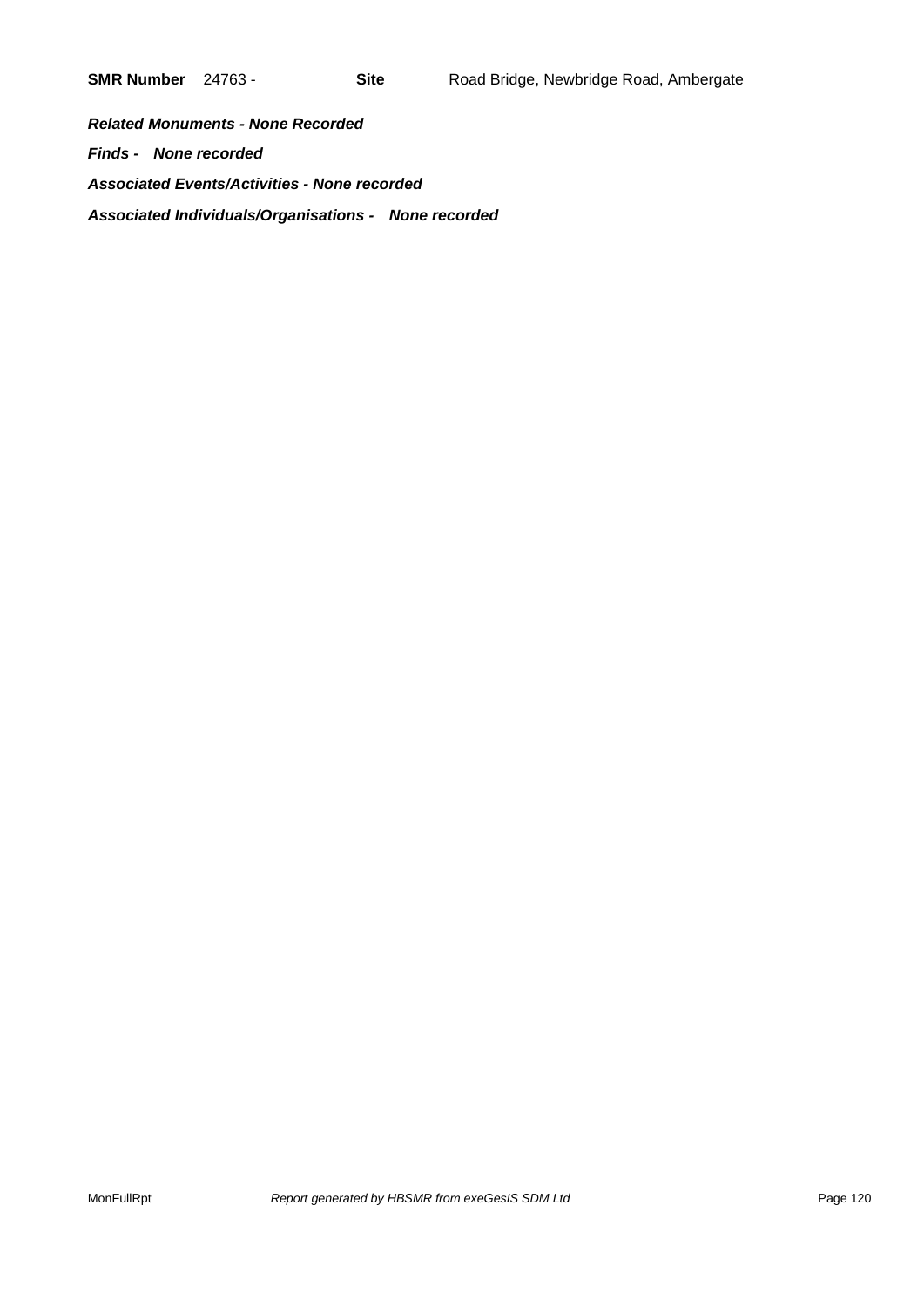# **SMR Number Site Name Record Type Record Type**

99035 - MDR11472 Midland Railway, Manchester Branch Monument

The Ambergate to Rowsley section of the Manchester, Buxton, Matlock & Midlands Junction Railway opened in 1849, with the Buxton extension completed by 1867. By 1871 the Midland Railway had taken over the whole of the line.

# *Monument Types and Dates*

RAILWAY (Post Medieval - 1846 AD to 1900 AD)

#### *Description and Sources*

#### **Description**

The Manchester, Buxton, Matlock and Midlands Junction Railway Act of 1846 led to the establishment of the upper section of the line between Ambergate and Rowsley, followed by its extension to Buxton under the Midland Railway (Rowsley and Buxton) Act of 1860. The Ambergate to Rowsley section opened on June 4 1849, with the Buxton extension being opened between 1863 and 1867. By 1871 the Midland Railway had taken over the whole of the line. George Stephenson was appointed engineer in 1846. In drawing up plans it is believed two curves were proposed at Ambergate to join the main line, although only the north one was put in. This passed straight through the station house of the North Midland line, which was dismantled and re-erected close to the northern portal of Toadmoor Tunnel. The North Junction and associated sidings gave access for freight traffic, whilst a line running off the outside of the curve towards the rear of the existing station served a new platform for passenger trains. The line south of Ambergate was changed between 1862 and 1863 when considering the traffic requirements for the line extension to Manchester; it was changed again in 1873, creating a new station, a new middle curve line and three junctions. (1)

#### **Sources**

(1) Unpublished document: Morris, M. 2004. Study to Identify Candidate Buildings for Grant Assistance and a Review of Conservation Area Boundaries. Derwent Valley Mills World Heritage Site..

#### **Associated resources - None recorded**

#### *Location*

| <b>National Grid Reference</b>            |        |      |
|-------------------------------------------|--------|------|
| Centred SK 34688 51886 (21426m by 22111m) | SK35SW | Area |
| Administrative Areas - None recorded      |        |      |

#### **Address/Historic Names - None recorded**

# *Designations, Statuses and Scorings*

# **Associated Designations**

|                                  | Registered Park or Garden (I) - 1670                   | Haddon Hall                                                              | Active | <b>DDR7816</b> |
|----------------------------------|--------------------------------------------------------|--------------------------------------------------------------------------|--------|----------------|
|                                  | Registered Park or Garden (II) - 2294                  | Whitworth Institute                                                      | Active | <b>DDR7826</b> |
|                                  | Registered Park or Garden (II) - 2295                  | Thornbridge Hall                                                         | Active | <b>DDR7825</b> |
|                                  | Registered Park or Garden (II*) - 4172                 | High Tor                                                                 | Active | <b>DDR7817</b> |
|                                  | <b>Other Statuses and Cross-References</b>             |                                                                          |        |                |
| SHINE Candidate (No)             |                                                        |                                                                          | Active |                |
| Sites & Monuments Record - 99035 |                                                        |                                                                          |        |                |
|                                  | <b>Ratings and Scorings - None recorded</b>            |                                                                          |        |                |
| <b>Land Use</b>                  |                                                        |                                                                          |        |                |
|                                  | <b>Associated Historic Landscape Character Records</b> |                                                                          |        |                |
| HDR80                            | Post-1880s settlement at Repton                        | Settlement - Post-1880s Settlement (Type Code: SET-SET02)                |        |                |
| <b>HDR3770</b>                   |                                                        | Fields and Enclosed Land - Small Irregular Fields (Type Code: FIE-FIE10) |        |                |

Fields east of Longlands Wood, Ambergate, Alderwasley

MonFullRpt *Report generated by HBSMR from exeGesIS SDM Ltd Report 121* Page 121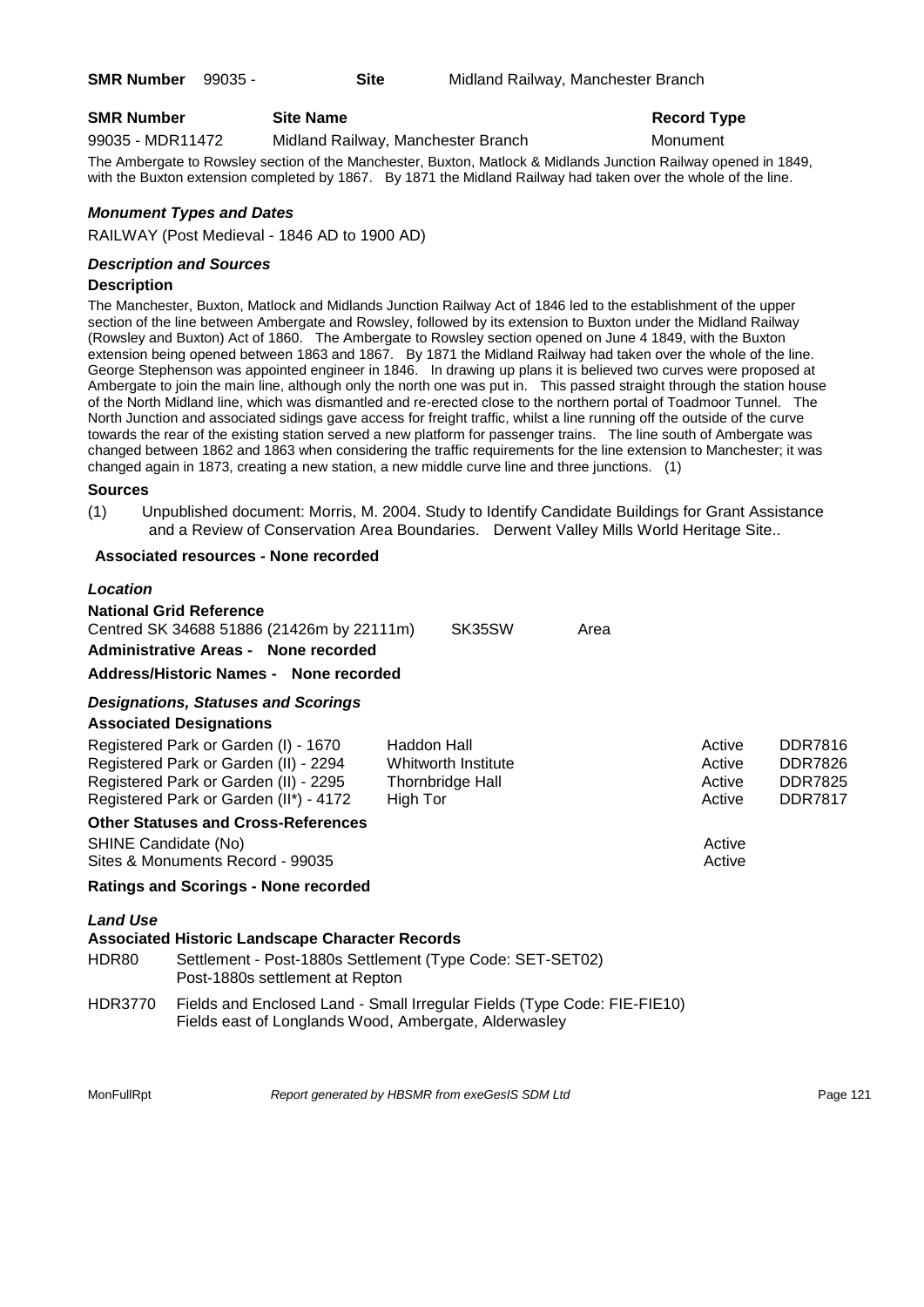| <b>SMR Number 99035 -</b> |                                | <b>Site</b>                                                                           | Midland Railway, Manchester Branch                                                                                                         |          |
|---------------------------|--------------------------------|---------------------------------------------------------------------------------------|--------------------------------------------------------------------------------------------------------------------------------------------|----------|
| <b>HDR3777</b>            |                                | Settlement at Ambergate, Ripley                                                       | Settlement - Post-1880s Settlement (Type Code: SET-SET02)                                                                                  |          |
| <b>HDR3778</b>            |                                | Settlement at Ambergate, Ripley                                                       | Settlement - Pre-1880s Settlement (Type Code: SET-SET01)                                                                                   |          |
| <b>HDR3789</b>            |                                | Industrial area at Ambergate, Ripley                                                  | Industrial - Post-1880s Industrial Complex (Type Code: IND-IND01)                                                                          |          |
| <b>HDR3798</b>            |                                |                                                                                       | Fields and Enclosed Land - Small Regular Fields (Type Code: FIE-FIE08)<br>Fields near Crich Chase Farm, Chase Road, Ambergate, Ripley      |          |
| <b>HDR3816</b>            | Mills, Alderwasley             |                                                                                       | Industrial - Post-1880s Industrial Complex (Type Code: IND-IND01)                                                                          |          |
| HDR3830                   |                                | Fields at The Ranch, Matlock Road, Crich                                              | Fields and Enclosed Land - Planned Woodland Clearance (Type Code: FIE-FIE07)                                                               |          |
| <b>HDR3831</b>            |                                | Fields west of Crich Chase, Crich                                                     | Fields and Enclosed Land - Small Regular Fields (Type Code: FIE-FIE08)                                                                     |          |
| <b>HDR3832</b>            |                                | Fields east of Shining Cliff Woods, Alderwasley/Crich                                 | Fields and Enclosed Land - Small Irregular Fields (Type Code: FIE-FIE10)                                                                   |          |
| HDR3833                   | Fields at Whatstandwell, Crich |                                                                                       | Fields and Enclosed Land - Small Regular Fields (Type Code: FIE-FIE08)                                                                     |          |
| <b>HDR3835</b>            |                                | Fields south of Main Road, Whatstandwell, Crich                                       | Fields and Enclosed Land - Small Regular Fields (Type Code: FIE-FIE08)                                                                     |          |
| <b>HDR3854</b>            | Oxhay Wood, Crich              |                                                                                       | Woodland - Broadleaved Ancient Woodland (Type Code: WDL-WDL01)                                                                             |          |
| <b>HDR3857</b>            |                                | Crich Carr and Whatstandwell, Crich                                                   | Settlement - Post-1880s Settlement (Type Code: SET-SET02)                                                                                  |          |
| <b>HDR3917</b>            | Lea Wood, Holloway             |                                                                                       | Woodland - Broadleaved Ancient Woodland (Type Code: WDL-WDL01)                                                                             |          |
| <b>HDR3949</b>            |                                | Industrial - Other Works (Type Code: IND-IND07)<br>Sewage Works, Derby Road, Cromford |                                                                                                                                            |          |
| <b>HDR3951</b>            |                                | Field west of Lea Wood, Holloway                                                      | Fields and Enclosed Land - Small Irregular Fields (Type Code: FIE-FIE10)                                                                   |          |
| <b>HDR3952</b>            | Lea Wood, Holloway             |                                                                                       | Woodland - Broadleaved Woodland with Sinuous Boundaries (Type Code: WDL-WDL04)                                                             |          |
| <b>HDR3954</b>            |                                |                                                                                       | Woodland - Broadleaved Woodland with Sinuous Boundaries (Type Code: WDL-WDL04)<br>Woodland south of Lea Wood, Holloway/Wirksworth/Cromford |          |
| <b>HDR3955</b>            |                                | Industrial - Other Works (Type Code: IND-IND07)<br>Works, Derby Road, Wirksworth      |                                                                                                                                            |          |
| <b>HDR3956</b>            |                                | Fields north of Derby Road, Wirksworth                                                | Fields and Enclosed Land - Small Regular Fields (Type Code: FIE-FIE08)                                                                     |          |
| <b>HDR3958</b>            |                                | Caravan Park, Derby Road, Alderwasley                                                 | Ornamental, Parkland and Recreational - Other Parkland (Type Code: OPR-OPR04)                                                              |          |
| HDR3960                   |                                |                                                                                       | Fields and Enclosed Land - Small Irregular Fields (Type Code: FIE-FIE10)<br>Fields near Leashaw Farm, Leashaw Road, Holloway/Crich         |          |
| MonFullRpt                |                                | Report generated by HBSMR from exeGesIS SDM Ltd                                       |                                                                                                                                            | Page 122 |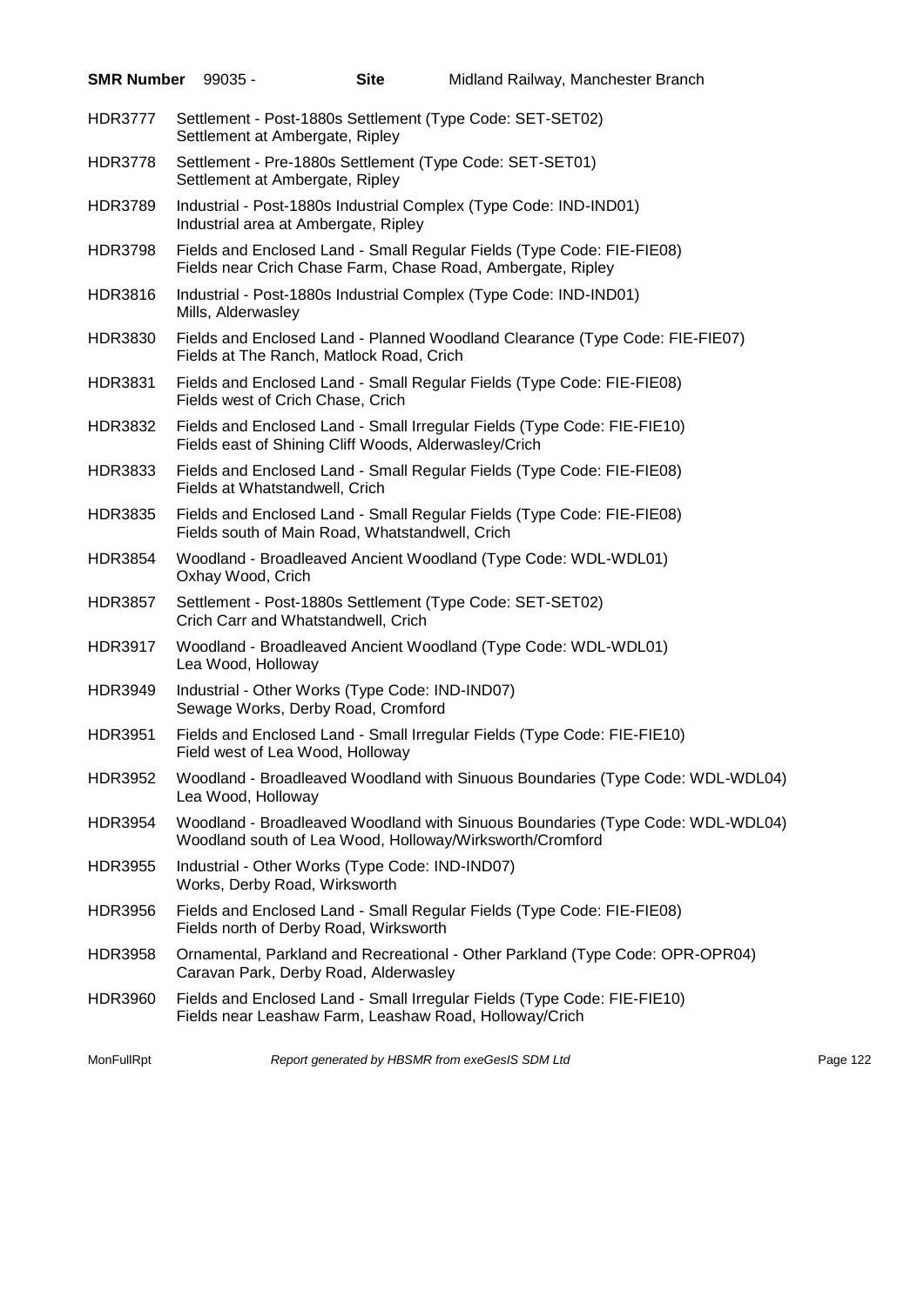| SMR Number 99035 - |                                           | <b>Site</b>                                     | Midland Railway, Manchester Branch                                              |
|--------------------|-------------------------------------------|-------------------------------------------------|---------------------------------------------------------------------------------|
| HDR3961            |                                           | Works, west of Robin Hood Road, Crich           | Industrial - Pre-1880s Industrial Complex (Type Code: IND-IND02)                |
| <b>HDR3962</b>     |                                           | Foundry, east of Wirksworth Road, Crich         | Industrial - Post-1880s Industrial Complex (Type Code: IND-IND01)               |
| HDR3963            |                                           | Fields along Wirksworth Road, Alderwasley/Crich | Fields and Enclosed Land - Small Irregular Fields (Type Code: FIE-FIE10)        |
| HDR4032            | Woodland along Dale Road,                 |                                                 | Woodland - Broadleaved Plantation (Type Code: WDL-WDL08)                        |
| HDR4041            |                                           | Fields south of Woodseats Wood, Cromford        | Fields and Enclosed Land - Small Irregular Fields (Type Code: FIE-FIE10)        |
| HDR4042            | Wood End, Lea Road, Cromford              |                                                 | Woodland - Broadleaved Plantation (Type Code: WDL-WDL08)                        |
| <b>HDR4067</b>     |                                           | Fields southwest of Starkholmes, Matlock        | Fields and Enclosed Land - Small Irregular Fields (Type Code: FIE-FIE10)        |
| <b>HDR4072</b>     |                                           | Fields westof Willersley Road, Cromford         | Fields and Enclosed Land - Small Irregular Fields (Type Code: FIE-FIE10)        |
| HDR4073            | Field east of Matlock Bath                |                                                 | Fields and Enclosed Land - Large Irregular Fields (Type Code: FIE-FIE11)        |
| HDR4075            |                                           | Fields west of Starkholmes Road, Matlock        | Fields and Enclosed Land - Small Irregular Fields (Type Code: FIE-FIE10)        |
| <b>HDR4095</b>     |                                           | Fields south of Lea Road, Cromford              | Fields and Enclosed Land - Small Irregular Fields (Type Code: FIE-FIE10)        |
| <b>HDR4098</b>     |                                           | Fields along Derby Road, Cromford               | Fields and Enclosed Land - Small Regular Fields (Type Code: FIE-FIE08)          |
| HDR4099            |                                           | Playing fields northeast of Cromford            | Ornamental, Parkland and Recreational - Other Parkland (Type Code: OPR-OPR04)   |
| <b>HDR4101</b>     |                                           | Settlement at Cromford Bridge, Cromford         | Settlement - Pre-1880s Settlement (Type Code: SET-SET01)                        |
| HDR4102            |                                           | Meadow fields at Cromford Bridge, Cromford      | Water and Valley Floor - Miscellaneous Floodplain Fields (Type Code: WVF-WVF06) |
|                    | <b>Other Land Classes - None recorded</b> |                                                 |                                                                                 |
|                    | <b>Related Monuments - None Recorded</b>  |                                                 |                                                                                 |
|                    | Finds - None recorded                     |                                                 |                                                                                 |

*Associated Events/Activities - None recorded*

*Associated Individuals/Organisations - None recorded*

MonFullRpt *Report generated by HBSMR from exeGesIS SDM Ltd Rage 123* Page 123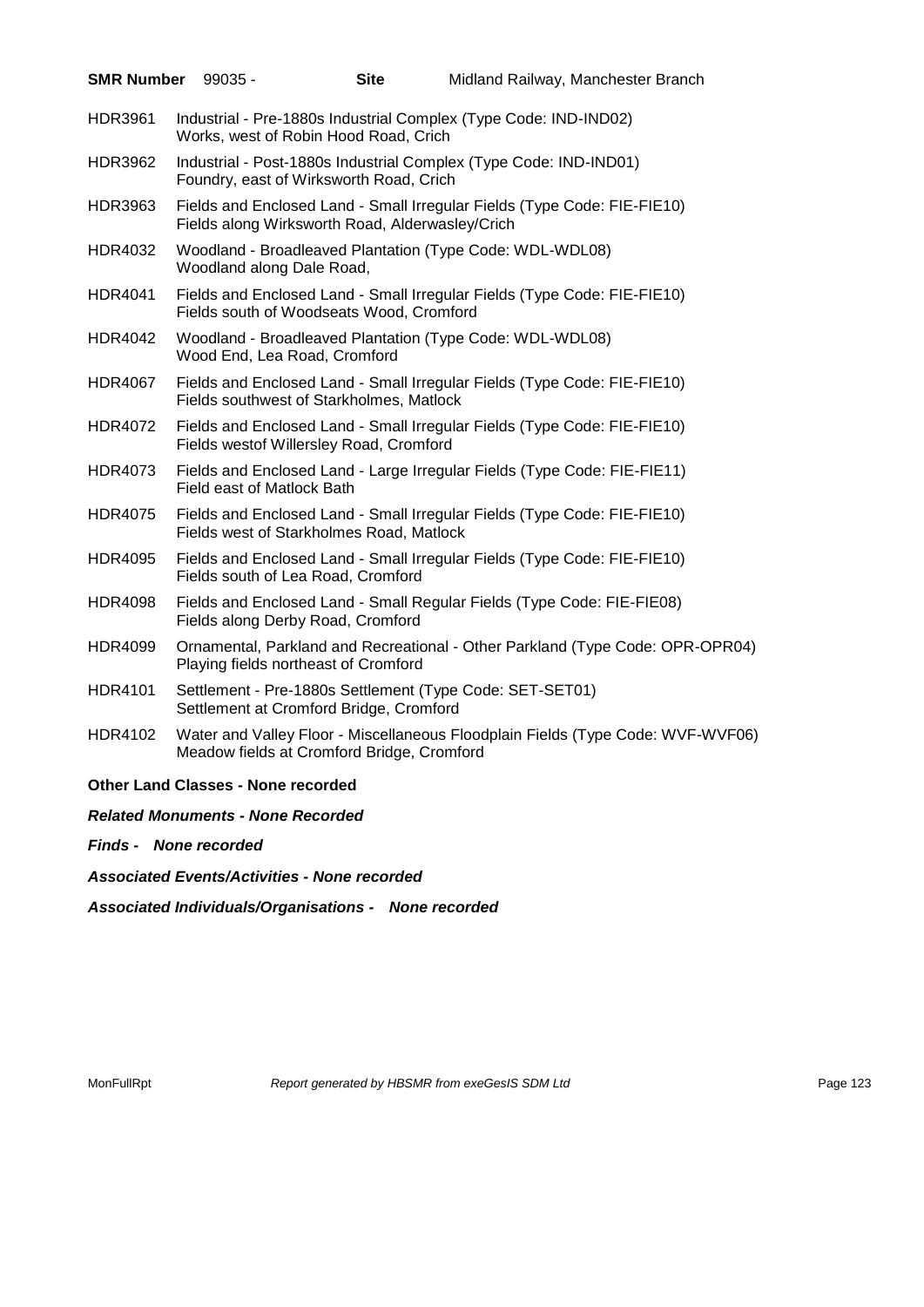# **SMR Number Site Name Record Type Record Type**

99044 - MDR11608 Derby to Sheffield (via Duffield) turnpike road Monument One of the earlier turnpike roads in Derbyshire, authorised in 1756.

# *Monument Types and Dates*

TOLL ROAD (Post Medieval - 1756 AD)

# *Description and Sources*

#### **Description**

In 1756 a Trust was set up to improve the roads linking Derby with Duffield Chesterfield and Sheffield, with a branch from Duffield to Wirksworth [see SMR 99054]. These roads were 'in a ruinous condition, especially in the winter season, and in many places very narrow and incommodious'. In the Act the roads were divided into three districts - Derby and Duffield; Duffield and Sheffield; and Duffield and Wirksworth. These districts had separate officers, accounts etc, although they remained under the supervision of the same trustees and were included in the same subsequent Acts. The revenue from the busy Derby and Duffield district was to be divided between the other two,

#### **Sources**

(1) Article in serial: Radley, J and Penny, S R. 1972. 'The turnpike roads of the Peak District', Derbyshire Archaeological Journal. Volume 92, pp 93-109. pp 95-96

#### **Associated resources - None recorded**

# *Location* **National Grid Reference** Centred SK 39152 57687 (4825m by 43695m) SK35NE Line **Administrative Areas - None recorded Address/Historic Names - None recorded** *Designations, Statuses and Scorings* **Associated Designations - None recorded Other Statuses and Cross-References** SHINE Candidate (No) **Active** Active 30 Active 30 Active 30 Active 30 Active 30 Active Sites & Monuments Record - 99044 Active Active Active Active **Ratings and Scorings - None recorded** *Land Use*  **Associated Historic Landscape Character Records** HDR3160 Ornamental, Parkland and Recreational - Parks and Gardens (Type Code: OPR-OPR01) Allestree Park, Derby HDR3162 Woodland - Other Plantation (Type Code: WDL-WDL11) Woodland along Burley Lane and Burley Hill, Quarndon, Derby HDR3470 Fields and Enclosed Land - Small Irregular Fields (Type Code: FIE-FIE10) Fields east of Burley Hill, Derby/Duffield HDR3471 Settlement - Post-1880s Settlement (Type Code: SET-SET02) Post-1880s settlement along Burley Hill, Duffield HDR3486 Fields and Enclosed Land - Large Irregular Fields (Type Code: FIE-FIE11) Field east of Burley Hill, Duffield HDR3487 Settlement - Post-1880s Settlement (Type Code: SET-SET02) Post-1880s settlement at Duffield and Flaxholme

MonFullRpt *Report generated by HBSMR from exeGesIS SDM Ltd Report 124* **Page 124**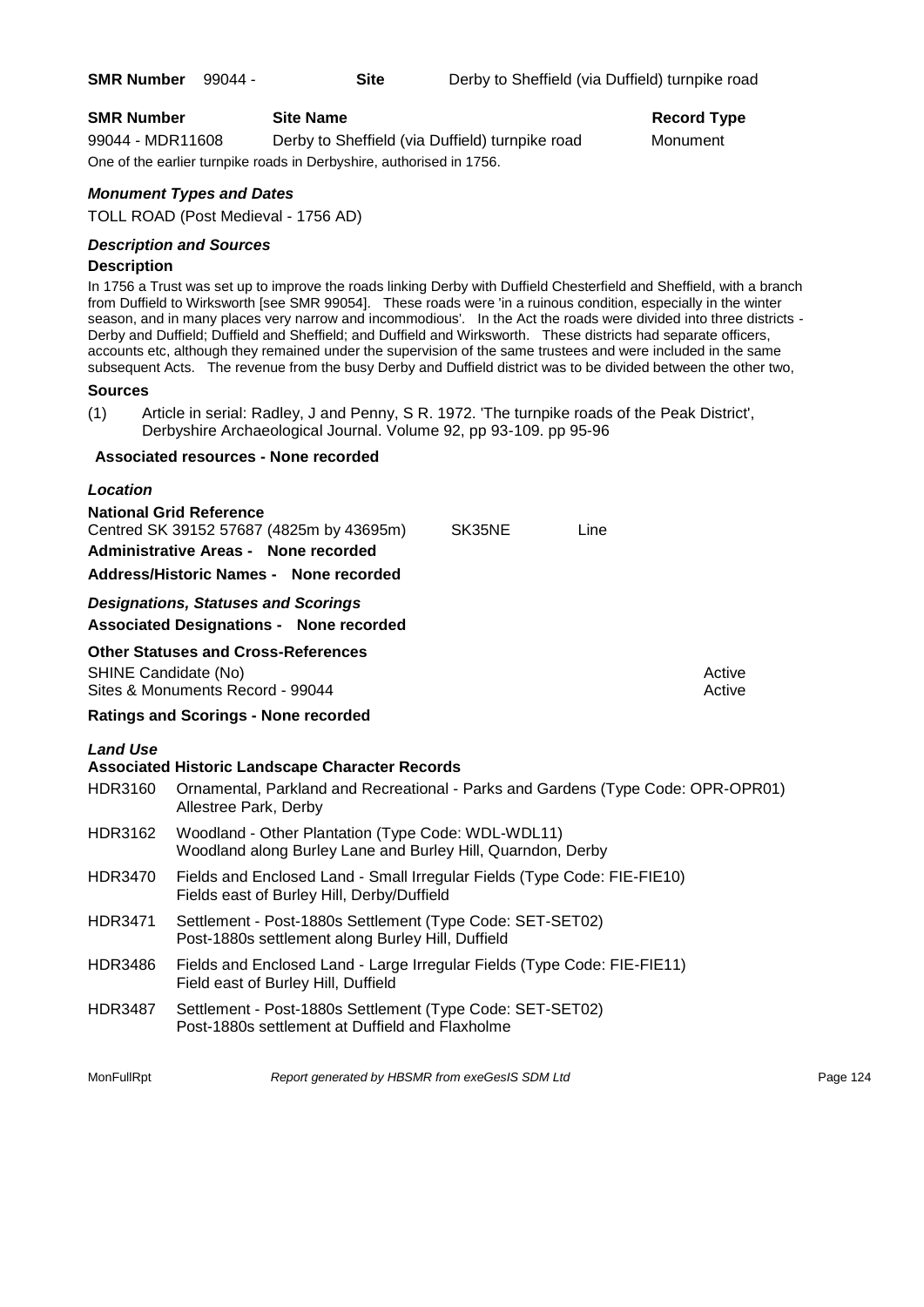since they would not carry as much traffic. (1)HDR3488 Settlement - Pre-1880s Settlement (Type Code: SET-SET01) Pre-1880s settlement at Duffield HDR3489 Fields and Enclosed Land - Large Irregular Fields (Type Code: FIE-FIE11) Fields west of Derby Road, Duffield HDR3490 Fields and Enclosed Land - Very Large Post-War Fields (Type Code: FIE-FIE13) Field north of Burley Lane, Quarndon HDR3498 Fields and Enclosed Land - Small Irregular Fields (Type Code: FIE-FIE10) Fields east of Flaxholme, Duffield HDR3501 Settlement - Post-1880s Settlement (Type Code: SET-SET02) Post-1880s settlement at Little Eaton Bank, Little Eaton/Duffield HDR3502 Settlement - Pre-1880s Settlement (Type Code: SET-SET01) Pre-1880s settlement at Little Eaton Bank, Little Eaton/Duffield HDR3512 Fields and Enclosed Land - Small Irregular Fields (Type Code: FIE-FIE10) Fields east of Duffieldbank, Duffield HDR3513 Fields and Enclosed Land - Small Irregular Fields (Type Code: FIE-FIE10) Fields east of Makeney, Belper HDR3521 Fields and Enclosed Land - Small Regular Fields (Type Code: FIE-FIE08) Fields south of Makeney Road, Holbrook/Duffield HDR3522 Fields and Enclosed Land - Small Irregular Fields (Type Code: FIE-FIE10) Fields north of Makeney Road, Belper HDR3523 Fields and Enclosed Land - Small Irregular Fields (Type Code: FIE-FIE10) Fields near Duffield Bridge, Duffield HDR3529 Fields and Enclosed Land - Small Irregular Fields (Type Code: FIE-FIE10) Fields west of Duffield Bank, Duffield/Belper HDR3530 Settlement - Pre-1880s Settlement (Type Code: SET-SET01) Pre-1880s settlement at Duffieldbank HDR3537 Settlement - Pre-1880s Settlement (Type Code: SET-SET01) Pre-1880s settlement at Makeney, Belper HDR3538 Fields and Enclosed Land - Small Irregular Fields (Type Code: FIE-FIE10) Field east of Makeney, Belper HDR3564 Settlement - Post-1880s Settlement (Type Code: SET-SET02) Post-1880s settlement at Belper and Holbrook HDR3566 Settlement - Pre-1880s Settlement (Type Code: SET-SET01) Pre-1880s settlement at Openwoodgate, Belper HDR3567 Settlement - Pre-1880s Settlement (Type Code: SET-SET01) Pre-1880s settlement at Bargate, Belper/Holbrook HDR3569 Fields and Enclosed Land - Small Irregular Fields (Type Code: FIE-FIE10) Fields south of Shaw Lane, Holbrook Moor HDR3583 Ornamental, Parkland and Recreational - Other Parkland (Type Code: OPR-OPR04) Recreation ground, Sandbed Lane, Belper HDR3585 Fields and Enclosed Land - Small Irregular Fields (Type Code: FIE-FIE10) Fields south of Kilburn Road, Belper

MonFullRpt *Report generated by HBSMR from exeGesIS SDM Ltd Report 125*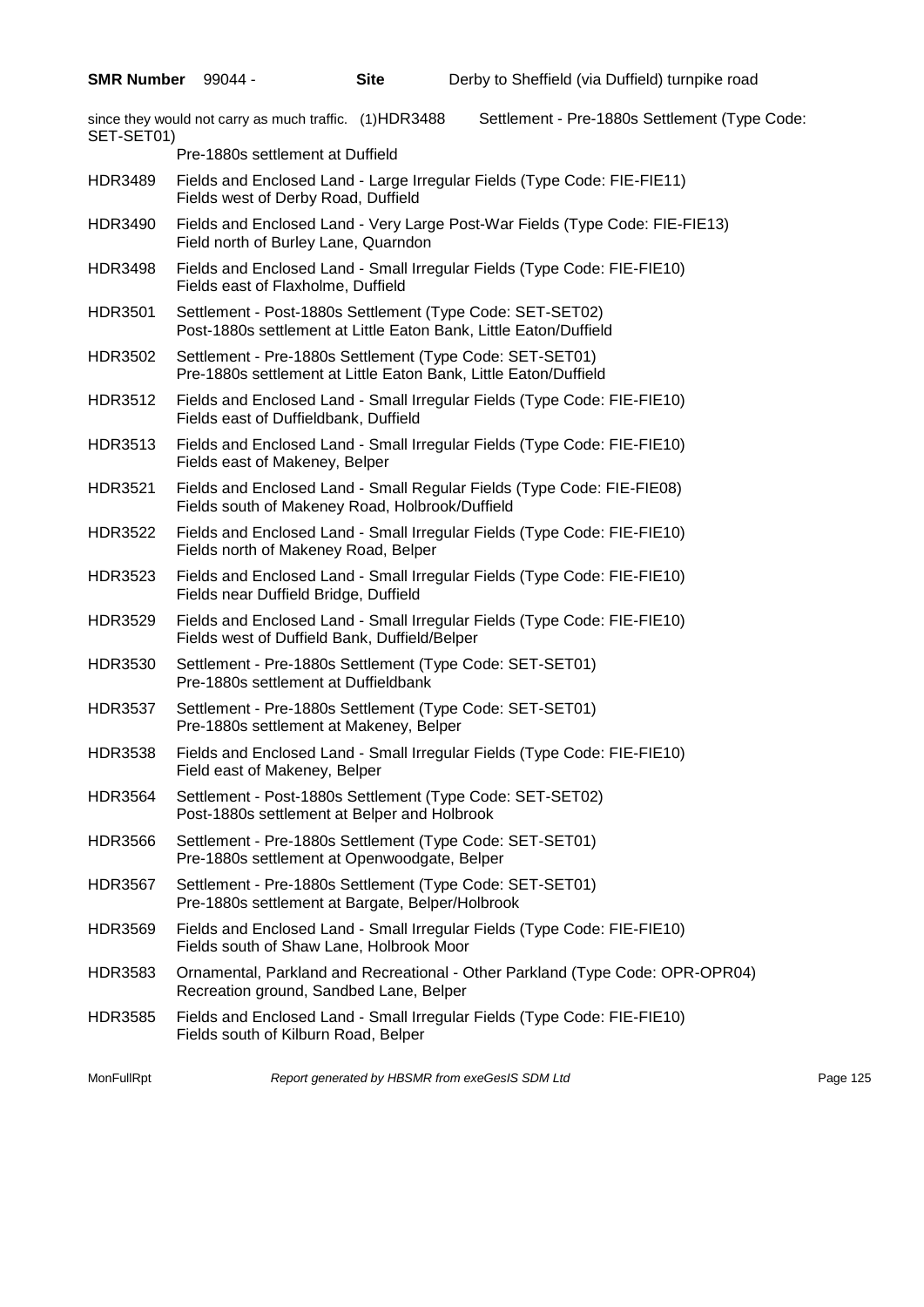**Other Land Classes - None recorded** *Related Monuments - None Recorded Finds - None recorded Associated Events/Activities - None recorded Associated Individuals/Organisations - None recorded*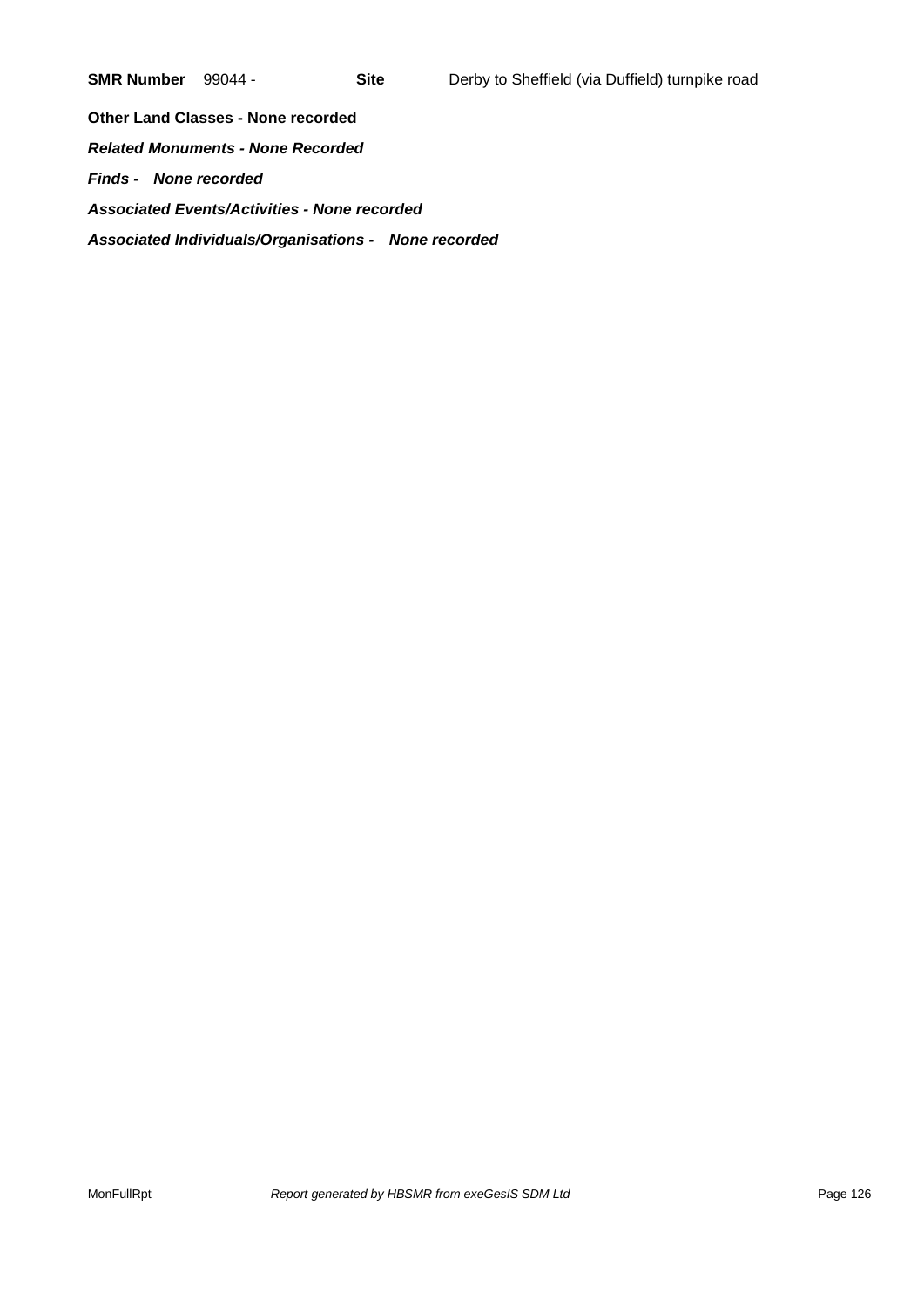| <b>SMR Number</b> | <b>Site Name</b>                                   | <b>Record Type</b> |
|-------------------|----------------------------------------------------|--------------------|
| 28734 - MDR11643  | Township Boundary Wall between Belper and<br>Heage | Monument           |

Straight boundary across former commons shown as 'Wall of Partition' on a map of 1698.

# *Monument Types and Dates*

PARISH BOUNDARY (Medieval to Post Medieval - 1066 AD? to 1900 AD) Evidence DOCUMENTARY EVIDENCE WALL (Post Medieval - 1540 AD to 1900 AD)

Evidence EXTANT STRUCTURE

# *Description and Sources*

# **Description**

A map of Belper and Heage surveyed in 1698 shows a straight broken line extending from the River Derwent on the west across to a gate at what is now Boothgate. This is named as 'Wall of partition', presumably between Belper and Heage townships, as most of the line is still a parish boundary today. The exception is the easternmost end (c. 400m), which has either been altered or was just shown schematically on the map. (1)

# **Sources**

(1) Map: Halton, J. 1698. Belper and Headge in Com. Derb. (Derby City Library map collection).

# **Associated resources - None recorded**

| Location                                                               |                                  |        |      |  |
|------------------------------------------------------------------------|----------------------------------|--------|------|--|
| <b>National Grid Reference</b><br>Centred SK 3552 4977 (2296m by 815m) |                                  | SK34NE | Line |  |
| <b>Administrative Areas</b>                                            |                                  |        |      |  |
| Civil Parish                                                           | BELPER, AMBER VALLEY, DERBYSHIRE |        |      |  |
| Civil Parish                                                           | RIPLEY, AMBER VALLEY, DERBYSHIRE |        |      |  |
| Address/Historic Names - None recorded                                 |                                  |        |      |  |

# *Designations, Statuses and Scorings* **Associated Designations - None recorded**

# **Other Statuses and Cross-References**

SHINE Candidate (No) **Active** Active 30 Active 30 Active 30 Active 30 Active 30 Active World Heritage Site Buffer Zone Active Active Active Active Active Active Active Active Sites & Monuments Record - 28734 Active Active Active Active

# **Ratings and Scorings - None recorded**

#### *Land Use*

# **Associated Historic Landscape Character Records**

- HDR3599 Fields and Enclosed Land Planned Enclosure (Type Code: FIE-FIE03) Fields between Belper and Nether Heage
- HDR3752 Woodland Broadleaved Ancient Woodland (Type Code: WDL-WDL01) Dunge Wood, Derby Road, Ripley

#### **Other Land Classes - None recorded**

#### *Related Monuments - None Recorded*

*Finds - None recorded*

MonFullRpt *Report generated by HBSMR from exeGesIS SDM Ltd Report 127*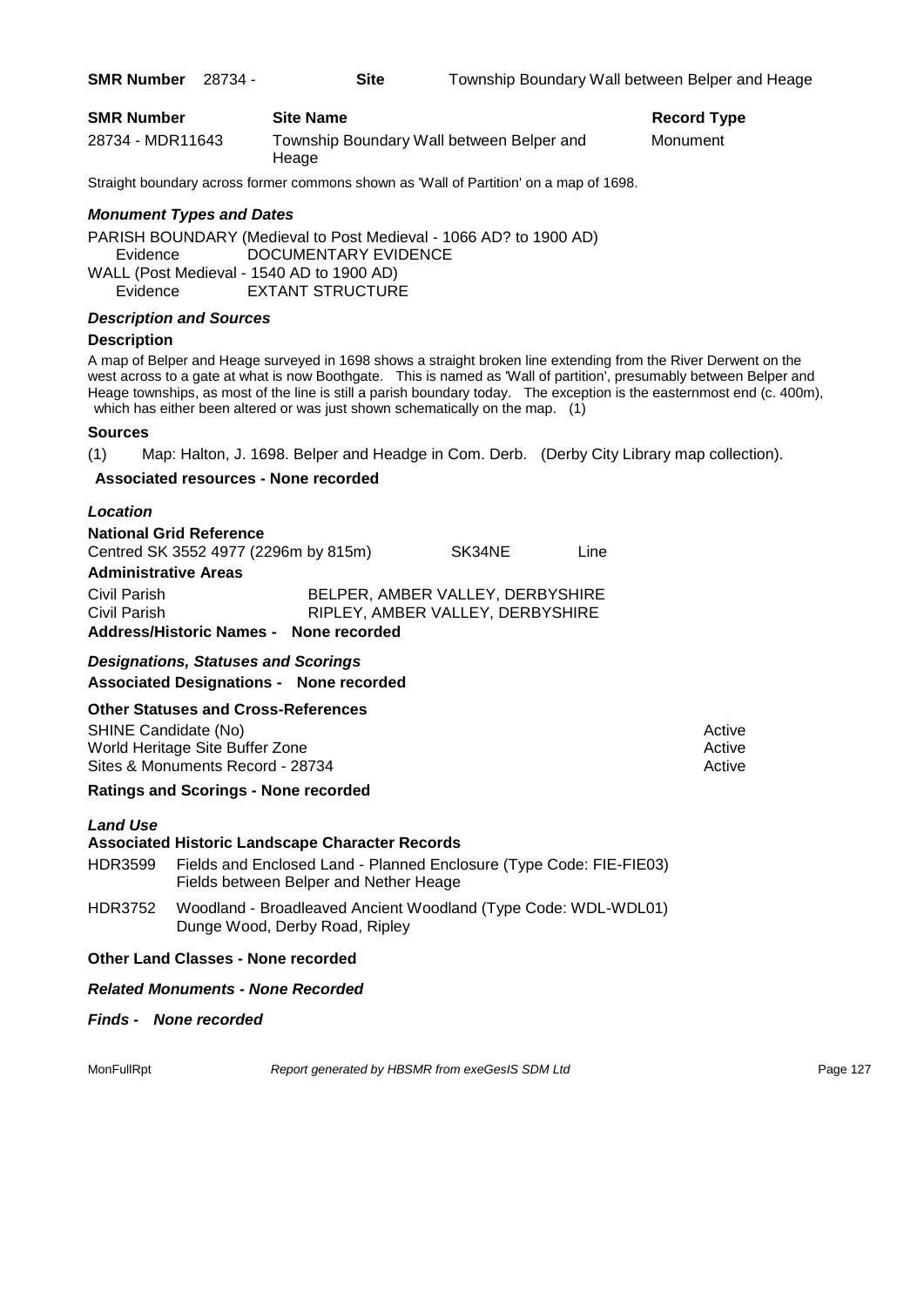*Associated Events/Activities - None recorded Associated Individuals/Organisations - None recorded*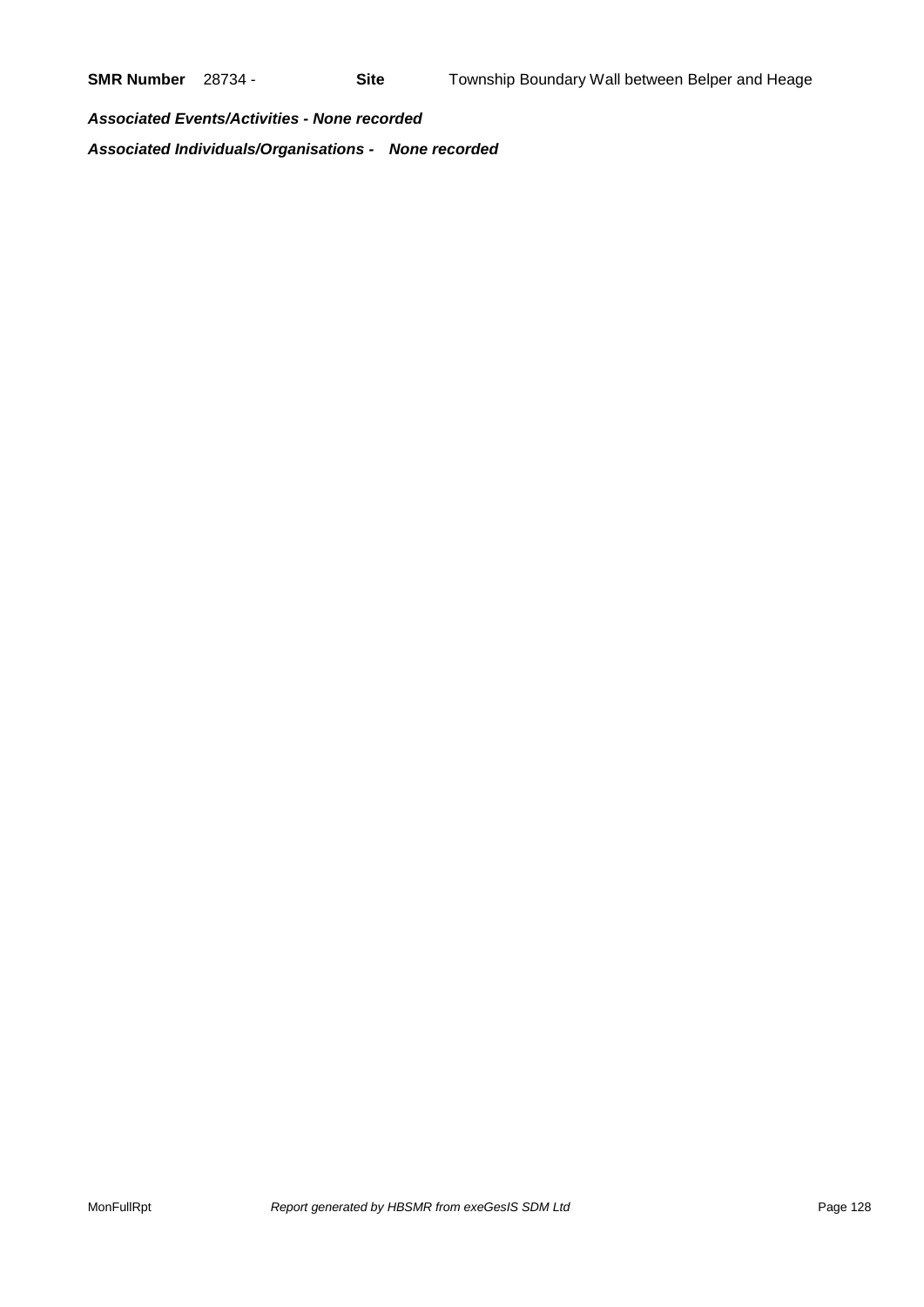|                                                                                                | SMR Number 99050 -                                                                                                                                                     | <b>Site</b>                     | Duffield to Heage Turnpike Road                                                                                      |                                                                                                                                                                                                               |
|------------------------------------------------------------------------------------------------|------------------------------------------------------------------------------------------------------------------------------------------------------------------------|---------------------------------|----------------------------------------------------------------------------------------------------------------------|---------------------------------------------------------------------------------------------------------------------------------------------------------------------------------------------------------------|
| <b>SMR Number</b><br>99050 - MDR11644                                                          | <b>Site Name</b><br>Road turnpiked in 1793 between Duffield and Heage via Belper                                                                                       | Duffield to Heage Turnpike Road |                                                                                                                      | <b>Record Type</b><br>Monument                                                                                                                                                                                |
|                                                                                                | <b>Monument Types and Dates</b><br>TOLL ROAD (Post Medieval - 1793 AD)                                                                                                 |                                 |                                                                                                                      |                                                                                                                                                                                                               |
| <b>Description</b><br><b>Sources</b><br>(1)                                                    | <b>Description and Sources</b><br>Derbyshire Archaeological Journal. Volume 92, pp 93-109.                                                                             |                                 |                                                                                                                      | The road between Duffield and Heage via Belper was turnpiked in 1793 (original Act: 33. Geo. III c. 177) (1)<br>Article in serial: Radley, J and Penny, S R. 1972. 'The turnpike roads of the Peak District', |
|                                                                                                | <b>Associated resources - None recorded</b>                                                                                                                            |                                 |                                                                                                                      |                                                                                                                                                                                                               |
| Location<br><b>Administrative Areas</b><br>Civil Parish<br><b>Civil Parish</b><br>Civil Parish | <b>National Grid Reference</b><br>Centred SK 34801 46483 (2592m by 6788m)<br>Address/Historic Names - None recorded                                                    |                                 | SK34NW<br>BELPER, AMBER VALLEY, DERBYSHIRE<br>DUFFIELD, AMBER VALLEY, DERBYSHIRE<br>RIPLEY, AMBER VALLEY, DERBYSHIRE | Line                                                                                                                                                                                                          |
|                                                                                                | <b>Designations, Statuses and Scorings</b><br><b>Associated Designations - None recorded</b>                                                                           |                                 |                                                                                                                      |                                                                                                                                                                                                               |
| SHINE Candidate (No)                                                                           | <b>Other Statuses and Cross-References</b><br>Sites & Monuments Record - 99050<br><b>Ratings and Scorings - None recorded</b>                                          |                                 |                                                                                                                      | Active<br>Active                                                                                                                                                                                              |
| <b>Land Use</b>                                                                                |                                                                                                                                                                        |                                 |                                                                                                                      |                                                                                                                                                                                                               |
| <b>HDR3487</b>                                                                                 | <b>Associated Historic Landscape Character Records</b><br>Settlement - Post-1880s Settlement (Type Code: SET-SET02)<br>Post-1880s settlement at Duffield and Flaxholme |                                 |                                                                                                                      |                                                                                                                                                                                                               |
| <b>HDR3488</b>                                                                                 | Settlement - Pre-1880s Settlement (Type Code: SET-SET01)<br>Pre-1880s settlement at Duffield                                                                           |                                 |                                                                                                                      |                                                                                                                                                                                                               |
| HDR3539                                                                                        | Fields and Enclosed Land - Very Large Post-War Fields (Type Code: FIE-FIE13)<br>Field south of Moscow Farm, Derby Road, Duffield                                       |                                 |                                                                                                                      |                                                                                                                                                                                                               |
| <b>HDR3540</b>                                                                                 | Chevin Golf Course, Milford, Belper                                                                                                                                    |                                 |                                                                                                                      | Ornamental, Parkland and Recreational - Golf Course (Type Code: OPR-OPR02)                                                                                                                                    |
| <b>HDR3545</b>                                                                                 | Fields and Enclosed Land - Small Regular Fields (Type Code: FIE-FIE08)                                                                                                 |                                 |                                                                                                                      |                                                                                                                                                                                                               |

Fields along Derby Road, south of Milford, Belper HDR3546 Ornamental, Parkland and Recreational - Other Parkland (Type Code: OPR-OPR04)

Recreation ground, south of Milford, Belper

MonFullRpt *Report generated by HBSMR from exeGesIS SDM Ltd Rage 129* Page 129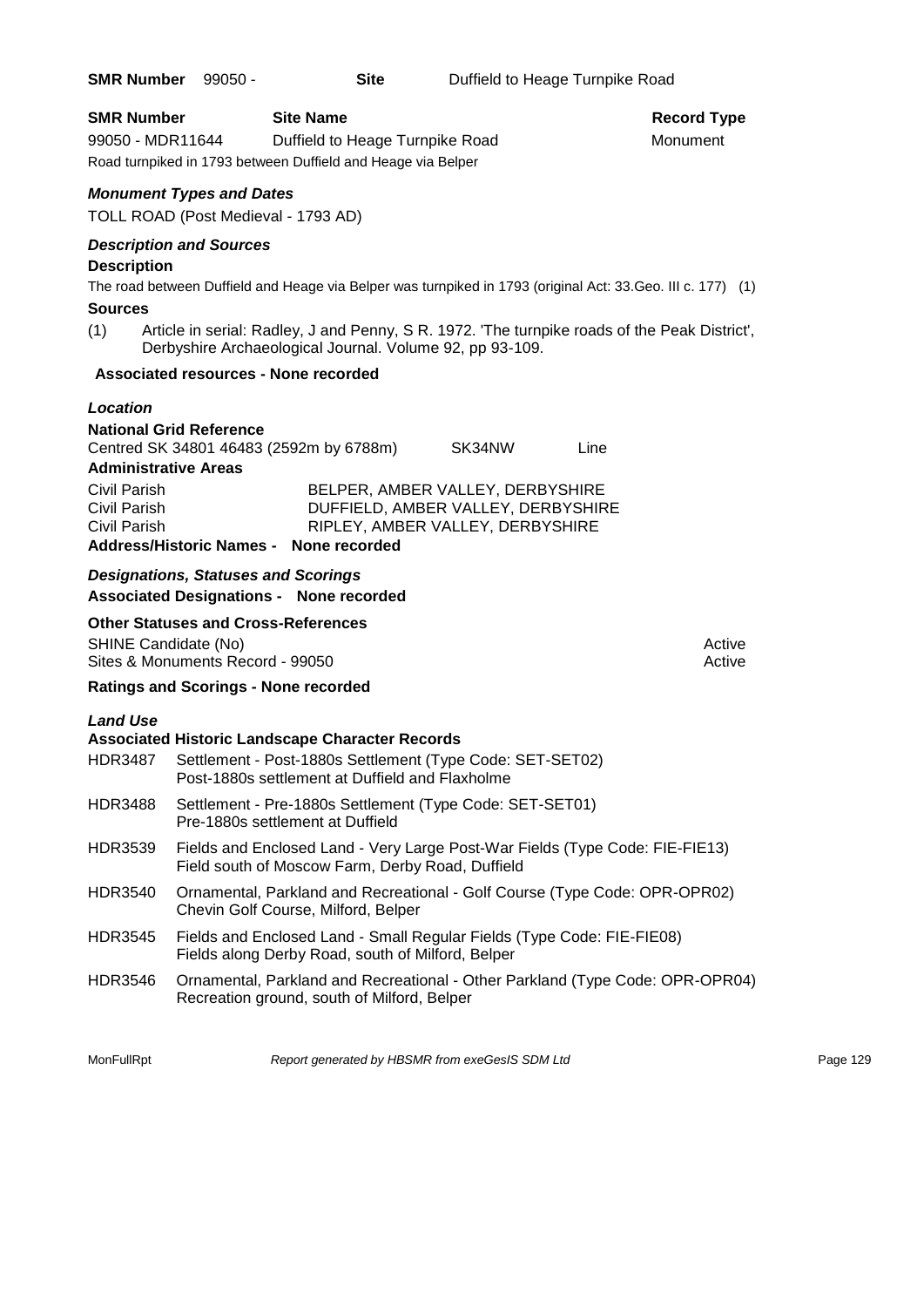| <b>SMR Number</b> | 99050 -                                   | <b>Site</b>                                    | Duffield to Heage Turnpike Road                                               |
|-------------------|-------------------------------------------|------------------------------------------------|-------------------------------------------------------------------------------|
| <b>HDR3550</b>    | Fields south of Milford, Belper           |                                                | Fields and Enclosed Land - Large Regular Fields (Type Code: FIE-FIE09)        |
| <b>HDR3551</b>    | Post-1880s settlement at Milford          |                                                | Settlement - Post-1880s Settlement (Type Code: SET-SET02)                     |
| <b>HDR3552</b>    | Pre-1880s settlement at Milford           |                                                | Settlement - Pre-1880s Settlement (Type Code: SET-SET01)                      |
| <b>HDR3554</b>    |                                           | Woodland east of Makeney Road, Milford, Belper | Woodland - Other Woodland with Sinuous Boundaries (Type Code: WDL-WDL07)      |
| HDR3563           |                                           | Works buildings, Derby Road, Belper            | Industrial - Post-1880s Industrial Complex (Type Code: IND-IND01)             |
| <b>HDR3564</b>    |                                           | Post-1880s settlement at Belper and Holbrook   | Settlement - Post-1880s Settlement (Type Code: SET-SET02)                     |
| <b>HDR3565</b>    | Pre-1880s settlement at Belper            |                                                | Settlement - Pre-1880s Settlement (Type Code: SET-SET01)                      |
| <b>HDR3598</b>    |                                           | Fields south of Chesterfield Road, Belper      | Fields and Enclosed Land - Large Regular Fields (Type Code: FIE-FIE09)        |
| <b>HDR3599</b>    |                                           | Fields between Belper and Nether Heage         | Fields and Enclosed Land - Planned Enclosure (Type Code: FIE-FIE03)           |
| <b>HDR3604</b>    | Hospital, Derby Road, Belper              |                                                | Civic and Commercial - Hospitals (Type Code: CAM-CAM03)                       |
| <b>HDR3605</b>    |                                           | Playing field, Gibfield Lane, Belper           | Ornamental, Parkland and Recreational - Other Parkland (Type Code: OPR-OPR04) |
| <b>HDR3637</b>    | Land west of Derby Road, Belper           |                                                | Water and Valley Floor - Marsh (Type Code: WVF-WVF05)                         |
|                   | <b>Other Land Classes - None recorded</b> |                                                |                                                                               |
|                   | <b>Related Monuments - None Recorded</b>  |                                                |                                                                               |

- *Finds None recorded*
- *Associated Events/Activities - None recorded*

*Associated Individuals/Organisations - None recorded*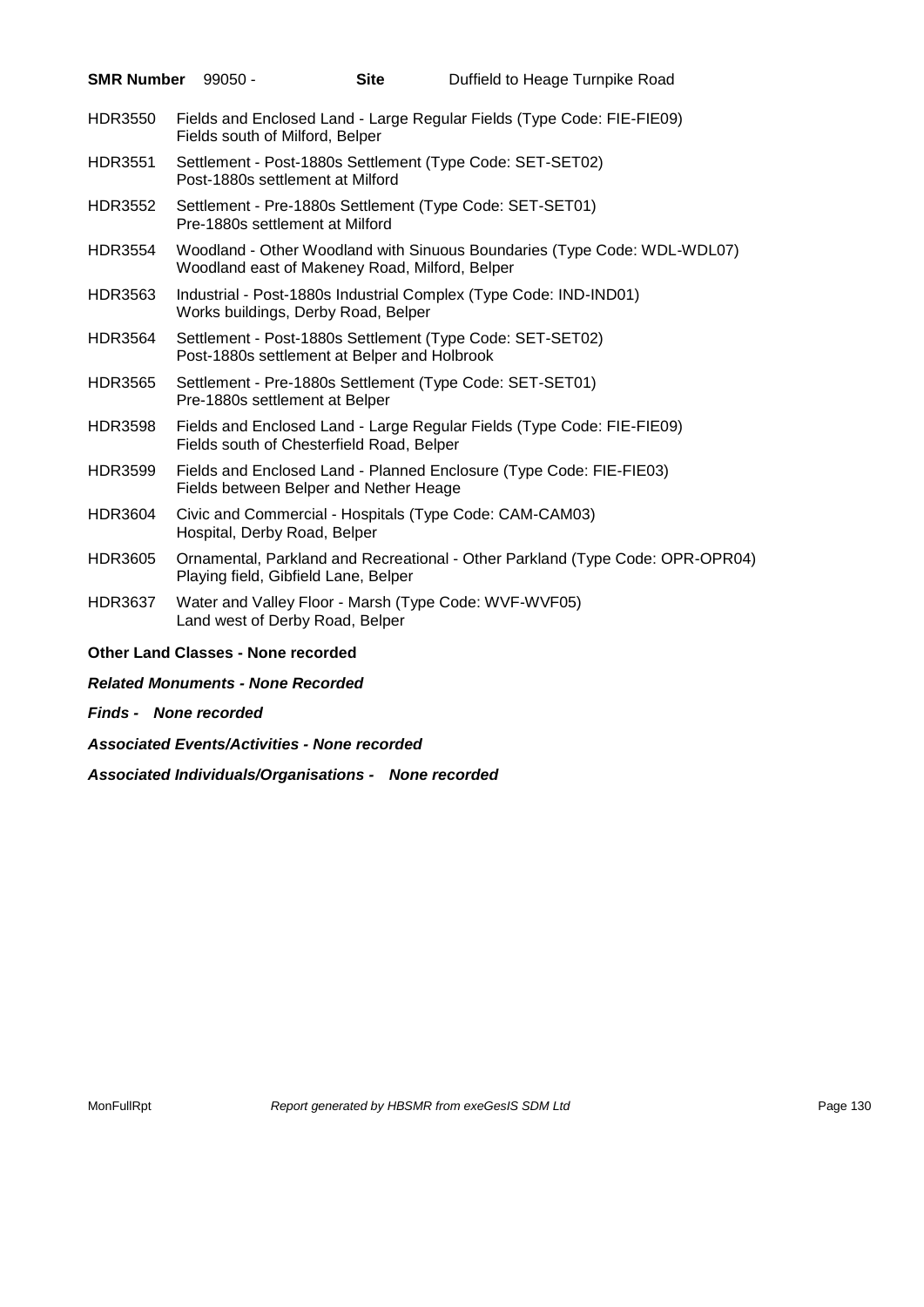| <b>SMR Number</b>                                   | <b>Site Name</b>        |                 |  |  |
|-----------------------------------------------------|-------------------------|-----------------|--|--|
| 24764 - MDR11645                                    | No 17 Boothgate, Ripley | <b>Building</b> |  |  |
| Grade II listed farmhouse of late 18th century date |                         |                 |  |  |

# *Monument Types and Dates*

FARMHOUSE (Post Medieval - 1770 AD? to 1830 AD?) Evidence EXTANT BUILDING

# *Description and Sources*

#### **Description**

Late 18th and early 19th century farmhouse with minor later alterations. Constructed of coursed rubble and coursed squared sandstone with painted stone dressings and a plain tile roof with brick gable stacks and one ridge stack. Two storeys high and three bays long. The central bay, which is of coursed squared stone, has a quoined doorcase with a glazed door to the left and a 2-light casement window to the right. The flanking bays are of coursed rubble. All windows formerly had central mullions. (1)

#### **Sources**

(1) Listed Building File: DOE / DCMS. Listed Building Notification. 6/3639/058

#### **Associated resources - None recorded**

| Location                                                                                                                       |                                            |      |                  |                |
|--------------------------------------------------------------------------------------------------------------------------------|--------------------------------------------|------|------------------|----------------|
| <b>National Grid Reference</b><br>Centred SK 36952 49198 (21m by 18m)<br><b>Administrative Areas</b><br>Civil Parish           | SK34NE<br>RIPLEY, AMBER VALLEY, DERBYSHIRE | Area |                  |                |
| Address/Historic Names - None recorded                                                                                         |                                            |      |                  |                |
| <b>Designations, Statuses and Scorings</b><br><b>Associated Designations</b><br>Listed Building (II) - 1335397 No 17 Boothgate |                                            |      | Active           | <b>DDR2689</b> |
| <b>Other Statuses and Cross-References</b><br>SHINE Candidate (No)<br>Sites & Monuments Record - 24764                         |                                            |      | Active<br>Active |                |
| <b>Ratings and Scorings - None recorded</b>                                                                                    |                                            |      |                  |                |
| <b>Land Use</b><br>Associated Historic Landscape Character Records - None recorded                                             |                                            |      |                  |                |
| <b>Other Land Classes - None recorded</b>                                                                                      |                                            |      |                  |                |
| <b>Related Monuments - None Recorded</b>                                                                                       |                                            |      |                  |                |
| <b>Finds - None recorded</b>                                                                                                   |                                            |      |                  |                |
| <b>Associated Events/Activities - None recorded</b>                                                                            |                                            |      |                  |                |
| Associated Individuals/Organisations - None recorded                                                                           |                                            |      |                  |                |

MonFullRpt *Report generated by HBSMR from exeGesIS SDM Ltd Rage 131* Page 131

# **Record Type**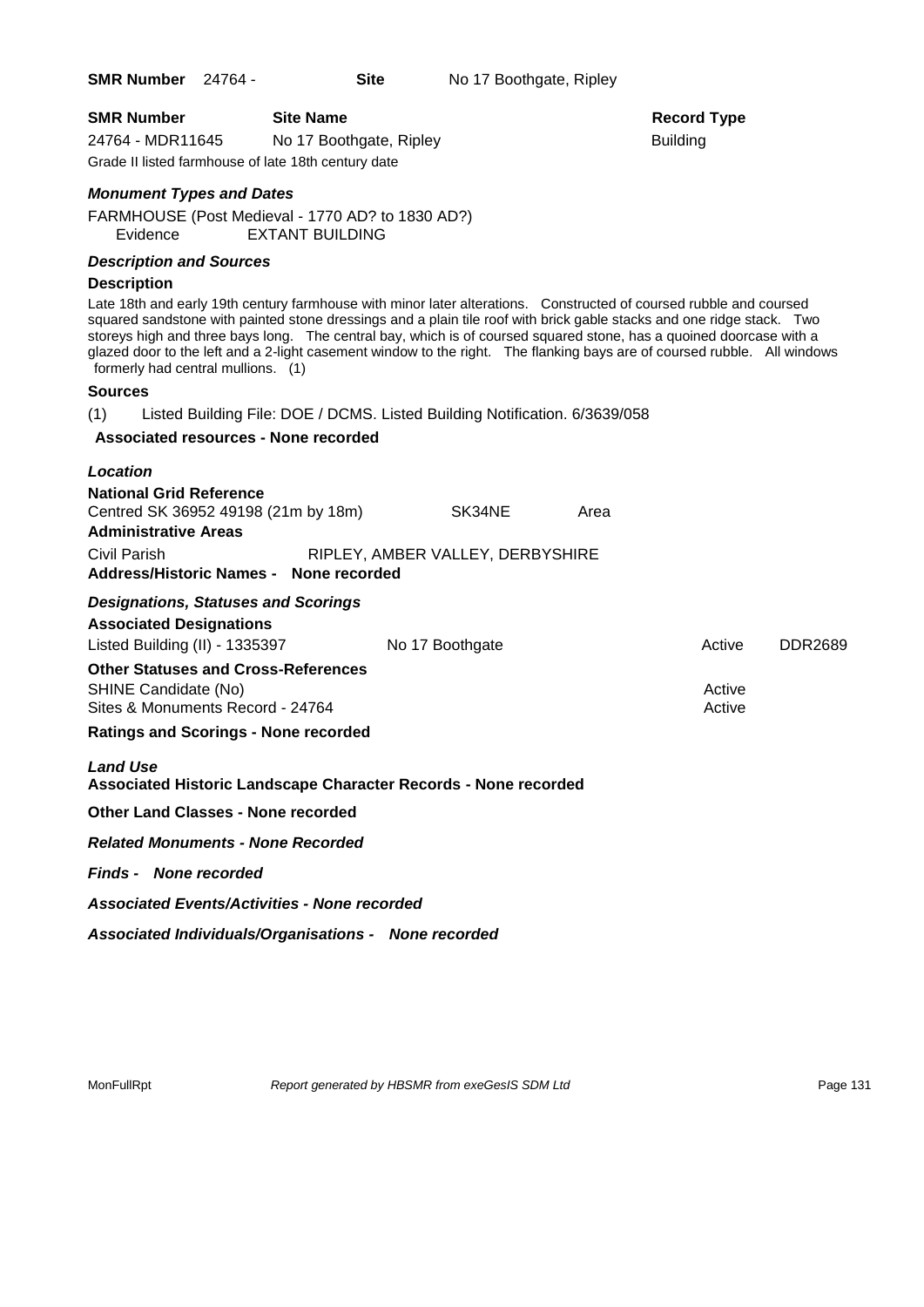| <b>SMR Number</b>                                                                                              | 24765 -           | <b>Site</b>                                 |                                                                                                                                                                                                                                                                                                                                                                                                                                   |       | Milepost, adjacent to no. 8 Derby Road, Ripley |                |
|----------------------------------------------------------------------------------------------------------------|-------------------|---------------------------------------------|-----------------------------------------------------------------------------------------------------------------------------------------------------------------------------------------------------------------------------------------------------------------------------------------------------------------------------------------------------------------------------------------------------------------------------------|-------|------------------------------------------------|----------------|
| <b>SMR Number</b><br>24765 - MDR11682                                                                          |                   | <b>Site Name</b>                            | Milepost, adjacent to no. 8 Derby Road, Ripley<br>Cast iron milepost showing distances to London, Alfreton, Chesterfield, Derby and Burton                                                                                                                                                                                                                                                                                        |       | <b>Record Type</b><br>Monument                 |                |
| <b>Monument Types and Dates</b><br>MILEPOST (Post Medieval - 1800 AD to 1900 AD)<br>Evidence                   |                   | <b>STRUCTURE</b>                            |                                                                                                                                                                                                                                                                                                                                                                                                                                   |       |                                                |                |
| <b>Description and Sources</b>                                                                                 |                   |                                             |                                                                                                                                                                                                                                                                                                                                                                                                                                   |       |                                                |                |
| <b>Description</b>                                                                                             |                   |                                             |                                                                                                                                                                                                                                                                                                                                                                                                                                   |       |                                                |                |
|                                                                                                                |                   |                                             | Triangular cast iron milepost, probably by J Heywood of Derby.  The milepost has a sloped top and a pointed head<br>plate above. The head is inscribed '136 / LONDON'. The west side of the milepost is inscribed 'ALFRE N / 3½ /<br>CHEST D / 14' and the east side has 'DERBY / 91/2 / BURTON / 21'. It stands on the B6179 (formerly the A61), a<br>turnpike road originally run by the Alfreton and Derby Turnpike Trust. (1) |       |                                                |                |
| <b>Sources</b>                                                                                                 |                   |                                             |                                                                                                                                                                                                                                                                                                                                                                                                                                   |       |                                                |                |
| (1)                                                                                                            | Index: Higgins, J |                                             | (The Milestone Society). County Milestone Survey. DY/RIP/02                                                                                                                                                                                                                                                                                                                                                                       |       |                                                |                |
|                                                                                                                |                   | <b>Associated resources - None recorded</b> |                                                                                                                                                                                                                                                                                                                                                                                                                                   |       |                                                |                |
| Location<br><b>National Grid Reference</b><br>SK 3988 5028 (point)<br><b>Administrative Areas</b>              |                   |                                             | SK35SE                                                                                                                                                                                                                                                                                                                                                                                                                            | Point |                                                |                |
| Civil Parish<br>Address/Historic Names - None recorded                                                         |                   |                                             | RIPLEY, AMBER VALLEY, DERBYSHIRE                                                                                                                                                                                                                                                                                                                                                                                                  |       |                                                |                |
| <b>Designations, Statuses and Scorings</b><br><b>Associated Designations</b><br>Listed Building (II) - 1109014 |                   |                                             | MILEPOST ADJACENT TO NUMBER 8                                                                                                                                                                                                                                                                                                                                                                                                     |       | Active                                         | <b>DDR2177</b> |
| <b>Other Statuses and Cross-References</b><br>SHINE Candidate (No)<br>Sites & Monuments Record - 24765         |                   |                                             |                                                                                                                                                                                                                                                                                                                                                                                                                                   |       | Active<br>Active                               |                |
| <b>Ratings and Scorings - None recorded</b>                                                                    |                   |                                             |                                                                                                                                                                                                                                                                                                                                                                                                                                   |       |                                                |                |
| <b>Land Use</b>                                                                                                |                   |                                             | Associated Historic Landscape Character Records - None recorded                                                                                                                                                                                                                                                                                                                                                                   |       |                                                |                |
| <b>Other Land Classes - None recorded</b>                                                                      |                   |                                             |                                                                                                                                                                                                                                                                                                                                                                                                                                   |       |                                                |                |
| <b>Related Monuments - None Recorded</b>                                                                       |                   |                                             |                                                                                                                                                                                                                                                                                                                                                                                                                                   |       |                                                |                |
| <b>Finds - None recorded</b>                                                                                   |                   |                                             |                                                                                                                                                                                                                                                                                                                                                                                                                                   |       |                                                |                |
| <b>Associated Events/Activities - None recorded</b>                                                            |                   |                                             |                                                                                                                                                                                                                                                                                                                                                                                                                                   |       |                                                |                |
|                                                                                                                |                   |                                             | Associated Individuals/Organisations - None recorded                                                                                                                                                                                                                                                                                                                                                                              |       |                                                |                |

MonFullRpt *Report generated by HBSMR from exeGesIS SDM Ltd Rage 132*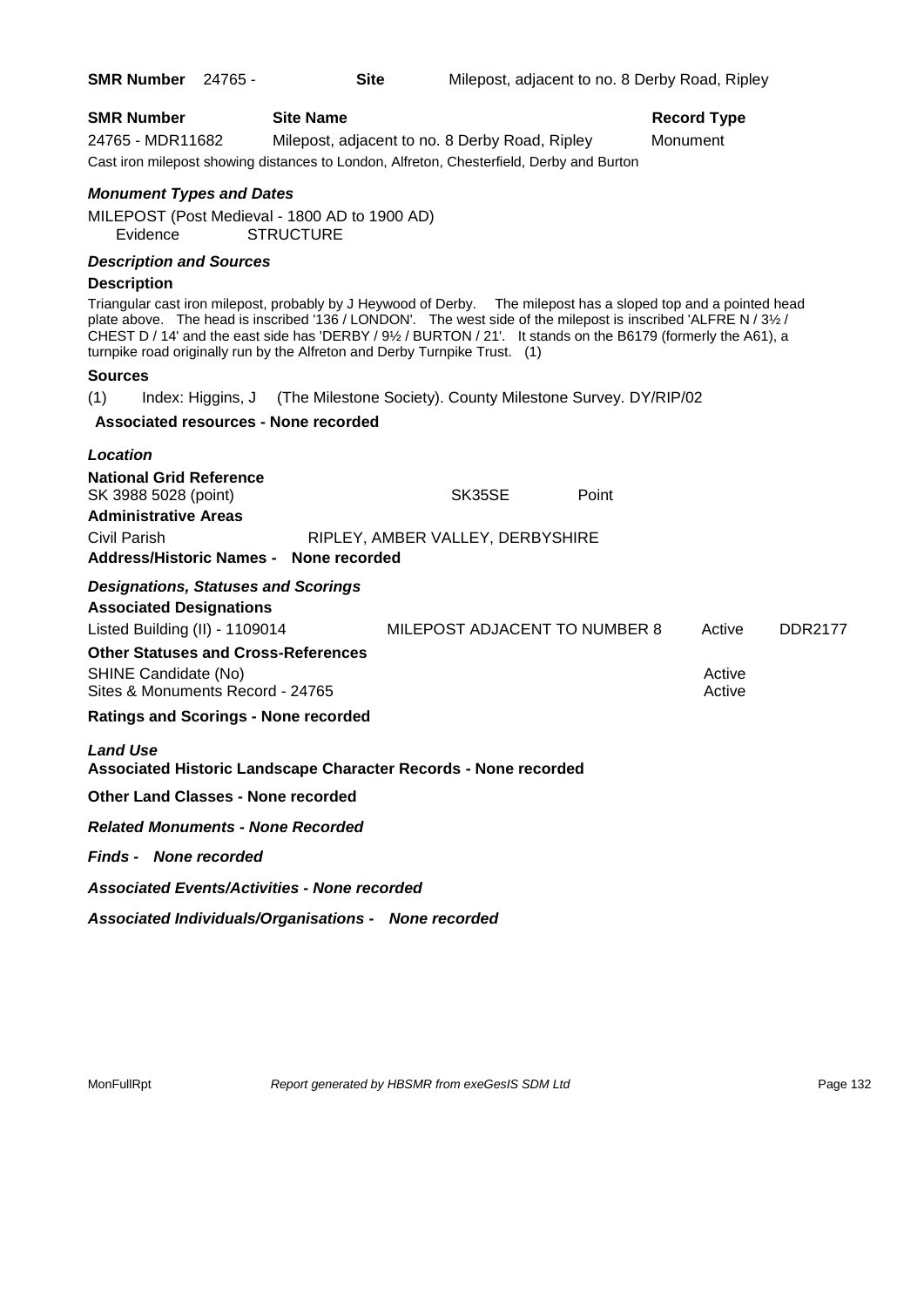| <b>SMR Number 24766 -</b>                                                                                                                                                                                                      | <b>Site</b>                                                 |                   | Milepost, Bullbridge Hill, Ripley |                                |                |
|--------------------------------------------------------------------------------------------------------------------------------------------------------------------------------------------------------------------------------|-------------------------------------------------------------|-------------------|-----------------------------------|--------------------------------|----------------|
| <b>SMR Number</b><br>24766 - MDR11683<br>Cast iron milepost showing distances to Nottingham, Ripley, Cromford and Crich.                                                                                                       | <b>Site Name</b><br>Milepost, Bullbridge Hill, Ripley       |                   |                                   | <b>Record Type</b><br>Monument |                |
| <b>Monument Types and Dates</b>                                                                                                                                                                                                |                                                             |                   |                                   |                                |                |
| MILEPOST (Post Medieval - 1800 AD to 1900 AD)<br>Evidence                                                                                                                                                                      | <b>STRUCTURE</b>                                            |                   |                                   |                                |                |
| <b>Description and Sources</b>                                                                                                                                                                                                 |                                                             |                   |                                   |                                |                |
| <b>Description</b>                                                                                                                                                                                                             |                                                             |                   |                                   |                                |                |
| Cast iron milepost, with a short triangular sectioned head on a plain column. The west side of the milepost is inscribed I<br>raised lettering 'NOTT.M / 17 / RIPLEY / 3' and the east side has 'CROMF.D / 6 / CRICH / 1'. (1) |                                                             |                   |                                   |                                |                |
| <b>Sources</b>                                                                                                                                                                                                                 |                                                             |                   |                                   |                                |                |
| (1)<br>Index: Higgins, J                                                                                                                                                                                                       | (The Milestone Society). County Milestone Survey. DY/RIP/03 |                   |                                   |                                |                |
| <b>Associated resources - None recorded</b>                                                                                                                                                                                    |                                                             |                   |                                   |                                |                |
| Location                                                                                                                                                                                                                       |                                                             |                   |                                   |                                |                |
| <b>National Grid Reference</b><br>SK 35637 52583 (point)                                                                                                                                                                       |                                                             | SK35SE            | Point                             |                                |                |
| <b>Administrative Areas</b>                                                                                                                                                                                                    |                                                             |                   |                                   |                                |                |
| Civil Parish<br><b>Address/Historic Names -</b>                                                                                                                                                                                | RIPLEY, AMBER VALLEY, DERBYSHIRE<br>None recorded           |                   |                                   |                                |                |
| <b>Designations, Statuses and Scorings</b>                                                                                                                                                                                     |                                                             |                   |                                   |                                |                |
| <b>Associated Designations</b>                                                                                                                                                                                                 |                                                             |                   |                                   |                                |                |
| Listed Building (II) - 1158872                                                                                                                                                                                                 |                                                             | <b>PARK LODGE</b> | MILEPOST AT ENTRANCE GATES TO     | Active                         | <b>DDR2489</b> |
| <b>Other Statuses and Cross-References</b>                                                                                                                                                                                     |                                                             |                   |                                   |                                |                |
| SHINE Candidate (No)<br>Sites & Monuments Record - 24766                                                                                                                                                                       |                                                             |                   |                                   | Active<br>Active               |                |
| <b>Ratings and Scorings - None recorded</b>                                                                                                                                                                                    |                                                             |                   |                                   |                                |                |
| <b>Land Use</b>                                                                                                                                                                                                                |                                                             |                   |                                   |                                |                |
| <b>Associated Historic Landscape Character Records - None recorded</b>                                                                                                                                                         |                                                             |                   |                                   |                                |                |
| <b>Other Land Classes - None recorded</b>                                                                                                                                                                                      |                                                             |                   |                                   |                                |                |
| <b>Related Monuments - None Recorded</b>                                                                                                                                                                                       |                                                             |                   |                                   |                                |                |
| <b>Finds - None recorded</b>                                                                                                                                                                                                   |                                                             |                   |                                   |                                |                |
| <b>Associated Events/Activities - None recorded</b>                                                                                                                                                                            |                                                             |                   |                                   |                                |                |
| Associated Individuals/Organisations - None recorded                                                                                                                                                                           |                                                             |                   |                                   |                                |                |

MonFullRpt *Report generated by HBSMR from exeGesIS SDM Ltd Rage 133*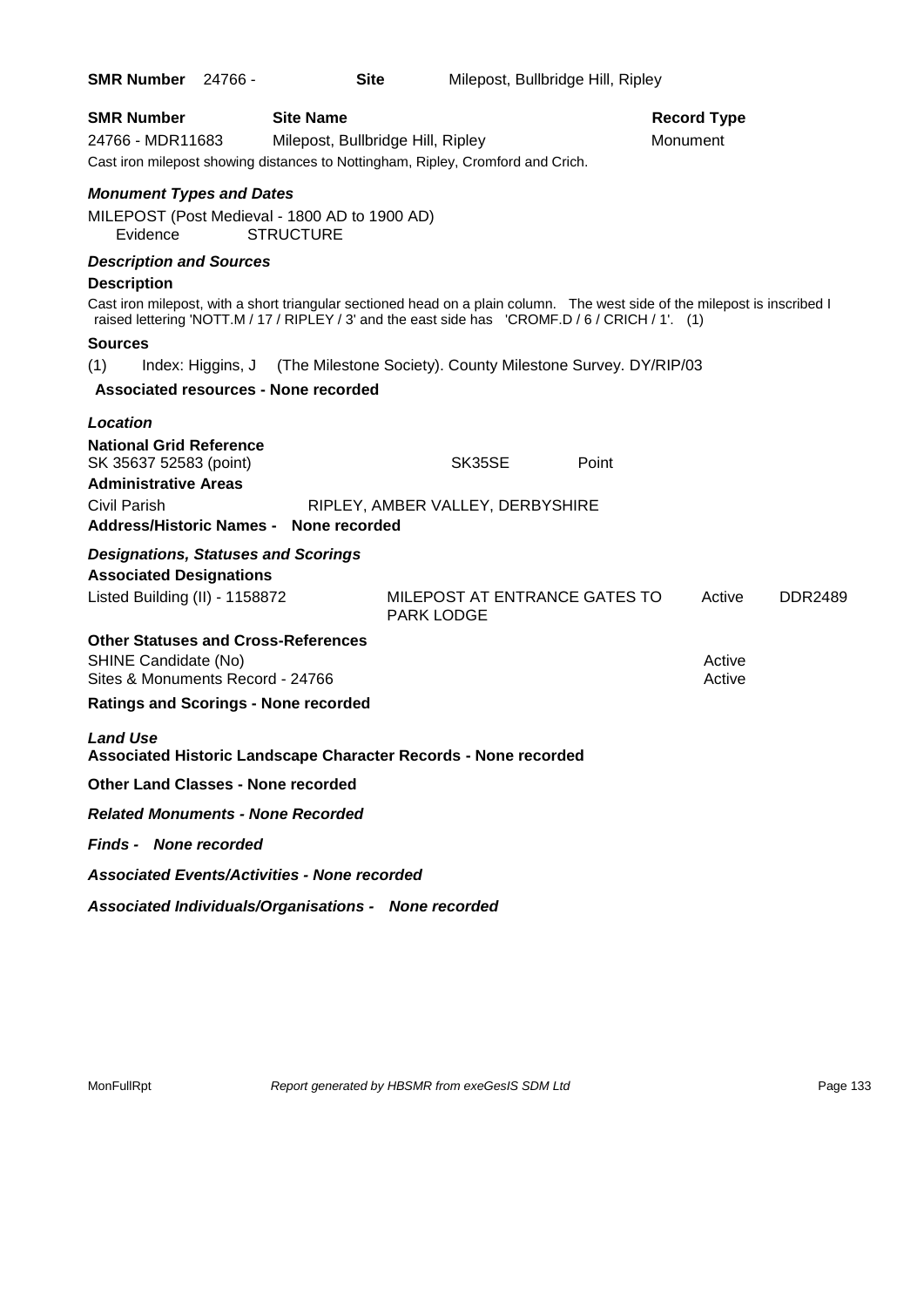| <b>SMR Number 24767 -</b>                                                                                                                                                                                                                                               |                   | <b>Site</b>                                 |                                                                                                                                                                                                                                                                                                            | Milepost, Ripley Road, Ladygrove, Ripley |                                |                            |         |
|-------------------------------------------------------------------------------------------------------------------------------------------------------------------------------------------------------------------------------------------------------------------------|-------------------|---------------------------------------------|------------------------------------------------------------------------------------------------------------------------------------------------------------------------------------------------------------------------------------------------------------------------------------------------------------|------------------------------------------|--------------------------------|----------------------------|---------|
| <b>SMR Number</b><br>24767 - MDR11684                                                                                                                                                                                                                                   |                   | <b>Site Name</b>                            | Milepost, Ripley Road, Ladygrove, Ripley<br>Cast iron milepost showing distances to Nottingham, Ripley, Cromford and Crich                                                                                                                                                                                 |                                          | <b>Record Type</b><br>Monument |                            |         |
| <b>Monument Types and Dates</b><br>MILEPOST (Post Medieval - 1800 AD to 1900 AD)<br>Evidence                                                                                                                                                                            |                   | <b>STRUCTURE</b>                            |                                                                                                                                                                                                                                                                                                            |                                          |                                |                            |         |
| <b>Description and Sources</b><br><b>Description</b><br><b>Sources</b><br>(1)                                                                                                                                                                                           | Index: Higgins, J |                                             | Cast iron milepost with a short triangular sectioned head set on a plain column with a simple capital. The west side of<br>the milepost head is inscribed in raised lettering 'NOTT.M / 16 / RIPLEY /2' and the east side has 'CROM.D / 7 /<br>(The Milestone Society). County Milestone Survey. DY/RIP/04 |                                          |                                |                            |         |
|                                                                                                                                                                                                                                                                         |                   | <b>Associated resources - None recorded</b> |                                                                                                                                                                                                                                                                                                            |                                          |                                |                            |         |
| <b>Location</b><br><b>National Grid Reference</b><br>SK 3695 5211 (point)<br><b>Administrative Areas</b><br>Civil Parish<br><b>Address/Historic Names -</b>                                                                                                             |                   | None recorded                               | SK35SE<br>RIPLEY, AMBER VALLEY, DERBYSHIRE                                                                                                                                                                                                                                                                 | Point                                    |                                |                            |         |
| <b>Designations, Statuses and Scorings</b><br><b>Associated Designations</b><br>Listed Building (II) - 1108989<br><b>Other Statuses and Cross-References</b><br>SHINE Candidate (No)<br>Sites & Monuments Record - 24767<br><b>Ratings and Scorings - None recorded</b> |                   |                                             | MILEPOST AT SK 369 522                                                                                                                                                                                                                                                                                     |                                          |                                | Active<br>Active<br>Active | DDR2160 |
| <b>Land Use</b>                                                                                                                                                                                                                                                         |                   |                                             | Associated Historic Landscape Character Records - None recorded                                                                                                                                                                                                                                            |                                          |                                |                            |         |
| <b>Other Land Classes - None recorded</b>                                                                                                                                                                                                                               |                   |                                             |                                                                                                                                                                                                                                                                                                            |                                          |                                |                            |         |
| <b>Related Monuments - None Recorded</b>                                                                                                                                                                                                                                |                   |                                             |                                                                                                                                                                                                                                                                                                            |                                          |                                |                            |         |
| <b>Finds - None recorded</b>                                                                                                                                                                                                                                            |                   |                                             |                                                                                                                                                                                                                                                                                                            |                                          |                                |                            |         |
| <b>Associated Events/Activities - None recorded</b>                                                                                                                                                                                                                     |                   |                                             |                                                                                                                                                                                                                                                                                                            |                                          |                                |                            |         |
|                                                                                                                                                                                                                                                                         |                   |                                             | Associated Individuals/Organisations - None recorded                                                                                                                                                                                                                                                       |                                          |                                |                            |         |

MonFullRpt *Report generated by HBSMR from exeGesIS SDM Ltd Rage 134* Page 134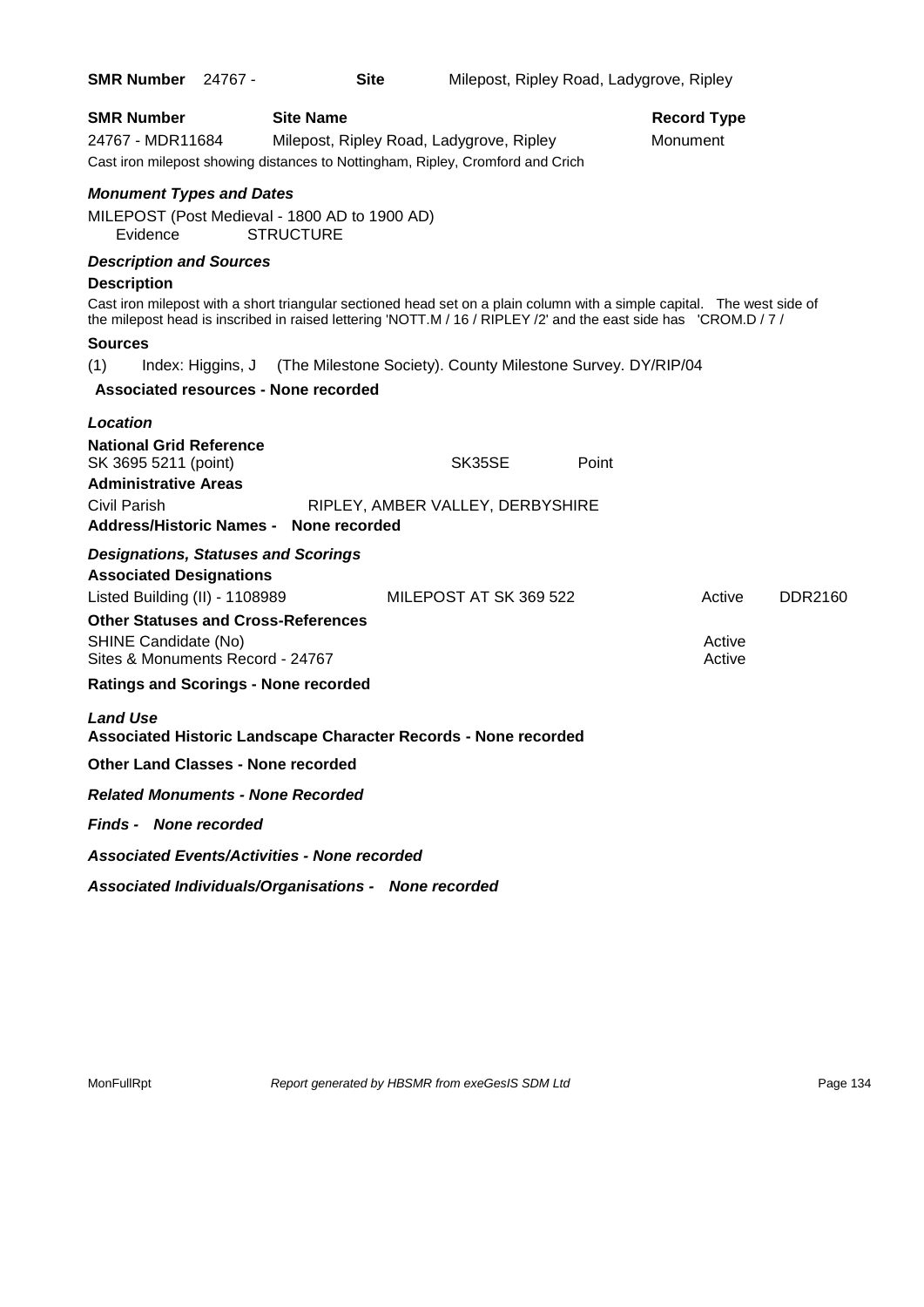| <b>SMR Number</b> | <b>Site Name</b>                                                          | Record Ty |
|-------------------|---------------------------------------------------------------------------|-----------|
| 99055 - MDR11724  | Ripley Branch of the Midland Railway (route of)                           | Monument  |
|                   | Branch railway opened to goods traffic in 1855 and to passengers in 1856. |           |

# **Record Type**

# *Monument Types and Dates*

RAILWAY (Post Medieval - 1853 AD to 1855 AD) Evidence DOCUMENTARY EVIDENCE Evidence EARTHWORK

# *Description and Sources*

# **Description**

The Ripley branch of the Midland Railway Line from Little Eaton to Ripley was 6½ miles in length, with the southern part of its route following the course of the Little Eaton Tramway. The Act for this branch line was obtained in 1848. The same Act authorised several coal branches to communicate between the Ripley branch and various collieries in the district. However, work did not commence immediately, so that further parliamentary powers were necessary for extending the time originally allowed for the compulsory purchase of lands. These were obtained in July 1851, but even

then work did not begin until August 1853 and, after some further delay, was completed in August 1855. In September of the same year the Ripley branch line was opened for goods and mineral traffic, but owing to a disagreement between the Company and the Government Inspector, it was not opened for passenger traffic until September 1 1856. The cost of the whole undertaking, up to the time of the opening for passenger traffic was about £70,000. Prior to its construction, there had been a short branch of the Midland Railway which ran to a terminus at Little Eaton near the stone quarries and canal wharf. This had been completed in the early part of 1848, at the cost of £4,200, but was then

#### **Sources**

(1) Bibliographic reference: White, F & Co.. 1857. History, Gazetteer & Directory of the County of Derby. p 991

#### **Associated resources - None recorded**

#### *Location*

| <b>National Grid Reference</b><br>Centred SK 36263 41392 (4527m by 8904m)<br><b>Administrative Areas</b> |                                    | SK34SE | Area |
|----------------------------------------------------------------------------------------------------------|------------------------------------|--------|------|
| Civil Parish                                                                                             | DENBY, AMBER VALLEY, DERBYSHIRE    |        |      |
| Civil Parish                                                                                             | HOLBROOK, AMBER VALLEY, DERBYSHIRE |        |      |
| Civil Parish                                                                                             | HORSLEY, AMBER VALLEY, DERBYSHIRE  |        |      |
| Civil Parish                                                                                             | KILBURN, AMBER VALLEY, DERBYSHIRE  |        |      |
| Civil Parish                                                                                             | LITTLE EATON, EREWASH, DERBYSHIRE  |        |      |
| Civil Parish                                                                                             | RIPLEY, AMBER VALLEY, DERBYSHIRE   |        |      |
| <b>Address/Historic Names -</b>                                                                          | None recorded                      |        |      |

*Designations, Statuses and Scorings*

**Associated Designations - None recorded**

#### **Other Statuses and Cross-References**

SHINE Candidate (No) **Active** Active 30 Active 30 Active 30 Active 30 Active 30 Active Sites & Monuments Record - 99055 Active Active Active Active

**Ratings and Scorings - None recorded**

# *Land Use*  **Associated Historic Landscape Character Records**

MonFullRpt *Report generated by HBSMR from exeGesIS SDM Ltd Report 135*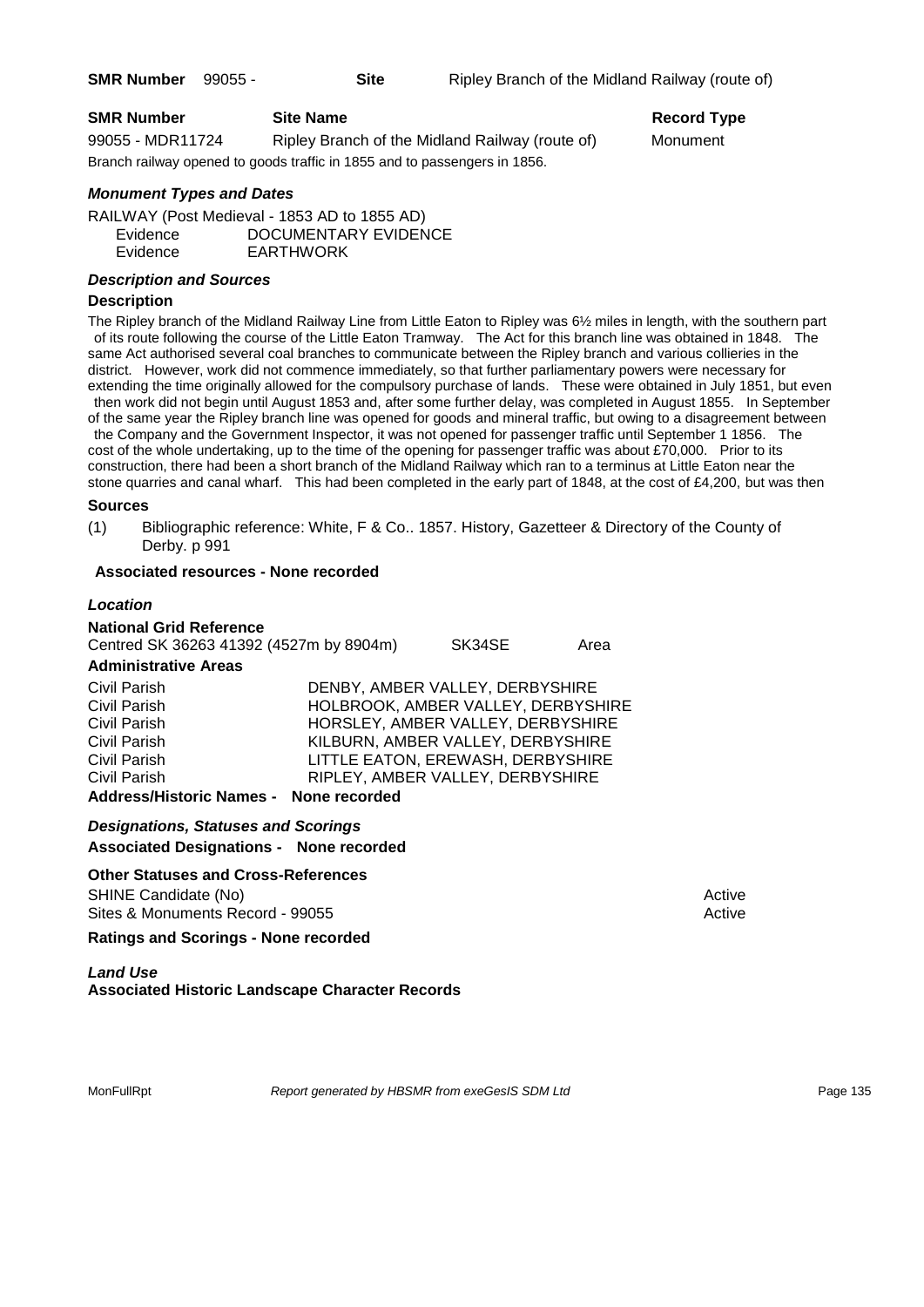- merged in the Ripley branch. (1)HDR3474 Industrial Post-1880s Industrial Complex (Type Code: IND-IND01) Works buildings, Duffield Road, Little Eaton
- HDR3479 Settlement Post-1880s Settlement (Type Code: SET-SET02) Post-1880s settlement at Little Eaton
- HDR3480 Settlement Pre-1880s Settlement (Type Code: SET-SET01) Pre-1880s settlement at Little Eaton

**Other Land Classes - None recorded**

*Related Monuments - None Recorded*

*Finds - None recorded*

*Associated Events/Activities - None recorded*

*Associated Individuals/Organisations - None recorded*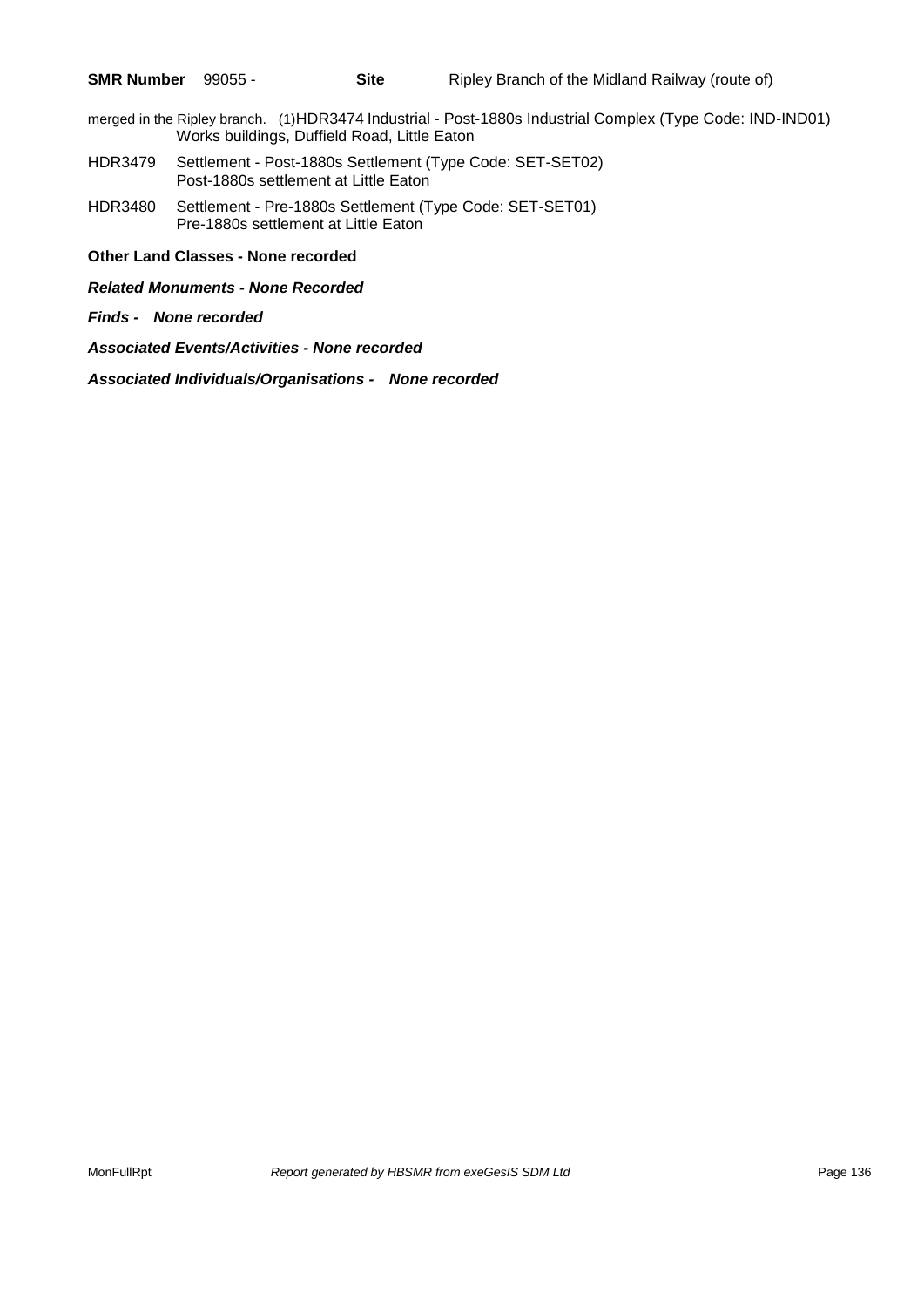| <b>SMR Number</b> | <b>Site Name</b>                                                                           | Record $T1$ |
|-------------------|--------------------------------------------------------------------------------------------|-------------|
| 24768 - MDR12102  | Ripley Spelter Works (site of), Bridle Lane, Ripley                                        | Monument    |
|                   | Site of a nationally important spelter works that produced brass in the early 19th century |             |

# **Record Type**

# *Monument Types and Dates*

SLAG HEAP (Post Medieval - 1840 AD? to 1890 AD?) Evidence FIND? ZINC WORKS (Post Medieval - 1840 AD? to 1890 AD?) Evidence DOCUMENTARY EVIDENCE

# *Description and Sources*

# **Description**

'Ripley Works (Spelter)' is marked on the 1st ed. 25" OS map of c. 1880, with a number of buildings shown and a kiln named. (1) All the buildings had been demolished by the end of the 19th century and the only thing named on the site is an 'Old Shaft'. (2) Sanderson's map of 1835 (3) indicates that the spelter had not yet been built; however, it was clearly in existence by 1857, as White's Directory refers to 'the zinc and spelter works of Mr E A Attwood'. (4)

The site of Ripley Spelter Works was assessed as part of the Monument Protection Programme in the 1990s and was found to be of national importance. The eastern half of the site lies beneath a playground and slag has been reported below the topsoil by local informants. The remainder of the site is beneath 20th century houses and gardens. No standing features are visible but the stratigraphic potential of the site appears good. (5)

# **Sources**

- (1) Map: Ordnance Survey. OS County Series, 1st edition, scale 1:2500 (c. 25" to one mile).
- (2) Map: Ordnance Survey. OS County Series, 2nd edition (1st revision), scale 1:2500 (c. 25" to one
- (3) Map: Sanderson, G. 1835. Twenty Miles round Mansfield.
- (4) Bibliographic reference: White, F & Co.. 1857. History, Gazetteer & Directory of the County of Derby. p 306
- (5) Unpublished document: Cranstone, D. 1994. MPP Step 2 Site Assessments : The Zinc Industry.

# **Associated resources - None recorded**

| Location                                                                                             |                                  |      |        |
|------------------------------------------------------------------------------------------------------|----------------------------------|------|--------|
| <b>National Grid Reference</b><br>Centred SK 3810 5115 (172m by 134m)<br><b>Administrative Areas</b> | SK35SE                           | Area |        |
| Civil Parish<br>Address/Historic Names - None recorded                                               | RIPLEY, AMBER VALLEY, DERBYSHIRE |      |        |
| <b>Designations, Statuses and Scorings</b><br><b>Associated Designations - None recorded</b>         |                                  |      |        |
| <b>Other Statuses and Cross-References</b><br>Sites & Monuments Record - 24768                       |                                  |      | Active |
| <b>Ratings and Scorings - None recorded</b>                                                          |                                  |      |        |
| <b>Land Use</b><br><b>Associated Historic Landscape Character Records - None recorded</b>            |                                  |      |        |
| <b>Other Land Classes - None recorded</b>                                                            |                                  |      |        |
| <b>Related Monuments - None Recorded</b>                                                             |                                  |      |        |
| <b>Finds - None recorded</b>                                                                         |                                  |      |        |

MonFullRpt *Report generated by HBSMR from exeGesIS SDM Ltd Report 137* Page 137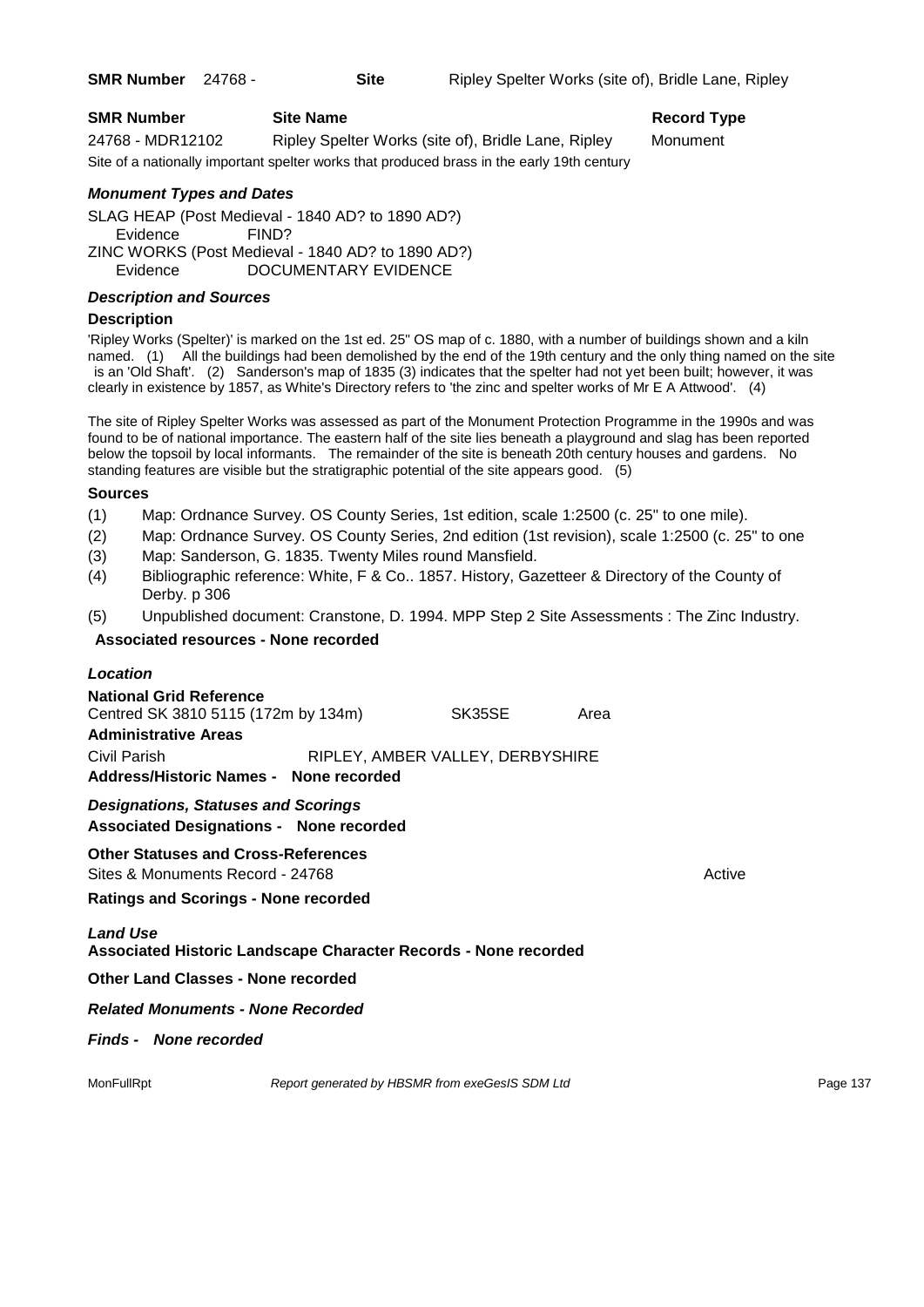*Associated Events/Activities - None recorded Associated Individuals/Organisations - None recorded*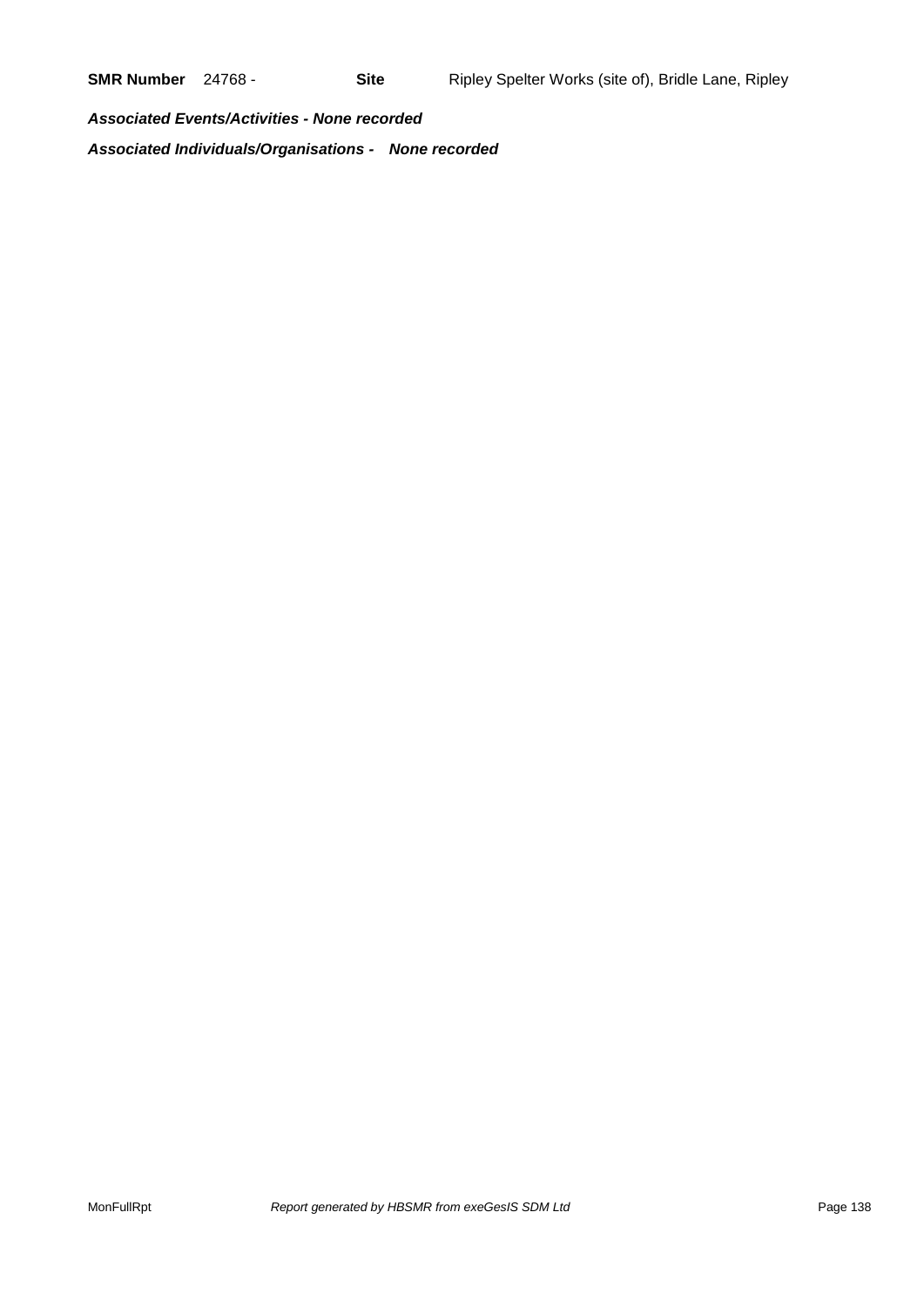| <b>SMR Number</b> |  | 24769 |
|-------------------|--|-------|
|-------------------|--|-------|

| <b>SMR Number</b> | <b>Site Name</b>                                              | Record Type |
|-------------------|---------------------------------------------------------------|-------------|
| 24769 - MDR12140  | Possible enclosure ditch and pits, Waingroves<br>Hall, Ripley | Monument    |

A possible enclosure ditch and pits of prehistoric date were revealed during geophysical survey in 1999

#### *Monument Types and Dates*

DITCH (Unknown date) Evidence SUB SURFACE DEPOSIT ENCLOSURE (Unknown date) Evidence SUB SURFACE DEPOSIT PIT (Unknown date) Evidence SUB SURFACE DEPOSIT

## *Description and Sources*

#### **Description**

Geophysical survey carried out in 1999 in a field to the north-east of Waingroves Hall revealed evidence of a large enclosure ditch with a number of associated pits. These may well represent prehistoric activity on the site, although it is also possible that the enclosure relates to features associated with the landscaping of the area into parkland in the

#### **Sources**

(1) Unpublished document: GSB Prospection. 1999. Waingroves Hall, Codnor, Derbyshire. Geophysical Survey Report 99/135.. SMR Doc. No 505

#### **Associated resources - None recorded**

# *Location*

| <b>National Grid Reference</b>         |                                  |      |
|----------------------------------------|----------------------------------|------|
| Centred SK 4129 4871 (333m by 285m)    | SK44NW                           | Area |
| <b>Administrative Areas</b>            |                                  |      |
| Civil Parish                           | RIPLEY, AMBER VALLEY, DERBYSHIRE |      |
| Address/Historic Names - None recorded |                                  |      |

*Designations, Statuses and Scorings* **Associated Designations - None recorded**

# **Other Statuses and Cross-References**

Sites & Monuments Record - 24769 Active Active Active Active

# **Ratings and Scorings - None recorded**

#### *Land Use*

#### **Associated Historic Landscape Character Records - None recorded**

**Other Land Classes - None recorded**

*Related Monuments - None Recorded*

#### *Finds - None recorded*

#### *Associated Events/Activities*

EDR2764 Geophysical Survey, Waingroves Hall, Codnor, by GSB Prospection in 1999 (Event - Survey)

*Associated Individuals/Organisations - None recorded*

MonFullRpt *Report generated by HBSMR from exeGesIS SDM Ltd Report 139* Page 139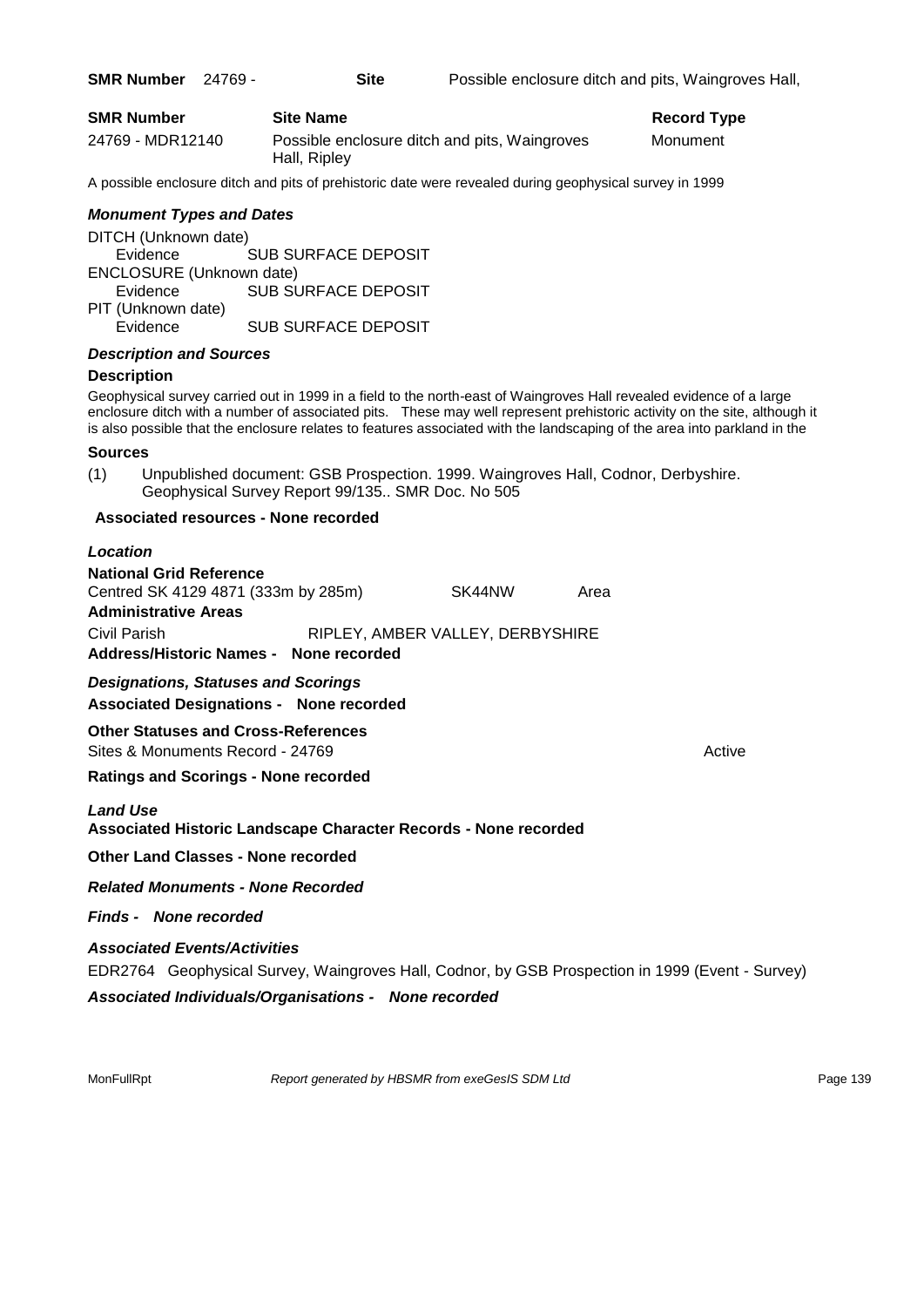| <b>SMR Number</b>                                                                                  | - 24770 | <b>Site</b>                                                                                  | Midland Railway (disused) |      | Railway bridge, Ambergate & Pyebridge branch of the                                                                  |
|----------------------------------------------------------------------------------------------------|---------|----------------------------------------------------------------------------------------------|---------------------------|------|----------------------------------------------------------------------------------------------------------------------|
| <b>SMR Number</b>                                                                                  |         | <b>Site Name</b>                                                                             |                           |      | <b>Record Type</b>                                                                                                   |
| 24770 - MDR12404                                                                                   |         | Railway bridge, Ambergate & Pyebridge branch<br>of the Midland Railway (disused)             |                           |      | Monument                                                                                                             |
|                                                                                                    |         | Bridge of c. 1875 carrying a former railway branch line across the A610                      |                           |      |                                                                                                                      |
| <b>Monument Types and Dates</b>                                                                    |         |                                                                                              |                           |      |                                                                                                                      |
| Evidence                                                                                           |         | RAILWAY BRIDGE (Post Medieval - 1875 AD? to 1900 AD)<br><b>EXTANT STRUCTURE</b>              |                           |      |                                                                                                                      |
| <b>Description and Sources</b><br><b>Description</b>                                               |         |                                                                                              |                           |      |                                                                                                                      |
|                                                                                                    |         | Bullbridge, shortly before its junction with the main line of the North Midland Railway. (1) |                           |      | Railway bridge that carried the former Ambergate and Pyebridge branch of the Midland Railway across the main road at |
| <b>Sources</b>                                                                                     |         |                                                                                              |                           |      |                                                                                                                      |
| (1)                                                                                                |         | Map: Ordnance Survey. OS County Series, 1st edition, scale 1:2500 (c. 25" to one mile).      |                           |      |                                                                                                                      |
|                                                                                                    |         | <b>Associated resources - None recorded</b>                                                  |                           |      |                                                                                                                      |
| Location                                                                                           |         |                                                                                              |                           |      |                                                                                                                      |
| <b>National Grid Reference</b><br>Centred SK 3576 5207 (30m by 18m)<br><b>Administrative Areas</b> |         |                                                                                              | SK35SE                    | Area |                                                                                                                      |
| <b>Civil Parish</b>                                                                                |         | RIPLEY, AMBER VALLEY, DERBYSHIRE                                                             |                           |      |                                                                                                                      |
|                                                                                                    |         | Address/Historic Names - None recorded                                                       |                           |      |                                                                                                                      |
| <b>Designations, Statuses and Scorings</b>                                                         |         | <b>Associated Designations - None recorded</b>                                               |                           |      |                                                                                                                      |
| <b>Other Statuses and Cross-References</b><br>Sites & Monuments Record - 24770                     |         |                                                                                              |                           |      | Active                                                                                                               |
| <b>Ratings and Scorings - None recorded</b>                                                        |         |                                                                                              |                           |      |                                                                                                                      |
| <b>Land Use</b>                                                                                    |         | Associated Historic Landscape Character Records - None recorded                              |                           |      |                                                                                                                      |
| <b>Other Land Classes - None recorded</b>                                                          |         |                                                                                              |                           |      |                                                                                                                      |
| <b>Related Monuments - None Recorded</b>                                                           |         |                                                                                              |                           |      |                                                                                                                      |
| <b>Finds - None recorded</b>                                                                       |         |                                                                                              |                           |      |                                                                                                                      |
|                                                                                                    |         | <b>Associated Events/Activities - None recorded</b>                                          |                           |      |                                                                                                                      |
|                                                                                                    |         | Associated Individuals/Organisations - None recorded                                         |                           |      |                                                                                                                      |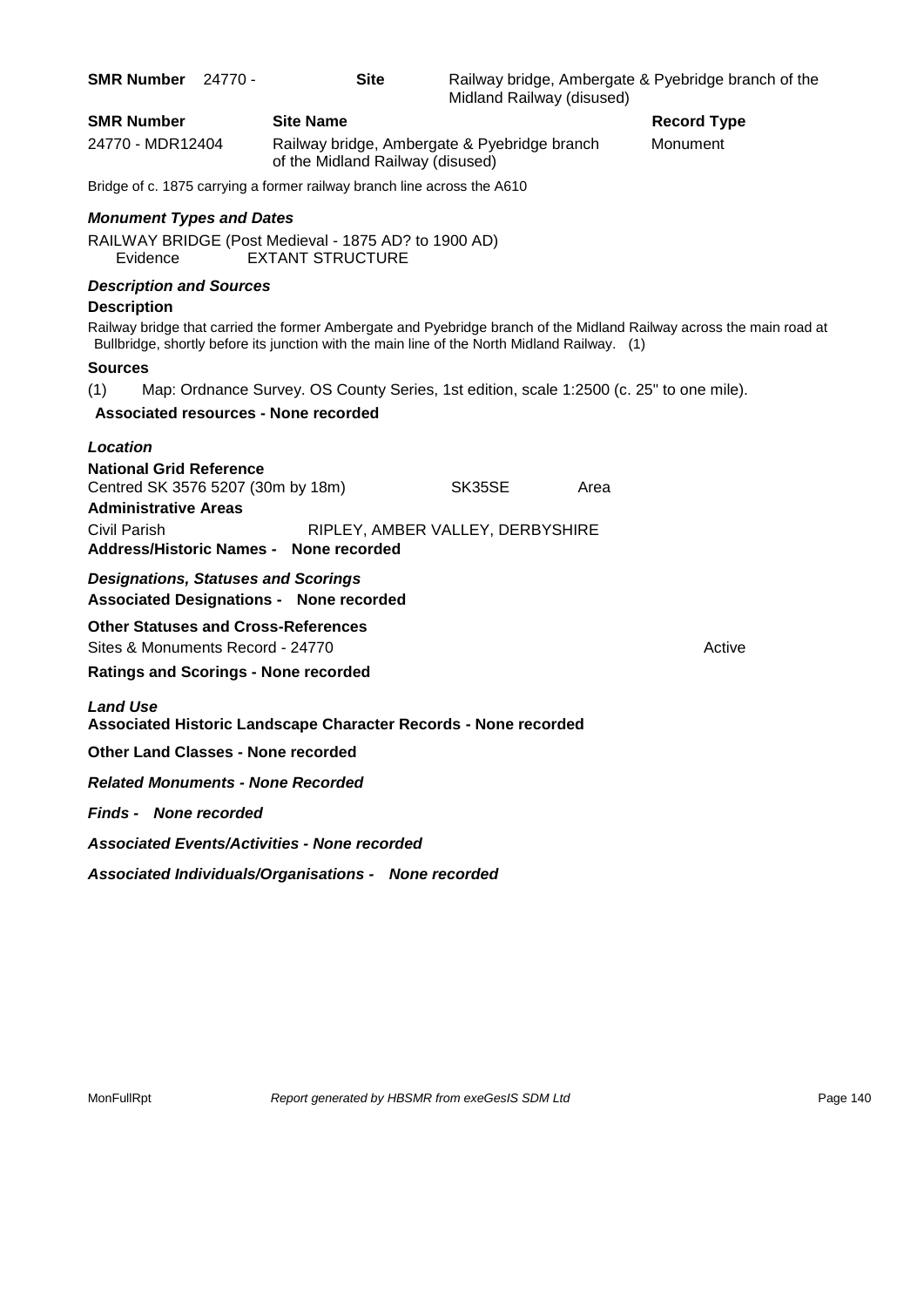**SMR Number** 24771 - **Site** Crowtrees Farmhouse, Ripley Road, Heage

# **SMR Number Site Name Record Type Record Type**

24771 - MDR12462 Crowtrees Farmhouse, Ripley Road, Heage Building

Farmhouse containing three cruck trusses, one dated to c. 1450. The cruck frame was encased in the late 16th century and in 1712.

# *Monument Types and Dates*

CRUCK HOUSE (Medieval - 1435 AD to 1470 AD) Evidence EXTANT BUILDING BOX FRAME HOUSE (Post Medieval - 1680 AD to 1712 AD) Evidence EXTANT BUILDING

# *Description and Sources*

# **Description**

Farmhouse with origins in the 15th century, encased in the late 17th century and in 1712, restored in c1980. The building has a cruck frame, encased to the front with coursed squared stone and to the rear with box timber framing. The roof has 20th century concrete tiles with concrete coped gables on plain kneelers, brick gable stacks and a rebuilt brick ridge stack. The house is two storeys high, of four bays, with a lobby entrance plan. The off-centre doorcase on the south front has a lintel inscribed 'SM 1712'. The interior has three full cruck trusses with cambered ties, that to centre with large arched braces to collar (carbon dated to c1450) and a smoke blackened soffit. There is a substantial timber stud partition to the ground floor of the eastern truss. The central room has a large ingle-nook with a chamfered bressummer, a bracketed stone fireplace and a brick flue probably inserted in 1712. (1)

The listed building description states that samples from one of the cruck trusses was carbon dated to 1450, although it does not give the processing laboratory or any other information. Such a date is very much in keeping with the architectural style of this form of truss, it being a common design of the mid-15th century. Further tree ring analysis of a total of eight samples from the three cruck trusses at this site resulted in the production of two site chronologies. The earlier gives the timbers of the arch-braced truss a felling range of 1435 to 1470, with a likely felling date of c. 1450. The later chronology shows that the timbers of truss 1 were felled between late 1616 and early 1617. The latter date was unexpected and indicates that there was some rebuilding or alteration in 1616/17 or soon afterwards. (2)

#### **Sources**

- (1) Listed Building File: DOE / DCMS. Listed Building Notification. 6/3750/106
- (2) Unpublished document: Nottingham University Tree-Ring Dating Laboratory. Dendro Sample Record and Summary.. Report 97/02, February 1997

#### **Associated resources - None recorded**

| Location                                                                                           |  |                                                 |        |        |          |
|----------------------------------------------------------------------------------------------------|--|-------------------------------------------------|--------|--------|----------|
| <b>National Grid Reference</b><br>Centred SK 3744 5052 (19m by 10m)<br><b>Administrative Areas</b> |  | SK35SE                                          | Area   |        |          |
| Civil Parish<br>Address/Historic Names - None recorded                                             |  | RIPLEY, AMBER VALLEY, DERBYSHIRE                |        |        |          |
| <b>Designations, Statuses and Scorings</b>                                                         |  |                                                 |        |        |          |
| <b>Associated Designations</b>                                                                     |  |                                                 |        |        |          |
| Listed Building (II) - 1335424                                                                     |  | <b>CROWTREES FARMHOUSE</b>                      |        | Active | DDR2702  |
| <b>Other Statuses and Cross-References</b><br>Sites & Monuments Record - 24771                     |  |                                                 | Active |        |          |
| <b>Ratings and Scorings - None recorded</b>                                                        |  |                                                 |        |        |          |
| <b>Land Use</b><br>Associated Historic Landscape Character Records - None recorded                 |  |                                                 |        |        |          |
| <b>Other Land Classes - None recorded</b>                                                          |  |                                                 |        |        |          |
| MonFullRpt                                                                                         |  | Report generated by HBSMR from exeGesIS SDM Ltd |        |        | Page 141 |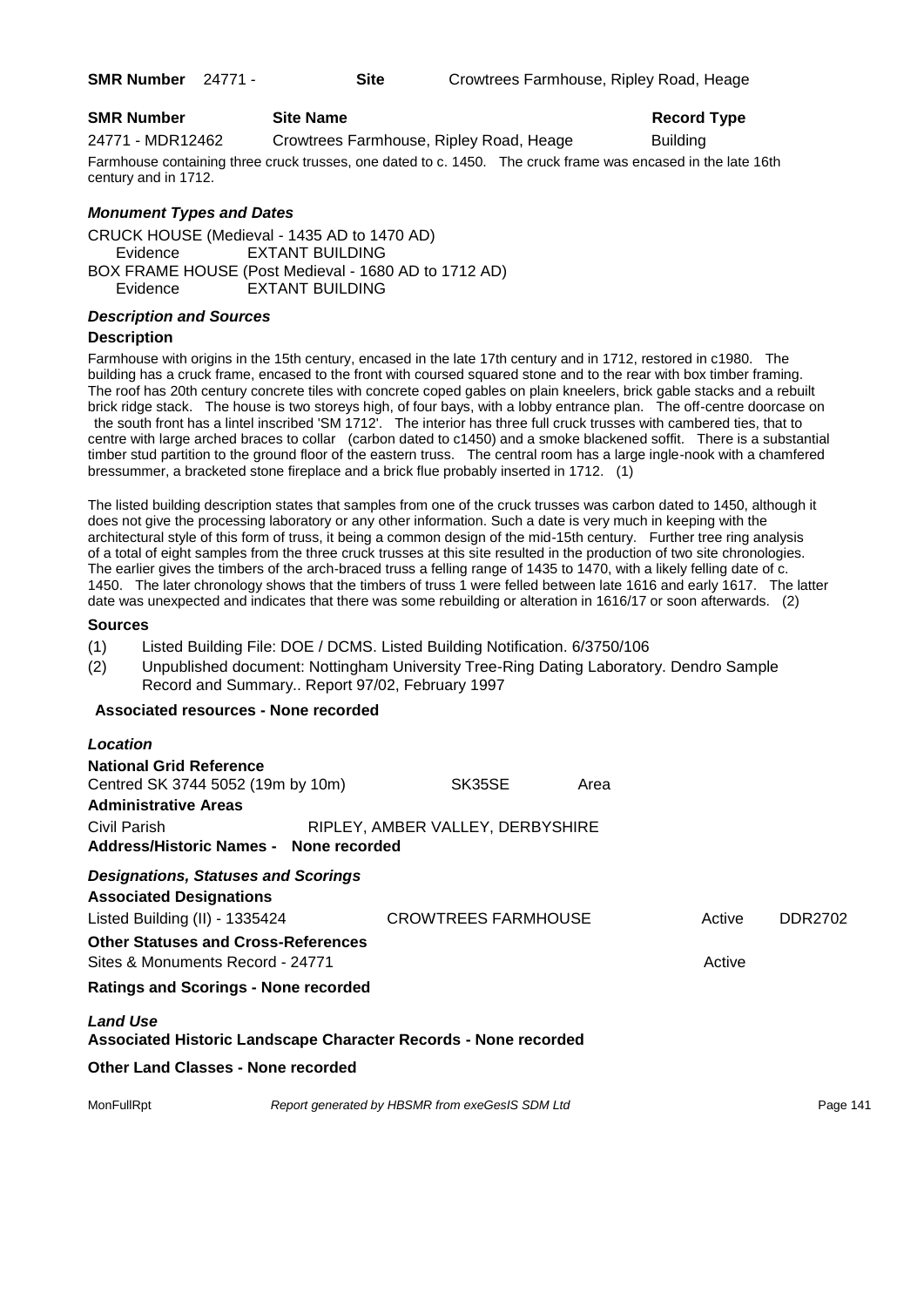*Related Monuments - None Recorded Finds - None recorded Associated Events/Activities - None recorded Associated Individuals/Organisations - None recorded*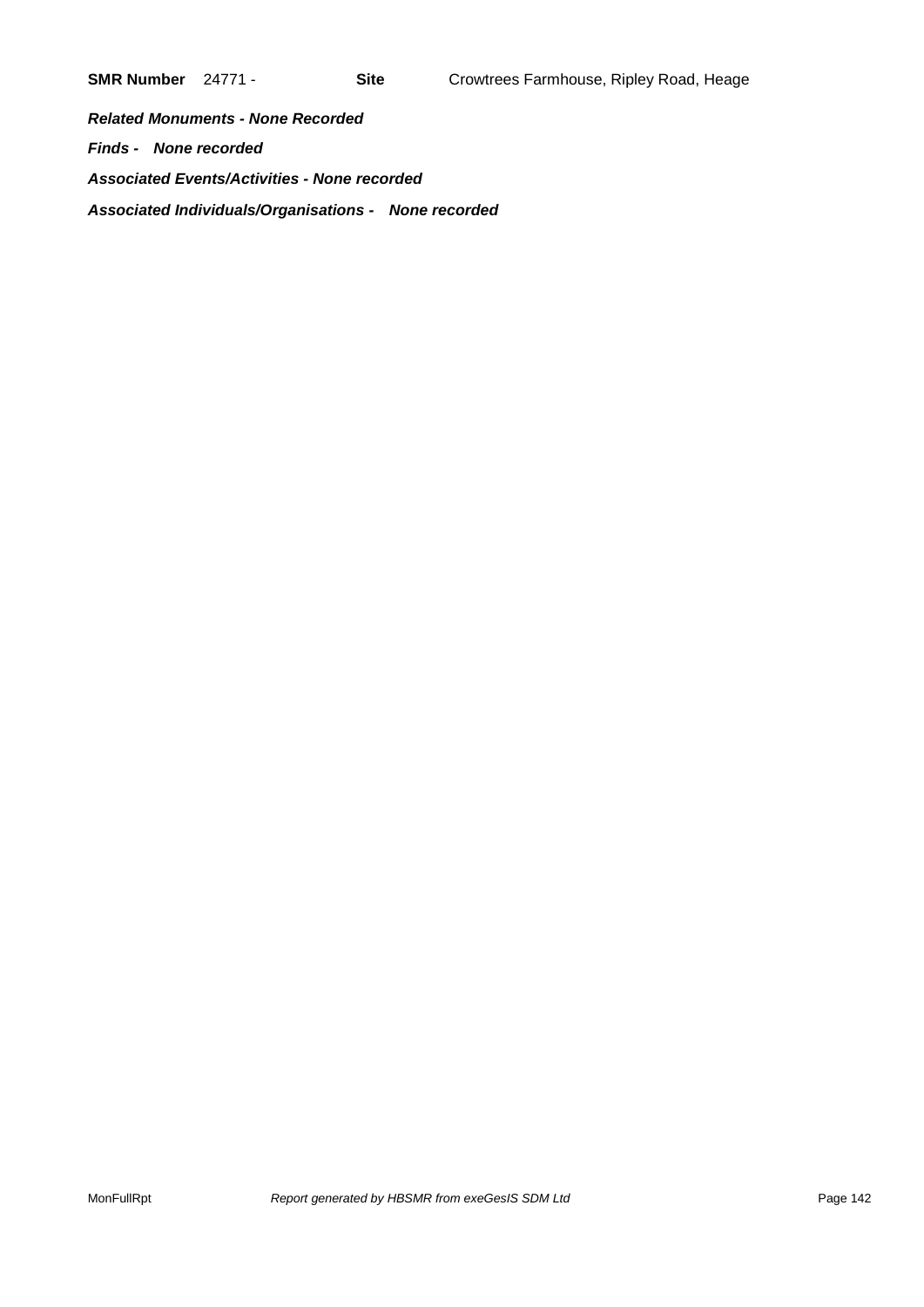| <b>SMR Number</b> | <b>Site Name</b>                                               | Record $T1$ |
|-------------------|----------------------------------------------------------------|-------------|
| 24772 - MDR12472  | Gas Works (site/remains of), Drovers Way,<br><b>Bullbridge</b> | Monument    |

**Record Type** 

Site of a gas works present by 1880 and extended eastwards by 1900; Hamilton House (no. 4 Bullbridge Hill) was probably the manager's house

# *Monument Types and Dates*

GAS WORKS (Post Medieval - 1800 AD to 1900 AD) Evidence DOCUMENTARY EVIDENCE MANAGERS HOUSE (Post Medieval - 1800 AD to 1900 AD) Evidence EXTANT BUILDING

# *Description and Sources*

# **Description**

A Gas Works is shown on the 1st ed. 25" OS map of c. 1880 at the corner of Bullbridge Hill and Drovers Way, with several buildings and a single gasometer being depicted. (1) By the end of the 19th century the site had extended eastwards, with the construction of a second, slighly larger, gasometer. (2)

The Gas Works was owned by 'The Ambergate, Crich, Bull Bridge and Fritchley Gas Light and Coke Co.' Hamilton House (no 4 Bullbridge Hill) was probably the manager's house. It has large wooden entrance gates and a high brick wall on two sides (partly displaced and rebuilt to give a better sight-line up Bullbridge Hill). (3)

#### **Sources**

- (1) Map: Ordnance Survey. OS County Series, 1st edition, scale 1:2500 (c. 25" to one mile).
- (2) Map: Ordnance Survey. OS County Series, 2nd edition (1st revision), scale 1:2500 (c. 25" to one
- (3) Unpublished document: Bullbridge and Sawmills Area Civic Society. 2009. Summary of information about sites in and around the proposed Bullbridge and Sawmills Conservation Area.

# **Associated resources - None recorded**

| Location                                                                                     |  |                                                 |      |        |          |
|----------------------------------------------------------------------------------------------|--|-------------------------------------------------|------|--------|----------|
| <b>National Grid Reference</b><br>Centred SK 3585 5227 (62m by 76m)                          |  | SK35SE                                          | Area |        |          |
| <b>Administrative Areas</b>                                                                  |  |                                                 |      |        |          |
| Civil Parish<br>Address/Historic Names - None recorded                                       |  | RIPLEY, AMBER VALLEY, DERBYSHIRE                |      |        |          |
| <b>Designations, Statuses and Scorings</b><br><b>Associated Designations - None recorded</b> |  |                                                 |      |        |          |
| <b>Other Statuses and Cross-References</b><br>Sites & Monuments Record - 24772               |  |                                                 |      | Active |          |
| <b>Ratings and Scorings - None recorded</b>                                                  |  |                                                 |      |        |          |
| <b>Land Use</b><br>Associated Historic Landscape Character Records - None recorded           |  |                                                 |      |        |          |
| Other Land Classes - None recorded                                                           |  |                                                 |      |        |          |
| <b>Related Monuments - None Recorded</b>                                                     |  |                                                 |      |        |          |
| <b>Finds - None recorded</b>                                                                 |  |                                                 |      |        |          |
| <b>Associated Events/Activities - None recorded</b>                                          |  |                                                 |      |        |          |
| Associated Individuals/Organisations - None recorded<br>MonFullRpt                           |  | Report generated by HBSMR from exeGesIS SDM Ltd |      |        | Page 143 |
|                                                                                              |  |                                                 |      |        |          |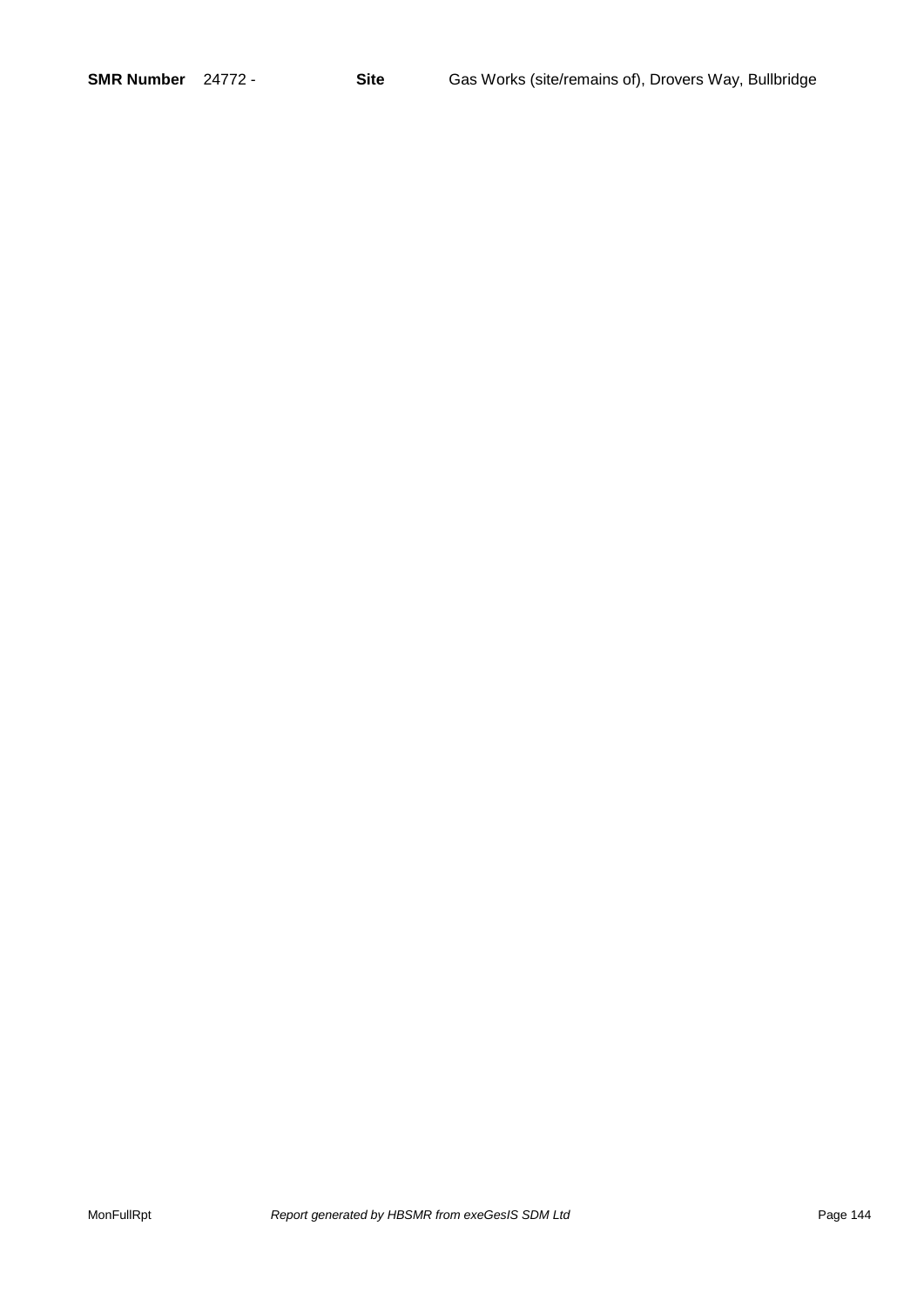## **SMR Number Site Name Record Type Record Type**

24773 - MDR12475 Lime Grange and associated buildings, Building

Lime Grange, formerly the manager's house for the Bullbridge Lime Works and originally a drovers' inn - associated buildings may include former stables

## *Monument Types and Dates*

INN? (Post Medieval - 1600 AD? to 1800 AD?) Evidence UNCERTAIN EVIDENCE STABLE? (Post Medieval - 1600 AD? to 1800 AD?) Evidence UNCERTAIN EVIDENCE HOUSE (Post Medieval - 1800 AD to 1900 AD) Evidence EXTANT BUILDING

## *Description and Sources*

## **Description**

Lime Grange was at one time the house of the manager of the Bullbridge Lime Works. It was originally a drovers' inn (presumably the stone-roofed part of the building, which may be 17th century stables of the original inn, with a drovers' hostel above. The main, slate-roofed part of the house appears to be early 19th century. (1)

#### **Sources**

(1) Unpublished document: Bullbridge and Sawmills Area Civic Society. 2009. Summary of information about sites in and around the proposed Bullbridge and Sawmills Conservation Area.

## **Associated resources - None recorded**

#### *Location*

| <b>National Grid Reference</b>         |                                  |      |
|----------------------------------------|----------------------------------|------|
| Centred SK 3591 5243 (44m by 38m)      | SK35SE                           | Area |
| <b>Administrative Areas</b>            |                                  |      |
| Civil Parish                           | RIPLEY, AMBER VALLEY, DERBYSHIRE |      |
| Address/Historic Names - None recorded |                                  |      |
|                                        |                                  |      |

*Designations, Statuses and Scorings* **Associated Designations - None recorded**

**Other Statuses and Cross-References** Sites & Monuments Record - 24773 Active Active Active Active

**Ratings and Scorings - None recorded**

## *Land Use*

**Associated Historic Landscape Character Records - None recorded**

**Other Land Classes - None recorded**

*Related Monuments - None Recorded*

*Finds - None recorded*

*Associated Events/Activities - None recorded*

*Associated Individuals/Organisations - None recorded*

MonFullRpt *Report generated by HBSMR from exeGesIS SDM Ltd Report 145*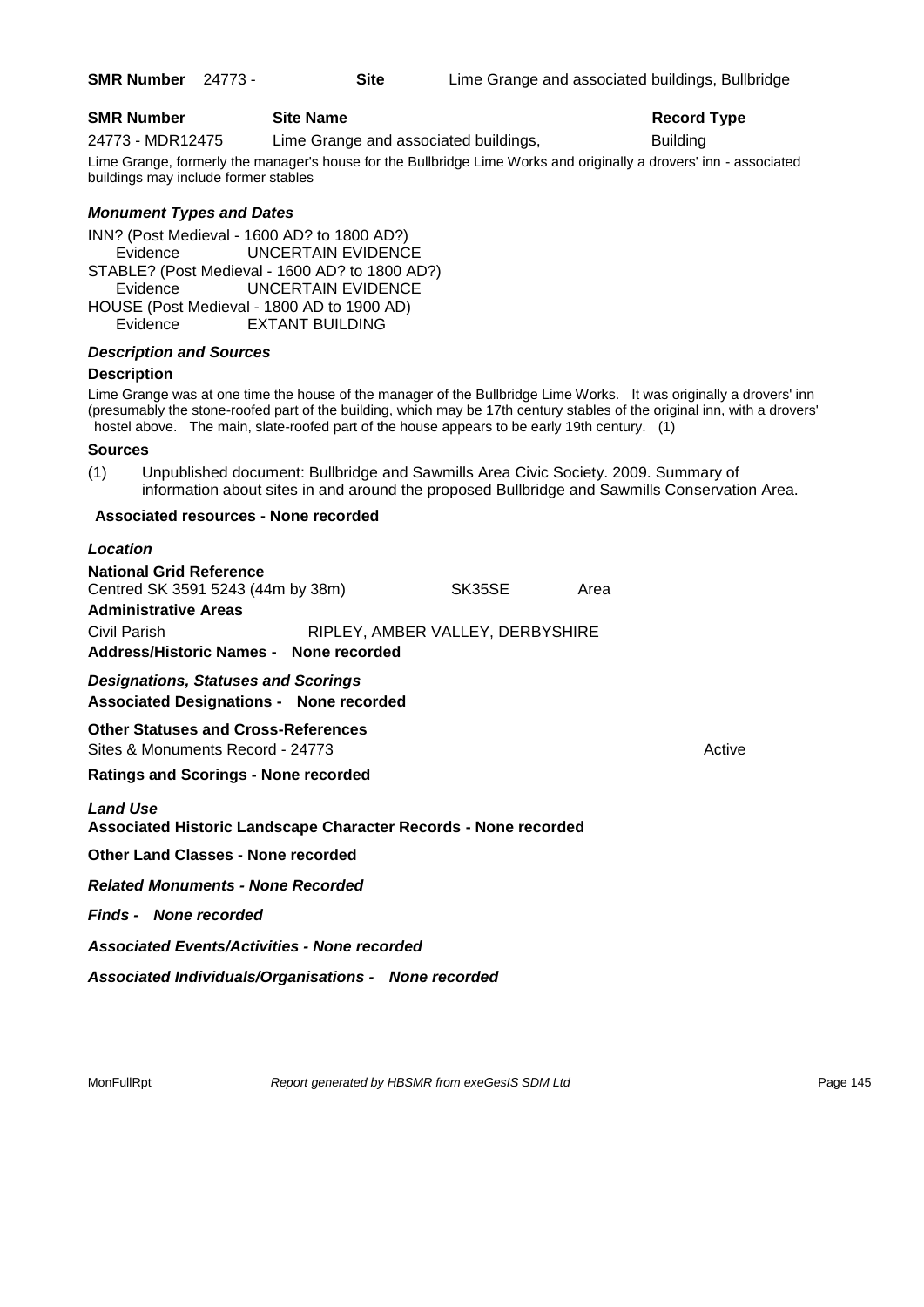| <b>SMR Number</b> 24774 -                                                                          | <b>Site</b>                                                                                                                                                      |                                  |      | The Canal Inn, Bullbridge Hill, Bullbridge, Ripley                                                                                                                                                                                         |
|----------------------------------------------------------------------------------------------------|------------------------------------------------------------------------------------------------------------------------------------------------------------------|----------------------------------|------|--------------------------------------------------------------------------------------------------------------------------------------------------------------------------------------------------------------------------------------------|
| <b>SMR Number</b><br>24774 - MDR12478                                                              | <b>Site Name</b><br>The Canal Inn, Bullbridge Hill, Bullbridge, Ripley<br>The Canal Inn is a Grade II listed public house of early 19th century date             |                                  |      | <b>Record Type</b><br><b>Building</b>                                                                                                                                                                                                      |
| <b>Monument Types and Dates</b><br>Evidence                                                        | PUBLIC HOUSE (Post Medieval - 1800 AD to 1900 AD)<br><b>EXTANT BUILDING</b>                                                                                      |                                  |      |                                                                                                                                                                                                                                            |
| <b>Description and Sources</b><br><b>Description</b><br>$1792.$ (1)                                |                                                                                                                                                                  |                                  |      | The Canal Inn is a Grade II listed public house of early 19th century date. It is constructed of rendered stone with<br>painted ashlar dressings, raised quoins and plinth. The inn was probably built to serve the Cromford Canal, opened |
|                                                                                                    |                                                                                                                                                                  |                                  |      | The building is reputed to have been a farmhouse before the canal was built, which would make it earlier than the date                                                                                                                     |
| <b>Sources</b>                                                                                     |                                                                                                                                                                  |                                  |      |                                                                                                                                                                                                                                            |
| (1)<br>(2)                                                                                         | Listed Building File: DOE / DCMS. Listed Building Notification. 6/3552/060<br>Unpublished document: Bullbridge and Sawmills Area Civic Society. 2009. Summary of |                                  |      | information about sites in and around the proposed Bullbridge and Sawmills Conservation Area.                                                                                                                                              |
| Associated resources - None recorded                                                               |                                                                                                                                                                  |                                  |      |                                                                                                                                                                                                                                            |
| Location                                                                                           |                                                                                                                                                                  |                                  |      |                                                                                                                                                                                                                                            |
| <b>National Grid Reference</b><br>Centred SK 3574 5240 (13m by 18m)<br><b>Administrative Areas</b> |                                                                                                                                                                  | SK35SE                           | Area |                                                                                                                                                                                                                                            |
| Civil Parish                                                                                       |                                                                                                                                                                  | RIPLEY, AMBER VALLEY, DERBYSHIRE |      |                                                                                                                                                                                                                                            |

**Address/Historic Names - None recorded**

| <b>Designations, Statuses and Scorings</b><br><b>Associated Designations</b>                           |                  |                  |         |
|--------------------------------------------------------------------------------------------------------|------------------|------------------|---------|
| Listed Building $(II)$ - 1109009                                                                       | <b>CANAL INN</b> | Active           | DDR2172 |
| <b>Other Statuses and Cross-References</b><br>SHINE Candidate (No)<br>Sites & Monuments Record - 24774 |                  | Active<br>Active |         |
| <b>Ratings and Scorings - None recorded</b>                                                            |                  |                  |         |
| <b>Land Use</b><br>Associated Historic Landscape Character Records - None recorded                     |                  |                  |         |
| <b>Other Land Classes - None recorded</b>                                                              |                  |                  |         |
| <b>Related Monuments - None Recorded</b>                                                               |                  |                  |         |
| <b>Finds - None recorded</b>                                                                           |                  |                  |         |
| <b>Associated Events/Activities - None recorded</b>                                                    |                  |                  |         |
| Associated Individuals/Organisations - None recorded                                                   |                  |                  |         |

MonFullRpt *Report generated by HBSMR from exeGesIS SDM Ltd Rage* **146** Page 146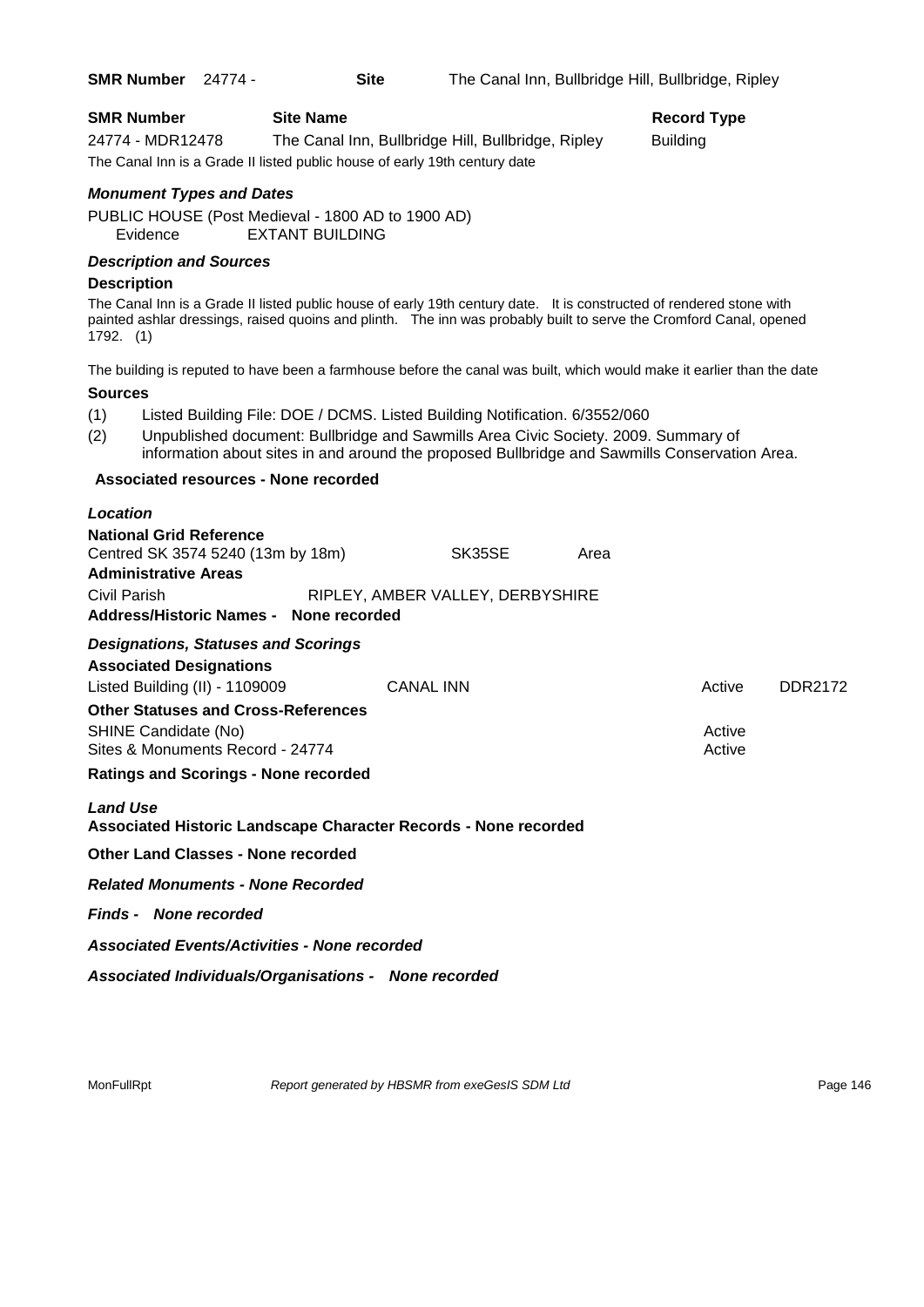| <b>SMR Number</b> | <b>Site Name</b>                                                                      | Record          |
|-------------------|---------------------------------------------------------------------------------------|-----------------|
| 24775 - MDR12481  | Nos 26 & 28 Bullbridge Hill, Bullbridge, Ripley                                       | <b>Building</b> |
|                   | Pair of cottages of early to mid-19th century date, probably built for canal workers. |                 |

## *Monument Types and Dates*

CANAL WORKERS COTTAGE? (Post Medieval - 1800 AD to 1850 AD) Evidence EXTANT BUILDING HOUSE (Post Medieval - 1800 AD to 1850 AD) Evidence EXTANT BUILDING

## *Description and Sources*

#### **Description**

Pair of cottages of early to mid-19th century date, constructed of coursed squared sandstone with stone dressings and slate roofs with a central brick ridge stack. The cottages were probably built for canal workers as they are immediately adjacent to the Cromford Canal, built 1792. (1)

The basement of the cottages was for stabling. (2)

#### **Sources**

- (1) Listed Building File: DOE / DCMS. Listed Building Notification. 6/3552/061
- (2) Unpublished document: Bullbridge and Sawmills Area Civic Society. 2009. Summary of information about sites in and around the proposed Bullbridge and Sawmills Conservation Area.

#### **Associated resources - None recorded**

| Location                                                                                               |                                  |      |                  |         |
|--------------------------------------------------------------------------------------------------------|----------------------------------|------|------------------|---------|
| <b>National Grid Reference</b><br>Centred SK 3575 5236 (12m by 10m)                                    | SK35SE                           | Area |                  |         |
| <b>Administrative Areas</b>                                                                            |                                  |      |                  |         |
| Civil Parish                                                                                           | RIPLEY, AMBER VALLEY, DERBYSHIRE |      |                  |         |
| Address/Historic Names - None recorded                                                                 |                                  |      |                  |         |
| <b>Designations, Statuses and Scorings</b><br><b>Associated Designations</b>                           |                                  |      |                  |         |
| Listed Building (II) - 1158923                                                                         | 26 AND 28 BULLBRIDGE HILL        |      | Active           | DDR2490 |
| <b>Other Statuses and Cross-References</b><br>SHINE Candidate (No)<br>Sites & Monuments Record - 24775 |                                  |      | Active<br>Active |         |
| <b>Ratings and Scorings - None recorded</b>                                                            |                                  |      |                  |         |
| <b>Land Use</b><br>Associated Historic Landscape Character Records - None recorded                     |                                  |      |                  |         |
| <b>Other Land Classes - None recorded</b>                                                              |                                  |      |                  |         |
| <b>Related Monuments - None Recorded</b>                                                               |                                  |      |                  |         |
| <b>Finds - None recorded</b>                                                                           |                                  |      |                  |         |
| <b>Associated Events/Activities - None recorded</b>                                                    |                                  |      |                  |         |
| Associated Individuals/Organisations - None recorded                                                   |                                  |      |                  |         |

MonFullRpt *Report generated by HBSMR from exeGesIS SDM Ltd Rage 147* Page 147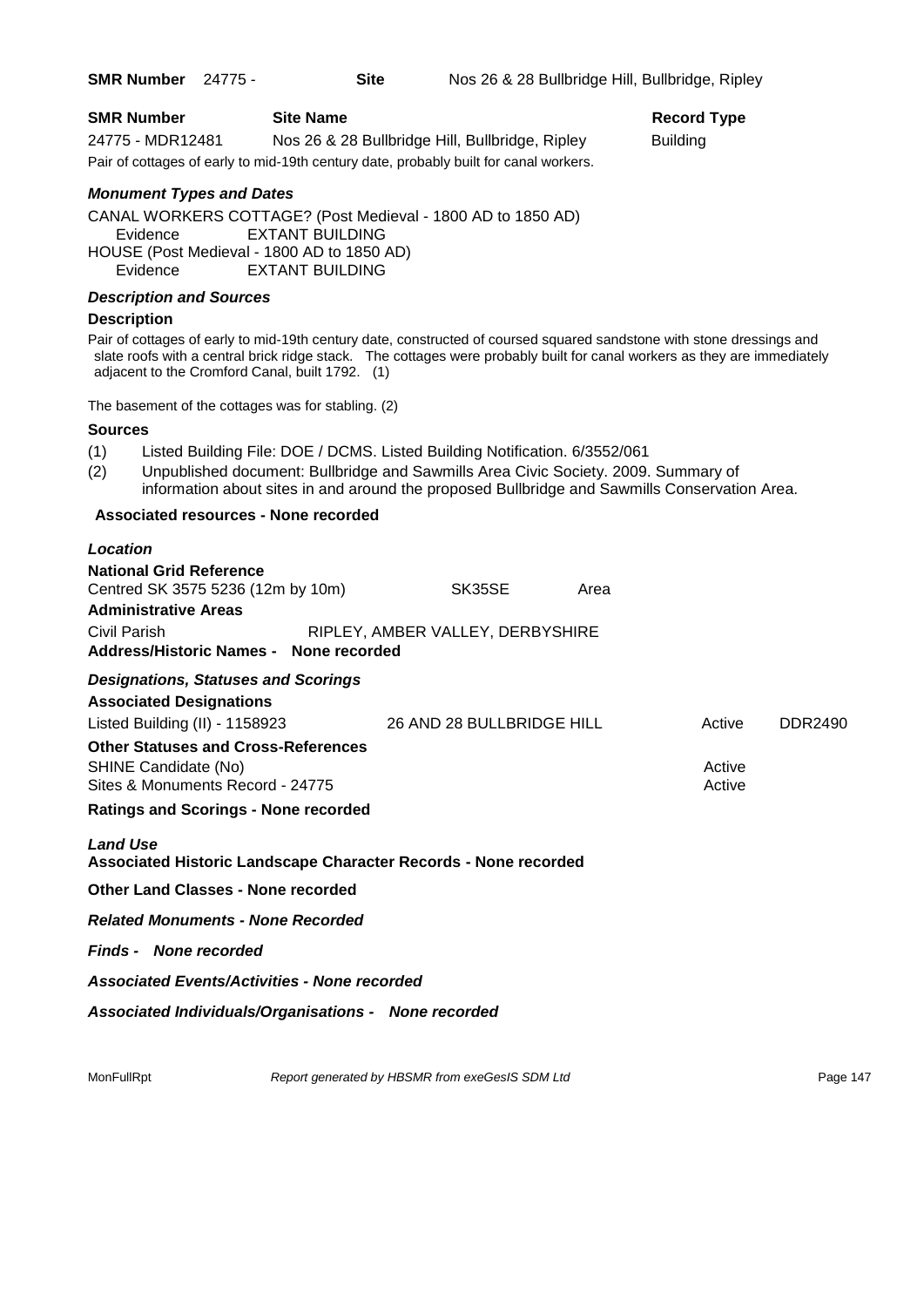| <b>SMR Number</b> 24776 -                            |                    | <b>Site</b>                                          |                                                                                                        |      | St Mary's Mission Church, Ripley Road, Sawmills, Ripley                                        |
|------------------------------------------------------|--------------------|------------------------------------------------------|--------------------------------------------------------------------------------------------------------|------|------------------------------------------------------------------------------------------------|
| <b>SMR Number</b>                                    |                    | <b>Site Name</b>                                     |                                                                                                        |      | <b>Record Type</b>                                                                             |
| 24776 - MDR12482                                     |                    | Ripley                                               | St Mary's Mission Church, Ripley Road, Sawmills,                                                       |      | <b>Building</b>                                                                                |
|                                                      |                    |                                                      | Small mission church built in 1905 and extended to the east by the mid-20th century                    |      |                                                                                                |
| <b>Monument Types and Dates</b>                      |                    |                                                      |                                                                                                        |      |                                                                                                |
| MISSION CHURCH (Modern - 1905 AD)<br>Evidence        |                    | <b>EXTANT BUILDING</b>                               |                                                                                                        |      |                                                                                                |
| <b>Description and Sources</b><br><b>Description</b> |                    |                                                      |                                                                                                        |      |                                                                                                |
|                                                      |                    |                                                      | The Mission Church at Sawmills is first shown on the 3rd ed. 25" OS map of the early 20th century. (1) |      |                                                                                                |
| <b>Sources</b>                                       |                    |                                                      |                                                                                                        |      |                                                                                                |
| (1)                                                  | (25" to one mile). |                                                      |                                                                                                        |      | Map: Ordnance Survey. 1912-1921. OS County Series, 3rd edition (Second Revision), scale 1:2500 |
|                                                      |                    | Associated resources - None recorded                 |                                                                                                        |      |                                                                                                |
| Location                                             |                    |                                                      |                                                                                                        |      |                                                                                                |
| <b>National Grid Reference</b>                       |                    |                                                      |                                                                                                        |      |                                                                                                |
| Centred SK 3604 5220 (16m by 10m)                    |                    |                                                      | SK35SE                                                                                                 | Area |                                                                                                |
| <b>Administrative Areas</b>                          |                    |                                                      |                                                                                                        |      |                                                                                                |
| Civil Parish                                         |                    |                                                      | RIPLEY, AMBER VALLEY, DERBYSHIRE                                                                       |      |                                                                                                |
|                                                      |                    | Address/Historic Names - None recorded               |                                                                                                        |      |                                                                                                |
| <b>Designations, Statuses and Scorings</b>           |                    | <b>Associated Designations - None recorded</b>       |                                                                                                        |      |                                                                                                |
| <b>Other Statuses and Cross-References</b>           |                    |                                                      |                                                                                                        |      |                                                                                                |
| SHINE Candidate (No)                                 |                    |                                                      |                                                                                                        |      | Active                                                                                         |
| Sites & Monuments Record - 24776                     |                    |                                                      |                                                                                                        |      | Active                                                                                         |
| <b>Ratings and Scorings - None recorded</b>          |                    |                                                      |                                                                                                        |      |                                                                                                |
| <b>Land Use</b>                                      |                    |                                                      | Associated Historic Landscape Character Records - None recorded                                        |      |                                                                                                |
| <b>Other Land Classes - None recorded</b>            |                    |                                                      |                                                                                                        |      |                                                                                                |
| <b>Related Monuments - None Recorded</b>             |                    |                                                      |                                                                                                        |      |                                                                                                |
| <b>Finds - None recorded</b>                         |                    |                                                      |                                                                                                        |      |                                                                                                |
|                                                      |                    | <b>Associated Events/Activities - None recorded</b>  |                                                                                                        |      |                                                                                                |
|                                                      |                    | Associated Individuals/Organisations - None recorded |                                                                                                        |      |                                                                                                |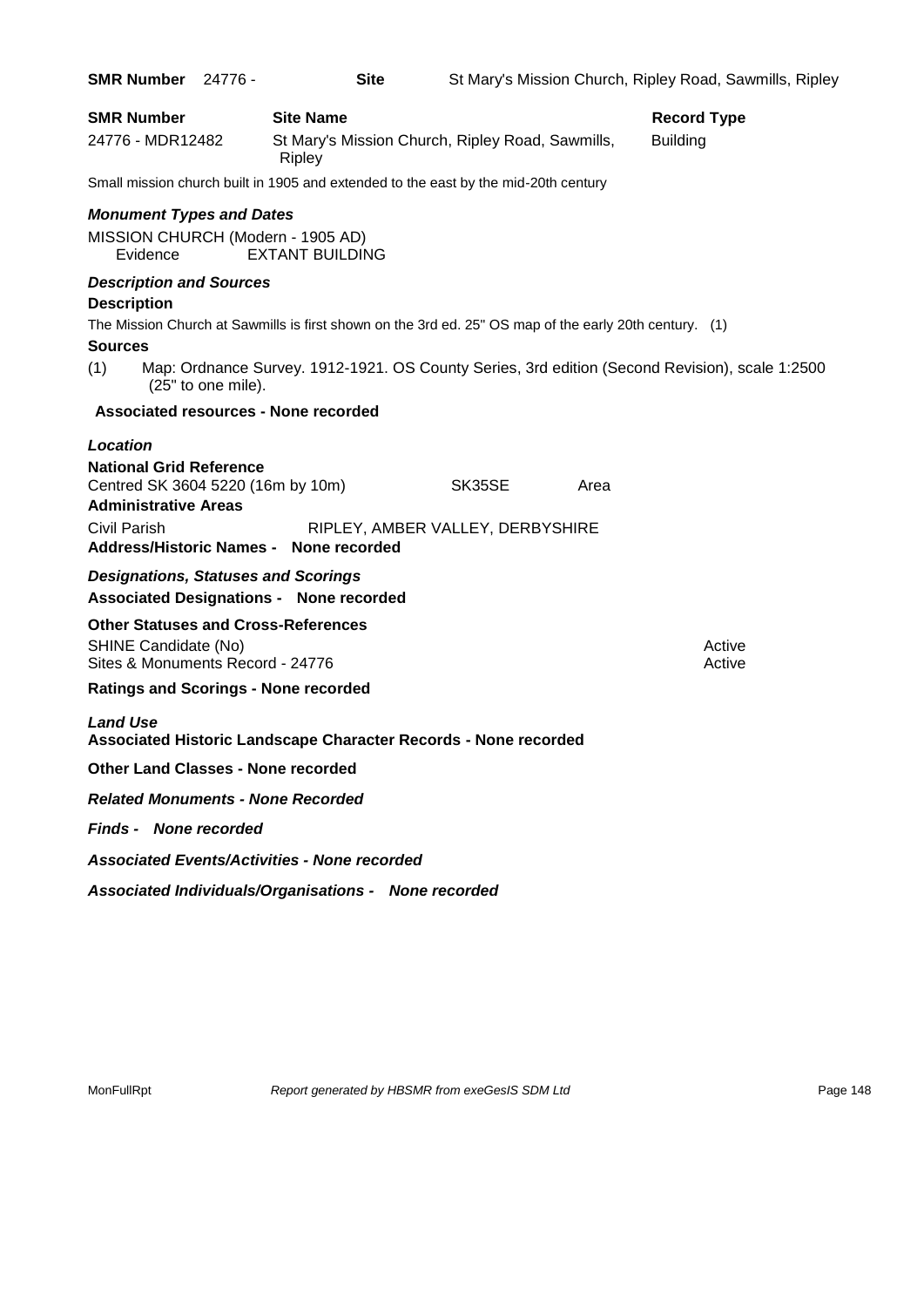**SMR Number** 24777 - **Site** Former canal cottages, Bullbridge, Ripley

| <b>SMR Number</b>                                                    | <b>Site Name</b>                          | Record          |  |  |
|----------------------------------------------------------------------|-------------------------------------------|-----------------|--|--|
| 24777 - MDR12483                                                     | Former canal cottages, Bullbridge, Ripley | <b>Building</b> |  |  |
| Row of four stone canal cottages, probably dating from the mid 1790s |                                           |                 |  |  |

**Record Type** 

*Monument Types and Dates*

CANAL WORKERS COTTAGE (Post Medieval - 1790 AD? to 1800 AD?) Evidence EXTANT BUILDING

## *Description and Sources*

## **Description**

At SK 359523 is a row of four stone canal cottages to the west of the filled-in aqueduct [that carried the Cromford Canal], dating from the mid 1790s and comparable to those at Ironville (Pottery Cottages) and Golden Valley (Stone Row). (1)

## **Sources**

- (1) Bibliographic reference: Fowkes, D (ed.). 1993. Derbyshire Industrial Archaeology: A Gazeteer of Sites Part III: Borough of Amber Valley. p 25
- (2) Unpublished document: Bullbridge and Sawmills Area Civic Society. 2009. Summary of information about sites in and around the proposed Bullbridge and Sawmills Conservation Area.

## **Associated resources - None recorded**

#### *Location*

| <b>National Grid Reference</b>    |               |                                  |      |
|-----------------------------------|---------------|----------------------------------|------|
| Centred SK 3592 5229 (27m by 32m) |               | SK35SE                           | Area |
| <b>Administrative Areas</b>       |               |                                  |      |
| Civil Parish                      |               | RIPLEY, AMBER VALLEY, DERBYSHIRE |      |
| <b>Address/Historic Names -</b>   | None recorded |                                  |      |

## *Designations, Statuses and Scorings*

## **Associated Designations - None recorded**

**Other Statuses and Cross-References**

SHINE Candidate (No) **Active** Active 30 Active 30 Active 30 Active 30 Active 30 Active Sites & Monuments Record - 24777 Active Active

## **Ratings and Scorings - None recorded**

## *Land Use*

**Associated Historic Landscape Character Records - None recorded**

**Other Land Classes - None recorded**

*Related Monuments - None Recorded*

*Finds - None recorded*

*Associated Events/Activities - None recorded*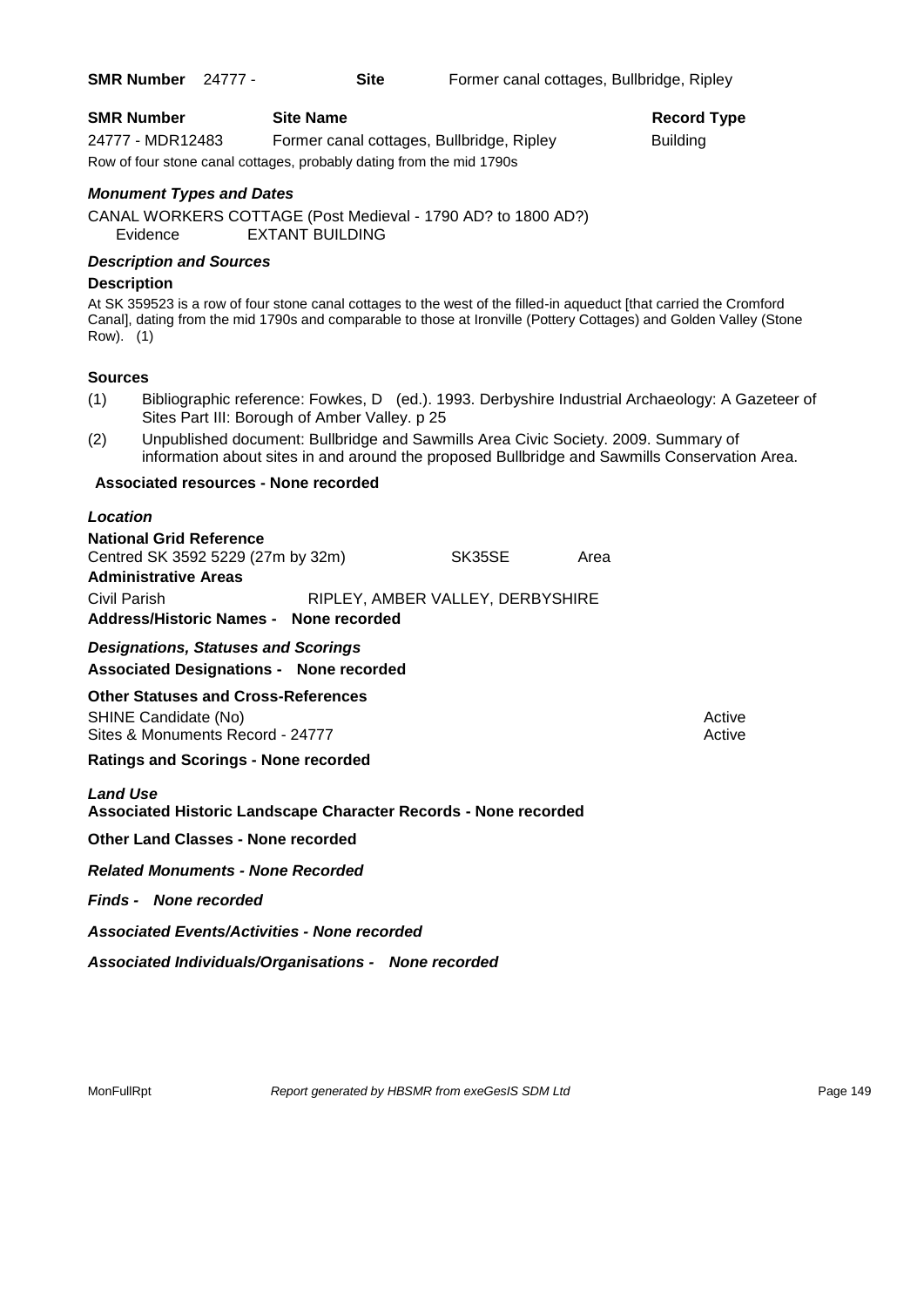| <b>SMR Number</b>               | <b>Site Name</b>                                                                     |                                                | <b>Record Type</b>                                                                                                                                                                                                                                                                                                                                              |
|---------------------------------|--------------------------------------------------------------------------------------|------------------------------------------------|-----------------------------------------------------------------------------------------------------------------------------------------------------------------------------------------------------------------------------------------------------------------------------------------------------------------------------------------------------------------|
| 24778 - MDR12511                |                                                                                      | Former malthouse, Bullbridge Hill, Bullbridge, | <b>Building</b>                                                                                                                                                                                                                                                                                                                                                 |
|                                 | Building used as a malthouse in the early 19th century; later used as a factory shop |                                                |                                                                                                                                                                                                                                                                                                                                                                 |
| <b>Monument Types and Dates</b> |                                                                                      |                                                |                                                                                                                                                                                                                                                                                                                                                                 |
| Evidence                        | MALT HOUSE (Post Medieval - 1800 AD to 1900 AD)<br>DOCUMENTARY EVIDENCE              |                                                |                                                                                                                                                                                                                                                                                                                                                                 |
| Evidence                        | <b>EXTANT BUILDING</b>                                                               |                                                |                                                                                                                                                                                                                                                                                                                                                                 |
| <b>Description and Sources</b>  |                                                                                      |                                                |                                                                                                                                                                                                                                                                                                                                                                 |
| <b>Description</b>              |                                                                                      |                                                |                                                                                                                                                                                                                                                                                                                                                                 |
|                                 |                                                                                      |                                                | A long narrow building on Bullbridge Hill to the south of the Cromford Canal was in use as a malt house in 1843. The<br>Crich Tithe Award of that date lists it as such, in the occupation of Phoebe Poyser. During the Great War it is said to<br>have been used to house German Prisoners of War and was later used by Stevenson's as their factory shop. (1) |
| <b>Sources</b>                  |                                                                                      |                                                |                                                                                                                                                                                                                                                                                                                                                                 |
| (1)                             | Unpublished document: Bullbridge and Sawmills Area Civic Society. 2009. Summary of   |                                                | information about sites in and around the proposed Bullbridge and Sawmills Conservation Area.                                                                                                                                                                                                                                                                   |
|                                 | <b>Associated resources - None recorded</b>                                          |                                                |                                                                                                                                                                                                                                                                                                                                                                 |
| Location                        |                                                                                      |                                                |                                                                                                                                                                                                                                                                                                                                                                 |
| <b>National Grid Reference</b>  |                                                                                      |                                                |                                                                                                                                                                                                                                                                                                                                                                 |
|                                 | Centred SK 3577 5233 (29m by 34m)                                                    | SK35SE                                         | Area                                                                                                                                                                                                                                                                                                                                                            |

**Administrative Areas** Civil Parish RIPLEY, AMBER VALLEY, DERBYSHIRE **Address/Historic Names - None recorded**

*Designations, Statuses and Scorings* **Associated Designations - None recorded**

**Other Statuses and Cross-References** Sites & Monuments Record - 24778 Active Active Active Active

**Ratings and Scorings - None recorded**

*Land Use* 

**Associated Historic Landscape Character Records - None recorded**

**Other Land Classes - None recorded**

*Related Monuments - None Recorded*

*Finds - None recorded*

*Associated Events/Activities - None recorded*

*Associated Individuals/Organisations - None recorded*

MonFullRpt *Report generated by HBSMR from exeGesIS SDM Ltd Rage 150* Page 150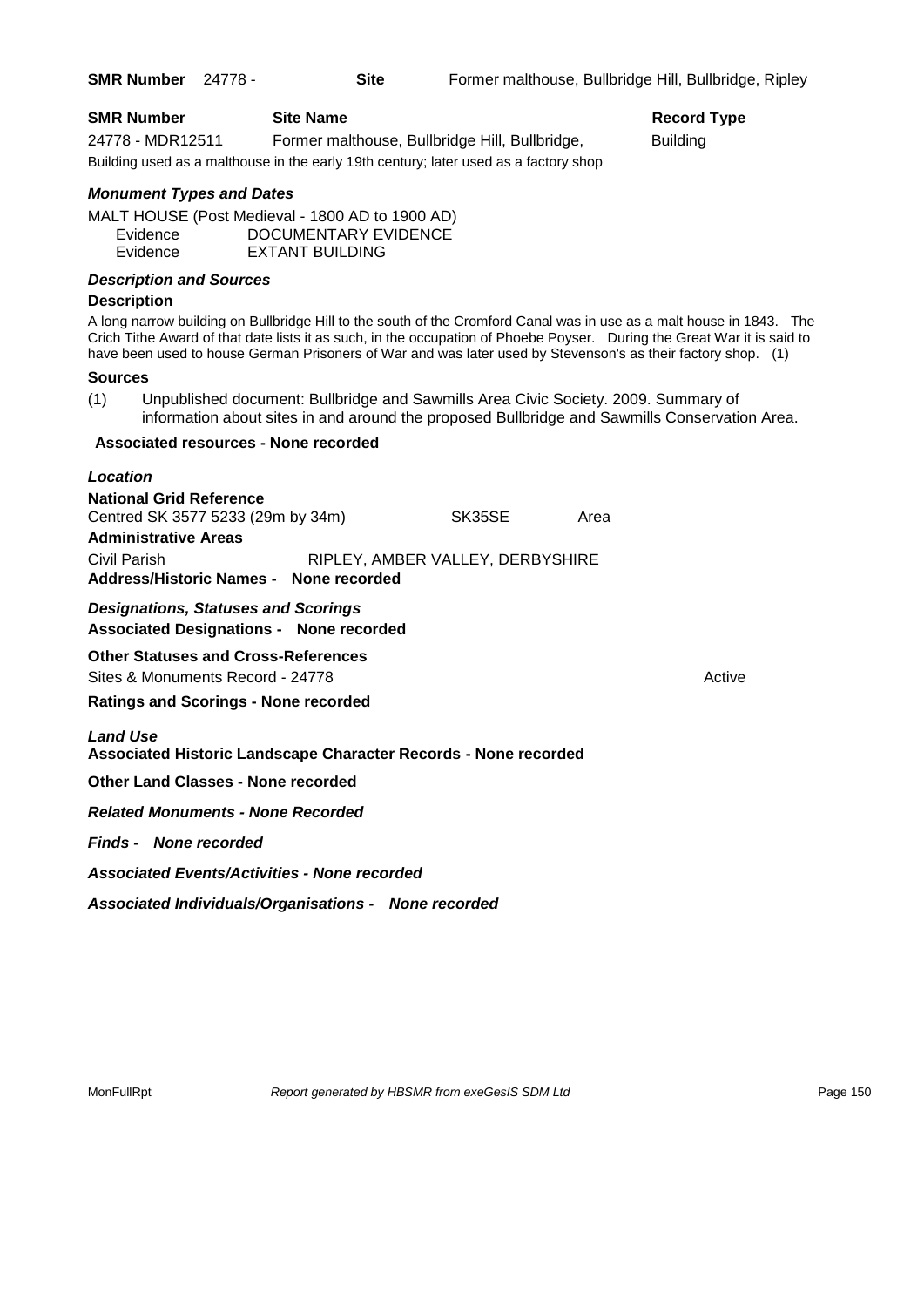A short section of the Cromford Canal was diverted when the Midland Railway branch line from Ambergate to Pye Bridge was built in c. 1875

## *Monument Types and Dates*

CANAL (Post Medieval - 1875 AD) Evidence EARTHWORK

## *Description and Sources*

## **Description**

The Midland Railway branch line from Ambergate to Pye Bridge was opened in 1875. It would have crossed the canal twice in quick succession just east of Bullbridge, where rail and canal were on similar levels. Rather than raise the railway or have two lift bridges, the decision was taken to divert the Midland Railway-owned canal. As a result, a loop was cut off and a new four-arched road bridge was built to span the canal and the railway. All four arches of the bridge remain today, although the diverted section of the canal is infilled. (1)

## **Sources**

(1) Bibliographic reference: Potter, H. 2003. The Cromford Canal. pp 58-59

## **Associated resources - None recorded**

| Location                                                                                            |                                  |      |        |
|-----------------------------------------------------------------------------------------------------|----------------------------------|------|--------|
| <b>National Grid Reference</b><br>Centred SK 3639 5210 (260m by 63m)<br><b>Administrative Areas</b> | SK35SE                           | Area |        |
| Civil Parish<br>Address/Historic Names - None recorded                                              | RIPLEY, AMBER VALLEY, DERBYSHIRE |      |        |
| <b>Designations, Statuses and Scorings</b><br><b>Associated Designations - None recorded</b>        |                                  |      |        |
| <b>Other Statuses and Cross-References</b><br>Sites & Monuments Record - 24779                      |                                  |      | Active |
| <b>Ratings and Scorings - None recorded</b>                                                         |                                  |      |        |
| <b>Land Use</b><br><b>Associated Historic Landscape Character Records - None recorded</b>           |                                  |      |        |
| <b>Other Land Classes - None recorded</b>                                                           |                                  |      |        |
| <b>Related Monuments - None Recorded</b>                                                            |                                  |      |        |
| <b>Finds - None recorded</b>                                                                        |                                  |      |        |
| <b>Associated Events/Activities - None recorded</b>                                                 |                                  |      |        |
| Associated Individuals/Organisations - None recorded                                                |                                  |      |        |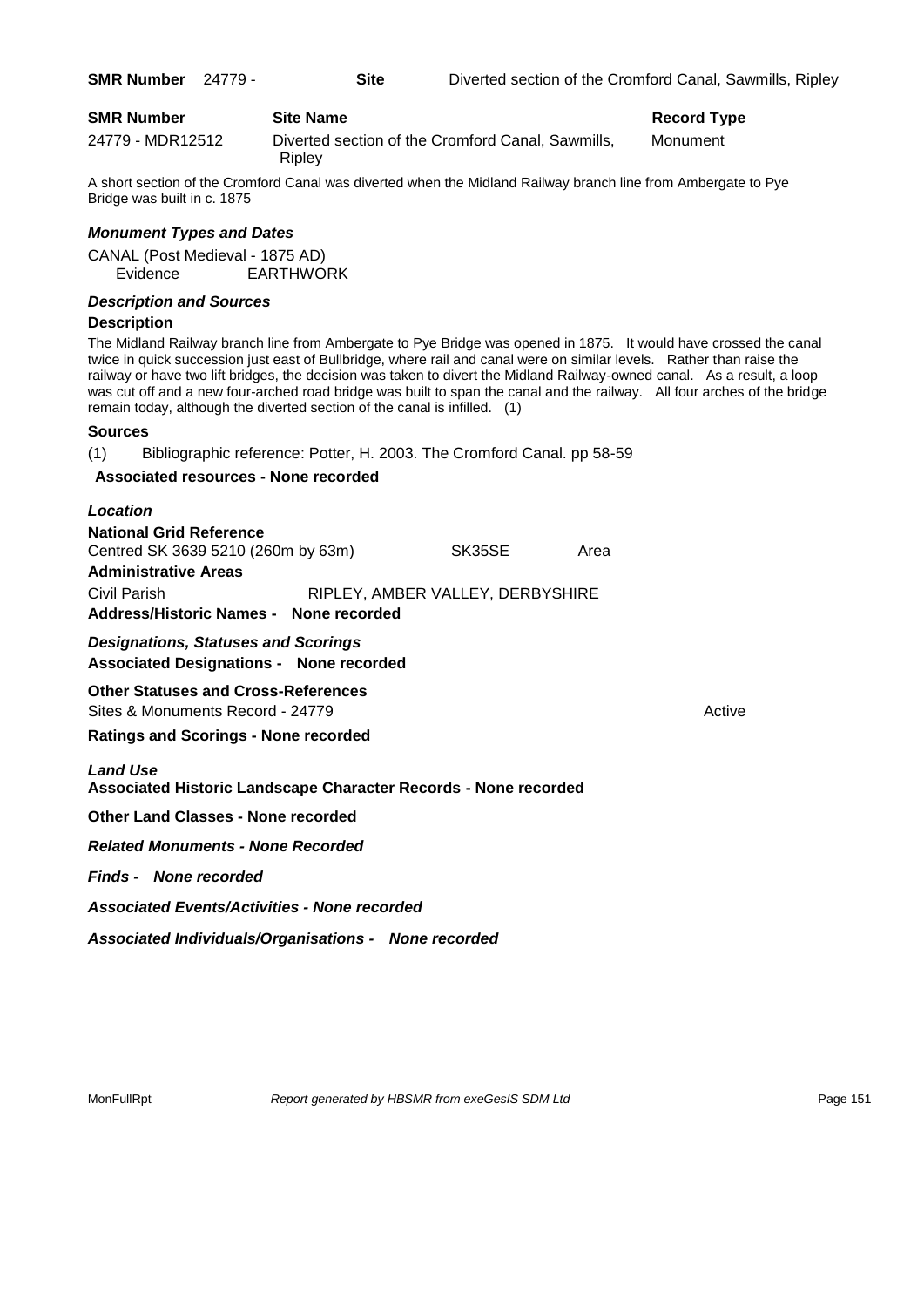| <b>SMR Number</b> | 24780 - |
|-------------------|---------|
|-------------------|---------|

**Site Site Cruck barn (part demolished) to the south of Heage Hall,** Hall Lane, Nether Heage

| <b>SMR Number</b> |                    | <b>Site Name</b>    |  |
|-------------------|--------------------|---------------------|--|
|                   | $0.1700$ MD1040550 | Cruel horn (nort of |  |

24780 - MDR12553 Cruck barn (part demolished) to the south of Building Heage Hall, Hall Lane, Nether Heage

**Record Type** 

Grade II listed 15th century barn containing two crucks on padstones; the cruck barn once extended further north but only a part remains

## *Monument Types and Dates*

CRUCK BARN (Medieval to Post Medieval - 1400 AD? to 1900 AD) Evidence EXTANT BUILDING

## *Description and Sources*

#### **Description**

One of the outbuildings at Heage Hall, a tractor shed at SK 36425100, contains two pairs of well-preserved 'crucks'. One pair has been formed into the present entrance at the north end of the building and the other, c. 7m away, is at the centre of the building. Both are complete, resting on stone blocks, and have tie-beam, collar and small collar, with the ridge-pole resting in the V formed by the ends of the crucks. The crucks are c. 5m wide and c. 6m high. The remaining roof timbers appear contemporary. The building has irregularly coursed stone walling and an asbestos tiled roof. The owner of the Hall stated that the building originally extended further to the north and contained at least two other pairs of crucks which were demolished by his father. (1) No change. (2)

The 2nd ed. OS map of c. 1900 shows the stream that runs to the east of Heage Hall as entering the southern part of what was then a longer outbuilding. This is also shown on the 3rd edition, although as a short branch coming off the main course of the stream. (3, 4)

## **Sources**

- (1) Personal Observation: F1 WCW 15-JUL-59.
- (2) Personal Observation: F2 BHS 09-JUN-66.
- (3) Map: Ordnance Survey. OS County Series, 2nd edition (1st revision), scale 1:2500 (c. 25" to one
- (4) Map: Ordnance Survey. 1912-1921. OS County Series, 3rd edition (Second Revision), scale 1:2500 (25" to one mile).

## **Associated resources - None recorded**

| Location                                                                                                       |                                                 |      |        |          |
|----------------------------------------------------------------------------------------------------------------|-------------------------------------------------|------|--------|----------|
| <b>National Grid Reference</b><br>Centred SK 3642 5101 (13m by 24m)<br><b>Administrative Areas</b>             | SK35SE                                          | Area |        |          |
| Civil Parish<br>Address/Historic Names - None recorded                                                         | RIPLEY, AMBER VALLEY, DERBYSHIRE                |      |        |          |
| <b>Designations, Statuses and Scorings</b><br><b>Associated Designations</b><br>Listed Building (II) - 1109019 | BARN TO SOUTH OF HEAGE HALL                     |      | Active | DDR2182  |
| <b>Other Statuses and Cross-References</b><br>Sites & Monuments Record - 24780                                 |                                                 |      | Active |          |
| <b>Ratings and Scorings - None recorded</b>                                                                    |                                                 |      |        |          |
| <b>Land Use</b><br>Associated Historic Landscape Character Records - None recorded                             |                                                 |      |        |          |
| <b>Other Land Classes - None recorded</b>                                                                      |                                                 |      |        |          |
| <b>Related Monuments - None Recorded</b>                                                                       |                                                 |      |        |          |
| <b>Finds - None recorded</b>                                                                                   |                                                 |      |        |          |
| MonFullRpt                                                                                                     | Report generated by HBSMR from exeGesIS SDM Ltd |      |        | Page 152 |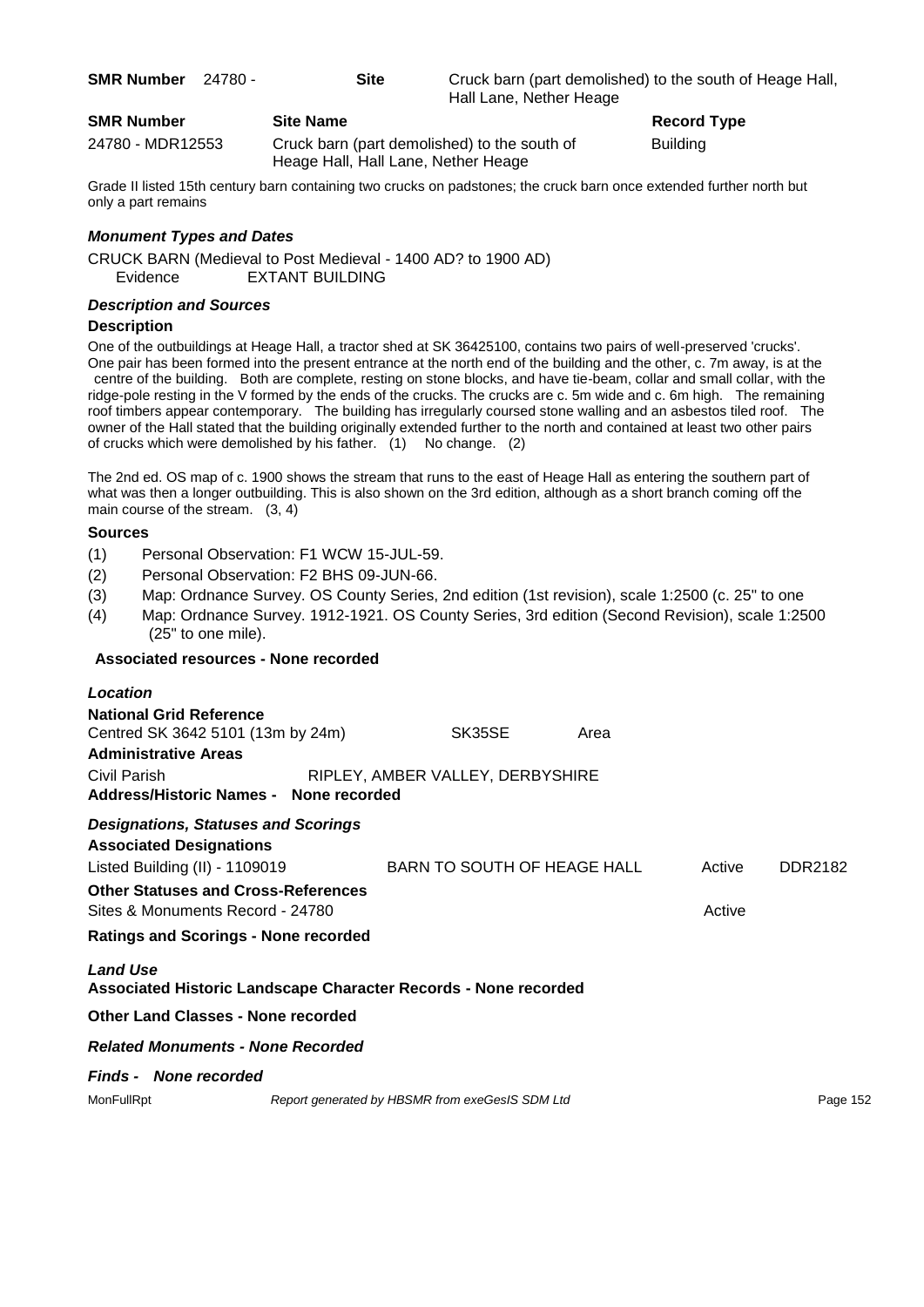**SMR Number** 24780 - **Site** Cruck barn (part demolished) to the south of Heage Hall, Hall Lane, Nether Heage

*Associated Events/Activities - None recorded*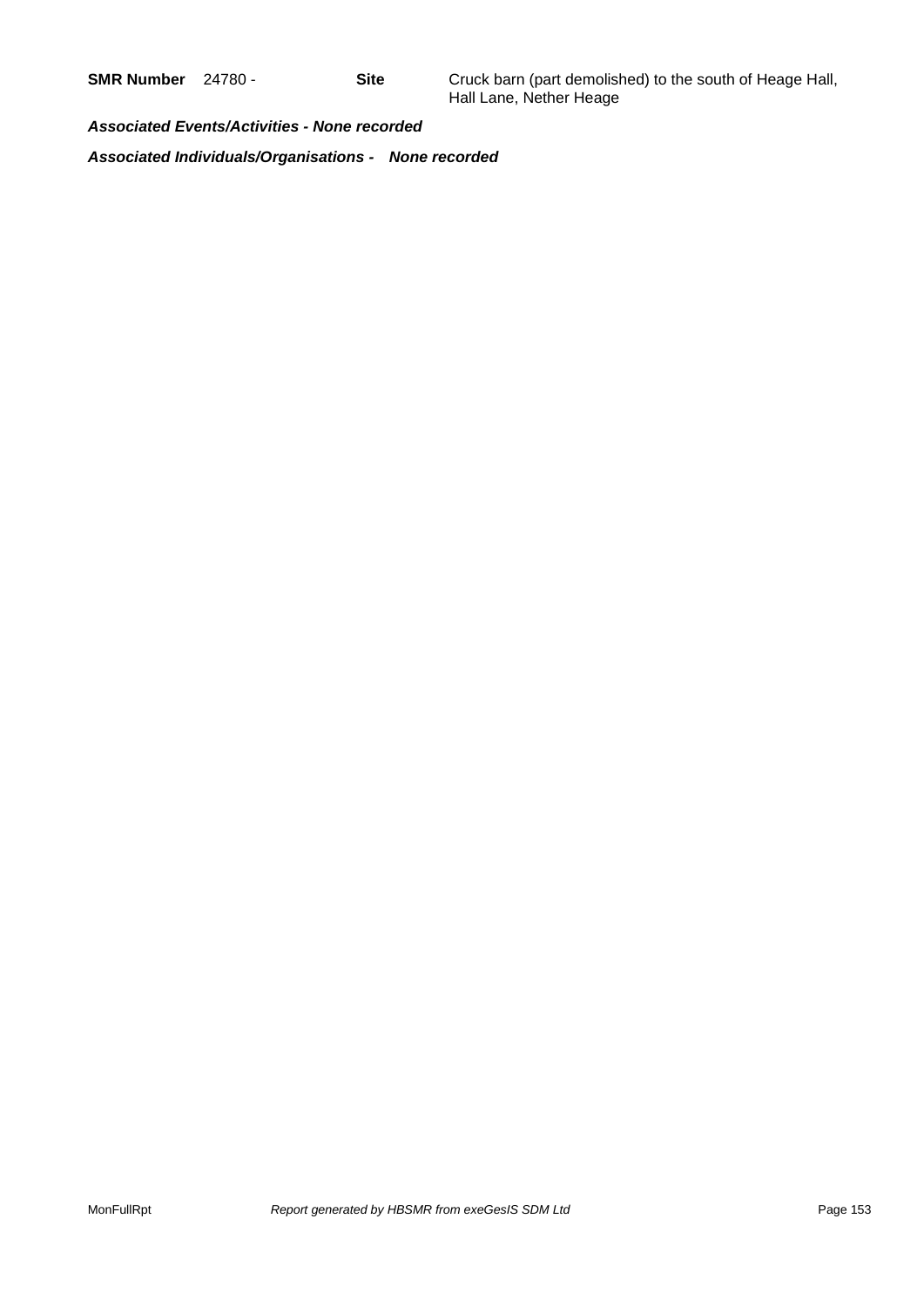| <b>SMR Number</b> | 24781 - | <b>Site</b>      |                                                  | Outbuilding south-west of Heage Hall, Hall Lane, Ripley |
|-------------------|---------|------------------|--------------------------------------------------|---------------------------------------------------------|
| <b>SMR Number</b> |         | <b>Site Name</b> |                                                  | Record Type                                             |
| 24781 - MDR12554  |         | Riplev           | Outbuilding south-west of Heage Hall, Hall Lane, | <b>Building</b>                                         |

A small cowshed containing a pair of crucks is a remnant of a once much larger cruck building, most of which has been demolished

## *Monument Types and Dates*

CRUCK BARN (Medieval to Post Medieval - 1500 AD? to 1900 AD) Evidence EXTANT BUILDING

#### *Description and Sources*

#### **Description**

At SK 36405101 a small cow-shed has a pair of crucks built into its northern wall similar to those in the barn to the east [SMR 24780]. The tie beam is visible inside the building and the small collar is visible outside, but the collar and ridge pole are gone. The walling of the building is modern and the owner of Heage Hall stated that it was a recent erection. The crucks are in situ and, as with the other cruck-constructed building to the east, had been part of a long farmbuilding containing at least four pairs of crucks demolished by the present owner's father. See GPs: AO/59/170/6 Single cruck in cow-shed from the north-east. (1) No change. (2)

#### **Sources**

(1) Personal Observation: F1 WCW 15-JUL-59.

(2) Personal Observation: F2 BHS 09-JUN-66.

**Associated resources - None recorded**

## *Location* **National Grid Reference** Centred SK 3640 5102 (24m by 38m) SK35SE Area **Administrative Areas** Civil Parish RIPLEY, AMBER VALLEY, DERBYSHIRE

**Address/Historic Names - None recorded**

## *Designations, Statuses and Scorings* **Associated Designations - None recorded**

**Other Statuses and Cross-References** Sites & Monuments Record - 24781 Active Active Active Active

**Ratings and Scorings - None recorded**

*Land Use* 

**Associated Historic Landscape Character Records - None recorded**

**Other Land Classes - None recorded**

*Related Monuments - None Recorded*

*Finds - None recorded*

*Associated Events/Activities - None recorded*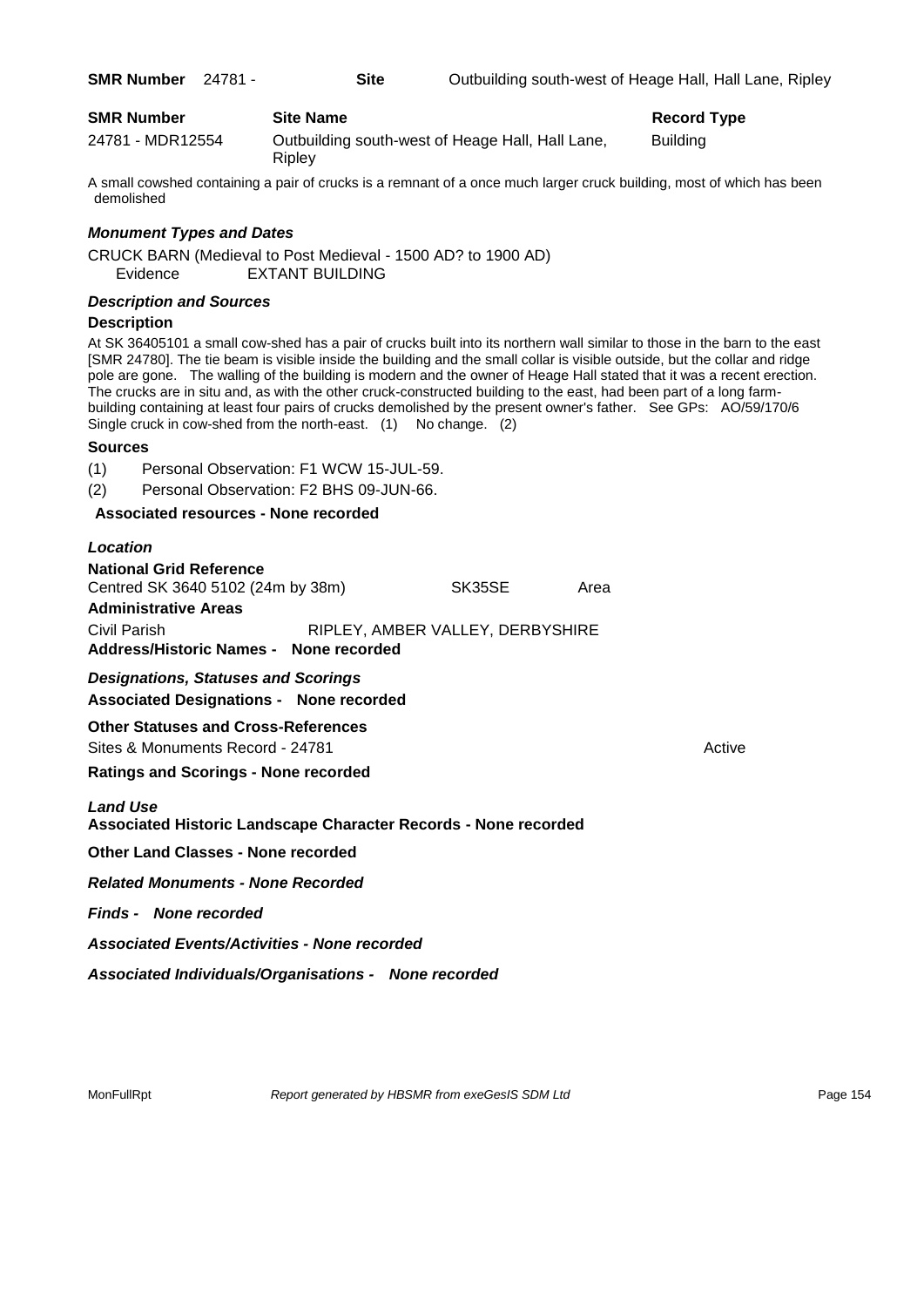| <b>SMR Number</b> | <b>Site Name</b>                                               | Record Ty |
|-------------------|----------------------------------------------------------------|-----------|
| 24782 - MDR12563  | Ambergate Brick and Tile Works (site of),<br>Ambergate, Ripley | Monument  |

Site of a 19th and early 20th century brick and tile works

## *Monument Types and Dates*

BRICKWORKS (Post Medieval to Modern - 1800 AD to 1930 AD) Evidence DOCUMENTARY EVIDENCE Evidence EARTHWORK?

#### *Description and Sources*

#### **Description**

Ambergate Brick & Tile Works are depicted on the 1st ed. 25" OS map. The 'Brick Field' is named, as are three kilns (two rectangular and one circular). (1)

New buildings and kilns had been constructed by the end of the century, and clay workings are shown on the 2nd ed. OS map extending to the south and west. (2)

A different building is shown on the 3rd ed. OS map, together with four circular buildings, presumably kilns, and three probable chimneys (only one is named on the map). A tramway runs between the clay workings and the building. (3)

By the time of the 4th ed. OS map the site is known as 'Bull Bridge Brick Works', with further alterations to buildings and kilns. (4)

Ambergate Brick and Tile works became the Bullbridge Brick Company, then General Refractories, then GR-Stein and is now Lockwoods depot. It worked shales associated with the Alton Coal seam, latterly to make refractories. (5)

#### **Sources**

- (1) Map: Ordnance Survey. OS County Series, 1st edition, scale 1:2500 (c. 25" to one mile).
- (2) Map: Ordnance Survey. OS County Series, 2nd edition (1st revision), scale 1:2500 (c. 25" to one
- (3) Map: Ordnance Survey. 1912-1921. OS County Series, 3rd edition (Second Revision), scale 1:2500 (25" to one mile).
- (4) Map: Ordnance Survey. 1937-38. OS County Series, Third Revision, scale 1:2500 (c. 25" to one
- (5) Unpublished document: Ian Thomas. 2012. The Lower Derwent Valley: The exploitation and use of historic building materials.. p 22

#### **Associated resources - None recorded**

| Location                                    |                                                |                                  |      |        |
|---------------------------------------------|------------------------------------------------|----------------------------------|------|--------|
| <b>National Grid Reference</b>              |                                                |                                  |      |        |
| Centred SK 3626 5199 (262m by 230m)         |                                                | SK35SE                           | Area |        |
| <b>Administrative Areas</b>                 |                                                |                                  |      |        |
| Civil Parish                                |                                                | RIPLEY, AMBER VALLEY, DERBYSHIRE |      |        |
|                                             | Address/Historic Names - None recorded         |                                  |      |        |
| <b>Designations, Statuses and Scorings</b>  |                                                |                                  |      |        |
|                                             | <b>Associated Designations - None recorded</b> |                                  |      |        |
| <b>Other Statuses and Cross-References</b>  |                                                |                                  |      |        |
| Sites & Monuments Record - 24782            |                                                |                                  |      | Active |
| <b>Ratings and Scorings - None recorded</b> |                                                |                                  |      |        |

## *Land Use*

**Associated Historic Landscape Character Records - None recorded**

#### **Other Land Classes - None recorded**

| MonFullRpt | Report generated by HBSMR from exeGesIS SDM Ltd | Page 155 |
|------------|-------------------------------------------------|----------|
|------------|-------------------------------------------------|----------|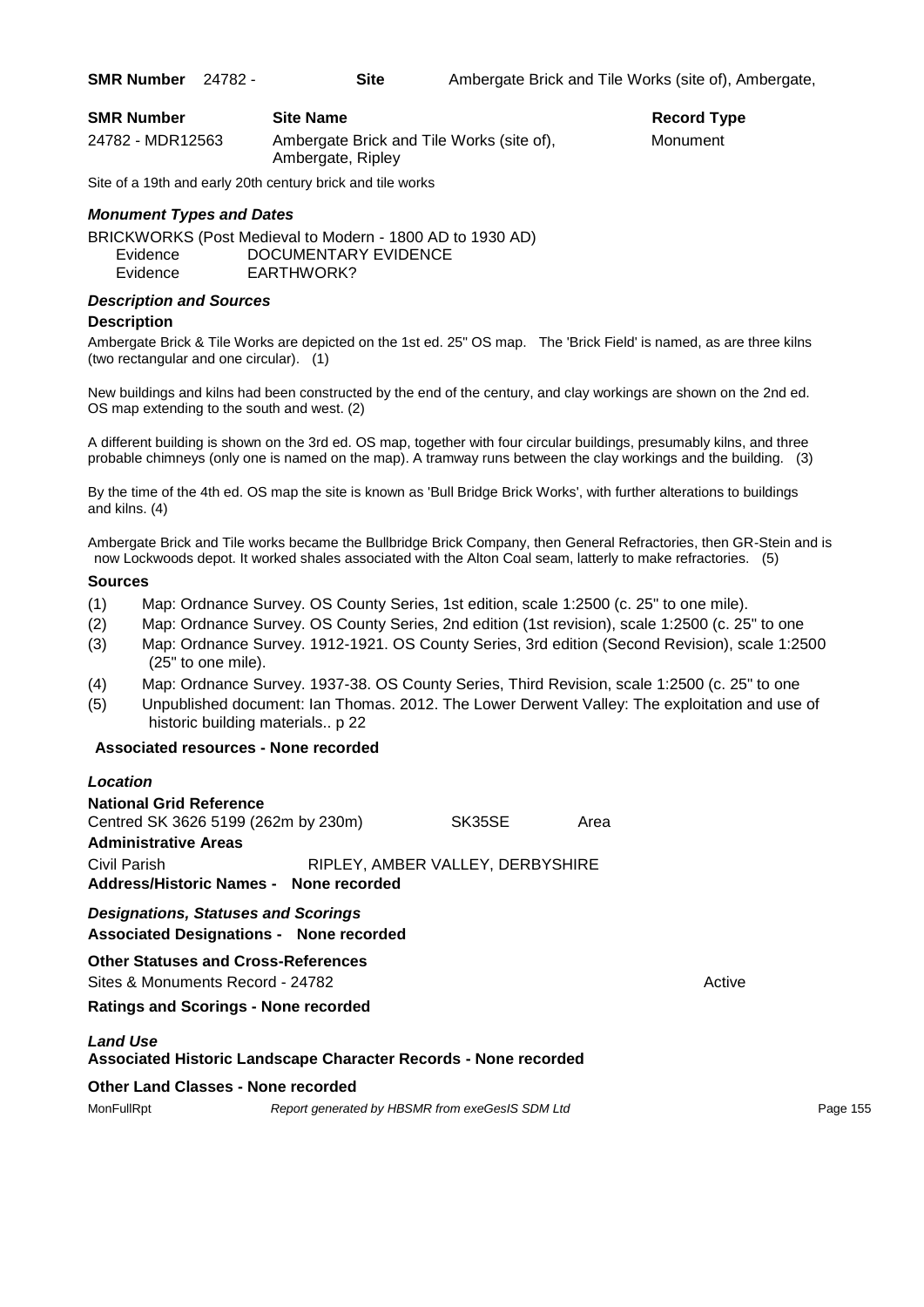*Related Monuments - None Recorded Finds - None recorded Associated Events/Activities - None recorded Associated Individuals/Organisations - None recorded*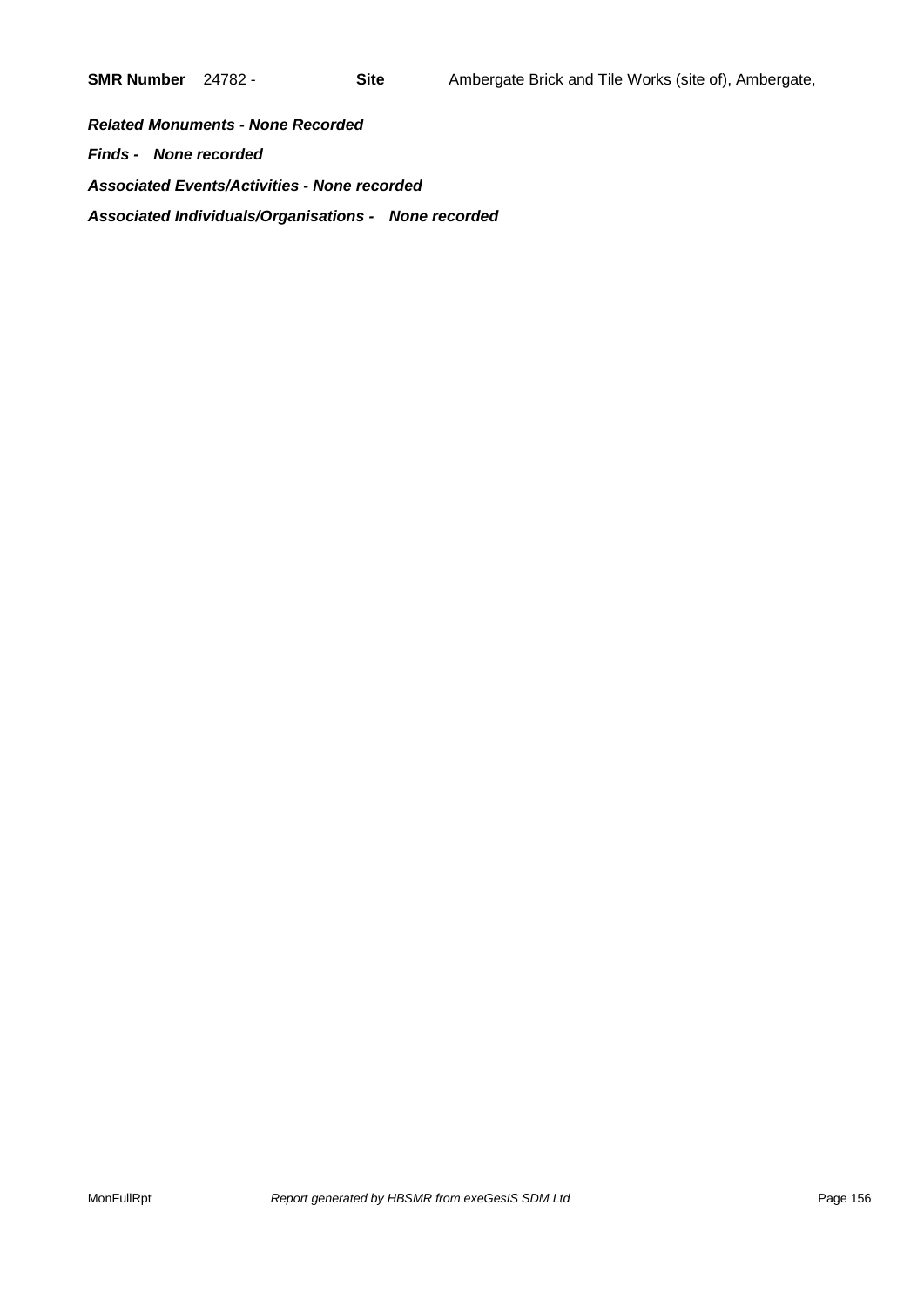#### **SMR Number Site Name Record Type Record Type**

33410 - MDR12716 Former Mission Church, Coach Road, Golden Building

A former Mission Church that was extant by the late 19th century. It no longer appears to be in use as a place of worship [2011].

## *Monument Types and Dates*

MISSION CHURCH (Post Medieval - 1800 AD to 1882 AD) Evidence EXTANT BUILDING

## *Description and Sources*

#### **Description**

This building is labelled as 'St Matthias's Church and Infant School' on the 1st edition OS map. (1)

Golden Valley is a colliery village. There is a neat Mission Church here, which is also used as an infants' school. (2)

It no longer appears to be in use as a place of worship [2011]. (3)

#### **Sources**

- (1) Map: Ordnance Survey. OS County Series, 1st edition, scale 1:2500 (c. 25" to one mile).
- (2) Bibliographic reference: Bulmer, T and Co.. 1895. History, Topography and Directory of Derbyshire. p 669
- (3) Map: Ordnance Survey. Current Mastermap and 1:10000 series.

## **Associated resources - None recorded**

## *Location*

**National Grid Reference** Centred SK 4224 5119 (24m by 22m) SK45SW Area

#### **Administrative Areas**

Civil Parish RIDDINGS, AMBER VALLEY, DERBYSHIRE Civil Parish RIPLEY, AMBER VALLEY, DERBYSHIRE **Address/Historic Names - None recorded**

## *Designations, Statuses and Scorings* **Associated Designations - None recorded**

## **Other Statuses and Cross-References**

SHINE Candidate (No) **Active** 3 Active 3 Active 3 Active 3 Active 3 Active 3 Active Sites & Monuments Record - 33410 Active Active Active Active

**Ratings and Scorings - None recorded**

## *Land Use*

**Associated Historic Landscape Character Records - None recorded**

**Other Land Classes - None recorded**

*Related Monuments - None Recorded*

*Finds - None recorded*

*Associated Events/Activities - None recorded*

*Associated Individuals/Organisations - None recorded*

MonFullRpt *Report generated by HBSMR from exeGesIS SDM Ltd Report 157*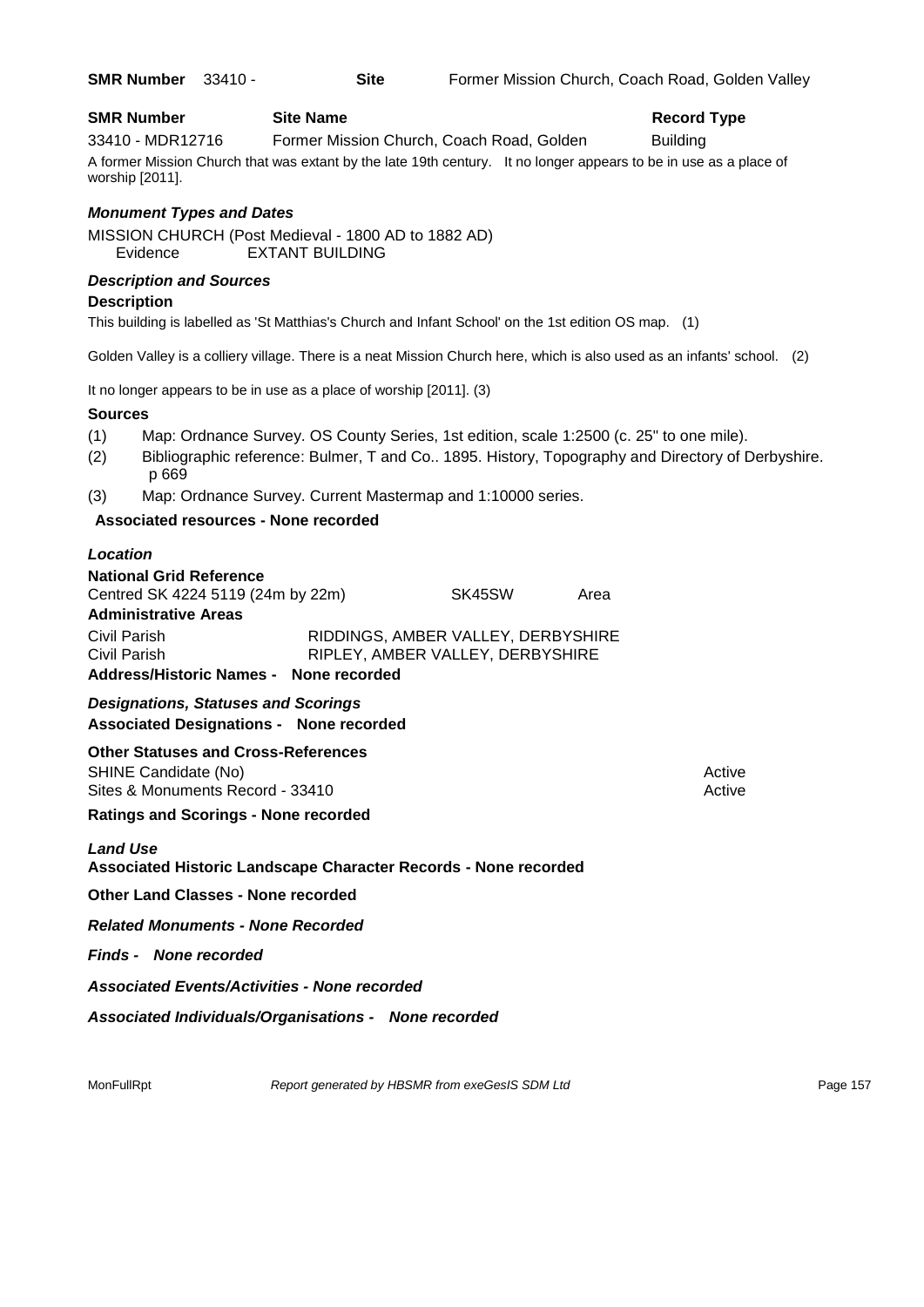| <b>SMR Number</b> | <b>Site Name</b>                         | Record          |
|-------------------|------------------------------------------|-----------------|
| 24783 - MDR12748  | All Saints Church, Church Street, Ripley | <b>Building</b> |
|                   |                                          |                 |

A parish church that was built in 1820-1, with 19th and 20th centruy alterations and additions.

## *Monument Types and Dates*

PARISH CHURCH (Post Medieval to Modern - 1820 AD to 1951 AD) Evidence EXTANT BUILDING

## *Description and Sources*

#### **Description**

A parish church that was built in 1821 by the Butterley Company. It was restored in 1951, and the baptistery was added in 1921. It is built of coursed squared gritstone with ashlar dressings, and has a slate roof with stone coped gables on gableted kneelers, plus ridge finials. It comprises a five-bay nave with south-west tower, and a single-bay chancel with a baptistery to the north- east. The gabled west end of the nave has three stepped double-chamfered lancets, flanked by stepped gableted buttresses and with stepped angle buttresses to the corners. There is a central moulded circular window above in the gable. To the west end is the three-stage tower with full height stepped angle buttresses. The first stage has a moulded pointed south door and an angled staircase turret to the west side. Continuous moulded sill string-course above and three adjoining trefoil-headed lancets with continuous hoodmould, lancets to either side blind. There are circular clock faces to the top of the tower that are decorated with cusped dagger motifs. The clock faces are made of cast iron, and are designed by John Alleyne. Inside, the fittings are mostly late 19th or early 20th century. There is an unusual Art Nouveau style polygonal pulpit in alabaster and green marble and similar style war memorial. There are also three early 19th century brass plaques and later 19th century marble wall memorials. There is coloured glass to the nave windows. (1)

All Saints Church is a Commissioners' Church built in 1820 at a cost of £1,600, and was consecrated in 1821. It was built in the Gothic style. It was enlarged in 1859-62 by Barber & Barber. The baptistery was added in 1921. One of the main reasons for the building of this church was the alarm caused by the nearby 'revolution' at Pentrich in 1817. This 'revolution' was attributed by the vicar of Pentrich church [SMR 24201] to 'a neglect of religious duties and morals',

#### **Sources**

(1) Listed Building File: DOE / DCMS. Listed Building Notification. Original UID: 79113

(2) Bibliographic reference: I A H Combes. 2004. Anglican Churches of Derbyshire. p 146

#### **Associated resources - None recorded**

|                                                                                | Area                                                      |                                                                                                                             |                |
|--------------------------------------------------------------------------------|-----------------------------------------------------------|-----------------------------------------------------------------------------------------------------------------------------|----------------|
| Address/Historic Names - None recorded                                         |                                                           |                                                                                                                             |                |
| <b>Designations, Statuses and Scorings</b>                                     |                                                           |                                                                                                                             |                |
| Listed Building (II) - 1109012                                                 |                                                           | Active                                                                                                                      | <b>DDR2175</b> |
| <b>Other Statuses and Cross-References</b><br>Sites & Monuments Record - 24783 |                                                           | Active<br>Active                                                                                                            |                |
| <b>Ratings and Scorings - None recorded</b>                                    |                                                           |                                                                                                                             |                |
|                                                                                |                                                           |                                                                                                                             |                |
| Other Land Classes - None recorded                                             |                                                           |                                                                                                                             |                |
| <b>Related Monuments - None Recorded</b>                                       |                                                           |                                                                                                                             |                |
|                                                                                |                                                           |                                                                                                                             | Page 158       |
|                                                                                | SK35SE<br>Report generated by HBSMR from exeGesIS SDM Ltd | RIPLEY, AMBER VALLEY, DERBYSHIRE<br>CHURCH OF ALL SAINTS<br>Associated Historic Landscape Character Records - None recorded |                |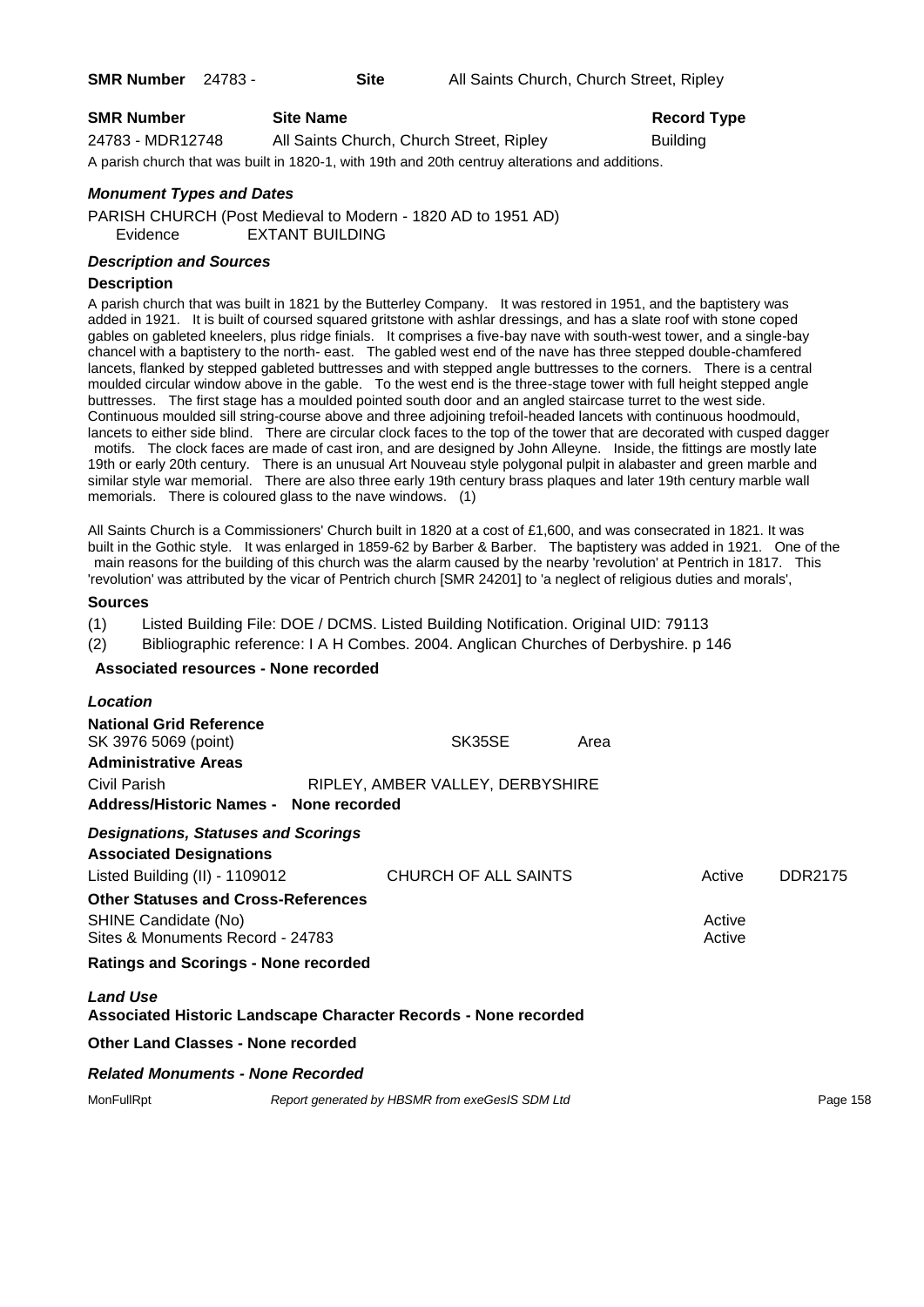which would have been exacerbated by the fact that the church at Pentrich had no free seats available for those who *Finds - None recorded* could not afford pew rents. (2) *Associated Events/Activities - None recorded*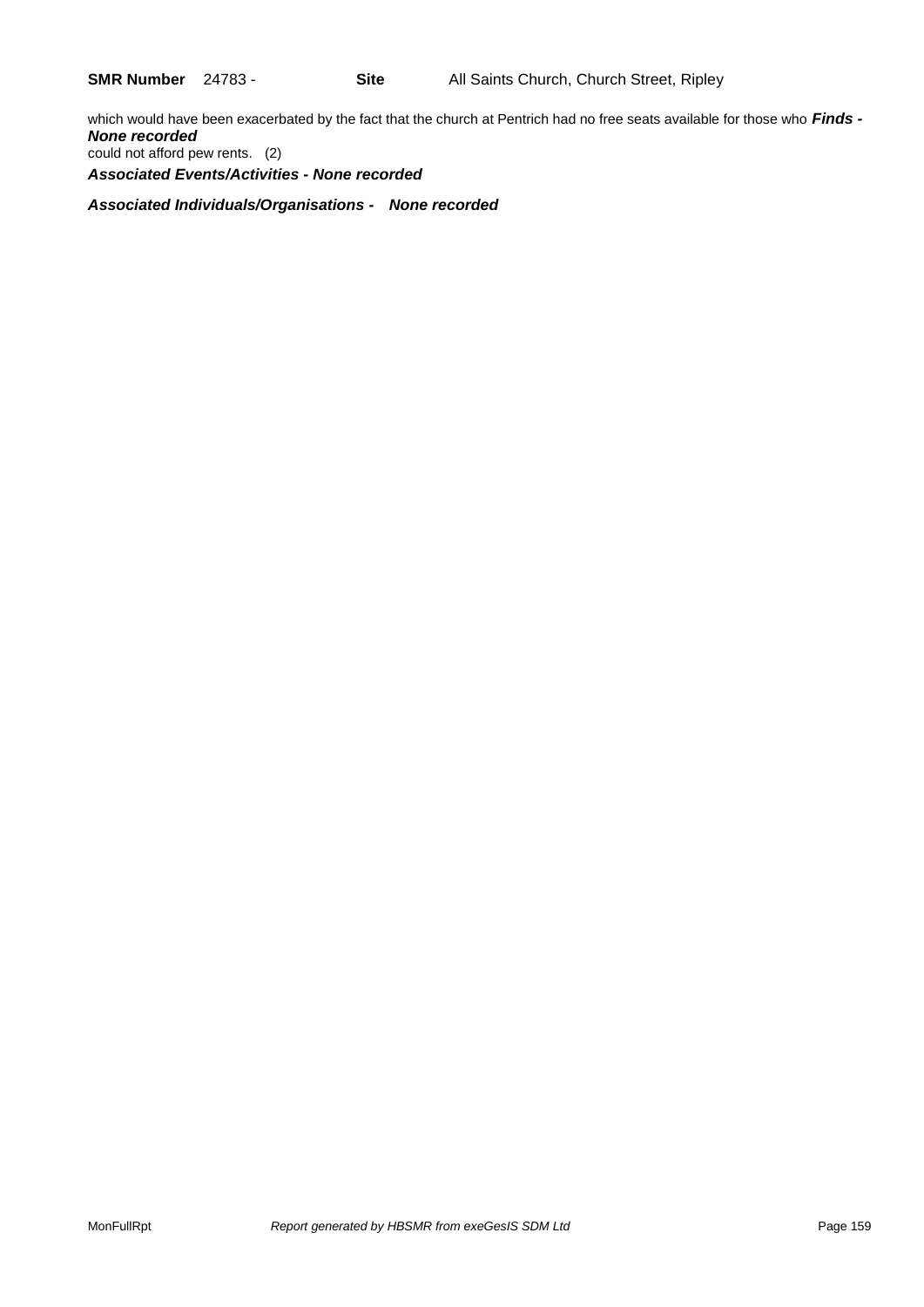| <b>SMR Number</b> 24784 - | Site | St John's Church, Derby Road, Greenhillocks |
|---------------------------|------|---------------------------------------------|
|                           |      |                                             |

| <b>SMR Number</b> | <b>Site Name</b> |
|-------------------|------------------|
| .                 | - -              |
| - - - - -         | .                |

24784 - MDR12749 St John's Church, Derby Road, Greenhillocks Building An Anglican Church that was built in 1893-4 to replace a temporary iron church to the north (see SMR 24785). It is still in use as a place of worship [2011].

## *Monument Types and Dates*

ANGLICAN CHURCH (Post Medieval - 1893 AD to 1894 AD) Evidence EXTANT BUILDING

## *Description and Sources*

## **Description**

St John's Church is situated here by the 2nd edition OS map. It appears to have replaced an earlier structure further to the north that is shown on the 1st edition OS map (see SMR 24785). (1-2)

To meet increasing demand for church accommodation in Ripley, a temporary iron church, dedicated to St John, was opened in 1871 [see SMR 24785]. In 1893, the foundation stone of a permanent structure was laid by the chairman of the Butterley Company. It is a very plain but substantial edifice of brick, with stone facings. It consists of nave and aisles, which, however, only form part of the entire plan. The site was given by the Butterley Company. The cost of erection was about £2,500, which was largely raised by subscription, with the Butterly Company contributing £300 for every £700 collected. The church will seat 400 adults and all seats are free. (3)

St John's district church, at Green Hillocks, was erected in 1894 at a cost of £4,000, and replaces the former iron church [see SMR 24785]. The new church is of red brick with stone dressings, and is built in the Early Decorated style. It consists of chancel, nave of five bays, aisles and a small central turret with spire containing one bell. There are 400 sittings. (4)

## **Sources**

- (1) Map: Ordnance Survey. OS County Series, 1st edition, scale 1:2500 (c. 25" to one mile).
- (2) Map: Ordnance Survey. OS County Series, 2nd edition (1st revision), scale 1:2500 (c. 25" to one
- (3) Bibliographic reference: Bulmer, T and Co.. 1895. History, Topography and Directory of Derbyshire. p 577
- (4) Bibliographic reference: Kelly, A L (ed.). 1912. Kelly's Directory of Derbyshire. p 384
- (5) Map: Ordnance Survey. Current Mastermap and 1:10000 series.

## **Associated resources - None recorded**

| Location                                                                                        |                                  |      |                  |
|-------------------------------------------------------------------------------------------------|----------------------------------|------|------------------|
| National Grid Reference<br>Centred SK 4002 4962 (30m by 23m)<br><b>Administrative Areas</b>     | SK44NW                           | Area |                  |
| Civil Parish<br>Address/Historic Names - None recorded                                          | RIPLEY, AMBER VALLEY, DERBYSHIRE |      |                  |
| <b>Designations, Statuses and Scorings</b><br><b>Associated Designations - None recorded</b>    |                                  |      |                  |
| Other Statuses and Cross-References<br>SHINE Candidate (No)<br>Sites & Monuments Record - 24784 |                                  |      | Active<br>Active |
| <b>Ratings and Scorings - None recorded</b>                                                     |                                  |      |                  |
| <b>Land Use</b><br>Associated Historic Landscape Character Records - None recorded              |                                  |      |                  |
| Other Land Classes - None recorded                                                              |                                  |      |                  |

MonFullRpt *Report generated by HBSMR from exeGesIS SDM Ltd Report 160* **Page 160**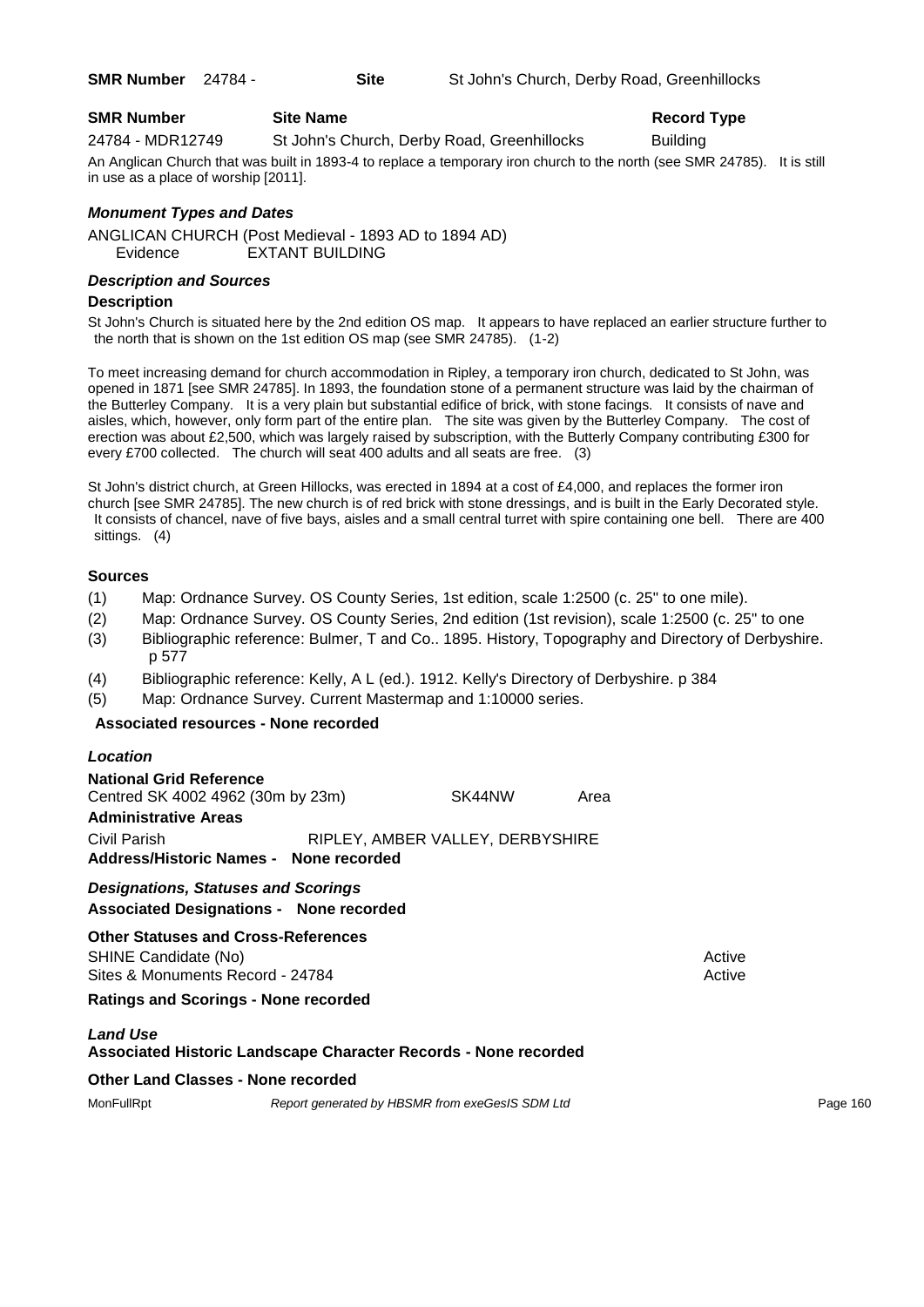The church is still in use as a place of worship [2011]. (5)*Related Monuments - None Recorded*

*Finds - None recorded*

*Associated Events/Activities - None recorded Associated Individuals/Organisations - None recorded*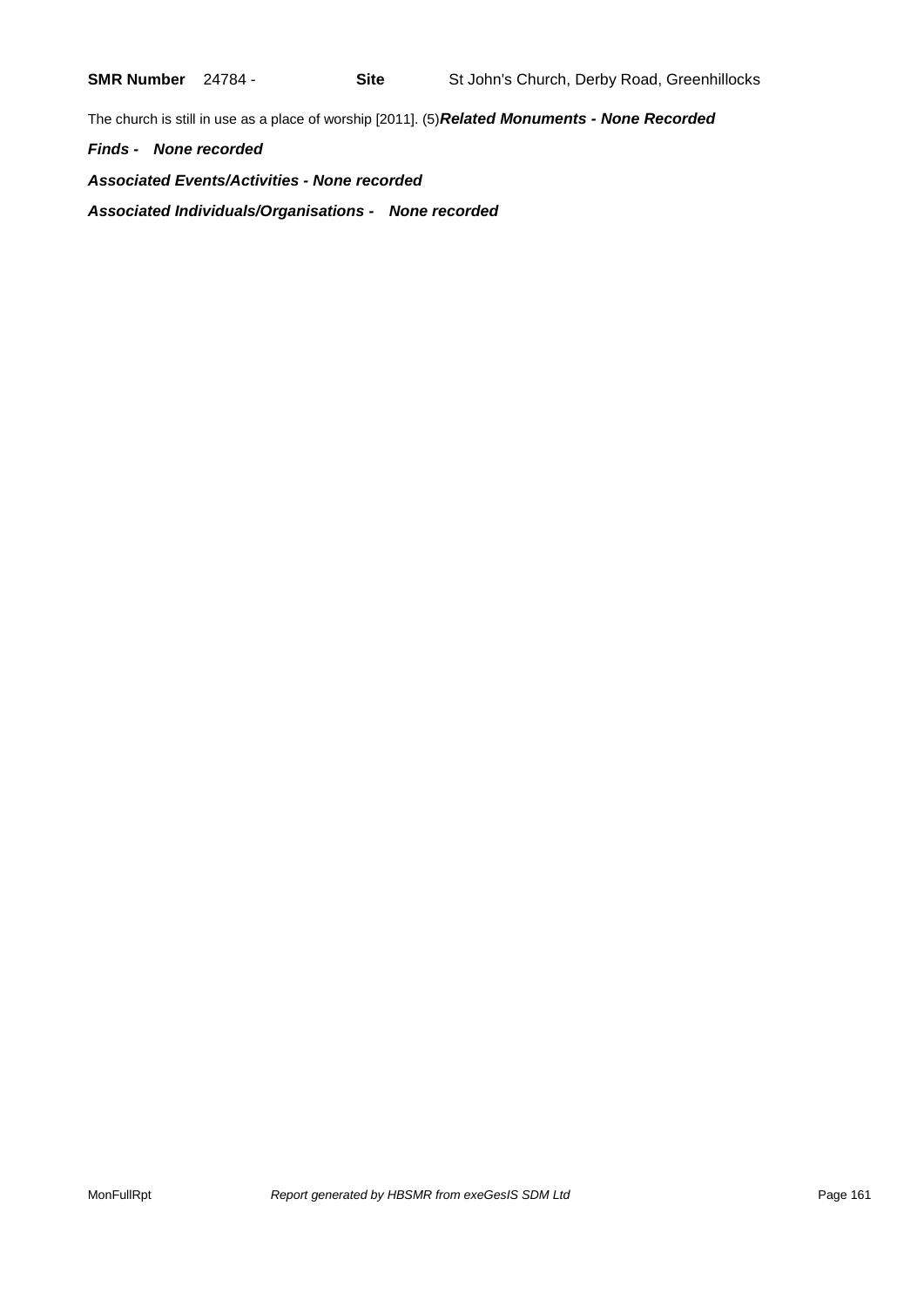| <b>SMR Number</b> | <b>Site Name</b>                                           | Record $T1$ |
|-------------------|------------------------------------------------------------|-------------|
| 24785 - MDR12750  | St John's Church (site of), Station Road,<br>Greenhillocks | Monument    |

The site of a temporary 'iron' church built in 1871 but demolished by the end of the 19th century. The site is now [2011] part of a car park.

## *Monument Types and Dates*

ANGLICAN CHURCH (Post Medieval - 1871 AD) Evidence DEMOLISHED BUILDING Evidence DOCUMENTARY EVIDENCE

## *Description and Sources*

## **Description**

'St John's Church (Iron)' appears here on the 1st edition OS map. It had been demolished by the 2nd edition, and was superseded by a larger building to the south (see SMR 24784). (1-2)

To meet increasing demand for church accommodation in Ripley a temporary iron church, dedicated to St John, was opened in 1871. The foundation stone of a permanent edifice was laid in 1893 [see SMR 24784]. (3)

St John's district church [SMR 24784], at Green Hillocks, was erected in 1894 to replace the former iron church that was built by the Butterley Company, at a cost of £800. (4)

The site is now part of a car park [2011]. (5)

#### **Sources**

- (1) Map: Ordnance Survey. OS County Series, 1st edition, scale 1:2500 (c. 25" to one mile).
- (2) Map: Ordnance Survey. OS County Series, 2nd edition (1st revision), scale 1:2500 (c. 25" to one
- (3) Bibliographic reference: Bulmer, T and Co.. 1895. History, Topography and Directory of Derbyshire. p 577
- (4) Bibliographic reference: Kelly, A L (ed.). 1912. Kelly's Directory of Derbyshire. p 384
- (5) Map: Ordnance Survey. Current Mastermap and 1:10000 series.

## **Associated resources - None recorded**

| Location                                                                                               |                                  |        |      |                  |  |  |
|--------------------------------------------------------------------------------------------------------|----------------------------------|--------|------|------------------|--|--|
| <b>National Grid Reference</b><br>Centred SK 4007 4971 (22m by 34m)<br><b>Administrative Areas</b>     |                                  | SK44NW | Area |                  |  |  |
| Civil Parish<br>Address/Historic Names - None recorded                                                 | RIPLEY, AMBER VALLEY, DERBYSHIRE |        |      |                  |  |  |
| <b>Designations, Statuses and Scorings</b><br><b>Associated Designations - None recorded</b>           |                                  |        |      |                  |  |  |
| <b>Other Statuses and Cross-References</b><br>SHINE Candidate (No)<br>Sites & Monuments Record - 24785 |                                  |        |      | Active<br>Active |  |  |
| <b>Ratings and Scorings - None recorded</b>                                                            |                                  |        |      |                  |  |  |
| <b>Land Use</b><br>Associated Historic Landscape Character Records - None recorded                     |                                  |        |      |                  |  |  |
| <b>Other Land Classes - None recorded</b>                                                              |                                  |        |      |                  |  |  |
| <b>Related Monuments - None Recorded</b>                                                               |                                  |        |      |                  |  |  |

MonFullRpt *Report generated by HBSMR from exeGesIS SDM Ltd Report 162* **Page 162**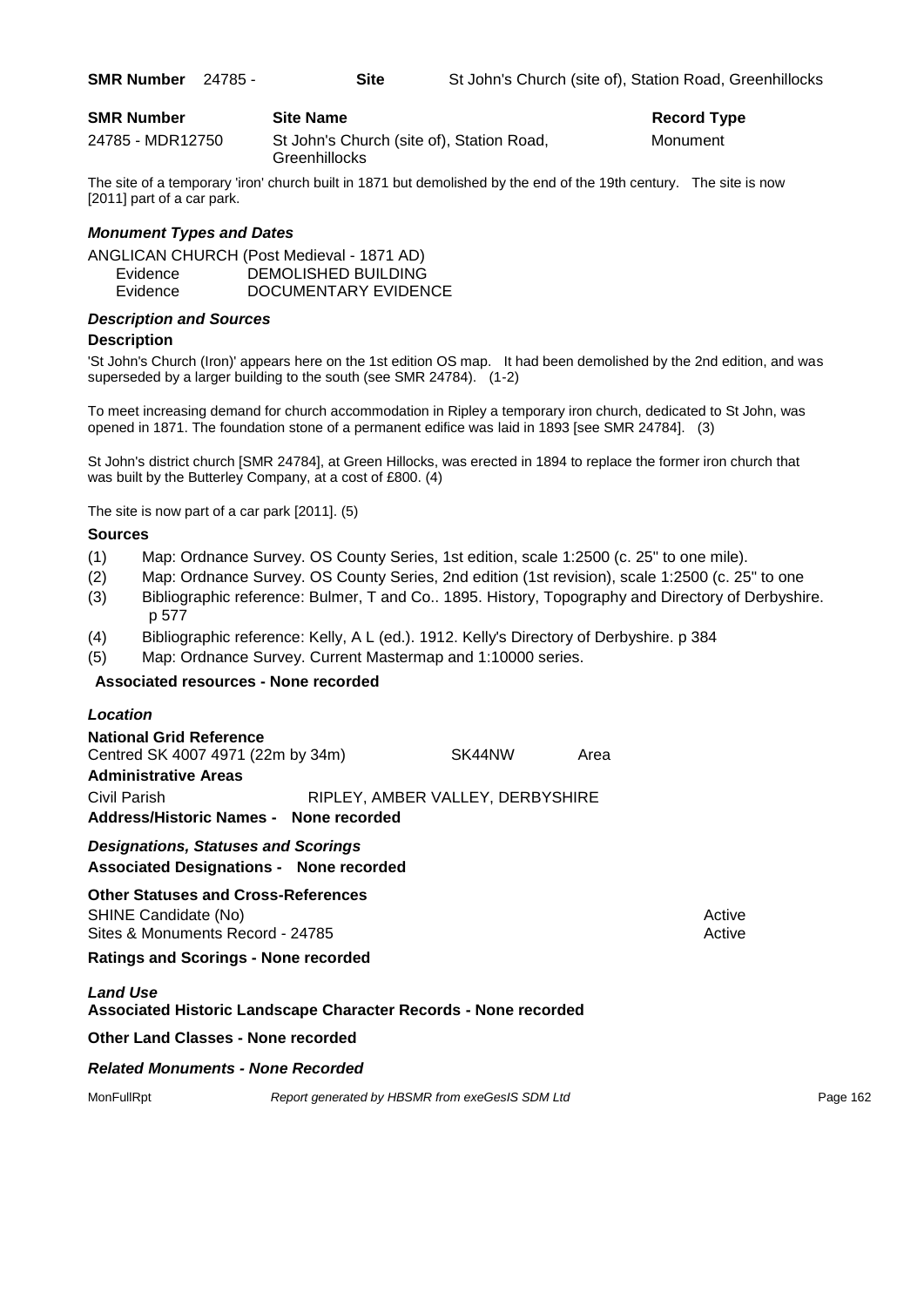*Finds - None recorded Associated Events/Activities - None recorded Associated Individuals/Organisations - None recorded*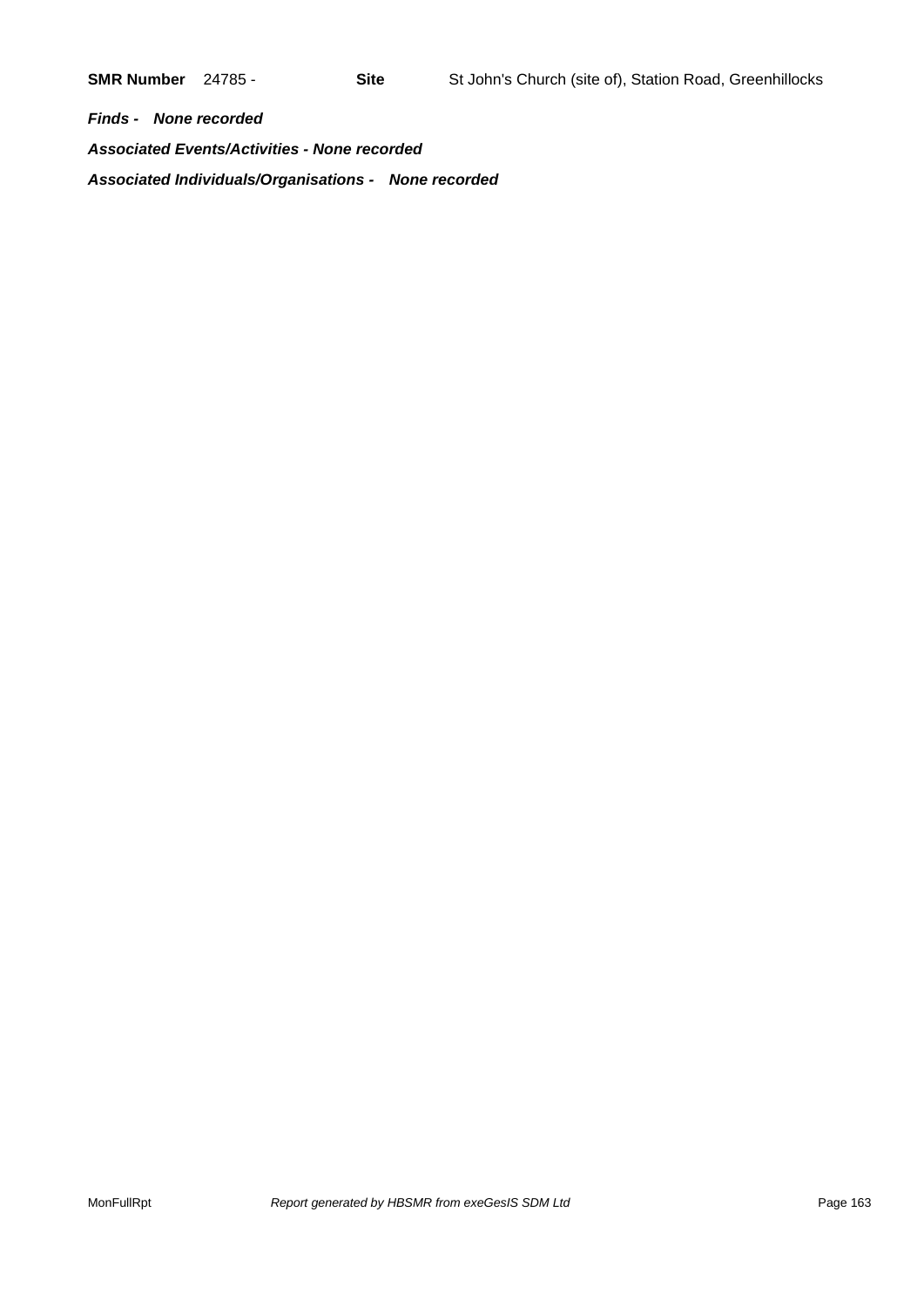**SMR Number** 24786 - **Site** The Henry Wright Memorial Mission Room (site of), Albion Street, Nuttals Park

| <b>SMR Number</b> | <b>Site Name</b>                                                                 | Record Ty |
|-------------------|----------------------------------------------------------------------------------|-----------|
| 24786 - MDR12751  | The Henry Wright Memorial Mission Room (site<br>of), Albion Street, Nuttals Park | Monument  |

**Record Type** 

The site of a Mission Room erected in the late 19th century in memory of the Rev. Henry F Wright. The building has since been demolished and the site redeveloped.

## *Monument Types and Dates*

MISSION CHURCH (Post Medieval - 1875 AD to 1900 AD) Evidence DEMOLISHED BUILDING

Evidence DOCUMENTARY EVIDENCE

## *Description and Sources*

## **Description**

There is a Mission Room situated here on the 2nd edition OS map that does not appear on the 1st edition. (1-2)

There is a Mission Room at Nuttall's Park. The Mission was established by the Rev. Henry F Wright, who was for two years curate of All Saints' Church [see SMR 24783], and died on his way to India. The room was erected in the memory of the deceased gentleman at a cost of £200. (3)

The Henry Wright Memorial mission church at Nuttall's Park is served by the clergy of the parish church [1912]. (4)

The building has since been demolished and the site has been redeveloped [2011]. (5-6)

## **Sources**

- (1) Map: Ordnance Survey. OS County Series, 1st edition, scale 1:2500 (c. 25" to one mile).
- (2) Map: Ordnance Survey. OS County Series, 2nd edition (1st revision), scale 1:2500 (c. 25" to one
- (3) Bibliographic reference: Bulmer, T and Co.. 1895. History, Topography and Directory of Derbyshire. p 577
- (4) Bibliographic reference: Kelly, A L (ed.). 1912. Kelly's Directory of Derbyshire. p 384
- (5) Map: Ordnance Survey. Current Mastermap and 1:10000 series.
- (6) Internet Web Site: Google Maps. http://maps.google.com/. Website viewed 12/05/2011

## **Associated resources - None recorded**

#### *Location*

| <b>National Grid Reference</b><br>Centred SK 4026 5029 (15m by 32m)<br><b>Administrative Areas</b> | SK45SW                           | Area |        |
|----------------------------------------------------------------------------------------------------|----------------------------------|------|--------|
| Civil Parish<br>Address/Historic Names - None recorded                                             | RIPLEY, AMBER VALLEY, DERBYSHIRE |      |        |
| <b>Designations, Statuses and Scorings</b><br><b>Associated Designations - None recorded</b>       |                                  |      |        |
| <b>Other Statuses and Cross-References</b>                                                         |                                  |      |        |
| SHINE Candidate (No)                                                                               |                                  |      | Active |
| Sites & Monuments Record - 24786                                                                   |                                  |      | Active |

**Ratings and Scorings - None recorded**

## *Land Use*

## **Associated Historic Landscape Character Records - None recorded**

**Other Land Classes - None recorded**

#### *Related Monuments - None Recorded*

MonFullRpt *Report generated by HBSMR from exeGesIS SDM Ltd Rage 164* Page 164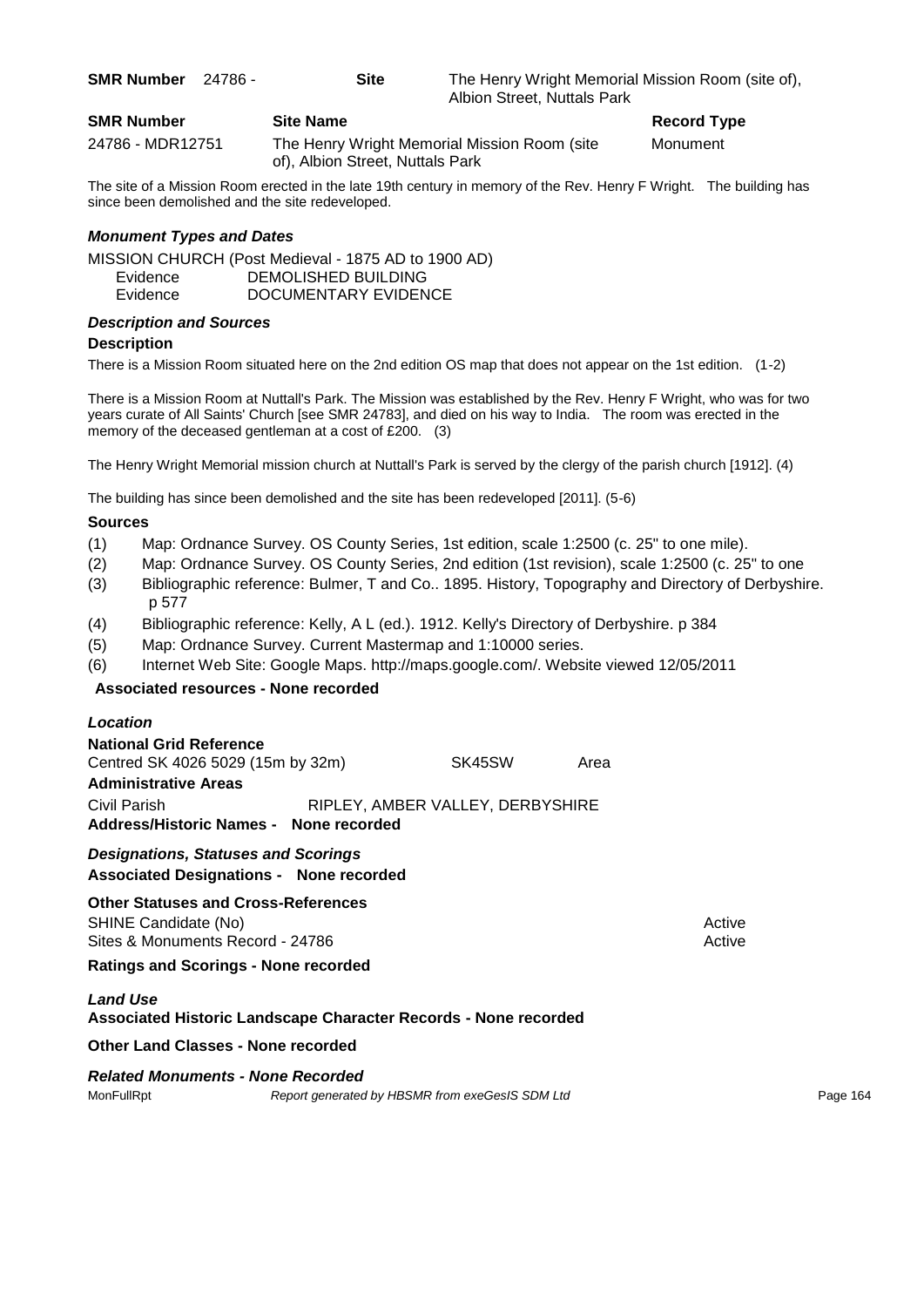*Finds - None recorded*

*Associated Events/Activities - None recorded*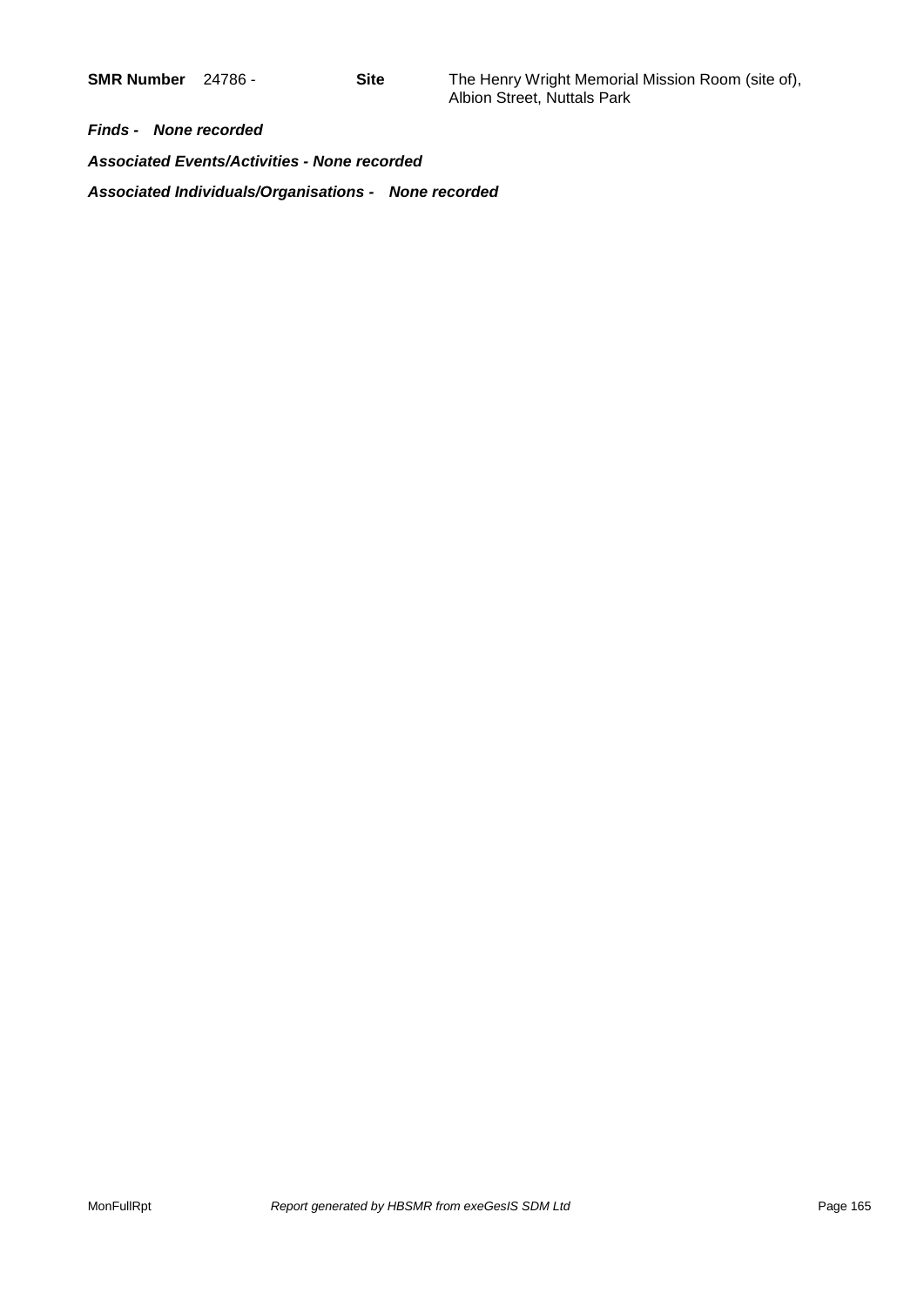|  | <b>SMR Number</b> | 24787 |
|--|-------------------|-------|
|--|-------------------|-------|

| <b>SMR Number</b> | <b>Site Name</b>                                           | Record Ty |
|-------------------|------------------------------------------------------------|-----------|
| 24787 - MDR12752  | Congregational Chapel (site of), Butterley Hill,<br>Ripley | Monument  |

The site of a former Congregational Chapel that was built in 1869. It is not known if any of the former chapel survives within the present building [2011].

## *Monument Types and Dates*

CONGREGATIONAL CHAPEL (Post Medieval - 1869 AD) Evidence DOCUMENTARY EVIDENCE

## *Description and Sources*

## **Description**

There is a Congregational Chapel situated here on the 1st edition OS map. (1)

The Congregational Chapel, situated at Butterley Hill, is a plain building, erected in 1869, to accommodate about 200. (2)

It is still in use as a chapel on the 4th edition OS map. (3)

## **Sources**

- (1) Map: Ordnance Survey. OS County Series, 1st edition, scale 1:2500 (c. 25" to one mile).
- (2) Bibliographic reference: Bulmer, T and Co.. 1895. History, Topography and Directory of Derbyshire. p 577
- (3) Map: Ordnance Survey. 1937-38. OS County Series, Third Revision, scale 1:2500 (c. 25" to one
- (4) Map: Ordnance Survey. Current Mastermap and 1:10000 series.

## **Associated resources - None recorded**

| Location                                                                                           |                                  |      |        |
|----------------------------------------------------------------------------------------------------|----------------------------------|------|--------|
| <b>National Grid Reference</b><br>Centred SK 3995 5087 (20m by 23m)<br><b>Administrative Areas</b> | SK35SE                           | Area |        |
| Civil Parish<br>Address/Historic Names - None recorded                                             | RIPLEY, AMBER VALLEY, DERBYSHIRE |      |        |
| <b>Designations, Statuses and Scorings</b><br><b>Associated Designations - None recorded</b>       |                                  |      |        |
| <b>Other Statuses and Cross-References</b>                                                         |                                  |      |        |
| SHINE Candidate (No)                                                                               |                                  |      | Active |
| Sites & Monuments Record - 24787                                                                   |                                  |      | Active |

**Ratings and Scorings - None recorded**

## *Land Use*

**Associated Historic Landscape Character Records - None recorded**

**Other Land Classes - None recorded**

*Related Monuments - None Recorded*

*Finds - None recorded*

*Associated Events/Activities - None recorded*

# *Associated Individuals/Organisations - None recorded*

Report generated by HBSMR from exeGesIS SDM Ltd **Page 166**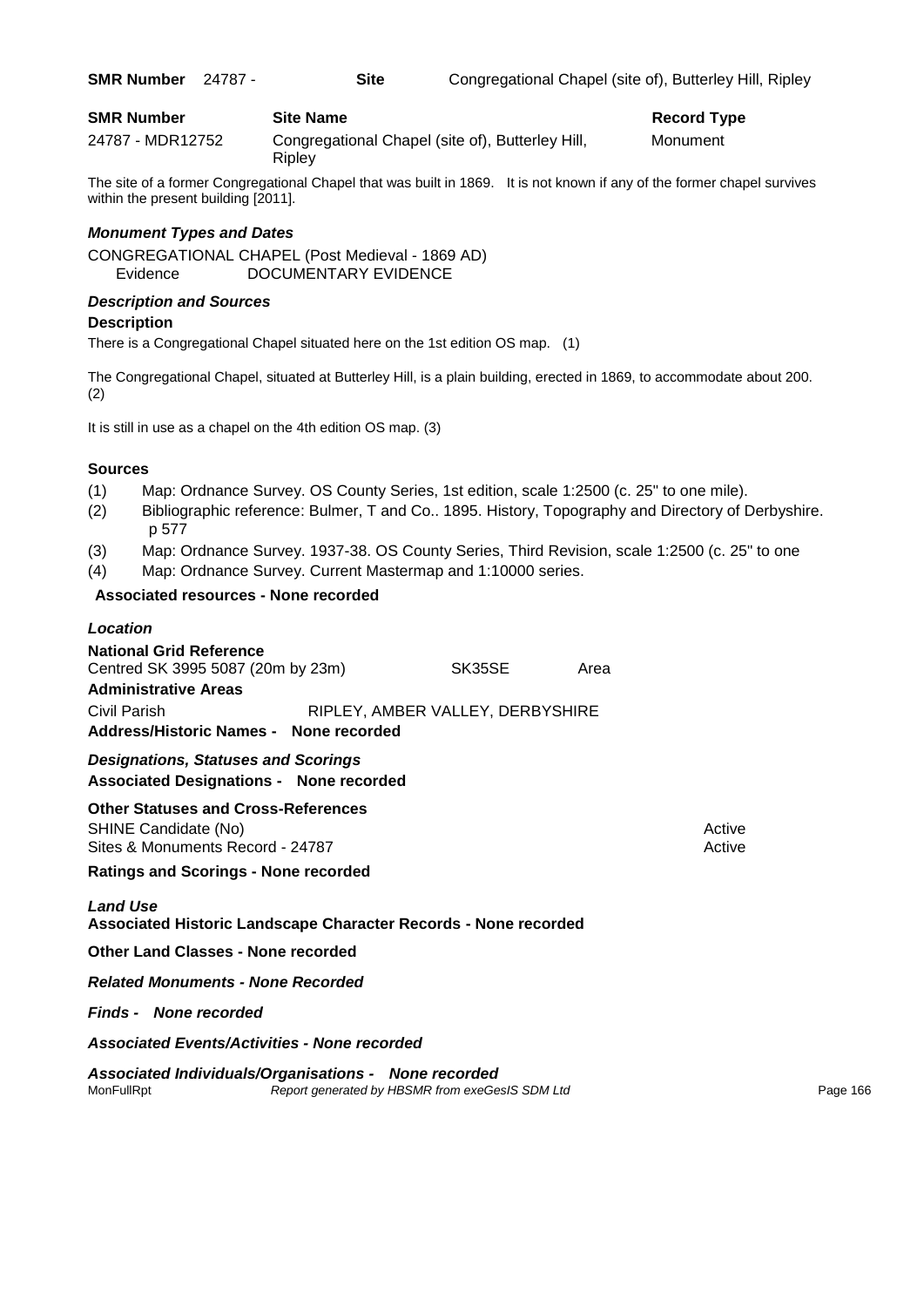The site is now occupied by a 'Club' [2011]. It is not known if any of the former chapel survives within the present building. (4)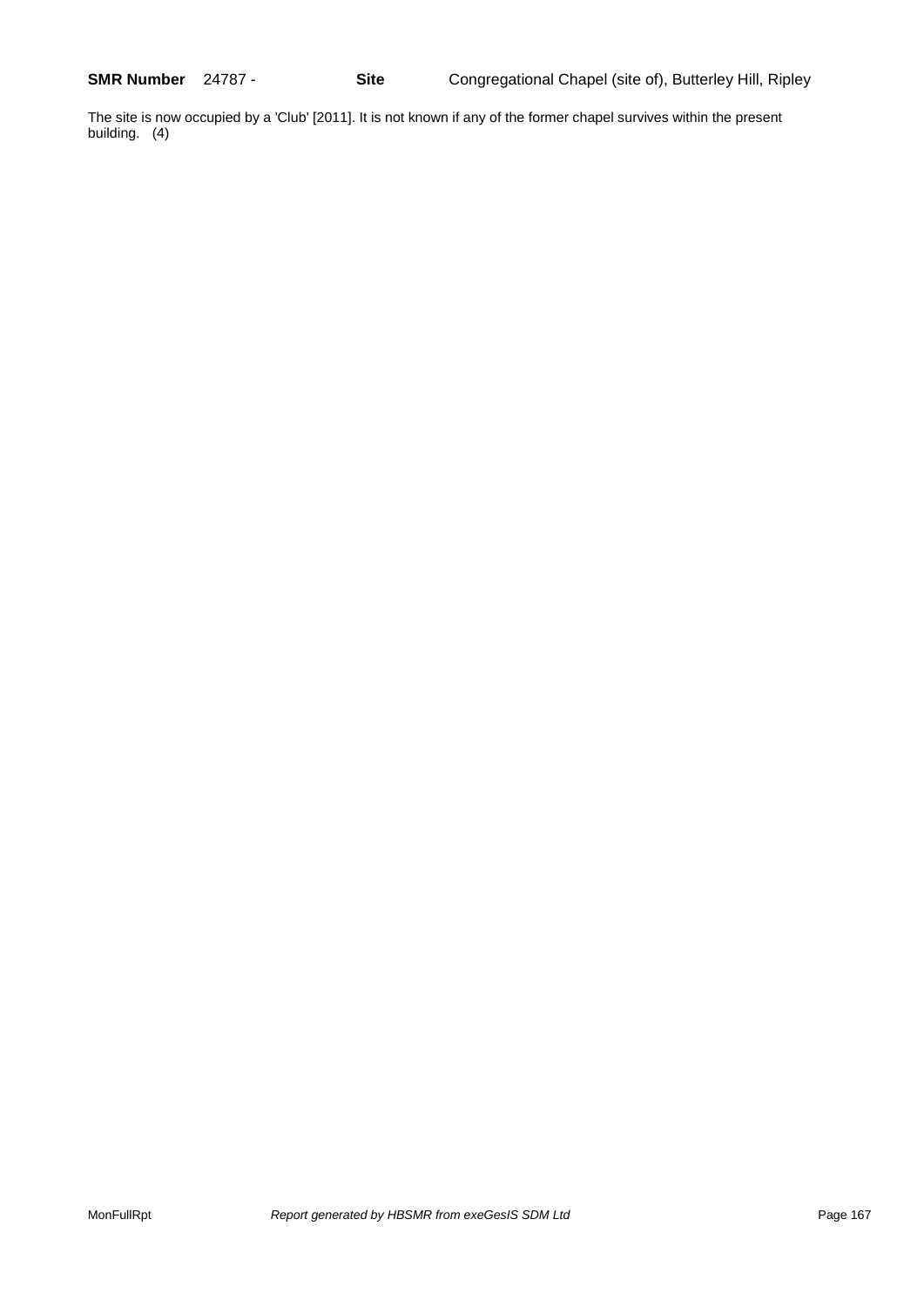| <b>SMR Number</b> 24788 - |  | <b>Site</b> |  | Baptist Chapel (site of), Church Street, Ripley |
|---------------------------|--|-------------|--|-------------------------------------------------|
|---------------------------|--|-------------|--|-------------------------------------------------|

## **SMR Number Site Name Record Type Record Type**

24788 - MDR12753 Baptist Chapel (site of), Church Street, Ripley Monument

The site of a General Baptist Chapel that was built in 1846. The building has since been demolished and the site is now in use as a car park [2011].

## *Monument Types and Dates*

GENERAL BAPTIST CHAPEL (Post Medieval - 1846 AD) Evidence DEMOLISHED BUILDING Evidence DOCUMENTARY EVIDENCE

## *Description and Sources*

#### **Description**

The General Baptist Chapel, Church Street, was erected in 1846, at a cost of £900. It is a handsome brick building, with stone dressings in the Grecian style, with a small burying ground attached. It will seat 250 persons, and the same number of Sunday school children can be accommodated in the portion of the building fitted up expressly for that purpose. (1)

There is a General Baptist Chapel situated here on the 1st edition OS map. (2)

The Baptist Chapel, in Church Street, is a rather pretentious edifice of brick with stone dressings, built in 1846, at a cost of £900. The interior is imposing in appearance and handsomely furnished with open pews of pitchpine. Three domes admit light from the roof, and there are also as many semicircular headed windows in each side wall. On the wall above the gallery is a very handsome monument to Thomas and Ann Ward, who died in 1858. The former was chosen deacon when this congregation was formed in 1833. The chapel will comfortably seat 450 persons. Adjoining the chapel are Sunday Schools, capable of accommodating upwards of 600 children. The total cost, including purchase of the site was about £3,000. (3)

#### **Sources**

- (1) Bibliographic reference: White, F & Co.. 1857. History, Gazetteer & Directory of the County of Derby. p 306
- (2) Map: Ordnance Survey. OS County Series, 1st edition, scale 1:2500 (c. 25" to one mile).
- (3) Bibliographic reference: Bulmer, T and Co.. 1895. History, Topography and Directory of Derbyshire. p 577
- (4) Map: Ordnance Survey. Current Mastermap and 1:10000 series.
- (5) Internet Web Site: Google Maps. http://maps.google.com/. Website viewed 13/05/2011

## **Associated resources - None recorded**

#### *Location*

| <b>National Grid Reference</b>                                                               |                                   |  |      |
|----------------------------------------------------------------------------------------------|-----------------------------------|--|------|
|                                                                                              | Centred SK 3991 5055 (33m by 38m) |  | Area |
| <b>Administrative Areas</b>                                                                  |                                   |  |      |
| Civil Parish<br>Address/Historic Names - None recorded                                       | RIPLEY, AMBER VALLEY, DERBYSHIRE  |  |      |
| <b>Designations, Statuses and Scorings</b><br><b>Associated Designations - None recorded</b> |                                   |  |      |

## **Other Statuses and Cross-References** SHINE Candidate (No) **Active** 3 Active 3 Active 3 Active 3 Active 3 Active 3 Active

Sites & Monuments Record - 24788 Active Active Active Active

## **Ratings and Scorings - None recorded**

#### *Land Use*

## **Associated Historic Landscape Character Records - None recorded**

MonFullRpt *Report generated by HBSMR from exeGesIS SDM Ltd Report 168*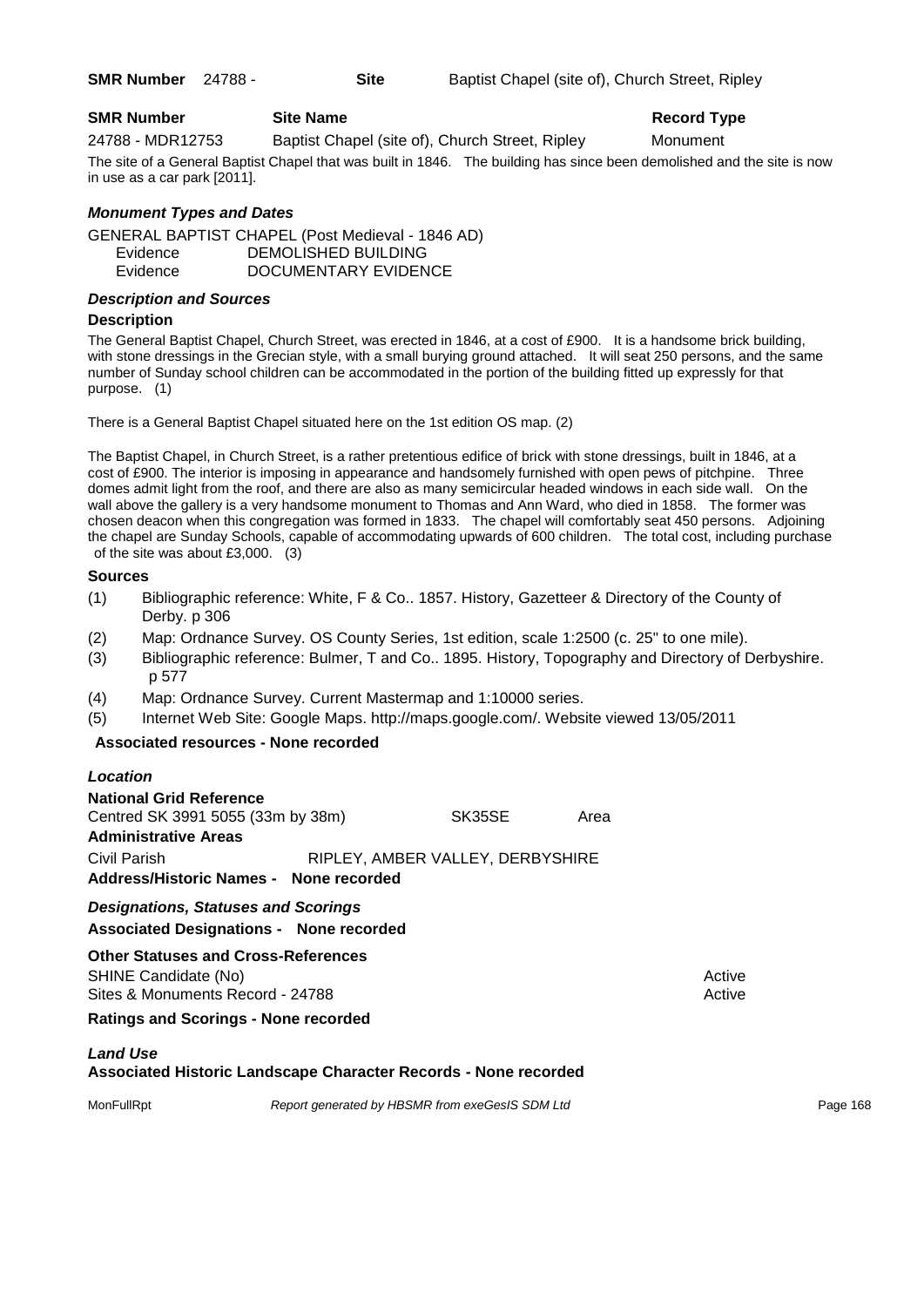**Other Land Classes - None recorded** The building has since been demolished and the site is now in use as a car park [2011]. (4-5) *Related Monuments - None Recorded*

*Finds - None recorded*

*Associated Events/Activities - None recorded*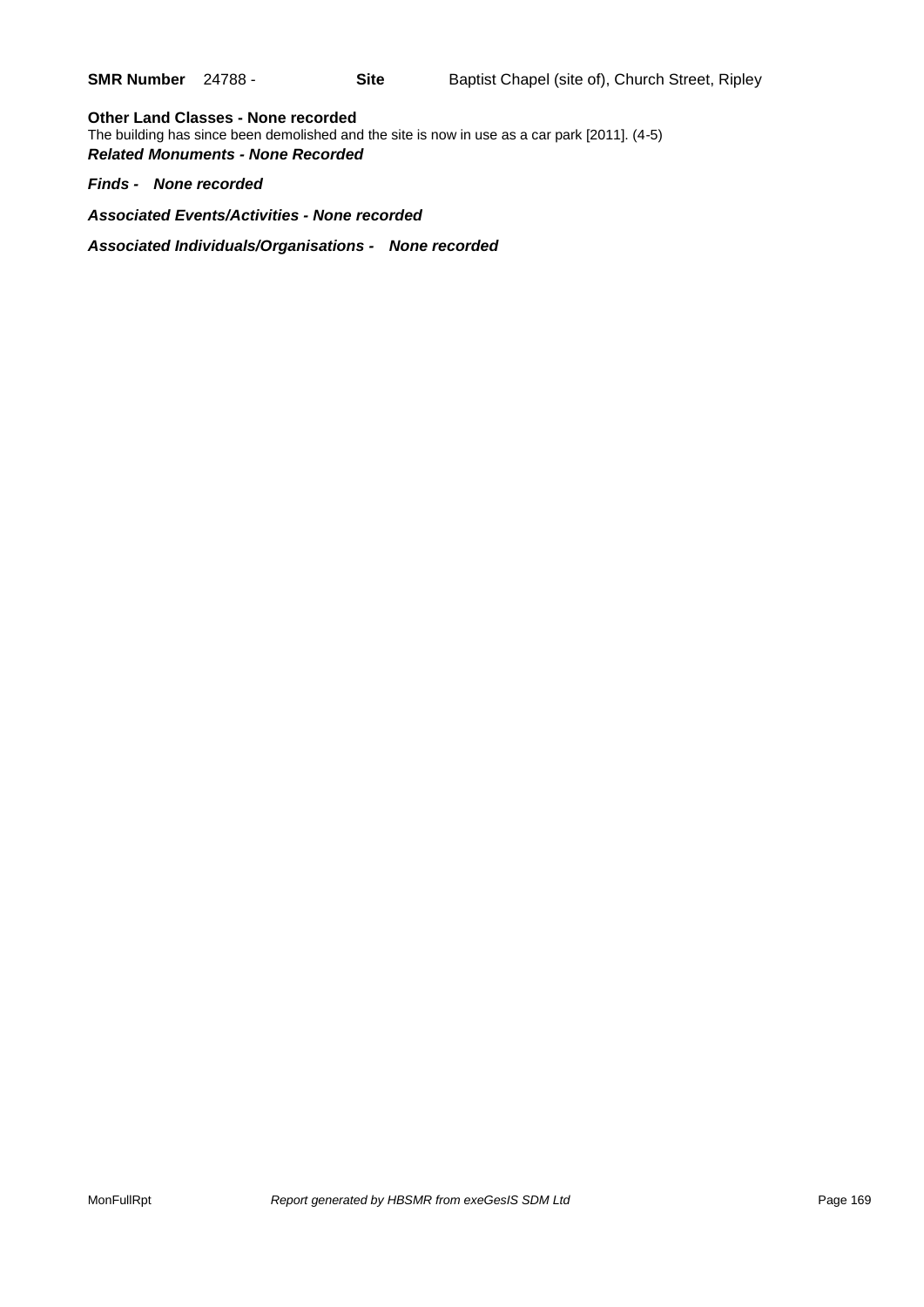**SMR Number** 24789 - **Site** Methodist Chapel (site of), Wood Street, Ripley

## **SMR Number Site Name Record Type Record Type**

24789 - MDR12754 Methodist Chapel (site of), Wood Street, Ripley Monument

The site of a mid 19th century building that was converted into a chapel by the Wesleyan Reformers in the 1850s, and was later used by the Primitive Methodists. During 2009 the building was demolished, and a new church was built in its

## *Monument Types and Dates*

METHODIST CHAPEL (Post Medieval - 1840 AD to 1892 AD) Evidence DEMOLISHED BUILDING Evidence DOCUMENTARY EVIDENCE

## *Description and Sources*

#### **Description**

The Wesleyan Reformers Chapel on Wood Street was formerly a lecture hall, but was purchased by them in 1854, and converted in to a chapel at a cost of £800. It is a neat brick building with a gallery at the north end, and will seat about 400 persons. There are school rooms attached, in which an Infant's school is held, and about 50 attend. (1)

There is a Primitive Methodist Chapel situated here on the 1st edition OS map. (2)

The Primitive Methodist Chapel on Wood Street originally belonged to the Wesleyan Reformers. It is a plain building of brick, with a gallery, seated with open pews to accommodate 400. The organ was presented by Mr George Haynes, in 1892. Affixed against the wall on either side is a neat stone monument; one to James Law, the other to Emanuel Buxton. Adjoining the chapel, at the rear, is a spacious Sunday School, built in 1892, at a cost of £1,379, including chapel improvements. (3)

In the 1850s there was a religious revival in Ripley, and the lecture hall in Wood Street, which had been built in the 1840s, was purchased by the Reform Methodists. This purchase led to the building of a new chapel, called Ebenezer. The Reform Methodists had previously met at the back of George Rowland's shop in Church Street (now Godkins [2011]), and later in a room in malthouse yard. By 1860, the chapel was too small for the Reform Methodists, and a new church, also called Ebenezer, was built in CO-OP Square [see SMR 24791]. A following of Primitive Methodists had built up in Ripley by the late 1840s, and a group met in a room in the Malt House. In 1850 the Ripley Primitive Methodist Church became head of a new circuit. This church was in Grosvenor Road [see SMR 24790]. In the 1870s there was a big religious revival under the leadership of the Rev John Thomas Neale. By this time the church in Grosvenor Road was too small to hold all the people who attended, so in 1876 a group of miners bought new premises in Wood Street, which had reverted to a lecture Hall and ladies school [following the departure of the Reform Methodists]. The cost of the move was £700 and the new premises were called Wood Street Mission Hall. A schoolroom was then built in 1892 at a cost of £1,379, at which time the premises were known as Primitive Methodist Church, Wood Street. In 1989, the Wood Street Methodist Church was renamed Ripley Methodist Church, now being

## **Sources**

- (1) Bibliographic reference: White, F & Co.. 1857. History, Gazetteer & Directory of the County of Derby. pp 305-6
- (2) Map: Ordnance Survey. OS County Series, 1st edition, scale 1:2500 (c. 25" to one mile).
- (3) Bibliographic reference: Bulmer, T and Co.. 1895. History, Topography and Directory of Derbyshire. p 577
- (4) Internet Web Site: Wikipedia free online encyclopedia. en.wikipedia.org. Page last modified

## **Associated resources - None recorded**

| Location                                                     |                                  |      |
|--------------------------------------------------------------|----------------------------------|------|
| National Grid Reference<br>Centred SK 3989 5079 (29m by 50m) | SK35SE                           | Area |
| Administrative Areas                                         |                                  |      |
| Civil Parish                                                 | RIPLEY, AMBER VALLEY, DERBYSHIRE |      |
| Address/Historic Names - None recorded                       |                                  |      |
| <b>Designations, Statuses and Scorings</b>                   |                                  |      |

#### **Associated Designations - None recorded**

## **Other Statuses and Cross-References**

MonFullRpt *Report generated by HBSMR from exeGesIS SDM Ltd Rage 170* Page 170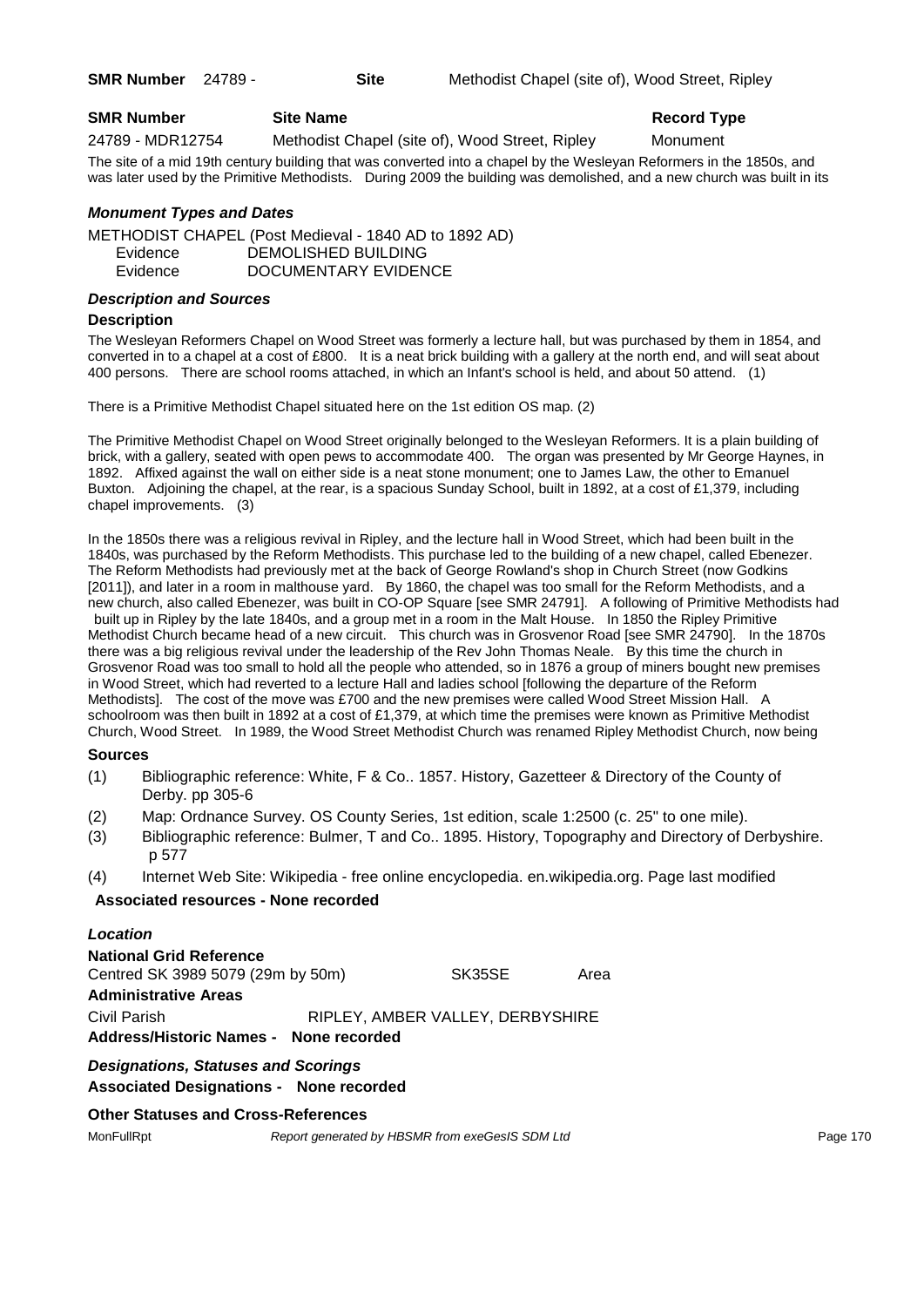place.the only Methodist Church in Ripley. During 2009 the church was demolished, and a new church was built in its place. Sites & Monuments Record - 24789 Active Active Active Active (4) SHINE Candidate (No) **Active** Active **Ratings and Scorings - None recorded** *Land Use*  **Associated Historic Landscape Character Records - None recorded Other Land Classes - None recorded** *Related Monuments - None Recorded Finds - None recorded*

*Associated Events/Activities - None recorded*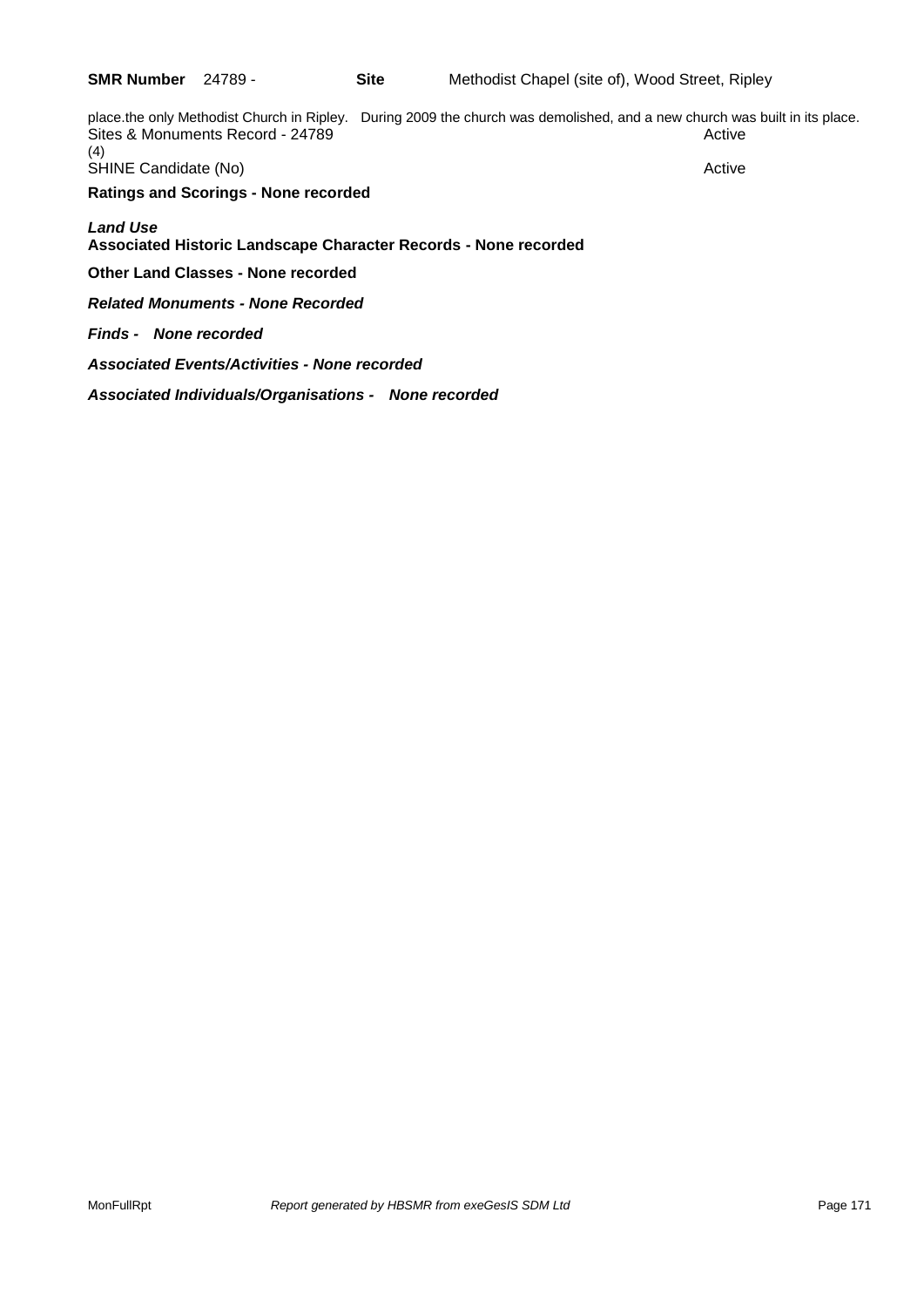| <b>SMR Number</b> | <b>Site Name</b>                                                | Record Ty |
|-------------------|-----------------------------------------------------------------|-----------|
| 24790 - MDR12755  | Primitive Methodist Chapel (site of), Grosvenor<br>Road, Ripley | Monument  |

The site of a Primitive Methodist Chapel that was built in 1850. It was superseded by two chapels in the late 19th century (see SMR 24789 and SMR 24792), and appears to have been demolished by 1900.

## *Monument Types and Dates*

PRIMITIVE METHODIST CHAPEL (Post Medieval - 1850 AD) Evidence DEMOLISHED BUILDING Evidence DOCUMENTARY EVIDENCE

# *Description and Sources*

#### **Description**

The Primitive Methodist Chapel at Grosvenor Place was erected in 1850. It is about to be enlarged with schools added at an outlay of £200. (1)

There is a Primitive Methodist Chapel situated here on the 1st edition OS map. It is no longer present by the 2nd edition OS map, by which time Grosvenor Place becomes Grosvenor Road. (2-3)

A following of Primitive Methodists had built up in Ripley by the late 1840s. The group met in a room in Malt House. In 1850 the Ripley Primitive Methodist Church became head of a new circuit. This church was in Grosvenor Road, on the site that was formerly the CO-OP Fish and Meat shop and is now a wine Bar [2011]. In the 1870s there was a big religious revival under the leadership of the Rev. John Thomas Neale. By this time the church in Grosvenor Road was too small to hold all the people who attended, so in 1876 a group of miners bought new premises in Wood Street [see SMR 24789]. The remaining congregations from Grosvenor Road built a new church on Nottingham Road in 1893 [see

#### **Sources**

- (1) Bibliographic reference: White, F & Co.. 1857. History, Gazetteer & Directory of the County of Derby. p 306
- (2) Map: Ordnance Survey. OS County Series, 1st edition, scale 1:2500 (c. 25" to one mile).
- (3) Map: Ordnance Survey. OS County Series, 2nd edition (1st revision), scale 1:2500 (c. 25" to one
- (4) Internet Web Site: Wikipedia free online encyclopedia. en.wikipedia.org. Page last modified

## **Associated resources - None recorded**

| Location                                                                                                           |                                                 |      |                  |          |
|--------------------------------------------------------------------------------------------------------------------|-------------------------------------------------|------|------------------|----------|
| <b>National Grid Reference</b><br>Centred SK 3999 5053 (18m by 25m)<br><b>Administrative Areas</b><br>Civil Parish | SK35SE<br>RIPLEY, AMBER VALLEY, DERBYSHIRE      | Area |                  |          |
| Address/Historic Names - None recorded                                                                             |                                                 |      |                  |          |
| <b>Designations, Statuses and Scorings</b><br><b>Associated Designations - None recorded</b>                       |                                                 |      |                  |          |
| <b>Other Statuses and Cross-References</b><br>Sites & Monuments Record - 24790<br>SHINE Candidate (No)             |                                                 |      | Active<br>Active |          |
| <b>Ratings and Scorings - None recorded</b>                                                                        |                                                 |      |                  |          |
| <b>Land Use</b><br>Associated Historic Landscape Character Records - None recorded                                 |                                                 |      |                  |          |
| <b>Other Land Classes - None recorded</b>                                                                          |                                                 |      |                  |          |
| <b>Related Monuments - None Recorded</b>                                                                           |                                                 |      |                  |          |
| MonFullRpt                                                                                                         | Report generated by HBSMR from exeGesIS SDM Ltd |      |                  | Page 172 |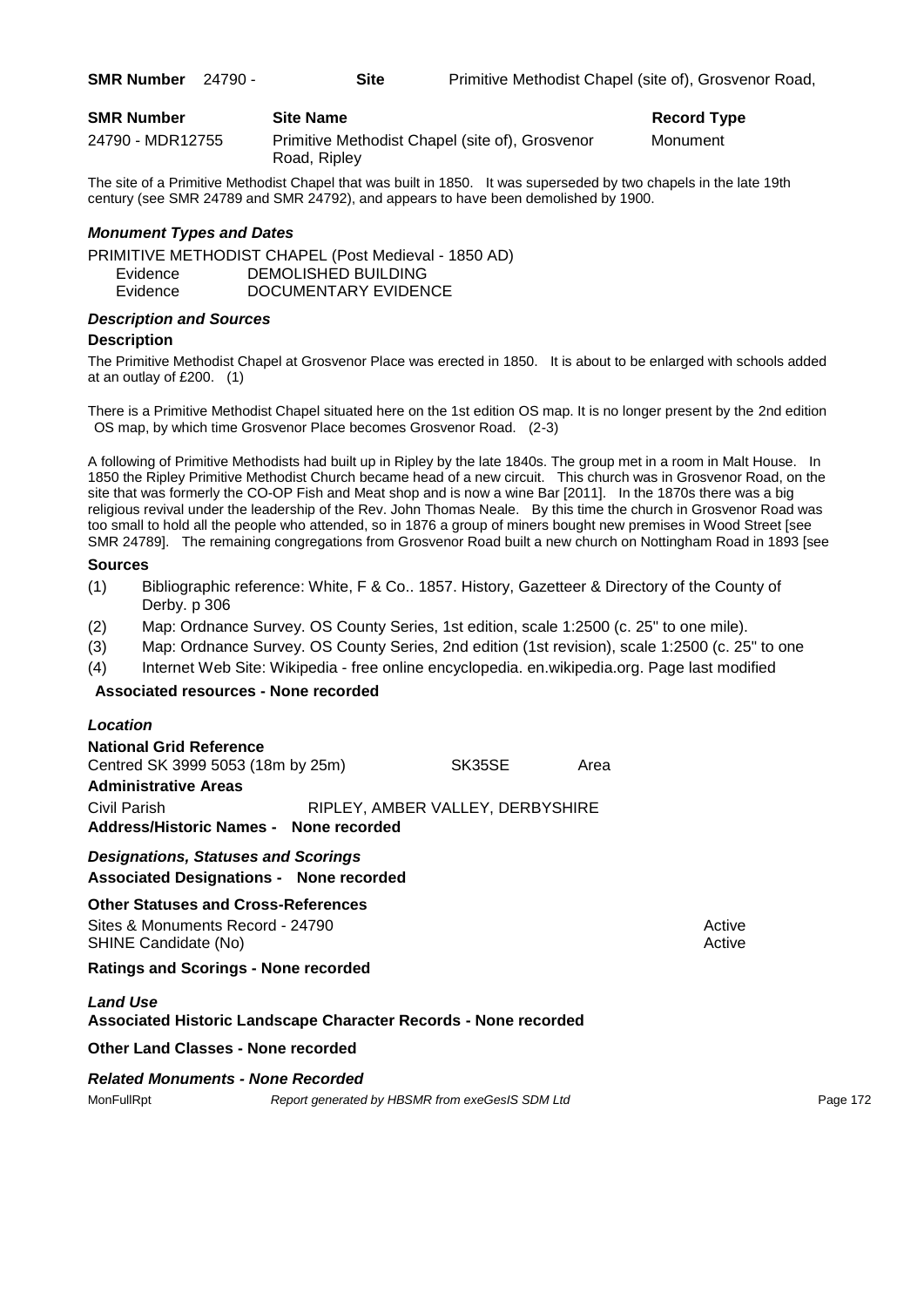SMR 24792]. (4)*Finds - None recorded*

*Associated Events/Activities - None recorded*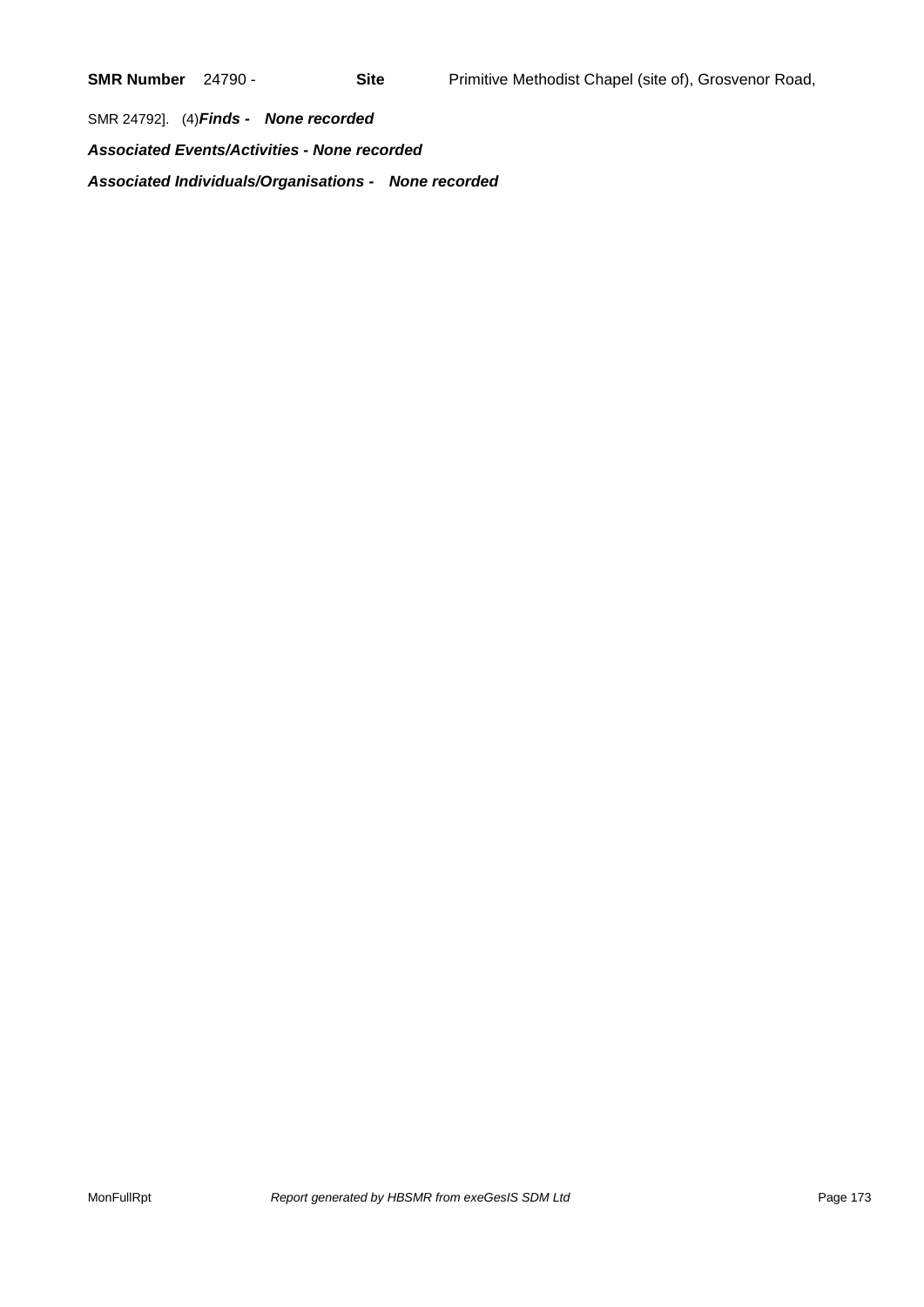**SMR Number** 24791 - **Site** Ebenezer Chapel (site of), Nottingham Road, Ripley

| <b>SMR Number</b> | <b>Site Name</b>                            | <b>Record Type</b> |  |
|-------------------|---------------------------------------------|--------------------|--|
| 24791 - MDR12756  | Ebenezer Chapel (site of), Nottingham Road, | Monument           |  |

The site of a United Methodist Free Chapel, which was built in 1860, when their previous chapel became too small [see SMR 24789]. Ebenezer Church was closed in the early 1960s and is now a car park [2011].

## *Monument Types and Dates*

UNITED METHODIST FREE CHAPEL (Post Medieval - 1860 AD) Evidence DEMOLISHED BUILDING Evidence DOCUMENTARY EVIDENCE

## *Description and Sources*

#### **Description**

Ebenezer Chapel, a United Methodist Free Chapel, is situated here on the 1st edition OS map. (1)

The United Methodist Free Church (Ebenezer Chapel), in Nottingham Road, is an attractive edifice with open pews, arranged in a horseshoe fashion. In the centre stands a very good organ, by J R Cousans, of Lincoln. It was built in 1886 at a cost of £240. Under the chapel are a Sunday school and three classrooms; all well lighted. The chapel was erected in 1860 to accommodate 500, and cost about £1,700. Adjoining is the Manse. (2)

The United Methodist Free Church had a chapel called Ebenezer on Wood Street, which they converted from a former lecture hall in the 1850s [see SMR 24789]. By 1860 this chapel was not able to hold all the large numbers attending. A new church also called Ebenezer was then built in CO-OP Square, at a cost of £1,700. The church was able to hold 600 people, and also had a schoolroom. Ebenezer Church was closed in the early 1960s and is now a car park [2011]. (3)

## **Sources**

- (1) Map: Ordnance Survey. OS County Series, 1st edition, scale 1:2500 (c. 25" to one mile).
- (2) Bibliographic reference: Bulmer, T and Co.. 1895. History, Topography and Directory of Derbyshire. p 578
- (3) Internet Web Site: Wikipedia free online encyclopedia. en.wikipedia.org. Page last modified

## **Associated resources - None recorded**

| Location                                                                                               |                                                 |      |                  |          |
|--------------------------------------------------------------------------------------------------------|-------------------------------------------------|------|------------------|----------|
| <b>National Grid Reference</b><br>Centred SK 4008 5054 (31m by 42m)                                    | SK45SW                                          | Area |                  |          |
| <b>Administrative Areas</b>                                                                            |                                                 |      |                  |          |
| Civil Parish                                                                                           | RIPLEY, AMBER VALLEY, DERBYSHIRE                |      |                  |          |
| Address/Historic Names - None recorded                                                                 |                                                 |      |                  |          |
| <b>Designations, Statuses and Scorings</b><br><b>Associated Designations - None recorded</b>           |                                                 |      |                  |          |
| <b>Other Statuses and Cross-References</b><br>SHINE Candidate (No)<br>Sites & Monuments Record - 24791 |                                                 |      | Active<br>Active |          |
| <b>Ratings and Scorings - None recorded</b>                                                            |                                                 |      |                  |          |
| <b>Land Use</b><br>Associated Historic Landscape Character Records - None recorded                     |                                                 |      |                  |          |
| <b>Other Land Classes - None recorded</b>                                                              |                                                 |      |                  |          |
| <b>Related Monuments - None Recorded</b>                                                               |                                                 |      |                  |          |
| <b>Finds - None recorded</b>                                                                           |                                                 |      |                  |          |
| MonFullRpt                                                                                             | Report generated by HBSMR from exeGesIS SDM Ltd |      |                  | Page 174 |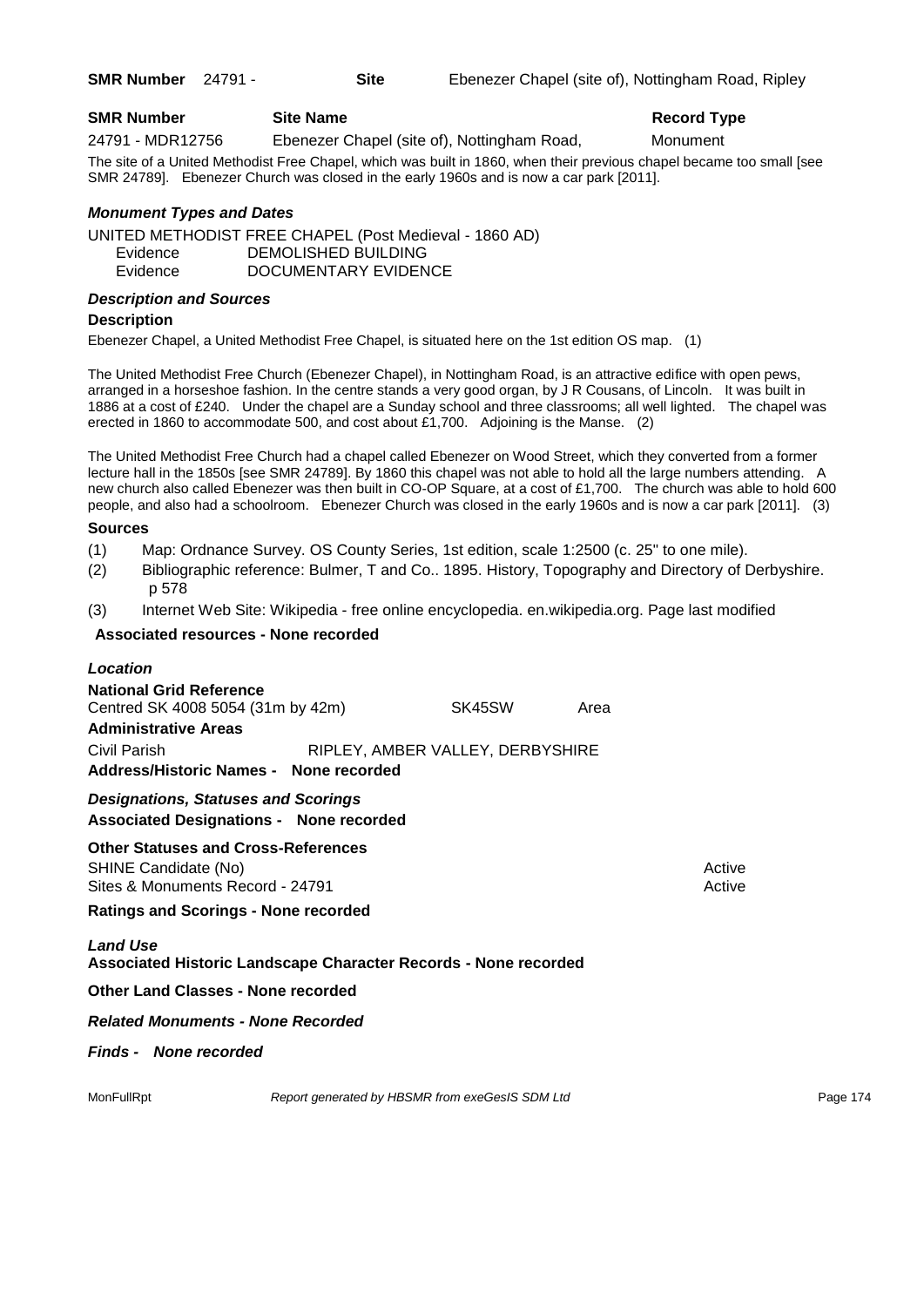*Associated Events/Activities - None recorded Associated Individuals/Organisations - None recorded*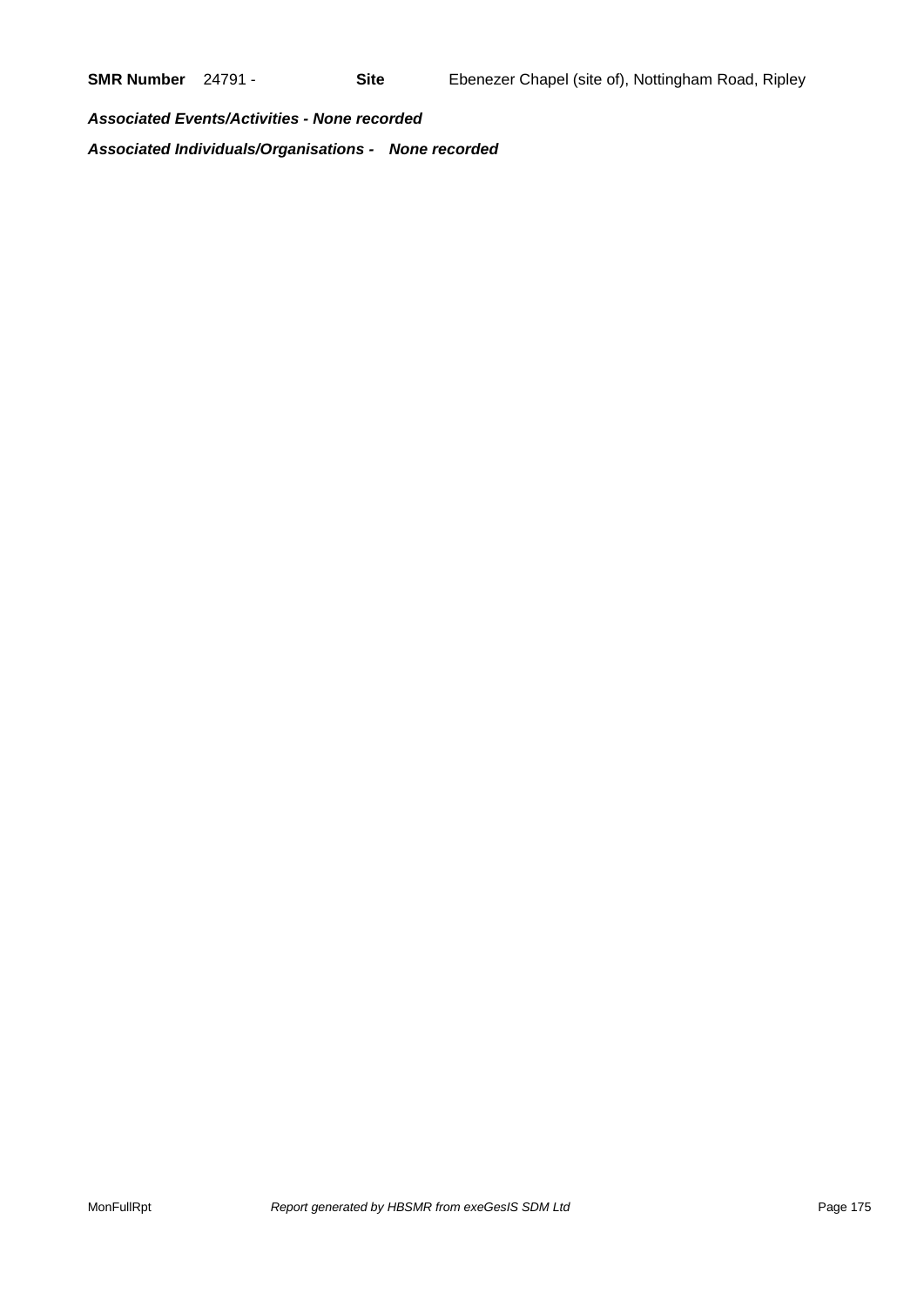| <b>SMR Number</b> | 24792 - | Site             | Ripley                                        | Former Primitive Methodist Chapel, Nottingham Road, |  |  |
|-------------------|---------|------------------|-----------------------------------------------|-----------------------------------------------------|--|--|
| <b>SMR Number</b> |         | <b>Site Name</b> |                                               | Record Type                                         |  |  |
| 24792 - MDR12757  |         |                  | Former Primitive Methodist Chapel, Nottingham | <b>Building</b>                                     |  |  |

Road, Ripley

A former Primitive Methodist Chapel that was built in 1893. It superseded an earlier chapel on Grosvenor Road (see SMR 27490). It closed in 1989 and is no longer in use as a place of worship [2011].

## *Monument Types and Dates*

PRIMITIVE METHODIST CHAPEL (Post Medieval - 1893 AD) Evidence EXTANT BUILDING

## *Description and Sources*

## **Description**

There is a very handsome Primitive Methodist Chapel in Ripley, which was erected in 1893, at a total cost of £2,075, including Sunday school premises for 300 children. It is situated in the growing neighbourhood near the station, and will accommodate 450 persons. (1)

There is a Primitive Methodist Chapel situated here on the 2nd edition OS map. (2)

There was formerly a Primitive Methodist Chapel on Grosvenor Road [see SMR 24790], but this became too small in the 1870s, at which time a group of miners bought new premises in Wood Street [see SMR 27489]. The remaining congregations from Grosvenor Road built a new church on Nottingham Road in 1893 at a cost of £2,075, and included a schoolroom. In 1989 the Nottingham Road Methodist Church closed and members transferred to Wood Street Methodist Church [SMR 27489]. (3)

The building is still standing, but is no longer in use as a place of worship [2011]. (4-5)

## **Sources**

- (1) Bibliographic reference: Bulmer, T and Co.. 1895. History, Topography and Directory of Derbyshire. pp 577-8
- (2) Map: Ordnance Survey. OS County Series, 2nd edition (1st revision), scale 1:2500 (c. 25" to one
- (3) Internet Web Site: Wikipedia free online encyclopedia. en.wikipedia.org. Page last modified
- (4) Map: Ordnance Survey. Current Mastermap and 1:10000 series.
- (5) Internet Web Site: Google Maps. http://maps.google.com/. Webpage viewed 13/05/2011

## **Associated resources - None recorded**

| Location                                                                                               |                                                 |      |                  |          |
|--------------------------------------------------------------------------------------------------------|-------------------------------------------------|------|------------------|----------|
| <b>National Grid Reference</b><br>Centred SK 4025 5057 (20m by 23m)<br><b>Administrative Areas</b>     | SK45SW                                          | Area |                  |          |
| Civil Parish<br>Address/Historic Names - None recorded                                                 | RIPLEY, AMBER VALLEY, DERBYSHIRE                |      |                  |          |
| <b>Designations, Statuses and Scorings</b><br><b>Associated Designations - None recorded</b>           |                                                 |      |                  |          |
| <b>Other Statuses and Cross-References</b><br>SHINE Candidate (No)<br>Sites & Monuments Record - 24792 |                                                 |      | Active<br>Active |          |
| <b>Ratings and Scorings - None recorded</b>                                                            |                                                 |      |                  |          |
| <b>Land Use</b><br><b>Associated Historic Landscape Character Records - None recorded</b>              |                                                 |      |                  |          |
| <b>Other Land Classes - None recorded</b>                                                              |                                                 |      |                  |          |
| MonFullRpt                                                                                             | Report generated by HBSMR from exeGesIS SDM Ltd |      |                  | Page 176 |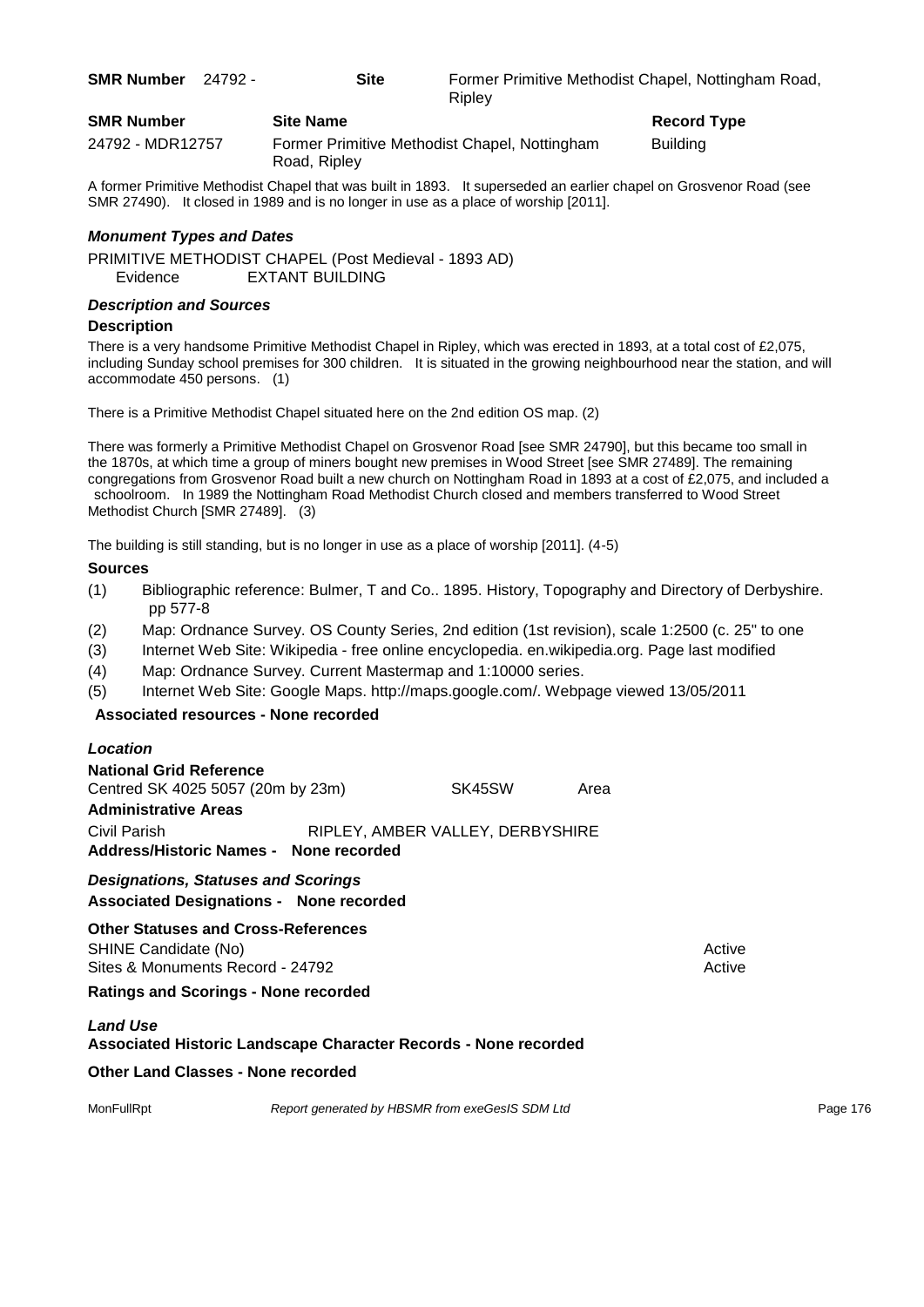**SMR Number** 24792 - **Site** Former Primitive Methodist Chapel, Nottingham Road, Ripley

*Related Monuments - None Recorded Finds - None recorded Associated Events/Activities - None recorded Associated Individuals/Organisations - None recorded*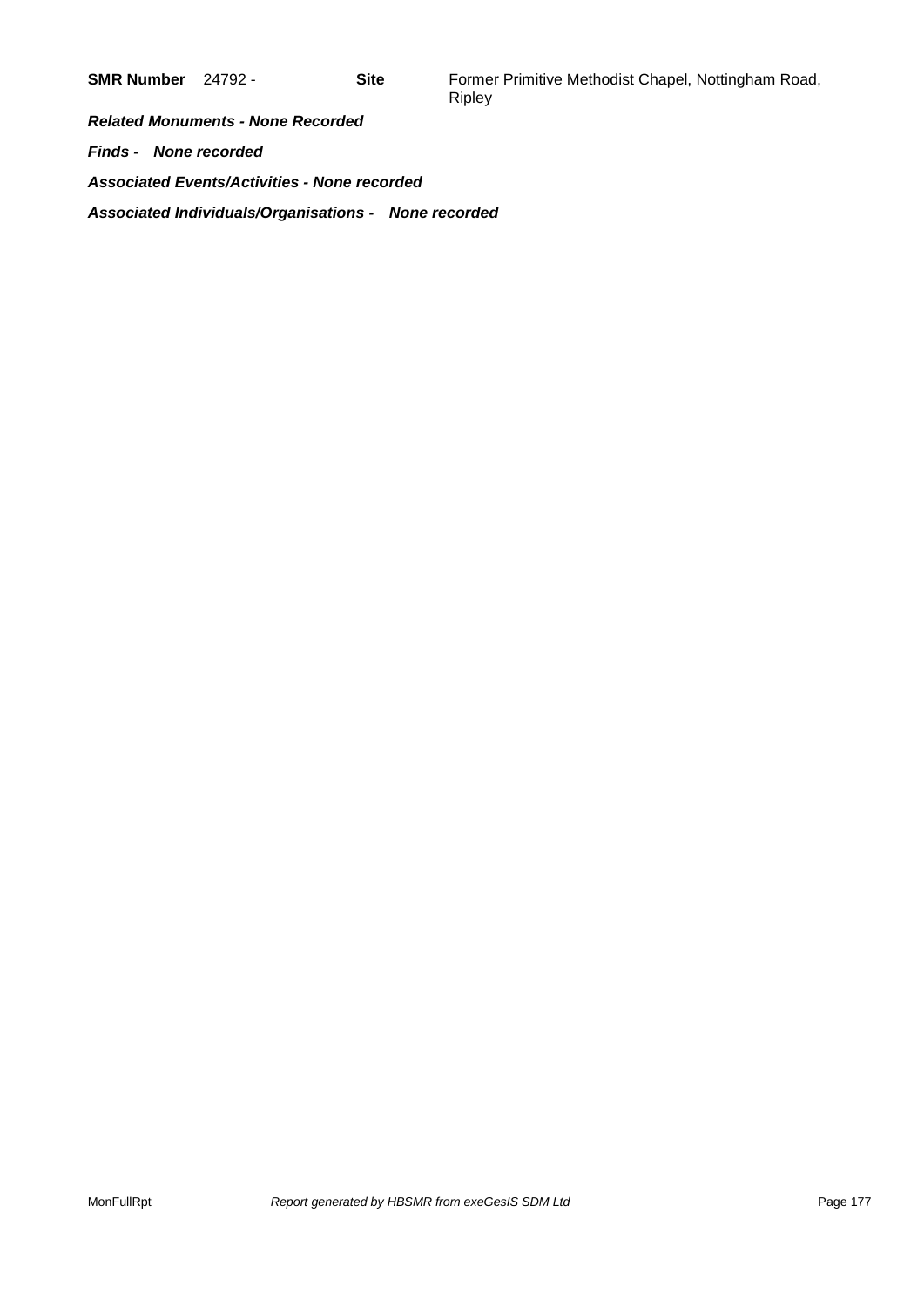**SMR Number** 24793 - **Site** Wesleyan Methodist Chapel and Sunday schools (site of), Chapel Street, Ripley

| <b>SMR Number</b> | <b>Site Name</b>                 |
|-------------------|----------------------------------|
| 24793 - MDR12758  | Wesleyan Methodist Chapel a      |
|                   | (site of), Chapel Street, Ripley |

**Record Type** 

dist Chapel and Sunday schools Monument

The site of a Wesleyan Methodist Chapel that was built in 1847, and associated Sunday schools that were built in 1889. They have since been demolished and the site has been redeveloped in to a supermarket [2011].

## *Monument Types and Dates*

WESLEYAN METHODIST CHAPEL (Post Medieval - 1847 AD) Evidence DEMOLISHED BUILDING Evidence DOCUMENTARY EVIDENCE SUNDAY SCHOOL (Post Medieval - 1889 AD) Evidence DEMOLISHED BUILDING Evidence DOCUMENTARY EVIDENCE

## *Description and Sources*

#### **Description**

The Wesleyan Methodist Chapel, in Chapel Street, was built in 1847 at a cost of £2,000. It is a handsome brick building of the mixed order, capable of seating 800 persons, with large Sunday schools and minister's house attached. (1)

There is a Wesleyan Methodist Chapel situated here on the 1st edition OS map. (2)

The Wesleyan Methodists built their present chapel in 1847, at a cost of £2,000. It is a large brick building with a horseshoe gallery, affording a total accommodation for nearly 700 persons. On the wall is a marble monument to the memory of William Penny, who died in 1887, after a connection with the chapel extending over 50 years as a local preacher, class leader, and Sunday school superintendent. He bequeathed to the trustees of the chapel the sum of £1,500. Adjoining the chapel are the Centenary Memorial Sunday Schools, erected in 1889. (3)

The chapel and Sunday schools have since been demolished and the site has been redeveloped in to a supermarket [2011]. (4-5)

## **Sources**

- (1) Bibliographic reference: White, F & Co.. 1857. History, Gazetteer & Directory of the County of Derby. p 305
- (2) Map: Ordnance Survey. OS County Series, 1st edition, scale 1:2500 (c. 25" to one mile).
- (3) Bibliographic reference: Bulmer, T and Co.. 1895. History, Topography and Directory of Derbyshire. p 578
- (4) Map: Ordnance Survey. Current Mastermap and 1:10000 series.
- (5) Internet Web Site: Google Maps. http://maps.google.com/. Webpage viewed 13/05/2011

#### **Associated resources - None recorded**

## *Location*

| <b>National Grid Reference</b>         |  |                                  |      |  |
|----------------------------------------|--|----------------------------------|------|--|
| Centred SK 3995 5067 (52m by 37m)      |  | SK35SE                           | Area |  |
| Administrative Areas                   |  |                                  |      |  |
| Civil Parish                           |  | RIPLEY, AMBER VALLEY, DERBYSHIRE |      |  |
| Address/Historic Names - None recorded |  |                                  |      |  |
| Bestemational Blottness and Beautume   |  |                                  |      |  |

*Designations, Statuses and Scorings* **Associated Designations - None recorded**

# **Other Statuses and Cross-References**

SHINE Candidate (No) **Active** Active 30 Active 30 Active 30 Active 30 Active 30 Active Sites & Monuments Record - 24793 Active Active Active Active

**Ratings and Scorings - None recorded**

MonFullRpt *Report generated by HBSMR from exeGesIS SDM Ltd Report 178*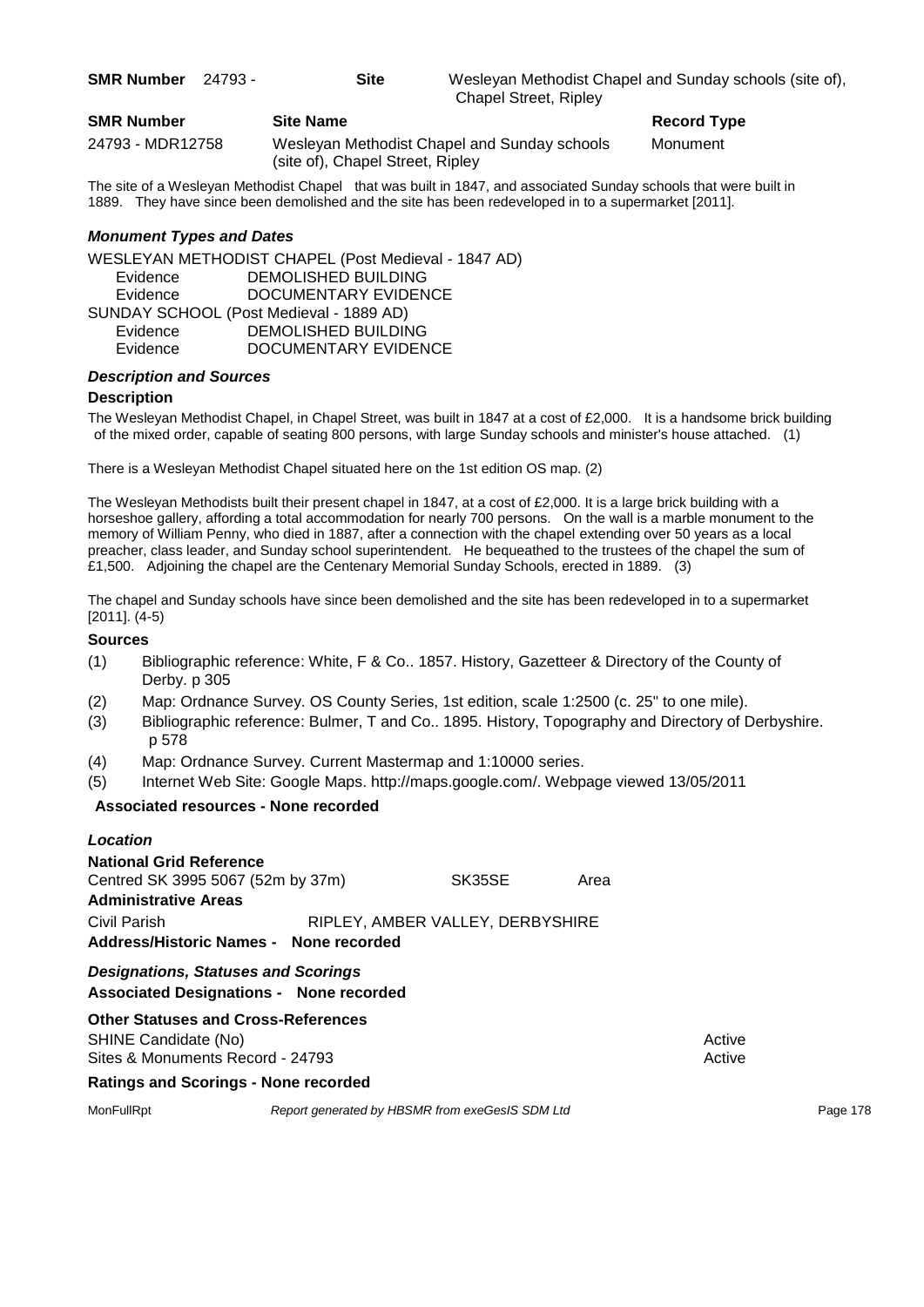| <b>Land Use</b><br>Associated Historic Landscape Character Records - None recorded |
|------------------------------------------------------------------------------------|
| <b>Other Land Classes - None recorded</b>                                          |
| <b>Related Monuments - None Recorded</b>                                           |
| <b>Finds - None recorded</b>                                                       |
| <b>Associated Events/Activities - None recorded</b>                                |
| Associated Individuals/Organisations - None recorded                               |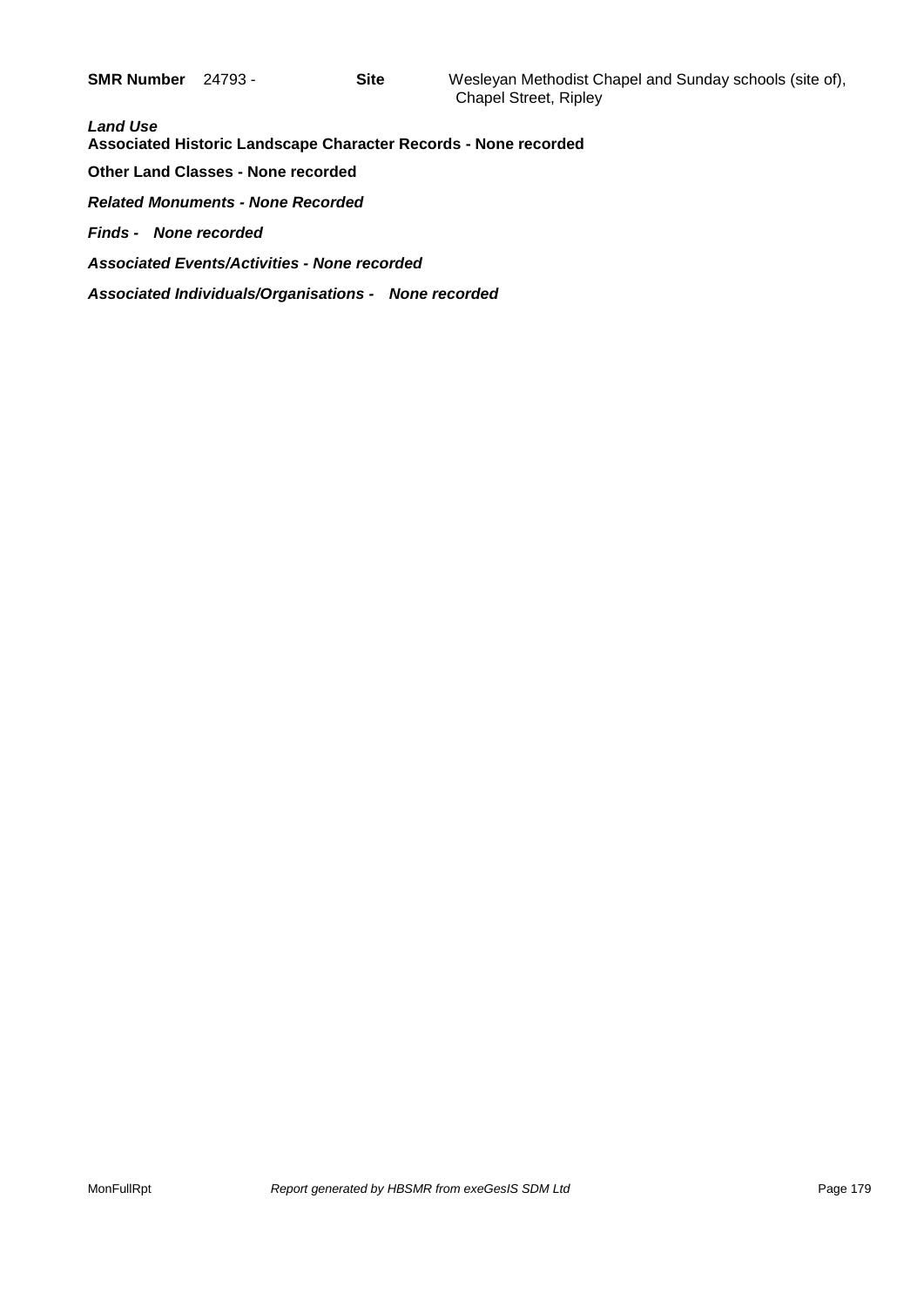| <b>SMR Number</b>               | <b>Site Name</b>                                                            | <b>Record Type</b>                                                                                               |
|---------------------------------|-----------------------------------------------------------------------------|------------------------------------------------------------------------------------------------------------------|
| 24794 - MDR12759                | Former Bethel Chapel, Derby Road,                                           | <b>Building</b>                                                                                                  |
|                                 | presumably being used by Jehovah's Witnesses [2011].                        | A former United Methodist Free Chapel that was built in 1864. The building is now labelled 'Kingdom Hall' and is |
| <b>Monument Types and Dates</b> |                                                                             |                                                                                                                  |
|                                 | UNITED METHODIST FREE CHAPEL (Post Medieval to Modern - 1864 AD to 1938 AD) |                                                                                                                  |

al to Modern - 1864 AD to 1938 AD) Evidence EXTANT BUILDING

#### *Description and Sources*

#### **Description**

Bethel Chapel, a United Methodist Free Chapel, is situated here on the 1st edition OS map. (1)

The United Methodist Free Church have a chapel (Bethel) at Green Hillocks that was built in 1864. (2)

The chapel has been extended to the rear by the 4th edition OS map. (3)

The building is now labelled 'Kingdom Hall' and is presumably being used by Jehovah's Witnesses [2011]. (4)

#### **Sources**

- (1) Map: Ordnance Survey. OS County Series, 1st edition, scale 1:2500 (c. 25" to one mile).
- (2) Bibliographic reference: Bulmer, T and Co.. 1895. History, Topography and Directory of Derbyshire. p 578
- (3) Map: Ordnance Survey. 1937-38. OS County Series, Third Revision, scale 1:2500 (c. 25" to one
- (4) Map: Ordnance Survey. Current Mastermap and 1:10000 series.

#### **Associated resources - None recorded**

## *Location*

| <b>National Grid Reference</b>         |                                  |      |
|----------------------------------------|----------------------------------|------|
| Centred SK 3996 4949 (18m by 17m)      | SK34NE                           | Area |
| <b>Administrative Areas</b>            |                                  |      |
| Civil Parish                           | RIPLEY, AMBER VALLEY, DERBYSHIRE |      |
| Address/Historic Names - None recorded |                                  |      |

*Designations, Statuses and Scorings* **Associated Designations - None recorded**

**Other Statuses and Cross-References** SHINE Candidate (No) **Active** Active 30 Active 30 Active 30 Active 30 Active 30 Active Sites & Monuments Record - 24794 Active Active Active Active

**Ratings and Scorings - None recorded**

#### *Land Use*

**Associated Historic Landscape Character Records - None recorded**

**Other Land Classes - None recorded**

*Related Monuments - None Recorded*

#### *Finds - None recorded*

*Associated Events/Activities - None recorded*

*Associated Individuals/Organisations - None recorded*

MonFullRpt *Report generated by HBSMR from exeGesIS SDM Ltd Report 180* Page 180

**SMR Number** 24794 - **Site** Former Bethel Chapel, Derby Road, Greenhillocks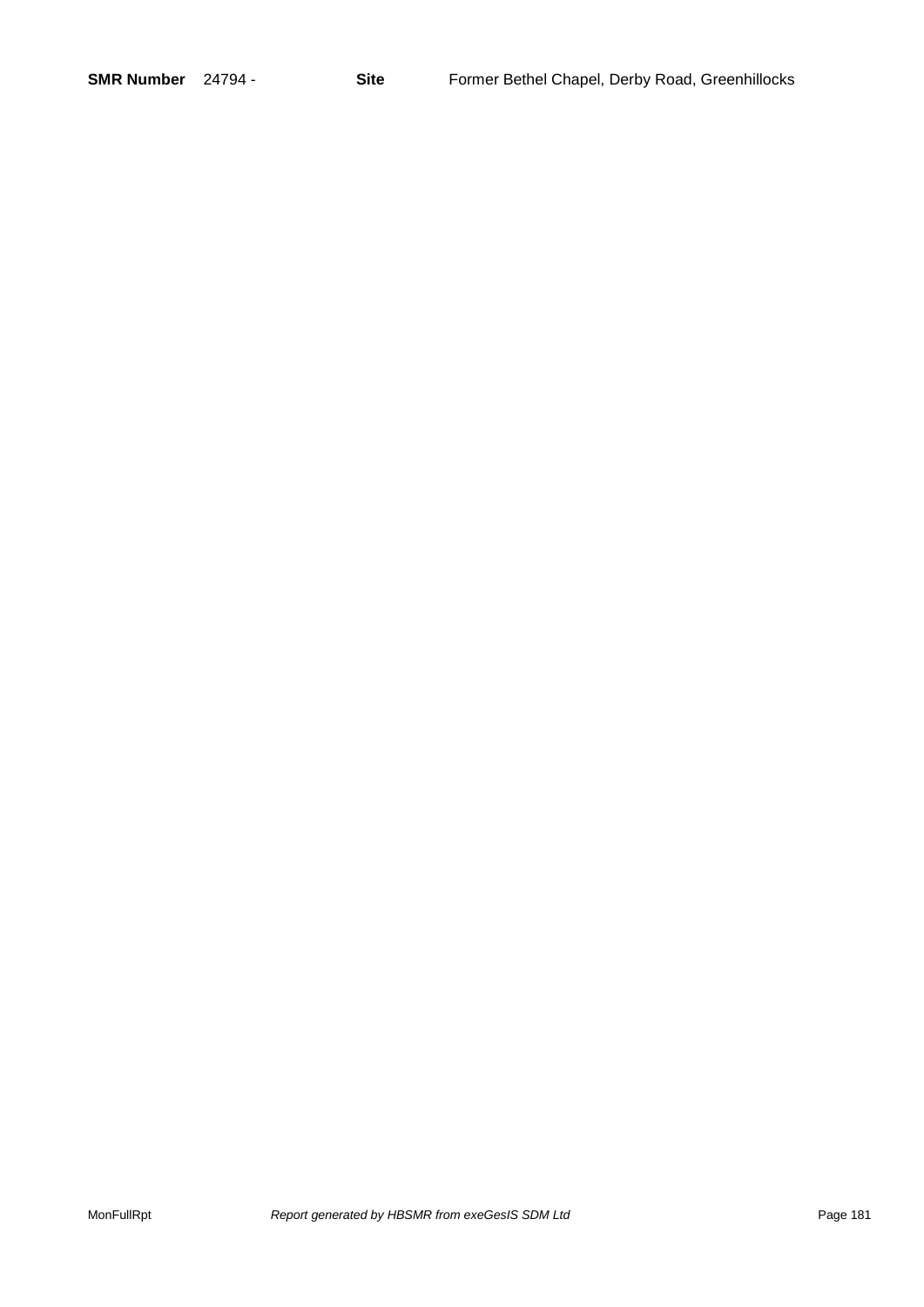**SMR Number** 24795 - **Site** Mortuary Chapels (site of), Cemetery Lane, Ripley

| <b>SMR Number</b> | <b>Site Name</b>                                                                                          | <b>Record Type</b> |
|-------------------|-----------------------------------------------------------------------------------------------------------|--------------------|
| 24795 - MDR12760  | Mortuary Chapels (site of), Cemetery Lane, Ripley                                                         | Monument           |
|                   | The site of two 19th century mortuary chapels, one for the Church of England and one for Non-Conformists. |                    |

### *Monument Types and Dates*

MORTUARY CHAPEL (Post Medieval - 1857 AD to 1882 AD) Evidence DEMOLISHED BUILDING Evidence DOCUMENTARY EVIDENCE

### *Description and Sources*

### **Description**

There are two mortuary chapels situated here on the 1st edition OS map. They are identified as Church of England and Non-conformist chapels on the 2nd edition OS map. (1-2)

A Burial Board of nine members was formed in 1857, and about five acres of ground were planted and laid out for a cemetery. There are two mortuary chapels for Churchmen and Nonconformists. Both are built of brick with stone dressings, and faced with cement in imitation of stone work. The style is Gothic, and the general appearance is attractive. (3)

### **Sources**

- (1) Map: Ordnance Survey. OS County Series, 1st edition, scale 1:2500 (c. 25" to one mile).
- (2) Map: Ordnance Survey. OS County Series, 2nd edition (1st revision), scale 1:2500 (c. 25" to one
- (3) Bibliographic reference: Bulmer, T and Co.. 1895. History, Topography and Directory of Derbyshire. p 578
- (4) Map: Ordnance Survey. Current Mastermap and 1:10000 series.

### **Associated resources - None recorded**

### *Location*

| <b>National Grid Reference</b><br>Centred SK 4011 5004 (24m by 21m)                                    | SK45SW                                          | Area |                  |          |
|--------------------------------------------------------------------------------------------------------|-------------------------------------------------|------|------------------|----------|
| <b>Administrative Areas</b>                                                                            |                                                 |      |                  |          |
| Civil Parish<br>Address/Historic Names - None recorded                                                 | RIPLEY, AMBER VALLEY, DERBYSHIRE                |      |                  |          |
| <b>Designations, Statuses and Scorings</b><br><b>Associated Designations - None recorded</b>           |                                                 |      |                  |          |
| <b>Other Statuses and Cross-References</b><br>SHINE Candidate (No)<br>Sites & Monuments Record - 24795 |                                                 |      | Active<br>Active |          |
| <b>Ratings and Scorings - None recorded</b>                                                            |                                                 |      |                  |          |
| <b>Land Use</b><br>Associated Historic Landscape Character Records - None recorded                     |                                                 |      |                  |          |
| <b>Other Land Classes - None recorded</b>                                                              |                                                 |      |                  |          |
| <b>Related Monuments - None Recorded</b>                                                               |                                                 |      |                  |          |
| <b>Finds - None recorded</b>                                                                           |                                                 |      |                  |          |
| <b>Associated Events/Activities - None recorded</b>                                                    |                                                 |      |                  |          |
| MonFullRpt                                                                                             | Report generated by HBSMR from exeGesIS SDM Ltd |      |                  | Page 182 |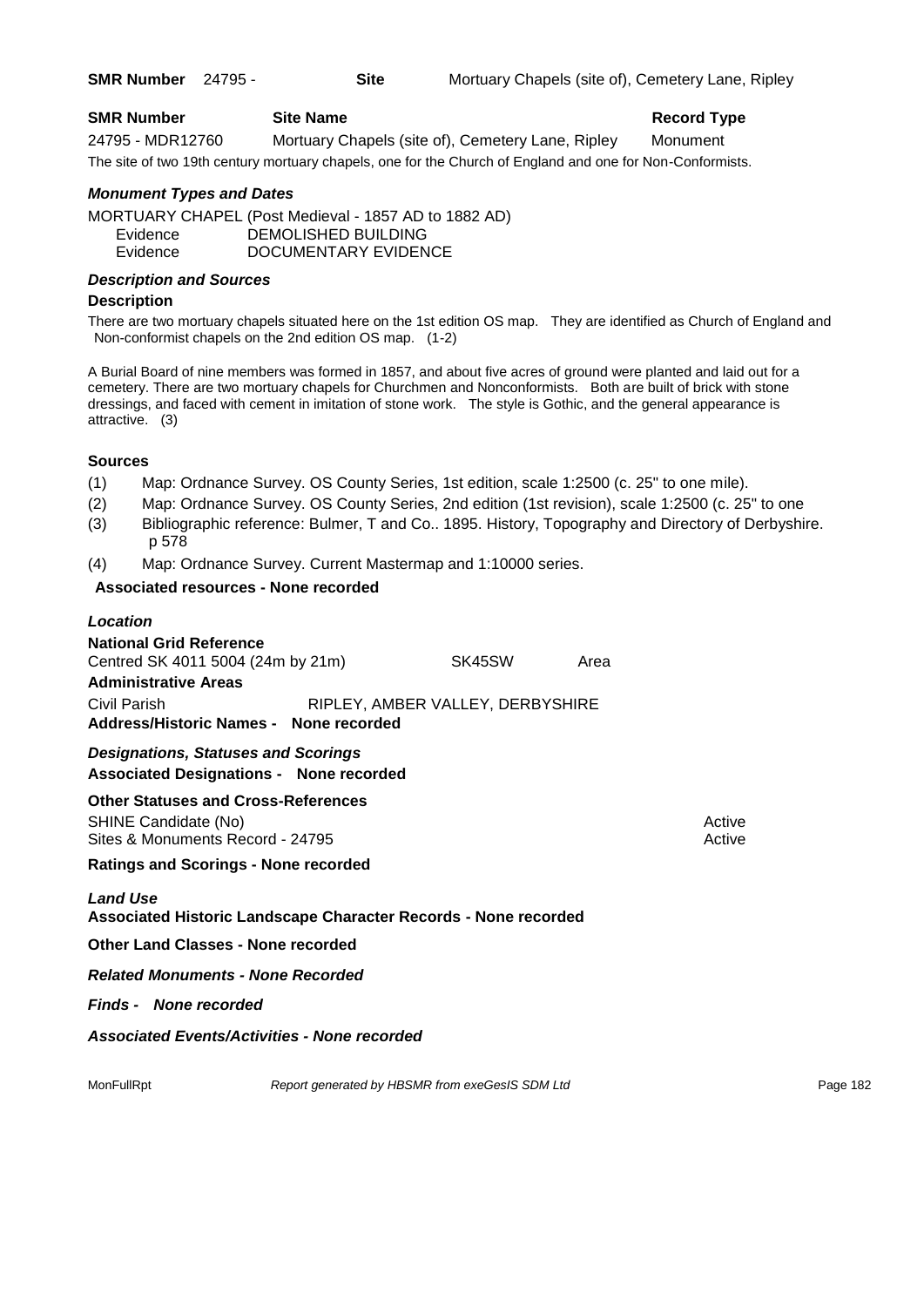The mortuary chapels have since been demolished, but the site remains undeveloped [2011]. (4)*Associated Individuals/Organisations - None recorded*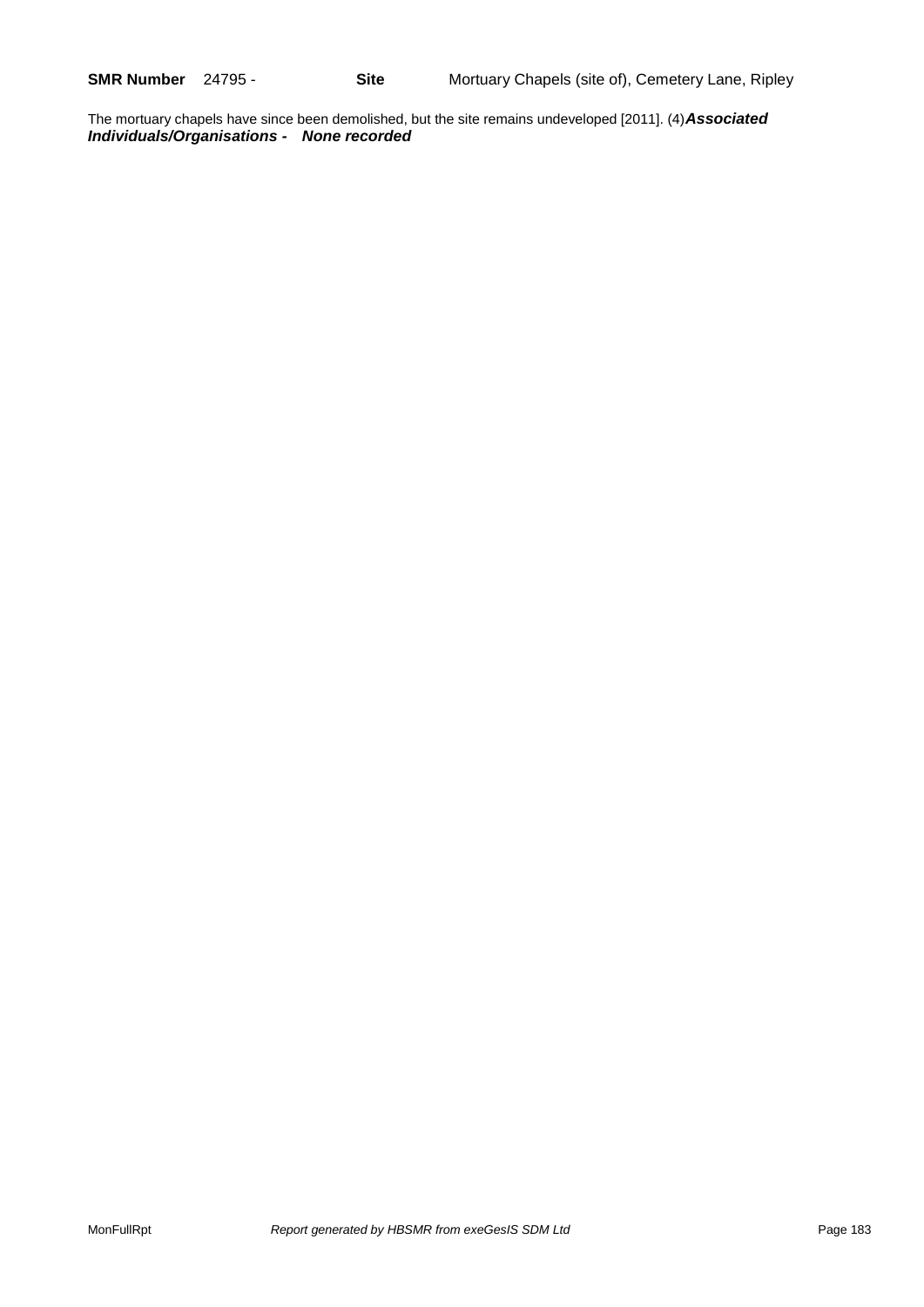| SMR Number 24796 -                                                                                 | <b>Site</b>                                                                                                | Marehay                          | Primitive Methodist Chapel (site of), Mulberry Mews,                                                                                                                                        |                    |
|----------------------------------------------------------------------------------------------------|------------------------------------------------------------------------------------------------------------|----------------------------------|---------------------------------------------------------------------------------------------------------------------------------------------------------------------------------------------|--------------------|
| <b>SMR Number</b>                                                                                  | <b>Site Name</b>                                                                                           |                                  |                                                                                                                                                                                             | <b>Record Type</b> |
| 24796 - MDR12761                                                                                   | Primitive Methodist Chapel (site of), Mulberry<br>Mews, Marehay                                            |                                  | Monument                                                                                                                                                                                    |                    |
|                                                                                                    |                                                                                                            |                                  | The site of a Primitive Methodist Chapel that was built in 1864. It appears to have since been demolished [2011].                                                                           |                    |
| <b>Monument Types and Dates</b>                                                                    |                                                                                                            |                                  |                                                                                                                                                                                             |                    |
| Evidence<br>Evidence                                                                               | PRIMITIVE METHODIST CHAPEL (Post Medieval - 1864 AD)<br>DEMOLISHED BUILDING<br><b>DOCUMENTARY EVIDENCE</b> |                                  |                                                                                                                                                                                             |                    |
| <b>Description and Sources</b>                                                                     |                                                                                                            |                                  |                                                                                                                                                                                             |                    |
| <b>Description</b>                                                                                 |                                                                                                            |                                  |                                                                                                                                                                                             |                    |
|                                                                                                    | There is a Primitive Methodist Chapel situated here on the 1st edition OS map. (1)                         |                                  |                                                                                                                                                                                             |                    |
|                                                                                                    | The Primitive Methodists have a chapel at Marehay that was erected in 1864. (2)                            |                                  |                                                                                                                                                                                             |                    |
|                                                                                                    | The chapel appears to have since been demolished [2011]. (3)                                               |                                  |                                                                                                                                                                                             |                    |
| <b>Sources</b>                                                                                     |                                                                                                            |                                  |                                                                                                                                                                                             |                    |
| (1)<br>(2)<br>p 579                                                                                |                                                                                                            |                                  | Map: Ordnance Survey. OS County Series, 1st edition, scale 1:2500 (c. 25" to one mile).<br>Bibliographic reference: Bulmer, T and Co 1895. History, Topography and Directory of Derbyshire. |                    |
| (3)                                                                                                | Map: Ordnance Survey. Current Mastermap and 1:10000 series.                                                |                                  |                                                                                                                                                                                             |                    |
|                                                                                                    | Associated resources - None recorded                                                                       |                                  |                                                                                                                                                                                             |                    |
| Location                                                                                           |                                                                                                            |                                  |                                                                                                                                                                                             |                    |
| <b>National Grid Reference</b><br>Centred SK 3951 4854 (24m by 26m)<br><b>Administrative Areas</b> |                                                                                                            | SK34NE                           | Area                                                                                                                                                                                        |                    |
| Civil Parish                                                                                       | Address/Historic Names - None recorded                                                                     | RIPLEY, AMBER VALLEY, DERBYSHIRE |                                                                                                                                                                                             |                    |
| <b>Designations, Statuses and Scorings</b>                                                         | <b>Associated Designations - None recorded</b>                                                             |                                  |                                                                                                                                                                                             |                    |
| <b>Other Statuses and Cross-References</b><br>SHINE Candidate (No)                                 |                                                                                                            |                                  |                                                                                                                                                                                             | Active             |
| Sites & Monuments Record - 24796                                                                   |                                                                                                            |                                  |                                                                                                                                                                                             | Active             |
| <b>Ratings and Scorings - None recorded</b>                                                        |                                                                                                            |                                  |                                                                                                                                                                                             |                    |
| <b>Land Use</b>                                                                                    | Associated Historic Landscape Character Records - None recorded                                            |                                  |                                                                                                                                                                                             |                    |
| <b>Other Land Classes - None recorded</b>                                                          |                                                                                                            |                                  |                                                                                                                                                                                             |                    |
| <b>Related Monuments - None Recorded</b>                                                           |                                                                                                            |                                  |                                                                                                                                                                                             |                    |
| <b>Finds - None recorded</b>                                                                       |                                                                                                            |                                  |                                                                                                                                                                                             |                    |
|                                                                                                    | <b>Associated Events/Activities - None recorded</b>                                                        |                                  |                                                                                                                                                                                             |                    |
|                                                                                                    | Associated Individuals/Organisations - None recorded                                                       |                                  |                                                                                                                                                                                             |                    |
|                                                                                                    |                                                                                                            |                                  |                                                                                                                                                                                             |                    |
| MonFullRpt                                                                                         | Report generated by HBSMR from exeGesIS SDM Ltd                                                            |                                  |                                                                                                                                                                                             | Page 184           |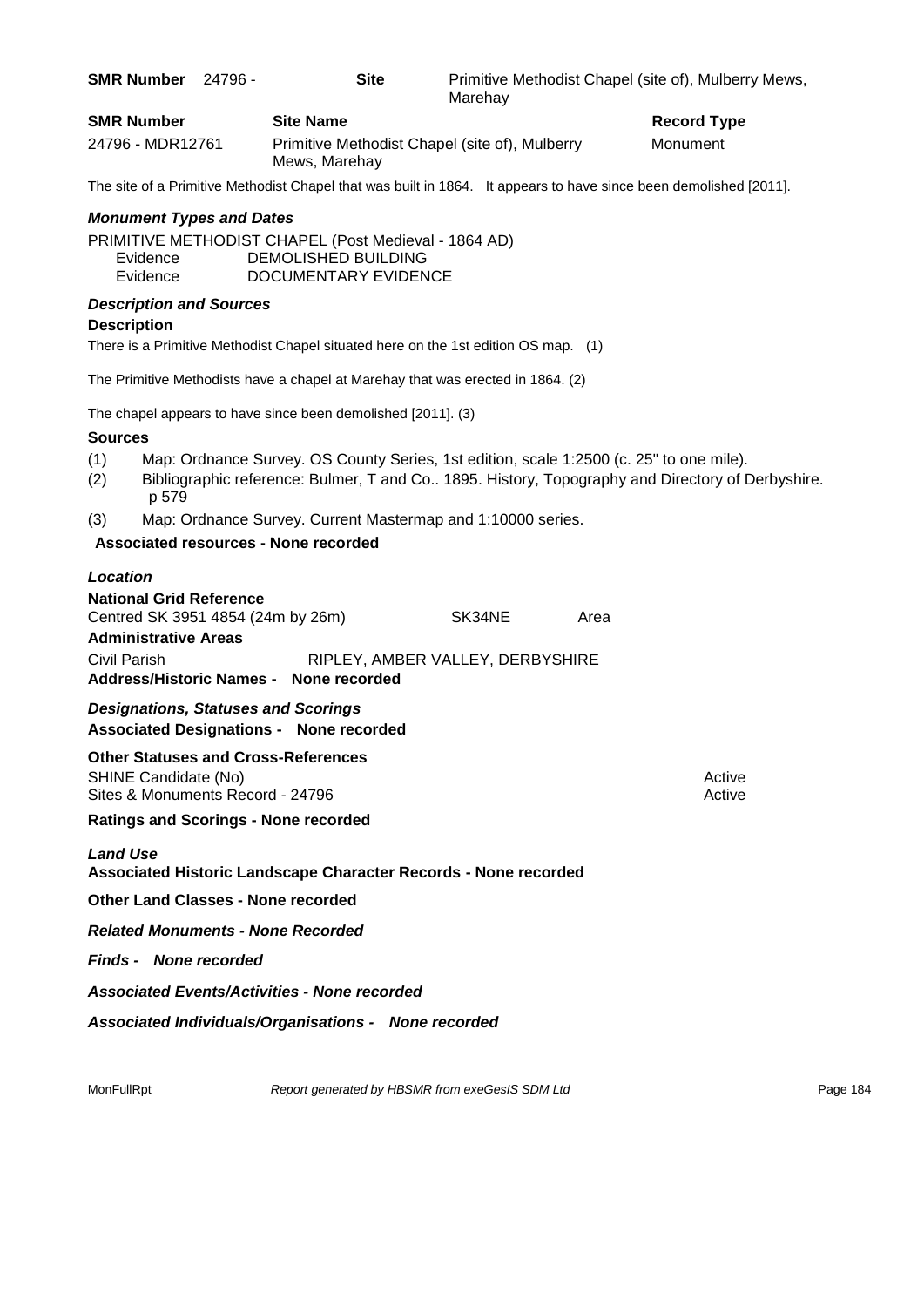| <b>SMR Number</b> | 24797 |
|-------------------|-------|
|-------------------|-------|

| <b>SMR Number</b> | <b>Site Name</b>                                           | <b>Record Type</b> |
|-------------------|------------------------------------------------------------|--------------------|
| 24797 - MDR12762  | Methodist Chapel (site of), Upper Marehay Road,<br>Marehay | Monument           |

The site of a Methodist Chapel that was built in 1866. It has since been demolished and the site has been redeveloped [2011].

### *Monument Types and Dates*

METHODIST CHAPEL (Post Medieval - 1866 AD) Evidence DEMOLISHED BUILDING Evidence DOCUMENTARY EVIDENCE

### *Description and Sources*

### **Description**

There is a Free Methodist Chapel situated here on the 1st edition OS map. (1)

The Wesleyan Methodists have a chapel at Marehay that was erected in 1866. (2)

The chapel has since been demolished and the site has been redeveloped [2011]. (3-4)

### **Sources**

- (1) Map: Ordnance Survey. OS County Series, 1st edition, scale 1:2500 (c. 25" to one mile).
- (2) Bibliographic reference: Bulmer, T and Co.. 1895. History, Topography and Directory of Derbyshire. p 579
- (3) Map: Ordnance Survey. Current Mastermap and 1:10000 series.
- (4) Internet Web Site: Google Maps. http://maps.google.com/. Webpage viewed 13/05/2011

### **Associated resources - None recorded**

### *Location*

| <b>National Grid Reference</b>                                                                         |  |        |      |                  |
|--------------------------------------------------------------------------------------------------------|--|--------|------|------------------|
| Centred SK 3954 4859 (19m by 15m)                                                                      |  | SK34NE | Area |                  |
| <b>Administrative Areas</b>                                                                            |  |        |      |                  |
| RIPLEY, AMBER VALLEY, DERBYSHIRE<br>Civil Parish<br>Address/Historic Names - None recorded             |  |        |      |                  |
| <b>Designations, Statuses and Scorings</b><br><b>Associated Designations - None recorded</b>           |  |        |      |                  |
| <b>Other Statuses and Cross-References</b><br>SHINE Candidate (No)<br>Sites & Monuments Record - 24797 |  |        |      | Active<br>Active |
| <b>Ratings and Scorings - None recorded</b>                                                            |  |        |      |                  |

### *Land Use*

**Associated Historic Landscape Character Records - None recorded**

**Other Land Classes - None recorded**

*Related Monuments - None Recorded*

*Finds - None recorded*

*Associated Events/Activities - None recorded*

### *Associated Individuals/Organisations - None recorded*

MonFullRpt *Report generated by HBSMR from exeGesIS SDM Ltd Report 185*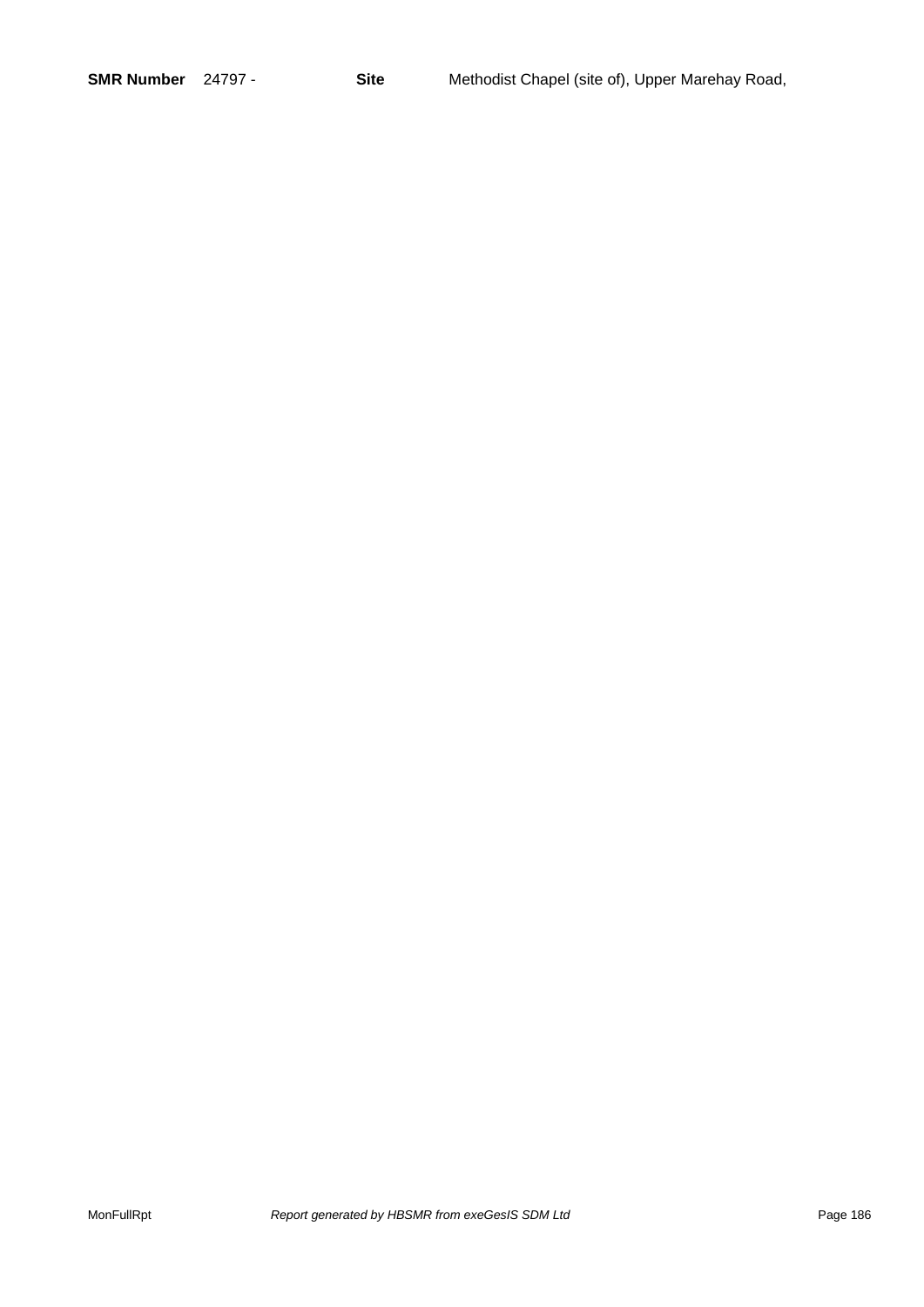| <b>SMR Number</b> | 24798 - | <b>Site</b>      | Waingroves                                  | Former United Methodist Free Chapel, Church Street, |
|-------------------|---------|------------------|---------------------------------------------|-----------------------------------------------------|
| <b>SMR Number</b> |         | <b>Site Name</b> |                                             | <b>Record Type</b>                                  |
| 24798 - MDR12763  |         |                  | Former United Methodist Free Chapel, Church | <b>Building</b>                                     |

A former United Methodist Free Chapel named Refuge Chapel, built in 1867, and rebuilt and enlarged in 1880 following a fire. It is no longer in use as a place of worship [2011]

### *Monument Types and Dates*

UNITED METHODIST FREE CHAPEL (Post Medieval - 1867 AD) Evidence DEMOLISHED BUILDING Evidence DOCUMENTARY EVIDENCE UNITED METHODIST FREE CHAPEL (Post Medieval - 1880 AD) Evidence EXTANT BUILDING

Street, Waingroves

### *Description and Sources*

### **Description**

Refuge Chapel, a United Methodist Free Chapel, is situated here on the 1st edition OS map. The chapel is larger by the 2nd edition. (1-2)

A United Methodist Free Chapel was erected at Waingroves in 1867, and was rebuilt and enlarged in 1880, after having been destroyed by fire the previous year. (3)

The former chapel is still standing, but is no longer in use as a place of worship [2011]. (4-5)

### **Sources**

- (1) Map: Ordnance Survey. OS County Series, 1st edition, scale 1:2500 (c. 25" to one mile).
- (2) Map: Ordnance Survey. OS County Series, 2nd edition (1st revision), scale 1:2500 (c. 25" to one
- (3) Bibliographic reference: Bulmer, T and Co.. 1895. History, Topography and Directory of Derbyshire. p 579
- (4) Map: Ordnance Survey. Current Mastermap and 1:10000 series.
- (5) Internet Web Site: Google Maps. http://maps.google.com/. Website viewed 19/05/2011

### **Associated resources - None recorded**

### *Location*

| <b>National Grid Reference</b>                 |  |                                  |      |
|------------------------------------------------|--|----------------------------------|------|
| Centred SK 4127 4929 (19m by 15m)              |  | SK44NW                           | Area |
| <b>Administrative Areas</b>                    |  |                                  |      |
| Civil Parish                                   |  | RIPLEY, AMBER VALLEY, DERBYSHIRE |      |
| Address/Historic Names - None recorded         |  |                                  |      |
| <b>Designations, Statuses and Scorings</b>     |  |                                  |      |
| <b>Associated Designations - None recorded</b> |  |                                  |      |

## **Other Statuses and Cross-References**

SHINE Candidate (No) **Active** Active 30 Active 30 Active 30 Active 30 Active 30 Active Sites & Monuments Record - 24798 Active Active Active Active

**Ratings and Scorings - None recorded**

### *Land Use*

### **Associated Historic Landscape Character Records - None recorded**

### **Other Land Classes - None recorded**

#### *Related Monuments - None Recorded*

MonFullRpt *Report generated by HBSMR from exeGesIS SDM Ltd Report 187* Page 187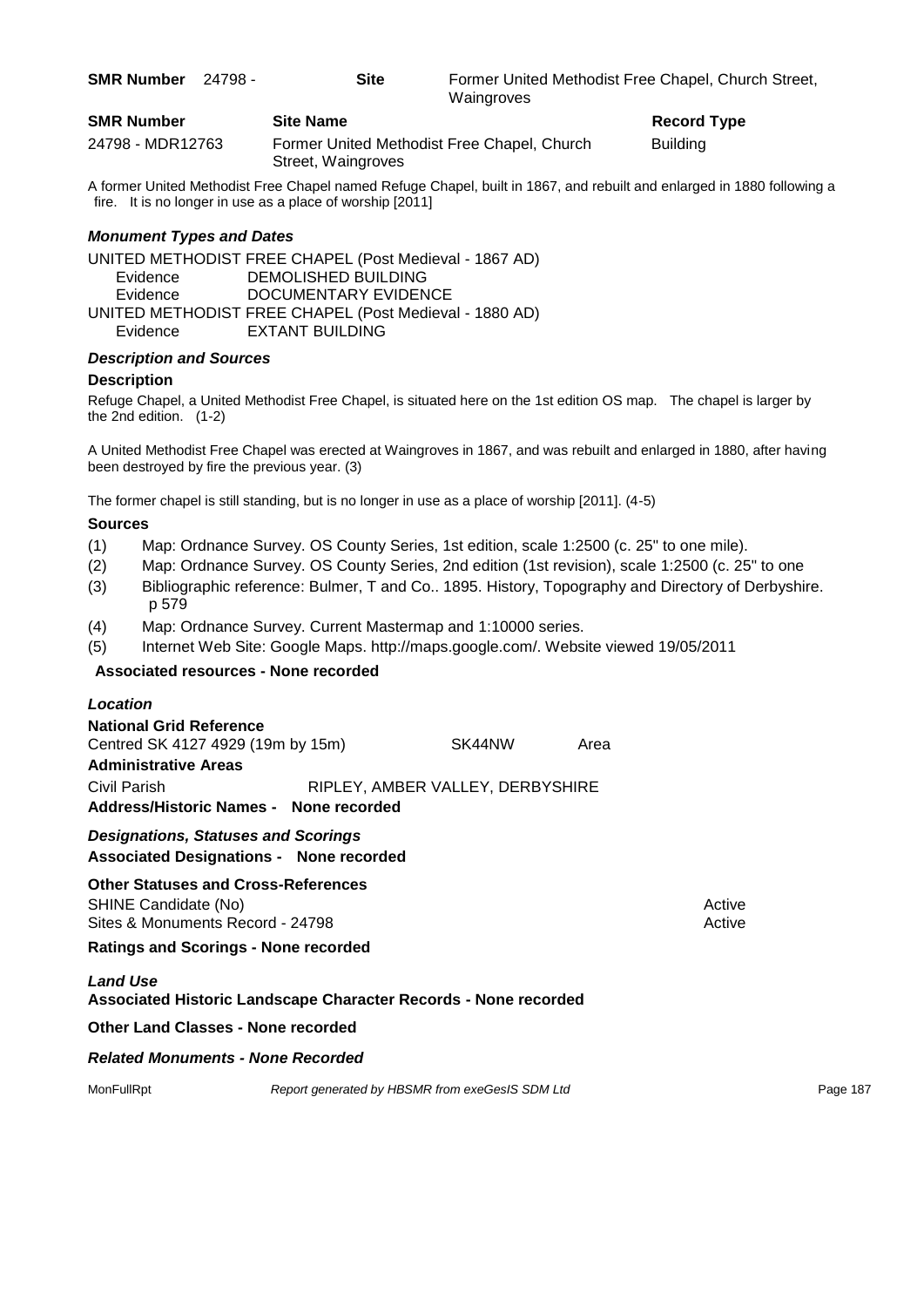**SMR Number** 24798 - **Site** Former United Methodist Free Chapel, Church Street, Waingroves

*Finds - None recorded*

*Associated Events/Activities - None recorded Associated Individuals/Organisations - None recorded*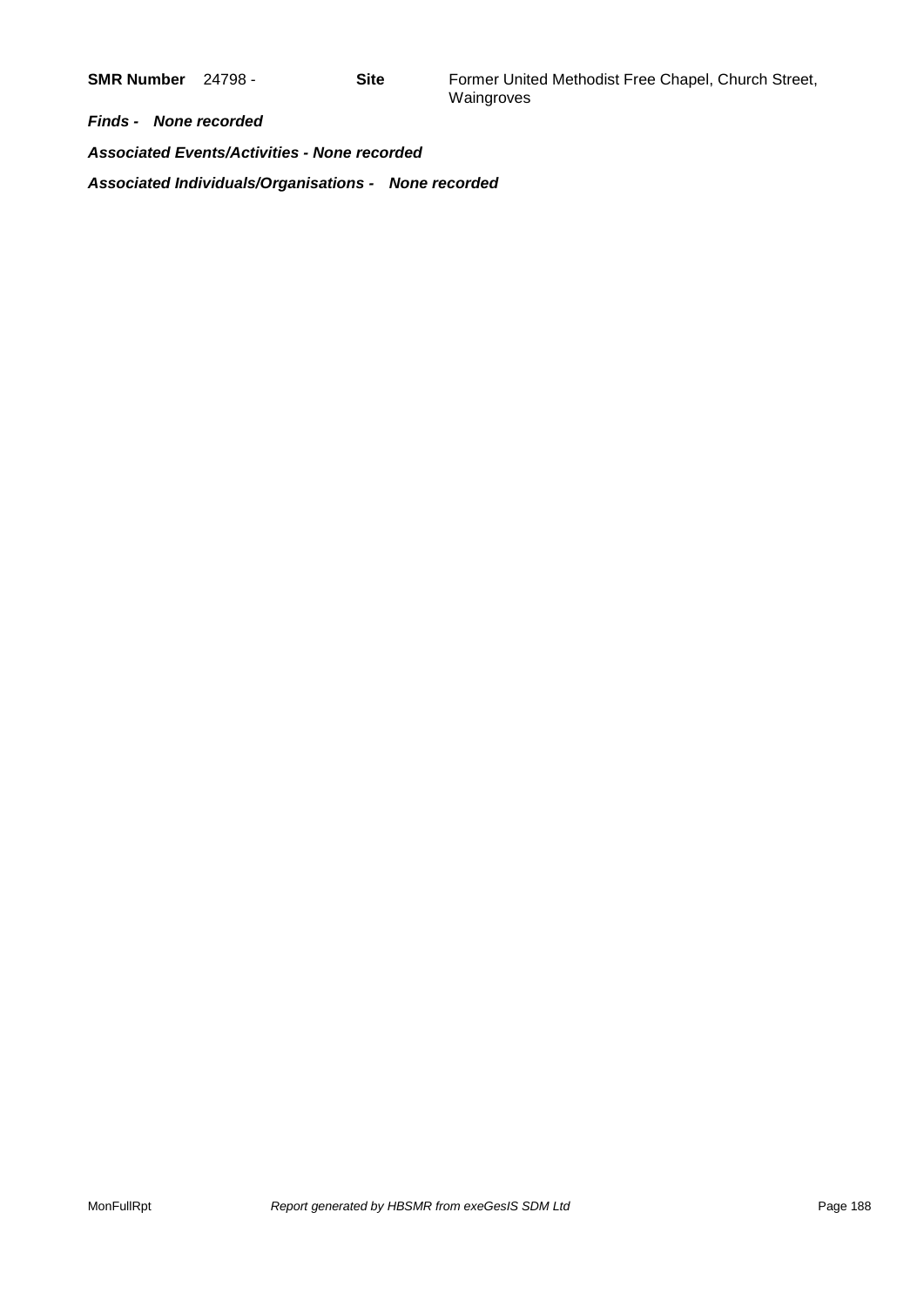| <b>SMR Number</b> | <b>Site Name</b>                                        | <b>Record Type</b> |
|-------------------|---------------------------------------------------------|--------------------|
| 24799 - MDR12764  | Former United Methodist Free Chapel, New<br>Road, Heage | <b>Building</b>    |

A former United Methodist Free Chapel named Ebenezer Chapel, which was built in the mid 19th century. It is no longer in use as a place of worship [2011].

### *Monument Types and Dates*

UNITED METHODIST FREE CHAPEL (Post Medieval - 1840 AD to 1855 AD) Evidence EXTANT BUILDING

### *Description and Sources*

### **Description**

The Reform Methodists have a chapel at Heage [1857]. (1)

Ebenezer Chapel, a United Methodist Free Chapel, is situated here on the 1st edition OS map. (2)

The Methodist Free Church (Ebenezer) was built in 1855, and subsequently enlarged. There is a small burial ground in front, in which are three headstones. (3)

'Ebenezer Chapel' was built circa 1840-50. It is of brick, with two bays and an entrance at the south end. It was extended to the south and has a tablet dated 1855 above the present west doorway. The windows have round-arched heads and intersecting glazing bars. (4)

The building is no longer in use as a place of worship [2011]. It has had garage doors inserted to the right of the west doorway. (5-6)

### **Sources**

- (1) Bibliographic reference: White, F & Co.. 1857. History, Gazetteer & Directory of the County of Derby. p 201
- (2) Map: Ordnance Survey. OS County Series, 1st edition, scale 1:2500 (c. 25" to one mile).
- (3) Bibliographic reference: Bulmer, T and Co.. 1895. History, Topography and Directory of Derbyshire. p 662
- (4) Bibliographic reference: RCHME. 1986. An Inventory of Nonconformist Chapels and Meetinghouses in Central England - Derbyshire extract. p 50
- (5) Map: Ordnance Survey. Current Mastermap and 1:10000 series.
- (6) Internet Web Site: Google Maps. http://maps.google.com/. Website visited 19/05/2011

### **Associated resources - None recorded**

| <b>Location</b>                                                     |                                  |      |
|---------------------------------------------------------------------|----------------------------------|------|
| <b>National Grid Reference</b><br>Centred SK 3691 5019 (19m by 21m) | SK35SE                           | Area |
| <b>Administrative Areas</b>                                         |                                  |      |
| Civil Parish                                                        | RIPLEY, AMBER VALLEY, DERBYSHIRE |      |
| Address/Historic Names - None recorded                              |                                  |      |

*Designations, Statuses and Scorings* **Associated Designations - None recorded**

### **Other Statuses and Cross-References** SHINE Candidate (No) **Active** Active 30 Active 30 Active 30 Active 30 Active 30 Active

Sites & Monuments Record - 24799 Active Active Active Active Active

### **Ratings and Scorings - None recorded**

### *Land Use*

MonFullRpt *Report generated by HBSMR from exeGesIS SDM Ltd Report 189* Page 189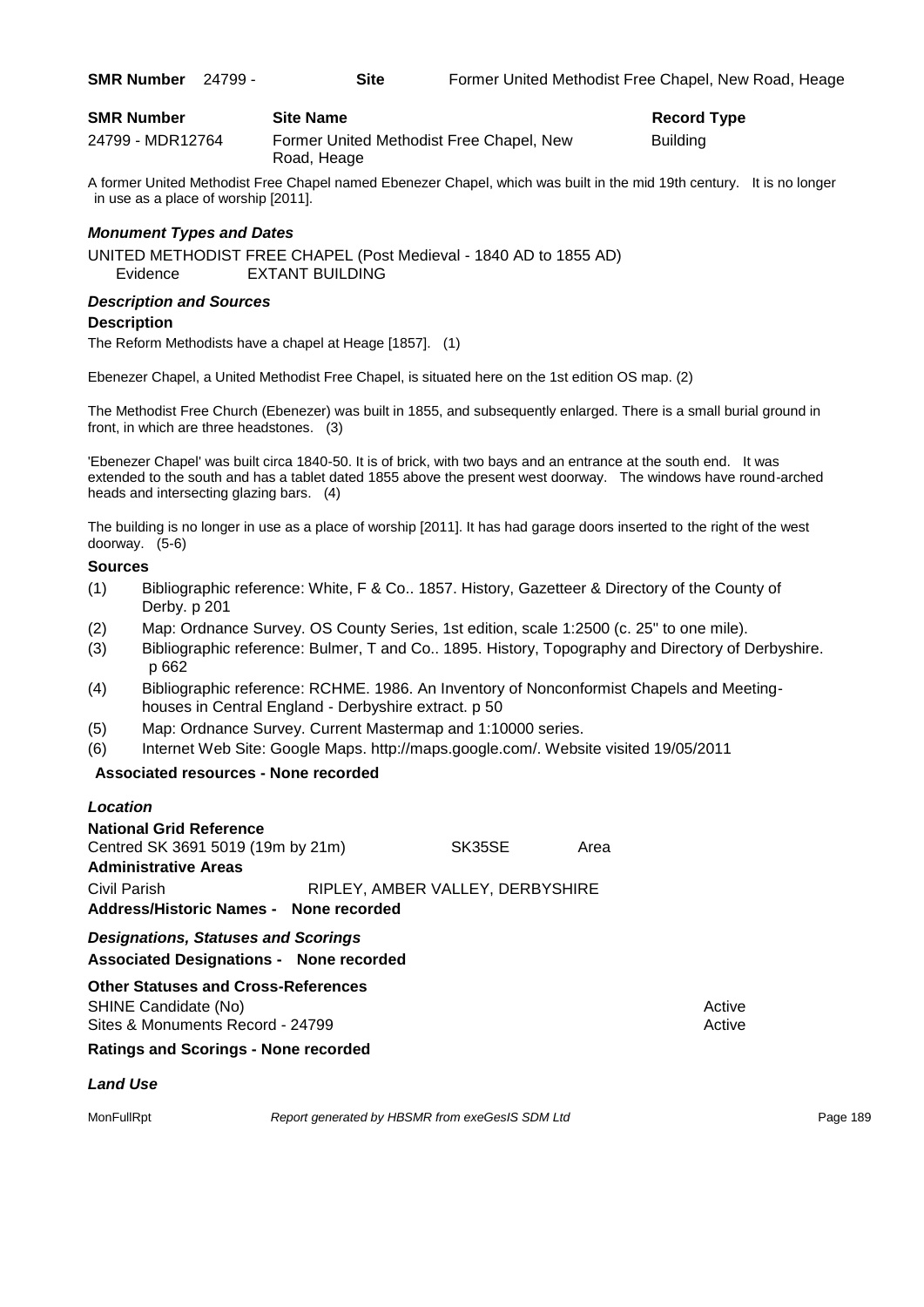**Associated Historic Landscape Character Records - None recorded Other Land Classes - None recorded** *Related Monuments - None Recorded Finds - None recorded Associated Events/Activities - None recorded Associated Individuals/Organisations - None recorded*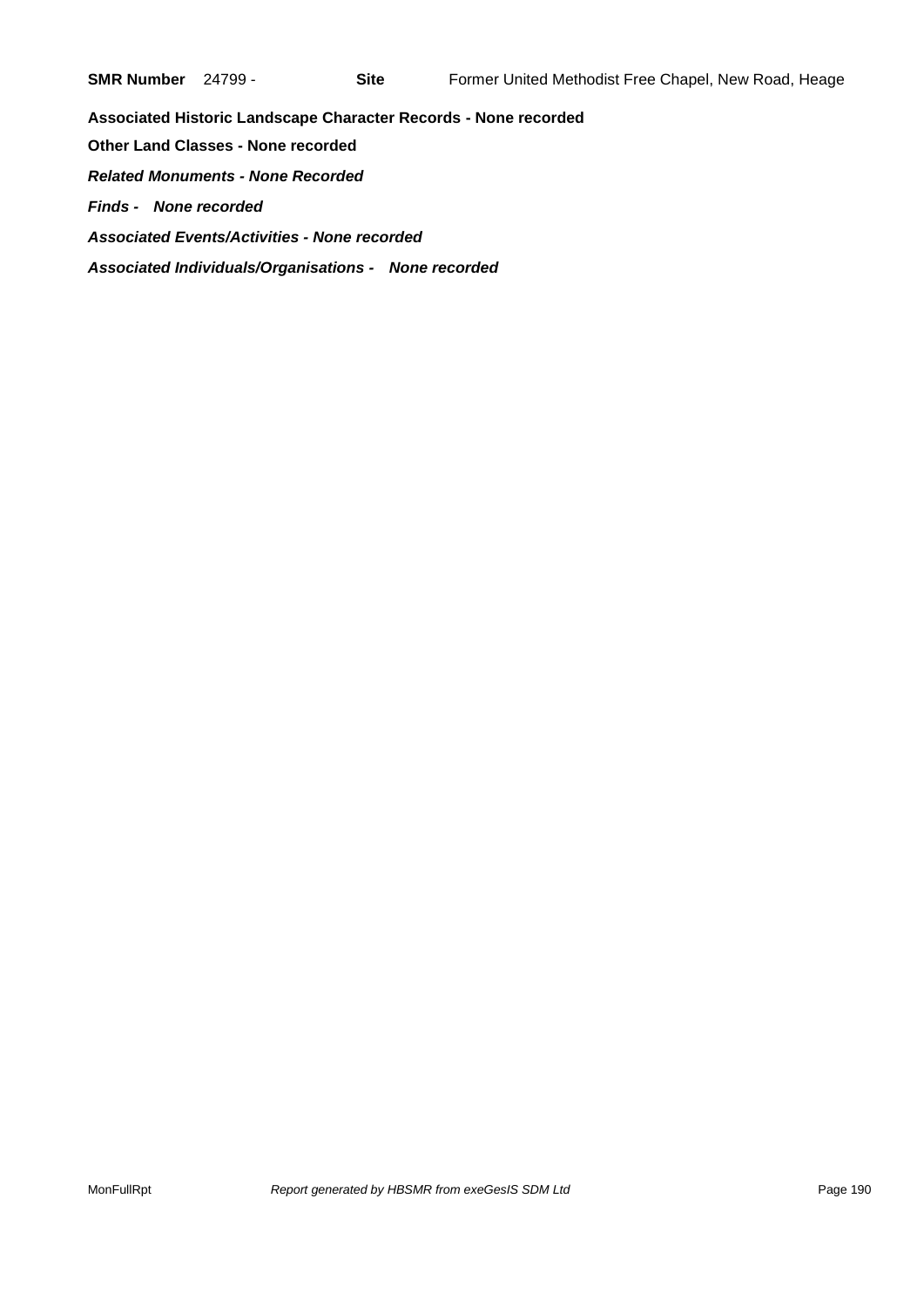| <b>SMR Number</b> | <b>Site Name</b>                                                 | <b>Record Type</b> |
|-------------------|------------------------------------------------------------------|--------------------|
| 33500 - MDR12765  | Primitive Methodist Chapel (site of), off Brook<br>Street, Heage | Monument           |

The site of a Primitive Methodist Chapel that was built in 1828. It had been superseded by another chapel by 1921 (see SMR 33501), and was demolished by 1938.

### *Monument Types and Dates*

PRIMITIVE METHODIST CHAPEL (Post Medieval - 1828 AD) Evidence DEMOLISHED BUILDING Evidence DOCUMENTARY EVIDENCE

### *Description and Sources*

### **Description**

The Primitive Methodists have a chapel at Heage [1857]. (1)

There is a Primitive Methodist Chapel situated here on the 1st edition OS map. (2)

The Primitive Methodist Chapel, erected 1828, is a plain building of brick. The lower part is used as a dwelling-house. (3)

By the 3rd edition OS map, the building is in use as a Sunday school, and a new Primitive Methodist Chapel was built to

### **Sources**

- (1) Bibliographic reference: White, F & Co.. 1857. History, Gazetteer & Directory of the County of Derby. p 201
- (2) Map: Ordnance Survey. OS County Series, 1st edition, scale 1:2500 (c. 25" to one mile).
- (3) Bibliographic reference: Bulmer, T and Co.. 1895. History, Topography and Directory of Derbyshire. p 662
- (4) Map: Ordnance Survey. 1912-1921. OS County Series, 3rd edition (Second Revision), scale 1:2500 (25" to one mile).
- (5) Map: Ordnance Survey. 1937-38. OS County Series, Third Revision, scale 1:2500 (c. 25" to one

### **Associated resources - None recorded**

### *Location*

| <b>National Grid Reference</b>             |  |                                  |      |  |  |
|--------------------------------------------|--|----------------------------------|------|--|--|
| Centred SK 3715 5011 (18m by 21m)          |  | SK35SE                           | Area |  |  |
| <b>Administrative Areas</b>                |  |                                  |      |  |  |
| Civil Parish                               |  | RIPLEY, AMBER VALLEY, DERBYSHIRE |      |  |  |
| Address/Historic Names - None recorded     |  |                                  |      |  |  |
| <b>Designations, Statuses and Scorings</b> |  |                                  |      |  |  |

**Associated Designations - None recorded**

### **Other Statuses and Cross-References** SHINE Candidate (No) **Active** 3 Active 3 Active 3 Active 3 Active 3 Active 3 Active Sites & Monuments Record - 33500 Active Active Active Active

**Ratings and Scorings - None recorded**

### *Land Use*

**Associated Historic Landscape Character Records - None recorded**

### **Other Land Classes - None recorded**

### *Related Monuments - None Recorded*

MonFullRpt *Report generated by HBSMR from exeGesIS SDM Ltd Report 191* Page 191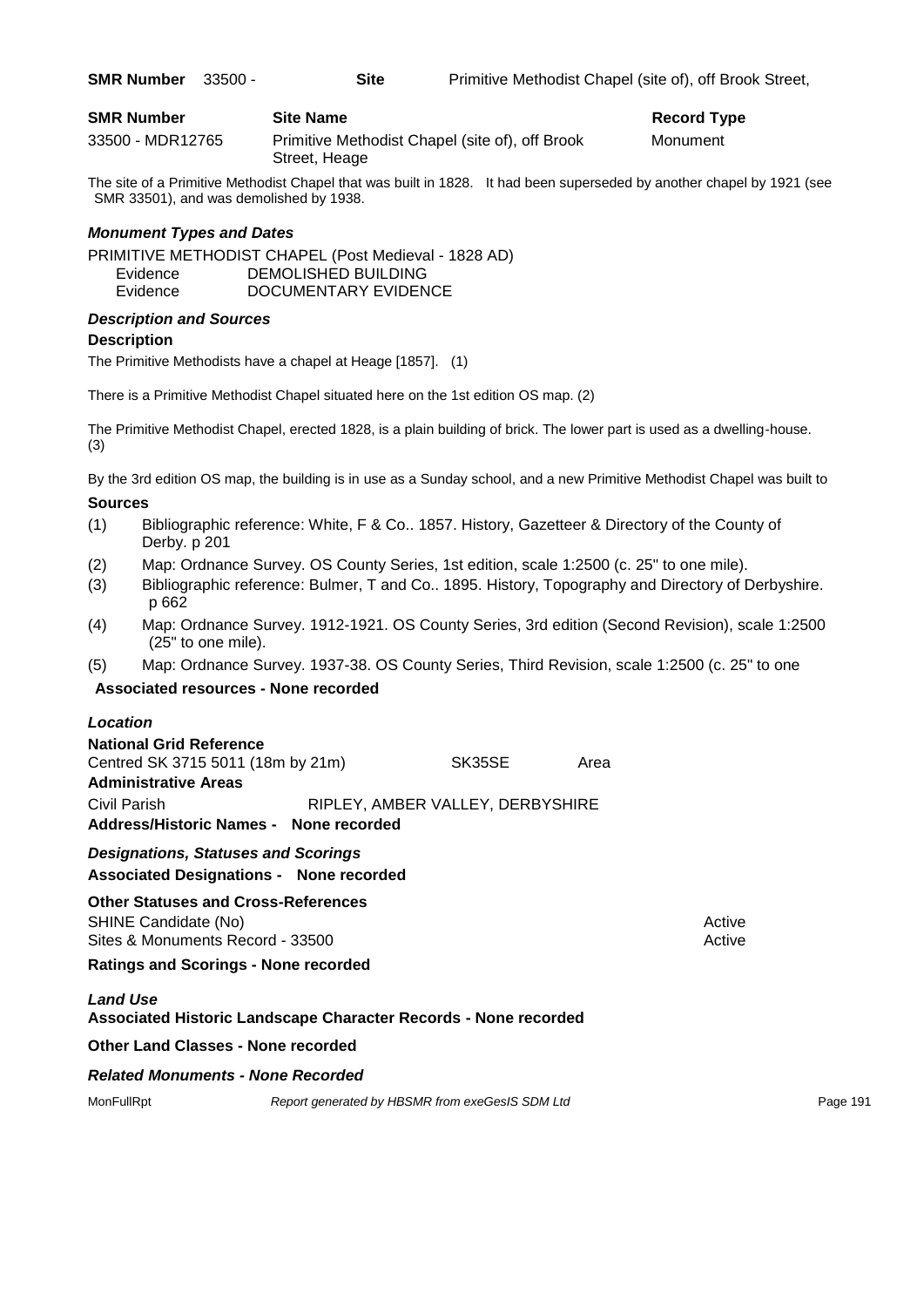the southeast (see SMR 33501). The building had been demolished by the 4th edition OS map. (4-5)*Finds - None recorded*

### *Associated Events/Activities - None recorded*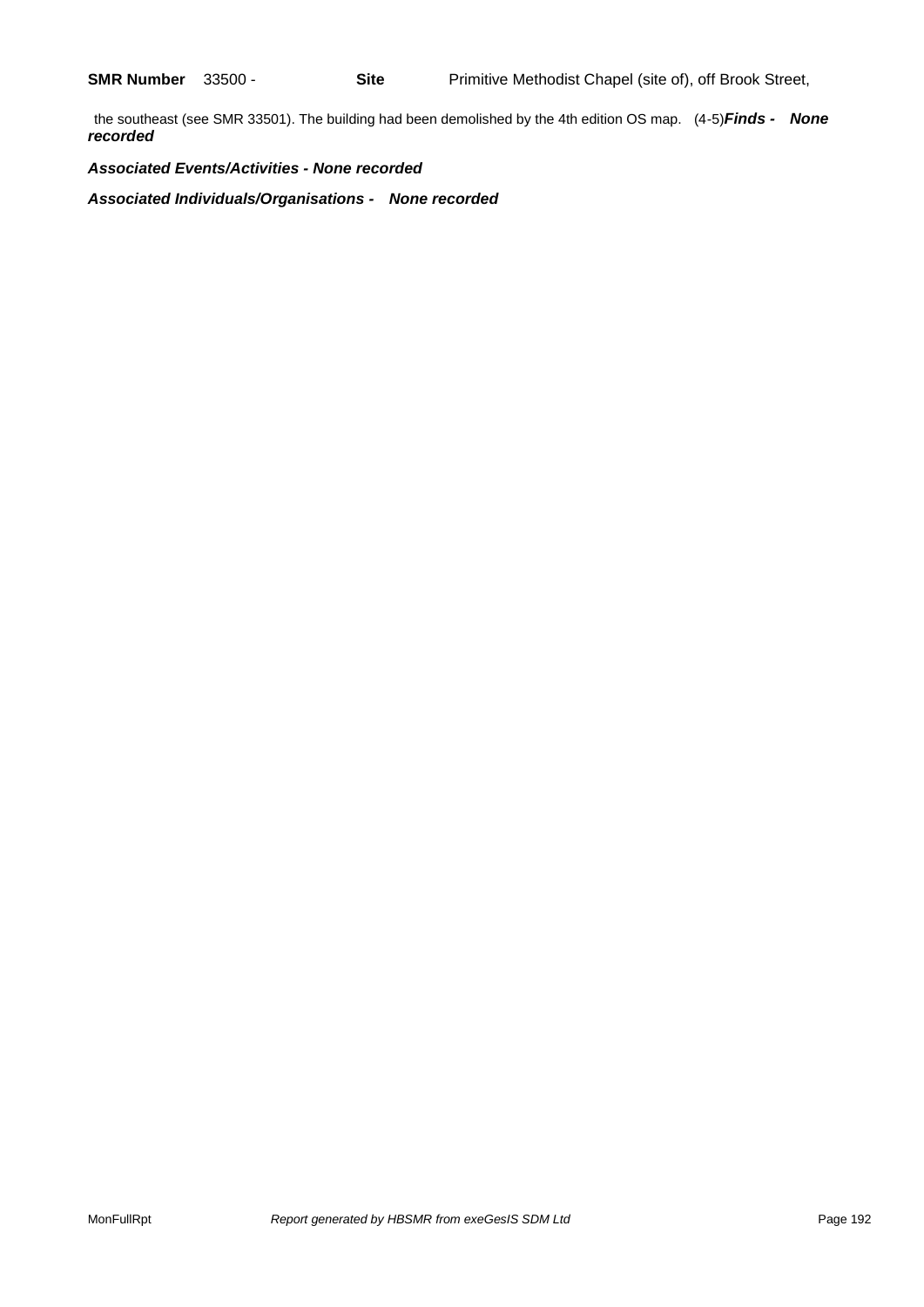| <b>SMR Number</b> | - 33501 - | Site                                                         | Primitive Methodist Chapel (site of), Brook Street, Heage |
|-------------------|-----------|--------------------------------------------------------------|-----------------------------------------------------------|
| <b>SMR Number</b> |           | <b>Site Name</b>                                             | <b>Record Type</b>                                        |
| 33501 - MDR12766  |           | Primitive Methodist Chapel (site of), Brook Street,<br>Heage | Monument                                                  |

The site of a late 19th/early 20th century Primitive Methodist Chapel that superseded a smaller chapel to the northwest (see SMR 33500). It has since been demolished [2011].

### *Monument Types and Dates*

PRIMITIVE METHODIST CHAPEL (Post Medieval to Modern - 1896 AD to 1921 AD) Evidence DEMOLISHED BUILDING Evidence DOCUMENTARY EVIDENCE

### *Description and Sources*

### **Description**

There is a Primitive Methodist Church situated here on the 3rd edition OS map that was not present on the 2nd edition. It appears to have superseded a smaller chapel to the northwest (see SMR 33500), which was in use as a Sunday school by the 3rd edition OS map. (1-2)

The chapel has since been demolished and replaced with the present Heage Methodist Church and Tawny House [2011]. (3-4)

### **Sources**

- (1) Map: Ordnance Survey. OS County Series, 2nd edition (1st revision), scale 1:2500 (c. 25" to one
- (2) Map: Ordnance Survey. 1912-1921. OS County Series, 3rd edition (Second Revision), scale 1:2500 (25" to one mile).
- (3) Map: Ordnance Survey. Current Mastermap and 1:10000 series.
- (4) Internet Web Site: Google Maps. http://maps.google.com/. Website viewed 19/05/2011

### **Associated resources - None recorded**

### *Location*

| <b>National Grid Reference</b>                                                               |                                  |        |        |
|----------------------------------------------------------------------------------------------|----------------------------------|--------|--------|
| Centred SK 3720 5003 (44m by 33m)                                                            | SK35SE                           | Area   |        |
| <b>Administrative Areas</b>                                                                  |                                  |        |        |
| Civil Parish                                                                                 | RIPLEY, AMBER VALLEY, DERBYSHIRE |        |        |
| Address/Historic Names - None recorded                                                       |                                  |        |        |
| <b>Designations, Statuses and Scorings</b><br><b>Associated Designations - None recorded</b> |                                  |        |        |
| <b>Other Statuses and Cross-References</b>                                                   |                                  |        |        |
| SHINE Candidate (No)                                                                         |                                  |        | Active |
| Sites & Monuments Record - 33501                                                             |                                  | Active |        |
| <b>Ratings and Scorings - None recorded</b>                                                  |                                  |        |        |
| <b>Land Use</b>                                                                              |                                  |        |        |
| . Se state di litate della scripta scripto Alexandro Repubblica il Medicine se sulla di      |                                  |        |        |

**Associated Historic Landscape Character Records - None recorded**

**Other Land Classes - None recorded**

*Related Monuments - None Recorded*

*Finds - None recorded*

*Associated Events/Activities - None recorded*

MonFullRpt *Report generated by HBSMR from exeGesIS SDM Ltd Report 193* Page 193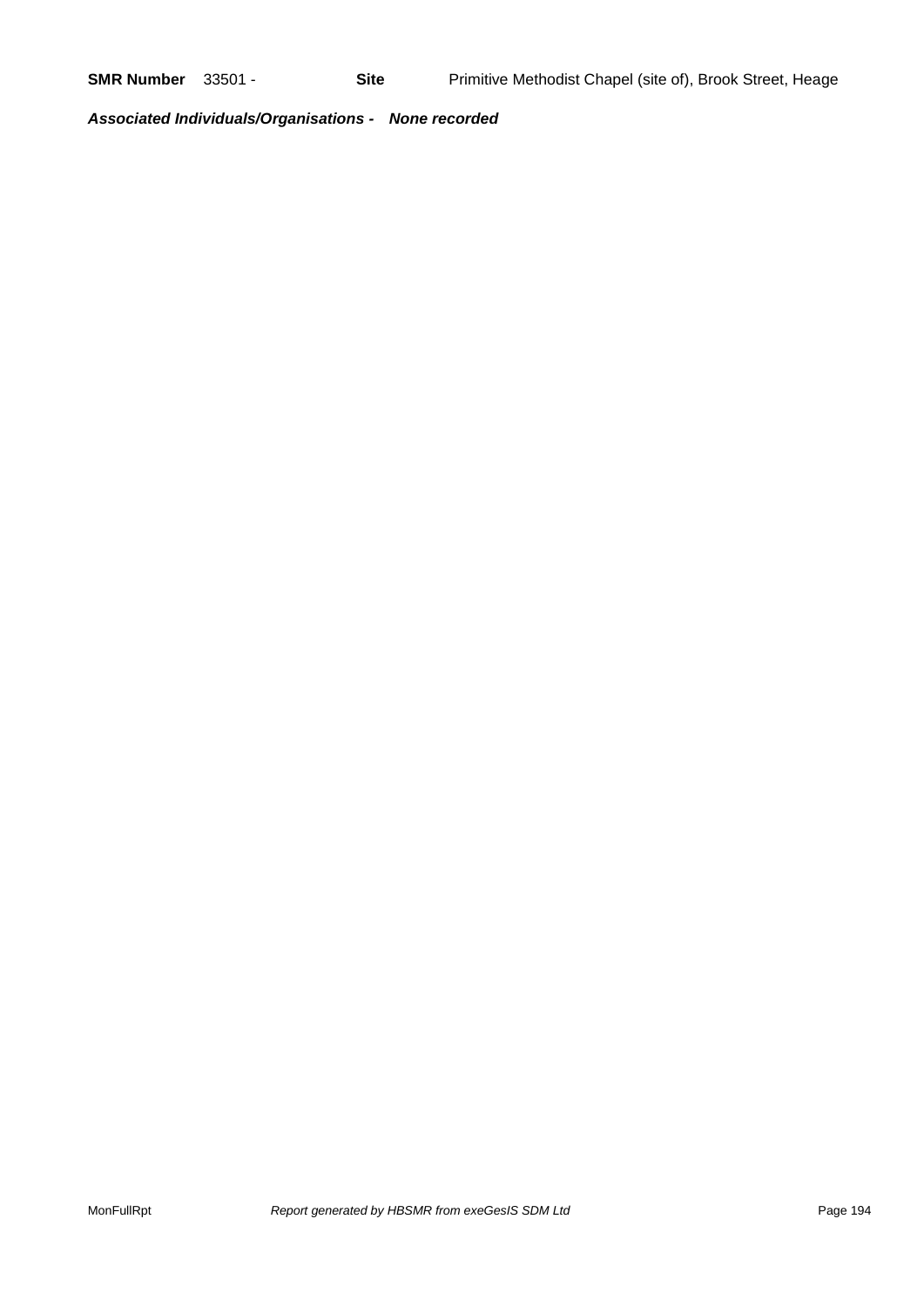| <b>SMR Number</b> | - 33502 - | <b>Site</b>      |                                             | Former Wesleyan Methodist Chapel, Old Road, Heage |
|-------------------|-----------|------------------|---------------------------------------------|---------------------------------------------------|
| <b>SMR Number</b> |           | <b>Site Name</b> |                                             | <b>Record Type</b>                                |
| 33502 - MDR12767  |           |                  | Former Wesleyan Methodist Chapel, Old Road, | <b>Building</b>                                   |

A former Wesleyan Methodist Chapel that was extant by 1857. It fell out of use by the beginning of the 20th century. The building now at the site appears to be the former chapel, although this is not certain [2011].

### *Monument Types and Dates*

WESLEYAN METHODIST CHAPEL (Post Medieval - 1750 AD to 1857 AD) Evidence DOCUMENTARY EVIDENCE Evidence EXTANT BUILDING?

### *Description and Sources*

### **Description**

There is a Wesleyan Methodist Chapel at Heage [1857]. (1)

Heage

There is a Wesleyan Methodist Chapel situated here on the 1st edition OS map. (2)

It is no longer a place of worship by the 2nd edition OS map. (3)

The building now at the site appears to be the former chapel, although this is not certain [2011]. (4-5)

### **Sources**

- (1) Bibliographic reference: White, F & Co.. 1857. History, Gazetteer & Directory of the County of Derby. p 201
- (2) Map: Ordnance Survey. OS County Series, 1st edition, scale 1:2500 (c. 25" to one mile).
- (3) Map: Ordnance Survey. OS County Series, 2nd edition (1st revision), scale 1:2500 (c. 25" to one
- (4) Map: Ordnance Survey. Current Mastermap and 1:10000 series.
- (5) Internet Web Site: Google Maps. http://maps.google.com/. Website viewed 19/05/2011

### **Associated resources - None recorded**

### *Location* **National Grid Reference**

Centred SK 3695 5003 (8m by 9m) SK35SE Area **Administrative Areas** Civil Parish RIPLEY, AMBER VALLEY, DERBYSHIRE **Address/Historic Names - None recorded** *Designations, Statuses and Scorings* **Associated Designations - None recorded Other Statuses and Cross-References** SHINE Candidate (No) **Active** 3 and 3 and 3 and 3 and 3 and 3 and 3 and 3 and 3 and 3 and 3 and 3 and 3 and 3 and 3 and 3 and 3 and 3 and 3 and 3 and 3 and 3 and 3 and 3 and 3 and 3 and 3 and 3 and 3 and 3 and 3 and 3 and Sites & Monuments Record - 33502 Active Active Active Active **Ratings and Scorings - None recorded** *Land Use*  **Associated Historic Landscape Character Records - None recorded Other Land Classes - None recorded** *Related Monuments - None Recorded Finds - None recorded* MonFullRpt *Report generated by HBSMR from exeGesIS SDM Ltd Report 195*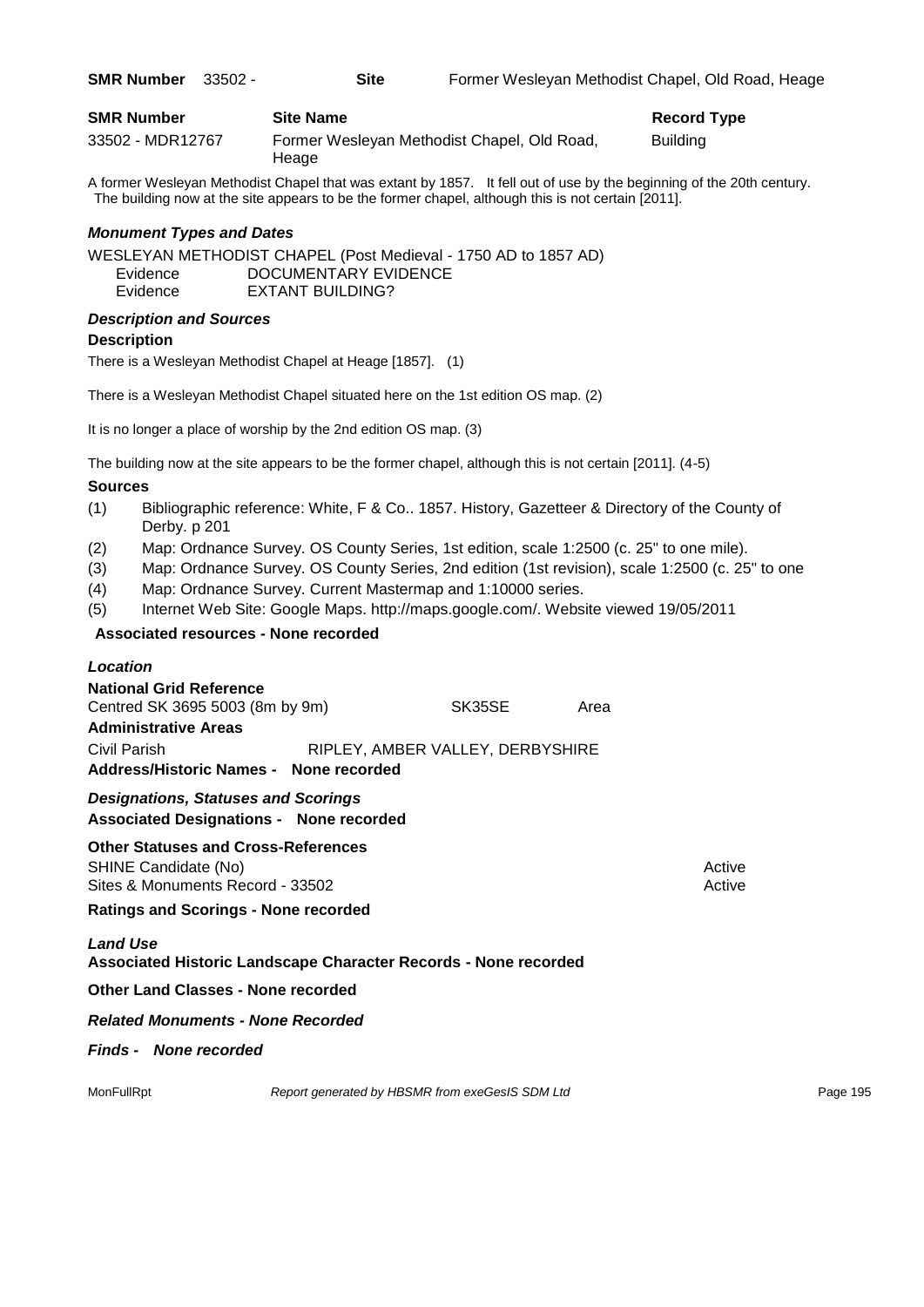*Associated Events/Activities - None recorded Associated Individuals/Organisations - None recorded*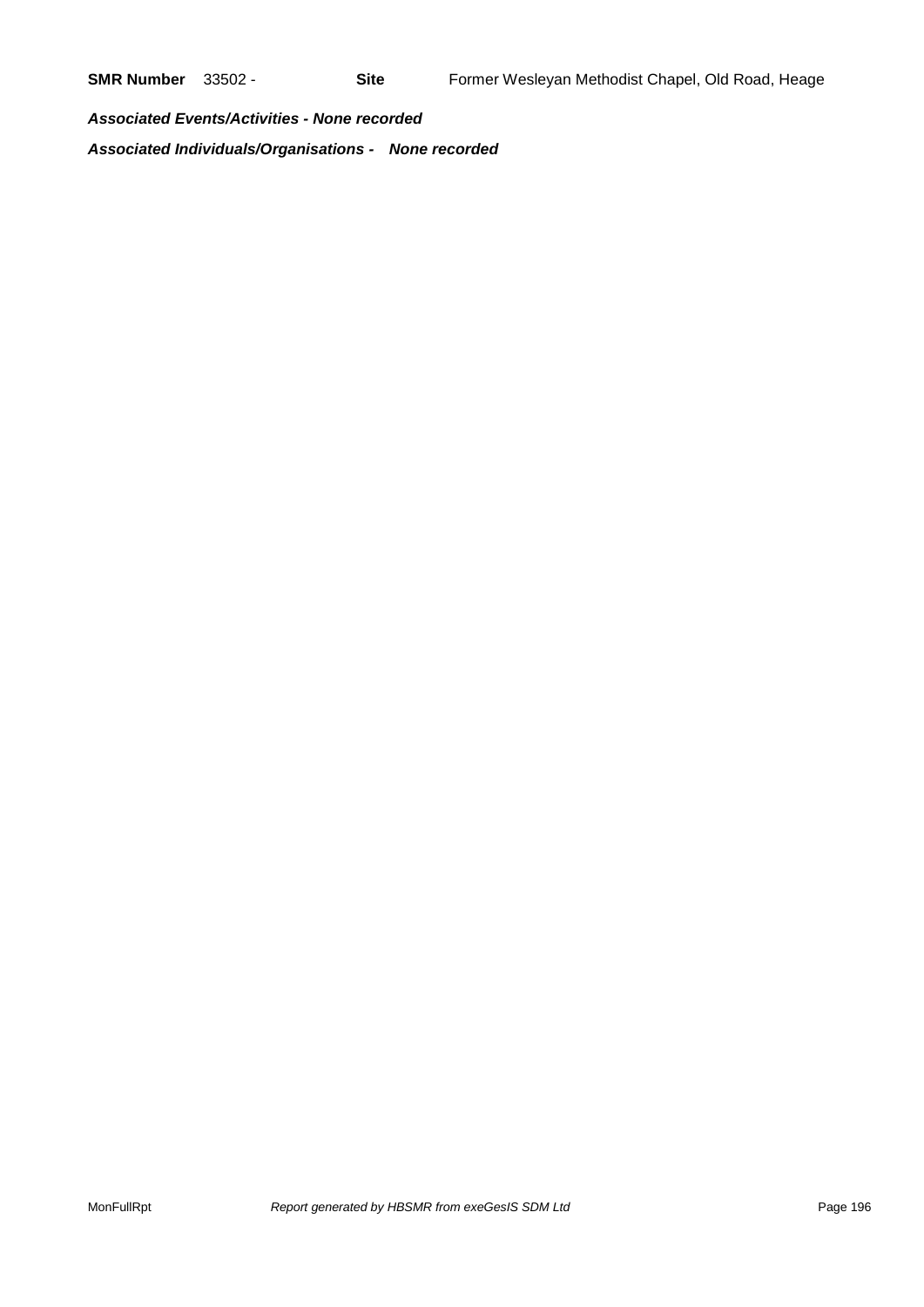| <b>SMR Number</b> | - 33503 - | <b>Site</b>      | Primitive Methodist Chapel (site of), Malthouse Lane,<br>Nether Heage |
|-------------------|-----------|------------------|-----------------------------------------------------------------------|
| <b>SMR Number</b> |           | <b>Site Name</b> | <b>Record Type</b>                                                    |

33503 - MDR12768 Primitive Methodist Chapel (site of), Malthouse Monument Lane, Nether Heage

The site of a Primitive Methodist Chapel that was built in 1878. It was superseded by another chapel by the beginning of the 20th century (see SMR 33504), and has since been demolished [2011].

### *Monument Types and Dates*

PRIMITIVE METHODIST CHAPEL (Post Medieval - 1878 AD) Evidence DEMOLISHED BUILDING Evidence DOCUMENTARY EVIDENCE

## *Description and Sources*

### **Description**

There is a Primitive Methodist Chapel situated here on the 1st edition OS map. (1)

There is a Primitive Methodist Chapel at Nether Heage [1895]. It is a handsome edifice of cut stone, which was erected in 1878, at a cost of £400. (2)

It is no longer in use as a chapel by the 2nd edition OS map, and appears to have been superseded by a later chapel to the northeast (see SMR 33504). (3)

The building has since been demolished [2011]. (4)

### **Sources**

- (1) Map: Ordnance Survey. OS County Series, 1st edition, scale 1:2500 (c. 25" to one mile).
- (2) Bibliographic reference: Bulmer, T and Co.. 1895. History, Topography and Directory of Derbyshire. p 662
- (3) Map: Ordnance Survey. OS County Series, 2nd edition (1st revision), scale 1:2500 (c. 25" to one
- (4) Map: Ordnance Survey. Current Mastermap and 1:10000 series.

### **Associated resources - None recorded**

| Location                                                                                               |                                                 |      |                  |          |
|--------------------------------------------------------------------------------------------------------|-------------------------------------------------|------|------------------|----------|
| <b>National Grid Reference</b><br>Centred SK 3592 5072 (24m by 26m)<br><b>Administrative Areas</b>     | SK35SE                                          | Area |                  |          |
| Civil Parish<br>Address/Historic Names - None recorded                                                 | RIPLEY, AMBER VALLEY, DERBYSHIRE                |      |                  |          |
| <b>Designations, Statuses and Scorings</b><br><b>Associated Designations - None recorded</b>           |                                                 |      |                  |          |
| <b>Other Statuses and Cross-References</b><br>Sites & Monuments Record - 33503<br>SHINE Candidate (No) |                                                 |      | Active<br>Active |          |
| <b>Ratings and Scorings - None recorded</b>                                                            |                                                 |      |                  |          |
| <b>Land Use</b><br>Associated Historic Landscape Character Records - None recorded                     |                                                 |      |                  |          |
| <b>Other Land Classes - None recorded</b>                                                              |                                                 |      |                  |          |
| <b>Related Monuments - None Recorded</b>                                                               |                                                 |      |                  |          |
| <b>Finds - None recorded</b>                                                                           |                                                 |      |                  |          |
| MonFullRpt                                                                                             | Report generated by HBSMR from exeGesIS SDM Ltd |      |                  | Page 197 |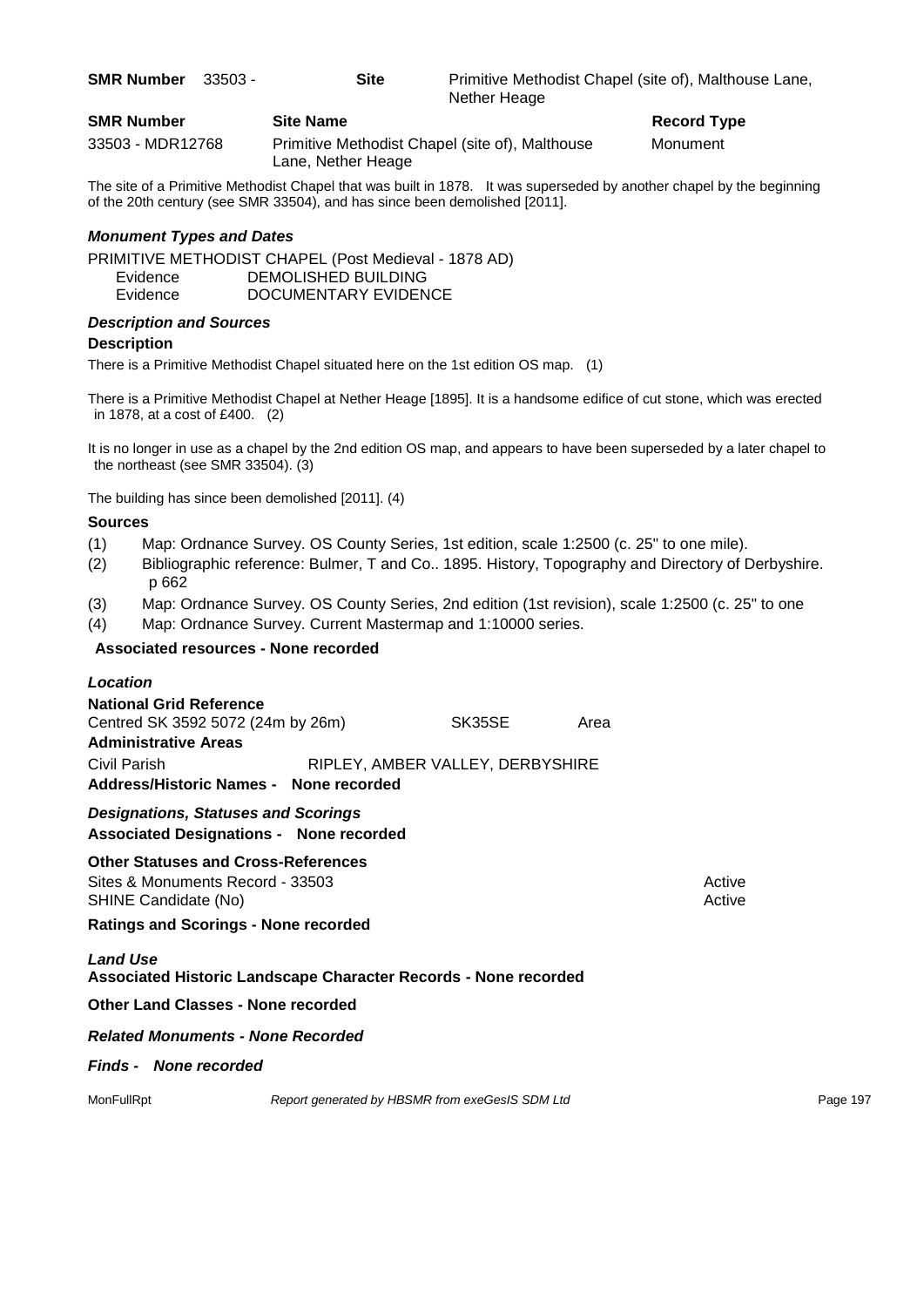*Associated Events/Activities - None recorded*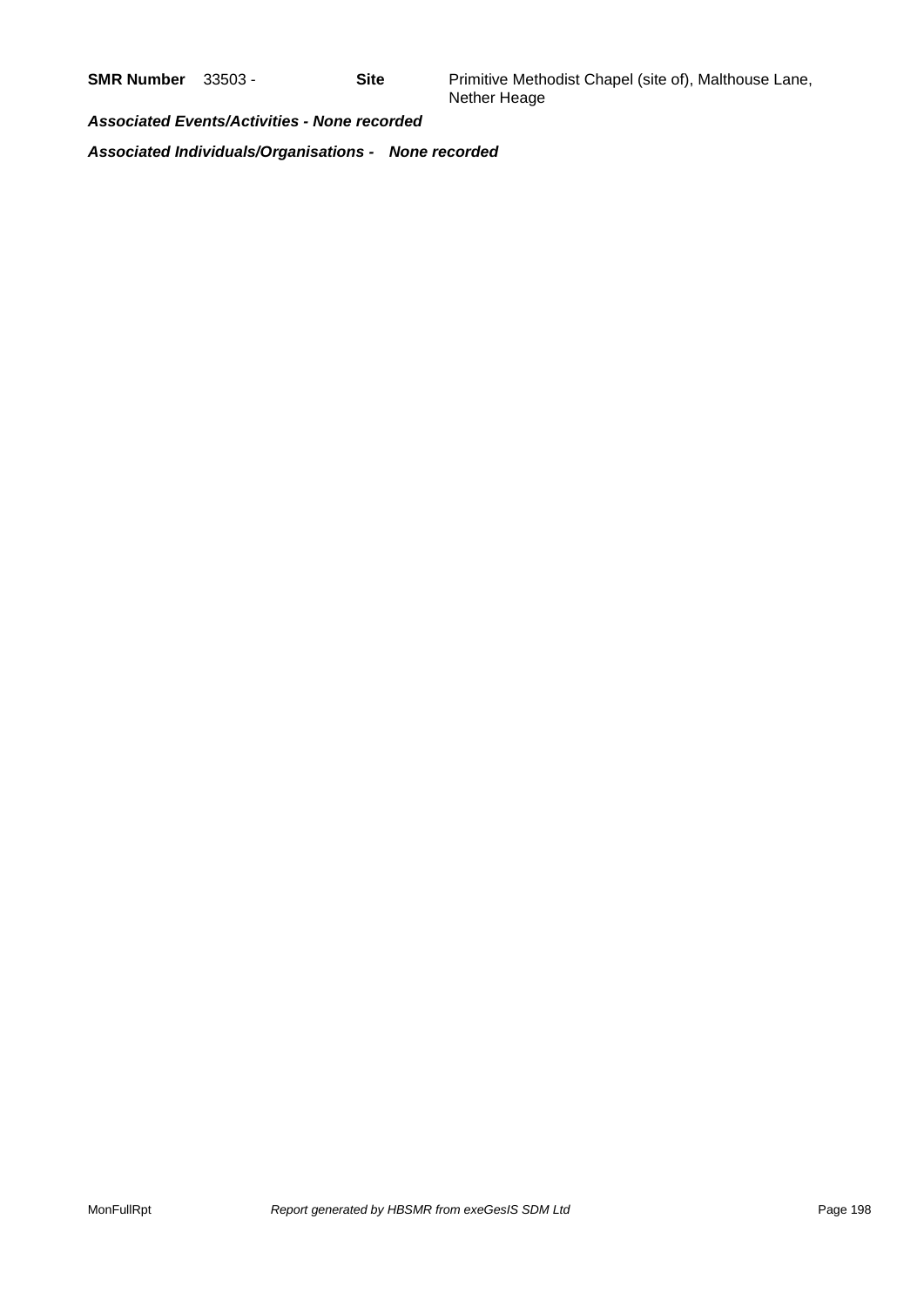| <b>SMR Number</b> | <b>Site Name</b>                                           | <b>Record Type</b> |
|-------------------|------------------------------------------------------------|--------------------|
| 33504 - MDR12769  | Nether Heage Methodist Church, Slack Lane,<br>Nether Heage | <b>Building</b>    |

**SMR Number** 33504 - **Site** Nether Heage Methodist Church, Slack Lane, Nether

A late 19th century Primitive Methodist Chapel that superseded an older chapel to the southwest (see SMR 33503). It is still in use as a place of worship [2011].

### *Monument Types and Dates*

PRIMITIVE METHODIST CHAPEL (Post Medieval - 1875 AD to 1900 AD) Evidence EXTANT BUILDING

### *Description and Sources*

### **Description**

There is a Primitive Methodist Chapel situated here on the 2nd edition OS map that was not present on the 1st edition. It appears to have superseded an older chapel to the southwest (see SMR 33503). (1-2)

It is still in use as a place of worship [2011]. (3)

### **Sources**

(1) Map: Ordnance Survey. OS County Series, 1st edition, scale 1:2500 (c. 25" to one mile).

(2) Map: Ordnance Survey. OS County Series, 2nd edition (1st revision), scale 1:2500 (c. 25" to one

(3) Map: Ordnance Survey. Current Mastermap and 1:10000 series.

### **Associated resources - None recorded**

| Location                               |                                  |      |
|----------------------------------------|----------------------------------|------|
| <b>National Grid Reference</b>         |                                  |      |
| Centred SK 3615 5088 (11m by 16m)      | SK35SE                           | Area |
| <b>Administrative Areas</b>            |                                  |      |
| Civil Parish                           | RIPLEY, AMBER VALLEY, DERBYSHIRE |      |
| Address/Historic Names - None recorded |                                  |      |

*Designations, Statuses and Scorings* **Associated Designations - None recorded**

**Other Statuses and Cross-References**

SHINE Candidate (No) **Active** Active 30 Active 30 Active 30 Active 30 Active 30 Active Sites & Monuments Record - 33504 Active Active Active Active Active Active Active

**Ratings and Scorings - None recorded**

### *Land Use*

**Associated Historic Landscape Character Records - None recorded**

**Other Land Classes - None recorded**

*Related Monuments - None Recorded*

*Finds - None recorded*

*Associated Events/Activities - None recorded*

*Associated Individuals/Organisations - None recorded*

MonFullRpt *Report generated by HBSMR from exeGesIS SDM Ltd Report 199* Page 199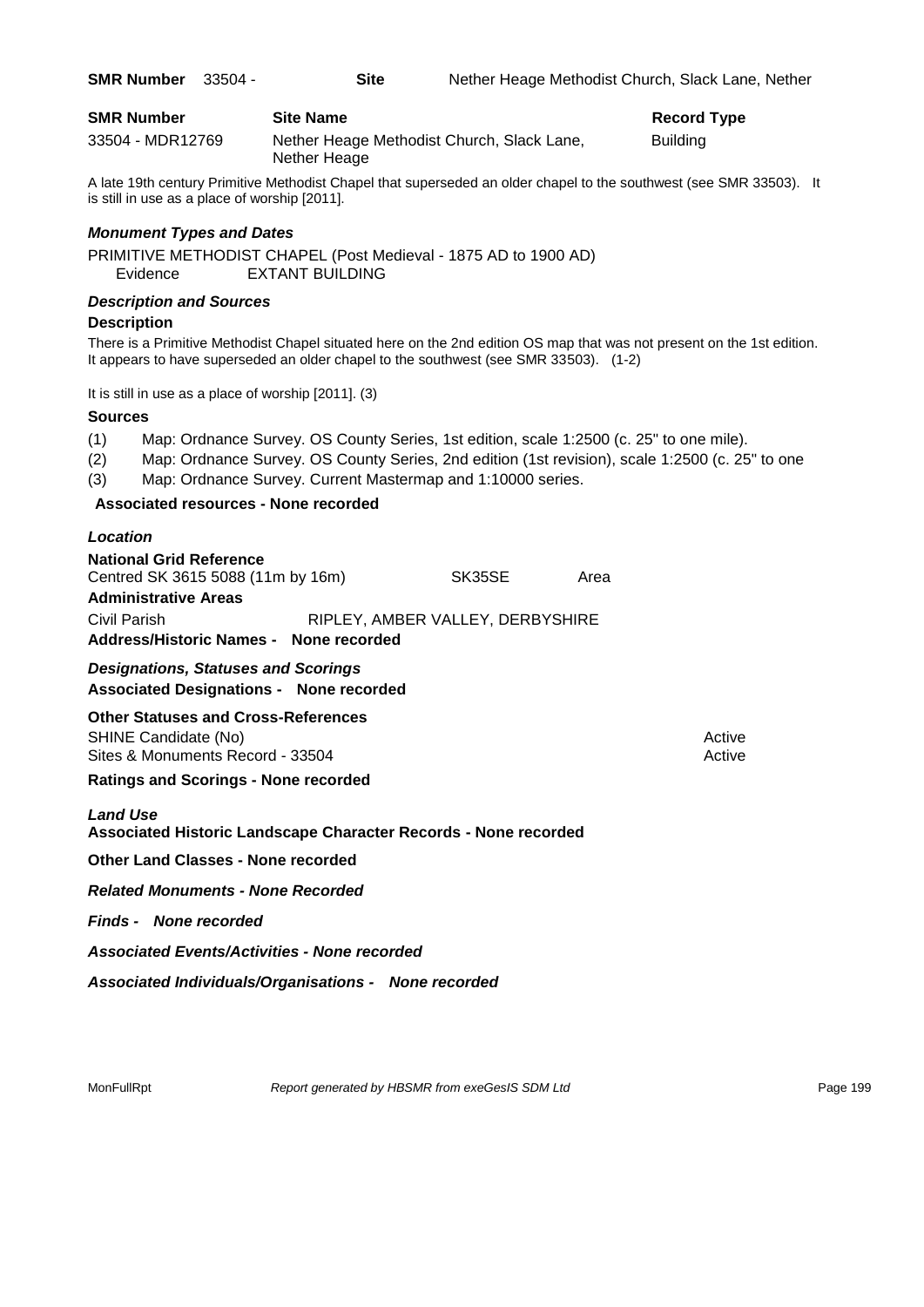### **SMR Number Site Name Record Type Record Type** 33505 - MDR12770 Former Mission Room, Shop Lane, Nether Heage Building A former Methodist Free Church Mission Room that was built in the late 19th century and extended in the early 20th century. It is no longer in use as a place of worship [2011].

### *Monument Types and Dates*

MISSION CHURCH (Post Medieval to Modern - 1875 AD to 1921 AD) Evidence EXTANT BUILDING

### *Description and Sources*

### **Description**

A Mission Room appears here on the 2nd edition OS map that was not present on the 1st edition. (1-2)

There is a Methodist Free Church Mission Room at Nether Heage. (3)

The building is extended by the 3rd edition OS map. (4)

It is no longer in use as a place of worship [2011]. (5)

### **Sources**

- (1) Map: Ordnance Survey. OS County Series, 1st edition, scale 1:2500 (c. 25" to one mile).
- (2) Map: Ordnance Survey. OS County Series, 2nd edition (1st revision), scale 1:2500 (c. 25" to one
- (3) Bibliographic reference: Bulmer, T and Co.. 1895. History, Topography and Directory of Derbyshire. p 662
- (4) Map: Ordnance Survey. 1912-1921. OS County Series, 3rd edition (Second Revision), scale 1:2500 (25" to one mile).
- (5) Map: Ordnance Survey. Current Mastermap and 1:10000 series.

### **Associated resources - None recorded**

## *Location* **National Grid Reference** Centred SK 3613 5072 (14m by 15m) SK35SE Area **Administrative Areas** Civil Parish RIPLEY, AMBER VALLEY, DERBYSHIRE **Address/Historic Names - None recorded** *Designations, Statuses and Scorings* **Associated Designations - None recorded Other Statuses and Cross-References** SHINE Candidate (No) **Active** Active 30 Active 30 Active 30 Active 30 Active 30 Active Sites & Monuments Record - 33505 Active Active Active Active **Ratings and Scorings - None recorded** *Land Use*  **Associated Historic Landscape Character Records - None recorded Other Land Classes - None recorded** *Related Monuments - None Recorded Finds - None recorded*

### *Associated Events/Activities - None recorded*

MonFullRpt *Report generated by HBSMR from exeGesIS SDM Ltd Report generated by HBSMR from exeGesIS SDM Ltd*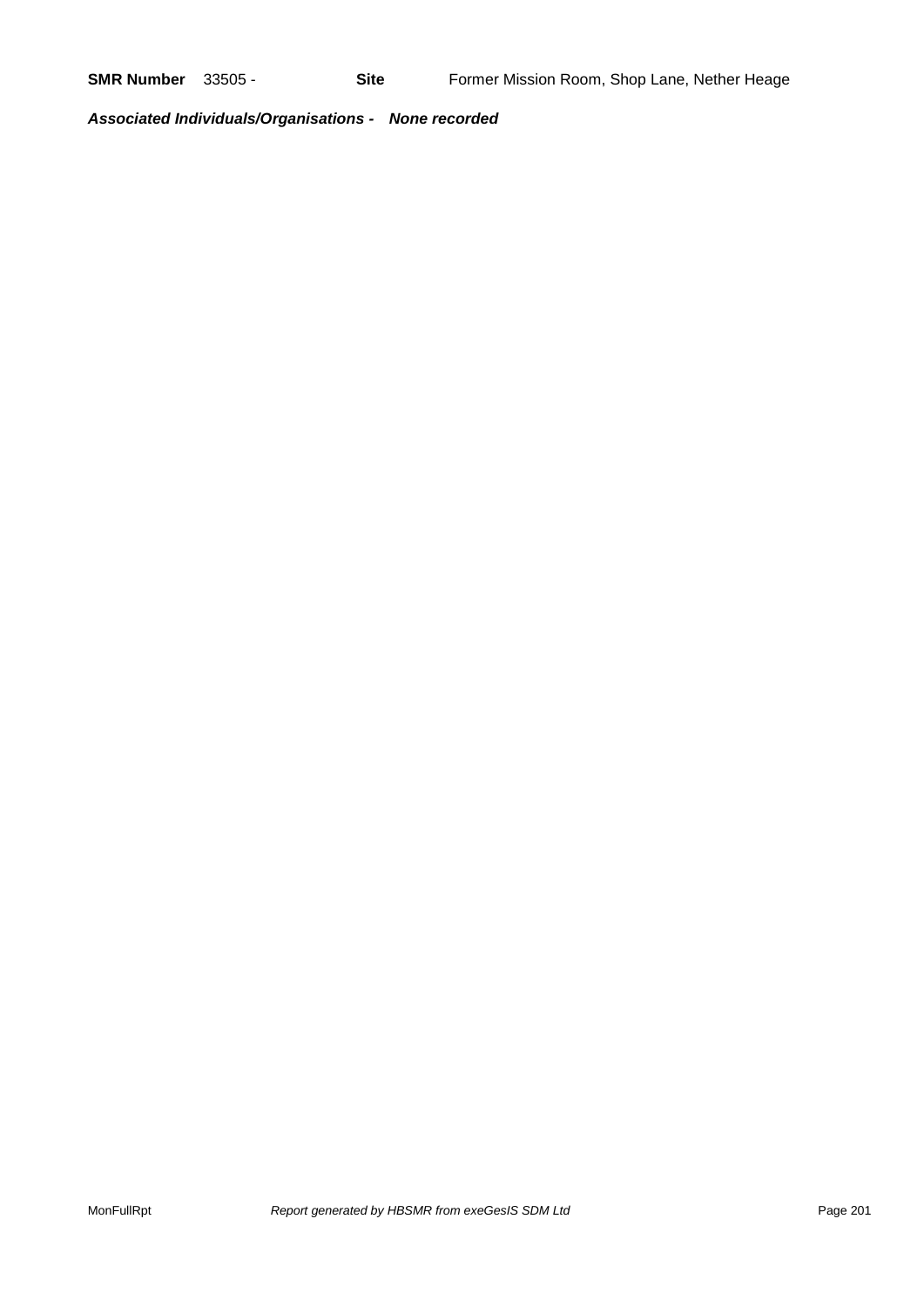| <b>SMR Number</b> |           | <b>Site Name</b> | <b>Record Type</b>                                                          |
|-------------------|-----------|------------------|-----------------------------------------------------------------------------|
| SMR Number        | - 33506 - | Site             | Wesleyan Methodist Chapel (site of), Ripley Road,<br><b>Buckland Hollow</b> |

| 33506 - MDR12771 | Wesleyan Methodist Chapel (site of), Ripley | Monument |
|------------------|---------------------------------------------|----------|
|                  | Road, Buckland Hollow                       |          |

The site of a Wesleyan Methodist Chapel that was built in about 1840 and bought by the Wesleyans in 1886. It has since been demolished [2011].

### *Monument Types and Dates*

WESLEYAN METHODIST CHAPEL (Post Medieval - 1840 AD to 1886 AD) Evidence DEMOLISHED BUILDING Evidence DOCUMENTARY EVIDENCE

### *Description and Sources*

### **Description**

There is a church situated here on the 1st edition OS map. It is named as a Wesleyan Methodist Chapel on the 2nd edition. (1-2)

There is a Wesleyan Methodist Chapel at Buckland Hollow that was built in about 1840 by Mr David Wheatcroft, then owner of the land. It was purchased by the Wesleyans from F N Smith, Esq., in 1886. It stands within its own neatly laid-out grounds, and is somewhat unique in style, being lighted from the top by an octagonal dome. (3)

The chapel has since been demolished [2011]. (4)

### **Sources**

- (1) Map: Ordnance Survey. OS County Series, 1st edition, scale 1:2500 (c. 25" to one mile).
- (2) Map: Ordnance Survey. OS County Series, 2nd edition (1st revision), scale 1:2500 (c. 25" to one
- (3) Bibliographic reference: Bulmer, T and Co.. 1895. History, Topography and Directory of Derbyshire. pp 663-4
- (4) Map: Ordnance Survey. Current Mastermap and 1:10000 series.

### **Associated resources - None recorded**

| Location                                                                                               |                                                 |      |                  |          |
|--------------------------------------------------------------------------------------------------------|-------------------------------------------------|------|------------------|----------|
| <b>National Grid Reference</b><br>Centred SK 3761 5176 (30m by 39m)                                    | SK35SE                                          | Area |                  |          |
| <b>Administrative Areas</b>                                                                            |                                                 |      |                  |          |
| Civil Parish                                                                                           | RIPLEY, AMBER VALLEY, DERBYSHIRE                |      |                  |          |
| Address/Historic Names - None recorded                                                                 |                                                 |      |                  |          |
| <b>Designations, Statuses and Scorings</b><br><b>Associated Designations - None recorded</b>           |                                                 |      |                  |          |
| <b>Other Statuses and Cross-References</b><br>SHINE Candidate (No)<br>Sites & Monuments Record - 33506 |                                                 |      | Active<br>Active |          |
| <b>Ratings and Scorings - None recorded</b>                                                            |                                                 |      |                  |          |
| <b>Land Use</b><br>Associated Historic Landscape Character Records - None recorded                     |                                                 |      |                  |          |
| <b>Other Land Classes - None recorded</b>                                                              |                                                 |      |                  |          |
| <b>Related Monuments - None Recorded</b>                                                               |                                                 |      |                  |          |
| <b>Finds - None recorded</b>                                                                           |                                                 |      |                  |          |
| MonFullRpt                                                                                             | Report generated by HBSMR from exeGesIS SDM Ltd |      |                  | Page 202 |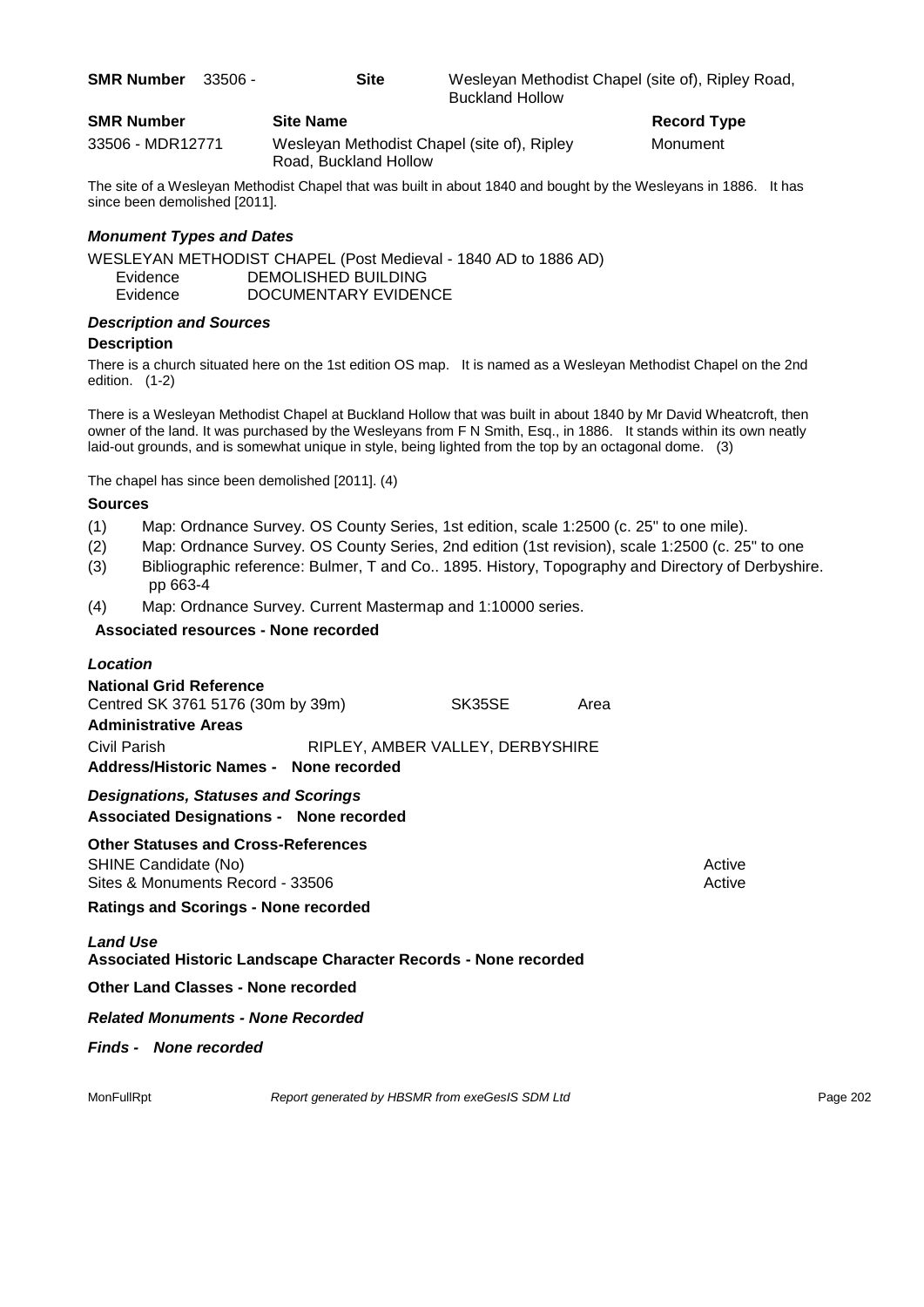**SMR Number** 33506 - **Site** Wesleyan Methodist Chapel (site of), Ripley Road, Buckland Hollow

*Associated Events/Activities - None recorded*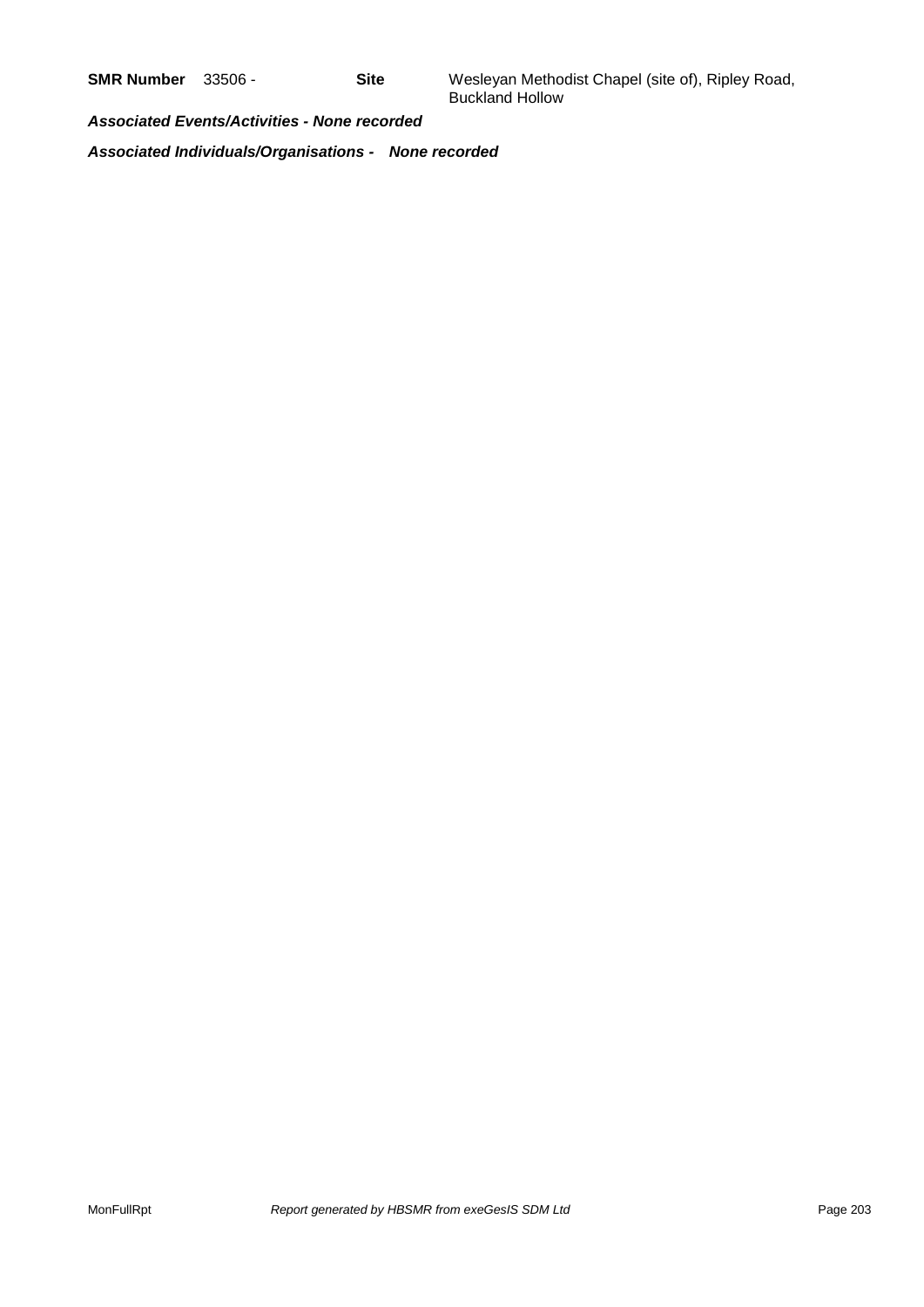| <b>SMR Number</b> | <b>Site Nan</b> |
|-------------------|-----------------|
|-------------------|-----------------|

33507 - MDR12962 Butterley Park, Ripley Monument

**SMR** Number **Site Name Record Type** 

Medieval hunting park created in the 13th century, probably enclosed into holdings in or before the early 17th century. Most boundaries as mapped are approximate.

### *Monument Types and Dates*

DEER PARK (Medieval to Post Medieval - 1250 AD to 1600 AD) Evidence DOCUMENTARY EVIDENCE HUNTING PARK (Medieval to Post Medieval - 1250 AD to 1600 AD) Evidence DOCUMENTARY EVIDENCE PARK PALE? (Medieval to Post Medieval - 1250 AD to 1600 AD) Evidence EARTHWORK?

### *Description and Sources*

### **Description**

Butterley Park has been in existence since the late 13th century and is well documented. In the Hundred Rolls of 1285 it is stated that the Abbot of Darley had two newly made parks, one of which was at Butterley. A record in the early 16th century relates to a house in Glapwell which was to be maintained in good repair 'with timber assigned at Butterley', while a later document, post-dating the dissolution of the monasteries, records the sale by the Crown of Butterley Park 'with the hunting therein' to John Zouch. In 1621 there was a sale of 'impaled and inclosed ground commonly called Butterley Park and of the messuages cottages buildings land tenements heriditaments etc lying within the pale of the park. The park was later exploited for its minerals, namely coal and iron. On the ground today it is possible to walk from Codnor Gate along the line of the park pale towards Butterley Park Farm as far as Knowts Hall Farm. The pale follows the parish boundary here but the footpath goes round the back of the farm to the minor road. (1)

### **Sources**

(1) Bibliographic reference: Wiltshire, M & Woore, S. 2009. Medieval Parks of Derbyshire. pp 48-49

### **Associated resources - None recorded**

| Location                                                                                     |                                                 |                                  |      |        |          |
|----------------------------------------------------------------------------------------------|-------------------------------------------------|----------------------------------|------|--------|----------|
| <b>National Grid Reference</b><br>Centred SK 4120 5102 (2120m by 1943m)                      |                                                 | SK45SW                           | Area |        |          |
| <b>Administrative Areas</b>                                                                  |                                                 |                                  |      |        |          |
| Civil Parish<br>Address/Historic Names - None recorded                                       |                                                 | RIPLEY, AMBER VALLEY, DERBYSHIRE |      |        |          |
| <b>Designations, Statuses and Scorings</b><br><b>Associated Designations - None recorded</b> |                                                 |                                  |      |        |          |
| <b>Other Statuses and Cross-References</b><br>Sites & Monuments Record - 33507               |                                                 |                                  |      | Active |          |
| <b>Ratings and Scorings - None recorded</b>                                                  |                                                 |                                  |      |        |          |
| <b>Land Use</b><br>Associated Historic Landscape Character Records - None recorded           |                                                 |                                  |      |        |          |
| Other Land Classes - None recorded                                                           |                                                 |                                  |      |        |          |
| <b>Related Monuments - None Recorded</b>                                                     |                                                 |                                  |      |        |          |
| <b>Finds - None recorded</b>                                                                 |                                                 |                                  |      |        |          |
| <b>Associated Events/Activities - None recorded</b>                                          |                                                 |                                  |      |        |          |
| Associated Individuals/Organisations - None recorded                                         |                                                 |                                  |      |        |          |
| MonFullRpt                                                                                   | Report generated by HBSMR from exeGesIS SDM Ltd |                                  |      |        | Page 204 |
|                                                                                              |                                                 |                                  |      |        |          |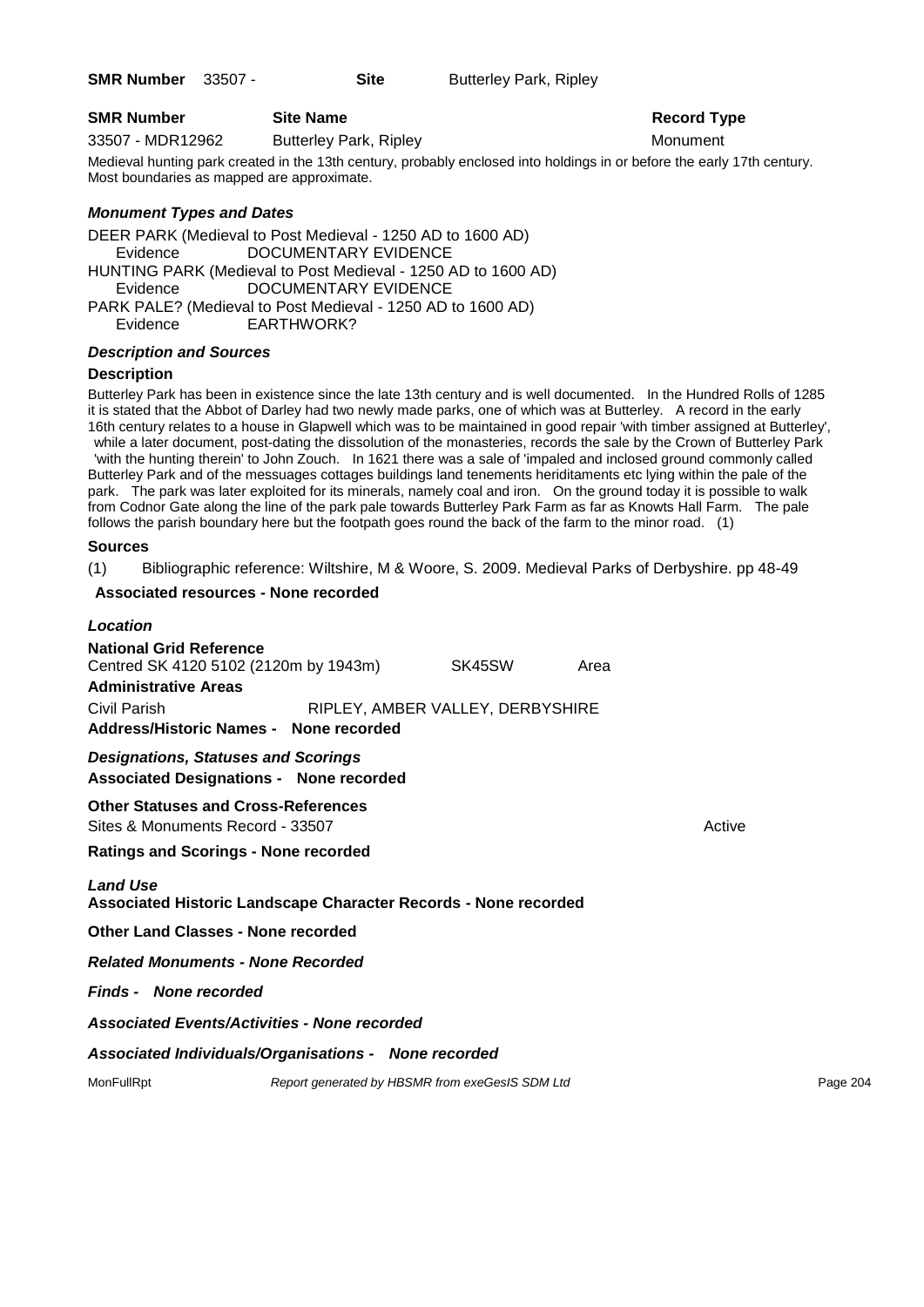| <b>SMR Number</b> | 33507 |
|-------------------|-------|
|-------------------|-------|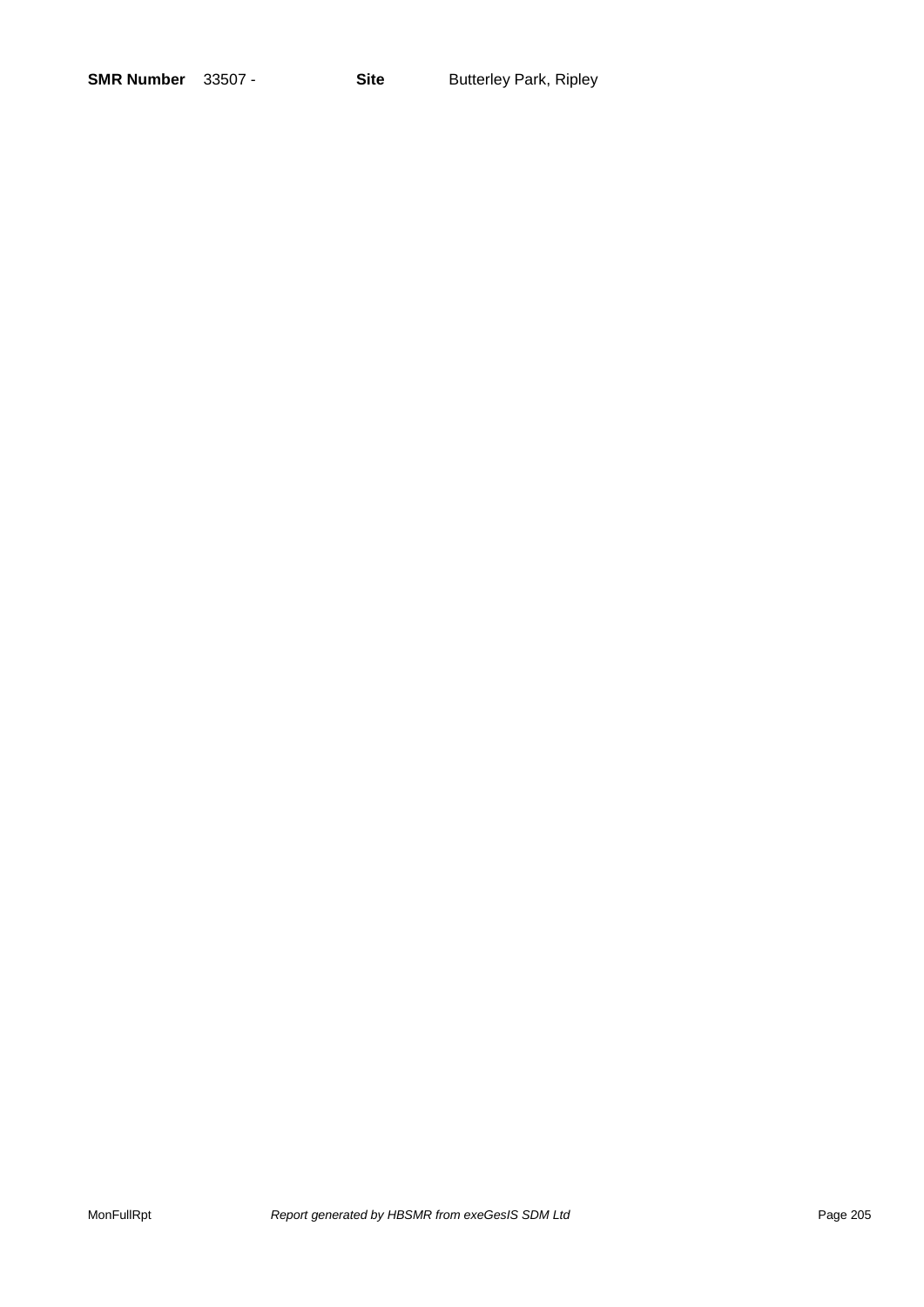| <b>SMR Number</b> | <b>Site Name</b>                                               | Record Ty |
|-------------------|----------------------------------------------------------------|-----------|
| 18820 - MDR13038  | Denby Park or Old Hall Park, Denby                             | Monument  |
|                   | Medieval park in existence by 1266; exact boundaries uncertain |           |

# **Record Type**

### *Monument Types and Dates*

DEER PARK? (Medieval to Post Medieval - 1200 AD to 1600 AD) Evidence DOCUMENTARY EVIDENCE

### *Description and Sources*

### **Description**

There were two medieval parks in Denby, one around the Old Hall, the other around Park Hall [SMR 18821]. They may originally have formed a single large enclosed park that was split in the early 14th century when a portion of the manor was sold, with the two parks coming together again in the mid-16th century. The Old Hall Park is suggested to have extended from Salter Wood in the west to beyond Mount Pleasant Farm (across the present B6179) in the east, although it is clear from documentary evidence that there was some confusion as to the status of Salter Wood. A 'Border Bank' [SMR 24731] is still marked on Ordnance Survey maps, the rest of the area is a void of disused workings. The Old Hall, now demolished [SMR 18801], replaced an earlier house on a moated site close by [SMR

### **Sources**

(1) Bibliographic reference: Wiltshire, M & Woore, S. 2009. Medieval Parks of Derbyshire. pp 64-65

### **Associated resources - None recorded**

### *Location*

| <b>National Grid Reference</b>         |                                 |      |
|----------------------------------------|---------------------------------|------|
| Centred SK 3949 4807 (1777m by 976m)   | SK34NE                          | Area |
| <b>Administrative Areas</b>            |                                 |      |
| Civil Parish                           | DENBY, AMBER VALLEY, DERBYSHIRE |      |
| Address/Historic Names - None recorded |                                 |      |

*Designations, Statuses and Scorings* **Associated Designations - None recorded**

**Other Statuses and Cross-References** Sites & Monuments Record - 18820 SHINE Candidate (No) **Active** Active 30 Active 30 Active 30 Active 30 Active 30 Active

**Ratings and Scorings - None recorded**

*Land Use*  **Associated Historic Landscape Character Records - None recorded**

**Other Land Classes - None recorded**

*Related Monuments - None Recorded*

*Finds - None recorded*

*Associated Events/Activities - None recorded*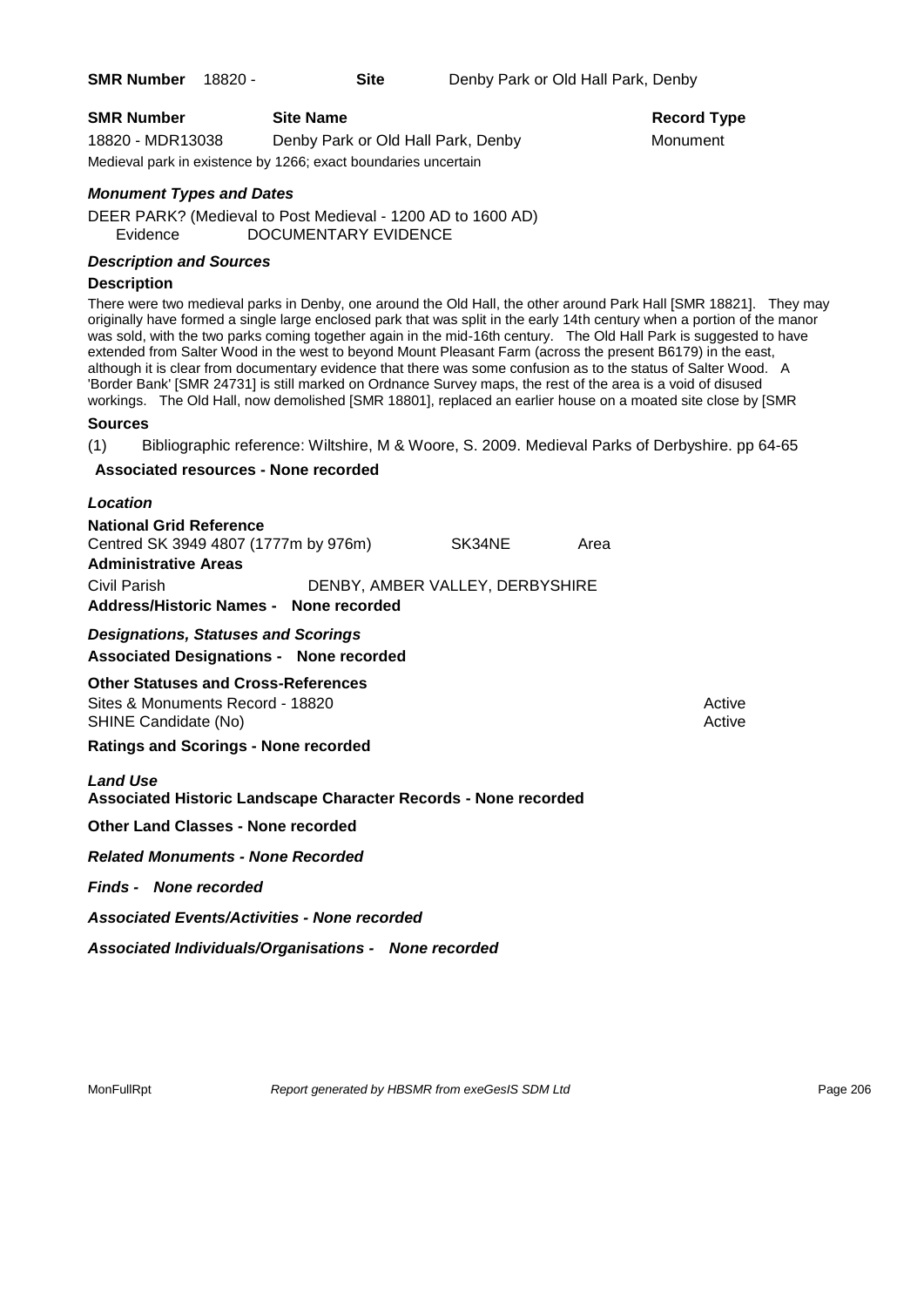**SMR Number** 18821 - **Site** Park Hall park, Denby

**Record Type** 

18821 - MDR13039 Park Hall park, Denby Monument

Medieval park created following the sale of a portion of the manor in the early 14th century; exact boundaries uncertain

### *Monument Types and Dates*

DEER PARK? (Medieval to Post Medieval - 1200 AD to 1600 AD) Evidence DOCUMENTARY EVIDENCE

### *Description and Sources*

### **Description**

There were two medieval parks in Denby, one around the Old Hall [SMR 18820], the other around Park Hall. They may originally have formed a single large enclosed park that was split in the early 14th century when a portion of the manor was sold, with the two parks coming together again in the mid-16th century. The park around Park Hall probably extended on both sides of Ryknield Street [SMR 99016], running up to The Stripe in the north-west. Other boundaries are uncertain. It is clear from documentary evidence that there was some confusion as to the status of Salter Wood. There may originally have been a Parker's Lodge on the site of the later Park Hall, the latter being developed into a capital messuage after the manor was split. (1)

### **Sources**

(1) Bibliographic reference: Wiltshire, M & Woore, S. 2009. Medieval Parks of Derbyshire. pp 64-65

### **Associated resources - None recorded**

### *Location*

**National Grid Reference** Centred SK 3856 4779 (1668m by 1469m) SK34NE Area **Administrative Areas** Civil Parish DENBY, AMBER VALLEY, DERBYSHIRE **Address/Historic Names - None recorded**

*Designations, Statuses and Scorings* **Associated Designations - None recorded**

**Other Statuses and Cross-References** Sites & Monuments Record - 18821 Active Active Active Active SHINE Candidate (No) **Active** Active 30 Active 30 Active 30 Active 30 Active 30 Active

**Ratings and Scorings - None recorded**

*Land Use*  **Associated Historic Landscape Character Records - None recorded**

**Other Land Classes - None recorded**

*Related Monuments - None Recorded*

*Finds - None recorded*

*Associated Events/Activities - None recorded*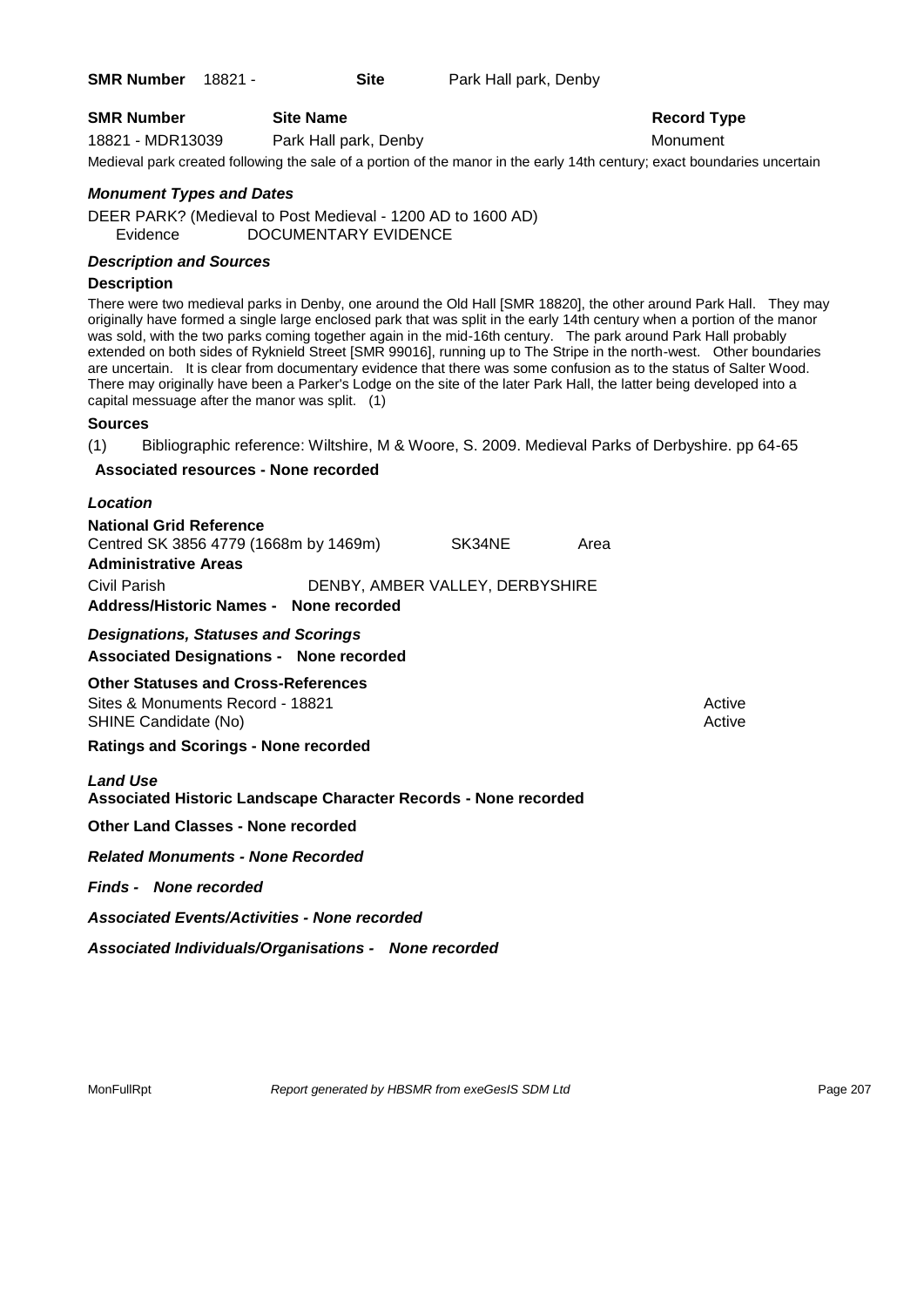| <b>SMR Number</b>                                                                                      | 33508 - | <b>Site</b>                                                                                                                                              |                                  | Coppice Farm, Peasehill Road, Ripley |      |                                                                                                                                                                                                                                                      |                |
|--------------------------------------------------------------------------------------------------------|---------|----------------------------------------------------------------------------------------------------------------------------------------------------------|----------------------------------|--------------------------------------|------|------------------------------------------------------------------------------------------------------------------------------------------------------------------------------------------------------------------------------------------------------|----------------|
| SMR Number                                                                                             |         | <b>Site Name</b>                                                                                                                                         |                                  |                                      |      | <b>Record Type</b>                                                                                                                                                                                                                                   |                |
| 33508 - MDR13074                                                                                       |         | Coppice Farm, Peasehill Road, Ripley<br>Farm complex including a grade II listed farmhouse                                                               |                                  |                                      |      | <b>Building</b>                                                                                                                                                                                                                                      |                |
| <b>Monument Types and Dates</b>                                                                        |         |                                                                                                                                                          |                                  |                                      |      |                                                                                                                                                                                                                                                      |                |
| Evidence<br>Evidence                                                                                   |         | FARMHOUSE (Post Medieval - 1780 AD to 1900 AD)<br><b>EXTANT BUILDING</b><br>OUTBUILDING (Post Medieval - 1780 AD? to 1900 AD?)<br><b>EXTANT BUILDING</b> |                                  |                                      |      |                                                                                                                                                                                                                                                      |                |
| <b>Description and Sources</b><br><b>Description</b>                                                   |         |                                                                                                                                                          |                                  |                                      |      |                                                                                                                                                                                                                                                      |                |
|                                                                                                        |         | A couple of buildings are shown at this site on Sanderson's map of 1835, and marked 'Coppice'. (1)                                                       |                                  |                                      |      |                                                                                                                                                                                                                                                      |                |
| storeys high and three bays long. (2)                                                                  |         |                                                                                                                                                          |                                  |                                      |      | Coppice Farmhouse is a grade II listed building of late 18th century date, with later alterations. It is constructed of red<br>brick with brick and stone dressings, and has a graduated slate roof with brick gable end and ridge stacks. It is two |                |
| <b>Sources</b>                                                                                         |         |                                                                                                                                                          |                                  |                                      |      |                                                                                                                                                                                                                                                      |                |
| (1)<br>(2)                                                                                             |         | Map: Sanderson, G. 1835. Twenty Miles round Mansfield.<br>Listed Building File: DOE / DCMS. Listed Building Notification. 6/4049/101                     |                                  |                                      |      |                                                                                                                                                                                                                                                      |                |
|                                                                                                        |         | Associated resources - None recorded                                                                                                                     |                                  |                                      |      |                                                                                                                                                                                                                                                      |                |
| Location                                                                                               |         |                                                                                                                                                          |                                  |                                      |      |                                                                                                                                                                                                                                                      |                |
| <b>National Grid Reference</b><br>Centred SK 4064 4953 (62m by 55m)<br><b>Administrative Areas</b>     |         |                                                                                                                                                          |                                  | SK44NW                               | Area |                                                                                                                                                                                                                                                      |                |
| Civil Parish                                                                                           |         | Address/Historic Names - None recorded                                                                                                                   | RIPLEY, AMBER VALLEY, DERBYSHIRE |                                      |      |                                                                                                                                                                                                                                                      |                |
| <b>Designations, Statuses and Scorings</b>                                                             |         |                                                                                                                                                          |                                  |                                      |      |                                                                                                                                                                                                                                                      |                |
| <b>Associated Designations</b>                                                                         |         |                                                                                                                                                          |                                  |                                      |      |                                                                                                                                                                                                                                                      |                |
| Listed Building (II) - 79144                                                                           |         |                                                                                                                                                          | <b>COPPICE FARMHOUSE</b>         |                                      |      | Active                                                                                                                                                                                                                                               | <b>DDR2700</b> |
| <b>Other Statuses and Cross-References</b><br>SHINE Candidate (No)<br>Sites & Monuments Record - 33508 |         |                                                                                                                                                          |                                  |                                      |      | Active<br>Active                                                                                                                                                                                                                                     |                |
| <b>Ratings and Scorings - None recorded</b>                                                            |         |                                                                                                                                                          |                                  |                                      |      |                                                                                                                                                                                                                                                      |                |
| <b>Land Use</b>                                                                                        |         | Associated Historic Landscape Character Records - None recorded                                                                                          |                                  |                                      |      |                                                                                                                                                                                                                                                      |                |
| <b>Other Land Classes - None recorded</b>                                                              |         |                                                                                                                                                          |                                  |                                      |      |                                                                                                                                                                                                                                                      |                |
| <b>Related Monuments - None Recorded</b>                                                               |         |                                                                                                                                                          |                                  |                                      |      |                                                                                                                                                                                                                                                      |                |
| <b>Finds - None recorded</b>                                                                           |         |                                                                                                                                                          |                                  |                                      |      |                                                                                                                                                                                                                                                      |                |
|                                                                                                        |         | <b>Associated Events/Activities - None recorded</b>                                                                                                      |                                  |                                      |      |                                                                                                                                                                                                                                                      |                |
|                                                                                                        |         | Associated Individuals/Organisations - None recorded                                                                                                     |                                  |                                      |      |                                                                                                                                                                                                                                                      |                |
|                                                                                                        |         |                                                                                                                                                          |                                  |                                      |      |                                                                                                                                                                                                                                                      |                |
|                                                                                                        |         |                                                                                                                                                          |                                  |                                      |      |                                                                                                                                                                                                                                                      |                |
|                                                                                                        |         |                                                                                                                                                          |                                  |                                      |      |                                                                                                                                                                                                                                                      |                |

MonFullRpt *Report generated by HBSMR from exeGesIS SDM Ltd Rage 208* Page 208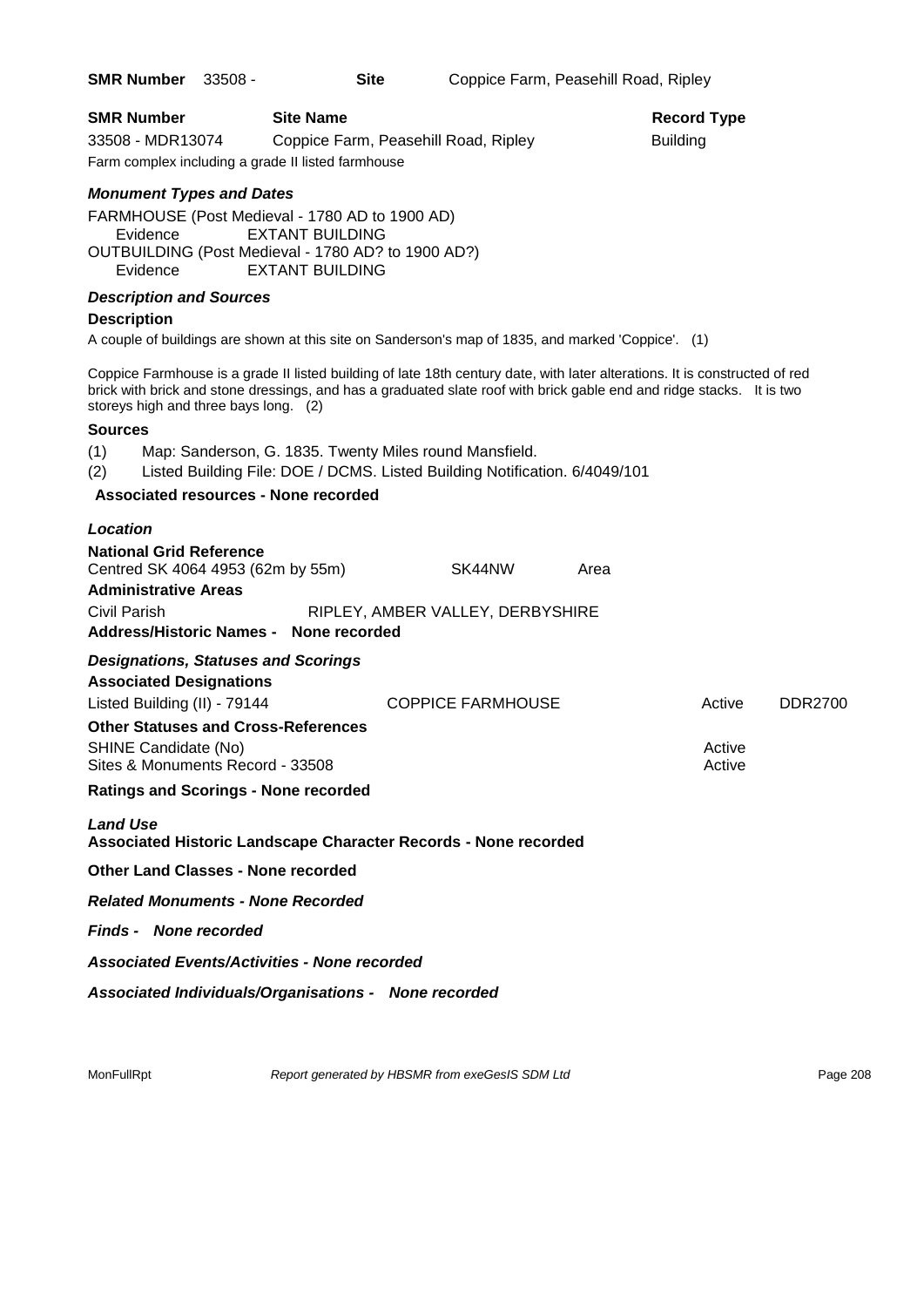### **SMR Number Site Name Record Type Record Type**

33509 - MDR13075 Town Hall, Market Place, Ripley Building

Town Hall designed by George Eyre and opened in 1881. It was altered in 1907. An earlier building, presumably a market hall, stood on or near the site in 1835.

### *Monument Types and Dates*

TOWN HALL (Post Medieval to Modern - 1881 AD to 1907 AD) Evidence EXTANT BUILDING

### *Description and Sources*

### **Description**

Ripley Town Hall was commissioned in 1880 and designed by George Eyre. It opened on March 2 1881 and was altered in 1907. (1)

Sanderson's map of 1835 shows a building, presumably a town hall or market hall, on approximately the same site in 1835. This had been demolished by c. 1880, at which time the market place was completely open. (2, 3)

Ripley Town Hall was designed by George Eyre and built in 1880 on the site of a much older dwelling known as The White House. Its opening, which was reported in the Ripley Advertiser in 1881, was an event of great civic pride in the town. Early 20th century photographs show how the building dominated the Market Place with its soaring roofscape enlivened by fanciful gables and elongated chimney stacks. The Town Hall was reported as being 'considerably improved' by the Urban Council in 1907. It comprised a Council Chamber and offices on the ground floor, a public weighbridge and cellars below, a large first floor room for the use of the public, and a suite of ante-rooms rising to a third storey. Since that time it has been considerably altered, particularly by a large extension constructed on the west side, linking it to the Amber Borough Council building. Internally a mezzanine has been inserted in the ground floor and a new entrance has been made on the south side. In September 2011 the Town Hall was assessed for listing; however, due to both the external and internal alterations, listing was not recommended. (4)

### **Sources**

- (1) Article in serial: Craven, M. 2011. 'Biographical Dictionary of Derbyshire Architects M', Derby Civic Society Newsletter. No. 93, pp 35-44. p 35
- (2) Map: Sanderson, G. 1835. Twenty Miles round Mansfield.
- (3) Map: Ordnance Survey. OS County Series, 1st edition, scale 1:2500 (c. 25" to one mile).
- (4) Unpublished document: English Heritage. 2012. Advice Report, Ripley Town Hall. Case Number 466873.

### **Associated resources - None recorded**

#### *Location*

| <b>National Grid Reference</b><br>Centred SK 3980 5053 (28m by 19m) | SK35SE                           | Area |
|---------------------------------------------------------------------|----------------------------------|------|
| <b>Administrative Areas</b>                                         |                                  |      |
| Civil Parish                                                        | RIPLEY, AMBER VALLEY, DERBYSHIRE |      |
| Address/Historic Names - None recorded                              |                                  |      |

### *Designations, Statuses and Scorings* **Associated Designations - None recorded**

**Other Statuses and Cross-References** SHINE Candidate (No) **Active** Active 30 Active 30 Active 30 Active 30 Active 30 Active Sites & Monuments Record - 33509 Active Active Active Active

**Ratings and Scorings - None recorded**

### *Land Use*

### **Associated Historic Landscape Character Records - None recorded**

### **Other Land Classes - None recorded**

MonFullRpt *Report generated by HBSMR from exeGesIS SDM Ltd Report generated by HBSMR from exeGesIS SDM Ltd*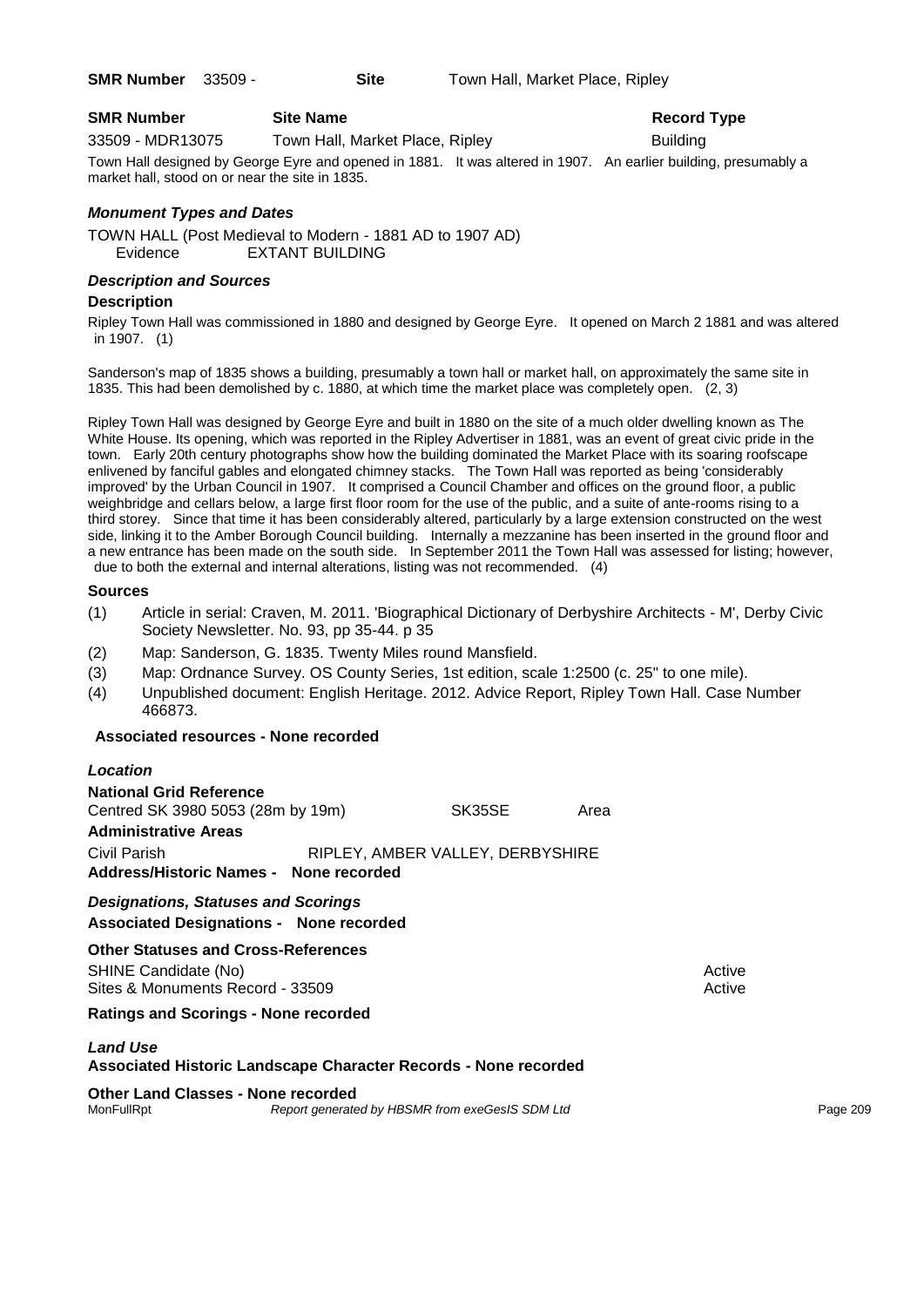### *Related Monuments - None Recorded*

*Finds - None recorded*

### *Associated Events/Activities*

EDR2997 Building assessment, Ripley Town Hall, by English Heritage in 2011 (Event - Interpretation)

### *Associated Individuals/Organisations*

Eyre, George - Historic **Architect** Architect **Architect**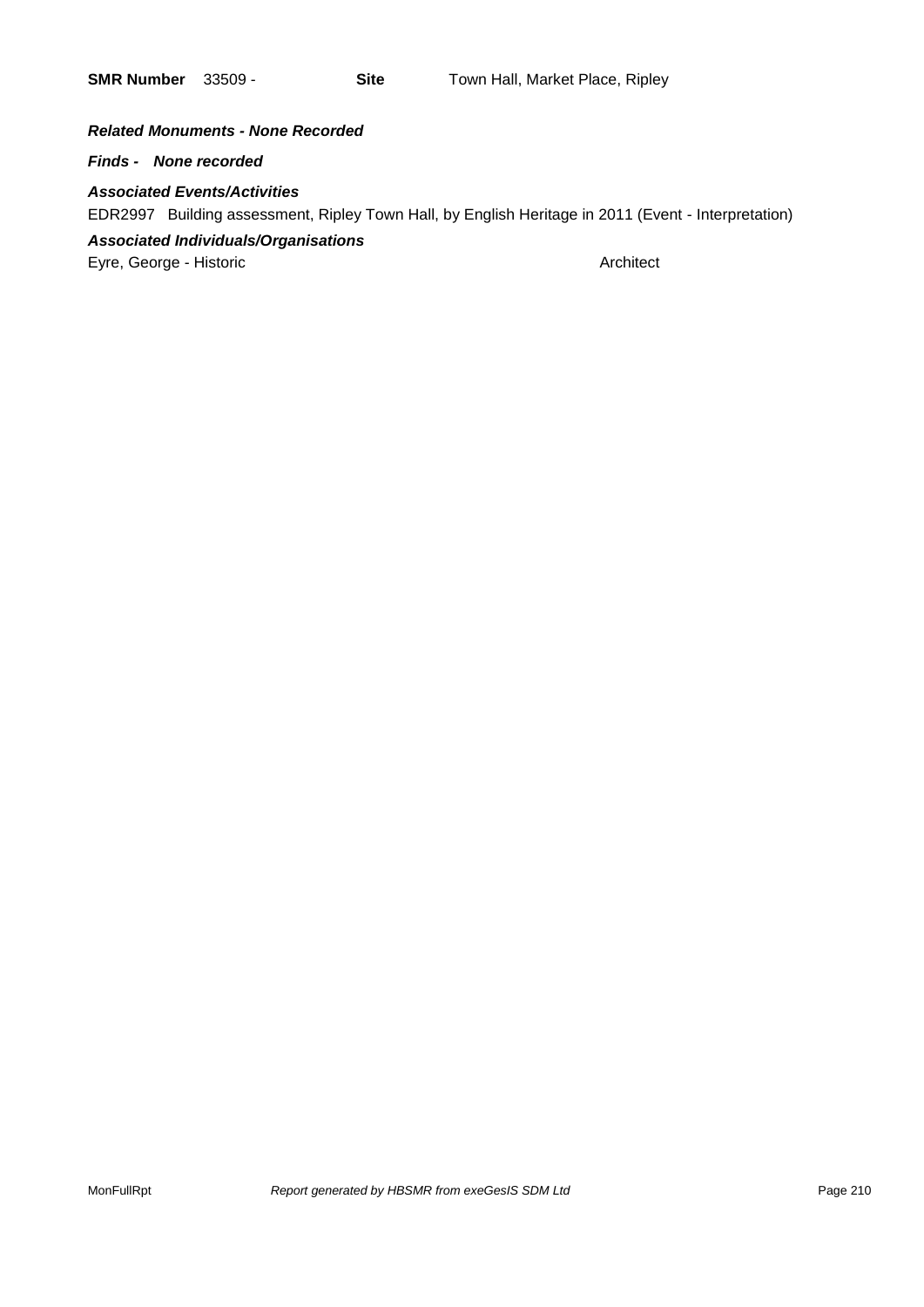| <b>SMR Number</b> 28759 - |  | <b>Site</b> | Boundary stone, New Road, Belper/Ripley |  |  |
|---------------------------|--|-------------|-----------------------------------------|--|--|
|---------------------------|--|-------------|-----------------------------------------|--|--|

**Record Type** 

| <b>SMR Number</b> | <b>Site Name</b>                                           | Record Ty |
|-------------------|------------------------------------------------------------|-----------|
| 28759 - MDR13124  | Boundary stone, New Road, Belper/Ripley                    | Monument  |
|                   | A boundary stone that was extant by the late 19th century. |           |

### *Monument Types and Dates*

BOUNDARY STONE (Post Medieval - 1540 AD to 1900 AD) Evidence EXTANT STRUCTURE

### *Description and Sources*

### **Description**

There is a boundary post situated here on the 2nd edition 25" OS map of c. 1900. (1)

There is a boundary stone situated here on the east side of the road, opposite Foreclose Farm. It is a stone post with 'Belper' and 'Heage' inscribed in to it. (2)

There is still a boundary post marked here on modern OS mapping [2011]. (3)

### **Sources**

- (1) Map: Ordnance Survey. OS County Series, 2nd edition (1st revision), scale 1:2500 (c. 25" to one
- (2) Unpublished document: County Treasure Recording Form. 16.5, with photos
- (3) Map: Ordnance Survey. Current Mastermap and 1:10000 series.

### **Associated resources - None recorded**

### *Location*

| <b>National Grid Reference</b>         |  |                                  |      |
|----------------------------------------|--|----------------------------------|------|
| Centred SK 3658 4940 (10m by 25m)      |  | SK34NE                           | Area |
| <b>Administrative Areas</b>            |  |                                  |      |
| Civil Parish                           |  | BELPER, AMBER VALLEY, DERBYSHIRE |      |
| Civil Parish                           |  | RIPLEY, AMBER VALLEY, DERBYSHIRE |      |
| Address/Historic Names - None recorded |  |                                  |      |

*Designations, Statuses and Scorings* **Associated Designations - None recorded**

### **Other Statuses and Cross-References**

County Treasure - 16.5 Active 2008 and the County Treasure of the County Treasure 2008 Active Sites & Monuments Record - 28759 Active Active Active Active SHINE Candidate (No) **Active** Active **Active** Active **Active** Active **Active** Active

### **Ratings and Scorings - None recorded**

### *Land Use*

**Associated Historic Landscape Character Records - None recorded**

**Other Land Classes - None recorded**

*Related Monuments - None Recorded*

*Finds - None recorded*

*Associated Events/Activities - None recorded*

*Associated Individuals/Organisations - None recorded*

MonFullRpt *Report generated by HBSMR from exeGesIS SDM Ltd Report 1998 211*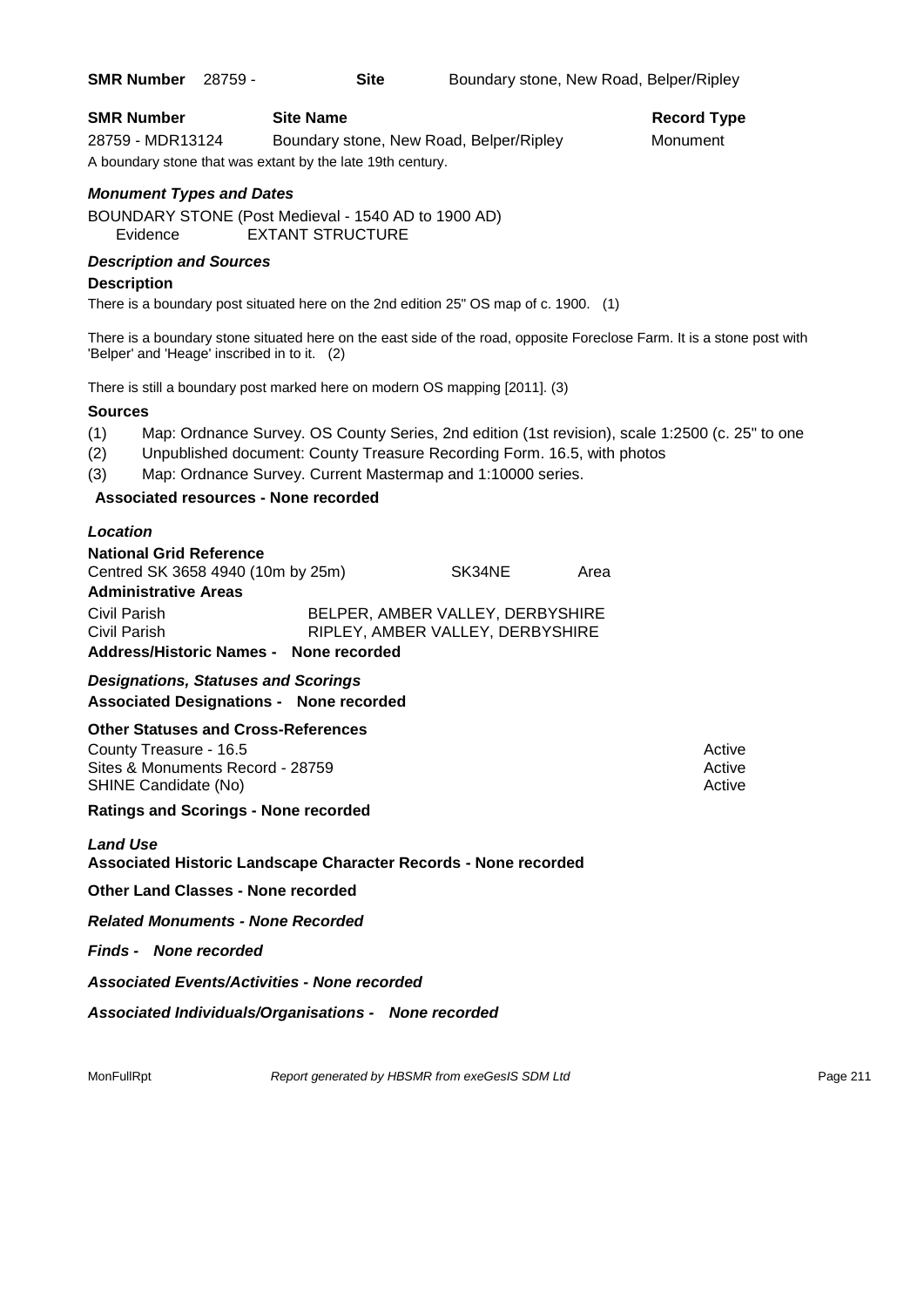**SMR Number** 33510 - **Site** Tramway (route of), Morley Ironworks to the Cromford Canal, Ripley

### **SMR Number Site Name Record Type Record Type**

33510 - MDR13388 Tramway (route of), Morley Ironworks to the Monument Cromford Canal, Ripley

Route of a tramway probably built in the late 1830s to connect Morley Park Ironworks with the Cromford Canal. It had been dismantled by 1880.

### *Monument Types and Dates*

| TRAMWAY (Undated) |                      |
|-------------------|----------------------|
| Evidence          | DOCUMENTARY EVIDENCE |
| Evidence          | EARTHWORK?           |

### *Description and Sources*

### **Description**

The 1st ed. 25" Ordnance Survey map of c. 1880 indicates the route of a former tramway, in part with hachures showing a cutting or embankment and in part as parallel lines running across fields to the north of Morley Park Ironworks . The tracks had clearly been lifted by that time. Near Morleypark Farm the route is annotated 'Old Tramway'. It would have originally connected the ironworks with the Cromford Canal. (1)

The Cromford Canal , built in 1789-93, passed just over a mile to the north of Morley Park furnace; however, the Hurts, who had constructed the furnace in c. 1780, chose not to use powers available under the Cromford Canal Act to build a tramroad from Morley Park to the canal at Hartshay. Even by the 1830s, when the first edition of the one-inch Ordnance Survey map was published, Morley Park still lacked a tramroad connection to the Cromford Canal, although one was built shortly afterwards. This may have been constructed in the later 1830s by the then lessees, the Molds, with a line running virtually due north from the furnaces to a wharf at Hartshay. (2)

### **Sources**

- (1) Map: Ordnance Survey. OS County Series, 1st edition, scale 1:2500 (c. 25" to one mile).
- (2) Article in serial: Riden, P. 1988. 'The Ironworks at Alderwasley and Morley Park', Derbyshire Archaeological Journal. Volume 108, pp 77-107. p 84, p 88

### **Associated resources - None recorded**

| <b>Location</b>                                                                              |                                                 |                                  |      |        |          |
|----------------------------------------------------------------------------------------------|-------------------------------------------------|----------------------------------|------|--------|----------|
| <b>National Grid Reference</b><br>Centred SK 3781 5072 (260m by 2018m)                       |                                                 | SK35SE                           | Line |        |          |
| <b>Administrative Areas</b>                                                                  |                                                 |                                  |      |        |          |
| Civil Parish                                                                                 |                                                 | RIPLEY, AMBER VALLEY, DERBYSHIRE |      |        |          |
| <b>Address/Historic Names - None recorded</b>                                                |                                                 |                                  |      |        |          |
| <b>Designations, Statuses and Scorings</b><br><b>Associated Designations - None recorded</b> |                                                 |                                  |      |        |          |
| <b>Other Statuses and Cross-References</b>                                                   |                                                 |                                  |      |        |          |
| Sites & Monuments Record - 33510                                                             |                                                 |                                  |      | Active |          |
| <b>Ratings and Scorings - None recorded</b>                                                  |                                                 |                                  |      |        |          |
| <b>Land Use</b><br><b>Associated Historic Landscape Character Records - None recorded</b>    |                                                 |                                  |      |        |          |
| <b>Other Land Classes - None recorded</b>                                                    |                                                 |                                  |      |        |          |
| <b>Related Monuments - None Recorded</b>                                                     |                                                 |                                  |      |        |          |
| <b>Finds - None recorded</b>                                                                 |                                                 |                                  |      |        |          |
| <b>Associated Events/Activities - None recorded</b>                                          |                                                 |                                  |      |        |          |
| MonFullRpt                                                                                   | Report generated by HBSMR from exeGesIS SDM Ltd |                                  |      |        | Page 212 |
|                                                                                              |                                                 |                                  |      |        |          |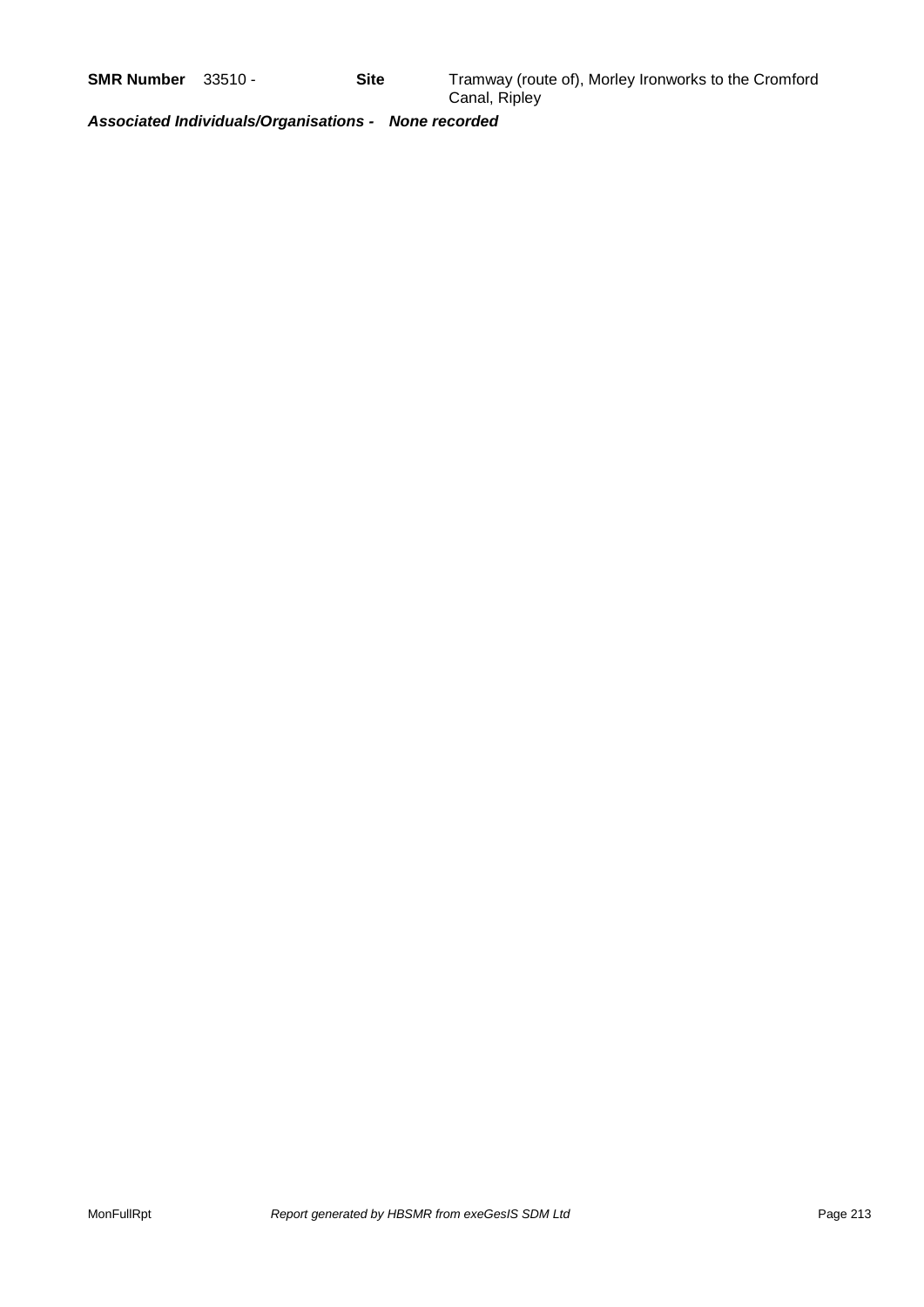| <b>SMR Number</b> 33511 - |  | Site | Ridgeway Quarry, Crich Lane, Ambergate |
|---------------------------|--|------|----------------------------------------|
|---------------------------|--|------|----------------------------------------|

| <b>SMR Number</b> | <b>Site Name</b>                       | <b>Record Type</b> |  |
|-------------------|----------------------------------------|--------------------|--|
| 33511 - MDR13558  | Ridgeway Quarry, Crich Lane, Ambergate | Monument           |  |
|                   |                                        |                    |  |

Sandstone quarry listed by Farey in 1811, shown on the 1st edition 25" Ordnance Survey map as disused.

### *Monument Types and Dates*

SANDSTONE QUARRY (Post Medieval - 1811 AD to 1880 AD) Evidence EARTHWORK

### *Description and Sources*

### **Description**

Ridgeway, Ambergate won stone from the Crawshaw Sandstone which represents the lowest sandstone of the Westphalian (Coal Measures), which sold mostly buff coloured stone, but not exclusively. Farey listed Ridgeway Quarry in 1811. (1)

### **Sources**

- (1) Unpublished document: Ian Thomas. 2012. The Lower Derwent Valley: The exploitation and use of historic building materials.. p 16, 17, 37
- (2) Map: Ordnance Survey. OS County Series, 1st edition, scale 1:2500 (c. 25" to one mile).

### **Associated resources - None recorded**

| <b>National Grid Reference</b><br>Centred SK 3587 5150 (122m by 130m)<br><b>Administrative Areas</b> |  |        |                                                                                                             |  |
|------------------------------------------------------------------------------------------------------|--|--------|-------------------------------------------------------------------------------------------------------------|--|
| Address/Historic Names - None recorded                                                               |  |        |                                                                                                             |  |
| <b>Designations, Statuses and Scorings</b><br><b>Associated Designations - None recorded</b>         |  |        |                                                                                                             |  |
| <b>Other Statuses and Cross-References</b><br>Sites & Monuments Record - 33511                       |  |        |                                                                                                             |  |
| <b>Ratings and Scorings - None recorded</b>                                                          |  |        |                                                                                                             |  |
|                                                                                                      |  |        |                                                                                                             |  |
| <b>Other Land Classes - None recorded</b>                                                            |  |        |                                                                                                             |  |
|                                                                                                      |  | SK35SE | Area<br>RIPLEY, AMBER VALLEY, DERBYSHIRE<br>Associated Historic Landscape Character Records - None recorded |  |

*Related Monuments - None Recorded*

*Finds - None recorded*

*Associated Events/Activities - None recorded*